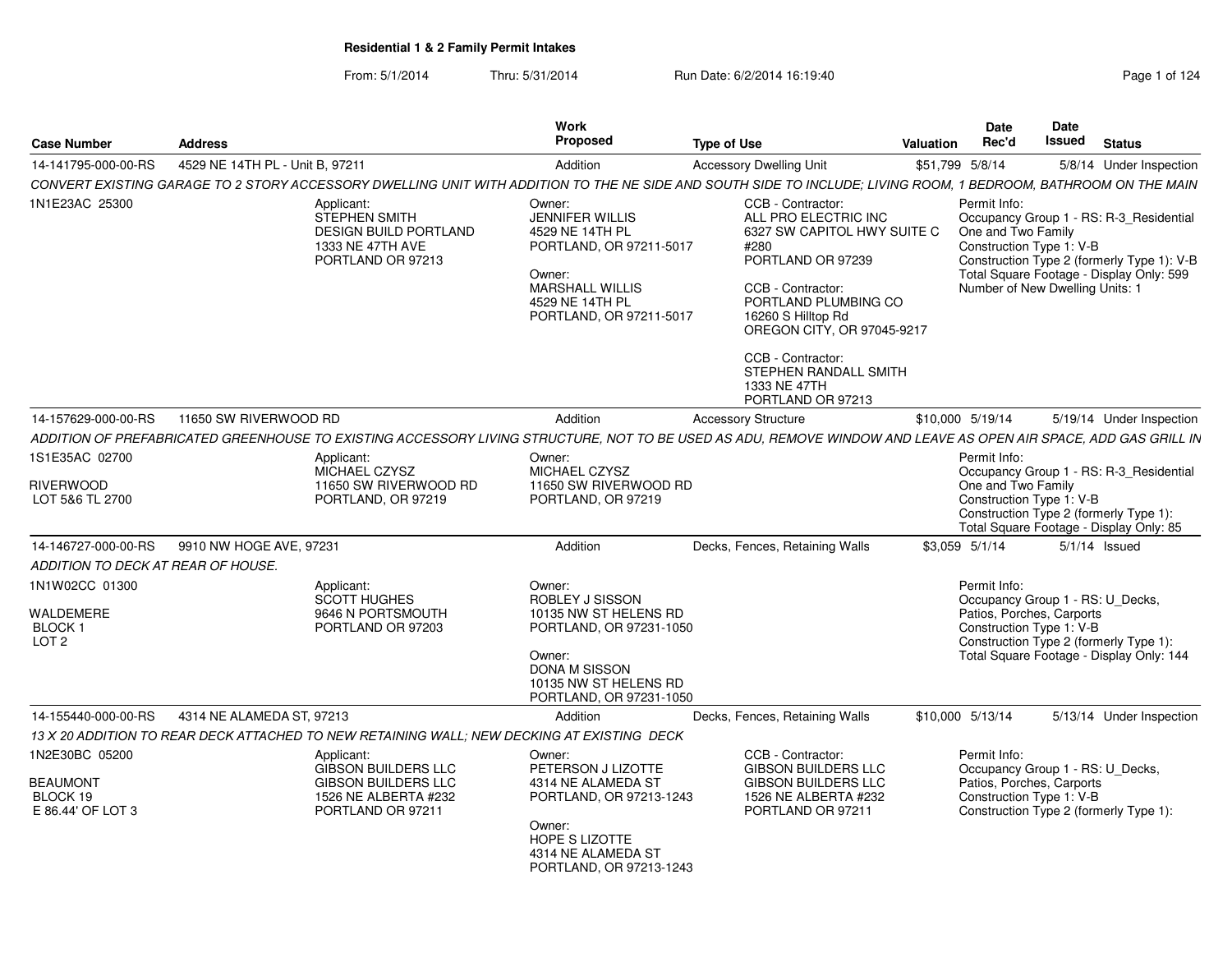|                                     |                                                |                                                                                                           | <b>Work</b>                                                                  |                                                                                                                                                                | <b>Date</b>                                                    | Date                                                                                                                          |
|-------------------------------------|------------------------------------------------|-----------------------------------------------------------------------------------------------------------|------------------------------------------------------------------------------|----------------------------------------------------------------------------------------------------------------------------------------------------------------|----------------------------------------------------------------|-------------------------------------------------------------------------------------------------------------------------------|
| <b>Case Number</b>                  | <b>Address</b>                                 |                                                                                                           | Propose                                                                      | <b>Type of Use</b>                                                                                                                                             | Rec'd<br>Valuation                                             | Issued<br><b>Status</b>                                                                                                       |
|                                     | 14-155440-REV-01-RS  4314 NE ALAMEDA ST, 97213 |                                                                                                           | Addition                                                                     | Decks, Fences, Retaining Walls                                                                                                                                 | \$5/20/14                                                      | 5/20/14 Issued                                                                                                                |
|                                     |                                                | REVISION TO DECK FOOTING AND BRACING DETAIL, REMOVE SPECIAL INSPECTION                                    |                                                                              |                                                                                                                                                                |                                                                |                                                                                                                               |
| 1N2E30BC 05200<br><b>BEAUMONT</b>   |                                                | Applicant:<br><b>BRIAN BAINNSON</b><br><b>QUATREFOIL</b>                                                  | Owner:<br>PETERSON J LIZOTTE<br>4314 NE ALAMEDA ST                           | CCB - Contractor:<br><b>GIBSON BUILDERS LLC</b><br><b>GIBSON BUILDERS LLC</b>                                                                                  | Permit Info:<br>Patios, Porches, Carports                      | Occupancy Group 1 - RS: U_Decks,                                                                                              |
| BLOCK 19<br>E 86.44' OF LOT 3       |                                                | 404 SE 80TH AVENUE<br>PORTLAND OR 97213                                                                   | PORTLAND, OR 97213-1243                                                      | 1526 NE ALBERTA #232<br>PORTLAND OR 97211                                                                                                                      | Construction Type 1: V-B                                       | Construction Type 2 (formerly Type 1):                                                                                        |
|                                     |                                                |                                                                                                           | Owner:<br>HOPE S LIZOTTE<br>4314 NE ALAMEDA ST<br>PORTLAND, OR 97213-1243    |                                                                                                                                                                |                                                                |                                                                                                                               |
| 14-159615-000-00-RS                 | 10276 SW LANCASTER RD, 97219                   |                                                                                                           | Addition                                                                     | Decks, Fences, Retaining Walls                                                                                                                                 | \$21,665 5/21/14                                               | 5/21/14 Under Inspection                                                                                                      |
|                                     |                                                | NEW UPPER LEVEL DECK, DOOR OPENING OFF EXISTING COVERED DECK, EXTERIOR STAIRS LEADING TO MAIN LEVEL PATIO |                                                                              |                                                                                                                                                                |                                                                |                                                                                                                               |
| 1S1E28CA 03700                      |                                                | Applicant:<br>PHIL FARMER                                                                                 | Owner:<br><b>DANIELLE HALL</b>                                               |                                                                                                                                                                | Permit Info:                                                   | Occupancy Group 1 - RS: U_Private                                                                                             |
| MAPLECREST<br>LOT 117 TL 3700       |                                                | 10276 SW LANCASTEF<br>PORTLAND, OR 97219                                                                  | 10276 SW LANCASTER RD<br>PORTLAND, OR 97219-6305                             |                                                                                                                                                                | Garage\Utility Misc.<br>Construction Type 1: V-B               | Construction Type 2 (formerly Type 1):<br>Total Square Footage - Display Only: 510                                            |
| 14-163320-000-00-RS                 | 4024 SE KELLY ST, 97202                        |                                                                                                           | Addition                                                                     | Decks, Fences, Retaining Walls                                                                                                                                 | \$6.712 5/30/14                                                | 5/30/14 Issued                                                                                                                |
|                                     |                                                | REMOVE EXISTING DECK AND REPLACE WITH EXPANDED DECK AND STAIRS AT REAR OF HOUSE                           |                                                                              |                                                                                                                                                                |                                                                |                                                                                                                               |
| 1S1E12AD 04700                      |                                                | Applicant:<br><b>PAUL NORMAN</b>                                                                          | Owner:<br><b>PAUL NORMAN</b>                                                 |                                                                                                                                                                | Permit Info:                                                   | Occupancy Group 1 - RS: U_Decks,                                                                                              |
| <b>KELLEYS ADD</b><br><b>LOT 11</b> |                                                | 4024 SE KELLY ST<br>PORTLAND, OR 97202-1749                                                               | 4024 SE KELLY ST<br>PORTLAND, OR 97202-1749                                  |                                                                                                                                                                | Patios, Porches, Carports<br>Construction Type 1: V-B          | Construction Type 2 (formerly Type 1):                                                                                        |
|                                     |                                                |                                                                                                           | Owner:<br><b>SANDRA MILES</b><br>4024 SE KELLY ST<br>PORTLAND, OR 97202-1749 |                                                                                                                                                                |                                                                | Total Square Footage - Display Only: 316                                                                                      |
|                                     | 14-152060-000-00-RS 4121 SE 11TH AVE, 97202    |                                                                                                           | Addition                                                                     | Duplex                                                                                                                                                         | \$60,000 5/13/14                                               | 5/13/14 Issued                                                                                                                |
|                                     |                                                |                                                                                                           |                                                                              | NEW COVERED FRONT PORCH AND STAIRS WITH DECK ABOVE FOR 2ND LEVEL UNIT, KITCHEN REMODEL AT BOTH UNITS; 2ND FLOOR UNIT: ADD NEW FRENCH DOORS OUT TO NEW DECK, RI |                                                                |                                                                                                                               |
| 1S1E11CD 07200                      |                                                | Applicant:<br>MATT RAPHAEL<br><b>RAPHAEL DESIGN INC</b><br>1333 SE 45TH AVE<br>PORTLAND OR 97215          | Owner:<br>MARK G COOKSEY<br>36717 NE LAKEVIEW DR<br>YACOLT, WA 98675-4626    | CCB - Contractor:<br><b>MATT RAPHAEL</b><br>RAPHAEL DESIGN INC<br>1333 SE 45TH AVE<br>PORTLAND OR 97215                                                        | Permit Info:<br>Construction Type 1: V-B                       | Occupancy Group 1 - RS: R-3_Remodel<br>Construction Type 2 (formerly Type 1):<br>Total Square Footage - Display Only: 208     |
|                                     | 14-156429-000-00-RS 4701 NE 55TH AVE, 97218    |                                                                                                           | Addition                                                                     | Duplex                                                                                                                                                         | \$25,000 5/15/14                                               | 5/15/14 Issued                                                                                                                |
|                                     |                                                | ADDITION TO BACK OF DUPLEX TO EXPAND TWO BEDROOMS (Trade Permits at a later date)                         |                                                                              |                                                                                                                                                                |                                                                |                                                                                                                               |
| 1N2E19AC 07800                      |                                                | Applicant:<br>SCOTT C LOVE<br>PO BOX 886<br><b>UKIAH, CA 95482</b>                                        |                                                                              | CCB - Contractor:<br><b>VESSELIN ILIEV NENCHEV</b><br>12301 NE LAURA CT<br>VANCOUVER, WA 98684                                                                 | Permit Info:<br>One and Two Family<br>Construction Type 1: V-B | Occupancy Group 1 - RS: R-3_Residential<br>Construction Type 2 (formerly Type 1):<br>Total Square Footage - Display Only: 260 |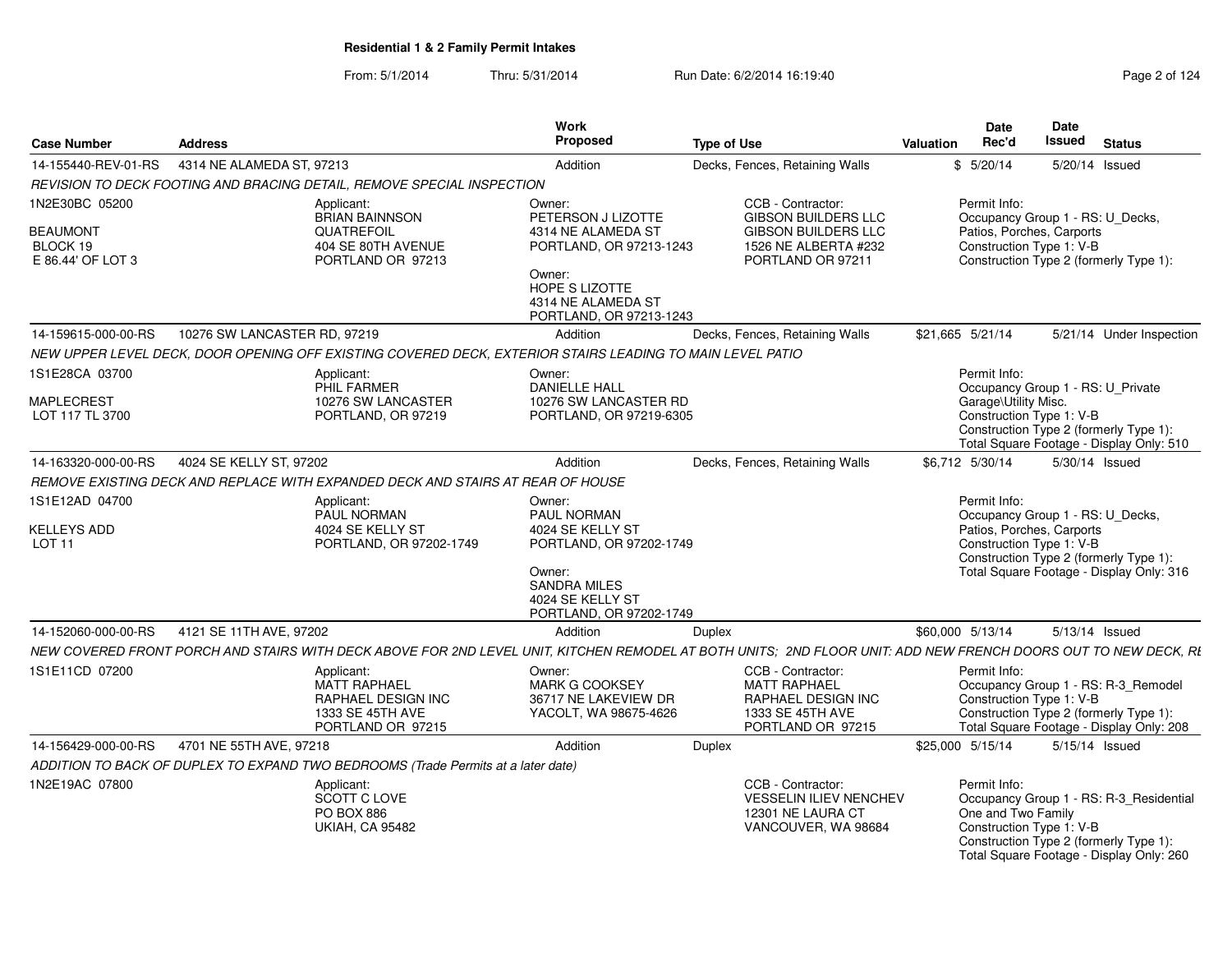| <b>Case Number</b>                                                             | <b>Address</b>               |                                                                                                                                    | <b>Work</b><br><b>Proposed</b>                                                                                                                                                                                   | <b>Type of Use</b>   |                                                                                                                                                                                                                                             | <b>Valuation</b> | <b>Date</b><br>Rec'd                                           | Date<br>Issued | <b>Status</b>                                                                                                                 |
|--------------------------------------------------------------------------------|------------------------------|------------------------------------------------------------------------------------------------------------------------------------|------------------------------------------------------------------------------------------------------------------------------------------------------------------------------------------------------------------|----------------------|---------------------------------------------------------------------------------------------------------------------------------------------------------------------------------------------------------------------------------------------|------------------|----------------------------------------------------------------|----------------|-------------------------------------------------------------------------------------------------------------------------------|
| 14-156436-000-00-RS                                                            | 4711 NE 55TH AVE, 97218      |                                                                                                                                    | Addition                                                                                                                                                                                                         | Duplex               |                                                                                                                                                                                                                                             |                  | \$25,000 5/15/14                                               |                | 5/15/14 Issued                                                                                                                |
|                                                                                |                              | TWO ADDITIONS TO REAR OF DUPLEX FOR NEW BEDROOMS (Trade Permits at a later date)                                                   |                                                                                                                                                                                                                  |                      |                                                                                                                                                                                                                                             |                  |                                                                |                |                                                                                                                               |
| 1N2E19AC 07800                                                                 |                              | Applicant:                                                                                                                         | Owner:                                                                                                                                                                                                           |                      | CCB - Contractor:                                                                                                                                                                                                                           |                  | Permit Info:                                                   |                |                                                                                                                               |
| <b>NORTH RIGLER ADD</b><br>BLOCK 2<br>S 97' OF LOT 6                           |                              | SCOTT C LOVE<br><b>PO BOX 886</b><br><b>UKIAH, CA 95482</b>                                                                        | SCOTT C LOVE<br><b>PO BOX 886</b><br><b>UKIAH, CA 95482</b><br>Owner:<br><b>RONALD L VANSCOYK</b><br><b>PO BOX 886</b><br><b>UKIAH, CA 95482</b>                                                                 |                      | <b>VESSELIN ILIEV NENCHEV</b><br>12301 NE LAURA CT<br>VANCOUVER, WA 98684                                                                                                                                                                   |                  | One and Two Family<br>Construction Type 1: V-B                 |                | Occupancy Group 1 - RS: R-3_Residential<br>Construction Type 2 (formerly Type 1):<br>Total Square Footage - Display Only: 253 |
| 14-155436-000-00-RS                                                            | 2929 NE MARINE DR - Unit 302 |                                                                                                                                    | Addition                                                                                                                                                                                                         | <b>Floating Home</b> |                                                                                                                                                                                                                                             |                  | \$5,000 5/15/14                                                |                | 5/15/14 Under Inspection                                                                                                      |
|                                                                                |                              | SLIP #305 - CONVERSION OF A PORTION OF BOATWELL FOR A NEW BATHROOM                                                                 |                                                                                                                                                                                                                  |                      |                                                                                                                                                                                                                                             |                  |                                                                |                |                                                                                                                               |
| 1N1E01BD 00700                                                                 |                              | Applicant:<br>MCM CONSTRUCTION INC<br>5621 WILLOW LANE<br>LAKE OSWEGO, OR 97035                                                    | Owner:<br><b>JAMES L HOPKINS</b><br>13311 SE TUMBLEWEED CT<br>HAPPY VALLEY, OR 97086<br>Owner:<br><b>JAMES L HOPKINS</b><br>13311 SE TUMBLEWEED CT<br>HAPPY VALLEY, OR 97086<br>Owner:<br><b>TRACY L HOPKINS</b> |                      | CCB - Contractor:<br>CROUCHLEY PLUMBING CO INC<br>8717 N LOMBARD ST<br>PORTLAND, OR 97203-3783<br>CCB - Contractor:<br>BOONES FERRY ELECTRIC INC<br><b>PO BOX 628</b><br>WILSONVILLE, OR 97070<br>CCB - Contractor:<br>MCM CONSTRUCTION INC |                  | Permit Info:<br>Construction Type 1: V-B                       |                | Occupancy Group 1 - RS: R-3_Remodel<br>Construction Type 2 (formerly Type 1):<br>Total Square Footage - Display Only: 45      |
|                                                                                |                              |                                                                                                                                    | 13311 SE TUMBLEWEED CT<br>HAPPY VALLEY, OR 97086                                                                                                                                                                 |                      | 5621 WILLOW LANE<br>LAKE OSWEGO, OR 97035                                                                                                                                                                                                   |                  |                                                                |                |                                                                                                                               |
| 12-175846-REV-03-RS                                                            | 7125 N CONCORD AVE, 97217    |                                                                                                                                    | Addition                                                                                                                                                                                                         |                      | Single Family Dwelling                                                                                                                                                                                                                      |                  | \$25,000 5/30/14                                               |                | 5/30/14 Issued                                                                                                                |
|                                                                                |                              | VALUE ADDED REVISION TO CONVERT ATTIC TO LIVING SPACE WITH NEW BEDROOM, STUDY, AND BATHROOM                                        |                                                                                                                                                                                                                  |                      |                                                                                                                                                                                                                                             |                  |                                                                |                |                                                                                                                               |
| 1N1E16AA 16500<br><b>MASTERS ADD</b><br>BLOCK <sub>3</sub><br>LOT <sub>4</sub> |                              | Applicant:<br>AARON J DICK<br>7125 N CONCORD AVE<br>PORTLAND, OR 97217                                                             | Owner:<br>AARON J DICK<br>7125 N CONCORD AVE<br>PORTLAND, OR 97217                                                                                                                                               |                      |                                                                                                                                                                                                                                             |                  | Permit Info:<br>Construction Type 1: V-B                       |                | Occupancy Group 1 - RS: R-3_Remodel<br>Construction Type 2 (formerly Type 1):<br>Total Square Footage - Display Only: 644     |
| 13-136418-REV-01-RS                                                            | 14021 SE MAIN ST, 97233      |                                                                                                                                    | Addition                                                                                                                                                                                                         |                      | Single Family Dwelling                                                                                                                                                                                                                      |                  | \$5/23/14                                                      |                | 5/23/14 Issued                                                                                                                |
|                                                                                |                              | REVISION - ADD TWO 2X12'S TO EXISTING TWO 2X12'S IN LOCATION OF REMOVED WALL BETWEEN KITCHEN AND LIVING ROOM - NO EXTERIOR CHANGES |                                                                                                                                                                                                                  |                      |                                                                                                                                                                                                                                             |                  |                                                                |                |                                                                                                                               |
| 1S2E02AD 02500<br><b>NEWHURST PK</b><br>E 1/2 OF W 1/2 OF S 150' OF LOT 16     |                              | Applicant:<br><b>SCOTT ALEXANDER</b><br>15010 NE PARKINEN RD<br>BRUSH PRAIRE, WA 98606                                             | Owner:<br><b>DWIGHT N GAMLER</b><br><b>14035 SE MAIN ST</b><br>PORTLAND, OR 97233<br>Owner:<br>KATHRYN L GAMLER<br><b>14035 SE MAIN ST</b><br>PORTLAND, OR 97233                                                 |                      |                                                                                                                                                                                                                                             |                  | Permit Info:<br>One and Two Family<br>Construction Type 1: V-B |                | Occupancy Group 1 - RS: R-3_Residential<br>Construction Type 2 (formerly Type 1):<br>Total Square Footage - Display Only: 187 |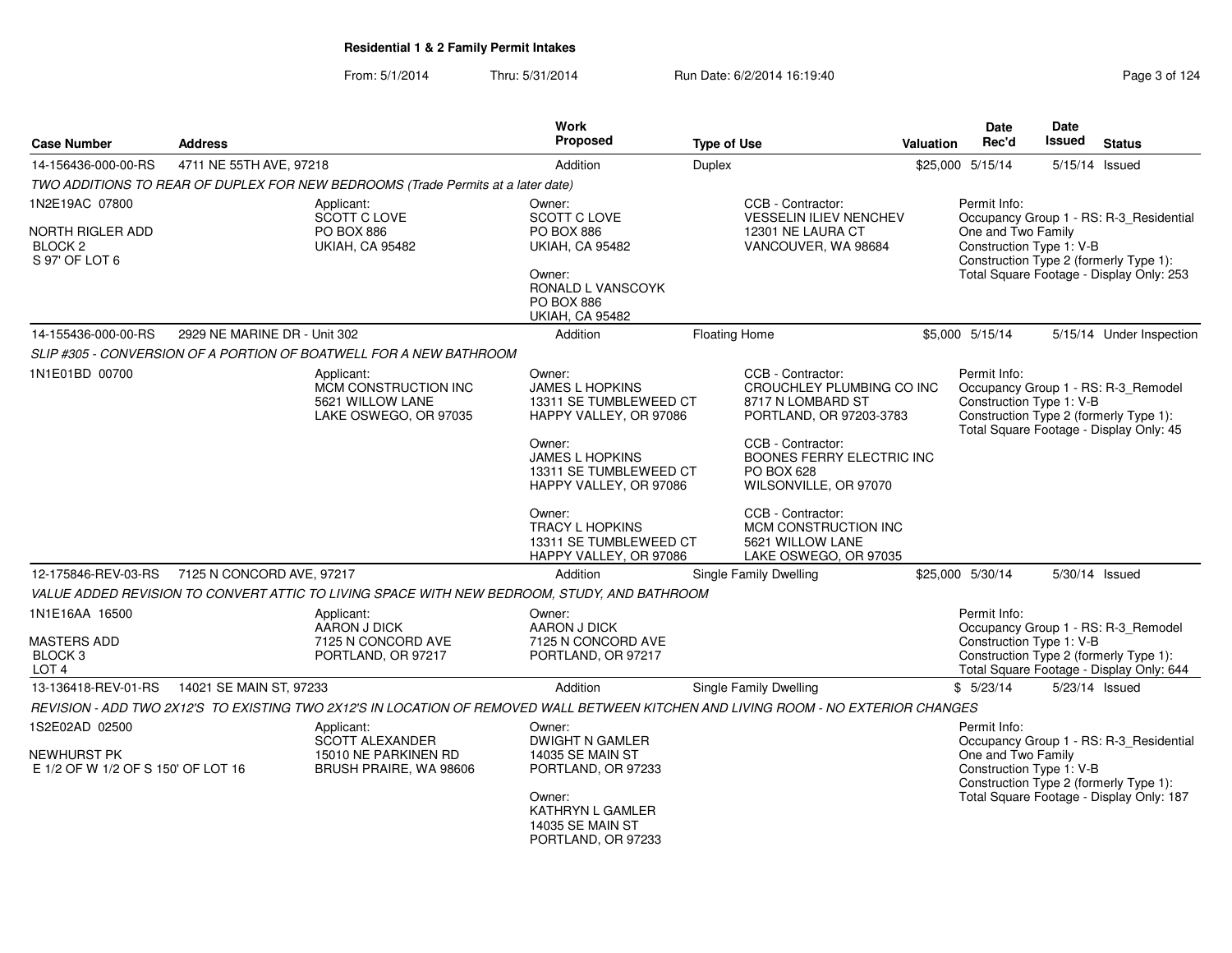| <b>Case Number</b>                                                                        | <b>Address</b>              |                                                                                                                               | <b>Work</b><br>Proposed                                                                                                                                         | <b>Type of Use</b>                                                                                                                                                             | Valuation | <b>Date</b><br>Rec'd                                                                                  | Date<br>Issued | <b>Status</b>                                                                                                                      |
|-------------------------------------------------------------------------------------------|-----------------------------|-------------------------------------------------------------------------------------------------------------------------------|-----------------------------------------------------------------------------------------------------------------------------------------------------------------|--------------------------------------------------------------------------------------------------------------------------------------------------------------------------------|-----------|-------------------------------------------------------------------------------------------------------|----------------|------------------------------------------------------------------------------------------------------------------------------------|
| 13-161625-REV-01-RS                                                                       | 2933 NE 50TH AVE, 97213     |                                                                                                                               | Addition                                                                                                                                                        | Single Family Dwelling                                                                                                                                                         |           | \$5/23/14                                                                                             | 5/23/14 Issued |                                                                                                                                    |
|                                                                                           |                             | REVISION TO FOUNDATION BRACING AND STRAPPING DETAIL AT BASEMENT STAIRS                                                        |                                                                                                                                                                 |                                                                                                                                                                                |           |                                                                                                       |                |                                                                                                                                    |
| 1N2E30BD 02700<br>ROSE CITY PK<br>BLOCK 140<br>LOT <sub>8</sub>                           |                             | Applicant:<br><b>BONNIE HAROLD</b><br><b>BWH DESIGN</b><br><b>1705 FERN PL</b><br>LAKE OSWEGO, OR 97034                       | Owner:<br>BUNDY HARRINGTON HOMES LLC SAM ZENUHIN<br>2933 NE 50TH AVE<br>PORTLAND, OR 97213-2401                                                                 | CCB - Contractor:<br>FRAMERITE CONSTRUCTION LLC<br><b>PO BOX 884</b><br>AURORA, OR 97002                                                                                       |           | Permit Info:<br>One and Two Family<br>Construction Type 1: V-B                                        |                | Occupancy Group 1 - RS: R-3 Residential<br>Construction Type 2 (formerly Type 1): V-B<br>Total Square Footage - Display Only: 3442 |
| 13-189006-REV-02-RS                                                                       | 4826 NE ALAMEDA ST, 97213   |                                                                                                                               | Addition                                                                                                                                                        | Single Family Dwelling                                                                                                                                                         |           | \$5/30/14                                                                                             | 5/30/14 Issued |                                                                                                                                    |
|                                                                                           |                             | CHANGE TO FRAMING PLAN. BEAM CHANGES. ELIMINATE SPECIAL INSPECTION REQUIREMENT FOR STEEL BEAM                                 |                                                                                                                                                                 |                                                                                                                                                                                |           |                                                                                                       |                |                                                                                                                                    |
| 1N2E30BD 18200<br>ROSE CITY PK<br>BLOCK 128<br>LOT 10 TL 18200                            |                             | Applicant:<br>Jacob Chavez<br>J CHAVEZ DESIGN BUILD<br>7873 SE 11th Avenue<br>Portland, OR 97202                              | Owner:<br>ZARETH N IRWIN<br>4826 NE ALAMEDA ST<br>PORTLAND, OR 97213-1959<br>Owner:<br>SARA A K IRWIN<br>4826 NE ALAMEDA ST<br>PORTLAND, OR 97213-1959          | CCB - Contractor:<br><b>CALLAHAN ELECTRIC LLC</b><br>4830 SE LONG ST<br>PORTLAND, OR 97206<br>CCB - Contractor:<br>JACOB OWEN CHAVEZ<br>7873 SE 11TH AVE<br>PORTLAND, OR 97202 |           | Permit Info:<br>Occupancy Group 1 - RS: U_Private<br>Garage\Utility Misc.<br>Construction Type 1: V-B |                | Construction Type 2 (formerly Type 1): V-B<br>Total Square Footage - Display Only: 824                                             |
| 13-198923-REV-01-RS                                                                       | 5816 N OBERLIN ST, 97203    |                                                                                                                               | Addition                                                                                                                                                        | Single Family Dwelling                                                                                                                                                         |           | \$5/5/14                                                                                              |                | $5/5/14$ Issued                                                                                                                    |
|                                                                                           |                             | REVISION - ELIMINATE EXPANSION ANCHOR AND CAST-IN-PLACE ANCHOR SPECIAL INSPECTIONS FROM FORM                                  |                                                                                                                                                                 |                                                                                                                                                                                |           |                                                                                                       |                |                                                                                                                                    |
| 1N1E07DB 14600<br>PORTSMOUTH<br><b>BLOCK7</b><br>ELY 11 2/3' OF LOT 2<br>LOT <sub>3</sub> |                             | Applicant:<br>UKA CONSTRUCTION LLC<br>11016 SE HAPPY VALLEY DR<br>PORTLAND, OR 97086                                          | Owner:<br>JJWIN INVESTMENT<br>4025 SE 322ND AVE<br>TROUTDALE, OR 97060-9483<br>Owner:<br><b>STRATEGIES LLC</b><br>4025 SE 322ND AVE<br>TROUTDALE, OR 97060-9483 | CCB - Contractor:<br>UKA CONSTRUCTION LLC<br>11016 SE HAPPY VALLEY DR<br>PORTLAND, OR 97086                                                                                    |           | Permit Info:<br>One and Two Family<br>Construction Type 1: V-B                                        |                | Occupancy Group 1 - RS: R-3_Residential<br>Construction Type 2 (formerly Type 1): V-B<br>Total Square Footage - Display Only: 2276 |
| 13-206992-REV-01-RS                                                                       | 2312 SE 154TH AVE, 97233    |                                                                                                                               | Addition                                                                                                                                                        | Single Family Dwelling                                                                                                                                                         |           | \$500 5/22/14                                                                                         | 5/22/14 Issued |                                                                                                                                    |
|                                                                                           |                             | ADDED VALUE REVISION - ADD (2) 2ND STORY DECKS TO FRONT AND BACK OF HOUSE                                                     |                                                                                                                                                                 |                                                                                                                                                                                |           |                                                                                                       |                |                                                                                                                                    |
| 1S2E01DC 08500<br>SECTION 01 1S 2E<br>TL 8500 0.16 ACRES                                  |                             | Applicant:<br><b>CHRIS LARIOS</b><br>2312 SE 154TH AVE                                                                        | Owner:<br><b>EVELYN CLENDENON</b><br>2312 SE 154TH AVE<br>PORTLAND, OR 97233-3440                                                                               |                                                                                                                                                                                |           | Permit Info:<br>One and Two Family<br>Construction Type 1: V-B                                        |                | Occupancy Group 1 - RS: R-3_Residential<br>Construction Type 2 (formerly Type 1): V-B<br>Total Square Footage - Display Only: 1645 |
| 13-210516-REV-01-RS                                                                       | 3114 NE TILLAMOOK ST, 97212 |                                                                                                                               | Addition                                                                                                                                                        | Single Family Dwelling                                                                                                                                                         |           | \$5/9/14                                                                                              |                | 5/9/14 Issued                                                                                                                      |
|                                                                                           |                             | REVISION - ENGINEERING INFORMATION TO SHOW SPECIAL INSPECTION IS NOT REQUIRED FOR DOWELLS JOINING NEW FOUNDATION TO EXISTING. |                                                                                                                                                                 |                                                                                                                                                                                |           |                                                                                                       |                |                                                                                                                                    |
| 1N1E25CD 01100<br>MCMONIES ADD<br><b>BLOCK1</b><br>E 97' OF LOT 7                         |                             | Applicant:<br><b>DONALD DAVIS</b><br>L & D CONSTRUCTION INC<br>18318 SW LONG FELLOW AVE<br>LAKE OSWEGO, OR 97035              | Owner:<br><b>JEFF R BEHNKE</b><br>3114 NE TILLAMOOK ST<br>PORTLAND, OR 97212-5138<br>Owner:<br>LYNN M RAUBE<br>3114 NE TILLAMOOK ST<br>PORTLAND, OR 97212-5138  | CCB - Contractor:<br><b>DONALD DAVIS</b><br>L & D CONSTRUCTION INC<br>18318 SW LONG FELLOW AVE<br>LAKE OSWEGO, OR 97035                                                        |           | Permit Info:<br>Occupancy Group 1 - RS: U Private<br>Garage\Utility Misc.<br>Construction Type 1: V-B |                | Construction Type 2 (formerly Type 1):<br>Total Square Footage - Display Only: 1453                                                |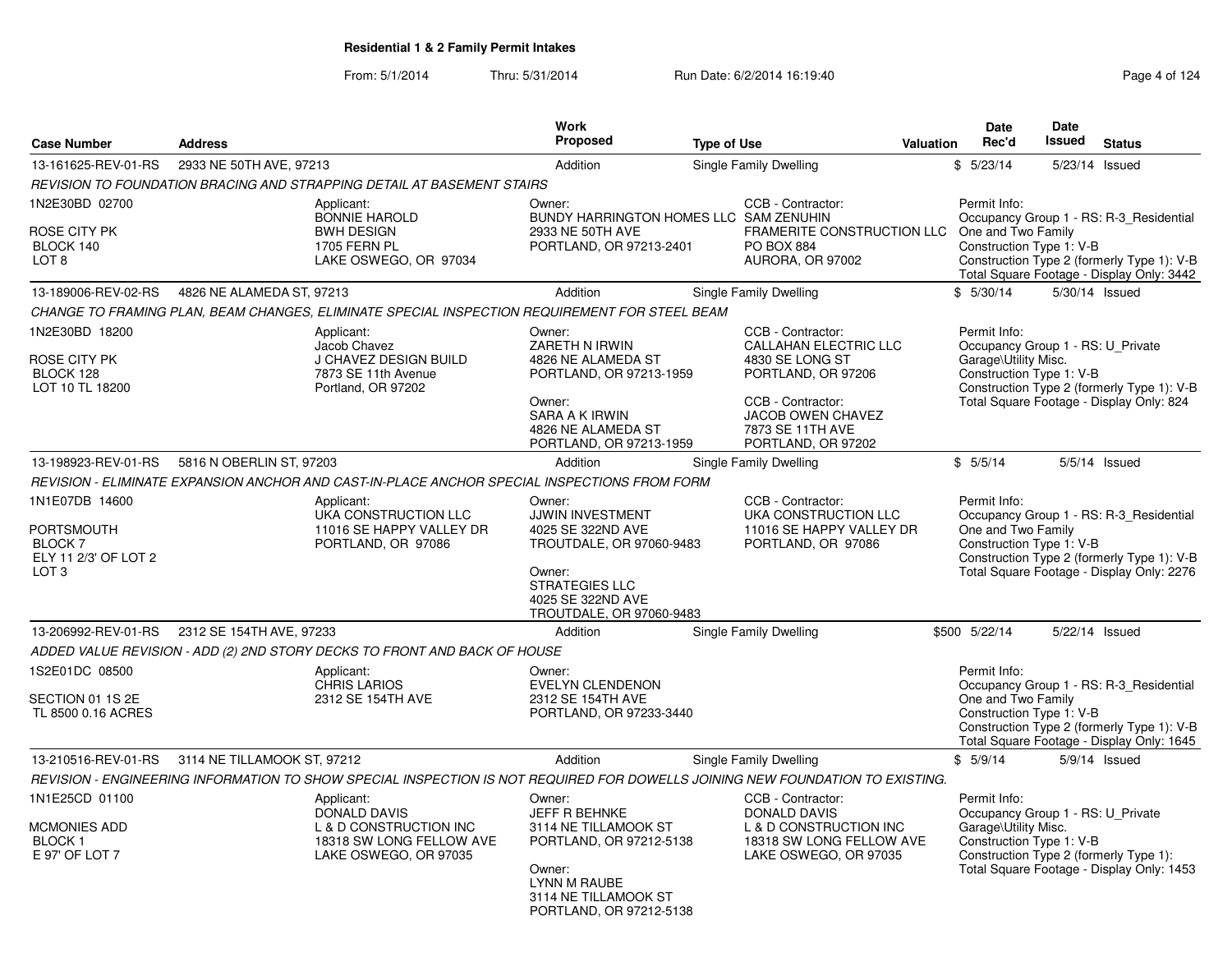| <b>Case Number</b>                                                   | <b>Address</b>                                                                                                                                                 | Work<br>Proposed                                                                                                                                                                 | <b>Type of Use</b>                                                                                                        | <b>Date</b><br>Rec'd<br>Valuation  | Date<br>Issued                                                     | <b>Status</b>                                                                         |
|----------------------------------------------------------------------|----------------------------------------------------------------------------------------------------------------------------------------------------------------|----------------------------------------------------------------------------------------------------------------------------------------------------------------------------------|---------------------------------------------------------------------------------------------------------------------------|------------------------------------|--------------------------------------------------------------------|---------------------------------------------------------------------------------------|
| 14-116115-REV-01-RS                                                  | 6337 SW SWEETBRIAR CT, 97221                                                                                                                                   | Addition                                                                                                                                                                         | <b>Single Family Dwelling</b>                                                                                             | \$5/15/14                          | 5/15/14 Issued                                                     |                                                                                       |
|                                                                      | REVISION TO DELETE 4 X 12 BEAM AT UTILITY ROOM CEILING ON MAIN FLOOR                                                                                           |                                                                                                                                                                                  |                                                                                                                           |                                    |                                                                    |                                                                                       |
| 1S1E07BC 03100                                                       | Applicant:                                                                                                                                                     | Owner:                                                                                                                                                                           | CCB - Contractor:                                                                                                         | Permit Info:                       |                                                                    |                                                                                       |
| <b>BRANDYWINE</b><br>LOT <sub>9</sub>                                | <b>CLAIRE J LORANGER</b><br>PO BOX 326<br>HILSBORO, OR 97123                                                                                                   | <b>SCOTT L WILLIAMS</b><br>6337 SW SWEETBRIAR CT<br>PORTLAND, OR 97221                                                                                                           | <b>LORANGER BUILDERS LLC</b><br>PO BOX 326<br>HILLSBORO, OR 97123-0000                                                    | One and Two Family                 | Construction Type 1: V-B                                           | Occupancy Group 1 - RS: R-3_Residential<br>Construction Type 2 (formerly Type 1): V-B |
|                                                                      |                                                                                                                                                                | Owner:<br><b>TRACI A WILLIAMS</b><br>6337 SW SWEETBRIAR CT<br>PORTLAND, OR 97221                                                                                                 |                                                                                                                           |                                    |                                                                    | Total Square Footage - Display Only: 2300                                             |
| 14-124214-000-00-RS                                                  | 14147 SE BUSH ST, 97236                                                                                                                                        | Addition                                                                                                                                                                         | <b>Single Family Dwelling</b>                                                                                             | \$9.600 5/13/14                    | 5/13/14 Final                                                      |                                                                                       |
|                                                                      | ENCLOSE EXISTING ATTACHED CARPORT TO CREATE GARAGE: EXISTING SLAB: NEW CONCRETE GRADE BEAM: SEE 05-137533-VI. NEW SHEAR WALL AT EAST WALL BETWEN GARAGE AND HO |                                                                                                                                                                                  |                                                                                                                           |                                    |                                                                    |                                                                                       |
| 1S2E11DA 05000                                                       | Applicant:<br><b>TERRY HELLEM</b>                                                                                                                              | Owner:<br><b>GILBERT E BEMIS</b>                                                                                                                                                 | CCB - Contractor:<br><b>JB PAINTING PLUS INC</b>                                                                          | Permit Info:                       | Occupancy Group 1 - RS: U Private                                  |                                                                                       |
| <b>BREUNIG</b><br>LOT <sub>3</sub>                                   | PROJECTIVE BUILDING DESIGNS<br>PO BOX 6542<br>BEAVERTON OR 97007                                                                                               | 9409 SE SUN CREST DR<br>HAPPY VALLEY, OR 97086-9672<br>Owner:<br><b>LAVERNA M BEMIS</b><br>9409 SE SUN CREST DR                                                                  | PO BOX 20492<br><b>KEIZER, OR 97307</b>                                                                                   | Garage\Utility Misc.               | Construction Type 1: V-B<br>Construction Type 2 (formerly Type 1): | Total Square Footage - Display Only: 384                                              |
| 14-126563-REV-01-RS                                                  | 10830 NE SAN RAFAEL ST. 97220                                                                                                                                  | HAPPY VALLEY, OR 97086-9672<br>Addition                                                                                                                                          | <b>Single Family Dwelling</b>                                                                                             | \$500 5/27/14                      | 5/27/14 Issued                                                     |                                                                                       |
|                                                                      |                                                                                                                                                                |                                                                                                                                                                                  |                                                                                                                           |                                    |                                                                    |                                                                                       |
|                                                                      | ADDED VALUE REVISION TO DEMO AND REBUILD EXISTING STORAGE                                                                                                      |                                                                                                                                                                                  |                                                                                                                           |                                    |                                                                    |                                                                                       |
| 1N2E27CD 10300<br>CASMUR<br>BLOCK 20<br>W 10' OF LOT 44<br>LOT 45&46 | Applicant:<br>PREM NATH<br>PREMIER DESIGN GROUP<br>3737 N ALASKA ST<br>PORTLAND, OR 97217                                                                      | Owner:<br><b>BIPAN LAKHANPAL</b><br>10830 NE SAN RAFAEL ST<br>PORTLAND, OR 97220-2905<br>Owner:<br><b>JASMEET LAKHANPAL</b><br>10830 NE SAN RAFAEL ST<br>PORTLAND, OR 97220-2905 | CCB - Contractor:<br>PREM NATH<br>PREMIER CONSTRUCTION &<br><b>RENOVATIONS LLC</b><br>8240 N MONTANA<br>PORTLAND OR 97217 | Permit Info:<br>One and Two Family | Construction Type 1: V-B<br>Construction Type 2 (formerly Type 1): | Occupancy Group 1 - RS: R-3_Residential<br>Total Square Footage - Display Only: 510   |
| 14-128583-000-00-RS                                                  | 6012 SE 87TH AVE, 97266                                                                                                                                        | Addition                                                                                                                                                                         | Single Family Dwelling                                                                                                    | \$15,000 5/6/14                    | $5/6/14$ Issued                                                    |                                                                                       |
|                                                                      | ADD EGRESS FOR 2ND FLOOR. NEW DOOR WITH EXTERIOR SKYWALK AND EXTERIOR STAIRS                                                                                   |                                                                                                                                                                                  |                                                                                                                           |                                    |                                                                    |                                                                                       |
| 1S2E16CD 11800                                                       | Applicant:<br>THREE LITTLE BIRDS                                                                                                                               | Owner:<br><b>LINDA S THOMPSON</b>                                                                                                                                                | CCB - Contractor:<br>THREE LITTLE BIRDS                                                                                   | Permit Info:                       |                                                                    | Occupancy Group 1 - RS: R-3_Residential                                               |
| <b>ARLETA PK2</b><br>BLOCK 10<br>LOT <sub>17</sub>                   | <b>CONSTRUCTION LLC</b><br>7617 SW HOOD AV<br>PORTLAND, OR 97219                                                                                               | 6012 SE 87TH AVE<br>PORTLAND, OR 97266-5324                                                                                                                                      | <b>CONSTRUCTION LLC</b><br>7617 SW HOOD AV<br>PORTLAND, OR 97219                                                          | One and Two Family                 | Construction Type 1: V-B<br>Construction Type 2 (formerly Type 1): |                                                                                       |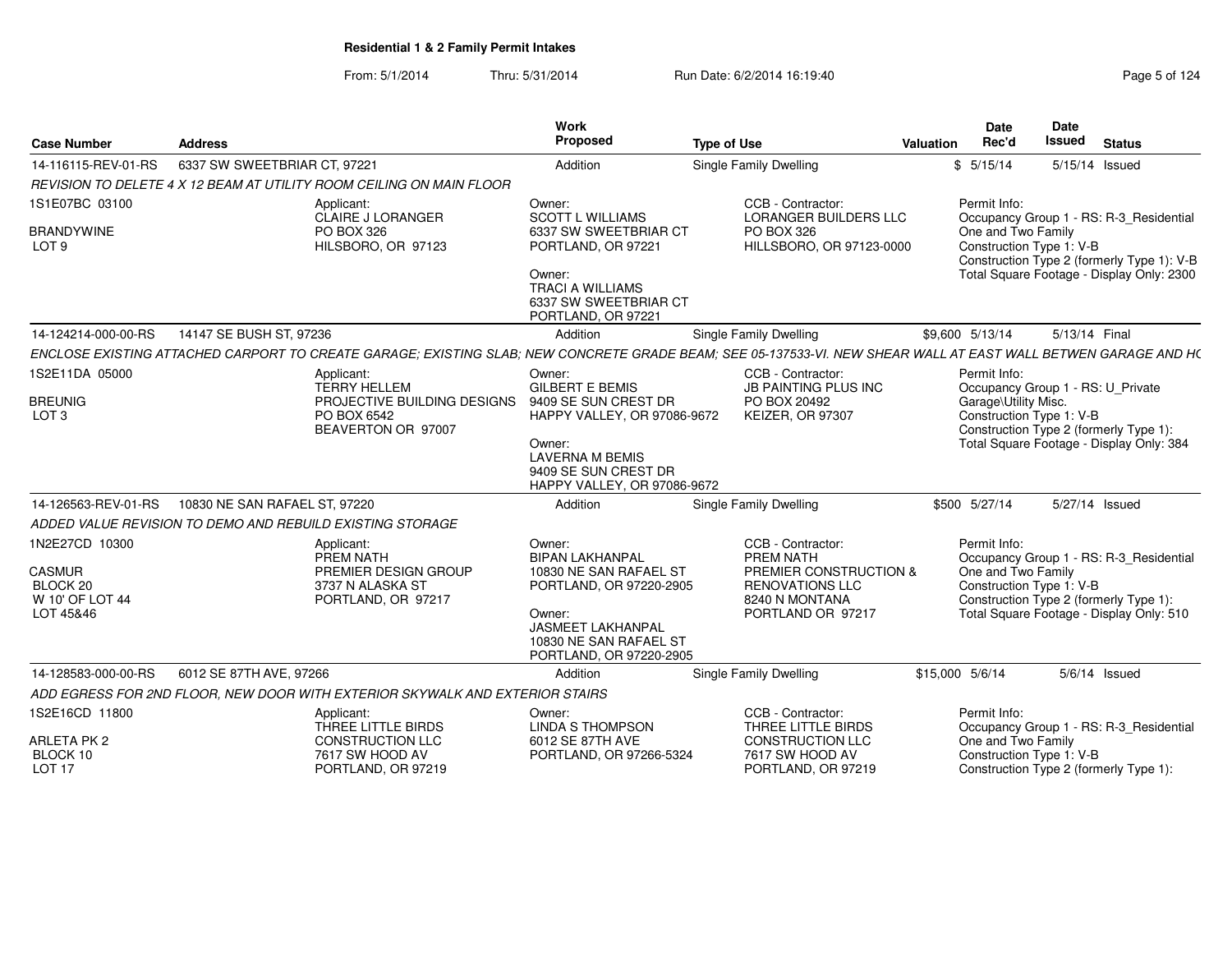| <b>Case Number</b>                                                              | <b>Address</b>               |                                                                                                                                                                              | Work<br>Proposed                                                                                                                                                          | <b>Type of Use</b> |                                                                                          | <b>Valuation</b> | <b>Date</b><br>Rec'd                 | Date<br><b>Issued</b>                                         | <b>Status</b>                                                                           |
|---------------------------------------------------------------------------------|------------------------------|------------------------------------------------------------------------------------------------------------------------------------------------------------------------------|---------------------------------------------------------------------------------------------------------------------------------------------------------------------------|--------------------|------------------------------------------------------------------------------------------|------------------|--------------------------------------|---------------------------------------------------------------|-----------------------------------------------------------------------------------------|
| 14-137257-000-00-RS                                                             | 3104 NE DUNCKLEY ST, 97212   |                                                                                                                                                                              | Addition                                                                                                                                                                  |                    | Single Family Dwelling                                                                   |                  | \$41,172 5/5/14                      |                                                               | 5/5/14 Under Inspection                                                                 |
|                                                                                 |                              | ADDITION TO EXTEND DORMER; INTERIOR RENOVATION; EXTEND STAIRS FROM MAIN FLOOR TO BASEMENT; CONVERT BASEMENT TO LIVING SPACE TO INCLUDE FAMILY ROOM, BATH, LAUNL              |                                                                                                                                                                           |                    |                                                                                          |                  |                                      |                                                               |                                                                                         |
| 1N1E24CD 08800                                                                  |                              | Applicant:<br><b>SERA KIMURA</b>                                                                                                                                             | Owner:<br><b>BRIAN P KIMURA</b>                                                                                                                                           |                    | CCB - Contractor:<br>SAMPSON CONSTRUCTION                                                |                  | Permit Info:                         |                                                               | Occupancy Group 1 - RS: R-3_Residential                                                 |
| <b>OLMSTED PK</b><br><b>BLOCK7</b><br>W 1/2 OF LOT 22<br>LOT <sub>23</sub>      |                              | SERAFORM ARCHITECTURE, LLC<br>1921 NW KEARNEY<br>PORTLAND, OR 97209                                                                                                          | 3104 NE DUNCKLEY ST<br>PORTLAND, OR 97212-1732<br>Owner:<br><b>SERA B KIMURA</b><br>3104 NE DUNCKLEY ST<br>PORTLAND, OR 97212-1732                                        |                    | 2419 SE MULBERRY DR<br>MILWAUKIE, OR 97267                                               |                  | One and Two Family                   | Construction Type 1: V-B                                      | Construction Type 2 (formerly Type 1): V-B<br>Total Square Footage - Display Only: 1028 |
| 14-137309-000-00-RS                                                             | 5832 NE GOING ST             |                                                                                                                                                                              | Addition                                                                                                                                                                  |                    | Single Family Dwelling                                                                   |                  | \$6,617 5/13/14                      |                                                               | 5/13/14 Under Inspection                                                                |
|                                                                                 |                              | ADD 2ND LEVEL DECK AND EXTERIOR EGRESS STAIRS. NEW DOOR OPENING FROM BEDROOM TO DECK                                                                                         |                                                                                                                                                                           |                    |                                                                                          |                  |                                      |                                                               |                                                                                         |
| 1N2E19AD 09701                                                                  |                              | Applicant:<br><b>GARY MENGIS</b>                                                                                                                                             | Owner:<br><b>SEGED M KIDANEMARIAM</b>                                                                                                                                     |                    | CCB - Contractor:<br><b>GARY MENGIS</b>                                                  |                  | Permit Info:                         |                                                               | Occupancy Group 1 - RS: R-3_Residential                                                 |
| PARTITION PLAT 2004-25<br>LOT <sub>1</sub>                                      |                              | <b>GARY F MENGIS CONTRACTING</b><br>INC.<br>PO BOX 82336<br>PORTLAND OR 97282-2336<br>Applicant:<br>FREHIWOT H GEBREEGZIABHER<br>5832 NE GOING ST<br>PORTLAND, OR 97218-2637 | 5832 NE GOING ST<br>PORTLAND, OR 97218-2637<br>Owner:<br>FREHIWOT H GEBREEGZIABHER<br>5832 NE GOING ST<br>PORTLAND, OR 97218-2637                                         |                    | <b>GARY F MENGIS CONTRACTING</b><br><b>INC</b><br>PO BOX 82336<br>PORTLAND OR 97282-2336 |                  | One and Two Family                   | Construction Type 1: V-B                                      | Construction Type 2 (formerly Type 1):<br>Total Square Footage - Display Only: 60       |
| 14-148761-000-00-RS                                                             | 15308 SE GLADSTONE ST, 97236 |                                                                                                                                                                              | Addition                                                                                                                                                                  |                    | <b>Single Family Dwelling</b>                                                            |                  | \$60,000 5/1/14                      |                                                               | 5/1/14 Under Inspection                                                                 |
|                                                                                 |                              | GARAGE ADDITION FOR NEW UNCONDITIONED SHOP AND SMALL EXTENSION OF DINING ROOM, 1200 SF AT EAST SIDE OF HOUSE WITH NEW BATHROOM(4 BATHROOMS TOTAL)                            |                                                                                                                                                                           |                    |                                                                                          |                  |                                      |                                                               |                                                                                         |
| 1S2E12DC 01100<br><b>VERRA VISTA</b><br>BLOCK <sub>3</sub><br>LOT <sub>12</sub> |                              | Applicant:<br>WILLIAM A BUCHERT<br>15308 SE GLADSTONE ST<br>PORTLAND, OR 97236-2483                                                                                          | Owner:<br><b>WILLIAM A BUCHERT</b><br>15308 SE GLADSTONE ST<br>PORTLAND, OR 97236-2483<br>Owner:<br>ROBERTA L BUCHERT<br>15308 SE GLADSTONE ST<br>PORTLAND, OR 97236-2483 |                    |                                                                                          |                  | Permit Info:<br>Garage\Utility Misc. | Occupancy Group 1 - RS: U Private<br>Construction Type 1: V-B | Construction Type 2 (formerly Type 1):<br>Total Square Footage - Display Only: 1200     |
| 14-149161-000-00-RS                                                             | 1737 NE 102ND AVE, 97220     |                                                                                                                                                                              | Addition                                                                                                                                                                  |                    | Single Family Dwelling                                                                   |                  | \$109,408 5/14/14                    |                                                               | <b>Under Review</b>                                                                     |
|                                                                                 |                              | TWO-STORY ADDITION AT THE BACK OF ONE STORY SINGLE FAMILY RESIDENCE TO CREATE MASTER BEDROOM AND BATHROOM(THREE BATHROOMS TOTAL) NEW KITCHEN AND DINING ARE.                 |                                                                                                                                                                           |                    |                                                                                          |                  |                                      |                                                               |                                                                                         |
| 1N2E28DD 09700                                                                  |                              | Applicant:<br><b>LAN LUU</b>                                                                                                                                                 | Owner:<br>SUSAN NHO LUU                                                                                                                                                   |                    | CCB - Contractor:<br><b>LAN LUU</b>                                                      |                  | Permit Info:                         |                                                               | Occupancy Group 1 - RS: R-3_Residential                                                 |
| <b>WOODLAND PK</b><br><b>BLOCK1</b><br><b>LOT 11</b>                            |                              | P AND L REMODELING INC<br>3701 SE FRANKLIN<br>PORTLAND, OR 97202                                                                                                             | 1737 NE 102ND AVE<br>PORTLAND, OR 97220                                                                                                                                   |                    | P AND L REMODELING INC<br>3701 SE FRANKLIN<br>PORTLAND, OR 97202                         |                  | One and Two Family                   | Construction Type 1: V-B                                      | Construction Type 2 (formerly Type 1):<br>Total Square Footage - Display Only: 992      |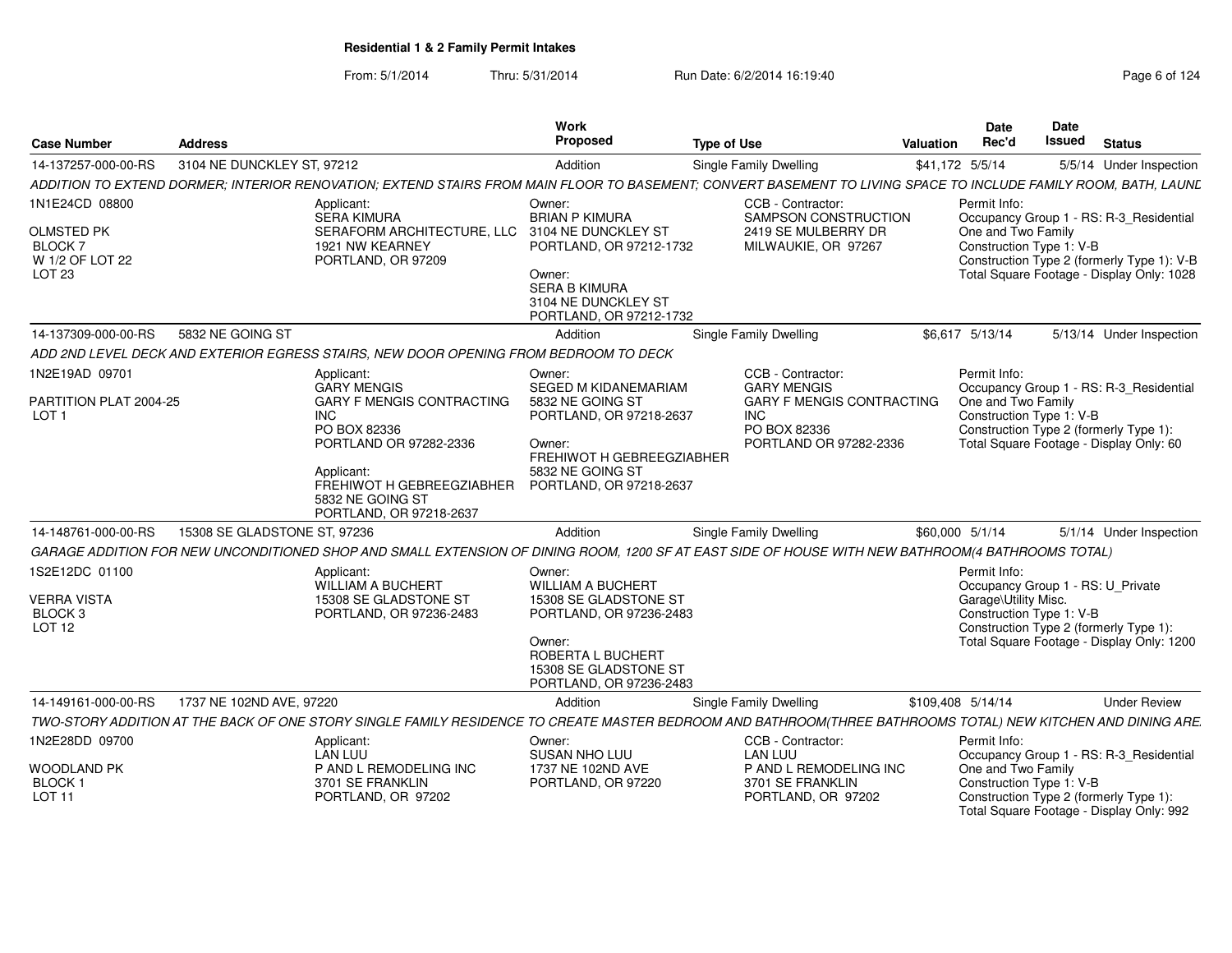| <b>Case Number</b>                                                         | <b>Address</b>              |                                                                                                                                                               | Work<br>Proposed                                                                                                                                               | <b>Type of Use</b> |                                                                                                                                 | <b>Valuation</b> | Date<br>Rec'd                                                                                                                                                                                                                      | Date<br><b>Issued</b> | <b>Status</b>   |                     |
|----------------------------------------------------------------------------|-----------------------------|---------------------------------------------------------------------------------------------------------------------------------------------------------------|----------------------------------------------------------------------------------------------------------------------------------------------------------------|--------------------|---------------------------------------------------------------------------------------------------------------------------------|------------------|------------------------------------------------------------------------------------------------------------------------------------------------------------------------------------------------------------------------------------|-----------------------|-----------------|---------------------|
| 14-149461-000-00-RS                                                        | 3229 NW VAUGHN ST, 97210    |                                                                                                                                                               | Addition                                                                                                                                                       |                    | <b>Single Family Dwelling</b>                                                                                                   | \$29,337 5/1/14  |                                                                                                                                                                                                                                    |                       | $5/1/14$ Issued |                     |
|                                                                            |                             | REPAIR FOUNDATION AT GARAGE, NEW HEADER AT OPENING, REPLACE SLAB, FOOTINGS,, AND ROOF OF GARAGE; REPAIR NORTHWEST CORNER OF BASEMENT FOUNDATION WALLS, REPA   |                                                                                                                                                                |                    |                                                                                                                                 |                  |                                                                                                                                                                                                                                    |                       |                 |                     |
| 1N1E29CD 01800<br>WILLAMETTE HTS ADD<br>BLOCK 16<br><b>LOT 29</b>          |                             | Applicant:<br><b>TRAVIS MCFERON</b><br>PETERSON STRUCTURAL<br><b>ENGINEERS, INC</b><br>5319 SW WESTGATE DRIVE,<br><b>SUITE 215</b><br>PORTLAND, OR 97221      | Owner:<br>PHILIP BROTHERTON<br>3229 NW VAUGHN ST<br>PORTLAND, OR 97210-1242<br>Owner:<br><b>ARIANNE SUTNER</b><br>3229 NW VAUGHN ST<br>PORTLAND, OR 97210-1242 |                    | <b>Primary Contractor:</b><br>TO BID                                                                                            |                  | Permit Info:<br>Occupancy Group 1 - RS: R-3_Residential<br>One and Two Family<br>Construction Type 1: V-B<br>Construction Type 2 (formerly Type 1):<br>Total Square Footage - Display Only: 266<br>Number of New Dwelling Units: 1 |                       |                 |                     |
| 14-151036-000-00-RS                                                        | 2314 SW IDAHO ST, 97201     |                                                                                                                                                               | Addition                                                                                                                                                       |                    | <b>Single Family Dwelling</b>                                                                                                   |                  | \$5,000 5/8/14                                                                                                                                                                                                                     |                       | 5/8/14 Final    |                     |
| NEW ROOF STRUCTURE OVER GARAGE                                             |                             |                                                                                                                                                               |                                                                                                                                                                |                    |                                                                                                                                 |                  |                                                                                                                                                                                                                                    |                       |                 |                     |
| 1S1E16CC 09800<br>BERTHA<br>BLOCK <sub>2</sub><br>LOT 9                    |                             | Applicant:<br>KIMIYA JAHAN                                                                                                                                    | Owner:<br><b>JEFFREY S PARKER</b><br>4558 SW ORMANDY WAY<br>PORTLAND, OR 97221-3114                                                                            |                    |                                                                                                                                 |                  | Permit Info:<br>Occupancy Group 1 - RS: R-3_Remodel<br>Construction Type 1: V-B<br>Construction Type 2 (formerly Type 1):<br>Total Square Footage - Display Only: 764                                                              |                       |                 |                     |
| 14-151144-000-00-RS                                                        | 4061 SW GREENLEAF DR, 97221 |                                                                                                                                                               | Addition                                                                                                                                                       |                    | Single Family Dwelling                                                                                                          | \$66,577 5/1/14  |                                                                                                                                                                                                                                    |                       |                 | <b>Under Review</b> |
|                                                                            |                             | REMOVE EXISTING ATTACHED GARAGE, AND REBUILD WITH LIVING SPACE ABOVE. REMODEL KITCHEN AND TWO EXISTING BATHROOMS.                                             |                                                                                                                                                                |                    |                                                                                                                                 |                  |                                                                                                                                                                                                                                    |                       |                 |                     |
| 1S1E08BB 05300<br><b>GREEN HILLS</b><br>BLOCK 13<br>LOT <sub>6</sub>       |                             | Applicant:<br><b>JOE MOONEY</b><br>MOONEY CONSTRUCTION AND<br>DEVELOPMENT LLC<br>3439 NE SANDY BLVD<br>PORTLAND OR 97232                                      | Owner:<br><b>DAVID P FLANAGAN</b><br>4061 SW GREENLEAF DR<br>PORTLAND, OR 97221<br>Owner:<br>KIMBERLY G FLANAGAN<br>4061 SW GREENLEAF DR<br>PORTLAND, OR 97221 |                    | CCB - Contractor:<br><b>JOE MOONEY</b><br>MOONEY CONSTRUCTION AND<br>DEVELOPMENT LLC<br>3439 NE SANDY BLVD<br>PORTLAND OR 97232 |                  | Permit Info:<br>Occupancy Group 1 - RS: R-3 Residential<br>One and Two Family<br>Construction Type 1: V-B<br>Construction Type 2 (formerly Type 1): V-B<br>Total Square Footage - Display Only: 991                                |                       |                 |                     |
| 14-151190-000-00-RS                                                        | 7722 N KELLOGG ST. 97203    |                                                                                                                                                               | Addition                                                                                                                                                       |                    | <b>Single Family Dwelling</b>                                                                                                   | \$50,000 5/1/14  |                                                                                                                                                                                                                                    |                       | $5/1/14$ Issued |                     |
|                                                                            |                             | CONVERT PORTION OF BASEMENT TO LIVING SPACE, ADD EGRESS WINDOW AND WELL, FURR OUT WALLS, REBUILD STAIRS FROM BASEMENT UP TO MAIN FLOOR, NEW DORMER AT EXISTIN |                                                                                                                                                                |                    |                                                                                                                                 |                  |                                                                                                                                                                                                                                    |                       |                 |                     |
| 1N1W12AA 18300<br>ST JOHNS HTS & SUB<br><b>BLOCK 5</b><br>LOT <sub>3</sub> |                             | Applicant:<br>CARL MUNZ<br><b>CARL MUNZ DESIGN</b><br>3726 N GANTENBEIN AVE<br>PORTLAND OR 97227                                                              | Owner:<br>PORCHLIGHT PROPERTIES LLC<br>12188 SE 36TH AVE<br>MILWAUKIE, OR 97222                                                                                |                    | CCB - Contractor:<br>ARIK MIKKEL OHLSON<br>6019 SE INSLEY<br>PORTLAND, OR 97206                                                 |                  | Permit Info:<br>Occupancy Group 1 - RS: R-3_Residential<br>One and Two Family<br>Construction Type 1: V-B<br>Construction Type 2 (formerly Type 1): V-B<br>Total Square Footage - Display Only: 544                                |                       |                 |                     |
| 14-151245-000-00-RS                                                        | 3325 NE 73RD AVE, 97213     |                                                                                                                                                               | Addition                                                                                                                                                       |                    | <b>Single Family Dwelling</b>                                                                                                   | \$11,029 5/9/14  |                                                                                                                                                                                                                                    |                       | 5/9/14 Issued   |                     |
|                                                                            |                             | DORMER ADDITION AT 2ND FLOOR TO CREATE NEW MASTER SUITE, REMODEL EXISTING BATHROOM, NEW BEAM AT MAIN FLOOR FOR SUPPORT                                        |                                                                                                                                                                |                    |                                                                                                                                 |                  |                                                                                                                                                                                                                                    |                       |                 |                     |
| 1N2E29AB 10300<br>GREGORY HTS<br>BLOCK 1<br>LOT 19&20                      |                             | Applicant:<br><b>KENNETH B HAMAN</b><br>4405 SE BYBEE<br>PORTLAND, OR 97206                                                                                   | Owner:<br>KAY L WOODFORD<br>3325 NE 73RD AVE<br>PORTLAND, OR 97213-5823                                                                                        |                    | CCB - Contractor:<br><b>KENNETH B HAMAN</b><br>4405 SE BYBEE<br>PORTLAND, OR 97206                                              |                  | Permit Info:<br>Occupancy Group 1 - RS: R-3_Residential<br>One and Two Family<br>Construction Type 1: V-B<br>Construction Type 2 (formerly Type 1):<br>Total Square Footage - Display Only: 100                                    |                       |                 |                     |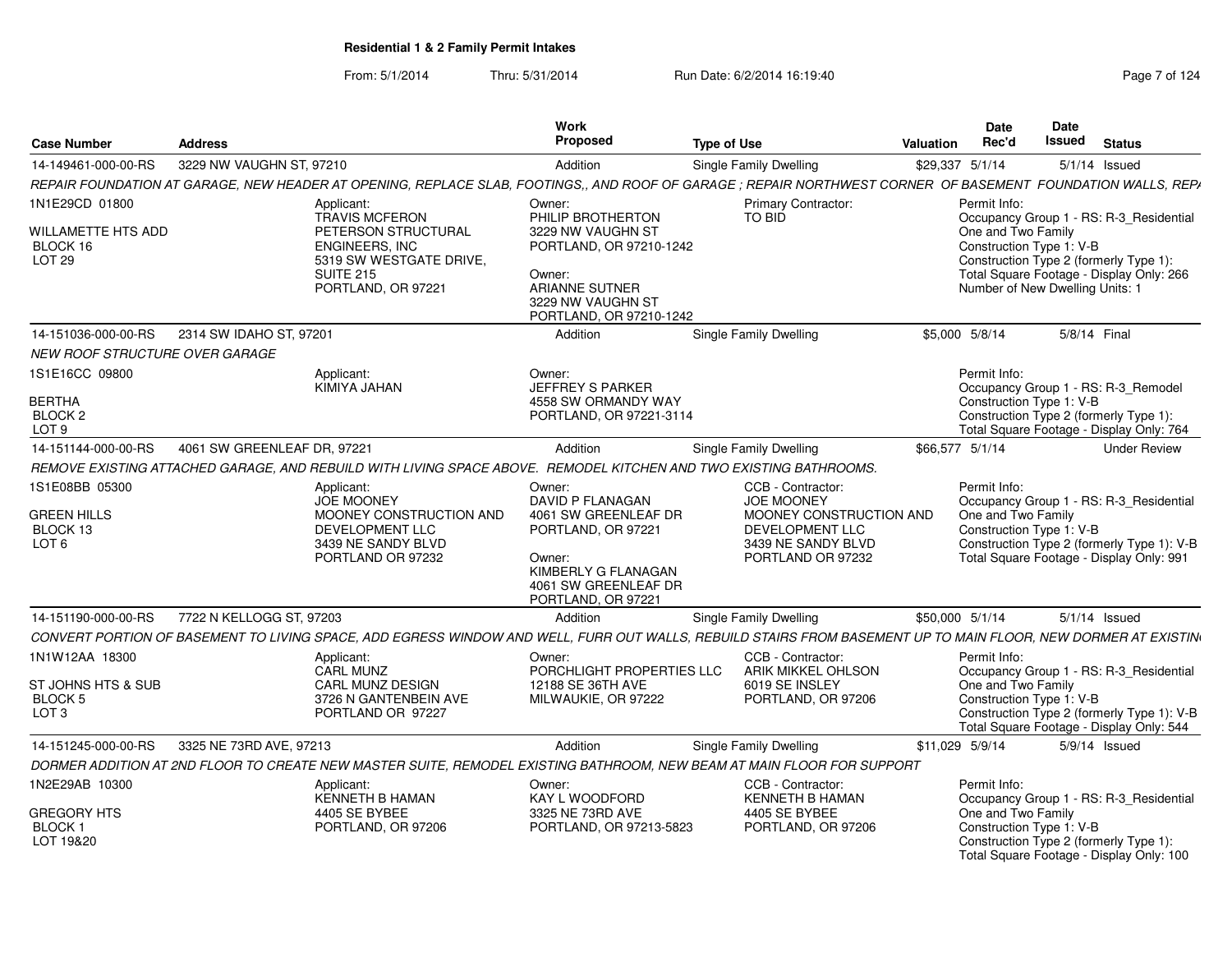| <b>Case Number</b>                                               | <b>Address</b>                                                                                                                                                       | <b>Work</b><br>Proposed                                                                                                                                           | <b>Type of Use</b>                                                                                                                          | <b>Valuation</b> | <b>Date</b><br>Rec'd                                           | <b>Date</b><br><b>Issued</b> | <b>Status</b>                                                                                                                      |
|------------------------------------------------------------------|----------------------------------------------------------------------------------------------------------------------------------------------------------------------|-------------------------------------------------------------------------------------------------------------------------------------------------------------------|---------------------------------------------------------------------------------------------------------------------------------------------|------------------|----------------------------------------------------------------|------------------------------|------------------------------------------------------------------------------------------------------------------------------------|
| 14-151311-000-00-RS                                              | 150 NE BUFFALO ST, 97211                                                                                                                                             | Addition                                                                                                                                                          | Single Family Dwelling                                                                                                                      |                  | \$15,000 5/1/14                                                |                              | 5/1/14 Under Inspection                                                                                                            |
|                                                                  | ENCLOSE EXISTING COVERED PORCH TO BECOME LIVING AREA, REMOVE WALL BETWEEN LIVING ROOM AND KITCHEN, BUILD NEW ENTRY AND COVERED PORCH AND STAIRS AT FRONT, REI        |                                                                                                                                                                   |                                                                                                                                             |                  |                                                                |                              |                                                                                                                                    |
| 1N1E15AA 09500<br>LOVES ADD<br>BLOCK 14<br>LOT <sub>6</sub>      | Applicant:<br><b>BONNIE HAROLD</b><br><b>BWH DESIGN</b><br><b>1705 FERN PL</b><br>LAKE OSWEGO, OR 97034                                                              | Owner:<br><b>JENNIFER K RAINS</b><br>150 NE BUFFALO ST<br>PORTLAND, OR 97211-2339<br>Owner:<br><b>ADAM B KING</b><br>150 NE BUFFALO ST<br>PORTLAND, OR 97211-2339 | CCB - Contractor:<br>ZB<br>ZB CONSTRUCTION<br>12728 SE STEELE ST<br>PORTLAND, OR 97236                                                      |                  | Permit Info:<br>One and Two Family<br>Construction Type 1: V-B |                              | Occupancy Group 1 - RS: R-3_Residential<br>Construction Type 2 (formerly Type 1): V-B<br>Total Square Footage - Display Only: 207  |
| 14-151408-000-00-RS                                              | 1299 SW CARDINELL DR, 97201                                                                                                                                          | Addition                                                                                                                                                          | Single Family Dwelling                                                                                                                      |                  | \$14,779 5/5/14                                                |                              | 5/5/14 Under Inspection                                                                                                            |
|                                                                  | SINGLE STORY ADDITION ON DECK TO EXPAND NOOK AREA                                                                                                                    |                                                                                                                                                                   |                                                                                                                                             |                  |                                                                |                              |                                                                                                                                    |
| 1S1E04DB 05300<br>CARDINELL PK<br>BLOCK 13<br>LOT <sub>1</sub>   | Applicant:<br><b>MARK MERRILL</b><br>MC MERRILL CONSTRUCTION LLC 1299 SW CARDINELL DR<br>2229 NE BURNSIDE RD. SUITE 48 PORTLAND, OR 97201-3114<br>GRESHAM, OR 97030  | Owner:<br><b>HARISH S PATEL</b>                                                                                                                                   | CCB - Contractor:<br>M C MERRILL CONSTRUCTION LLC Occupancy Group 1 - RS: R-3_Residential<br>2229 NE BURNSIDE SUITE 48<br>GRESHAM, OR 97030 |                  | Permit Info:<br>One and Two Family<br>Construction Type 1: V-B |                              | Construction Type 2 (formerly Type 1):<br>Total Square Footage - Display Only: 134                                                 |
| 14-151878-000-00-RS                                              | 4731 NE 77TH AVE, 97218                                                                                                                                              | Addition                                                                                                                                                          | Single Family Dwelling                                                                                                                      | \$245,649 5/8/14 |                                                                |                              | <b>Under Review</b>                                                                                                                |
|                                                                  | ADDITION TO ADD AN ADDITIONAL TWO STORY 1035SF OF LIVING SPACE TO EXISTING SINGLE FAMILY DWELLING. ADDITION WILL CONNECT THE DETACHED GARAGE TO HOME. Plumb, elec. H |                                                                                                                                                                   |                                                                                                                                             |                  |                                                                |                              |                                                                                                                                    |
| 1N2E20AC 01900<br><b>BEDFORD PK</b><br>BLOCK 6<br><b>LOT 1-4</b> | Applicant:<br><b>MIKE MONTGOMERY</b><br>SIMPL HOME DESIGNS<br>5531 SW BUDDINGTON ST<br>PORTLAND OR 97219                                                             | Owner:<br><b>ZACHARY DILLON</b><br>4731 NE 77TH AVE<br>PORTLAND, OR 97218<br>Owner:<br><b>AMY MACKINNON</b><br>4731 NE 77TH AVE<br>PORTLAND, OR 97218             | <b>Primary Contractor:</b><br><b>TO BID</b>                                                                                                 |                  | Permit Info:<br>One and Two Family<br>Construction Type 1: V-B |                              | Occupancy Group 1 - RS: R-3_Residential<br>Construction Type 2 (formerly Type 1): V-B<br>Total Square Footage - Display Only: 2938 |
| 14-151946-000-00-RS                                              | 3122 SW MARICARA ST, 97219                                                                                                                                           | Addition                                                                                                                                                          | Single Family Dwelling                                                                                                                      |                  | \$60,000 5/2/14                                                |                              | <b>Under Review</b>                                                                                                                |
|                                                                  | ADDITION- TWO STORY ADDITION TO REMODEL KITCHEN, POWDER ROOM, ADD SECOND FLOOR STUDIO OVER KITCHEN AND COVERED PATIO                                                 |                                                                                                                                                                   |                                                                                                                                             |                  |                                                                |                              |                                                                                                                                    |
| 1S1E29DC 05301<br>PARTITION PLAT 1994-69<br>LOT <sub>1</sub>     | Applicant:<br>Joe Karman<br>J. Karman Architect<br>2892 NW Upshur St                                                                                                 | Owner:<br><b>MARK T FAHEY</b><br>3122 SW MARICARA ST<br>PORTLAND, OR 97219                                                                                        | CCB - Contractor:<br>GNH DEVELOPMENT INC<br>3327 NE 144TH AVE<br>PORTLAND, OR 97230                                                         |                  | Permit Info:<br>One and Two Family<br>Construction Type 1: V-B |                              | Occupancy Group 1 - RS: R-3_Residential                                                                                            |
|                                                                  | Portland, OR 97210                                                                                                                                                   | Owner:<br><b>BRITT E IHRIG</b><br>3122 SW MARICARA ST<br>PORTLAND, OR 97219                                                                                       |                                                                                                                                             |                  |                                                                |                              | Construction Type 2 (formerly Type 1):<br>Total Square Footage - Display Only: 762                                                 |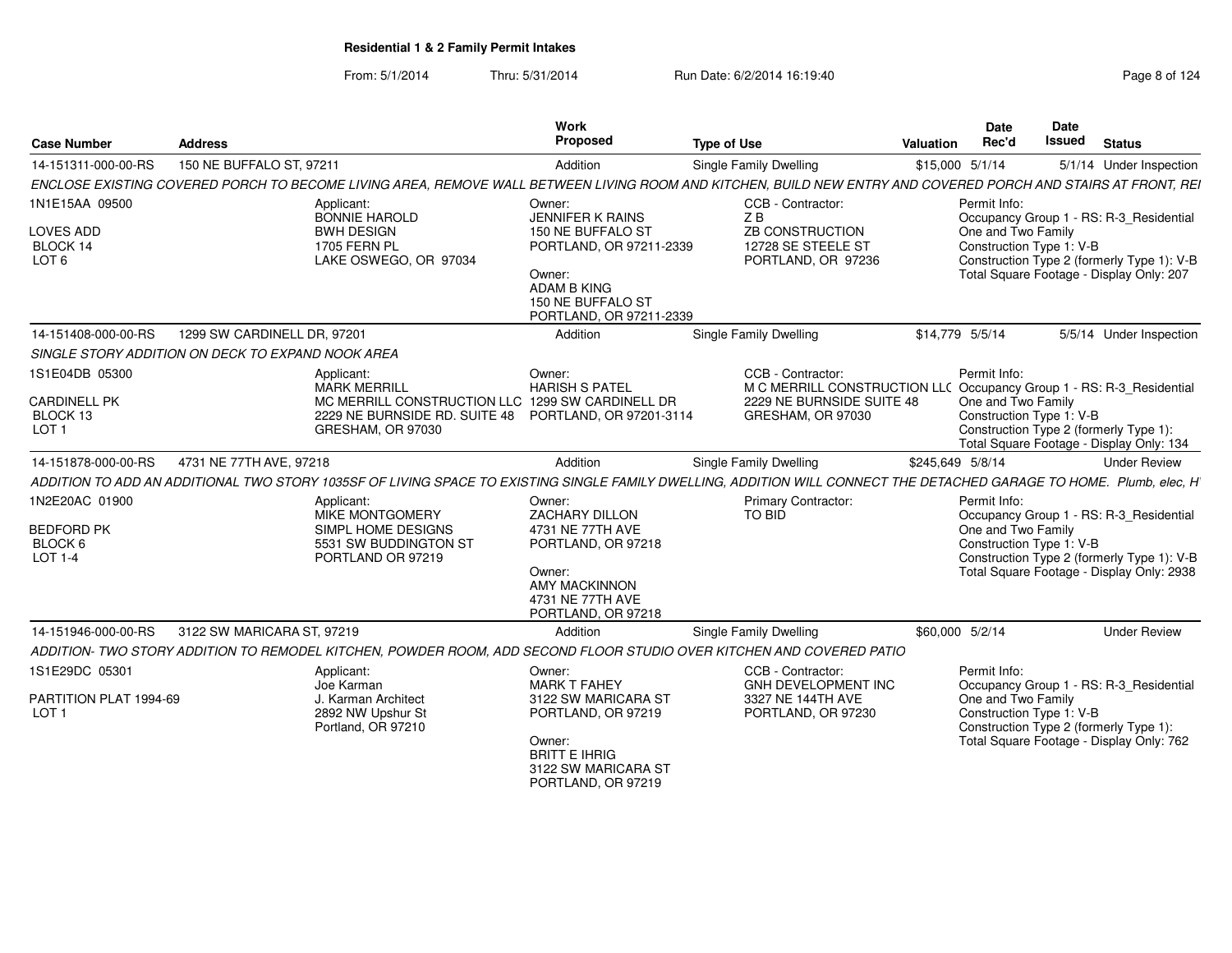#### From: 5/1/2014Thru: 5/31/2014 **Run Date: 6/2/2014 16:19:40 Page 9 of 1242** Pag

| <b>Case Number</b>                                                          | <b>Address</b>                    |                                                                                                                                                               | Work<br><b>Proposed</b>                                                                                                                                                | <b>Type of Use</b> |                                                                                                                                                                | Valuation        | <b>Date</b><br>Rec'd                                           | <b>Date</b><br><b>Issued</b> | <b>Status</b>                                                                                                                 |
|-----------------------------------------------------------------------------|-----------------------------------|---------------------------------------------------------------------------------------------------------------------------------------------------------------|------------------------------------------------------------------------------------------------------------------------------------------------------------------------|--------------------|----------------------------------------------------------------------------------------------------------------------------------------------------------------|------------------|----------------------------------------------------------------|------------------------------|-------------------------------------------------------------------------------------------------------------------------------|
| 14-152232-000-00-RS                                                         | 12905 SE SALMON ST, 97233         |                                                                                                                                                               | Addition                                                                                                                                                               |                    | Single Family Dwelling                                                                                                                                         | \$30,000 5/12/14 |                                                                |                              | 5/12/14 Under Inspection                                                                                                      |
|                                                                             |                                   | 1-STORY ADDITION TO EAST SIDE OF HOUSE FOR NEW OFFICE AND BATHROOM                                                                                            |                                                                                                                                                                        |                    |                                                                                                                                                                |                  |                                                                |                              |                                                                                                                               |
| 1S2E02BD 07600<br>PRUNE PL<br>LOT 5 TL 7600                                 |                                   | Applicant:<br><b>JUSTIN M BEST</b><br>12905 SE SALMON ST<br>PORTLAND, OR 97233-1648                                                                           | Owner:<br><b>JUSTIN M BEST</b><br>12905 SE SALMON ST<br>PORTLAND, OR 97233-1648<br>Owner:<br><b>AMY M BEST</b><br>12905 SE SALMON ST<br>PORTLAND, OR 97233-1648        |                    |                                                                                                                                                                |                  | Permit Info:<br>One and Two Family<br>Construction Type 1: V-B |                              | Occupancy Group 1 - RS: R-3_Residential<br>Construction Type 2 (formerly Type 1):<br>Total Square Footage - Display Only: 248 |
| 14-152363-000-00-RS                                                         | 2525 NE 32ND AVE, 97212           |                                                                                                                                                               | Addition                                                                                                                                                               |                    | <b>Single Family Dwelling</b>                                                                                                                                  | \$62.976 5/3/14  |                                                                |                              | 5/10/14 Issued                                                                                                                |
|                                                                             |                                   | CONSTRUCT A 261 SQUARE FOOT TWO STORY ADDITION ON REAR OF HOUSE, REMOVE EXISTING FIRST AND SECOND FLOOR WALLS OF EXISTING HOUSE, MAINTAIN EXISTING FOUNDATION |                                                                                                                                                                        |                    |                                                                                                                                                                |                  |                                                                |                              |                                                                                                                               |
| 1N1E25CA 04200<br><b>DOLPH PK</b><br>BLOCK <sub>3</sub><br>LOT <sub>4</sub> |                                   | Applicant:<br>THE WORKS CONSTRUCTION                                                                                                                          | Owner:<br><b>TATUM SHAW</b><br>3722 NE 20TH AVE<br>PORTLAND, OR 97212<br>Owner:<br><b>ROBERT KENDALL</b><br>3722 NE 20TH AVE<br>PORTLAND, OR 97212                     |                    | CCB - Contractor:<br><b>GREGOR MITCHELL</b><br><b>MITCHELL INC</b><br>PO BOX 1121<br>PORTLAND OR 97207<br><b>Primary Contractor:</b><br>THE WORKS CONSTRUCTION |                  | Permit Info:<br>One and Two Family<br>Construction Type 1: V-B |                              | Occupancy Group 1 - RS: R-3_Residential<br>Construction Type 2 (formerly Type 1):<br>Total Square Footage - Display Only: 571 |
| 14-152619-000-00-RS                                                         | 2831 SE 167TH AVE - Unit A. 97236 |                                                                                                                                                               | Addition                                                                                                                                                               |                    | Single Family Dwelling                                                                                                                                         |                  | \$6,500 5/19/14                                                |                              | 5/19/14 Issued                                                                                                                |
|                                                                             |                                   | LEGALIZE SHED DORMER TO CREATE ADDTIONAL NON-HABITABLE STORAGE AREA IN ATTIC                                                                                  |                                                                                                                                                                        |                    |                                                                                                                                                                |                  |                                                                |                              |                                                                                                                               |
| 1S3E07BB 01400<br>SECTION 07 1S 3E<br>TL 1400 0.36 ACRES                    |                                   | Applicant:<br>KYM NGUYEN<br>CONCEPT DESIGN & ASSOCIATES 2831 SE 167TH AVE<br><b>PO BOX 8464</b><br>PORTLAND OR 97207                                          | Owner:<br>MICHAEL T DO<br>PORTLAND, OR 97236-1407                                                                                                                      |                    |                                                                                                                                                                |                  | Permit Info:<br>One and Two Family<br>Construction Type 1: V-B |                              | Occupancy Group 1 - RS: R-3_Residential<br>Construction Type 2 (formerly Type 1):<br>Total Square Footage - Display Only: 180 |
| 14-152776-000-00-RS                                                         | 2947 SE TIBBETTS ST. 97202        |                                                                                                                                                               | Addition                                                                                                                                                               |                    | <b>Single Family Dwelling</b>                                                                                                                                  | \$27.573 5/5/14  |                                                                |                              | $5/8/14$ Issued                                                                                                               |
|                                                                             |                                   | ENLARGE DORMER AND ADD SECOND DORMER FOR TWO NEW BEDROOMS AND ENLARGE THIRD BEDROOM. 250 SQUARE FEET ADDITIONAL LIVING SPACE. NO FOOTPRINT CHANGE.3 TOILET    |                                                                                                                                                                        |                    |                                                                                                                                                                |                  |                                                                |                              |                                                                                                                               |
| 1S1E12BD 12800<br><b>WAVERLEIGH HTS</b><br>BLOCK 20<br>LOT <sub>6</sub>     |                                   | Applicant:<br><b>GABE REIERSON</b><br>REIERSON CONSTRUCTION LLC<br>8600 SW GARDEN LN<br>PORTLAND, OR 97223                                                    | Owner:<br><b>TREVOR K ROWE</b><br>2947 SE TIBBETTS ST<br>PORTLAND, OR 97202-2046<br>Owner:<br>BENJAMINA N ROWE BROWN<br>2947 SE TIBBETTS ST<br>PORTLAND, OR 97202-2046 |                    | CCB - Contractor:<br>Noel Reierson<br>REIERSON CONSTRUCTION, LLC.<br>8600 SW Garden Ln.<br>PORTLAND, OR 97223-7343                                             |                  | Permit Info:<br>One and Two Family<br>Construction Type 1: V-B |                              | Occupancy Group 1 - RS: R-3 Residential<br>Construction Type 2 (formerly Type 1):<br>Total Square Footage - Display Only: 250 |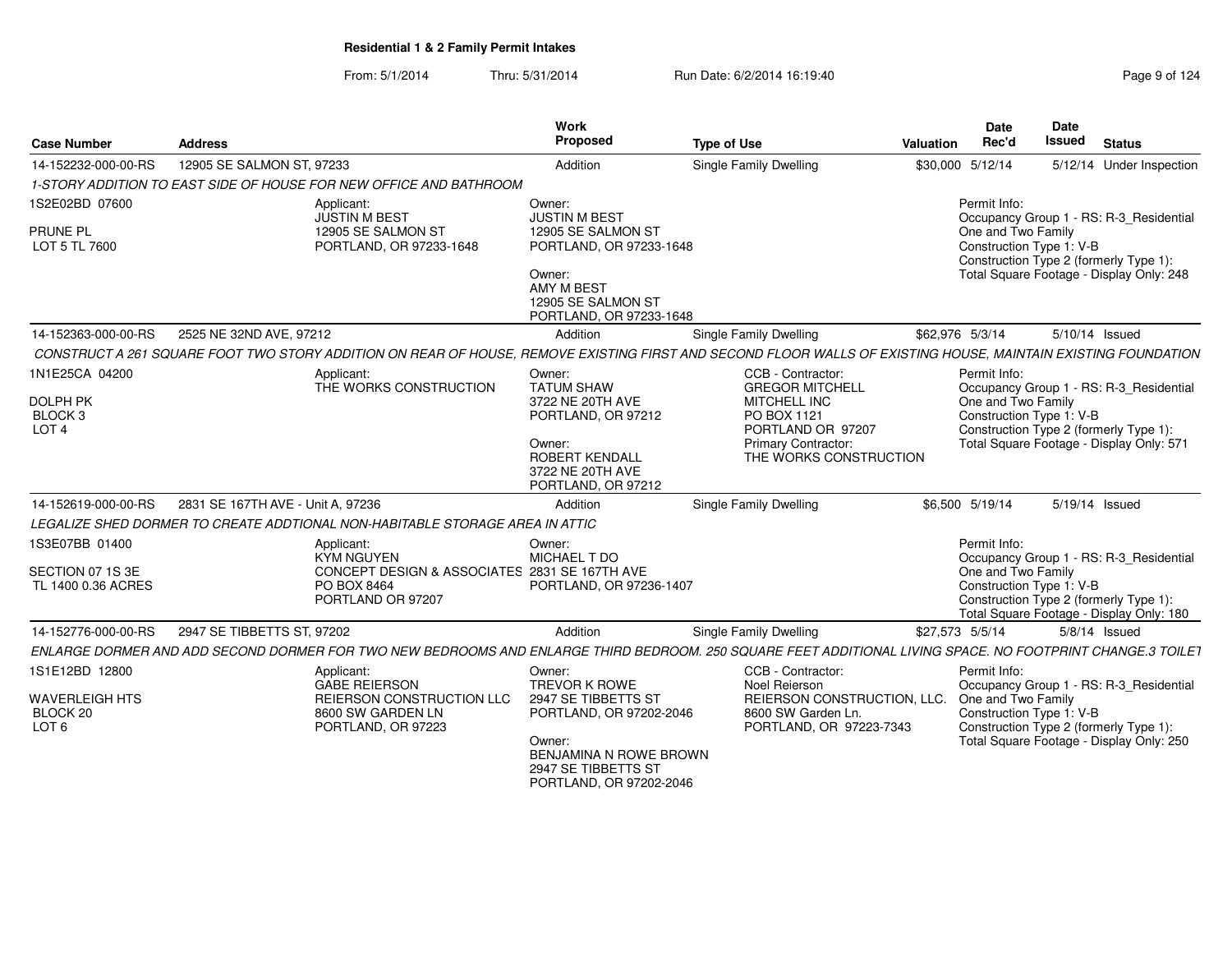| <b>Case Number</b>                                                    | <b>Address</b>                                      |                                                                               | <b>Work</b><br>Proposed                                                               | <b>Type of Use</b>                                                                                                                                              | <b>Valuation</b> | Date<br>Rec'd                                  | <b>Date</b><br><b>Issued</b> | <b>Status</b>                            |
|-----------------------------------------------------------------------|-----------------------------------------------------|-------------------------------------------------------------------------------|---------------------------------------------------------------------------------------|-----------------------------------------------------------------------------------------------------------------------------------------------------------------|------------------|------------------------------------------------|------------------------------|------------------------------------------|
| 14-152822-000-00-RS                                                   | 0307 SW PALATINE HILL RD, 97219                     |                                                                               | Addition                                                                              | <b>Single Family Dwelling</b>                                                                                                                                   | \$44,116 5/5/14  |                                                |                              | 5/20/14 Issued                           |
|                                                                       | REBUILD AND EXPAND ATTACHED GARAGE PER LU 13-189032 |                                                                               |                                                                                       |                                                                                                                                                                 |                  |                                                |                              |                                          |
| 1S1E27BD 00200                                                        | Applicant:                                          | <b>Arent Wortel</b>                                                           | Owner:<br><b>JAMES G OVREGAARD</b>                                                    | CCB - Contractor:<br><b>BECK ELECTRIC INC</b>                                                                                                                   |                  | Permit Info:                                   |                              | Occupancy Group 1 - RS: R-3_Residential  |
| <b>COLLINS VIEW TR</b><br>BLOCK 1 TL 200                              |                                                     | <b>RIGHT ARM CONSTRUCTION</b><br>1045 SE Rim Rock Lane<br>Milwaukie, OR 97267 | 0307 SW PALATINE HILL RD<br>PORTLAND, OR 97219-6559                                   | 15600 SE FOR MOR CT., SUITE B<br>CLACKAMAS, OR 97015                                                                                                            |                  | One and Two Family<br>Construction Type 1: V-B |                              | Construction Type 2 (formerly Type 1):   |
|                                                                       |                                                     |                                                                               | Owner:<br>SYLVIA L S OVREGAARD<br>0307 SW PALATINE HILL RD<br>PORTLAND, OR 97219-6559 | CCB - Contractor:<br><b>ARENT WORTEL</b><br><b>RIGHT ARM CONSTRUCTION</b><br>1912 SE RISLEY AVE<br>MILWAUKIE OR 97267                                           |                  |                                                |                              | Total Square Footage - Display Only: 400 |
| 14-153103-000-00-RS                                                   | 2506 NW PINNACLE DR, 97229                          |                                                                               | Addition                                                                              | <b>Single Family Dwelling</b>                                                                                                                                   | \$45,329 5/6/14  |                                                | 5/29/14 Issued               |                                          |
|                                                                       |                                                     |                                                                               |                                                                                       | TWO STORY ADDITION FOR NEW BEDROOM AND BATHROOM ON SECOND LEVEL AND NEW SEWING ROOM ON FIRST LEVEL. NEW CRAWLSPACE AND FOUNDATION                               |                  |                                                |                              |                                          |
| 1N1W26DA 01800                                                        | Applicant:                                          | NATALIE LUTTRELL                                                              | Owner:<br><b>CESAR MONTENEGRO</b>                                                     | CCB - Contractor:<br><b>STEPHEN S AIGUIER</b>                                                                                                                   |                  | Permit Info:                                   |                              | Occupancy Group 1 - RS: R-3_Residential  |
| <b>SKYLINE SUMMIT NO 2</b><br>BLOCK <sub>2</sub><br>LOT <sub>24</sub> |                                                     | <b>GREEN HAMMER</b><br>1323 NE 6TH AVE<br>PORTLAND, OR 97214                  | 2506 NW PINNACLE DR<br>PORTLAND, OR 97229                                             | <b>GREEN HAMMER INC</b><br>1323 SE 6TH AVE<br>PORTLAND OR 97214                                                                                                 |                  | One and Two Family<br>Construction Type 1: V-B |                              | Construction Type 2 (formerly Type 1):   |
|                                                                       |                                                     |                                                                               | Owner:<br><b>MARGARITA MONTENEGRO</b><br>2506 NW PINNACLE DR<br>PORTLAND, OR 97229    |                                                                                                                                                                 |                  |                                                |                              | Total Square Footage - Display Only: 411 |
| 14-153104-000-00-RS                                                   | 4047 SE 92ND AVE                                    |                                                                               | Addition                                                                              | Single Family Dwelling                                                                                                                                          | \$45,109 5/6/14  |                                                |                              | 5/6/14 Under Inspection                  |
|                                                                       |                                                     |                                                                               |                                                                                       | ADDITION TO SINGLE FAMILY RESIDENCE ON THE SOUTH/FRONT ELEVATION TO CREATE NEW MASTER BEDROOM AND ONE NEW BATHROOM TWO BATHROOMS TOTAL                          |                  |                                                |                              |                                          |
| 1S2E09CD 01001                                                        | Applicant:<br>Nael Saker                            |                                                                               | Owner:<br><b>NAEL SAKER</b>                                                           |                                                                                                                                                                 |                  | Permit Info:                                   |                              | Occupancy Group 1 - RS: R-3_Residential  |
| PARTITION PLAT 2000-89<br>LOT <sub>1</sub>                            |                                                     | 16130 SW Goshawk St<br>Beaverton, OR 97007                                    | 16130 SW GOSHAWK ST<br><b>ALOHA, OR 97007</b>                                         |                                                                                                                                                                 |                  | One and Two Family<br>Construction Type 1: V-B |                              | Construction Type 2 (formerly Type 1):   |
|                                                                       |                                                     |                                                                               | Owner:<br><b>HADI NOUREDINE</b><br>16130 SW GOSHAWK ST<br>ALOHA, OR 97007             |                                                                                                                                                                 |                  |                                                |                              | Total Square Footage - Display Only: 409 |
| 14-153616-000-00-RS                                                   | 10430 NW RAINMONT RD, 97229                         |                                                                               | Addition                                                                              | <b>Single Family Dwelling</b>                                                                                                                                   |                  | \$3,000 5/23/14                                |                              | 5/23/14 Issued                           |
|                                                                       |                                                     |                                                                               |                                                                                       | NEW CHIMNEY CHASE FOR GAS FIREPLACE AT NEW COVERED PORCH WITH SINK. PLUMBING AND MECHANICAL INCLUDED. (PORCH IS ATTACHED TO HOUSE AND IS NOT OVER 200 SF. (NO F |                  |                                                |                              |                                          |
| 1N1W26CC 01300                                                        | Applicant:                                          | STEVEN L CAMPBELL                                                             | Owner:<br><b>STEVEN L CAMPBELL</b>                                                    |                                                                                                                                                                 |                  | Permit Info:                                   |                              | Occupancy Group 1 - RS: R-3_Residential  |
| <b>MILL POND</b><br>BLOCK <sub>1</sub><br>LOT <sub>2</sub>            |                                                     | 10430 NW RAINMONT RD<br>PORTLAND, OR 97229                                    | 10430 NW RAINMONT RD<br>PORTLAND, OR 97229                                            |                                                                                                                                                                 |                  | One and Two Family<br>Construction Type 1: V-B |                              | Construction Type 2 (formerly Type 1):   |
|                                                                       |                                                     |                                                                               | Owner:<br>CHIU WAH RICHARD<br>10430 NW RAINMONT RD<br>PORTLAND, OR 97229              |                                                                                                                                                                 |                  |                                                |                              |                                          |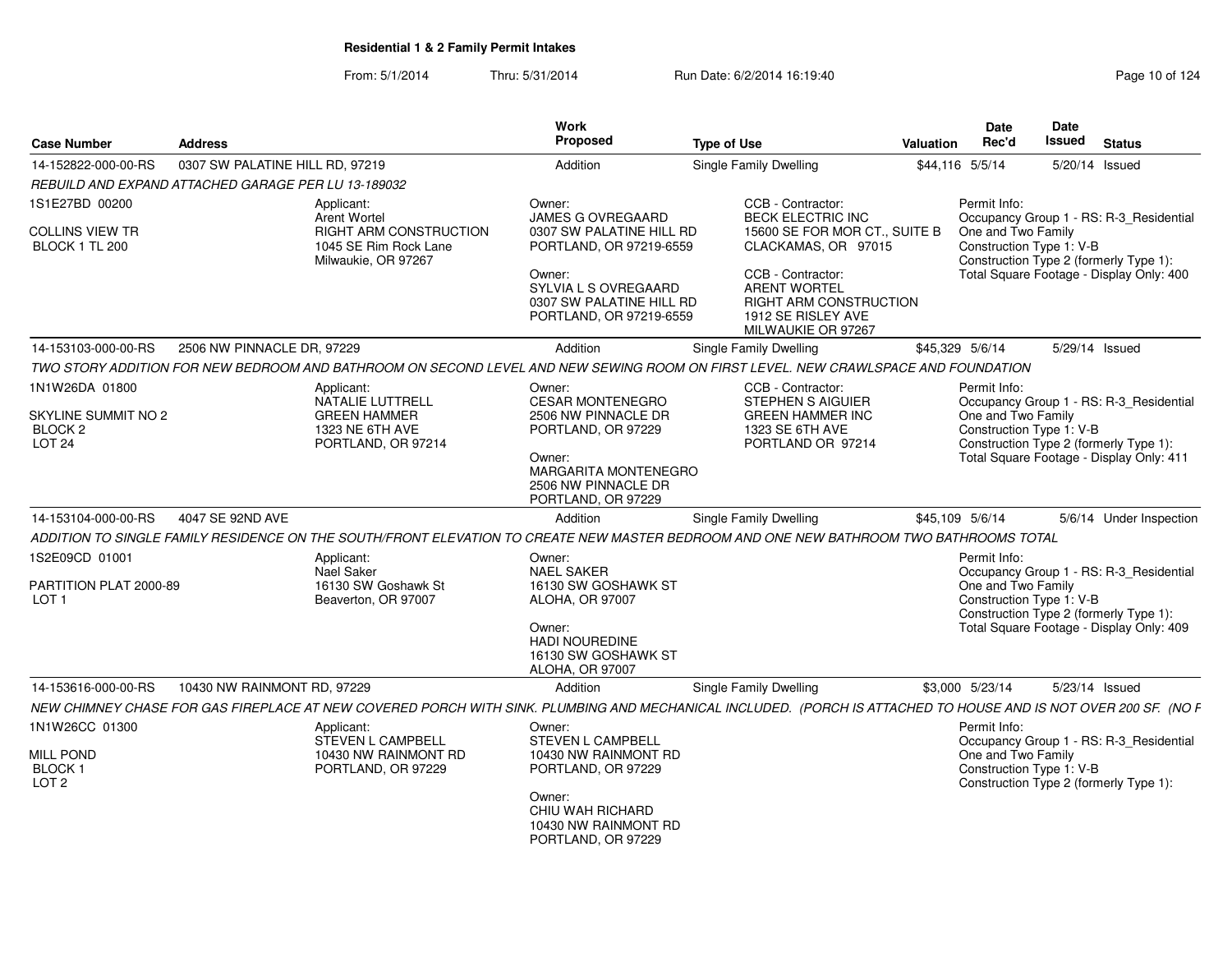NEW DECK AR REAR OF EXISTING DWELLING. REMODEL KITCHEN. RELOCATE POWDER ROOM. REMODEL EXISTING SECOND FLOOR HALL BATHROOM.

**S** Proposed

Applicant:

**Case Number**

1N1E33BC 17300

14-154620-000-00-RS

**Address**

From: 5/1/2014Thru: 5/31/2014 Run Date: 6/2/2014 16:19:40 Page 11 of 124

S 2445 NW IRVING ST, 97210 **Supple Addition** Single Family Dwelling 56,372 5/8/14 5/24/14 Issued

**Work** Proposed

Owner:

**Type of Use**

CCB - Contractor:

| KINGS 2ND ADD<br>BLOCK 6<br>W 11' OF LOT 8<br>E 40' OF LOT 9 | DAVID R RUSH<br>3610 NE Hancock<br>PORTLAND OR 97212-5224                                                                                                     | AMY S GREENE<br>2445 NW IRVING ST<br>PORTLAND, OR 97210                                        | <b>TODD ECCLES</b><br>T A ECCLES ELECTRIC<br>24824 S NEW KIRCHNER RD<br>OREGON CITY OR 97045<br>CCB - Contractor:<br><b>DAVID R RUSH</b><br>3610 NE Hancock<br>PORTLAND OR 97212-5224<br>CCB - Contractor:<br>ECOHEAT INC<br>3520 SE 61ST AVE<br>PORTLAND OR 97206 | Patios, Porches, Carports<br>Construction Type 1: V-B | Occupancy Group 1 - RS: U_Decks,<br>Construction Type 2 (formerly Type 1):<br>Total Square Footage - Display Only: 300 |
|--------------------------------------------------------------|---------------------------------------------------------------------------------------------------------------------------------------------------------------|------------------------------------------------------------------------------------------------|--------------------------------------------------------------------------------------------------------------------------------------------------------------------------------------------------------------------------------------------------------------------|-------------------------------------------------------|------------------------------------------------------------------------------------------------------------------------|
| 14-154748-000-00-RS                                          | 10446 SW 52ND AVE, 97219                                                                                                                                      | Addition                                                                                       | Single Family Dwelling                                                                                                                                                                                                                                             | \$124,710 5/9/14                                      | <b>Under Review</b>                                                                                                    |
|                                                              | 2 STORY ADDITION AROUND SOUTH AND WEST SIDE OF SINGLE FAMILY RESIDENCE TO ADD NEW BEDROOMS, AND REMODEL AND EXPAND LIVING ROOM AND CREATE NEW ENTRY; NEW DEC  |                                                                                                |                                                                                                                                                                                                                                                                    |                                                       |                                                                                                                        |
| 1S1E30DC 01000                                               | Applicant:<br>EDWARD RADULESCU                                                                                                                                | Owner:<br><b>JOHN BI TUONTO</b>                                                                | <b>Primary Contractor:</b><br>TO BID                                                                                                                                                                                                                               | Permit Info:                                          | Occupancy Group 1 - RS: R-3_Residential                                                                                |
| SECTION 30 1S 1E<br>TL 1000 0.23 ACRES                       | <b>EPR DESIGN</b><br>919 NE 19TH AVE SUITE 155<br>PORTLAND OREGON 97232                                                                                       | PO BOX 80636<br>PORTLAND, OR 97280<br>Owner:<br>YEN H TO<br>PO BOX 80636<br>PORTLAND, OR 97280 |                                                                                                                                                                                                                                                                    | One and Two Family<br>Construction Type 1: V-B        | Construction Type 2 (formerly Type 1): V-B<br>Total Square Footage - Display Only: 1344                                |
| 14-154899-000-00-RS                                          | 1122 NE 42ND AVE, 97213                                                                                                                                       | Addition                                                                                       | <b>Single Family Dwelling</b>                                                                                                                                                                                                                                      | \$330,867 5/9/14                                      | <b>Under Review</b>                                                                                                    |
|                                                              | COMPLETE REMODEL OF EXISTING SFR: CONVERTING BASEMENT TO LIVING SPACE: 1240 ADDITION                                                                          |                                                                                                |                                                                                                                                                                                                                                                                    |                                                       |                                                                                                                        |
| 1N2E31BB 05800                                               | Applicant:<br><b>GEOFF WRIGHT</b>                                                                                                                             | Owner:<br><b>HILARY E CAMBRON</b>                                                              | CCB - Contractor:<br><b>ALICIA LIBERTY</b>                                                                                                                                                                                                                         | Permit Info:                                          | Occupancy Group 1 - RS: R-3_Remodel                                                                                    |
| <b>LAURELHURST</b><br>BLOCK 49<br>LOT 2&3 TL 5800            | UTF CONSULTING<br>17740 SW FLORENCE ST<br>BEAVERTON, OR 97007                                                                                                 | 1122 NE 42ND AVE<br>PORTLAND, OR 97213-1506                                                    | <b>LIBERTY NW HOMES</b><br>16542 SE ORCHARD VIEW LN<br>DAMASCUS, OR 97089                                                                                                                                                                                          | Construction Type 1: V-B                              | Construction Type 2 (formerly Type 1): V-B<br>Total Square Footage - Display Only: 3560                                |
| 14-155021-000-00-RS                                          | 3207 NE 111TH DR. 97220                                                                                                                                       | Addition                                                                                       | Single Family Dwelling                                                                                                                                                                                                                                             | \$213,080 5/14/14                                     | 5/14/14 Issued                                                                                                         |
|                                                              | ADDITION-CONVERT EXISTING GARAGE TO HABITABLE SPACE AND SECOND STORY ADDITION OVER THE GARAGE. ADDITION TO INCLUDE 3 NEW BATHROOMS, 4 TOTAL BATHROOMS, NEW FA |                                                                                                |                                                                                                                                                                                                                                                                    |                                                       |                                                                                                                        |
| 1N2E27BA 00800                                               | Applicant:<br><b>NELLI SALVADOR</b>                                                                                                                           | Owner:<br><b>NELLI SALVADOR</b>                                                                |                                                                                                                                                                                                                                                                    | Permit Info:                                          | Occupancy Group 1 - RS: R-3 Residential                                                                                |
| <b>PARKROSE HTS</b><br>BLOCK 2<br>LOT 4 TL 800               | 3207 NE 111TH DR<br>PORTLAND, OR 97220-2716                                                                                                                   | 3207 NE 111TH DR<br>PORTLAND, OR 97220-2716                                                    |                                                                                                                                                                                                                                                                    | One and Two Family<br>Construction Type 1: V-B        | Construction Type 2 (formerly Type 1):                                                                                 |
|                                                              |                                                                                                                                                               | Owner:<br><b>JULIO SALVADOR</b><br>3207 NE 111TH DR                                            |                                                                                                                                                                                                                                                                    |                                                       | Total Square Footage - Display Only: 1932                                                                              |

PORTLAND, OR 97220-2716

**Status**

**DateIssued** 

**DateRec'd Issued**

Permit Info:

**Valuation**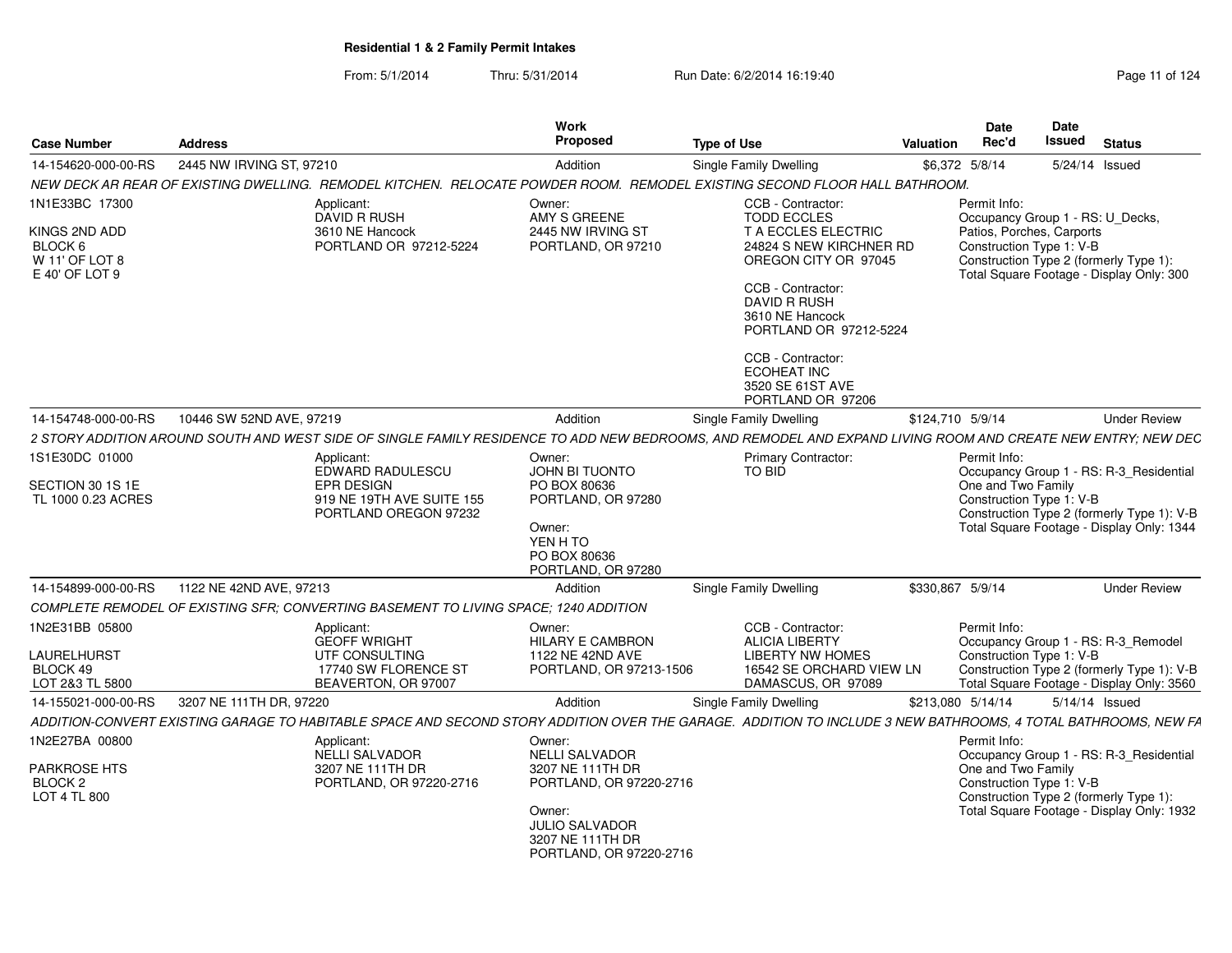| <b>Case Number</b>                                                                                                                                    | <b>Address</b>                 |                                                                                                                                                                | <b>Work</b><br>Proposed                                                                                                                                                                                                            | <b>Type of Use</b>                                        | Valuation | Date<br>Rec'd                                  | <b>Date</b><br><b>Issued</b> | <b>Status</b>                                                                      |
|-------------------------------------------------------------------------------------------------------------------------------------------------------|--------------------------------|----------------------------------------------------------------------------------------------------------------------------------------------------------------|------------------------------------------------------------------------------------------------------------------------------------------------------------------------------------------------------------------------------------|-----------------------------------------------------------|-----------|------------------------------------------------|------------------------------|------------------------------------------------------------------------------------|
| 14-155230-000-00-RS                                                                                                                                   | 1611 SW BROADWAY DR, 97201     |                                                                                                                                                                | Addition                                                                                                                                                                                                                           | Single Family Dwelling                                    |           | \$38,822 5/12/14                               |                              | <b>Under Review</b>                                                                |
|                                                                                                                                                       |                                | TWO STORY ADDITION ON EAST SIDE OF HOUSE - NEW FAMILY ROOM, LAUNDRY, REMODELED KITCHEN, NEW COVERED PORCH AND REPLACE EXISTING DECK. CREATE MASTER SUITE ON UI |                                                                                                                                                                                                                                    |                                                           |           |                                                |                              |                                                                                    |
| 1S1E04CD 09500                                                                                                                                        |                                | Applicant:<br>MIKE MCLAUGHLIN                                                                                                                                  | Owner:<br><b>SEAN M DONNELLY</b>                                                                                                                                                                                                   | CCB - Contractor:<br>BOONE REMODEL INC                    |           | Permit Info:                                   |                              | Occupancy Group 1 - RS: R-3 Residential                                            |
| <b>GROVERS ADD</b><br>INC PT VAC ST BLOCK N N OF SW<br><b>BROADWAY DR</b>                                                                             |                                | <b>BOONE REMODEL INC</b><br>8835 SW CANYON LN, STE 305<br>PORTLAND, OR 97225                                                                                   | 1611 SW BROADWAY DR<br>PORTLAND, OR 97201-2208                                                                                                                                                                                     | 8835 SW Canyon Lane, Suite 305<br>PORTLAND, OR 97225-4009 |           | One and Two Family<br>Construction Type 1: V-B |                              | Construction Type 2 (formerly Type 1):                                             |
|                                                                                                                                                       |                                |                                                                                                                                                                | Owner:<br><b>JEAN S DONNELLY</b><br>1611 SW BROADWAY DR<br>PORTLAND, OR 97201-2208                                                                                                                                                 |                                                           |           |                                                |                              | Total Square Footage - Display Only: 352                                           |
| 14-155245-000-00-RS                                                                                                                                   | 14222 SE DIVISION ST - Unit 28 |                                                                                                                                                                | Addition                                                                                                                                                                                                                           | <b>Single Family Dwelling</b>                             |           | \$5,000 5/12/14                                |                              | 5/12/14 Issued                                                                     |
|                                                                                                                                                       |                                | LEGALIZE REPLACEMENT OF METAL SIDING WITH NEW SHEATHING AND LAP SIDING, REFRAME NEW SLOPED ROOF OVER EXISTING FLAT ROOF.                                       |                                                                                                                                                                                                                                    |                                                           |           |                                                |                              |                                                                                    |
| 1S2E12BB 02500                                                                                                                                        |                                | Applicant:<br>VICTOR ZURITA RUIZ                                                                                                                               | Owner:<br>SHIRLEY L BISUTTI                                                                                                                                                                                                        |                                                           |           | Permit Info:                                   |                              | Occupancy Group 1 - RS: R-3_Residential                                            |
| ROLLIN' WHEELS<br>SPACE 028<br>MS SERIAL # GSKC2912S537<br>X#140886<br>HOME ID 210417 ON REAL ACCT 1S2E12BB<br>-02500; PERSONAL MS; MFGD HOME IN PARK |                                | 14222 SE DIVISION ST #28<br>PORTLAND, OR 97236                                                                                                                 | 14222 SE DIVISION ST, SP 28<br>PORTLAND, OR 97236<br>Owner:<br>MICHAEL A BISUTTI<br>14222 SE DIVISION ST, SP 28<br>PORTLAND, OR 97236<br>Owner:<br>JORGE EVANGELISTA-RODRIGUE.<br>14222 SE DIVISION ST SP 28<br>PORTLAND, OR 97236 |                                                           |           | One and Two Family<br>Construction Type 1: V-B |                              | Construction Type 2 (formerly Type 1):<br>Total Square Footage - Display Only: 625 |
|                                                                                                                                                       |                                |                                                                                                                                                                | Owner:<br><b>VICTOR ZURITA RUIZ</b><br>14222 SE DIVISION ST #28<br>PORTLAND, OR 97236                                                                                                                                              |                                                           |           |                                                |                              |                                                                                    |
|                                                                                                                                                       |                                |                                                                                                                                                                | Owner:<br>NORMA LOPEZ ZURITA<br>14222 SE DIVISION ST #28<br>PORTLAND, OR 97236                                                                                                                                                     |                                                           |           |                                                |                              |                                                                                    |
| 14-156028-000-00-RS                                                                                                                                   | 1610 NE 144TH AVE, 97230       |                                                                                                                                                                | Addition                                                                                                                                                                                                                           | <b>Single Family Dwelling</b>                             |           | \$31,433 5/14/14                               |                              | 5/14/14 Under Inspection                                                           |
|                                                                                                                                                       |                                | SINGLE STORY TO ADDITION TO RELOCATE KITCHEN AND CREATE NEW DINING AREA                                                                                        |                                                                                                                                                                                                                                    |                                                           |           |                                                |                              |                                                                                    |
| 1N2E25CC 04100                                                                                                                                        |                                | Applicant:<br>JEFFREY PULLIAM                                                                                                                                  | Owner:<br><b>JEFF PULLIAM</b>                                                                                                                                                                                                      |                                                           |           | Permit Info:                                   |                              | Occupancy Group 1 - RS: R-3_Residential                                            |
| REBA<br>BLOCK <sub>2</sub><br>LOT <sub>6</sub>                                                                                                        |                                | 1610 NE 144TH AVE<br>PORTLAND, OR 97230                                                                                                                        | 1610 NE 144TH AVE<br>PORTLAND, OR 97230                                                                                                                                                                                            |                                                           |           | One and Two Family<br>Construction Type 1: V-B |                              | Construction Type 2 (formerly Type 1):<br>Total Square Footage - Display Only: 285 |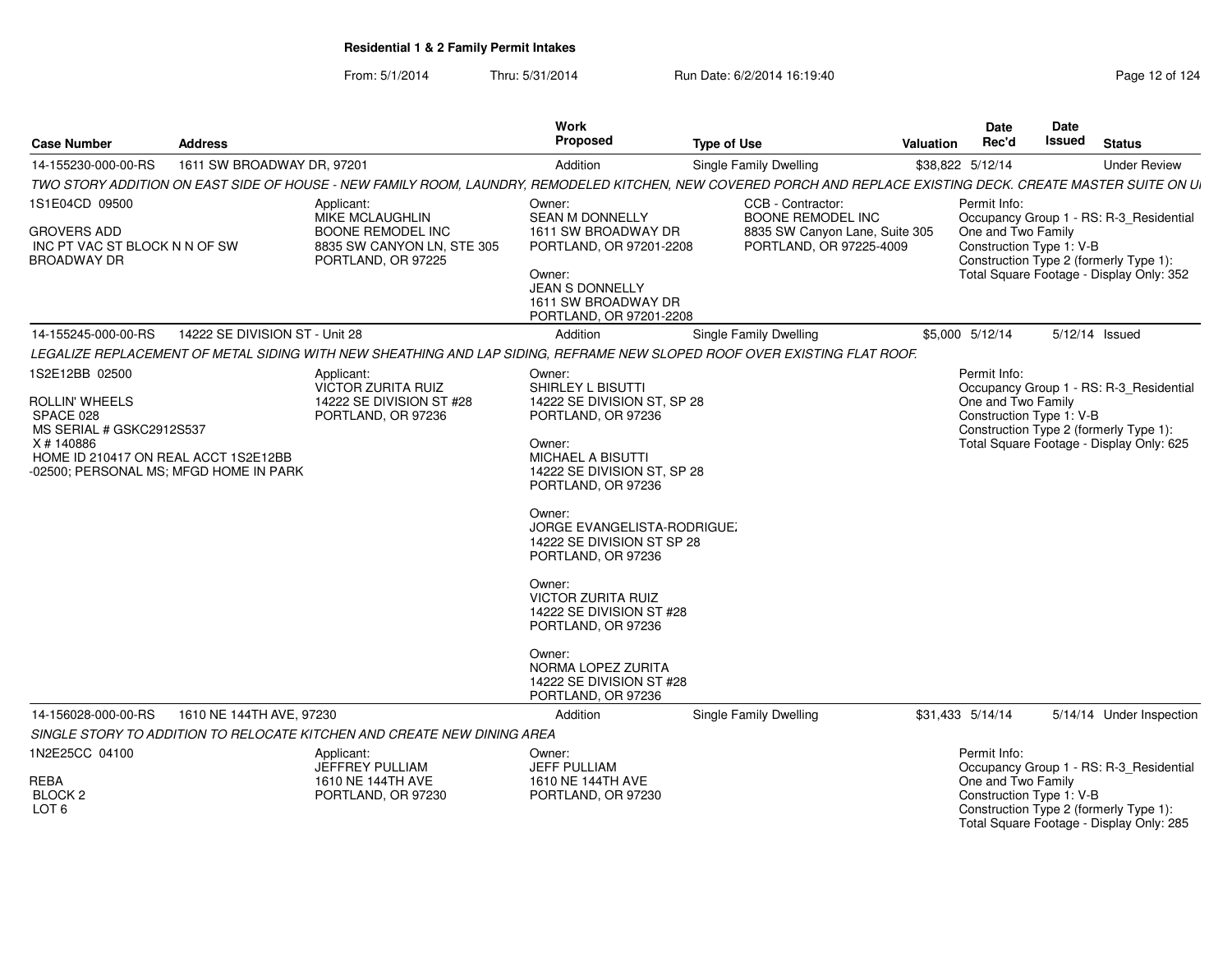|                                                                        |                            |                                                                                                                                                              | <b>Work</b>                                                                                              |                                                                    |                  |               | Date  | Date                                                  |                |                                                                                         |
|------------------------------------------------------------------------|----------------------------|--------------------------------------------------------------------------------------------------------------------------------------------------------------|----------------------------------------------------------------------------------------------------------|--------------------------------------------------------------------|------------------|---------------|-------|-------------------------------------------------------|----------------|-----------------------------------------------------------------------------------------|
| <b>Case Number</b>                                                     | <b>Address</b>             |                                                                                                                                                              | Proposed                                                                                                 | <b>Type of Use</b>                                                 | Valuation        |               | Rec'd | <b>Issued</b>                                         |                | <b>Status</b>                                                                           |
| 14-156045-000-00-RS                                                    | 4665 SW 38TH PL, 97221     |                                                                                                                                                              | Addition                                                                                                 | Single Family Dwelling                                             | \$78,329 5/20/14 |               |       | 5/20/14                                               | Issued         |                                                                                         |
|                                                                        |                            | SINGLE STORY ADDITION FOR NEW GARAGE: CONVERT EXISTING GARAGE TO BEDROOM. BATHROOM AND OFFICE SPACE                                                          |                                                                                                          |                                                                    |                  |               |       |                                                       |                |                                                                                         |
| 1S1E17BA 07200                                                         |                            | Applicant:<br><b>TODD SLOAN</b>                                                                                                                              | Owner:<br><b>ANDREJ MISKE</b>                                                                            | CCB - Contractor:<br>HK DEVELOPMENT                                |                  | Permit Info:  |       |                                                       |                | Occupancy Group 1 - RS: R-3_Residential                                                 |
| <b>BROOKFORD</b><br>BLOCK 6<br>LOT 1 TL 7200                           |                            | <b>TODD SLOAN ARCHITECTURE</b><br>800 NW 6TH # 203<br>PORTLAND, OR 97209                                                                                     | 4665 SW 38TH PL<br>PORTLAND, OR 97221<br>Owner:<br>LEAH C MISKE<br>4665 SW 38TH PL<br>PORTLAND, OR 97221 | 1123 NW 23RD<br>PORTLAND OR 97210                                  |                  |               |       | One and Two Family<br>Construction Type 1: V-B        |                | Construction Type 2 (formerly Type 1): V-B<br>Total Square Footage - Display Only: 1116 |
| 14-156046-000-00-RS                                                    | 2177 SE 105TH AVE, 97216   |                                                                                                                                                              | Addition                                                                                                 | Single Family Dwelling                                             | \$28.675 5/13/14 |               |       |                                                       |                | 5/13/14 Under Inspection                                                                |
|                                                                        |                            | LEGALIZE 260 SF ADDITION AT REAR OF HOUSE, ADDITION INCLUDES OFFICE AND SITTING ROOM                                                                         |                                                                                                          |                                                                    |                  |               |       |                                                       |                |                                                                                         |
| 1S2E03CC 03700                                                         |                            | Applicant:<br><b>LUIS MIRAMONTES</b>                                                                                                                         | Owner:<br>PEDRO CHAVEZ                                                                                   |                                                                    |                  | Permit Info:  |       |                                                       |                | Occupancy Group 1 - RS: R-3 Residential                                                 |
| SECTION 03 1S 2E<br>TL 3700 0.21 ACRES                                 |                            | 12515 SE IMPERIAL CREST ST<br>HAPPY VALLEY, OR 97086                                                                                                         | 2177 SE 105TH AVE<br>PORTLAND, OR 97216<br>Owner:                                                        |                                                                    |                  |               |       | One and Two Family<br>Construction Type 1: V-B        |                | Construction Type 2 (formerly Type 1):<br>Total Square Footage - Display Only: 260      |
|                                                                        |                            |                                                                                                                                                              | <b>JUAN CHAVEZ</b><br>2177 SE 105TH AVE<br>PORTLAND, OR 97216                                            |                                                                    |                  |               |       |                                                       |                |                                                                                         |
| 14-156423-000-00-RS                                                    | 3405 NE 43RD AVE, 97213    |                                                                                                                                                              | Addition                                                                                                 | Single Family Dwelling                                             | \$50,000 5/21/14 |               |       |                                                       |                | <b>Under Review</b>                                                                     |
|                                                                        |                            | 3 DORMER ADDITIONS ON EAST AND WEST SIDES TO EXPAND EXISTING BEDROOMS AND ADD NEW BATHROOM: PLUMBING AND ELECTRICAL TO BE PULLED LATER                       |                                                                                                          |                                                                    |                  |               |       |                                                       |                |                                                                                         |
| 1N2E30BB 06800<br><b>BEAUMONT</b>                                      |                            | Applicant:<br>DON OWENS<br>PORTLAND'S CHOICE                                                                                                                 | Owner:<br>CATHLEEN M HESLIN<br>3405 NE 43RD AVE                                                          | CCB - Contractor:<br>PORTLANDS CHOICE<br><b>REMODELING INC</b>     |                  | Permit Info:  |       | One and Two Family                                    |                | Occupancy Group 1 - RS: R-3_Residential                                                 |
| BLOCK <sub>3</sub><br>LOT <sub>4</sub>                                 |                            | <b>REMODELING INC</b><br>6540 SE FOSTER ROAD<br>PORTLAND, OR 97206                                                                                           | PORTLAND, OR 97213-1132                                                                                  | 6540 SE FOSTER RD<br>PORTLAND, OR 97206                            |                  |               |       | Construction Type 1: V-B                              |                | Construction Type 2 (formerly Type 1):<br>Total Square Footage - Display Only: 103      |
| 14-157176-000-00-RS                                                    | 13113 NE FAILING ST, 97230 |                                                                                                                                                              | Addition                                                                                                 | Single Family Dwelling                                             |                  | \$850 5/15/14 |       |                                                       | 5/15/14 Issued |                                                                                         |
| ADD NEW EXTERIOR STAIRS AT WINDOW FOR EGRESS                           |                            |                                                                                                                                                              |                                                                                                          |                                                                    |                  |               |       |                                                       |                |                                                                                         |
| 1N2E23CD 00900                                                         |                            | Applicant:<br><b>FREHIWOT HAILE</b>                                                                                                                          | Owner:<br><b>FREHIWOT HAILE</b>                                                                          | CCB - Contractor:<br>MCCORD CONSTRUCTION LLC                       |                  | Permit Info:  |       | Occupancy Group 1 - RS: U_Decks,                      |                |                                                                                         |
| <b>EXBURY</b><br><b>BLOCK3</b><br>LOT <sub>2</sub>                     |                            | 13113 NE FAILING ST<br>PORTLAND, OR 97230                                                                                                                    | 13113 NE FAILING ST<br>PORTLAND, OR 97230                                                                | 324 SW WONDERVIEW DR<br>GRESHAM, OR 97080                          |                  |               |       | Patios, Porches, Carports<br>Construction Type 1: V-B |                | Construction Type 2 (formerly Type 1):<br>Total Square Footage - Display Only: 15       |
| 14-157434-000-00-RS                                                    | 3945 SE GRANT CT, 97214    |                                                                                                                                                              | Addition                                                                                                 | Single Family Dwelling                                             | \$66,949 5/15/14 |               |       |                                                       |                | 5/24/14 Under Inspection                                                                |
|                                                                        |                            | CONSTRUCT 88 SQUARE FOOT ADDITION AT REAR OF HOUSE WITH ROOF TOP DECK, RAISE ROOF ON EXSISTING UPPER FLOOR TO CAPTURE ADDITIONAL HEAD ROOM. ADD NEW BATHROOI |                                                                                                          |                                                                    |                  |               |       |                                                       |                |                                                                                         |
| 1S1E01DD 05700                                                         |                            | Applicant:<br><b>DAVID LIPKIND</b>                                                                                                                           | Owner:<br><b>JENNIFER P SCOTT</b>                                                                        | CCB - Contractor:<br><b>DAVID LIPKIND</b>                          |                  | Permit Info:  |       |                                                       |                | Occupancy Group 1 - RS: R-3_Residential                                                 |
| HOWES ADD<br><b>BLOCK1</b><br>E 16 2/3' OF LOT 5<br>W 16 2/3' OF LOT A |                            | SHELBYVILLE PROPERTIES LLC<br>1215 NE WEBSTER<br>PORTLAND OR 97211                                                                                           | 3945 SE GRANT CT<br>PORTLAND, OR 97214-5940                                                              | SHELBYVILLE PROPERTIES LLC<br>1215 NE WEBSTER<br>PORTLAND OR 97211 |                  |               |       | One and Two Family<br>Construction Type 1: V-B        |                | Construction Type 2 (formerly Type 1): V-B<br>Total Square Footage - Display Only: 691  |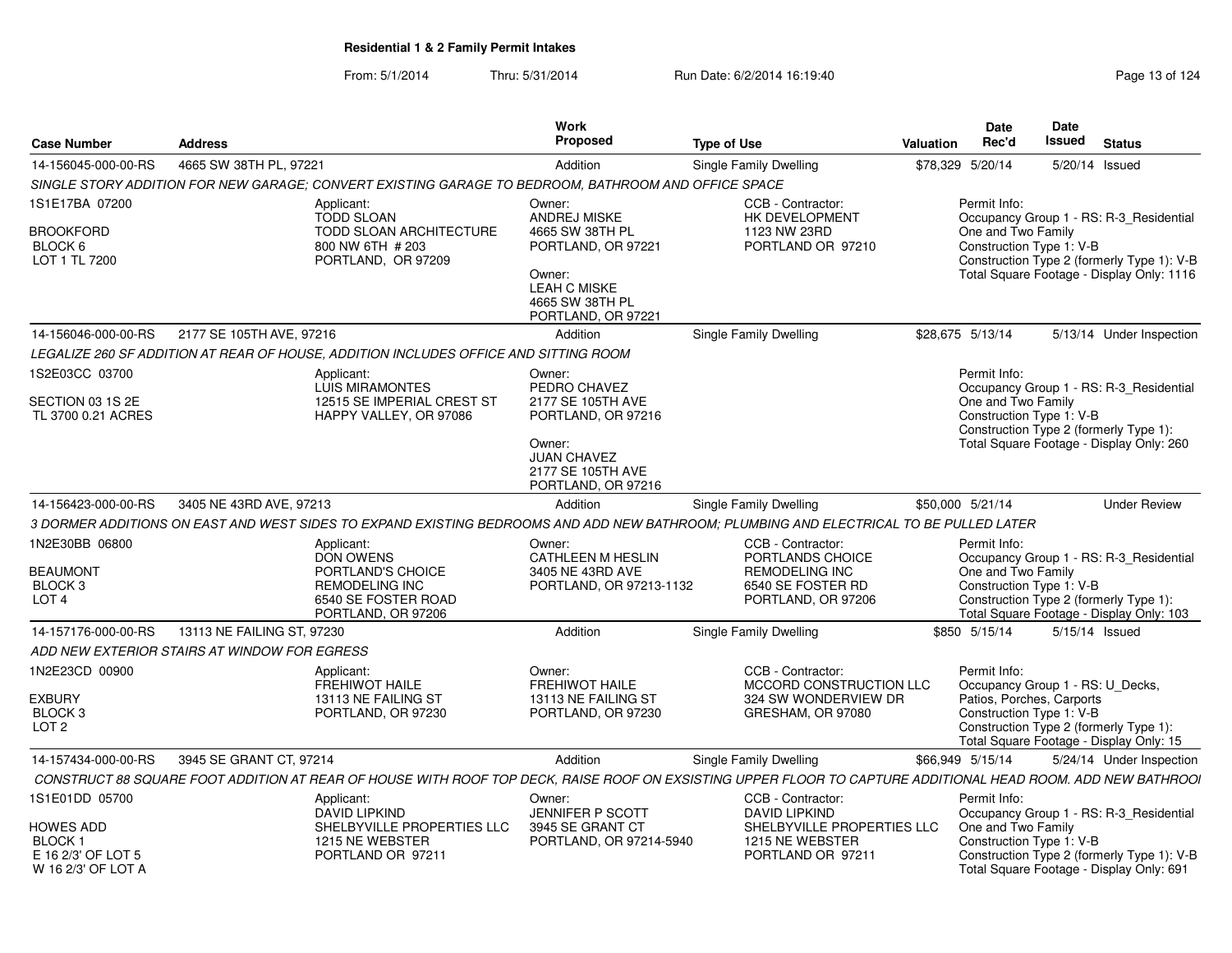| <b>Case Number</b>                                                                                  | <b>Address</b>                                                                                                                                                | <b>Work</b><br><b>Proposed</b>                                                                                                                                               | <b>Type of Use</b>                                                                                                           | <b>Valuation</b> | Date<br>Rec'd                                                  | <b>Date</b><br><b>Issued</b> | <b>Status</b>                                                                                                                     |
|-----------------------------------------------------------------------------------------------------|---------------------------------------------------------------------------------------------------------------------------------------------------------------|------------------------------------------------------------------------------------------------------------------------------------------------------------------------------|------------------------------------------------------------------------------------------------------------------------------|------------------|----------------------------------------------------------------|------------------------------|-----------------------------------------------------------------------------------------------------------------------------------|
| 14-157742-000-00-RS                                                                                 | 6224 SE HARNEY ST. 97206                                                                                                                                      | Addition                                                                                                                                                                     | Single Family Dwelling                                                                                                       |                  | \$85,806 5/22/14                                               |                              | <b>Under Review</b>                                                                                                               |
|                                                                                                     | SECOND STORY ADDITION TO INCLUDE TWO MASTER BEDROOMS AND ENTERTAINMENT SPACE ON NEW SECOND LEVEL, ADDITION ON FIRST LEVEL TO EXPAND EXISITING KITCHENTRADE P. |                                                                                                                                                                              |                                                                                                                              |                  |                                                                |                              |                                                                                                                                   |
| IS2E20CC 13300                                                                                      | Applicant:                                                                                                                                                    | Owner:                                                                                                                                                                       | CCB - Contractor:                                                                                                            |                  | Permit Info:                                                   |                              |                                                                                                                                   |
| DES MOINES ADD<br><b>BLOCK 7</b><br>W 53' OF LOT 1&2                                                | <b>CUONG NGUYEN</b><br>16125 SE HAWTHORNE CT<br>PORTLAND, OR 97233-3679                                                                                       | <b>HA KIM WILLIAMS</b><br>6224 SE HARNEY ST<br>PORTLAND, OR 97206<br>Owner:<br><b>HA PHOI DIEP</b><br>6224 SE HARNEY ST                                                      | RELIABLE CONTRACTOR INC<br>4606 SE 115TH<br>PORTLAND OR 97266                                                                |                  | One and Two Family<br>Construction Type 1: V-B                 |                              | Occupancy Group 1 - RS: R-3 Residential<br>Construction Type 2 (formerly Type 1):<br>Total Square Footage - Display Only: 778     |
|                                                                                                     |                                                                                                                                                               | PORTLAND, OR 97206                                                                                                                                                           |                                                                                                                              |                  |                                                                |                              |                                                                                                                                   |
| 14-157775-000-00-RS                                                                                 | 8309 N HURST AVE, 97203                                                                                                                                       | Addition                                                                                                                                                                     | Single Family Dwelling                                                                                                       |                  | \$17,205 5/19/14                                               |                              | 5/19/14 Issued                                                                                                                    |
|                                                                                                     | RAISE ROOF 3'-CONVERT EXISTING ATTIC SPACE TO HABITABLE SPACE FOR FUTURE BATHROOM *** SEPARATE TRADE PERMITS ***                                              |                                                                                                                                                                              |                                                                                                                              |                  |                                                                |                              |                                                                                                                                   |
| 1N1E08DB 02500<br>UNIVERSITY PK<br>BLOCK 138<br>LOT 10&11                                           | Applicant:<br>JOSEPH BLAINE WOOD<br><b>JB WOOD CONSTRUCTION INC</b><br>2830 BURLINGTON DR<br>NEWBERG, OR 97132                                                | Owner:<br>ALEXANDER W TRETHEWY<br>8309 N HURST AVE<br>PORTLAND, OR 97203-3625                                                                                                | CCB - Contractor:<br><b>JOSEPH BLAINE WOOD</b><br><b>JB WOOD CONSTRUCTION INC</b><br>2830 BURLINGTON DR<br>NEWBERG, OR 97132 |                  | Permit Info:<br>One and Two Family<br>Construction Type 1: V-B |                              | Occupancy Group 1 - RS: R-3 Residential<br>Construction Type 2 (formerly Type 1):<br>Total Square Footage - Display Only: 156     |
| 14-158163-000-00-RS                                                                                 | 221 SW KINGSTON AVE, 97201                                                                                                                                    | Addition                                                                                                                                                                     | Single Family Dwelling                                                                                                       |                  | \$35,734 5/17/14                                               |                              | <b>Under Review</b>                                                                                                               |
|                                                                                                     | NEW SINGLE FLOOR ADDITION TO BACK OF EXISTING DWELLING, NEW MASTER BATHROOM ON SECOND FLOOR.                                                                  |                                                                                                                                                                              |                                                                                                                              |                  |                                                                |                              |                                                                                                                                   |
| 1N1E32DD 03800<br>ARLINGTON HTS & RPLT<br>BLOCK <sub>22</sub><br>LOT <sub>13</sub><br>E 5' OF LOT 2 | Applicant:<br>Ostmo Construction<br>PO BOX 25526<br>PORTLAND, OR 97298                                                                                        | Owner:<br>STEPHEN M KELLY<br>221 SW KINGSTON AVE<br>PORTLAND, OR 97205<br>Owner:<br><b>KATHRYN B KELLY</b><br>221 SW KINGSTON AVE<br>PORTLAND, OR 97205                      | CCB - Contractor:<br>Ostmo Construction<br>PO BOX 25526<br>PORTLAND, OR 97298                                                |                  | Permit Info:<br>One and Two Family<br>Construction Type 1: V-B |                              | Occupancy Group 1 - RS: R-3 Residential<br>Construction Type 2 (formerly Type 1):<br>Total Square Footage - Display Only: 324     |
| 14-158430-000-00-RS                                                                                 | 1822 SW MOSS ST, 97219                                                                                                                                        | Addition                                                                                                                                                                     | <b>Single Family Dwelling</b>                                                                                                |                  | \$111,283 5/19/14                                              |                              | <b>Under Review</b>                                                                                                               |
|                                                                                                     | SECOND STORY ADDITION FOR NEW MASTER SUITE AND BEDROOM, REMODEL MAIN FLOOR. UPGRADE STRUCTURE AS REQD. FOUR TOILETS AFTER REMODEL                             |                                                                                                                                                                              |                                                                                                                              |                  |                                                                |                              |                                                                                                                                   |
| 1S1E21CA 05300<br><b>CAPITOL HILL</b><br>BLOCK 14<br>LOT <sub>3</sub>                               | Applicant:<br><b>NATHAN KRAUSE</b><br>PDX RENOVATIONS<br>3850 SE 82ND AVE<br>PORTLAND, OR 97290                                                               | Owner:<br><b>GAIL MORISHIGE</b><br>2025 NE 44TH AVE UNIT 501<br>PORTLAND, OR 97213-1365                                                                                      | CCB - Contractor:<br>PDX RENOVATIONS LLC<br>PO BOX 66836<br>PORTLAND, OR 97290                                               |                  | Permit Info:<br>One and Two Family<br>Construction Type 1: V-B |                              | Occupancy Group 1 - RS: R-3_Residential<br>Construction Type 2 (formerly Type 1):<br>Total Square Footage - Display Only: 1009    |
| 14-158468-000-00-RS                                                                                 | 3384 SE WOODWARD ST, 97202                                                                                                                                    | Addition                                                                                                                                                                     | Single Family Dwelling                                                                                                       |                  | \$30,513 5/20/14                                               |                              | 5/20/14 Under Inspection                                                                                                          |
|                                                                                                     | NEW KITCHEN ADDITION AT REAR OF HOUSE, RELOCATE BATHROOM ON MAIN FLOOR, REMODEL BATHROOM ON 2ND FLOOR NO STRUCTURAL *** Deferred Roof Trusses ***             |                                                                                                                                                                              |                                                                                                                              |                  |                                                                |                              |                                                                                                                                   |
| 1S1E12AB 23800<br>WAVERLY<br>W 40' OF E 80' OF N 1/2 OF BLOCK 47                                    | Applicant:<br><b>KEVIN FISCHER</b><br><b>ALICE DESIGN</b><br>4803 NE 32ND AVENUE<br>PORTLAND OR 97211                                                         | Owner:<br><b>JOSHUA P WARNER</b><br>3384 SE WOODWARD ST<br>PORTLAND, OR 97202-1465<br>Owner:<br><b>JENNIFER A GINGRICH</b><br>3384 SE WOODWARD ST<br>PORTLAND, OR 97202-1465 | CCB - Contractor:<br>JAMES DAVID LOVESTRAND<br>3015 NE 20TH AVE<br>PORTLAND, OR 97212                                        |                  | Permit Info:<br>One and Two Family<br>Construction Type 1: V-B |                              | Occupancy Group 1 - RS: R-3_Residential<br>Construction Type 2 (formerly Type 1): V-B<br>Total Square Footage - Display Only: 410 |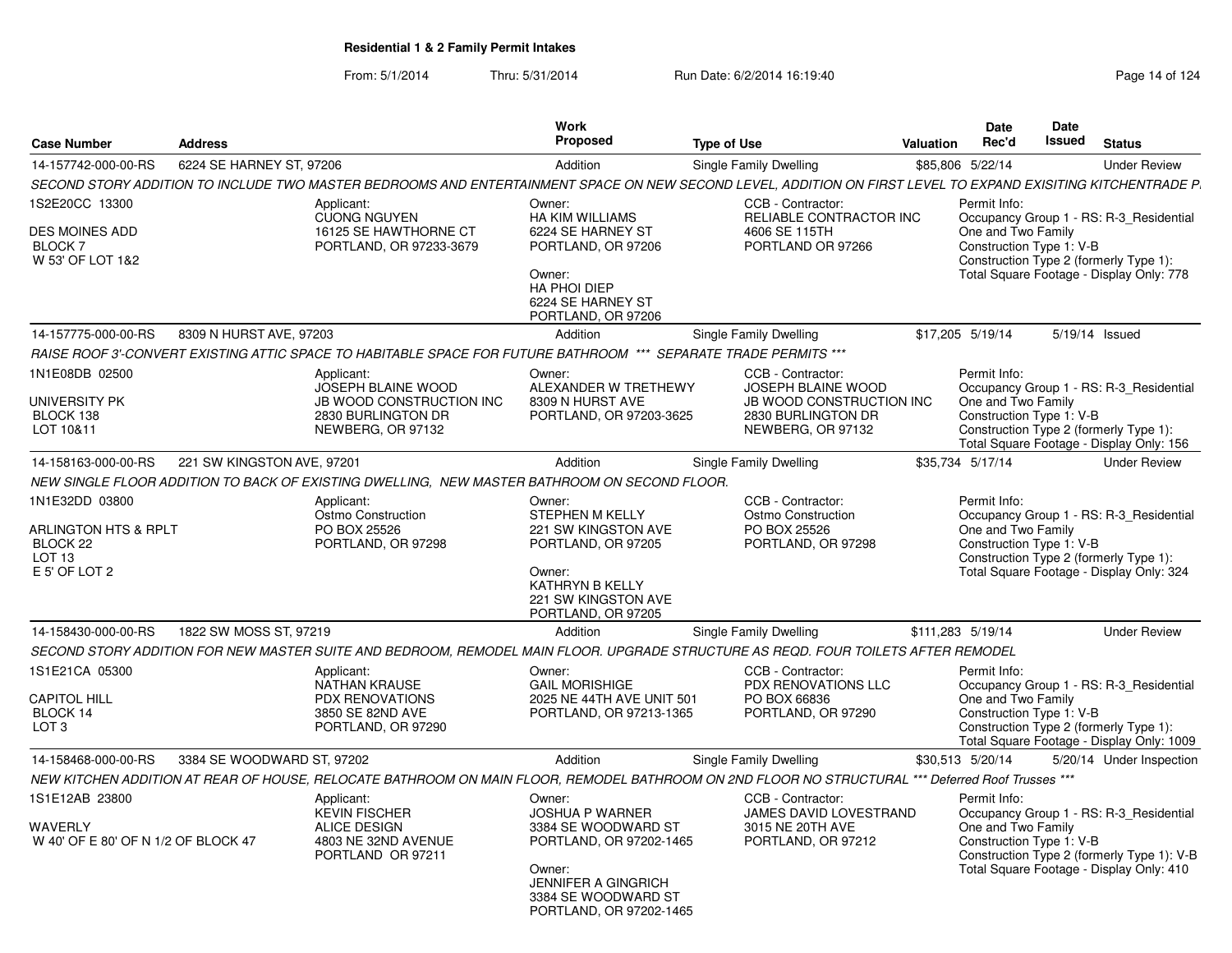From: 5/1/2014

Thru: 5/31/2014 Run Date: 6/2/2014 16:19:40

| <b>Case Number</b>                     | <b>Address</b>                   |                                                                                                       | Work<br>Proposed                                                                                                                                           | <b>Type of Use</b>                                                                                                                                             | Valuation         | Date<br>Rec'd                                                  | <b>Date</b><br><b>Issued</b>                                             | <b>Status</b>                                                                           |
|----------------------------------------|----------------------------------|-------------------------------------------------------------------------------------------------------|------------------------------------------------------------------------------------------------------------------------------------------------------------|----------------------------------------------------------------------------------------------------------------------------------------------------------------|-------------------|----------------------------------------------------------------|--------------------------------------------------------------------------|-----------------------------------------------------------------------------------------|
| 14-158519-000-00-RS                    | 1104 SW MYRTLE DR, 97201         |                                                                                                       | Addition                                                                                                                                                   | Single Family Dwelling                                                                                                                                         | \$81,945 5/19/14  |                                                                |                                                                          | 5/21/14 Under Inspection                                                                |
|                                        |                                  |                                                                                                       |                                                                                                                                                            | PARTIAL SECOND STORY ADDITION OVER KITCHEN AND DINING/ LIVING ROOMS - TWO NEW BEDROOMS AND SHARED BATHROOM. EXTENSIVE REMODEL OF MAIN FLOOR. NEW STAIRS AT KIT |                   |                                                                |                                                                          |                                                                                         |
| 1S1E04DC 05400                         |                                  | Applicant:                                                                                            | Owner:                                                                                                                                                     | CCB - Contractor:                                                                                                                                              |                   | Permit Info:                                                   |                                                                          |                                                                                         |
| <b>CARDINELL HTS</b><br>LOT 11 TL 5400 |                                  | Jeffery Hill<br>JD HILL CONSTRUCTION INC<br>17700 SW SHAWNEE TRAIL<br>TUALATIN, OR 97062              | <b>TODD SPRAGUE</b><br><b>PO BOX 595</b><br>BEND, OR 97709-0595                                                                                            | Jeffery Hill<br>JD HILL CONSTRUCTION INC<br>17700 SW SHAWNEE TRAIL<br>TUALATIN, OR 97062                                                                       |                   | One and Two Family<br>Construction Type 1: V-B                 | Construction Type 2 (formerly Type 1)                                    | Occupancy Group 1 - RS: R-3_Residential<br>Total Square Footage - Display Only: 743     |
| 14-158577-000-00-RS                    | 7434 N ALMA AVE - Unit B, 97203  |                                                                                                       | Addition                                                                                                                                                   | Single Family Dwelling                                                                                                                                         | \$50,000 5/19/14  |                                                                |                                                                          | <b>Under Review</b>                                                                     |
|                                        |                                  |                                                                                                       |                                                                                                                                                            | ADDITION TO REAR OF HOUSE FOR COMMON AREA TO INCLUDE NEW CLOSET AND STAIRS ON MAIN FLOOR: REMOVING SEVERAL WALL SECTIONS ON MAIN FLOOR: SECOND FLOOR DORMER    |                   |                                                                |                                                                          |                                                                                         |
| 1N1E07BC 04700                         |                                  | Applicant:<br>BEATE IOANIDE<br>R AND B DESIGN STUDIO LLC<br>70 NE FREMONT<br>PORTLAND, OR 97212       | Owner:<br>LORELEI J JUNTUNEN<br>7434 N ALMA AVE #A<br>PORTLAND, OR 97203-3978<br>Owner:<br>RYAN J DEIBERT<br>7434 N ALMA AVE #A<br>PORTLAND, OR 97203-3978 | CCB - Contractor:<br>CHRISTIAN A IOANIDE<br><b>WESTERN OREGON BUILDERS</b><br>68 NE FREEMONT<br>PORTLAND, OR 97212                                             |                   | Permit Info:<br>One and Two Family<br>Construction Type 1: V-B | Construction Type 2 (formerly Type 1)<br>Number of New Dwelling Units: 1 | Occupancy Group 1 - RS: R-3_Residential<br>Total Square Footage - Display Only: 291     |
| 14-158982-000-00-RS                    | 01113 SW PALATINE HILL RD, 97219 |                                                                                                       | Addition                                                                                                                                                   | <b>Single Family Dwelling</b>                                                                                                                                  | \$169,825 5/22/14 |                                                                | 5/22/14 Issued                                                           |                                                                                         |
|                                        |                                  |                                                                                                       |                                                                                                                                                            | CONVERTING BASEMENT TO LIVING SPACE WITH TWO NEW BEDROOMS, NEW BATHROOM, AND NEW THEATER ROOM; REMOVING PART OF WALL ON MAIN FLOOR NEW STAIRCASE; NEW WAL      |                   |                                                                |                                                                          |                                                                                         |
| 1S1E34AB 00600                         |                                  | Applicant:                                                                                            | Owner:                                                                                                                                                     | CCB - Contractor:                                                                                                                                              |                   | Permit Info:                                                   |                                                                          |                                                                                         |
| PALATINE HILL 3                        |                                  | <b>TERRY HELLEM</b><br>PROJECTIVE BUILDING DESIGNS PO BOX 1969                                        | WEST COAST REAL ESTATE                                                                                                                                     | <b>ANDY SINGER</b><br>SEYMOUR GENERAL                                                                                                                          |                   | One and Two Family                                             |                                                                          | Occupancy Group 1 - RS: R-3_Residential                                                 |
| BLOCK 104                              |                                  | PO BOX 6542                                                                                           | LAKE OSWEGO, OR 97035-0059                                                                                                                                 | CONSTRUCTION                                                                                                                                                   |                   | Construction Type 1: V-B                                       |                                                                          |                                                                                         |
| LOT 1-3 TL 600                         |                                  | BEAVERTON OR 97007                                                                                    | Owner:<br><b>HOLDINGS LLC</b><br>PO BOX 1969<br>LAKE OSWEGO, OR 97035-0059                                                                                 | 3825 SW SCHOLLS FERRY RD<br>PORTLAND OR 97221                                                                                                                  |                   |                                                                |                                                                          | Construction Type 2 (formerly Type 1): V-B<br>Total Square Footage - Display Only: 2012 |
| 14-159069-000-00-RS                    | 3836 NE 17TH AVE. 97212          |                                                                                                       | Addition                                                                                                                                                   | <b>Single Family Dwelling</b>                                                                                                                                  | \$10,588 5/20/14  |                                                                | 5/20/14 Issued                                                           |                                                                                         |
|                                        |                                  | ADDITION TO NORTH SIDE OF HOUSE FOR KITCHEN REMODEL: DORMER ADDITION ON SECOND LEVEL FOR NEW BATHROOM |                                                                                                                                                            |                                                                                                                                                                |                   |                                                                |                                                                          |                                                                                         |
| 1N1E23DC 10800                         |                                  | Applicant:<br>DIAMONDS IN THE RUFF JHC INC SUZANNE CLARK                                              | Owner:                                                                                                                                                     | CCB - Contractor:<br>DIAMONDS IN THE RUFF JHC INC                                                                                                              |                   | Permit Info:                                                   |                                                                          | Occupancy Group 1 - RS: R-3_Residential                                                 |
| <b>DIXON PL</b><br>BLOCK <sub>9</sub>  |                                  | 3836 NE 17TH AVE                                                                                      | 3836 NE 17TH AVE                                                                                                                                           | 3836 NE 17TH AVE                                                                                                                                               |                   | One and Two Family                                             |                                                                          |                                                                                         |
| <b>LOT 16</b>                          |                                  | PORTLAND, OR 97212                                                                                    | PORTLAND, OR 97212-1335                                                                                                                                    | PORTLAND, OR 97212                                                                                                                                             |                   | Construction Type 1: V-B                                       | Construction Type 2 (formerly Type 1)                                    |                                                                                         |
|                                        |                                  |                                                                                                       | Owner:<br>JOSEPH H CLARK<br>3836 NE 17TH AVE<br>PORTLAND, OR 97212-1335                                                                                    |                                                                                                                                                                |                   |                                                                |                                                                          | Total Square Footage - Display Only: 96                                                 |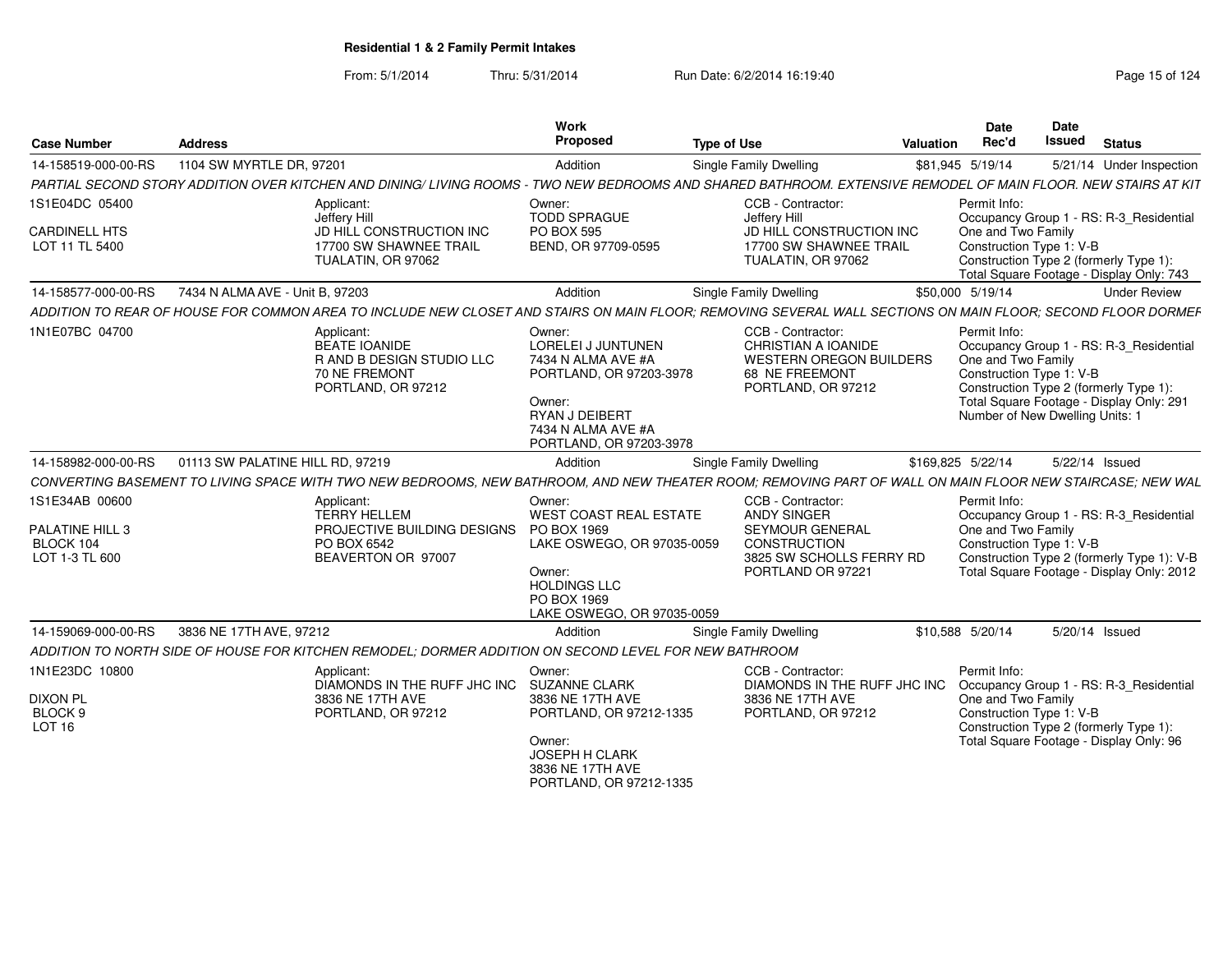| Case Number                                                            | <b>Address</b>                                                                                                                                               | Work<br><b>Proposed</b>                                                                 | <b>Type of Use</b>                                                                                                               | Date<br>Rec'd<br>Valuation         | Date<br>Issued                                                                                            | <b>Status</b>                                                                         |
|------------------------------------------------------------------------|--------------------------------------------------------------------------------------------------------------------------------------------------------------|-----------------------------------------------------------------------------------------|----------------------------------------------------------------------------------------------------------------------------------|------------------------------------|-----------------------------------------------------------------------------------------------------------|---------------------------------------------------------------------------------------|
| 14-159134-000-00-RS                                                    | 2732 SW TALBOT RD, 97201                                                                                                                                     | Addition                                                                                | Single Family Dwelling                                                                                                           | \$12,319 5/20/14                   | 5/30/14 Issued                                                                                            |                                                                                       |
|                                                                        | NEW DECK AND STAIR W/ CARPORT, NEW DRIVEWAY AND CURBCUT. INTERIOR REMODEL TO INCLUDE UPSTAIRS BEDRROMS AND BATHROOMS AND BASEMENT BATH REMODEL, INCREASE E.  |                                                                                         |                                                                                                                                  |                                    |                                                                                                           |                                                                                       |
| 1S1E08AA 02900                                                         | Applicant:                                                                                                                                                   | Owner:                                                                                  | CCB - Contractor:                                                                                                                | Permit Info:                       |                                                                                                           |                                                                                       |
| <b>GREENWAY</b><br><b>BLOCK I</b><br>LOT 2 EXC SWLY 60'                | 1015 MILLER ST SE<br>PORTLAND OR 972026345                                                                                                                   | R S WALLACE CONSTRUCTION CC JAMES G REYNOLDS<br>PO BOX 4017<br>BEAVERTON, OR 97076-4017 | R S WALLACE CONSTRUCTION CC Occupancy Group 1 - RS: U_Decks,<br>1015 MILLER ST SE<br>PORTLAND OR 972026345                       |                                    | Patios, Porches, Carports<br>Construction Type 1: V-B<br>Construction Type 2 (formerly Type 1):           |                                                                                       |
|                                                                        |                                                                                                                                                              | Owner:<br>LUCY B REYNOLDS<br>PO BOX 4017<br>BEAVERTON, OR 97076-4017                    |                                                                                                                                  |                                    | Total Square Footage - Display Only: 580                                                                  |                                                                                       |
| 14-160085-000-00-RS                                                    | 6924 SE MARTINS ST, 97206                                                                                                                                    | Addition                                                                                | <b>Single Family Dwelling</b>                                                                                                    | \$90,000 5/22/14                   |                                                                                                           | <b>Under Review</b>                                                                   |
|                                                                        | REPAIR FIRE DAMAGE: MODIFY SHED DORMER TO GABLE AND CONVERT BEDROOM TO BATHROOM ON 2ND FLOOR: REMOVE INTERIOR WALL TO EXPAND MASTER BEDROOM AND RECONFIG     |                                                                                         |                                                                                                                                  |                                    |                                                                                                           |                                                                                       |
| 1S2E17CD 03400<br><b>POMONA</b><br>BLOCK <sub>2</sub><br><b>LOT 21</b> | Applicant:<br>RICK RAIVIO<br><b>RAIVIO CONSTRUCTION LLC</b><br>2704 SE NORELIUS DR<br>VANCOUVER, WA 98683                                                    | Owner:<br>EDWIN R III CLOSS<br>2740 WEMBLEY PARK RD<br>LAKE OSWEGO, OR 97034            | CCB - Contractor:<br>RAIVIO CONSTRUCTION LLC'<br>2704 SE NORELIUS DR<br>VANCOUVER, WA 98683                                      | Permit Info:                       | Occupancy Group 1 - RS: R-3 Remodel<br>Construction Type 1: V-B<br>Construction Type 2 (formerly Type 1): |                                                                                       |
|                                                                        |                                                                                                                                                              |                                                                                         |                                                                                                                                  |                                    |                                                                                                           | Total Square Footage - Display Only: 1593                                             |
| 14-160233-000-00-RS                                                    | 5740 SW WILBARD ST, 97219                                                                                                                                    | Addition                                                                                | Single Family Dwelling                                                                                                           | \$63,559 5/22/14                   |                                                                                                           | <b>Under Review</b>                                                                   |
|                                                                        | ADDITION-NEW ENTRY ADDITION, CLOSE IN BREEZEWAY, COVER EXISTING DECK, REPLACE ROOF ON HOUSE AND GARAGE, RECONFIGURE MASTER BATHROOM, REMOVE EXISTING STAIRS, |                                                                                         |                                                                                                                                  |                                    |                                                                                                           |                                                                                       |
| 1S1E30CA 06900<br>SECTION 30 1S 1E<br>TL 6900 0.58 ACRES               | Applicant:<br>BAYARD MENTRUM<br>11860 SE MORRISON ST<br>PORTLAND OR 97216                                                                                    | Owner:<br><b>LISA A VANDERWERFF</b><br>5740 SW WILBARD ST<br>PORTLAND, OR 97219-5652    | CCB - Contractor:<br><b>SCOTT BAILEY</b><br><b>BAILEY CONTRACTING LLC</b><br>333 S STATE ST SUITE V 277<br>LAKE OSWEGO, OR 97034 | Permit Info:<br>One and Two Family | Construction Type 1: V-B<br>Total Square Footage - Display Only: 980                                      | Occupancy Group 1 - RS: R-3 Residential<br>Construction Type 2 (formerly Type 1): V-B |
| 14-160294-000-00-RS                                                    | 4725 NE MASON ST. 97218                                                                                                                                      | Addition                                                                                | Single Family Dwelling                                                                                                           | \$41,469 5/27/14                   | 5/27/14 Issued                                                                                            |                                                                                       |
|                                                                        | ADD 16' X 24' ADDITION TO BACK OF HOME. TO INCLUDE NEW BEDROOM AND MUDROOM. CONVERT BEDROOM ON MAIN TO FAMILY ROOM.                                          |                                                                                         |                                                                                                                                  |                                    |                                                                                                           |                                                                                       |
| 1N2E19CA 12000                                                         | Applicant:<br>ROGER CONRIQUE                                                                                                                                 | Owner:<br>ATHENA J HALL                                                                 | CCB - Contractor:<br>ALTAMIRANO CONSTRUCTION LL( Occupancy Group 1 - RS: R-3 Residential                                         | Permit Info:                       |                                                                                                           |                                                                                       |
| <b>IRVINGTON ACREAGE TR</b><br><b>BLOCK 2 TL 12000</b>                 | 75 NE TELIMA LN<br><b>BEND OR 97701</b>                                                                                                                      | PACIFIC HEIGHTS CONSTRUCTION 4725 NE MASON ST<br>PORTLAND, OR 97218                     | 75 NE TELIMA LN<br><b>BEND, OR 97701</b>                                                                                         | One and Two Family                 | Construction Type 1: V-B<br>Construction Type 2 (formerly Type 1):                                        | Total Square Footage - Display Only: 376                                              |
| 14-160761-000-00-RS                                                    | 7100 SW 29TH AVE, 97219                                                                                                                                      | Addition                                                                                | Single Family Dwelling                                                                                                           | \$41,027 5/30/14                   | 5/30/14 Issued                                                                                            |                                                                                       |
|                                                                        | APPROXIMATELY 320 SF ADDITION TO REAR OF HOUSE FOR EXPANDED DINING AREA                                                                                      |                                                                                         |                                                                                                                                  |                                    |                                                                                                           |                                                                                       |
| 1S1E20AA 04600                                                         | Applicant:<br><b>GUY ANDERSON</b>                                                                                                                            | Owner:<br><b>JAMES S WECHSLER</b>                                                       | <b>Primary Contractor:</b><br>TO BID                                                                                             | Permit Info:                       |                                                                                                           | Occupancy Group 1 - RS: R-3 Residential                                               |
| <b>ALBERTA</b><br>BLOCK <sub>2</sub><br>LOT 23&24                      | ANDERSON AND CASE<br>REMODELING, INC<br>PO BOX 1731<br>LAKE OSWEGO OR 97035                                                                                  | 7100 SW 29TH AVE<br>PORTLAND, OR 97219<br>Owner:<br>THERESA M WECHSLER                  |                                                                                                                                  | One and Two Family                 | Construction Type 1: V-B<br>Total Square Footage - Display Only: 613                                      | Construction Type 2 (formerly Type 1): V-B                                            |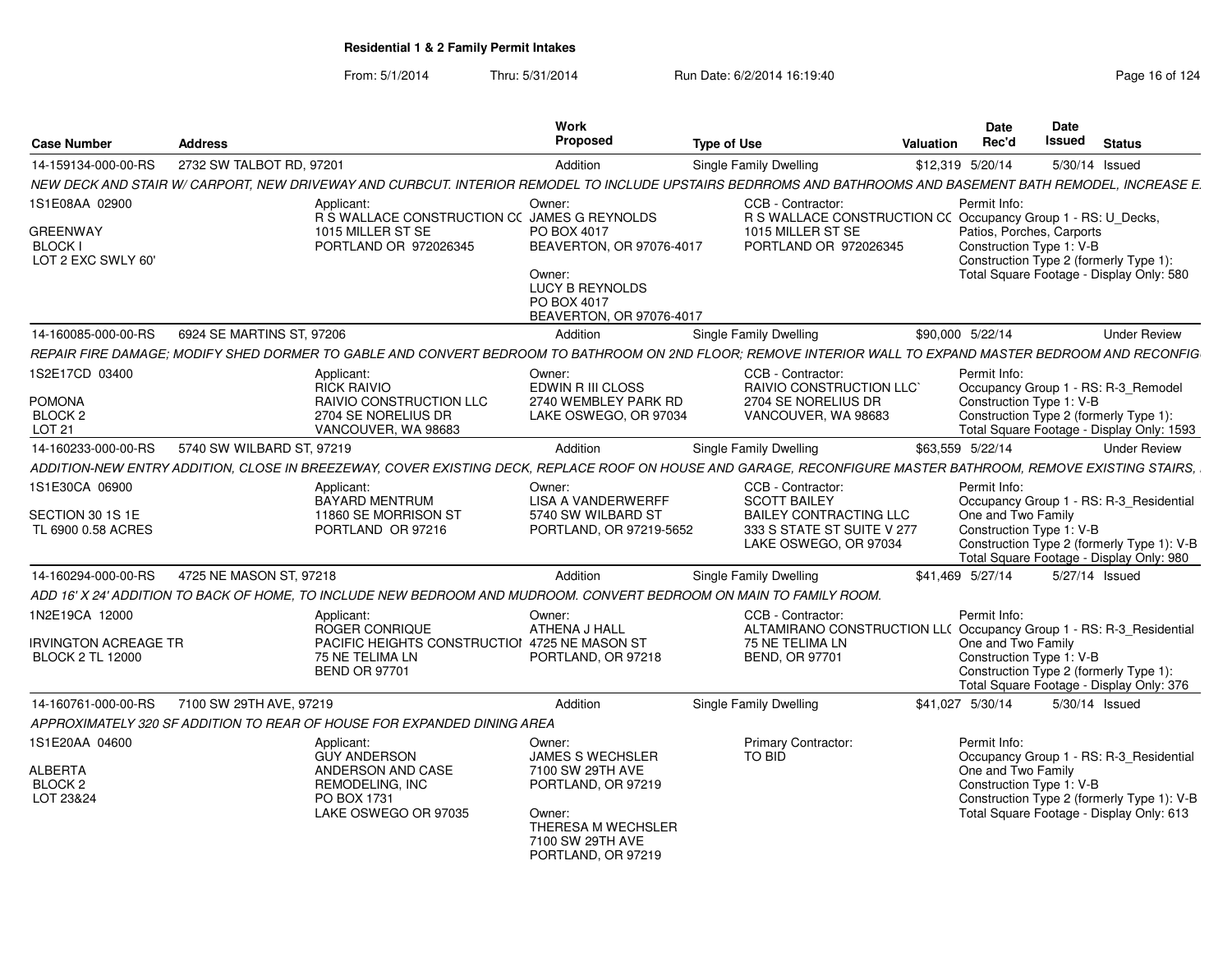| <b>Case Number</b>                                                 | <b>Address</b>           |                                                                                                                                                              | Work<br>Proposed                                                                                                            | <b>Type of Use</b>                                   | Valuation         | <b>Date</b><br>Rec'd                           | Date<br><b>Issued</b><br><b>Status</b>                                                  |
|--------------------------------------------------------------------|--------------------------|--------------------------------------------------------------------------------------------------------------------------------------------------------------|-----------------------------------------------------------------------------------------------------------------------------|------------------------------------------------------|-------------------|------------------------------------------------|-----------------------------------------------------------------------------------------|
| 14-160771-000-00-RS                                                | 4925 NE 19TH AVE, 97211  |                                                                                                                                                              | Addition                                                                                                                    | Single Family Dwelling                               | \$32,425 5/23/14  |                                                | 5/23/14 Under Inspection                                                                |
|                                                                    |                          | REMOVE ATTACHED GARAGE AND BUILD 2 STORY ADDITION TO BACK OF RESIDENCE; MAIN FLOOR TO REMODEL AND RECONFIGURE FOR BEDROOM, BATHROOM AND KITCHEN AREA, NEW S  |                                                                                                                             |                                                      |                   |                                                |                                                                                         |
| 1N1E23AC 00400                                                     |                          | Applicant:<br><b>GEOFF WRIGHT</b>                                                                                                                            | Owner:<br><b>LIBERTY HOMES NW LLC</b>                                                                                       | CCB - Contractor:<br><b>ALICIA LIBERTY</b>           |                   | Permit Info:                                   | Occupancy Group 1 - RS: R-3_Residential                                                 |
| <b>VERNON</b><br>BLOCK 39                                          |                          | UTF CONSULTING<br>17740 SW FLORENCE ST                                                                                                                       | 16542 SE ORCHARD VIEW LN<br>DAMASCUS, OR 97089-5810                                                                         | <b>I IRERTY NW HOMES</b><br>16542 SE ORCHARD VIEW LN |                   | One and Two Family<br>Construction Type 1: V-B |                                                                                         |
| <b>LOT 16</b>                                                      |                          | BEAVERTON, OR 97007                                                                                                                                          |                                                                                                                             | DAMASCUS, OR 97089                                   |                   |                                                | Construction Type 2 (formerly Type 1):<br>Total Square Footage - Display Only: 294      |
| 14-160825-000-00-RS                                                | 3325 SE MAIN ST, 97214   |                                                                                                                                                              | Addition                                                                                                                    | Single Family Dwelling                               | \$157,677 5/28/14 |                                                | <b>Under Review</b>                                                                     |
|                                                                    |                          | TWO STORY ADDITION TO REAR OF HOUSE; CONVERTING KITCHEN TO OFFICE SPACE AND ADDING NEW KITCHEN ON MAIN; THREE NEW BEDROOMS AND TWO NEW BATHS ON SECOND LEVE  |                                                                                                                             |                                                      |                   |                                                |                                                                                         |
| 1S1E01AC 20500                                                     |                          | Applicant:<br><b>TERRY HELLEM</b>                                                                                                                            | Owner:<br><b>TATIANA RUSSELL</b>                                                                                            | <b>Primary Contractor:</b><br>TO BID                 |                   | Permit Info:                                   | Occupancy Group 1 - RS: R-3 Residential                                                 |
| SUNNYSIDE & PLAT 2 & 3<br><b>BLOCK 60 TL 20500</b>                 |                          | PROJECTIVE BUILDING DESIGNS 3325 SE MAIN ST<br>PO BOX 6542<br>BEAVERTON OR 97007                                                                             | PORTLAND, OR 97214-4258                                                                                                     |                                                      |                   | One and Two Family<br>Construction Type 1: V-B | Construction Type 2 (formerly Type 1): V-B<br>Total Square Footage - Display Only: 1559 |
| 14-161148-000-00-RS 2220 SE 51ST AVE, 97215                        |                          |                                                                                                                                                              | Addition                                                                                                                    | <b>Single Family Dwelling</b>                        | \$94,067 5/24/14  |                                                | <b>Under Review</b>                                                                     |
|                                                                    |                          | NEW SINGLE FLOOR ADDITION TO REAR OF EXISTING DWELLING. NEW DORMERS TO EXPAND FINISHED ATTIC SPACE. CONVERT BASEMENT TO HABITABLE SPACE TWO NEW BATHROOMS    |                                                                                                                             |                                                      |                   |                                                |                                                                                         |
| 1S2E06DC 02700                                                     |                          | Applicant:                                                                                                                                                   | Owner:                                                                                                                      | CCB - Contractor:                                    |                   | Permit Info:                                   |                                                                                         |
|                                                                    |                          | MIKE HUBBELL                                                                                                                                                 | <b>GARY E MITCHELL</b>                                                                                                      | GENE                                                 |                   |                                                | Occupancy Group 1 - RS: R-3_Residential                                                 |
| 51ST STREET ADD<br>BLOCK <sub>2</sub>                              |                          | PORTLAND DEVELOPMENT<br><b>GROUP LLC</b>                                                                                                                     | 2220 SE 51ST AVE<br>PORTLAND, OR 97215-3904                                                                                 | PORTLAND DEVELOPMENT<br><b>GROUP LLC</b>             |                   | One and Two Family<br>Construction Type 1: V-B |                                                                                         |
| LOT 5 TL 2700                                                      |                          | 4224 NE HALSEY ST SUITE 300<br>PORTLAND OR 97213                                                                                                             | Owner:<br><b>CAROL A MITCHELL</b><br>2220 SE 51ST AVE<br>PORTLAND, OR 97215-3904                                            | 11124 NE HALSEY ST. PMB 643<br>PORTLAND, OR 97220    |                   |                                                | Construction Type 2 (formerly Type 1): V-B<br>Total Square Footage - Display Only: 1037 |
| 14-161159-000-00-RS                                                | 4118 SE STEELE ST, 97202 |                                                                                                                                                              | Addition                                                                                                                    | Single Family Dwelling                               | \$110 5/24/14     |                                                | <b>Under Review</b>                                                                     |
|                                                                    |                          | REMOVE EXISTING ENCLOSED PORCH AT REAR OF DWELLING. BUILD NEW SINGLE FLOOR ADDITION TO CREATE NEW MASTER BEDROOM AND BATHROOM.                               |                                                                                                                             |                                                      |                   |                                                |                                                                                         |
| 1S2E18BC 19800                                                     |                          | Applicant:<br>Mark Evans                                                                                                                                     | Owner:<br><b>DAWN ANDREWS</b>                                                                                               | CCB - Contractor:<br>L EVANS DESIGN GROUP INC        |                   | Permit Info:                                   | Occupancy Group 1 - RS: R-3_Residential                                                 |
| SECTION 18 1S 2E<br>TL 19800 0.13 ACRES                            |                          | L EVANS DESIGN GROUP INC<br>4600 ALDER ST<br>WEST LINN, OR 97068                                                                                             | 4118 SE STEELE ST<br>PORTLAND, OR 97202-4267<br>Owner:<br>ANDREW M ROBINSON<br>4118 SE STEELE ST<br>PORTLAND, OR 97202-4267 | 4600 ALDER ST<br>WEST LINN, OR 97068                 |                   | One and Two Family<br>Construction Type 1: V-B | Construction Type 2 (formerly Type 1):<br>Total Square Footage - Display Only: 1        |
| 14-161255-000-00-RS                                                | 5530 NE 36TH AVE, 97211  |                                                                                                                                                              | Addition                                                                                                                    | Single Family Dwelling                               | \$52.939 5/28/14  |                                                | 5/28/14 Under Inspection                                                                |
|                                                                    |                          | REMODEL EXISTING SINGLE FAMILY RESIDENCE. RECONFIGURE AND REMODEL BATHROOM AND LAUNDRY AREA. NEW ADDITION OF COVERED FRONT PORCH AND FOYER . NEW ADDITION AT |                                                                                                                             |                                                      |                   |                                                |                                                                                         |
| 1N1E13DC 14800                                                     |                          | Applicant:<br>BAYARD MENTRUM                                                                                                                                 | Owner:<br><b>JULIE SELBY</b>                                                                                                |                                                      |                   | Permit Info:                                   | Occupancy Group 1 - RS: R-3_Residential                                                 |
| <b>KENNEDYS ADD</b><br>BLOCK 3<br>N 40' OF LOT 4<br>S 20' OF LOT 5 |                          | 11860 SE MORRISON ST<br>PORTLAND OR 97216                                                                                                                    | 1631 NE BROADWAY #805<br>PORTLAND, OR 97232-1425                                                                            |                                                      |                   | One and Two Family<br>Construction Type 1: V-B | Construction Type 2 (formerly Type 1):<br>Total Square Footage - Display Only: 480      |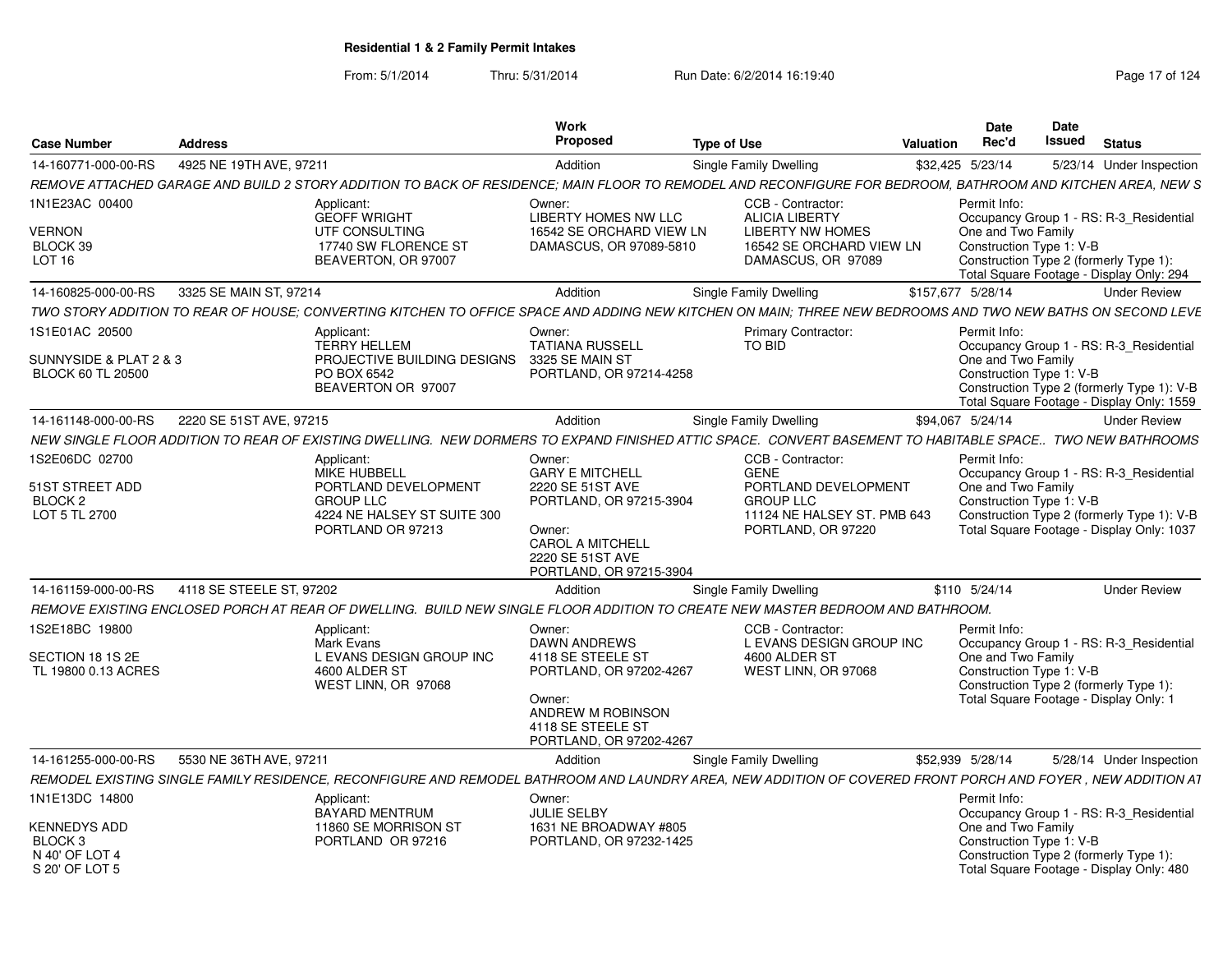| <b>Case Number</b>                                                         | <b>Address</b>                                                                                                                                                     | Work<br>Proposed                                                                                                                                                      | <b>Type of Use</b><br>Valuation                                                                                                        | <b>Date</b><br>Rec'd               | <b>Date</b><br><b>Issued</b>                                | <b>Status</b>                                                                                                                     |
|----------------------------------------------------------------------------|--------------------------------------------------------------------------------------------------------------------------------------------------------------------|-----------------------------------------------------------------------------------------------------------------------------------------------------------------------|----------------------------------------------------------------------------------------------------------------------------------------|------------------------------------|-------------------------------------------------------------|-----------------------------------------------------------------------------------------------------------------------------------|
| 14-161307-000-00-RS                                                        | 1622 SE 46TH AVE - Unit B. 97215                                                                                                                                   | Addition                                                                                                                                                              | Single Family Dwelling                                                                                                                 | \$88,000 5/27/14                   |                                                             | <b>Under Review</b>                                                                                                               |
|                                                                            | ADDITION OF 2 STORY ACCESSORY DWELLING UNIT AT REAR OF EXISTING SINGLE FAMILY RESIDENCE. ATTACHED TO MAIN HOUSE BY COVERED BREEZEWAY, ADU INCLUDES, KITCHEN, LIVIN |                                                                                                                                                                       |                                                                                                                                        |                                    |                                                             |                                                                                                                                   |
| 1S2E06CA 24200                                                             | Applicant:<br><b>THIA BANKEY</b>                                                                                                                                   | Owner:<br><b>BRIAN K IMMEL</b><br>1622 SE 46TH AVE<br>PORTLAND, OR 97215                                                                                              | CCB - Contractor:<br>STEPHEN RANDALL SMITH<br>1333 NE 47TH<br>PORTLAND OR 97213                                                        | Permit Info:<br>One and Two Family | Construction Type 1: V-B<br>Number of New Dwelling Units: 1 | Occupancy Group 1 - RS: R-3_Residential<br>Construction Type 2 (formerly Type 1):<br>Total Square Footage - Display Only: 793     |
| 14-161660-000-00-RS                                                        | 7022 N WILBUR AVE, 97217                                                                                                                                           | Addition                                                                                                                                                              | Single Family Dwelling                                                                                                                 | \$64,851 5/27/14                   |                                                             | 5/29/14 Issued                                                                                                                    |
|                                                                            | ONE LEVEL 588SF ADDITION AT REAR OF HOUSE FOR NEW MASTER SUITE AND DINING ROOM                                                                                     |                                                                                                                                                                       |                                                                                                                                        |                                    |                                                             |                                                                                                                                   |
| 1N1E16BA 11300<br><b>BURRAGE TR</b><br>BLOCK <sub>2</sub><br><b>LOT 15</b> | Applicant:<br>ABE SHEPPARD BLOCK<br>BIRDSMOUTH CONSTRUCTION<br>1633 SE 55TH AVE<br>PORTLAND, OR 97215                                                              | Owner:<br><b>MIKAL R GILMORE</b><br>7022 N WILBUR AVE<br>PORTLAND, OR 97217<br>Owner:<br><b>IRENA S GILMORE</b><br>7022 N WILBUR AVE<br>PORTLAND, OR 97217            | CCB - Contractor:<br><b>JOSHUA SALINGER</b><br>BIRDSMOUTH CONSTRUCTION LLI One and Two Family<br>1633 SE 55TH AVE<br>PORTLAND OR 97215 | Permit Info:                       | Construction Type 1: V-B                                    | Occupancy Group 1 - RS: R-3_Residential<br>Construction Type 2 (formerly Type 1):<br>Total Square Footage - Display Only: 588     |
| 14-161821-000-00-RS                                                        | 2327 NE ALAMEDA ST, 97212                                                                                                                                          | Addition                                                                                                                                                              | Single Family Dwelling                                                                                                                 | \$73,549 5/28/14                   |                                                             | <b>Under Review</b>                                                                                                               |
|                                                                            | TWO STORY ADDITION TO REAR OF EXISTING DWELLING TO CREATE NEW KITCHEN AND MASTER BEDROOM AND BATHROOM. REMODEL EXISTING POWDER ROOM AND 2ND FLOOR BATHROO          |                                                                                                                                                                       |                                                                                                                                        |                                    |                                                             |                                                                                                                                   |
| 1N1E23DA 13700<br>ALAMEDA PARK<br>BLOCK 50<br>LOT <sub>3</sub>             | Applicant:<br>Gerald W. Edwards<br>SHEILA REILLY DESIGN<br>P.O. Box 14601<br>PORTLAND, OR 97293                                                                    | Owner:<br><b>MARK HOLZMANN</b><br>2327 NE ALAMEDA ST<br>PORTLAND, OR 97212-1526<br>Owner:<br><b>VALERIE HOLZMANN</b><br>2327 NE ALAMEDA ST<br>PORTLAND, OR 97212-1526 | CCB - Contractor:<br>SHEILA REILLY DESIGN<br>1204 SE WATER AVE. SUITE #23<br>PORTLAND, O 97214                                         | Permit Info:<br>One and Two Family | Construction Type 1: V-B                                    | Occupancy Group 1 - RS: R-3 Residential<br>Construction Type 2 (formerly Type 1): V-B<br>Total Square Footage - Display Only: 834 |
| 14-161989-000-00-RS                                                        | 824 NW 24TH AVE, 97210                                                                                                                                             | Addition                                                                                                                                                              | Single Family Dwelling                                                                                                                 | \$49,851 5/28/14                   |                                                             | <b>Under Review</b>                                                                                                               |
|                                                                            | PHASE 2 OF 2 - REMOVE DECK AND SOLARIUM ADDITION ON EAST ELEVATION AND REPLACE WITH NEW ADDITION TO INCLUDE A RESIDENTIAL ELEVATOR AND SECOND STAIR. HISTORICAL RI |                                                                                                                                                                       |                                                                                                                                        |                                    |                                                             |                                                                                                                                   |
| 1N1E33BC 10400<br>KINGS 2ND ADD<br>BLOCK <sub>3</sub><br>LOT <sub>16</sub> | Applicant:<br><b>WALT LORENCE</b><br><b>LORENCE BROTHERS</b><br><b>CONSTRUCTION INC</b><br>3485 SW 106TH<br>BEAVERTON, OR 97005                                    | Owner:<br>NO 17 FIREHOUSE LLC<br>6312 SW CAPITOL HWY STE 505<br>PORTLAND, OR 97239                                                                                    | CCB - Contractor:<br><b>WALT LORENCE</b><br><b>LORENCE BROTHERS</b><br><b>CONSTRUCTION INC</b><br>3485 SW 106TH<br>BEAVERTON, OR 97005 | Permit Info:<br>One and Two Family | Construction Type 1: V-B                                    | Occupancy Group 1 - RS: R-3 Residential<br>Construction Type 2 (formerly Type 1):<br>Total Square Footage - Display Only: 452     |
| 14-162426-000-00-RS                                                        | 7436 NE SISKIYOU ST, 97213                                                                                                                                         | Addition                                                                                                                                                              | Single Family Dwelling                                                                                                                 | \$7,169 5/29/14                    |                                                             | 5/29/14 Issued                                                                                                                    |
|                                                                            | ADDITION TO REAR OF HOUSE FOR NEW MUDROOM: RECONFIGURING WALLS FOR KITCHEN REMODEL: CONVERTING BEDROOM TO NEW BATHROOM: ELECTRICAL AND PLUMBING TO BE PUL          |                                                                                                                                                                       |                                                                                                                                        |                                    |                                                             |                                                                                                                                   |
| 1N2E29AC 01000<br>MORGANS SUB<br><b>BLOCK1</b><br>LOT <sub>3</sub>         | Applicant:<br>MARK ANTHONY SUHR<br>2630 SE MULBERRY DR<br>MILWAUKIE OR 97267                                                                                       | Owner:<br><b>GREGORY F STONE</b><br>7436 NE SISKIYOU ST<br>PORTLAND, OR 97213-5855                                                                                    | CCB - Contractor:<br><b>MARK ANTHONY SUHR</b><br>2630 SE MULBERRY DR<br>MILWAUKIE OR 97267                                             | Permit Info:<br>One and Two Family | Construction Type 1: V-B                                    | Occupancy Group 1 - RS: R-3 Residential<br>Construction Type 2 (formerly Type 1):<br>Total Square Footage - Display Only: 65      |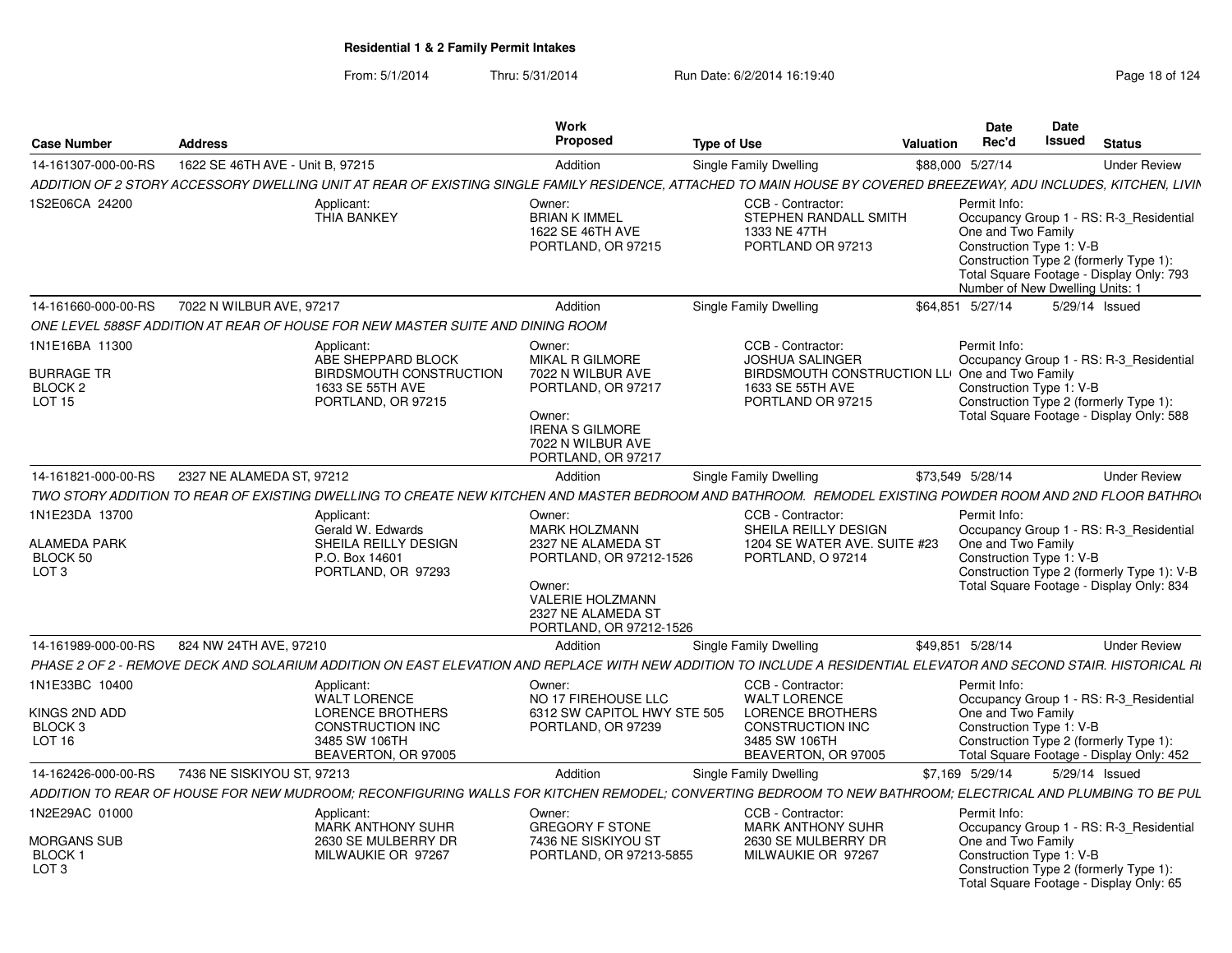|                                                      |                            |                                                                                    | Work                                                                                |                                                                                                                                                            | Date                               | <b>Date</b>                                                                                                                                      |
|------------------------------------------------------|----------------------------|------------------------------------------------------------------------------------|-------------------------------------------------------------------------------------|------------------------------------------------------------------------------------------------------------------------------------------------------------|------------------------------------|--------------------------------------------------------------------------------------------------------------------------------------------------|
| <b>Case Number</b>                                   | <b>Address</b>             |                                                                                    | Proposed                                                                            | <b>Type of Use</b>                                                                                                                                         | Rec'd<br>Valuation                 | Issued<br>Status                                                                                                                                 |
| 14-162843-000-00-RS                                  | 3428 SE 9TH AVE, 97202     |                                                                                    | Addition                                                                            | <b>Single Family Dwelling</b>                                                                                                                              | \$183,125 5/30/14                  | <b>Under Review</b>                                                                                                                              |
|                                                      |                            |                                                                                    |                                                                                     | ADDITION TO RAISE HOUSE, REPLACE FOUNDATION AND CONVERT BASEMENT TO HABITABLE SPACE TO INCLUDE BEDROOM, CRAFTROOM AND BATH; MODIFICATION OF ROOF FROM SHED |                                    |                                                                                                                                                  |
| 1S1E11BC 12900<br>OAK KNOLL ANX ADD                  |                            | Applicant:<br><b>JOHN WRIGHT</b><br>WRIGHT DESIGN OFFICE                           | Owner:<br><b>IRENE J BACHHUBER</b><br>10561 SE IDLEMAN RD                           | CCB - Contractor:<br>SKYLINE CONSTRUCTION INC<br>1481 NE EVENING STAR DR                                                                                   | Permit Info:<br>One and Two Family | Occupancy Group 1 - RS: R-3_Residential                                                                                                          |
| <b>BLOCK1</b><br>LOT <sub>2</sub>                    |                            | 150 SW HARRISON<br>PORTLAND, OR 97201                                              | HAPPY VALLEY, OR 97086-6914                                                         | HILLSBORO OR 97124                                                                                                                                         |                                    | Construction Type 1: V-B<br>Construction Type 2 (formerly Type 1): V-B                                                                           |
|                                                      |                            |                                                                                    | Owner:<br>STEPHEN R BACHHUBER<br>10561 SE IDLEMAN RD<br>HAPPY VALLEY, OR 97086-6914 |                                                                                                                                                            |                                    | Total Square Footage - Display Only: 2918                                                                                                        |
| 14-163135-000-00-RS                                  | 3811 SW HAMILTON CT, 97221 |                                                                                    | Addition                                                                            | <b>Single Family Dwelling</b>                                                                                                                              | \$1,029 5/30/14                    | 5/30/14 Issued                                                                                                                                   |
|                                                      |                            |                                                                                    |                                                                                     | ADDITION OF HALF BATHROOM TO SINGLE STORY RESIDENC, 6 SQ FT ADDED (2 BATHROOMS TOTAL) TRADE PERMITS TO BE OBRAINED SEPARATELY                              |                                    |                                                                                                                                                  |
| S1E17BA 03200                                        |                            | Applicant:<br>RYAN WALSH                                                           | Owner:<br><b>OVIDIO M GARCIA</b>                                                    | CCB - Contractor:<br><b>RYAN WALSH</b>                                                                                                                     | Permit Info:                       | Occupancy Group 1 - RS: R-3 Residential                                                                                                          |
| <b>BROOKFORD</b>                                     |                            | DRW CONSTRUCTION LLC                                                               | 8214 SW BROOKRIDGE ST                                                               | DRW CONSTRUCTION LLC                                                                                                                                       | One and Two Family                 |                                                                                                                                                  |
| BLOCK 5<br>LOT 2 TL 3200                             |                            | 4104 SE 14TH AVE<br>PORTLAND, OR 97202                                             | PORTLAND, OR 97225                                                                  | 4104 SE 14TH AVE<br>PORTLAND, OR 97202                                                                                                                     |                                    | Construction Type 1: V-B                                                                                                                         |
|                                                      |                            |                                                                                    | Owner:                                                                              |                                                                                                                                                            |                                    | Construction Type 2 (formerly Type 1): V-B<br>Total Square Footage - Display Only: 16                                                            |
|                                                      |                            |                                                                                    | DIANE L JOHNSON<br>8214 SW BROOKRIDGE ST                                            |                                                                                                                                                            |                                    |                                                                                                                                                  |
|                                                      |                            |                                                                                    | PORTLAND, OR 97225                                                                  |                                                                                                                                                            |                                    |                                                                                                                                                  |
| 14-163280-000-00-RS 3204 NE 40TH AVE, 97212          |                            |                                                                                    | Addition                                                                            | <b>Single Family Dwelling</b>                                                                                                                              | \$1,544 5/30/14                    | 5/30/14 Issued                                                                                                                                   |
|                                                      |                            |                                                                                    |                                                                                     | ADD NEW BAY WINDOW WITH NEW FOOTINGS AT FRONT OF HOUSE, 14 ADDITIONAL SQ FT (TRADE ELECTRICAL PERMIT TO BE OBRAINED SEPARATELY)                            |                                    |                                                                                                                                                  |
| 1N1E25AA 17300                                       |                            | Applicant:<br>DANIEL A SCARPINE                                                    | Owner:<br><b>DANIEL A SCARPINE</b>                                                  | CCB - Contractor:<br>FINE HAND LLC                                                                                                                         | Permit Info:                       | Occupancy Group 1 - RS: R-3_Residential                                                                                                          |
| <b>BEAUMONT</b>                                      |                            | 3204 NE 40TH AVE                                                                   | 3204 NE 40TH AVE                                                                    | 9646 N IVANHOE ST                                                                                                                                          | One and Two Family                 |                                                                                                                                                  |
| BLOCK 8<br><b>LOT 14</b>                             |                            | PORTLAND, OR 97212-2812                                                            | PORTLAND, OR 97212-2812                                                             | PORTLAND, OR 97203                                                                                                                                         |                                    | Construction Type 1: V-B<br>Construction Type 2 (formerly Type 1):                                                                               |
|                                                      |                            |                                                                                    |                                                                                     |                                                                                                                                                            |                                    | Total Square Footage - Display Only: 14                                                                                                          |
| Total # of RS Addition permit intakes: 82            |                            |                                                                                    |                                                                                     |                                                                                                                                                            |                                    | Total valuation of RS Addition permit intakes: \$3,870,702                                                                                       |
| 14-148119-000-00-RS 3524 NE 76TH AVE - Unit B, 97213 |                            |                                                                                    | Alteration                                                                          | <b>Accessory Dwelling Unit</b>                                                                                                                             | \$40,000 5/2/14                    | 5/2/14 Under Inspection                                                                                                                          |
|                                                      |                            |                                                                                    |                                                                                     | CONVERT EXISTING DETACHED GARAGE TO SINGLE STORY ACCESSORY DWELLING UNIT. NEW WALLS FOR BATHROOM. ADD KITCHENETTE. INFILL OVERHEAD DOOR AND ADD NEW WINDOW |                                    |                                                                                                                                                  |
| 1N2E20DC 18000                                       |                            | Applicant:<br><b>JEAN K JOHNSON</b><br>3524 NE 76TH AVE<br>PORTLAND, OR 97213-6473 | Owner:<br>JEAN K JOHNSON<br>3524 NE 76TH AVE<br>PORTLAND, OR 97213-6473             | CCB - Contractor:<br>BENTLEY ELECTRIC INC<br>41330 SW EDNA LN<br>GASTON OR 971199021<br>WASHINGTON                                                         | Permit Info:<br>One and Two Family | Occupancy Group 1 - RS: R-3 Residential<br>Construction Type 1: V-B<br>Construction Type 2 (formerly Type 1):<br>Number of New Dwelling Units: 1 |
| 14-148119-REV-01-RS 3524 NE 76TH AVE - Unit B, 97213 |                            |                                                                                    | Alteration                                                                          | <b>Accessory Dwelling Unit</b>                                                                                                                             | \$5/27/14                          | 5/27/14 Issued                                                                                                                                   |
|                                                      |                            | REVISION TO CREATE VALUTED CEILING IN ADU AND CLARIFY EXISTING WINDOW TO REMAIN    |                                                                                     |                                                                                                                                                            |                                    |                                                                                                                                                  |
| 1N2E20DC 18000                                       |                            | Applicant:                                                                         | Owner:                                                                              |                                                                                                                                                            | Permit Info:                       |                                                                                                                                                  |
|                                                      |                            | <b>JEAN K JOHNSON</b><br>3524 NE 76TH AVE<br>PORTLAND, OR 97213-6473               | <b>JEAN K JOHNSON</b><br>3524 NE 76TH AVE<br>PORTLAND, OR 97213-6473                |                                                                                                                                                            | One and Two Family                 | Occupancy Group 1 - RS: R-3 Residential<br>Construction Type 1: V-B<br>Construction Type 2 (formerly Type 1):                                    |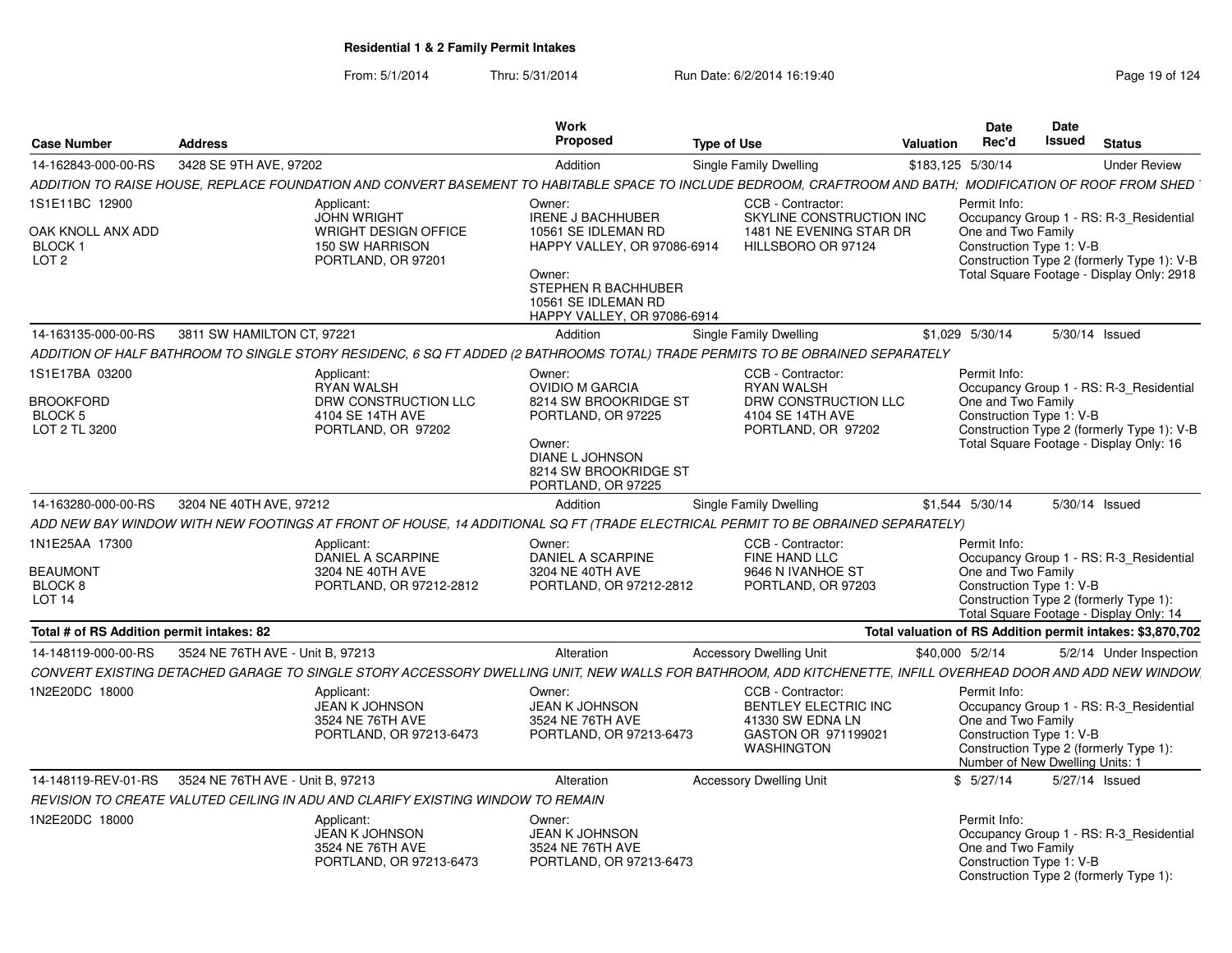|                     |                                                                                                            | Work                                                                                                                                                       |                                                                                                                                   |                 | <b>Date</b>                        | Date                                                        |                                                                                                                           |
|---------------------|------------------------------------------------------------------------------------------------------------|------------------------------------------------------------------------------------------------------------------------------------------------------------|-----------------------------------------------------------------------------------------------------------------------------------|-----------------|------------------------------------|-------------------------------------------------------------|---------------------------------------------------------------------------------------------------------------------------|
| <b>Case Number</b>  | <b>Address</b>                                                                                             | <b>Proposed</b>                                                                                                                                            | <b>Type of Use</b>                                                                                                                | Valuation       | Rec'd                              | <b>Issued</b>                                               | <b>Status</b>                                                                                                             |
| 14-148897-000-00-RS | 4417 NE GOING ST - Unit B. 97218                                                                           | Alteration                                                                                                                                                 | <b>Accessory Dwelling Unit</b>                                                                                                    |                 | \$500 5/2/14                       |                                                             | 5/2/14 Under Inspection                                                                                                   |
|                     | CONVERT EXISITNG MUSIC STUDIO/OFFICE TO ACCESSORY DWELLING UNIT, ADD RANGE, BATHROOM AND SINK ARE EXISTING |                                                                                                                                                            |                                                                                                                                   |                 |                                    |                                                             |                                                                                                                           |
| 1N2E19BC 11600      | Applicant:<br><b>REED WALLSMITH</b><br>4417 NE GOING ST<br>PORTLAND, OR 97218-1625                         | Owner:<br><b>REED WALLSMITH</b><br>4417 NE GOING ST<br>PORTLAND, OR 97218-1625                                                                             |                                                                                                                                   |                 | Permit Info:<br>One and Two Family | Construction Type 1: V-B<br>Number of New Dwelling Units: 1 | Occupancy Group 1 - RS: R-3_Residential<br>Construction Type 2 (formerly Type 1):                                         |
| 14-151853-000-00-RS | 3025 NE HOYT ST - Unit B, 97232                                                                            | Alteration                                                                                                                                                 | <b>Accessory Dwelling Unit</b>                                                                                                    | \$14,000 5/2/14 |                                    |                                                             | $5/2/14$ Issued                                                                                                           |
|                     | CREATE TWO BEDROOM ADU IN EXISTING HABITABLE BASEMENT SPACE-766SF                                          |                                                                                                                                                            |                                                                                                                                   |                 |                                    |                                                             |                                                                                                                           |
| 1N1E36BD 08400      | Applicant:<br><b>MIRIAM BECK</b><br>1786 FOREST PARK DR<br>ANCHORAGE, AK 99517                             | Owner:<br>CHRISTOPHER BECK<br>1786 FOREST PARK DR<br>ANCHORAGE, AK 99517<br>Owner:<br><b>MIRIAM BECK</b><br>1786 FOREST PARK DR<br>ANCHORAGE, AK 99517     | Primary Contractor:<br>TO BID                                                                                                     |                 | Permit Info:<br>One and Two Family | Construction Type 1: V-B<br>Number of New Dwelling Units: 1 | Occupancy Group 1 - RS: R-3_Residential<br>Construction Type 2 (formerly Type 1):                                         |
| 14-153472-000-00-RS | 1518 SE HICKORY ST - Unit B, 97214                                                                         | Alteration                                                                                                                                                 | <b>Accessory Dwelling Unit</b>                                                                                                    |                 | \$11.469 5/20/14                   |                                                             | 5/20/14 Issued                                                                                                            |
|                     | CONVERT EXSITING DETACHED GARAGE TO ADU WITH NEW BATHROOM                                                  |                                                                                                                                                            |                                                                                                                                   |                 |                                    |                                                             |                                                                                                                           |
| 1S1E02DC 13500      | Applicant:<br><b>BOB SCHATZ</b><br>ALLUSA ARCHITECTURE<br>2118 SE DIVISION<br>PORTLAND, OR 97202           | Owner:<br><b>MIA MEYER</b><br>1518 SE HICKORY ST<br>PORTLAND, OR 97214-5347                                                                                |                                                                                                                                   |                 | Permit Info:                       | Construction Type 1: V-B<br>Number of New Dwelling Units: 1 | Occupancy Group 1 - RS: R-3_Remodel<br>Construction Type 2 (formerly Type 1):<br>Total Square Footage - Display Only: 312 |
| 14-156218-000-00-RS | 4146 NE FLANDERS ST - Unit B, 97232                                                                        | Alteration                                                                                                                                                 | <b>Accessory Dwelling Unit</b>                                                                                                    |                 | \$40,000 5/13/14                   |                                                             | 5/13/14 Issued                                                                                                            |
|                     | CONVERT BASEMENT TO ACCESSORY DWELLING UNIT ENTRANCE ON EAST ELEVATION / TRADE PERMITS ARE TO BE SEPARATE  |                                                                                                                                                            |                                                                                                                                   |                 |                                    |                                                             |                                                                                                                           |
| 1N1E36DA 02500      | Applicant:<br>ARAM IRWIN<br>8 NE ROSA PARKS WAY<br>PORTLAND OR 97211                                       | Owner:<br>JEFF F HANSON<br>4146 NE FLANDERS ST<br>PORTLAND, OR 97232-3326<br>Owner:<br>KATHLEEN M HANSON<br>4146 NE FLANDERS ST<br>PORTLAND, OR 97232-3326 | CCB - Contractor:<br>VAN ASSELT CONSTRUCTION INC Occupancy Group 1 - RS: R-3_Remodel<br>4200 NE FLANDERS ST<br>PORTLAND, OR 97213 |                 | Permit Info:                       | Construction Type 1: V-B<br>Number of New Dwelling Units: 1 | Construction Type 2 (formerly Type 1):<br>Total Square Footage - Display Only: 753                                        |
| 14-160140-000-00-RS | 4016 NE 19TH AVE, 97212                                                                                    | Alteration                                                                                                                                                 | <b>Accessory Dwelling Unit</b>                                                                                                    |                 | \$30,000 5/22/14                   |                                                             | 5/22/14 Issued                                                                                                            |
|                     | CONVERT EXISTING DETACHED GARAGE TO AN ADU ENTRANCE ON 19TH                                                |                                                                                                                                                            |                                                                                                                                   |                 |                                    |                                                             |                                                                                                                           |
| 1N1E23DA 22000      | Applicant:<br>RICHARD A STEIN<br>1903 NE ALAMEDA ST<br>PORTLAND, OR 97212                                  | Owner:<br><b>RICHARD A STEIN</b><br>1903 NE ALAMEDA ST<br>PORTLAND, OR 97212                                                                               | CCB - Contractor:<br>DONALD EUGENE KERN JR<br>3215 NE 84TH AVE<br>PORTLAND, OR 97220                                              |                 | Permit Info:<br>One and Two Family | Construction Type 1: V-B<br>Number of New Dwelling Units: 1 | Occupancy Group 1 - RS: R-3_Residential<br>Construction Type 2 (formerly Type 1):                                         |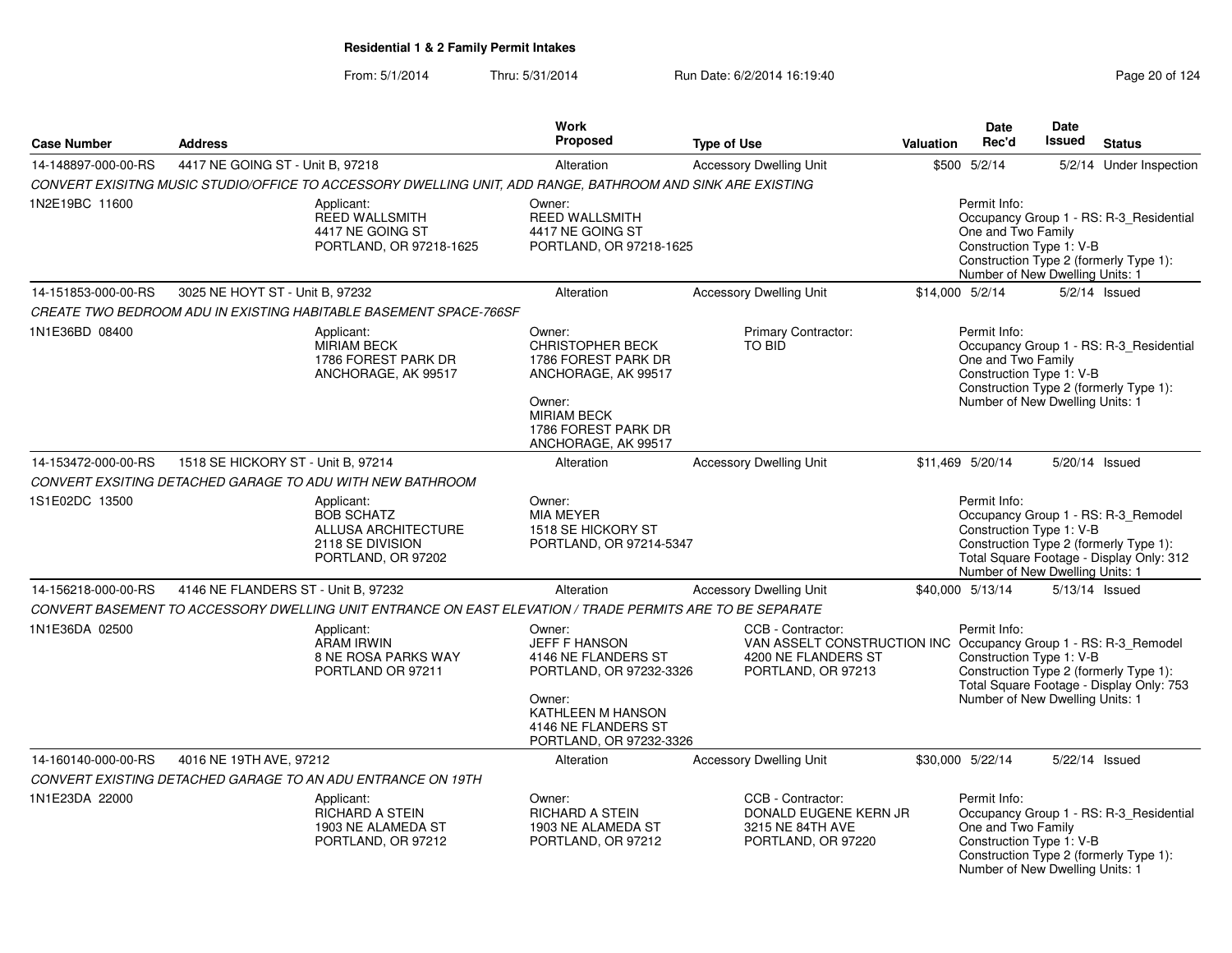From: 5/1/2014Thru: 5/31/2014 Run Date: 6/2/2014 16:19:40

| <b>Case Number</b>                                                                                                                                           | <b>Address</b>            |                                                                                                                                      | <b>Work</b><br>Proposed                                                                                                                          | <b>Type of Use</b>                                                                                                                                           | Valuation       | <b>Date</b><br>Rec'd                                                                                  | Date<br><b>Issued</b> | <b>Status</b>                                                                                                             |
|--------------------------------------------------------------------------------------------------------------------------------------------------------------|---------------------------|--------------------------------------------------------------------------------------------------------------------------------------|--------------------------------------------------------------------------------------------------------------------------------------------------|--------------------------------------------------------------------------------------------------------------------------------------------------------------|-----------------|-------------------------------------------------------------------------------------------------------|-----------------------|---------------------------------------------------------------------------------------------------------------------------|
| 13-142959-REV-01-RS                                                                                                                                          | 18139 NW SKYLINE BLVD     |                                                                                                                                      | Alteration                                                                                                                                       | <b>Accessory Structure</b>                                                                                                                                   |                 | \$5/5/14                                                                                              |                       | $5/5/14$ Issued                                                                                                           |
| <b>REVISION TO REPLACE TRUSSES</b>                                                                                                                           |                           |                                                                                                                                      |                                                                                                                                                  |                                                                                                                                                              |                 |                                                                                                       |                       |                                                                                                                           |
| 2N2W14C 00600P1<br>SECTION 14 2N 2W<br><b>TL 600</b><br>FIRE PATROL & BALANCE OF VALUE ALSO<br>SEE R325715 (R972140140)<br>DEFERRAL-POTENTIAL ADDITIONAL TAX |                           | Applicant:<br>ROBIN R SCHUCKMANN<br>18139 NW SKYLINE BLVD<br>PORTLAND, OR 97231-1804                                                 | Owner:<br>ROBIN R SCHUCKMANN<br>18139 NW SKYLINE BLVD<br>PORTLAND, OR 97231-1804<br>Owner:<br><b>MATTHEW SCHUCKMANN</b><br>18139 NW SKYLINE BLVD |                                                                                                                                                              |                 | Permit Info:<br>Construction Type 1: V-B                                                              |                       | Occupancy Group 1 - RS: R-3_Remodel<br>Construction Type 2 (formerly Type 1):<br>Total Square Footage - Display Only: 420 |
| 14-159572-000-00-RS                                                                                                                                          | 5534 NE RODNEY AVE, 97211 |                                                                                                                                      | PORTLAND, OR 97231-1804<br>Alteration                                                                                                            | <b>Accessory Structure</b>                                                                                                                                   |                 | \$7,222 5/21/14                                                                                       |                       | 5/21/14 Under Inspection                                                                                                  |
|                                                                                                                                                              |                           |                                                                                                                                      |                                                                                                                                                  | CONVERT EXISTING DETACHED GARAGE TO WORK STUDIO, INFILL EXISTING OVERHEAD DOOR AND REPLACE WITH WINDOW, NEW WINDOW AT EAST ELEVATION, NEW SLIDER DOOR AT SOU |                 |                                                                                                       |                       |                                                                                                                           |
| 1N1E15DD 16600                                                                                                                                               |                           | Applicant:<br><b>JULIANNA BRIGHT</b>                                                                                                 | Owner:<br><b>SETH LORINCZI</b>                                                                                                                   |                                                                                                                                                              |                 | Permit Info:<br>Occupancy Group 1 - RS: U_Private                                                     |                       |                                                                                                                           |
| PIEDMONT<br>BLOCK <sub>3</sub><br><b>LOT 11</b>                                                                                                              |                           | 5534 NE RODNEY AVE<br>PORTLAND, OR 97211                                                                                             | 5534 NE RODNEY AVE<br>PORTLAND, OR 97211<br>Owner:<br><b>JULIANNA BRIGHT</b><br>5534 NE RODNEY AVE<br>PORTLAND, OR 97211                         |                                                                                                                                                              |                 | Garage\Utility Misc.<br>Construction Type 1: V-B                                                      |                       | Construction Type 2 (formerly Type 1):<br>Total Square Footage - Display Only: 170                                        |
| 14-161216-000-00-RS                                                                                                                                          | 2318 NE 60TH AVE, 97213   |                                                                                                                                      | Alteration                                                                                                                                       | <b>Accessory Structure</b>                                                                                                                                   |                 | \$1,500 5/27/14                                                                                       |                       | <b>Under Review</b>                                                                                                       |
|                                                                                                                                                              |                           |                                                                                                                                      |                                                                                                                                                  | DEMOLISH HALF OF EXISTING POOL HOUSE AND INDOOR POOL, INFILL HALF OF POOL, LEAVE EXISTING HALF OF POOL AND BUILDING FOR STORAGE                              |                 |                                                                                                       |                       |                                                                                                                           |
| 1N2E30DA 08100<br><b>HARLEM ADD</b><br>BLOCK <sub>2</sub><br>LOT 8 EXC S 15'<br>LOT 9&10                                                                     |                           | Applicant:<br>AMANDA PETRETTI<br><b>WORKS PARTNERSHIP</b><br><b>ARCHITECTURE</b><br>524 E BURNSIDE ST SUITE 320<br>PORTLAND OR 97214 | Owner:<br>SAMUEL J LITTLEFIELD<br>2318 NE 60TH AVE<br>PORTLAND, OR 97213-4016                                                                    |                                                                                                                                                              |                 | Permit Info:<br>Construction Type 1: V-B                                                              |                       | Construction Type 2 (formerly Type 1):                                                                                    |
| 14-132087-000-00-RS                                                                                                                                          | 2011 SW CARTER LN, 97201  |                                                                                                                                      | Alteration                                                                                                                                       | Decks, Fences, Retaining Walls                                                                                                                               | \$15,000 5/2/14 |                                                                                                       |                       | <b>Under Review</b>                                                                                                       |
|                                                                                                                                                              |                           | REINFORCE EXISTING RETAINING WALL WITH EARTH ANCHORS IN RESPONSE TO CASE 13-219905DB                                                 |                                                                                                                                                  |                                                                                                                                                              |                 |                                                                                                       |                       |                                                                                                                           |
| 1S1E04BD 11800<br>CARTERS ADD TO P<br>BLOCK 50<br>S 1/2 OF LOT 2<br>LOT 3&4<br>S 1/2 OF LOT 5                                                                |                           | Applicant:<br><b>MARK WUTHRICH</b><br>MARK WUTHRICH BUILDER INC<br>4731 SW 18 TH DR<br>PORTLAND, OR 97239                            | Owner:<br>ALIX M GOODMAN<br>1211 SW 5TH AVE #2900<br>PORTLAND, OR 97204-3729<br>Owner:<br><b>JILL M GARVEY</b><br>1211 SW 5TH AVE #2900          | CCB - Contractor:<br><b>MARK WUTHRICH</b><br>MARK WUTHRICH BUILDER INC<br>4731 SW 18 TH DR<br>PORTLAND, OR 97239                                             |                 | Permit Info:<br>Occupancy Group 1 - RS: U_Private<br>Garage\Utility Misc.<br>Construction Type 1: V-B |                       | Construction Type 2 (formerly Type 1):                                                                                    |

PORTLAND, OR 97204-3729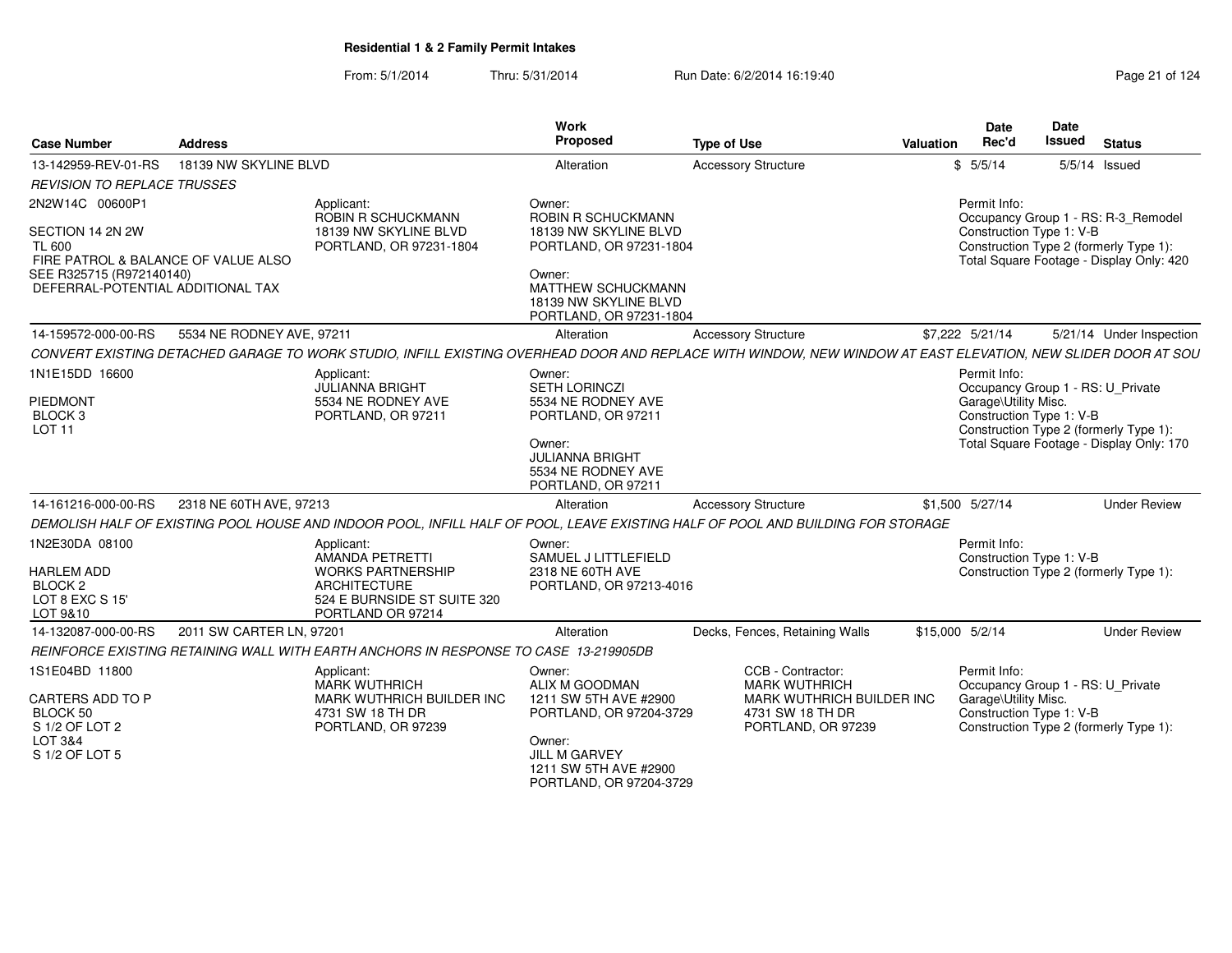From: 5/1/2014Thru: 5/31/2014 Run Date: 6/2/2014 16:19:40

| <b>Case Number</b>                                                       | <b>Address</b>                                                                                | Work<br>Proposed                                                                   | <b>Type of Use</b>                                                                                       | Valuation | Date<br>Rec'd                                                                 | <b>Date</b><br><b>Issued</b> | <b>Status</b>                          |
|--------------------------------------------------------------------------|-----------------------------------------------------------------------------------------------|------------------------------------------------------------------------------------|----------------------------------------------------------------------------------------------------------|-----------|-------------------------------------------------------------------------------|------------------------------|----------------------------------------|
| 14-142517-000-00-RS                                                      | 5202 N EMERSON DR, 97217                                                                      | Alteration                                                                         | Decks, Fences, Retaining Walls                                                                           |           | \$13,600 5/21/14                                                              |                              | 5/21/14 Under Inspection               |
|                                                                          | REPLACE AND REDUCE SIZE OF EXISTING DECK                                                      |                                                                                    |                                                                                                          |           |                                                                               |                              |                                        |
| 1N1E21BA 09600<br><b>MADRONA VIEW</b>                                    | Applicant:<br><b>CHRIS</b><br><b>RIGHT TURN INC</b>                                           | Owner:<br><b>ALTON E WIEBE</b><br>5202 N EMERSON DR                                | CCB - Contractor:<br><b>CHRIS</b><br>RIGHT TURN INC                                                      |           | Permit Info:<br>Occupancy Group 1 - RS: U Decks,<br>Patios, Porches, Carports |                              |                                        |
| <b>BLOCK 4</b><br>LOT 14&15 TL 9600                                      | 6160 NE HWY 99<br>VANCOUVER WA 98665                                                          | PORTLAND, OR 97217-4112<br>Owner:                                                  | 6160 NE HWY 99<br>VANCOUVER WA 98665                                                                     |           | Construction Type 1: V-B                                                      |                              | Construction Type 2 (formerly Type 1): |
|                                                                          |                                                                                               | <b>CELIA C WIEBE</b><br>5202 N EMERSON DR<br>PORTLAND, OR 97217-4112               |                                                                                                          |           |                                                                               |                              |                                        |
| 14-149448-000-00-RS                                                      | 1840 SW MILL STREET TER, 97201                                                                | Alteration                                                                         | Decks, Fences, Retaining Walls                                                                           |           | \$4,000 5/7/14                                                                |                              | 5/7/14 Issued                          |
|                                                                          | DEMO AND REPLACE EXISTING RETAINING WALL NEW 4' RETAINING WALL                                |                                                                                    |                                                                                                          |           |                                                                               |                              |                                        |
| 1S1E04BD 02100                                                           | Applicant:<br><b>RUSSEL RAY BARTELS</b>                                                       | Owner:<br><b>LESLEY A HESS</b>                                                     | CCB - Contractor:<br><b>RUSSEL RAY BARTELS</b>                                                           |           | Permit Info:<br>Occupancy Group 1 - RS: U_Private                             |                              |                                        |
| <b>MARKET ST ADD</b>                                                     | RMH BARTELS CONSTRUCTION                                                                      | 1840 SW MILL ST TER                                                                | RMH BARTELS CONSTRUCTION<br>INC.                                                                         |           | Garage\Utility Misc.                                                          |                              |                                        |
| <b>BLOCK 4</b><br>LOT <sub>13</sub>                                      | INC.<br>41173 SE VISTA LOOP DR<br>SANDY, OREGON 97055                                         | PORTLAND, OR 97201                                                                 | 41173 SE VISTA LOOP DR<br>SANDY, OREGON 97055                                                            |           | Construction Type 1: V-B                                                      |                              | Construction Type 2 (formerly Type 1): |
| 14-150929-000-00-RS                                                      | 3501 SW ILLINOIS ST, 97221                                                                    | Alteration                                                                         | Decks, Fences, Retaining Walls                                                                           |           | \$2,000 5/7/14                                                                | 5/7/14 Final                 |                                        |
|                                                                          | REPLACE DECKING AT EXISTING DECK, ADD NEW STAIRS AT EXISTING DECK; ADD 150SF TO EXISTING DECK |                                                                                    |                                                                                                          |           |                                                                               |                              |                                        |
| 1S1E17CD 00100<br><b>MAUKA HEIGHTS</b><br>BLOCK 1<br>LOT 4 INC PT VAC ST | Applicant:<br><b>ZACHARY SCROGGS</b><br>2780 SW BRENTWOOD<br>PORTLAND OR 97225                | Owner:<br><b>JAY A ZOLLINGER</b><br>3501 SW ILLINOIS ST<br>PORTLAND, OR 97221-3381 | CCB - Contractor:<br>ZACHARY SCROGGS<br><b>SCROGGS INC</b><br>7780 SW BRENTWOOD ST<br>PORTLAND, OR 97225 |           | Permit Info:<br>Construction Type 1: V-B                                      |                              | Construction Type 2 (formerly Type 1): |
|                                                                          |                                                                                               | Owner:<br><b>KIM ZOLLINGER</b><br>3501 SW ILLINOIS ST<br>PORTLAND, OR 97221-3381   |                                                                                                          |           |                                                                               |                              |                                        |
| 14-150929-REV-01-RS                                                      | 3501 SW ILLINOIS ST, 97221                                                                    | Alteration                                                                         | Decks, Fences, Retaining Walls                                                                           |           | \$5/12/14                                                                     | 5/12/14 Final                |                                        |
|                                                                          | REVISION TO SHOW DIFFERENT BRACKETTS FOR RAILING ATTACHMENT                                   |                                                                                    |                                                                                                          |           |                                                                               |                              |                                        |
| 1S1E17CD 00100                                                           | Applicant:<br>ZACHARY SCROGGS                                                                 | Owner:<br>JAY A ZOLLINGER                                                          | CCB - Contractor:<br>ZACHARY SCROGGS                                                                     |           | Permit Info:<br>Construction Type 1: V-B                                      |                              |                                        |
| MAUKA HEIGHTS<br><b>BLOCK1</b><br>LOT 4 INC PT VAC ST                    | 2780 SW BRENTWOOD<br>PORTLAND OR 97225                                                        | 3501 SW ILLINOIS ST<br>PORTLAND, OR 97221-3381                                     | <b>SCROGGS INC</b><br>7780 SW BRENTWOOD ST<br>PORTLAND, OR 97225                                         |           |                                                                               |                              | Construction Type 2 (formerly Type 1): |
|                                                                          |                                                                                               | Owner:<br><b>KIM ZOLLINGER</b><br>3501 SW ILLINOIS ST                              |                                                                                                          |           |                                                                               |                              |                                        |

PORTLAND, OR 97221-3381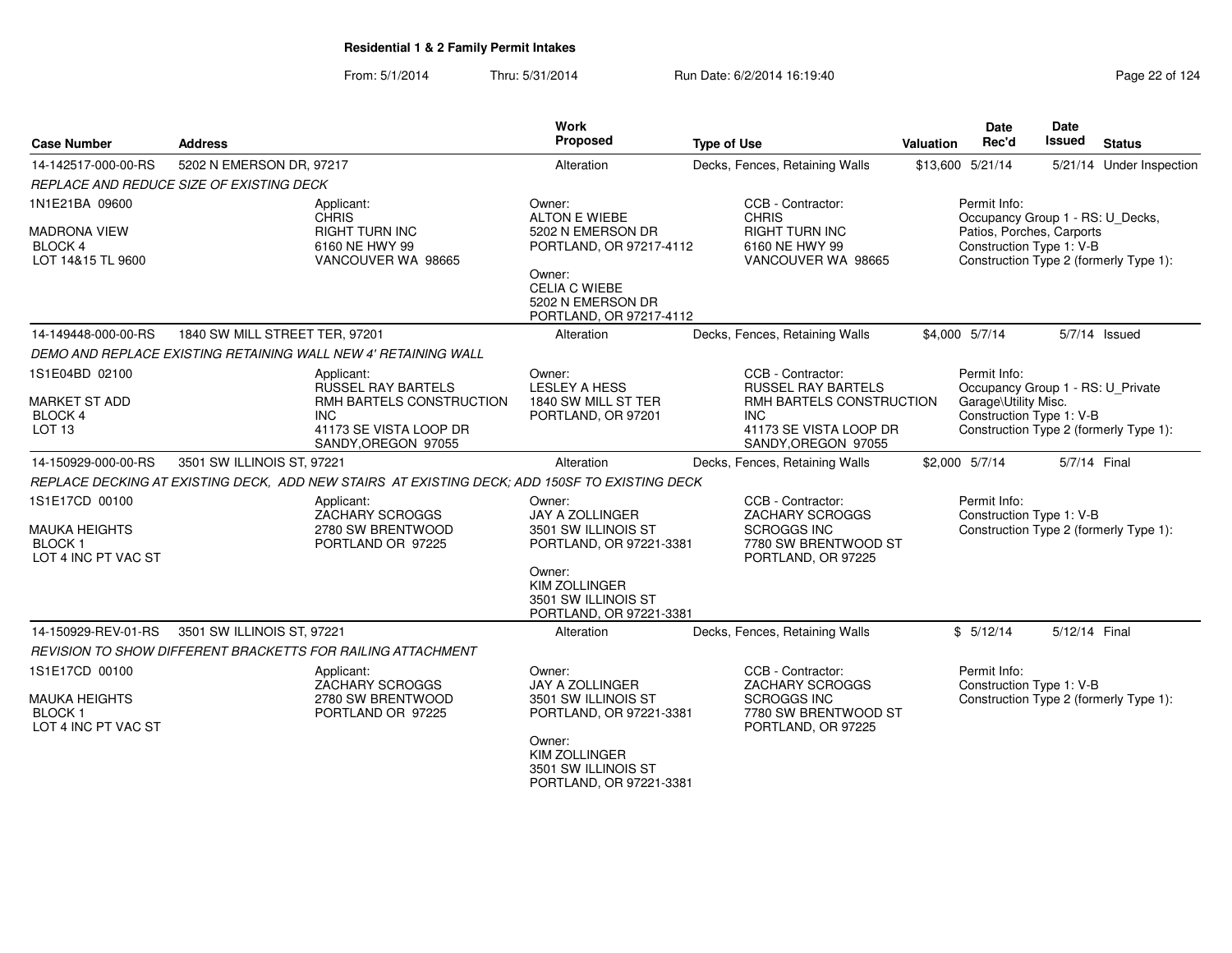| <b>Case Number</b>                                                     | <b>Address</b>                                   |                                                                                                        | <b>Work</b><br><b>Proposed</b>                                                          | <b>Type of Use</b> |                                                                                       | <b>Valuation</b> | Date<br>Rec'd                                                                            | Date<br>Issued | <b>Status</b>                            |
|------------------------------------------------------------------------|--------------------------------------------------|--------------------------------------------------------------------------------------------------------|-----------------------------------------------------------------------------------------|--------------------|---------------------------------------------------------------------------------------|------------------|------------------------------------------------------------------------------------------|----------------|------------------------------------------|
| 14-154742-000-00-RS                                                    | 6011 SW KNIGHTSBRIDGE DR, 97219                  |                                                                                                        | Alteration                                                                              |                    | Decks, Fences, Retaining Walls                                                        |                  | \$19,600 5/9/14                                                                          |                | 5/9/14 Under Inspection                  |
| REPLACE DECK AND REDUCE SIZE                                           |                                                  |                                                                                                        |                                                                                         |                    |                                                                                       |                  |                                                                                          |                |                                          |
| 1S1E30BA 05300                                                         |                                                  | Applicant:<br>HERITAGE CUSTOM DECKING INC KENNETH S ANTELL                                             | Owner:                                                                                  |                    | CCB - Contractor:<br>HERITAGE CUSTOM DECKING INC Occupancy Group 1 - RS: U_Decks,     |                  | Permit Info:                                                                             |                |                                          |
| ASH CREEK WOODS<br>BLOCK 7<br>LOT 7                                    |                                                  | 6020 SW ORCHID DR<br>PORTLAND, OR 97219                                                                | 6011 SW KNIGHTSBRIDGE DR<br>PORTLAND, OR 97219                                          |                    | 6020 SW ORCHID DR<br>PORTLAND, OR 97219                                               |                  | Patios, Porches, Carports<br>Construction Type 1: V-B                                    |                | Construction Type 2 (formerly Type 1):   |
|                                                                        |                                                  |                                                                                                        | Owner:<br><b>RENEE R STINEMAN</b><br>6011 SW KNIGHTSBRIDGE DR<br>PORTLAND, OR 97219     |                    |                                                                                       |                  |                                                                                          |                |                                          |
| 14-160219-000-00-RS                                                    | 14598 NE BRAZEE CT, 97230                        |                                                                                                        | Alteration                                                                              |                    | Decks, Fences, Retaining Walls                                                        |                  | \$4,400 5/23/14                                                                          |                | 5/23/14 Under Inspection                 |
|                                                                        | REMOVE AND REPLACE EXISTING BACK DECK AND STAIRS |                                                                                                        |                                                                                         |                    |                                                                                       |                  |                                                                                          |                |                                          |
| 1N2E25BC 14000<br><b>HERITAGE PK</b>                                   |                                                  | Applicant:<br><b>RICKS CUSTOM FENCING &amp;</b><br><b>DECKING INC</b>                                  | Owner:<br><b>KIRK W WRIGHT</b><br>14598 NE BRAZEE CT                                    |                    | CCB - Contractor:<br><b>RICKS CUSTOM FENCING &amp;</b><br><b>DECKING INC</b>          |                  | Permit Info:<br>Occupancy Group 1 - RS: U_Private<br>Garage\Utility Misc.                |                |                                          |
| BLOCK <sub>2</sub><br>LOT <sub>10</sub>                                |                                                  | 4543 SE TV HIGHWAY<br>HILLSBORO, OR 97123                                                              | PORTLAND, OR 97230-3847                                                                 |                    | 4543 SE TV HIGHWAY<br>HILLSBORO, OR 97123                                             |                  | Construction Type 1: V-B                                                                 |                | Construction Type 2 (formerly Type 1):   |
|                                                                        |                                                  |                                                                                                        | Owner:<br><b>JENINE D WRIGHT</b><br>14598 NE BRAZEE CT<br>PORTLAND, OR 97230-3847       |                    |                                                                                       |                  |                                                                                          |                |                                          |
| 14-160629-000-00-RS                                                    | 2911 SW FAIRVIEW BLVD, 97201                     |                                                                                                        | Alteration                                                                              |                    | Decks, Fences, Retaining Walls                                                        |                  | \$12,000 5/23/14                                                                         |                | 5/23/14 Under Inspection                 |
|                                                                        | REPLACE EXISTING DECK WITH FREESTANDING DECK     |                                                                                                        |                                                                                         |                    |                                                                                       |                  |                                                                                          |                |                                          |
| 1N1E32DC 05500                                                         |                                                  | Applicant:<br><b>SCOTT MORRIS</b>                                                                      | Owner:<br><b>JULIO C JR QUINTEROS</b>                                                   |                    | CCB - Contractor:<br><b>SCOTT MORRIS</b>                                              |                  | Permit Info:<br>Occupancy Group 1 - RS: U_Decks,                                         |                |                                          |
| ARLINGTON HTS & RPLT<br>BLOCK 13<br>LOT <sub>7</sub>                   |                                                  | MT TABOR RESTORATION &<br><b>REMODELING</b><br>7325 SE HARRISON CT                                     | 2911 SW FAIRVIEW BLVD<br>PORTLAND, OR 97205-5828                                        |                    | MT TABOR RESTORATION &<br><b>REMODELING</b><br>7325 SE HARRISON CT                    |                  | Patios, Porches, Carports<br>Construction Type 1: V-B                                    |                | Construction Type 2 (formerly Type 1):   |
|                                                                        |                                                  | PORTLAND OR 97215                                                                                      | Owner:<br><b>TRICIA D QUINTEROS</b><br>2911 SW FAIRVIEW BLVD<br>PORTLAND, OR 97205-5828 |                    | PORTLAND OR 97215                                                                     |                  |                                                                                          |                |                                          |
| 13-239513-REV-01-RS                                                    | 2015 NE WASCO ST, 97232                          |                                                                                                        | Alteration                                                                              | Duplex             |                                                                                       |                  | \$84,703 5/2/14                                                                          |                | $5/2/14$ Issued                          |
|                                                                        |                                                  | ADDED VALUE REVISION - CONVERT BASEMENT TO HABITABLE SPACE WITH NEW BEDROOM AND FAMILY ROOM FOR UNIT A |                                                                                         |                    |                                                                                       |                  |                                                                                          |                |                                          |
| 1N1E35AA 04600                                                         |                                                  | Applicant:<br><b>GARY L MCCREADY</b>                                                                   | Owner:<br>CROSSROADS REALTY CO INC                                                      |                    | CCB - Contractor:<br><b>AIR TECH</b>                                                  |                  | Permit Info:                                                                             |                | Occupancy Group 1 - RS: R-3_Residential  |
| <b>HOLLADAY PK &amp; 1ST ADD</b><br><b>BLOCK 5</b><br>LOT <sub>3</sub> | 4464 NE ALAMEDA ST<br>PORTLAND, OR 97213-1245    |                                                                                                        | 4464 NE ALAMEDA ST<br>PORTLAND, OR 97213-1245                                           |                    | po box 7251<br>ALOHA OR 97007                                                         |                  | One and Two Family<br>Construction Type 1: V-B<br>Construction Type 2 (formerly Type 1): |                |                                          |
|                                                                        |                                                  |                                                                                                        |                                                                                         |                    | CCB - Contractor:<br>ELECTRO WIRE INC.<br>18857 SE SUNNYSIDE RD<br>DAMASCUS, OR 97089 |                  |                                                                                          |                | Total Square Footage - Display Only: 768 |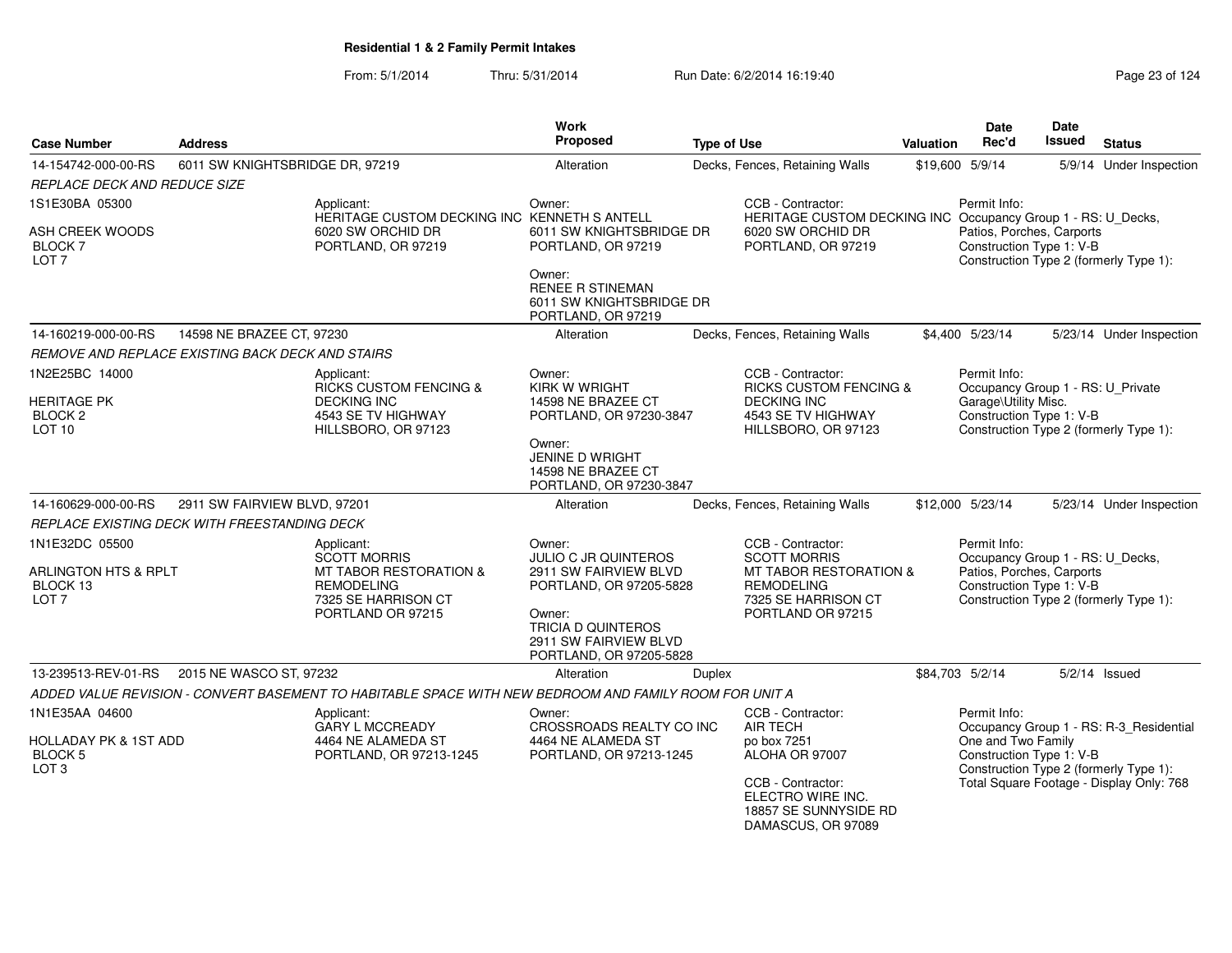| <b>Case Number</b>                                                              | <b>Address</b>                                                                                                                                               | Work<br>Proposed                                                                                                        | <b>Type of Use</b>                                                                                                                      | Date<br>Rec'd<br><b>Valuation</b>              | Date<br>Issued<br><b>Status</b>                                                                                                                                   |
|---------------------------------------------------------------------------------|--------------------------------------------------------------------------------------------------------------------------------------------------------------|-------------------------------------------------------------------------------------------------------------------------|-----------------------------------------------------------------------------------------------------------------------------------------|------------------------------------------------|-------------------------------------------------------------------------------------------------------------------------------------------------------------------|
| 14-109448-REV-01-RS                                                             | 2815 NW CORNELL RD, 97210                                                                                                                                    | Alteration                                                                                                              | Duplex                                                                                                                                  | \$5/9/14                                       | 5/9/14 Issued                                                                                                                                                     |
|                                                                                 | REVISION, ELEMINATE TWO POSTS AND ADD 6"X16" BEAM                                                                                                            |                                                                                                                         |                                                                                                                                         |                                                |                                                                                                                                                                   |
| 1N1E32AB 00800                                                                  | Applicant:<br>ANDY STEMBER                                                                                                                                   | Owner:<br>KIMBERLY T GUPTA                                                                                              | CCB - Contractor:<br>SWANSON CONSTRUCTION INC                                                                                           | Permit Info:                                   | Occupancy Group 1 - RS: R-3_Residential                                                                                                                           |
| <b>FORDHAM HTS</b><br>BLOCK A TL 800                                            | <b>JAS ENGINEERING</b><br>1419 WASHINGTON ST #100<br>OREGON CITY, OR 97045                                                                                   | 2815 NW CORNELL RD<br>PORTLAND, OR 97210<br>Owner:<br><b>NICOLE N GUPTA</b><br>2815 NW CORNELL RD<br>PORTLAND, OR 97210 | PO BOX 1874<br>SANDY, OR 97055                                                                                                          | One and Two Family<br>Construction Type 1: V-B | Construction Type 2 (formerly Type 1):                                                                                                                            |
| 14-135775-000-00-RS                                                             | 1527 SE TACOMA ST, 97202                                                                                                                                     | Alteration                                                                                                              | <b>Duplex</b>                                                                                                                           | \$81,500 5/13/14                               | 5/29/14 Issued                                                                                                                                                    |
|                                                                                 | CONVERT EXISTING SINGLE FAMILY RESIDENCE TO DUPLEX-NEW LIVING AREA, KITCHEN, TWO NEW BEDROOMS, AND NEW BATHROOM; REMOVAL OF STAIRS; TWO NEW EGRESS WINDOWS - |                                                                                                                         |                                                                                                                                         |                                                |                                                                                                                                                                   |
| 1S1E23DC 12800                                                                  | Applicant:<br><b>WALLY COUTURE</b><br><b>ECC REMODELING &amp;</b><br>CONSTRUCTION<br>10824 SE OAK ST #405<br>MILWAUKIE, OR 97222                             | Owner:<br><b>RICHARD L POWELL</b><br>1525 SE TACOMA ST<br>PORTLAND, OR 97202                                            | CCB - Contractor:<br><b>WALLY COUTURE</b><br><b>ECC REMODELING &amp;</b><br>CONSTRUCTION<br>10824 SE OAK ST #405<br>MILWAUKIE, OR 97222 | Permit Info:<br>Construction Type 1: V-B       | Occupancy Group 1 - RS: R-3_Remodel<br>Construction Type 2 (formerly Type 1): V-B<br>Total Square Footage - Display Only: 1180<br>Number of New Dwelling Units: 1 |
| 14-148909-000-00-RS                                                             | 2338 NW HOYT ST, 97210                                                                                                                                       | Alteration                                                                                                              | Duplex                                                                                                                                  | \$35,437 5/19/14                               | 5/19/14 Under Inspection                                                                                                                                          |
|                                                                                 | ADD INSULATED PERIMETER WALLS TO BASEMENT TO CONVERT TO HABITABLE SPACE. STAIRS TO BASEMENT TO BE BLOCKED OFF. CONVERT LAUNDRY ROOM IN BASEMENT TO BATHROON  |                                                                                                                         |                                                                                                                                         |                                                |                                                                                                                                                                   |
| 1N1E33BC 04500<br>KINGS 2ND ADD<br>BLOCK 16<br>W 23' OF LOT 7<br>E 5' OF LOT 10 | Applicant:<br><b>WADE PHILLIPS</b><br>4009 NE 78TH AVE<br>PORTLAND, OR 97213                                                                                 | Owner:<br><b>THOMAS F CHARLESWORTH</b><br>2338 NW HOYT ST<br>PORTLAND, OR 97210-3219<br>Owner:<br>CHERYL CHARLESWORTH   | CCB - Contractor:<br><b>WADE PHILLIPS</b><br>4009 NE 78TH AVE<br>PORTLAND, OR 97213                                                     | Permit Info:<br>Construction Type 1: V-B       | Occupancy Group 1 - RS: R-3_Remodel<br>Construction Type 2 (formerly Type 1):<br>Total Square Footage - Display Only: 964                                         |
|                                                                                 |                                                                                                                                                              | 2338 NW HOYT ST<br>PORTLAND, OR 97210-3219                                                                              |                                                                                                                                         |                                                |                                                                                                                                                                   |
| 14-154375-000-00-RS                                                             | 510 SE 34TH AVE, 97214                                                                                                                                       | Alteration                                                                                                              | <b>Duplex</b>                                                                                                                           | \$18,784 5/8/14                                | 5/8/14 Under Inspection                                                                                                                                           |
|                                                                                 | CONVERT BASEMENT TO LIVING SPACE, NEW WALLS FOR BEDROOMS WITH NEW EGRESS WINDOWS, NEW BATHROOM, UTILTY AREA AND CRAWL SPACE (3 BATHROOMS TOTAL)SEPARATE TI   |                                                                                                                         |                                                                                                                                         |                                                |                                                                                                                                                                   |
| 1S1E01AB 15300                                                                  | Applicant:<br>REDFISH CONTRACTORS, LLC.<br>P.O. BOX 13176                                                                                                    | Owner:<br><b>LAURELHURST PARK</b>                                                                                       | CCB - Contractor:<br>REDFISH CONTRACTORS, LLC.                                                                                          | Permit Info:<br>Construction Type 1: V-B       | Occupancy Group 1 - RS: R-3 Remodel                                                                                                                               |
| SUNNYSIDE & PLAT 2 & 3<br>BLOCK 1<br>LOT <sub>5</sub>                           | PORTLAND, OR 97213                                                                                                                                           | <b>INVESTMENTS LLC</b><br>508-510 SE 34TH AVE<br>PORTLAND, OR 97214                                                     | P.O. BOX 13176<br>PORTLAND, OR 97213                                                                                                    |                                                | Construction Type 2 (formerly Type 1):<br>Total Square Footage - Display Only: 511                                                                                |
| 14-155706-000-00-RS                                                             | 1905 SE 89TH AVE, 97216                                                                                                                                      | Alteration                                                                                                              | Duplex                                                                                                                                  | \$89,915 5/30/14                               | <b>Under Review</b>                                                                                                                                               |
|                                                                                 | CONVERT SFR TO DUPLEX; CONVERT GARAGE ON WEST END OF HOUSE TO NEW DWELLING UNIT AND ADD BATHROOM AND BEDROOMS ON 2ND LEVEL. LEGALIZE HABITABLE SPACE IN BAS  |                                                                                                                         |                                                                                                                                         |                                                |                                                                                                                                                                   |
| 1S2E04CA 18500<br><b>GOLDEN MEADOWS</b>                                         | Applicant:<br>ROGER CONRIQUE<br>PACIFIC HEIGHTS CONSTRUCTION 1905 SE 89TH AVE                                                                                | Owner:<br>NATHAN SCHNEIDERMAN                                                                                           | CCB - Contractor:<br>ALTAMIRANO CONSTRUCTION LL( Occupancy Group 1 - RS: R-3_Remodel<br>75 NE TELIMA LN                                 | Permit Info:<br>Construction Type 1: V-B       |                                                                                                                                                                   |
| BLOCK <sub>2</sub><br>LOT 7 EXC S 40'                                           | 75 NE TELIMA LN<br><b>BEND OR 97701</b>                                                                                                                      | PORTLAND, OR 97216                                                                                                      | <b>BEND, OR 97701</b>                                                                                                                   |                                                | Construction Type 2 (formerly Type 1):<br>Total Square Footage - Display Only: 2446<br>Number of New Dwelling Units: 1                                            |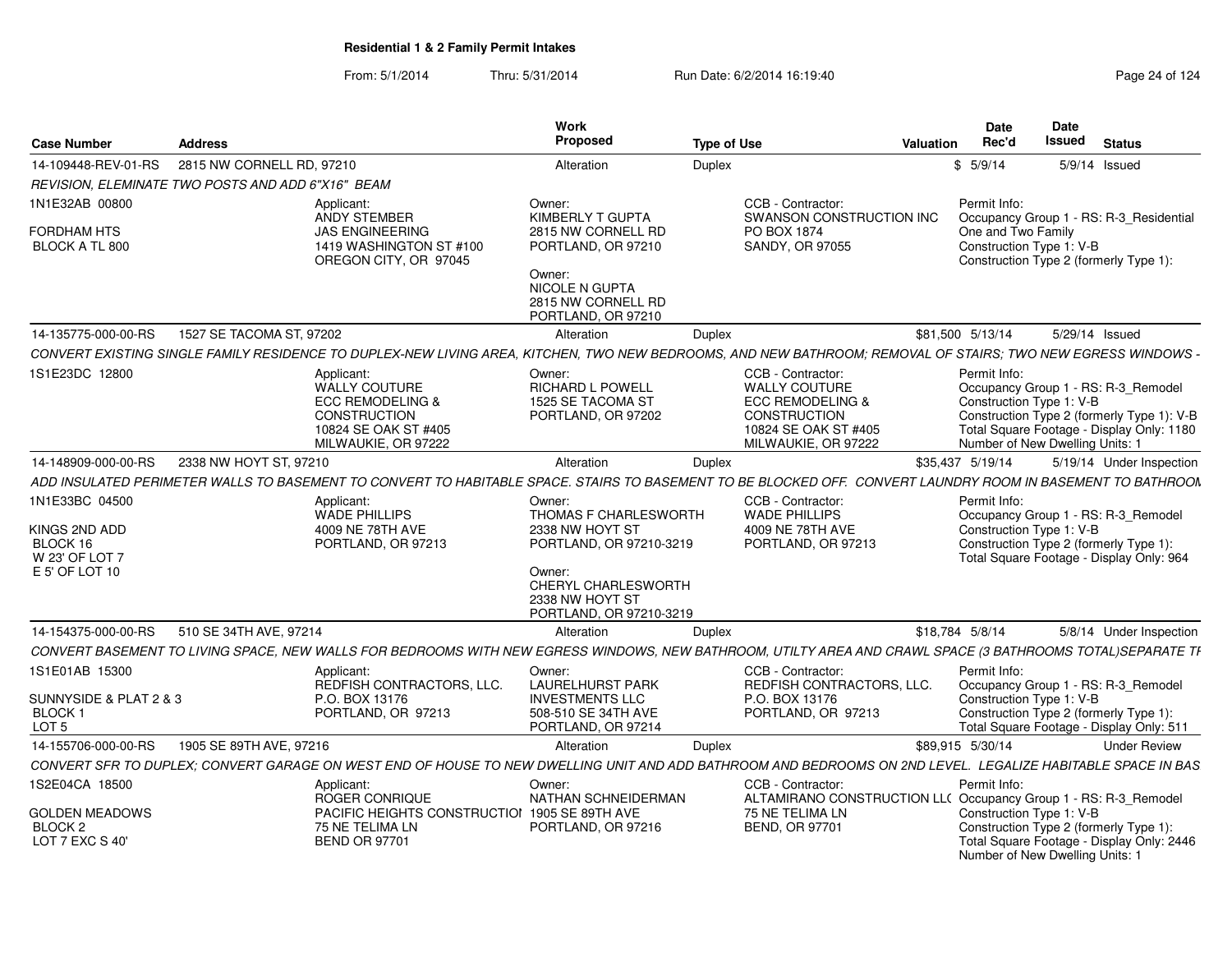|                                                                 |                                |                                                                                                                                                             | <b>Work</b>                                                                                                                                                  |                    |                                                                                                                                           |           | Date                                                                                                  | <b>Date</b>   |                                                                                                                               |
|-----------------------------------------------------------------|--------------------------------|-------------------------------------------------------------------------------------------------------------------------------------------------------------|--------------------------------------------------------------------------------------------------------------------------------------------------------------|--------------------|-------------------------------------------------------------------------------------------------------------------------------------------|-----------|-------------------------------------------------------------------------------------------------------|---------------|-------------------------------------------------------------------------------------------------------------------------------|
| <b>Case Number</b>                                              | <b>Address</b>                 |                                                                                                                                                             | <b>Proposed</b>                                                                                                                                              | <b>Type of Use</b> |                                                                                                                                           | Valuation | Rec'd                                                                                                 | <b>Issued</b> | <b>Status</b>                                                                                                                 |
| 14-157099-000-00-RS                                             | 1207 SE LINN ST                |                                                                                                                                                             | Alteration                                                                                                                                                   | <b>Duplex</b>      |                                                                                                                                           |           | \$34,940 5/15/14                                                                                      |               | 5/15/14 Issued                                                                                                                |
|                                                                 |                                | REMODEL TO EXISTING DUPLEX. TOP LEVEL WILL BECOME ONE UNIT WITH ENTRY THROUGH CONVERTED GARAGE AREA AND BOTTOM FLOOR WILL BE SECOND UNIT ENTRY WEST ELEVATI |                                                                                                                                                              |                    |                                                                                                                                           |           |                                                                                                       |               |                                                                                                                               |
| 1S1E26BA 07800<br>SELLWOOD<br>BLOCK 43<br>LOT <sub>6</sub>      |                                | Applicant:<br><b>JOHN DELSON</b><br><b>DELSON ENGINEERING</b><br>1204 NE 146 AVE<br>VANCOUVER, WA 98684                                                     | Owner:<br>PERCY ROSE<br>1207 SE LINN ST<br>PORTLAND, OR 97202-7116<br>Owner:<br><b>AMALIA C LABIS</b><br>1207 SE LINN ST<br>PORTLAND, OR 97202-7116          |                    |                                                                                                                                           |           | Permit Info:<br>One and Two Family<br>Construction Type 1: V-B                                        |               | Occupancy Group 1 - RS: R-3 Residential<br>Construction Type 2 (formerly Type 1):<br>Total Square Footage - Display Only: 792 |
| 14-157928-000-00-RS                                             | 1838 SW MILL STREET TER, 97201 |                                                                                                                                                             | Alteration                                                                                                                                                   | <b>Duplex</b>      |                                                                                                                                           |           | \$4,000 5/21/14                                                                                       |               | 5/21/14 Under Inspection                                                                                                      |
|                                                                 |                                | INTERIOR ONLY BASEMENT-ADD EXTRA FOUNDATION FOOTINGS APPROX 30LF                                                                                            |                                                                                                                                                              |                    |                                                                                                                                           |           |                                                                                                       |               |                                                                                                                               |
| 1S1E04BD 02100                                                  |                                | Applicant:<br><b>RUSSEL RAY BARTELS</b><br>RMH BARTELS CONSTRUCTION<br><b>INC</b><br>41173 SE VISTA LOOP DR<br>SANDY, OREGON 97055                          | Owner:<br><b>LESLEY A HESS</b><br>1840 SW MILL ST TER<br>PORTLAND, OR 97201                                                                                  |                    | CCB - Contractor:<br><b>RUSSEL RAY BARTELS</b><br>RMH BARTELS CONSTRUCTION<br><b>INC</b><br>41173 SE VISTA LOOP DR<br>SANDY, OREGON 97055 |           | Permit Info:<br>Construction Type 1: V-B                                                              |               | Occupancy Group 1 - RS: R-3 Remodel<br>Construction Type 2 (formerly Type 1):                                                 |
| 14-160214-000-00-RS                                             | 520 NE RUSSELL ST, 97212       |                                                                                                                                                             | Alteration                                                                                                                                                   | <b>Duplex</b>      |                                                                                                                                           |           | \$5,500 5/23/14                                                                                       |               | 5/23/14 Issued                                                                                                                |
| REPLACE EXISTING STAIRCASE TO SECOND LEVEL                      |                                |                                                                                                                                                             |                                                                                                                                                              |                    |                                                                                                                                           |           |                                                                                                       |               |                                                                                                                               |
| 1N1E26CB 01900                                                  |                                | Applicant:<br><b>BEAU C JR WEILL</b><br>4739 SW 53RD AVE<br>PORTLAND, OR 97221                                                                              | Owner:<br><b>BEAU C JR WEILL</b><br>4739 SW 53RD AVE<br>PORTLAND, OR 97221<br>Owner:<br><b>CHRISTOPHER P WEILL</b><br>4739 SW 53RD AVE<br>PORTLAND, OR 97221 |                    | CCB - Contractor:<br>NATHAN D YOUNG<br><b>CONSTRUCTION INC</b><br>515 NW SALTZMAN RD #827<br>PORTLAND, OR 97229                           |           | Permit Info:<br>One and Two Family<br>Construction Type 1: V-B                                        |               | Occupancy Group 1 - RS: R-3 Residential<br>Construction Type 2 (formerly Type 1):                                             |
| 14-152020-000-00-RS                                             | 7415 SE 22ND AVE, 97202        |                                                                                                                                                             | Alteration                                                                                                                                                   | Garage/Carport     |                                                                                                                                           |           | \$4,200 5/2/14                                                                                        | 5/2/14 Final  |                                                                                                                               |
|                                                                 |                                | INSTALL ANCHORS TO ATTACH HOUSE TO FOUNDATION AND INSTALL POST CAPS ON COLUMNS.                                                                             |                                                                                                                                                              |                    |                                                                                                                                           |           |                                                                                                       |               |                                                                                                                               |
| 1S1E23AD 00600<br>WESTMORELAND<br>BLOCK 32<br>LOT <sub>19</sub> |                                | Applicant:<br>ERIKA ALTENHOFEN<br>804 N. ALBERTA ST<br>PORTLAND OR 97217                                                                                    | Owner:<br><b>JOSHUA C LEE</b><br>7415 SE 22ND AVE<br>PORTLAND, OR 97202<br>Owner:<br><b>JENNIFER A LEE</b>                                                   |                    | CCB - Contractor:<br><b>NEIL KELLY CO INC</b><br>804 N ALBERTA ST<br>PORTLAND, OR 97217-2693                                              |           | Permit Info:<br>Construction Type 1: V-B                                                              |               | Occupancy Group 1 - RS: R-3_Remodel<br>Construction Type 2 (formerly Type 1):                                                 |
|                                                                 |                                |                                                                                                                                                             | 7415 SE 22ND AVE<br>PORTLAND, OR 97202                                                                                                                       |                    |                                                                                                                                           |           |                                                                                                       |               |                                                                                                                               |
| 14-152276-000-00-RS                                             | 8903 NE BRAZEE ST, 97220       |                                                                                                                                                             | Alteration                                                                                                                                                   | Garage/Carport     |                                                                                                                                           |           | \$500 5/2/14                                                                                          |               | 5/2/14 Under Inspection                                                                                                       |
|                                                                 |                                | INSTALL MAN DOOR WITH 4 X 8 HEADER ON WEST ELEVATION OF EXISTING GARAGE                                                                                     |                                                                                                                                                              |                    |                                                                                                                                           |           |                                                                                                       |               |                                                                                                                               |
| 1N2E28CA 02000<br><b>CARLBERG ADD</b><br>LOT 6 TL 2000          |                                | Applicant:<br><b>JANET GRAZIANO</b><br>19808 S UPPER RD<br>OREGON CITY, OR 97045-7321                                                                       | Owner:<br>JANET GRAZIANO<br>19808 S UPPER RD<br>OREGON CITY, OR 97045-7321                                                                                   |                    |                                                                                                                                           |           | Permit Info:<br>Occupancy Group 1 - RS: U_Private<br>Garage\Utility Misc.<br>Construction Type 1: V-B |               | Construction Type 2 (formerly Type 1):                                                                                        |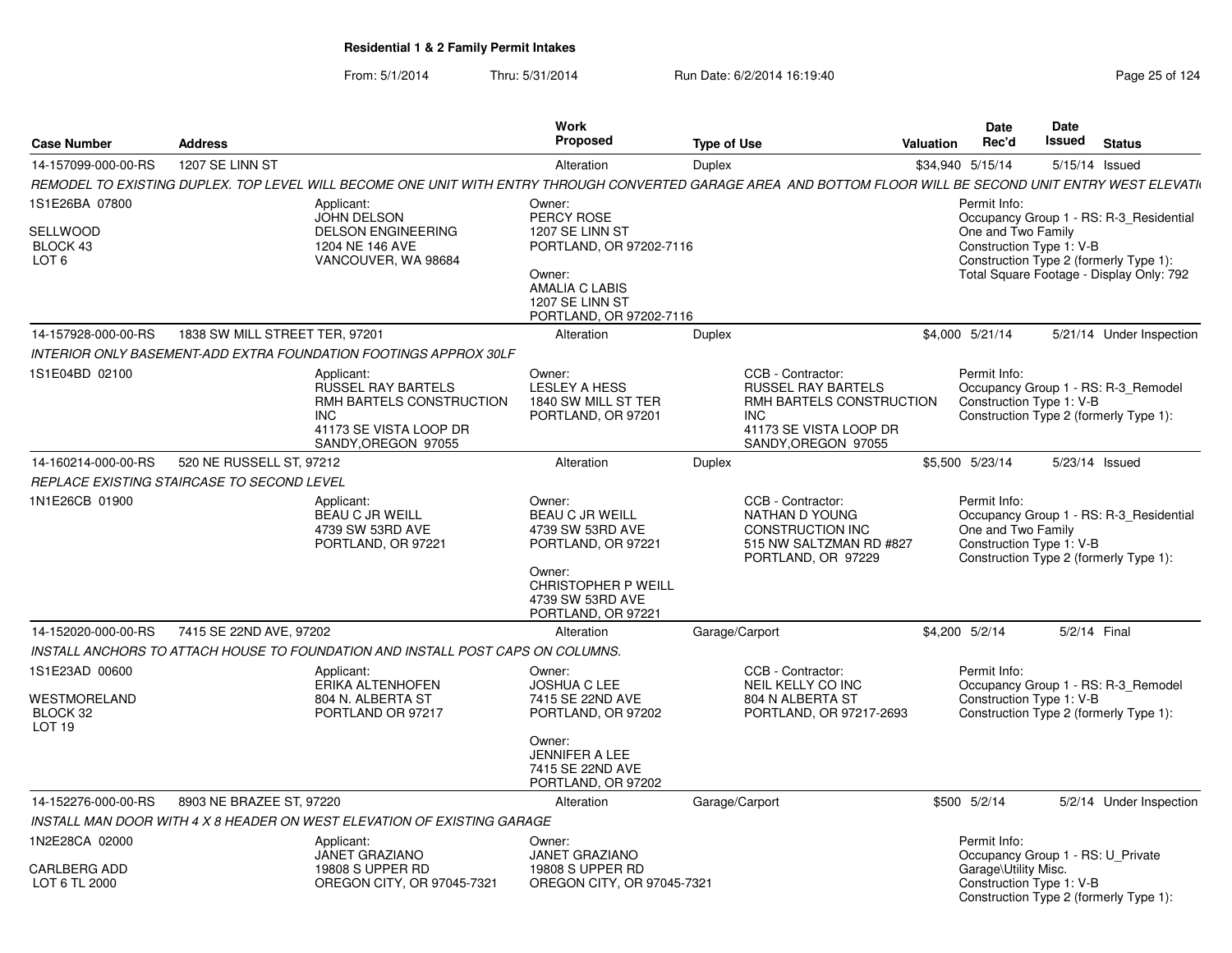| <b>Case Number</b>                                              | <b>Address</b>                                                                                                                                                    | Work<br>Proposed                                                              | <b>Type of Use</b>                                                                              | Date<br>Rec'd<br>Valuation                                     | <b>Date</b><br>Issued<br><b>Status</b>                                            |
|-----------------------------------------------------------------|-------------------------------------------------------------------------------------------------------------------------------------------------------------------|-------------------------------------------------------------------------------|-------------------------------------------------------------------------------------------------|----------------------------------------------------------------|-----------------------------------------------------------------------------------|
| 14-152402-000-00-RS                                             | 3026 NE 43RD AVE, 97213                                                                                                                                           | Alteration                                                                    | Garage/Carport                                                                                  | \$15,000 5/5/14                                                | 5/9/14 Issued                                                                     |
|                                                                 | REPAIR/ REPLACE EXISTING SINGLE CAR GARAGE AT EXISTING LOCATION                                                                                                   |                                                                               |                                                                                                 |                                                                |                                                                                   |
| 1N2E30BB 22900                                                  | Applicant:<br>JAMES KACZMAROWSKI                                                                                                                                  | Owner:<br>3026-43 LLC                                                         | CCB - Contractor:<br>JAMES KACZMAROWSKI                                                         | Permit Info:                                                   | Occupancy Group 1 - RS: U_Private                                                 |
| <b>BEAUMONT</b><br>BLOCK 14<br><b>LOT 15</b>                    | <b>JAMES KACZMAROWSKI</b><br><b>GENERAL CONTRACTOR</b><br>2237 NE 12TH AVE<br>PORTLAND OR 97212                                                                   | 3607 NE 21ST AVE<br>PORTLAND, OR 97212                                        | <b>JAMES KACZMAROWSKI</b><br><b>GENERAL CONTRACTOR</b><br>2237 NE 12TH AVE<br>PORTLAND OR 97212 | Garage\Utility Misc.<br>Construction Type 1: V-B               | Construction Type 2 (formerly Type 1):                                            |
| 14-153593-000-00-RS                                             | 2843 NE 52ND AVE, 97213                                                                                                                                           | Alteration                                                                    | Garage/Carport                                                                                  | \$6,750 5/7/14                                                 | 5/7/14 Under Inspection                                                           |
|                                                                 | SOLAR-NEW 3.00kW MOUNTED SOLAR ELECTRIC ARRAY ON DETACHED GARAGE                                                                                                  |                                                                               |                                                                                                 |                                                                |                                                                                   |
| 1N2E30BD 15100<br>ROSE CITY PK<br>BLOCK 137<br>LOT <sub>2</sub> | Applicant:<br><b>KATIE MARTIN</b><br><b>NEIL KELLY COMPANY</b><br>804 N ALBERTA ST<br>PORTLAND, OR 97217                                                          | Owner:<br><b>BRADLEY D CRANDALL</b><br>2843 NE 52ND AVE<br>PORTLAND, OR 97213 | CCB - Contractor:<br><b>NEIL KELLY CO INC</b><br>804 N ALBERTA ST<br>PORTLAND, OR 97217-2693    | Permit Info:<br>One and Two Family<br>Construction Type 1: V-B | Occupancy Group 1 - RS: R-3 Residential<br>Construction Type 2 (formerly Type 1): |
| 14-154727-000-00-RS                                             | 2503 NE 41ST AVE, 97212                                                                                                                                           | Alteration                                                                    | Garage/Carport                                                                                  | \$6,750 5/20/14                                                | 5/20/14 Issued                                                                    |
|                                                                 | SOLAR INSTALLATION OF ROOF PV SYSTEM, 1.08 KW                                                                                                                     |                                                                               |                                                                                                 |                                                                |                                                                                   |
| 1N1E25DA 00900                                                  | Applicant:<br><b>ROSE WOOFENDEN</b>                                                                                                                               | Owner:<br><b>HEATHER BOUDREAU</b>                                             | CCB - Contractor:<br>NEIL KELLY CO INC                                                          | Permit Info:                                                   | Occupancy Group 1 - RS: U Private                                                 |
| <b>ROSSMERE</b><br>BLOCK <sub>5</sub><br>LOT <sub>10</sub>      | <b>NEIL KELLY</b><br>804 N ALBERTA<br>PORTLAND, OR 97217                                                                                                          | 2503 NE 41ST AVE<br>PORTLAND, OR 97212-2941                                   | 804 N ALBERTA ST<br>PORTLAND, OR 97217-2693                                                     | Garage\Utility Misc.<br>Construction Type 1: V-B               | Construction Type 2 (formerly Type 1):                                            |
| 14-154834-000-00-RS                                             | 8017 N FISKE AVE, 97203                                                                                                                                           | Alteration                                                                    | Garage/Carport                                                                                  | \$1,000 5/22/14                                                | 5/22/14 Under Inspection                                                          |
|                                                                 | REFRAME ROOF OF THE GARAGE TO CORRECT VI 2014-103579-VI. SEE APPEAL 10758.                                                                                        |                                                                               |                                                                                                 |                                                                |                                                                                   |
| 1N1E08CA 11600                                                  | Applicant:<br><b>BRIAN MARTIN</b>                                                                                                                                 | Owner:<br><b>BRIAN MARTIN</b>                                                 |                                                                                                 | Permit Info:                                                   | Occupancy Group 1 - RS: U_Private                                                 |
| UNIVERSITY PK<br>BLOCK 104<br>E 16 1/3' OF N 1/2 OF LOT 9       | 8017 N FISKE AVE<br>PORTLAND, OR 97203-4631                                                                                                                       | 8017 N FISKE AVE<br>PORTLAND, OR 97203-4631                                   |                                                                                                 | Garage\Utility Misc.<br>Construction Type 1: V-B               | Construction Type 2 (formerly Type 1):                                            |
| N 1/2 OF LOT 10-12                                              |                                                                                                                                                                   | Owner:<br><b>SUSAN LIND</b><br>8017 N FISKE AVE<br>PORTLAND, OR 97203-4631    |                                                                                                 |                                                                |                                                                                   |
| 13-153275-REV-01-RS                                             | 1542 SE POPLAR AVE, 97214                                                                                                                                         | Alteration                                                                    | Single Family Dwelling                                                                          | \$2,500 5/22/14                                                | 5/22/14 Issued                                                                    |
|                                                                 | VALUE ADDED REVISION TO PLACE 2 SMALLER WINDOWS IN  PLACE OF 1 LARGE WINDOW.  REMOVE INTERIOR CHIMNEY. MOVE AN EXISITING WINDOW TO CENTER IN OPENING. TURN EXISTI |                                                                               |                                                                                                 |                                                                |                                                                                   |
| 1S1E02DB 00700                                                  | Applicant:<br>ROGER C SOHN                                                                                                                                        | Owner:<br>ROGER C SOHN                                                        | CCB - Contractor:<br><b>BARRON T ANDERSON</b>                                                   | Permit Info:                                                   | Occupancy Group 1 - RS: R-3 Remodel                                               |
| <b>LADDS ADD</b><br>BLOCK 20<br>LOT <sub>17</sub>               | 1542 SE POPLAR AVE<br>PORTLAND, OR 97214                                                                                                                          | 1542 SE POPLAR AVE<br>PORTLAND, OR 97214                                      | 515 NW SALTZMAN RD #763<br>PORTLAND, OR 97229                                                   | Construction Type 1: V-B                                       | Construction Type 2 (formerly Type 1):                                            |
| 13-191896-REV-01-RS                                             | 7089 N WELLESLEY AVE, 97203                                                                                                                                       | Alteration                                                                    | Single Family Dwelling                                                                          | \$5/2/14                                                       | $5/2/14$ Issued                                                                   |
|                                                                 | REVISION TO CREATE RAIN GARDEN IN LIEU OF CONNECTION TO EXISTING STORM DRAIN                                                                                      |                                                                               |                                                                                                 |                                                                |                                                                                   |
| 1N1E17BA 03700                                                  | Applicant:<br>Susan Shanks                                                                                                                                        | Owner:<br><b>COLLEEN L TIGGES</b>                                             | CCB - Contractor:<br><b>DAVID NATHAN WEST</b>                                                   | Permit Info:                                                   | Occupancy Group 1 - RS: R-3_Residential                                           |
| <b>COLLEGE CREST</b><br>BLOCK 5<br>LOT 9 EXC SLY 20'            | , 97203                                                                                                                                                           | 7089 N WELLESLEY AVE<br>PORTLAND, OR 97203                                    | 395 SW 150TH AVE<br>BEAVERTON, OR 97006                                                         | One and Two Family<br>Construction Type 1: V-B                 | Construction Type 2 (formerly Type 1):                                            |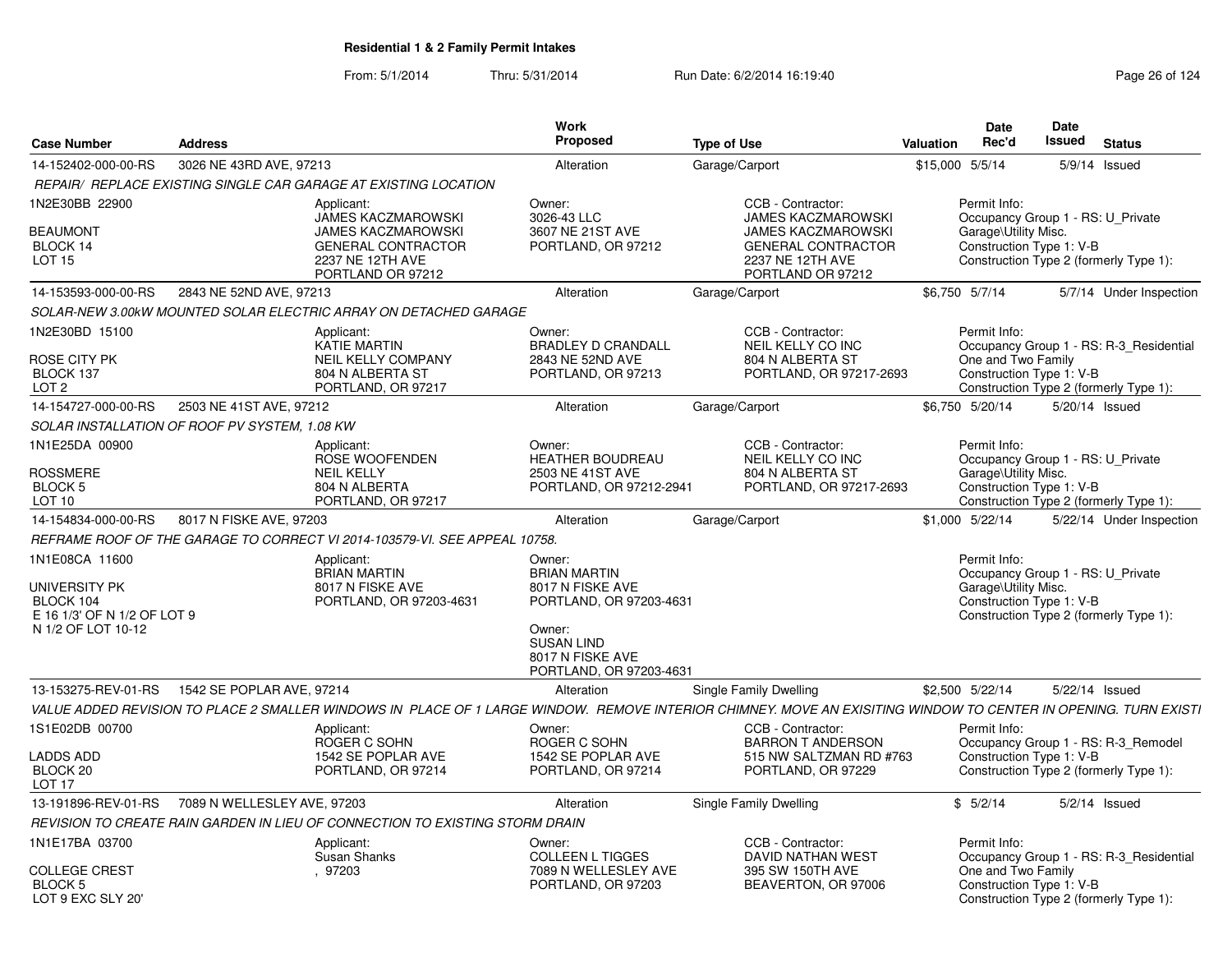| <b>Case Number</b>                                                       | <b>Address</b>               |                                                                                                                                                  | Work<br>Proposed                                                               | <b>Type of Use</b>                            | <b>Valuation</b> | <b>Date</b><br>Rec'd                           | <b>Date</b><br>Issued | <b>Status</b>                                                                      |
|--------------------------------------------------------------------------|------------------------------|--------------------------------------------------------------------------------------------------------------------------------------------------|--------------------------------------------------------------------------------|-----------------------------------------------|------------------|------------------------------------------------|-----------------------|------------------------------------------------------------------------------------|
| 13-203187-000-00-RS                                                      | 10611 SE HOLGATE BLVD, 97266 |                                                                                                                                                  | Alteration                                                                     | Single Family Dwelling                        |                  | \$34,262 5/7/14                                |                       | 5/8/14 Under Inspection                                                            |
|                                                                          |                              | LEGALIZATION. +++REMOVE ROOF FRAMING, RAISE WALL HEIGHT 14-1/2" and REFRAME ROOF WITH TRUSS SYSTEM. +++trade permots to be purchased separate+++ |                                                                                |                                               |                  |                                                |                       |                                                                                    |
| 1S2E10CC 06900                                                           |                              | Applicant:<br>ANTONOV CONSTRUCTION LLC                                                                                                           | Owner:<br>VOICE OF HOPE CHRISTIAN                                              | CCB - Contractor:<br>ANTONOV CONSTRUCTION LLC |                  | Permit Info:                                   |                       | Occupancy Group 1 - RS: R-3_Remodel                                                |
| <b>WOERNDLEVILLE</b><br><b>BLOCK1</b><br>E 60.45' OF LOT 12 EXC PT IN ST |                              | 8231 SE PINERIDGE CT<br>PORTLAND, OR 97236                                                                                                       | 10505 SE HOLGATE BLVD<br>PORTLAND, OR 97266-2348                               | 8231 SE PINERIDGE CT<br>PORTLAND, OR 97236    |                  | Construction Type 1: V-B                       |                       | Construction Type 2 (formerly Type 1):<br>Total Square Footage - Display Only: 960 |
|                                                                          |                              |                                                                                                                                                  | Owner:<br><b>CHURCH</b><br>10505 SE HOLGATE BLVD<br>PORTLAND, OR 97266-2348    |                                               |                  |                                                |                       |                                                                                    |
| 13-209097-000-00-RS                                                      | 5805 NE GOING ST, 97218      |                                                                                                                                                  | Alteration                                                                     | Single Family Dwelling                        |                  | \$23,306 5/1/14                                |                       | $5/1/14$ Issued                                                                    |
|                                                                          |                              | BASEMENT CONVERSION FOR BEDROOM, BATHROOM/LAUNDRY ROOM, FAMILY ROOM AND CRAFT AREA                                                               |                                                                                |                                               |                  |                                                |                       |                                                                                    |
| 1N2E19AD 07900                                                           |                              | Applicant:<br>DONALD B ESTES                                                                                                                     | Owner:<br><b>SUSAN E ESTES</b>                                                 |                                               |                  | Permit Info:                                   |                       | Occupancy Group 1 - RS: R-3 Remodel                                                |
| <b>BERRY AC</b><br>BLOCK <sub>2</sub><br>LOT 15&16 TL 7900               |                              | 5805 NE GOING ST<br>PORTLAND, OR 97218-2636                                                                                                      | 5805 NE GOING ST<br>PORTLAND, OR 97218-2636                                    |                                               |                  | Construction Type 1: V-B                       |                       | Construction Type 2 (formerly Type 1):<br>Total Square Footage - Display Only: 653 |
|                                                                          |                              |                                                                                                                                                  | Owner:<br><b>DONALD B ESTES</b><br>5805 NE GOING ST<br>PORTLAND, OR 97218-2636 |                                               |                  |                                                |                       |                                                                                    |
| 13-238948-000-00-RS                                                      | 8505 N DWIGHT AVE, 97203     |                                                                                                                                                  | Alteration                                                                     | Single Family Dwelling                        |                  | \$3,000 5/2/14                                 |                       | $5/2/14$ Issued                                                                    |
|                                                                          |                              | ON 2ND FLOOR ADD A BATHROOM AND CONSTRUCT WALL TO SEPARATE BEDROOM                                                                               |                                                                                |                                               |                  |                                                |                       |                                                                                    |
| 1N1E08BD 11700                                                           |                              | Applicant:<br>NAPOLIAN STEWARD                                                                                                                   | Owner:<br>AMY COLLINGE                                                         |                                               |                  | Permit Info:                                   |                       | Occupancy Group 1 - RS: R-3 Remodel                                                |
| UNIVERSITY PK<br>BLOCK 116<br>LOT 10&11 TL 11700                         |                              | 8505 N DWIGHT AVE<br>PORTLAND, OR 97203                                                                                                          | 8505 N DWIGHT AVE<br>PORTLAND, OR 97203                                        |                                               |                  | Construction Type 1: V-B                       |                       | Construction Type 2 (formerly Type 1):                                             |
| 14-104465-REV-01-RS                                                      | 2133 SE 47TH AVE, 97215      |                                                                                                                                                  | Alteration                                                                     | Single Family Dwelling                        |                  | \$1,500 5/28/14                                | 5/28/14 Issued        |                                                                                    |
|                                                                          |                              | <b>REVISION TO ADD EGRESS STAIRS FROM BASEMENT ON EAST SIDE</b>                                                                                  |                                                                                |                                               |                  |                                                |                       |                                                                                    |
| 1S2E06CD 04900                                                           |                              | Applicant:<br>MARSHALL D JOHNSON                                                                                                                 | Owner:<br>MARSHALL D JOHNSON                                                   |                                               |                  | Permit Info:                                   |                       | Occupancy Group 1 - RS: R-3_Residential                                            |
| <b>TABASCO ADD</b><br>BLOCK 4<br>LOT 29&30                               |                              | 2133 SE 47TH AVE<br>PORTLAND, OR 97215                                                                                                           | 2133 SE 47TH AVE<br>PORTLAND, OR 97215                                         |                                               |                  | One and Two Family<br>Construction Type 1: V-B |                       | Construction Type 2 (formerly Type 1):                                             |
|                                                                          |                              |                                                                                                                                                  | Owner:<br><b>TIFFANY N HOLMES</b><br>2133 SE 47TH AVE<br>PORTLAND, OR 97215    |                                               |                  |                                                |                       | Total Square Footage - Display Only: 1176                                          |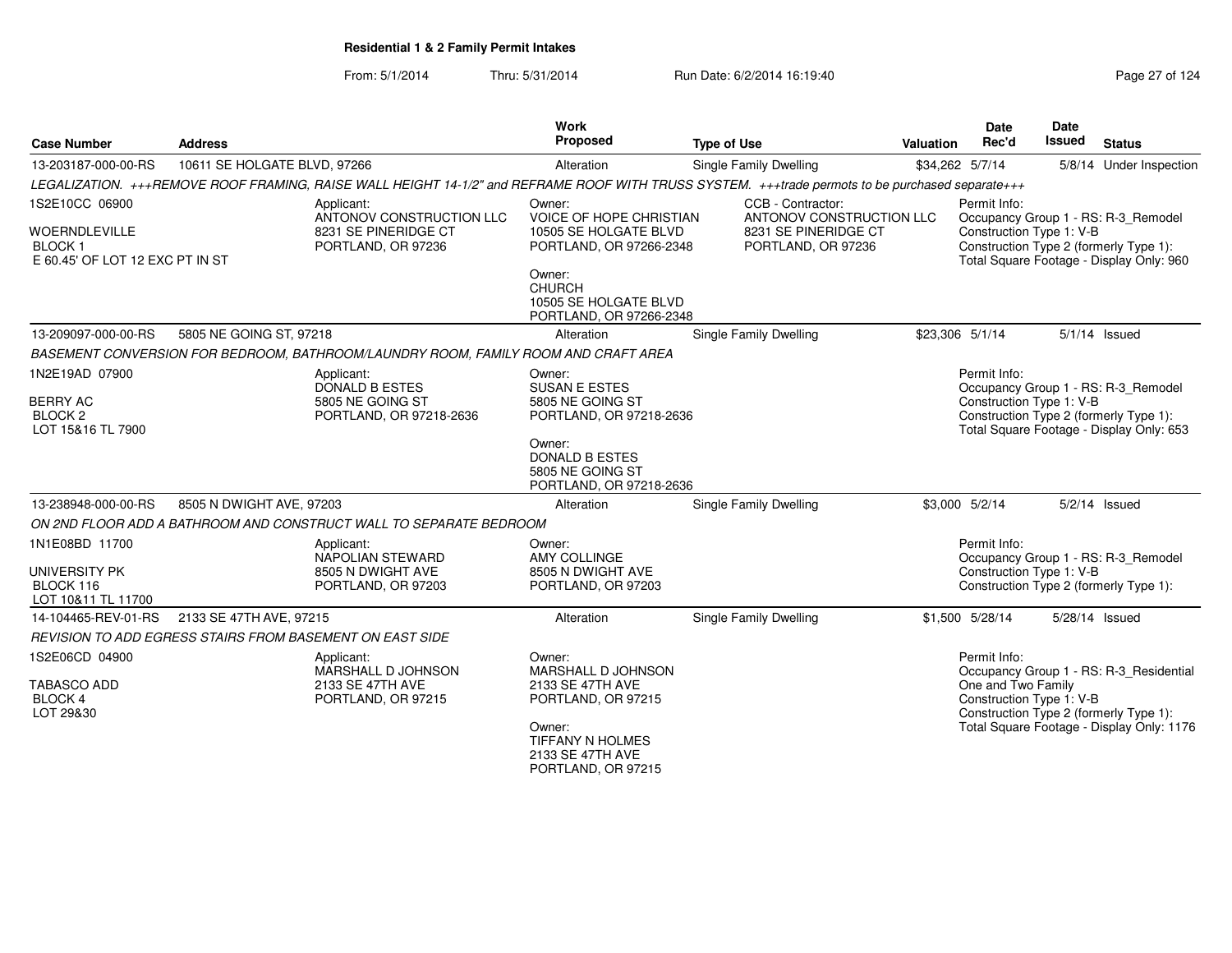#### From: 5/1/2014Thru: 5/31/2014 **Run Date: 6/2/2014 16:19:40 Research 2010** Page 28 of 124

| <b>Case Number</b>                                   | <b>Address</b>                                                                              |                                                                                                       | Work<br>Proposed                                                                  | <b>Type of Use</b>                                                                                                                                            | <b>Valuation</b> | <b>Date</b><br>Rec'd | Date<br>Issued                                                     | <b>Status</b> |                                          |
|------------------------------------------------------|---------------------------------------------------------------------------------------------|-------------------------------------------------------------------------------------------------------|-----------------------------------------------------------------------------------|---------------------------------------------------------------------------------------------------------------------------------------------------------------|------------------|----------------------|--------------------------------------------------------------------|---------------|------------------------------------------|
| 14-107584-REV-02-RS                                  | 2334 NE 27TH AVE, 97212                                                                     |                                                                                                       | Alteration                                                                        | Single Family Dwelling                                                                                                                                        |                  | \$20,000 5/13/14     | 5/13/14 Issued                                                     |               |                                          |
|                                                      |                                                                                             |                                                                                                       |                                                                                   | REMODEL HOUSE - FINISH BASEMENT, 2 NEW BEDROOMS, DEN, LAUNDRY ROOM AND BATHROOM, FURR OUT WALLS; 1ST FLOOR REMODEL KITCHEN AND EXISTING BATHROOM; 2ND FLOOR I |                  |                      |                                                                    |               |                                          |
| 1N1E25CB 09900                                       | Applicant:                                                                                  | <b>THOMAS JOHNSON</b>                                                                                 | Owner:<br><b>ROBERT P AMBES</b>                                                   | CCB - Contractor:<br>ZB                                                                                                                                       |                  | Permit Info:         |                                                                    |               | Occupancy Group 1 - RS: R-3 Residential  |
| SECTION 25 1N 1E<br>TL 9900 0.14 ACRES               |                                                                                             | THOMAS JOHNSON ARCHITECT<br>821 NW FLANDERS ST SUITE 210 PORTLAND, OR 97212-0601<br>PORTLAND OR 97209 | PO BOX 12601                                                                      | ZB CONSTRUCTION<br>12728 SE STEELE ST<br>PORTLAND, OR 97236                                                                                                   |                  | One and Two Family   | Construction Type 1: V-B<br>Construction Type 2 (formerly Type 1): |               |                                          |
|                                                      |                                                                                             |                                                                                                       |                                                                                   | CCB - Contractor:<br><b>ENERGIZED ELECTRIC LLC</b><br>PO BOX 643<br>FAIRVIEW OR 97024                                                                         |                  |                      |                                                                    |               |                                          |
| 14-109523-REV-01-RS                                  | 2845 NE 49TH AVE, 97213                                                                     |                                                                                                       | Alteration                                                                        | <b>Single Family Dwelling</b>                                                                                                                                 |                  | \$5/7/14             |                                                                    | 5/7/14 Issued |                                          |
|                                                      | REVISION TO STAIR LANDING SUPPORT AND DELETE REQUIREMENT FOR SPECIAL INSPECTION.            |                                                                                                       |                                                                                   |                                                                                                                                                               |                  |                      |                                                                    |               |                                          |
| 1N2E30BD 09500                                       | Applicant:                                                                                  | <b>MARTY BUCKENMEYER</b>                                                                              | Owner:<br><b>JEREMY T BUNCE</b>                                                   | CCB - Contractor:<br>JAMES DAVID LOVESTRAND                                                                                                                   |                  | Permit Info:         |                                                                    |               | Occupancy Group 1 - RS: R-3 Residential  |
| <b>ROSE CITY PK</b><br>BLOCK 134<br>LOT <sub>1</sub> |                                                                                             | <b>BUCKENMEYER ARCHITECTURE</b><br>2517 NE 47TH AVE<br>PORTLAND, OR 97213                             | 2845 NE 49TH AVE<br>PORTLAND, OR 97213-1955                                       | 3015 NE 20TH AVE<br>PORTLAND, OR 97212                                                                                                                        |                  | One and Two Family   | Construction Type 1: V-B<br>Construction Type 2 (formerly Type 1): |               |                                          |
|                                                      |                                                                                             |                                                                                                       | Owner:<br>ARWEN E BUNCE<br>2845 NE 49TH AVE<br>PORTLAND, OR 97213-1955            | CCB - Contractor:<br><b>CHARGED ELECTRIC LLC</b><br>12175 SW SUMMER CREST DR<br>TIGARD OR 97223                                                               |                  |                      |                                                                    |               |                                          |
|                                                      | 14-116997-REV-01-RS 4114 NE 19TH AVE, 97211                                                 |                                                                                                       | Alteration                                                                        | Single Family Dwelling                                                                                                                                        |                  | \$500 5/19/14        | 5/19/14 Issued                                                     |               |                                          |
|                                                      | VALUE ADDED REVISION TO ADD ATTIC ACCESS STAIRS IN PLACE OF BEDROOM CLOSET AND LINEN CLOSET |                                                                                                       |                                                                                   |                                                                                                                                                               |                  |                      |                                                                    |               |                                          |
| 1N1E23DA 19900                                       | Applicant:                                                                                  |                                                                                                       | Owner:                                                                            | CCB - Contractor:                                                                                                                                             |                  | Permit Info:         |                                                                    |               |                                          |
|                                                      |                                                                                             | HILLARY MACKENZIE                                                                                     | <b>LAURA L WENTE</b>                                                              | ROBERTSON PLUMBING INC                                                                                                                                        |                  |                      | Occupancy Group 1 - RS: R-3 Remodel                                |               |                                          |
| <b>HILLSIDE</b><br>BLOCK <sub>1</sub>                |                                                                                             |                                                                                                       | 4114 NE 19TH AVE<br>PORTLAND, OR 97211-5163                                       | PO BOX 1329<br><b>BORING, OR 97009</b>                                                                                                                        |                  |                      | Construction Type 1: V-B<br>Construction Type 2 (formerly Type 1): |               |                                          |
| LOT 1-4                                              |                                                                                             |                                                                                                       |                                                                                   |                                                                                                                                                               |                  |                      |                                                                    |               | Total Square Footage - Display Only: 264 |
| S 11.43' OF LOT 5                                    |                                                                                             |                                                                                                       | Owner:<br><b>JEFFREY S RICHTER</b><br>4114 NE 19TH AVE<br>PORTLAND, OR 97211-5163 | CCB - Contractor:<br>FERMAN HOME REMODELING LLC<br>21360 SW 92ND AVE<br>TUALATIN OR 97062<br><b>Primary Contractor:</b><br>TO BID                             |                  |                      |                                                                    |               |                                          |
|                                                      |                                                                                             |                                                                                                       | Alteration                                                                        | Single Family Dwelling                                                                                                                                        |                  | \$5/21/14            | 5/21/14 Issued                                                     |               |                                          |
| <b>REVISION-CHANGED RAFTER UPGRADES</b>              |                                                                                             |                                                                                                       |                                                                                   |                                                                                                                                                               |                  |                      |                                                                    |               |                                          |
| 1N1E25DD 06900                                       | Applicant:                                                                                  | <b>MELISSA BENTLEY</b>                                                                                | Owner:<br>F LESLIE LASHER                                                         | CCB - Contractor:<br>SOLARCITY CORPORATION                                                                                                                    |                  | Permit Info:         | Occupancy Group 1 - RS: R-3 Remodel                                |               |                                          |
| <b>ROSSMERE</b><br>BLOCK 41<br>LOT <sub>5</sub>      |                                                                                             | <b>SOLAR CITY CORPORATION</b><br>6132 NE 112TH AVE<br>PORTLAND, OR 97220                              | 1741 NE 38TH AVE<br>PORTLAND, OR 97212-5217                                       | 6132 NE 112th AVE<br>PORTLAND, OR 97220                                                                                                                       |                  |                      | Construction Type 1: V-B<br>Construction Type 2 (formerly Type 1): |               |                                          |
|                                                      |                                                                                             |                                                                                                       | Owner:<br><b>KRISTIN H LASHER</b><br>1741 NE 38TH AVE<br>PORTLAND, OR 97212-5217  |                                                                                                                                                               |                  |                      |                                                                    |               |                                          |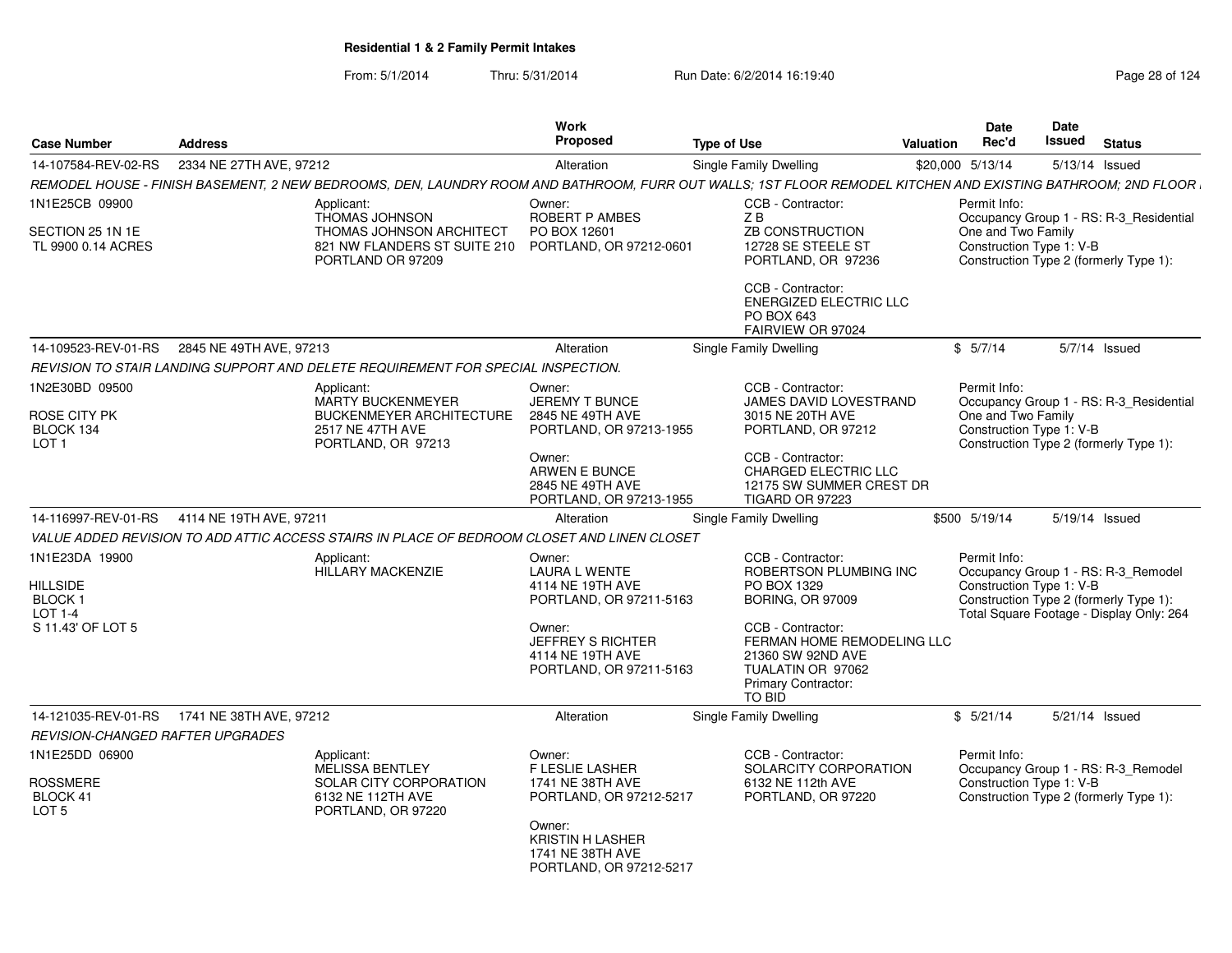|                                                                           |                            |                                                                                                       | <b>Work</b>                                                                                    |                                                                                                                                            |           | Date                                                           | <b>Date</b>   |                                                                                    |
|---------------------------------------------------------------------------|----------------------------|-------------------------------------------------------------------------------------------------------|------------------------------------------------------------------------------------------------|--------------------------------------------------------------------------------------------------------------------------------------------|-----------|----------------------------------------------------------------|---------------|------------------------------------------------------------------------------------|
| <b>Case Number</b>                                                        | <b>Address</b>             |                                                                                                       | <b>Proposed</b>                                                                                | <b>Type of Use</b>                                                                                                                         | Valuation | Rec'd                                                          | <b>Issued</b> | <b>Status</b>                                                                      |
| 14-121173-000-00-RS                                                       | 615 NE 62ND AVE, 97213     |                                                                                                       | Alteration                                                                                     | Single Family Dwelling                                                                                                                     |           | \$6,750 5/16/14                                                | 5/16/14 Final |                                                                                    |
|                                                                           |                            | SOLAR - 5.5 KW SOLAR PV ARRAY ROOF MOUNT STANDING SEAM SYSTEM                                         |                                                                                                |                                                                                                                                            |           |                                                                |               |                                                                                    |
| 1N2E31AD 04400                                                            |                            | Applicant:<br><b>JONATHAN COHEN</b><br>IMAGINE ENERGY, LLC<br>2409 N KERBY AVE<br>PORTLAND, OR 97227  | Owner:<br><b>TATIANA MOLLER</b><br>616 NE 61ST PL<br>PORTLAND, OR 97213                        | CCB - Contractor:<br><b>JONATHAN COHEN</b><br>IMAGINE ENERGY, LLC<br>2409 N KERBY AVE<br>PORTLAND, OR 97227                                |           | Permit Info:<br>One and Two Family<br>Construction Type 1: V-B |               | Occupancy Group 1 - RS: R-3_Residential<br>Construction Type 2 (formerly Type 1):  |
|                                                                           |                            | Applicant:<br>ROBERT HAWTHORNE<br>PDX LIVING LLC<br>616 NE 61ST PL<br>PORTLAND OR 97213               |                                                                                                | CCB - Contractor:<br>DUTTON ELECTRIC LLC<br>PO BOX 842<br>OREGON CITY, OR 97045                                                            |           |                                                                |               |                                                                                    |
| 14-125569-000-00-RS                                                       | 4815 NE GRAND AVE, 97211   |                                                                                                       | Alteration                                                                                     | Single Family Dwelling                                                                                                                     |           | \$4,000 5/16/14                                                |               | 5/16/14 Issued                                                                     |
|                                                                           |                            |                                                                                                       |                                                                                                | RELOCATE WALL TO CREATE MASTER SUITE; ADD BATHROOM; MECHANICAL, ELECTRICAL AND PLUMBING PERMITS TO BE OBTAINED SEPARATELY                  |           |                                                                |               |                                                                                    |
| 1N1E23BC 06700<br><b>DAVIS HIGHLAND</b><br>BLOCK <sub>3</sub><br>LOT 9&10 |                            | Applicant:<br><b>BARRY EASTWOOD</b><br>9369 N WALL<br>PORTLAND OR 97203                               | Owner:<br><b>LMP ACQUISITION II LLC</b><br>183 US ROUTE 1 2ND FLOOR<br>FALMOUTH, ME 04105-1311 | CCB - Contractor:<br><b>GENESIS DEVELOPMENT LLC</b><br>333 S STATE ST SUITE V146<br>LAKE OSWEGO, OR 97034                                  |           | Permit Info:<br>One and Two Family<br>Construction Type 1: V-B |               | Occupancy Group 1 - RS: R-3 Residential<br>Construction Type 2 (formerly Type 1):  |
| 14-128533-000-00-RS                                                       | 2516 NE 27TH AVE, 97212    |                                                                                                       | Alteration                                                                                     | Single Family Dwelling                                                                                                                     |           | \$45,000 5/13/14                                               |               | 5/13/14 Issued                                                                     |
|                                                                           |                            |                                                                                                       |                                                                                                | SECOND FLOOR REMODEL - CONVERT EXISTING OFFICE SPACE INTO MASTER BEDROOM; CONVERT EXISTING BEDROOM INTO MASTER BATH; REMODEL EXISTING BATH |           |                                                                |               |                                                                                    |
| 1N1E25CB 02100<br>SECTION 25 1N 1E<br>TL 2100 0.24 ACRES                  |                            | Applicant:<br><b>TIEN HUYNH</b><br>MCCULLOCH CONSTRUCTION<br>1729 NE SISKIYOU ST<br>PORTLAND OR 97212 | Owner:<br><b>WILLIAM R EDMONDS</b><br>2516 NE 27TH AVE<br>PORTLAND, OR 97212-4853              | CCB - Contractor:<br>MCCULLOCH CONSTRUCTION<br>CORP<br>1729 NE SISKIYOU ST<br>PORTLAND, OR 97212                                           |           | Permit Info:<br>One and Two Family<br>Construction Type 1: V-B |               | Occupancy Group 1 - RS: R-3 Residential<br>Construction Type 2 (formerly Type 1):  |
|                                                                           |                            |                                                                                                       | Owner:<br>HOLLY VAUGHN-EDMONDS<br>2516 NE 27TH AVE<br>PORTLAND, OR 97212-4853                  |                                                                                                                                            |           |                                                                |               |                                                                                    |
| 14-133371-000-00-RS                                                       | 2222 SW BROADWAY DR, 97201 |                                                                                                       | Alteration                                                                                     | Single Family Dwelling                                                                                                                     |           | \$28,746 5/8/14                                                |               | 5/8/14 Under Inspection                                                            |
|                                                                           |                            |                                                                                                       |                                                                                                | REPLACE EXISTING INTERIOR STAIRS TO BASEMENT WITH NEW STRUCTURAL STEEL STRINGER AND TREADSLEGALIZE BASEMENT CONVERSION TO LIVING SPACE     |           |                                                                |               |                                                                                    |
| 1S1E04CC 13600<br>SECTION 04 1S 1E                                        |                            | Applicant:<br>PAUL S SEHDEV<br>2222 SW BROADWAY DR                                                    | Owner:<br>ANN E S SEHDEV<br>2222 SW BROADWAY DR                                                |                                                                                                                                            |           | Permit Info:<br>Construction Type 1: V-B                       |               | Occupancy Group 1 - RS: R-3_Remodel                                                |
| TL 13600 0.20 ACRES                                                       |                            | PORTLAND, OR 97201-1605                                                                               | PORTLAND, OR 97201-1605                                                                        |                                                                                                                                            |           |                                                                |               | Construction Type 2 (formerly Type 1):<br>Total Square Footage - Display Only: 782 |
|                                                                           |                            |                                                                                                       | Owner:<br><b>PAUL S SEHDEV</b><br>2222 SW BROADWAY DR<br>PORTLAND, OR 97201-1605               |                                                                                                                                            |           |                                                                |               |                                                                                    |
| 14-135015-000-00-RS                                                       | 4109 NE 114TH AVE, 97220   |                                                                                                       | Alteration                                                                                     | Single Family Dwelling                                                                                                                     |           | \$14,520 5/5/14                                                |               | $5/5/14$ Issued                                                                    |
|                                                                           |                            |                                                                                                       |                                                                                                | PARTIAL CONVERSION OF BASEMENT TO LIVING SPACE; NEW BATHROOM TO REPLACE EXISTING BATHROOM, NEW BEDROOM AND WALKIN CLOSET                   |           |                                                                |               |                                                                                    |
| 1N2E22DB 08300                                                            |                            | Applicant:<br><b>KEVIN M RUSSELL</b>                                                                  | Owner:<br><b>KEVIN M RUSSELL</b>                                                               |                                                                                                                                            |           | Permit Info:                                                   |               | Occupancy Group 1 - RS: R-3_Remodel                                                |
| <b>VIEW RIDGE</b><br><b>BLOCK7</b><br>LOT <sub>16</sub>                   |                            | 4109 NE 114TH AVE<br>PORTLAND, OR 97220-1516                                                          | 4109 NE 114TH AVE<br>PORTLAND, OR 97220-1516                                                   |                                                                                                                                            |           | Construction Type 1: V-B                                       |               | Construction Type 2 (formerly Type 1):<br>Total Square Footage - Display Only: 395 |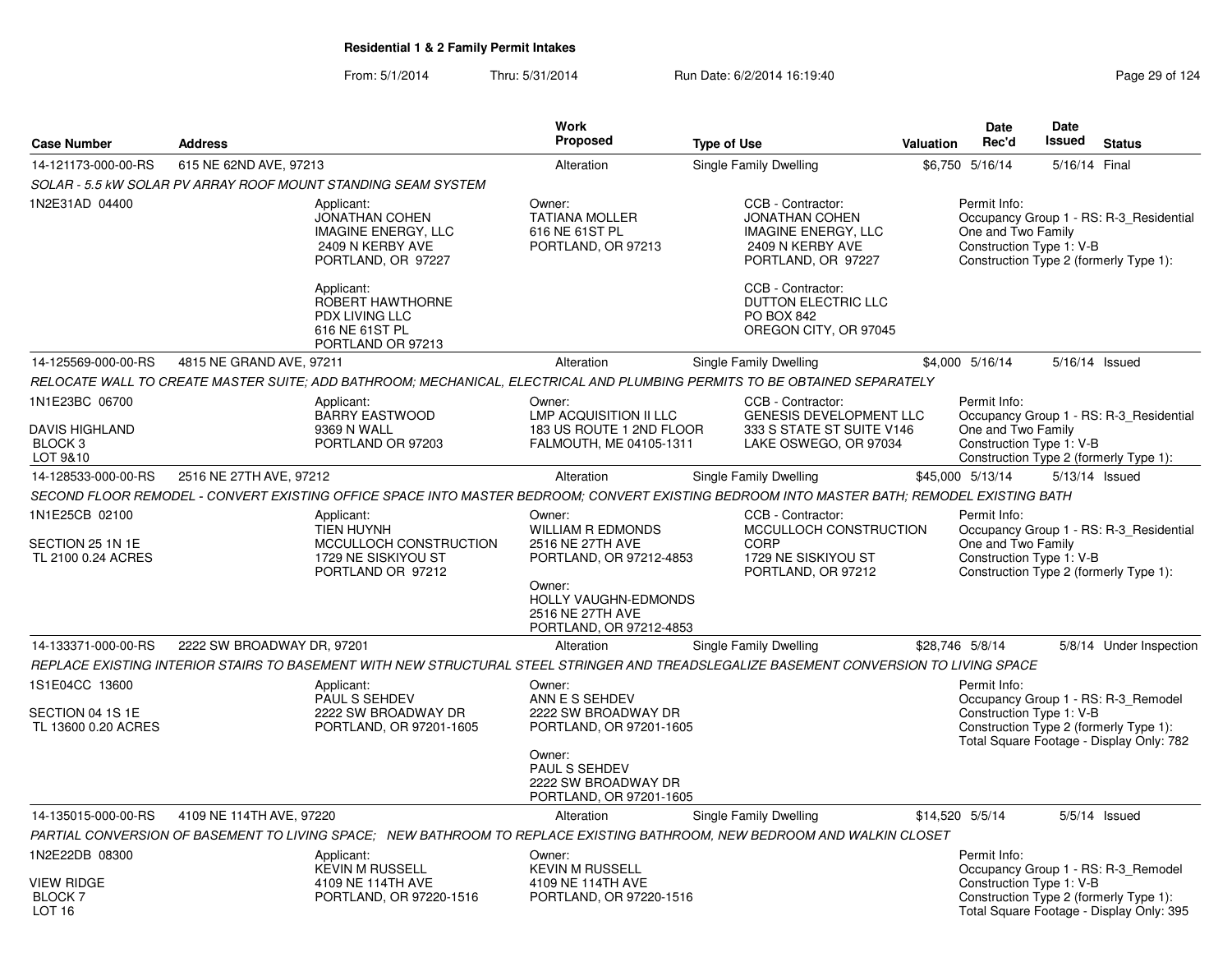From: 5/1/2014Thru: 5/31/2014 Run Date: 6/2/2014 16:19:40

| <b>Case Number</b>                                                                         | <b>Address</b>                                                                                                                                              | <b>Work</b><br>Proposed                                                                                                                              | <b>Type of Use</b>                                                                                                            | Valuation | <b>Date</b><br>Rec'd               | <b>Date</b><br>Issued    | <b>Status</b>                                                                                                               |
|--------------------------------------------------------------------------------------------|-------------------------------------------------------------------------------------------------------------------------------------------------------------|------------------------------------------------------------------------------------------------------------------------------------------------------|-------------------------------------------------------------------------------------------------------------------------------|-----------|------------------------------------|--------------------------|-----------------------------------------------------------------------------------------------------------------------------|
| 14-145959-REV-01-RS                                                                        | 312 NE 84TH AVE, 97220                                                                                                                                      | Alteration                                                                                                                                           | <b>Single Family Dwelling</b>                                                                                                 |           | \$2,000 5/29/14                    |                          | 5/29/14 Issued                                                                                                              |
|                                                                                            | VALUE ADDED REVISION TO ADD (2) FLOOR BEAMS AND ADDING 2x8 FLOOR JOISTS TO EXISTING 2ND FLOOR FRAMING                                                       |                                                                                                                                                      |                                                                                                                               |           |                                    |                          |                                                                                                                             |
| 1N2E33CB 03300<br><b>TERRACE PK</b><br>BLOCK 18<br>LOT <sub>5</sub>                        | Applicant:<br><b>TOMAS</b><br>AMERICAN MASTERCRAFT DBA<br><b>ACCURATE BUILDING</b><br>PO BOX 3405<br>GRESHAM, OR 97030                                      | Owner:<br>JET INVESTMENTS LLC<br>1110 NW FLANDERS ST #201<br>PORTLAND, OR 97209-2954                                                                 | CCB - Contractor:<br><b>TOMAS</b><br>AMERICAN MASTERCRAFT DBA<br><b>ACCURATE BUILDING</b><br>PO BOX 3405<br>GRESHAM, OR 97030 |           | Permit Info:<br>One and Two Family | Construction Type 1: V-B | Occupancy Group 1 - RS: R-3_Residential<br>Construction Type 2 (formerly Type 1):                                           |
| 14-146717-000-00-RS                                                                        | 4623 NE 14TH PL, 97211                                                                                                                                      | Alteration                                                                                                                                           | Single Family Dwelling                                                                                                        |           | \$30,000 5/8/14                    |                          | 5/8/14 Under Inspection                                                                                                     |
|                                                                                            | MAIN FLOOR REMODEL: RELOCATING EXISTING BATHROOM TO ALLOW FOR KITCHEN EXPANSION: NEW SLIDING GLASS DOOR AND TWO NEW WINDOWS AT REAR: NEW REAR DECK: REMOVIN |                                                                                                                                                      |                                                                                                                               |           |                                    |                          |                                                                                                                             |
| 1N1E23AC 10500<br><b>VERNON</b><br>BLOCK 45<br>LOT <sub>7</sub>                            | Applicant:<br><b>MATT CINCH</b><br>CINCH ARCHITECTURE LLC<br>1742 NE 60TH AVE<br>PORTLAND OR 97213                                                          | Owner:<br><b>MATTHEW E PRICE</b><br>4623 NE 14TH PL<br>PORTLAND, OR 97211<br>Owner:<br><b>SARAH A PRICE</b><br>4623 NE 14TH PL<br>PORTLAND, OR 97211 | CCB - Contractor:<br><b>MATT CINCH</b><br><b>CINCH ARCHITECTURE LLC</b><br>1742 NE 60TH AVE<br>PORTLAND OR 97213              |           | Permit Info:<br>One and Two Family | Construction Type 1: V-B | Occupancy Group 1 - RS: R-3_Residential<br>Construction Type 2 (formerly Type 1):                                           |
| 14-147660-000-00-RS                                                                        | 1018 N STAFFORD ST, 97217                                                                                                                                   | Alteration                                                                                                                                           | <b>Single Family Dwelling</b>                                                                                                 |           | \$6,750 5/9/14                     |                          | 5/9/14 Under Inspection                                                                                                     |
|                                                                                            | SOLAR INSTALLATION, 4.75kW SYSTEM ON ROOFTOP                                                                                                                |                                                                                                                                                      |                                                                                                                               |           |                                    |                          |                                                                                                                             |
| 1N1E15BB 00900<br><b>FAIRPORT</b><br>BLOCK 26<br>LOT <sub>36</sub><br>LOT 37 EXC PT IN HWY | Applicant:<br><b>MELISSA BENTLEY</b><br>SOLAR CITY CORPORATION<br>6132 NE 112TH AVE<br>PORTLAND, OR 97220                                                   | Owner:<br>DAVID WOODBURY<br>1018 N STAFFORD ST<br>PORTLAND, OR 97217<br>Owner:<br>AMANDA WOODBURY<br>1018 N STAFFORD ST<br>PORTLAND, OR 97217        | CCB - Contractor:<br>SOLARCITY CORPORATION<br>6132 NE 112th AVE<br>PORTLAND, OR 97220                                         |           | Permit Info:<br>One and Two Family | Construction Type 1: V-B | Occupancy Group 1 - RS: R-3_Residential<br>Construction Type 2 (formerly Type 1):                                           |
| 14-148163-000-00-RS                                                                        | 2405 NE 88TH AVE - Unit B. 97220                                                                                                                            | Alteration                                                                                                                                           | Single Family Dwelling                                                                                                        |           | \$58.454 5/1/14                    |                          | 5/1/14 Under Inspection                                                                                                     |
|                                                                                            | CONVERT EXISTING FAMILY ROOM AND GARAGE TO ACCESSORY DWELLING UNIT, INCLUDES NEW BATHROOM, BEDROOM, KITCHENETTE, INFILL OVERHEAD GARAGE DOOR AND REPLACE WI |                                                                                                                                                      |                                                                                                                               |           |                                    |                          |                                                                                                                             |
| 1N2E28CA 16600                                                                             | Applicant:<br>RAPHAEL GOODBLATT<br>AHHA ARCHITECTURE<br>615 SE ALDER SUITE 203<br>PORTLAND OR 97214                                                         | Owner:<br><b>PAUL G SHERIER</b><br>24951 E HEMLOCK DR<br>RHODODENDRON, OR 97049-888                                                                  |                                                                                                                               |           | Permit Info:<br>One and Two Family | Construction Type 1: V-B | Occupancy Group 1 - RS: R-3 Residential<br>Construction Type 2 (formerly Type 1):<br>Total Caugro Footago Dieplay Ophy: 520 |

Total Square Footage - Display Only: 530 Number of New Dwelling Units: 1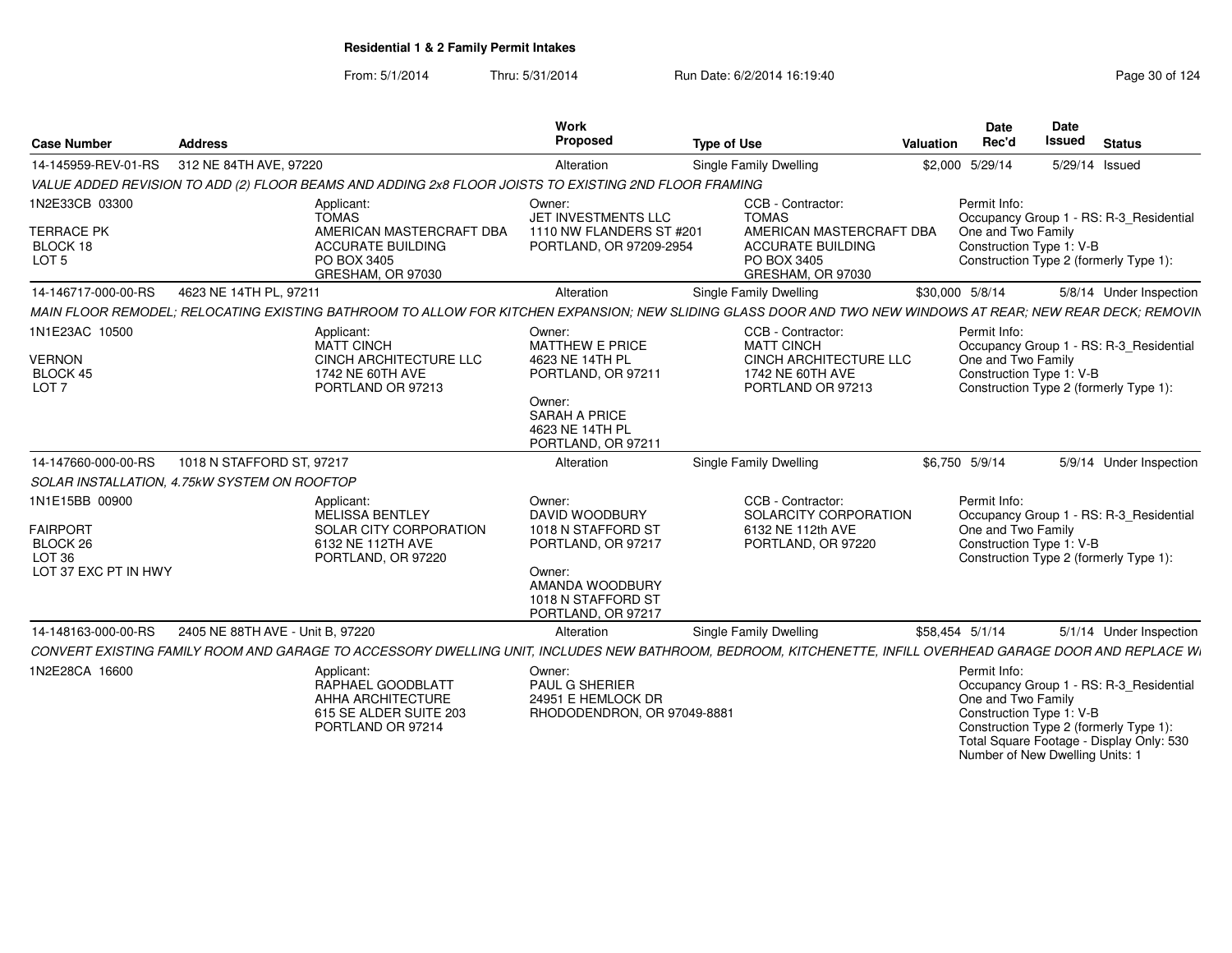| Page 31 of 124 |  |
|----------------|--|
|----------------|--|

| <b>Case Number</b>                                           | <b>Address</b>                                                                                                                                                   | <b>Work</b><br><b>Proposed</b>                                                   | <b>Type of Use</b>                                      | Valuation | Date<br>Rec'd      | Date<br><b>Issued</b>    | <b>Status</b>                                                                      |
|--------------------------------------------------------------|------------------------------------------------------------------------------------------------------------------------------------------------------------------|----------------------------------------------------------------------------------|---------------------------------------------------------|-----------|--------------------|--------------------------|------------------------------------------------------------------------------------|
| 14-148284-000-00-RS                                          | 3047 NE 14TH AVE, 97212                                                                                                                                          | Alteration                                                                       | <b>Single Family Dwelling</b>                           |           | \$3,000 5/2/14     |                          | 5/2/14 Under Inspection                                                            |
| UNDERPINNING OF EXISTING CHIMNEY                             |                                                                                                                                                                  |                                                                                  |                                                         |           |                    |                          |                                                                                    |
| 1N1E26BA 15700                                               | Applicant:<br><b>JEFF TORSON</b>                                                                                                                                 | Owner:<br>MARK W DOPHEIDE                                                        | CCB - Contractor:<br><b>JEFF TORSON</b>                 |           | Permit Info:       |                          | Occupancy Group 1 - RS: R-3_Residential                                            |
| <b>IRVINGTON</b><br>BLOCK 73<br>LOT <sub>1</sub>             | <b>LZB INC</b><br>619 SE 12TH AVE<br>PORTLAND, OR 97214                                                                                                          | 3047 NE 14TH AVE<br>PORTLAND, OR 97212                                           | <b>LZB INC</b><br>619 SE 12TH AVE<br>PORTLAND, OR 97214 |           | One and Two Family | Construction Type 1: V-B | Construction Type 2 (formerly Type 1):                                             |
|                                                              |                                                                                                                                                                  | Owner:<br><b>LISA A BUCKLEY</b><br>3047 NE 14TH AVE<br>PORTLAND, OR 97212        |                                                         |           |                    |                          |                                                                                    |
| 14-148879-000-00-RS                                          | 5635 SW WINDSOR CT, 97221                                                                                                                                        | Alteration                                                                       | <b>Single Family Dwelling</b>                           |           | \$12,000 5/7/14    | 5/7/14 Final             |                                                                                    |
|                                                              | ADD MAGNUM PUSH PIERS TO UNDERMINED WALL IN CRAWLSPACE AND TO EXTERIOR WALL                                                                                      |                                                                                  |                                                         |           |                    |                          |                                                                                    |
| 1S1E07CA 02400                                               | Applicant:<br><b>DEAN ZAROSINSKI</b>                                                                                                                             | Owner:<br>THEODORE H BLANK                                                       | CCB - Contractor:<br>CONCRETE LIFTING SOLUTIONS.        |           | Permit Info:       |                          | Occupancy Group 1 - RS: R-3 Residential                                            |
| <b>WILCOX ESTATES</b><br><b>BLOCK1</b><br>W 26.54' OF LOT 11 | ZAROSINSKI ENGINEERING &<br><b>DESIGN INC</b><br>1400 NW 155TH CIRCLE                                                                                            | 5635 SW WINDSOR CT<br>PORTLAND, OR 97221-2152                                    | LLC.<br>P.O. BOX 2026<br>LAKE OSWEGO, OR 97035          |           | One and Two Family | Construction Type 1: V-B | Construction Type 2 (formerly Type 1):                                             |
| E 58.85' OF LOT 12                                           | VANCOUVER, WA 98665                                                                                                                                              | Owner:<br><b>SANDRA K BLANK</b><br>5635 SW WINDSOR CT<br>PORTLAND, OR 97221-2152 |                                                         |           |                    |                          |                                                                                    |
| 14-149471-000-00-RS                                          | 3706 NE 42ND AVE, 97213                                                                                                                                          | Alteration                                                                       | Single Family Dwelling                                  |           | \$17,000 5/1/14    |                          | 5/1/14 Under Inspection                                                            |
|                                                              | INTERIOR ONLY-ADD HALF BATH TO EXISTING LANDING ON SECOND FLOOR. TWO BATHROOMS TOTALSEPARATE TRADE PERMITS REQUIRED                                              |                                                                                  |                                                         |           |                    |                          |                                                                                    |
| 1N2E19CC 22500                                               | Applicant:<br>AKOS CONSTRUCTION LLC                                                                                                                              | Owner:<br><b>WENDY CUTTS</b>                                                     | CCB - Contractor:<br>AKOS CONSTRUCTION LLC              |           | Permit Info:       |                          | Occupancy Group 1 - RS: R-3_Remodel                                                |
| <b>ROSLYN</b><br><b>BLOCK1</b><br>LOT 3&4                    | 3444 NE 17TH AVE<br>PORTLAND, OR 97212                                                                                                                           | 3706 NE 42ND AVE<br>PORTLAND, OR 97213-1006                                      | 3444 NE 17TH AVE<br>PORTLAND, OR 97212                  |           |                    | Construction Type 1: V-B | Construction Type 2 (formerly Type 1):                                             |
| 14-150452-000-00-RS                                          | 6839 NE SACRAMENTO ST, 97213                                                                                                                                     | Alteration                                                                       | Single Family Dwelling                                  |           | \$22,400 5/2/14    |                          | 5/2/14 Under Inspection                                                            |
|                                                              | CONVERT 220 S.F OF BASEMENT TO HABITABLE SPACE TO INCLUDE, NEW BATHROOM, BEDROOM AND LAUNDRY ROOMTRADE PERMITS TO BE OBTAINED SEPARATELY/***ADD PT - (6) FIXTURI |                                                                                  |                                                         |           |                    |                          |                                                                                    |
| 1N2E29BD 13200                                               | Applicant:<br>PAULA J FOAT                                                                                                                                       | Owner:<br><b>MARK E FOAT</b>                                                     | CCB - Contractor:<br><b>CURT ARNOLD DOLSMAN</b>         |           | Permit Info:       |                          | Occupancy Group 1 - RS: R-3_Remodel                                                |
| <b>CREST VIEW VILLAS</b><br><b>BLOCK F</b><br>LOT 8 TL 13200 | 6839 NE SACRAMENTO ST<br>PORTLAND, OR 97213                                                                                                                      | 6839 NE SACRAMENTO ST<br>PORTLAND, OR 97213                                      | 440 HILDA ST<br>OREGON CITY, OR 97045                   |           |                    | Construction Type 1: V-B | Construction Type 2 (formerly Type 1):<br>Total Square Footage - Display Only: 220 |
|                                                              |                                                                                                                                                                  | Owner:<br>PAULA J FOAT<br>6839 NE SACRAMENTO ST<br>PORTLAND, OR 97213            |                                                         |           |                    |                          |                                                                                    |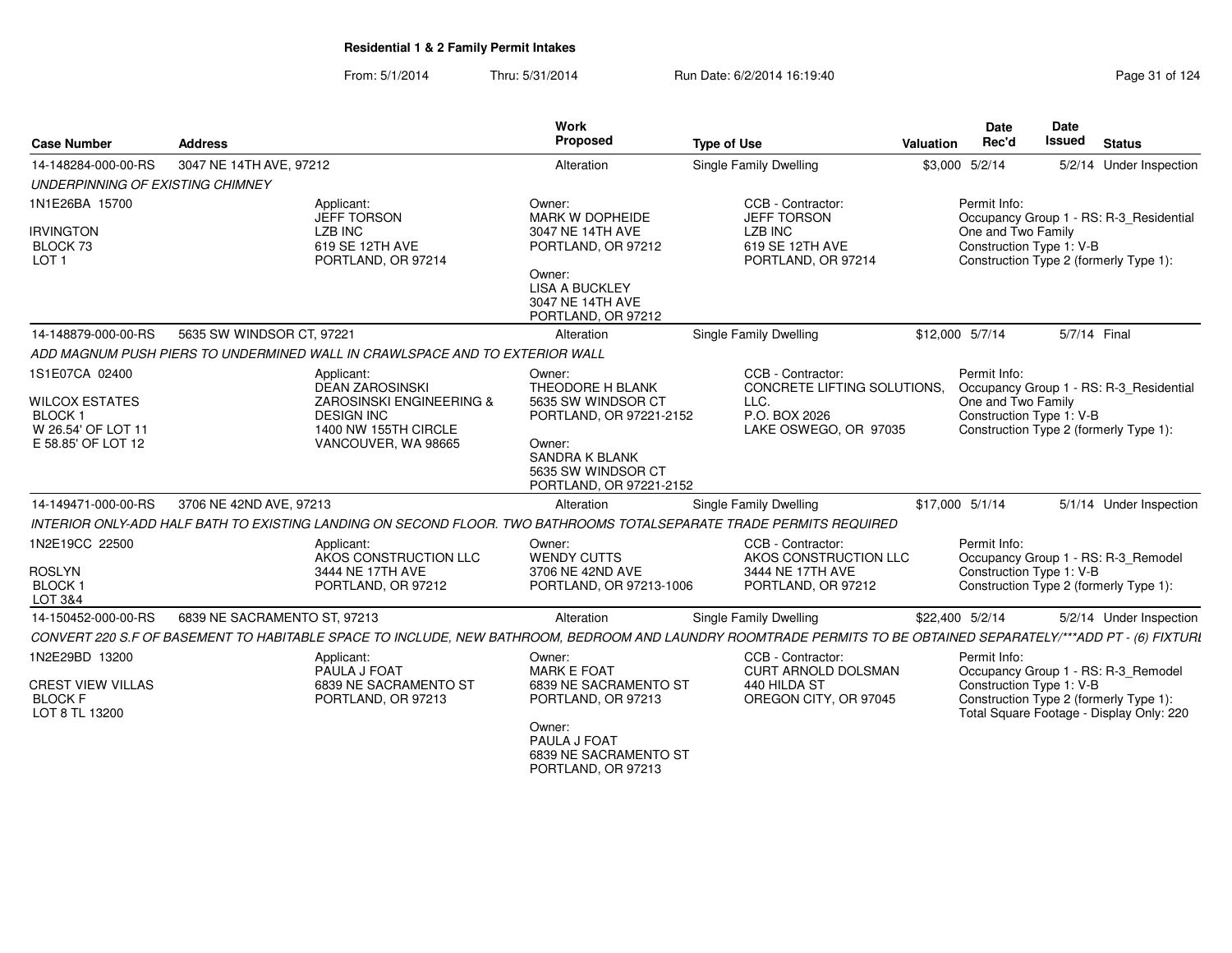| Page 32 of 124 |  |  |  |  |
|----------------|--|--|--|--|
|----------------|--|--|--|--|

| <b>Case Number</b>                                                    | <b>Address</b>                                                                                                                                                     | Work<br><b>Proposed</b>                                                                                                                                       | <b>Type of Use</b>                                                                                                                                                                                                                        | Valuation | <b>Date</b><br>Rec'd               | Date<br><b>Issued</b>                                                                                                                                     | <b>Status</b>       |
|-----------------------------------------------------------------------|--------------------------------------------------------------------------------------------------------------------------------------------------------------------|---------------------------------------------------------------------------------------------------------------------------------------------------------------|-------------------------------------------------------------------------------------------------------------------------------------------------------------------------------------------------------------------------------------------|-----------|------------------------------------|-----------------------------------------------------------------------------------------------------------------------------------------------------------|---------------------|
| 14-150635-000-00-RS                                                   | 2649 SW TALBOT RD, 97201                                                                                                                                           | Alteration                                                                                                                                                    | <b>Single Family Dwelling</b>                                                                                                                                                                                                             |           | \$60,000 5/28/14                   | 5/28/14 Issued                                                                                                                                            |                     |
|                                                                       | RECONFIGURE 2nd FLOOR TO ADD NEW BATHROOM AND RECONFIGURE EXISTING BATHROOM - NO EXTERIOR WORK                                                                     |                                                                                                                                                               |                                                                                                                                                                                                                                           |           |                                    |                                                                                                                                                           |                     |
| 1S1E08AA 04200<br><b>GREENWAY</b><br><b>BLOCK G</b><br>N 1/2 OF LOT 2 | Applicant:<br><b>CHRIS BITTNER</b><br><b>RIVERLAND HOMES INC</b><br>3001 SW STEPHENSON ST<br>PORTLAND OR 97219                                                     | Owner:<br><b>MARTHA J SPALDING</b><br>2649 SW TALBOT RD<br>PORTLAND, OR 97201-1668                                                                            | CCB - Contractor:<br><b>RIVERLAND HOMES INC</b><br>PO BOX 2432<br>PORTLAND, OR 972198233<br>CCB - Contractor:<br>ANSPACH PLUMBING<br>OREGON CITY<br>18380 S FERGUSON RD<br>OREGON CITY OR 97045<br>CCB - Contractor:<br>TWIN ELECTRIC INC |           | Permit Info:<br>One and Two Family | Occupancy Group 1 - RS: R-3 Residential<br>Construction Type 1: V-B<br>Construction Type 2 (formerly Type 1):                                             |                     |
| 14-150932-000-00-RS                                                   | 7459 N NEWELL AVE, 97203                                                                                                                                           | Alteration                                                                                                                                                    | 14304 NE 10TH ST<br>VACOUVER WA 98684<br>Single Family Dwelling                                                                                                                                                                           |           | \$10,000 5/2/14                    |                                                                                                                                                           | <b>Under Review</b> |
|                                                                       | LEGALIZE REPLACEMENT OF FOUNDATION, 4' WALL HEIGHT, MAX. ALL FLOOR FRAMING TO REMAIN IN PLACE. PARTIAL RESPONSE TO 13-148675HS- RELATING ONLY TO FOUNDATION ISSUES |                                                                                                                                                               |                                                                                                                                                                                                                                           |           |                                    |                                                                                                                                                           |                     |
| 1N1E07BD 04700<br>NORTHERN HILL ADD<br>BLOCK 11<br>LOT 7&8            | Applicant:<br><b>JOHN DELSON</b><br><b>DELSON ENGINEERING</b><br>1204 NE 146 AVE<br>VANCOUVER, WA 98684                                                            | Owner:<br>KIM M GAUDETTE<br>PO BOX 1540<br>SANDY, OR 97055-1540                                                                                               | CCB - Contractor:<br><b>LISA BARKER</b><br>MARC HARDING CONSTRUCTION<br><b>INC</b><br>1907 NE 119TH AVE<br>PORTLAND OR 97220<br><b>Primary Contractor:</b><br><b>MARC R HARDING</b><br>11922 NE GRANT LN<br>PRINEVILLE, OR 97754-9697     |           | Permit Info:<br>One and Two Family | Occupancy Group 1 - RS: R-3 Residential<br>Construction Type 1: V-B<br>Construction Type 2 (formerly Type 1):<br>Total Square Footage - Display Only: 700 |                     |
| 14-150963-000-00-RS                                                   | 1035 SW DOUGLAS PL, 97205                                                                                                                                          | Alteration                                                                                                                                                    | Single Family Dwelling                                                                                                                                                                                                                    |           | $$1,500$ $5/1/14$                  | 5/1/14 Final                                                                                                                                              |                     |
| <b>REPAIR DRYROT AT FRONT DECK AREA</b>                               |                                                                                                                                                                    |                                                                                                                                                               |                                                                                                                                                                                                                                           |           |                                    |                                                                                                                                                           |                     |
| 1N1E33CC 03200<br>ARDMORE<br>BLOCK 2<br>LOT 3&4 TL 3200               | Applicant:<br><b>BUILT IN OREGON LLC</b><br>530 6TH ST<br>LAKE OSWEGO, OR 97034                                                                                    | Owner:<br>MICHAEL L MC CUDDY<br>1035 SW DOUGLAS PL<br>PORTLAND, OR 97205-1018<br>Owner:<br>JUDITH P MC CUDDY<br>1035 SW DOUGLAS PL<br>PORTLAND, OR 97205-1018 | CCB - Contractor:<br><b>BUILT IN OREGON LLC</b><br>530 6TH ST<br>LAKE OSWEGO, OR 97034                                                                                                                                                    |           | Permit Info:<br>One and Two Family | Occupancy Group 1 - RS: R-3 Residential<br>Construction Type 1: V-B<br>Construction Type 2 (formerly Type 1):                                             |                     |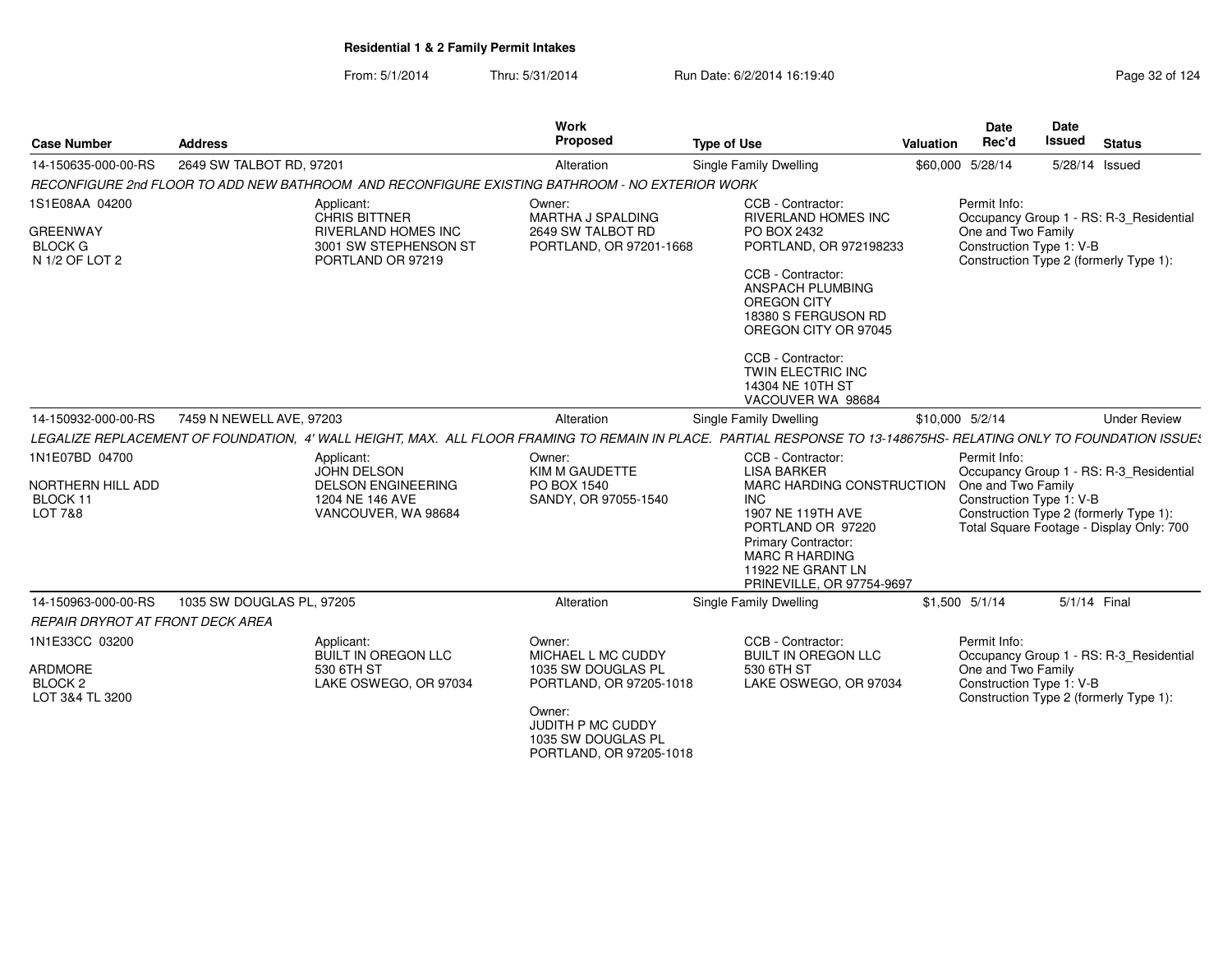| <b>Case Number</b>                                            | <b>Address</b>             |                                                                     | Work<br><b>Proposed</b>                                                                                                                                     | <b>Type of Use</b>                                                                                                               | Valuation | <b>Date</b><br>Rec'd | <b>Date</b><br><b>Issued</b> | <b>Status</b>                            |
|---------------------------------------------------------------|----------------------------|---------------------------------------------------------------------|-------------------------------------------------------------------------------------------------------------------------------------------------------------|----------------------------------------------------------------------------------------------------------------------------------|-----------|----------------------|------------------------------|------------------------------------------|
| 14-151155-000-00-RS                                           | 6712 N MARYLAND AVE, 97217 |                                                                     | Alteration                                                                                                                                                  | Single Family Dwelling                                                                                                           |           | \$3,200 5/1/14       |                              | 5/1/14 Final                             |
| SILL PLATE ATTACHMENT TO FOUNDATION                           |                            |                                                                     |                                                                                                                                                             |                                                                                                                                  |           |                      |                              |                                          |
| 1N1E15BC 10300                                                |                            | Applicant:<br><b>KATIE MARTIN</b>                                   | Owner:<br>AMBER E CLAYTON                                                                                                                                   | CCB - Contractor:<br>NEIL KELLY CO INC                                                                                           |           | Permit Info:         |                              | Occupancy Group 1 - RS: R-3 Remodel      |
| <b>GOOD MORNING ADD</b><br><b>BLOCK 5</b><br>LOT <sub>6</sub> |                            | <b>NEIL KELLY COMPANY</b><br>804 N ALBERTA ST<br>PORTLAND, OR 97217 | 6712 N MARYLAND AVE<br>PORTLAND, OR 97217                                                                                                                   | 804 N ALBERTA ST<br>PORTLAND, OR 97217-2693                                                                                      |           |                      | Construction Type 1: V-B     | Construction Type 2 (formerly Type 1):   |
| S 1/2 OF LOT 7<br>W 37' OF S 3' OF N 1/2 OF LOT 7             |                            |                                                                     | Owner:<br><b>JAMES B CLAYTON</b><br>6712 N MARYLAND AVE<br>PORTLAND, OR 97217                                                                               |                                                                                                                                  |           |                      |                              |                                          |
| 14-151156-000-00-RS                                           | 6220 NE 27TH AVE, 97211    |                                                                     | Alteration                                                                                                                                                  | Single Family Dwelling                                                                                                           |           | \$4,000 5/1/14       |                              | 5/1/14 Final                             |
| SILL PLATE ATTACHMENT TO FOUNDATION                           |                            |                                                                     |                                                                                                                                                             |                                                                                                                                  |           |                      |                              |                                          |
| 1N1E13CB 10200                                                |                            | Applicant:<br><b>KATIE MARTIN</b><br><b>NEIL KELLY COMPANY</b>      | Owner:<br><b>SANDRA STAKLIS</b><br>6220 NE 27TH AVE                                                                                                         | CCB - Contractor:<br>NEIL KELLY CO INC<br>804 N ALBERTA ST                                                                       |           | Permit Info:         |                              | Occupancy Group 1 - RS: R-3 Remodel      |
| <b>IRVINGTON PK</b><br>BLOCK 28<br>LOT 37&39&41               |                            | 804 N ALBERTA ST<br>PORTLAND, OR 97217                              | PORTLAND, OR 97211                                                                                                                                          | PORTLAND, OR 97217-2693                                                                                                          |           |                      | Construction Type 1: V-B     | Construction Type 2 (formerly Type 1):   |
|                                                               |                            |                                                                     | Owner:<br><b>TIMOTHY BABALIS</b><br>6220 NE 27TH AVE<br>PORTLAND, OR 97211                                                                                  |                                                                                                                                  |           |                      |                              |                                          |
| 14-151178-000-00-RS                                           | 4531 NE HOLMAN ST, 97218   |                                                                     | Alteration                                                                                                                                                  | Single Family Dwelling                                                                                                           |           | \$99,261 5/6/14      |                              | 5/6/14 Under Inspection                  |
|                                                               |                            |                                                                     | MAIN FLOOR KITCHEN AND BATHROOM REMODEL, NO STRUCTURAL WORK; BASEMENT CONVERSION TO MOTHER IN LAW UNIT NOT TO BE USED AS ACCESSORY DWELLING UNIT; REMODEL L |                                                                                                                                  |           |                      |                              |                                          |
| 1N2E18CB 01400                                                |                            | Applicant:<br><b>VICTOR VENCILL</b>                                 | Owner:<br><b>ZINA JENKINS</b>                                                                                                                               | CCB - Contractor:<br><b>VICTOR VENCILL</b>                                                                                       |           | Permit Info:         |                              | Occupancy Group 1 - RS: R-3 Residential  |
| <b>TERESI TR</b><br>E 82' OF LOT 1<br>E 82' OF S 23' OF LOT 2 |                            | 6302 N MICHIGAN AV<br>PORTLAND, OR 97217                            | 4400 WILL ROGERS PKWY #300<br>OKLAHOMA CITY, OK 73108                                                                                                       | 6302 N MICHIGAN AV<br>PORTLAND, OR 97217                                                                                         |           | One and Two Family   | Construction Type 1: V-B     | Construction Type 2 (formerly Type 1):   |
| E 64' OF N 67' OF LOT 2                                       |                            |                                                                     |                                                                                                                                                             | CCB - Contractor:<br>DANIEL RAY QUIER/DBA ALWAYS<br><b>READY PLUMBING AND REPAIR CO</b><br>240 NE OGDEN RD<br>TROUTDALE OR 97060 |           |                      |                              | Total Square Footage - Display Only: 900 |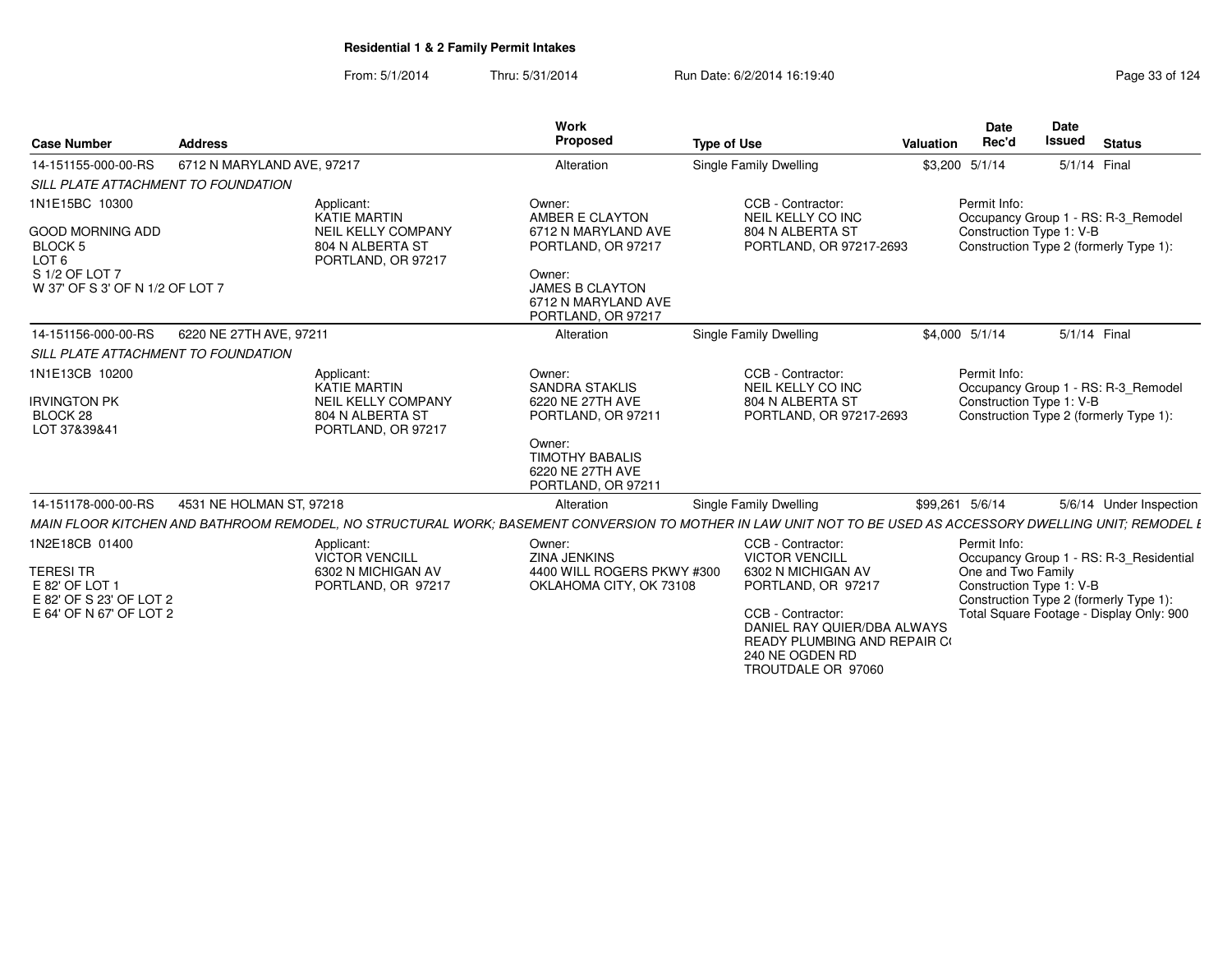| <b>Case Number</b>                               | <b>Address</b>                                                                                                                                                 | Work<br><b>Proposed</b>                                                    | <b>Type of Use</b>                                                                             | <b>Valuation</b> | <b>Date</b><br>Rec'd                     | Date<br><b>Issued</b> | <b>Status</b>                                                                       |
|--------------------------------------------------|----------------------------------------------------------------------------------------------------------------------------------------------------------------|----------------------------------------------------------------------------|------------------------------------------------------------------------------------------------|------------------|------------------------------------------|-----------------------|-------------------------------------------------------------------------------------|
| 14-151212-000-00-RS                              | 3215 NE DAVIS ST, 97232                                                                                                                                        | Alteration                                                                 | Single Family Dwelling                                                                         | \$28,379 5/1/14  |                                          |                       | 5/1/14 Under Inspection                                                             |
|                                                  | CONVERT EXISTING UNFINISHED BASEMENT TO LIVING SPACE, DEMO WALLS AND ADD NEW WALLS TO CREATE NEW BEDROOM WITH EGRESS WINDOW AND WELL, FAMILY ROOM, STORAGE,    |                                                                            |                                                                                                |                  |                                          |                       |                                                                                     |
| 1N1E36CA 13500                                   | Applicant:<br><b>MIKE ANDREYUK</b>                                                                                                                             | Owner:<br><b>HOLGER W LINK</b>                                             | CCB - Contractor:<br>L & K ELECTRIC INC                                                        |                  | Permit Info:                             |                       | Occupancy Group 1 - RS: R-3_Remodel                                                 |
| LAURELHURST<br>BLOCK 76<br><b>LOT 26</b>         | <b>RECRAFT</b><br>5506 NE 32ND PL<br>PORTLAND, OR 97211                                                                                                        | 3215 NE DAVIS ST<br>PORTLAND, OR 97232                                     | 10122 SE SHADY LN<br>DAMASCUS OR 97089-6304                                                    |                  | Construction Type 1: V-B                 |                       | Construction Type 2 (formerly Type 1):<br>Total Square Footage - Display Only: 772  |
|                                                  |                                                                                                                                                                | Owner:<br><b>LAURA A EHRLICH</b><br>3215 NE DAVIS ST<br>PORTLAND, OR 97232 | CCB - Contractor:<br>MIKE ANDREYUK<br><b>RECRAFT</b><br>5506 NE 32ND PL<br>PORTLAND, OR 97211  |                  |                                          |                       |                                                                                     |
|                                                  |                                                                                                                                                                |                                                                            | CCB - Contractor:<br>elk country plumbing<br>6931 se 71<br>portland OR 97206                   |                  |                                          |                       |                                                                                     |
| 14-151221-000-00-RS                              | 1205 SW MYRTLE DR, 97201                                                                                                                                       | Alteration                                                                 | Single Family Dwelling                                                                         | \$25,732 5/1/14  |                                          |                       | $5/1/14$ Issued                                                                     |
|                                                  | RECONFIGURE ONE BATHROOM AND RELOCATE ANOTHER BATHROOM IN BASEMENT, NEW WALLS FOR NEW POWDER BATHROOM, DEMO AND ADD NEW WALL AT GUEST BEDROOM                  |                                                                            |                                                                                                |                  |                                          |                       |                                                                                     |
| 1S1E04DC 01700<br>CARDINELL HTS                  | Applicant:<br><b>MARK WUTHRICH</b><br>MARK WUTHRICH BUILDER INC                                                                                                | Owner:<br>JOHN S ANDREWS<br>1205 SW MYRTLE DR                              | CCB - Contractor:<br><b>MARK WUTHRICH</b><br>MARK WUTHRICH BUILDER INC                         |                  | Permit Info:<br>Construction Type 1: V-B |                       | Occupancy Group 1 - RS: R-3_Remodel                                                 |
| LOT 31-34 TL 1700                                | 4731 SW 18 TH DR<br>PORTLAND, OR 97239                                                                                                                         | PORTLAND, OR 97201<br>Owner:                                               | 4731 SW 18 TH DR<br>PORTLAND, OR 97239                                                         |                  |                                          |                       | Construction Type 2 (formerly Type 1):<br>Total Square Footage - Display Only: 700  |
|                                                  |                                                                                                                                                                | <b>LINDA M ANDREWS</b><br>1205 SW MYRTLE DR<br>PORTLAND, OR 97201          | CCB - Contractor:<br>JARMER ELECTRIC INC<br>5105 SW 45TH AVE, S 200<br>PORTLAND, OR 97221-3628 |                  |                                          |                       |                                                                                     |
| 14-151388-000-00-RS                              | 409 NE 136TH AVE, 97230                                                                                                                                        | Alteration                                                                 | Single Family Dwelling                                                                         |                  | \$4.250 5/1/14                           |                       | $5/1/14$ Issued                                                                     |
|                                                  | <b>REMOVE AND REPLACE MASONRY FIREPLACE AND CHIMNEY</b>                                                                                                        |                                                                            |                                                                                                |                  |                                          |                       |                                                                                     |
| 1N2E35DB 03900                                   | Applicant:<br><b>JERRY MCBROOM</b>                                                                                                                             | Owner:<br>MARY ANN DU BOFF                                                 | CCB - Contractor:<br><b>JERRY MCBROOM</b>                                                      |                  | Permit Info:                             |                       | Occupancy Group 1 - RS: R-3_Remodel                                                 |
| <b>ASCOT AC</b><br>LOT 54 TL 3900                | MCBROOM MASONRY INC<br>12525 SE 199TH DR<br>BORING, OR 970097627                                                                                               | 12440 SW IRON MOUNTAIN BLVD<br>PORTLAND, OR 97219                          | MCBROOM MASONRY INC<br>12525 SE 199TH DR<br>BORING, OR 970097627                               |                  | Construction Type 1: V-B                 |                       | Construction Type 2 (formerly Type 1):                                              |
| 14-151418-000-00-RS                              | 4727 SW VESTA ST, 97219                                                                                                                                        | Alteration                                                                 | Single Family Dwelling                                                                         | \$52,934 5/1/14  |                                          |                       | $5/1/14$ Issued                                                                     |
|                                                  | RELOCATE STAIRS FROM MAIN LEVEL INTO BASEMENT. CONVERT BASEMENT TO HABITABLE LIVING SPACE WITH (2) BEDROMS, FAMILY ROOM, BATHROOM AND LAUNDRY ROOM. (2-BATHROU |                                                                            |                                                                                                |                  |                                          |                       |                                                                                     |
| 1S1E31AD 15500                                   | Applicant:<br><b>SEAN HARDING</b>                                                                                                                              | Owner:<br><b>MARK MACKENZIE</b>                                            | CCB - Contractor:<br><b>SEAN HARDING</b>                                                       |                  | Permit Info:                             |                       | Occupancy Group 1 - RS: R-3_Remodel                                                 |
| <b>WEST PORTLAND PK</b><br>BLOCK 84<br>LOT 27-32 | HARDING CONSTRUCTION<br>5828 NE KILLINGSWORTH ST<br>PORTLAND, OR 97218                                                                                         | 4727 SW VESTA ST<br>PORTLAND, OR 97219-7342                                | <b>HARDING CONSTRUCTION</b><br>5828 NE KILLINGSWORTH ST<br>PORTLAND, OR 97218                  |                  | Construction Type 1: V-B                 |                       | Construction Type 2 (formerly Type 1):<br>Total Square Footage - Display Only: 1440 |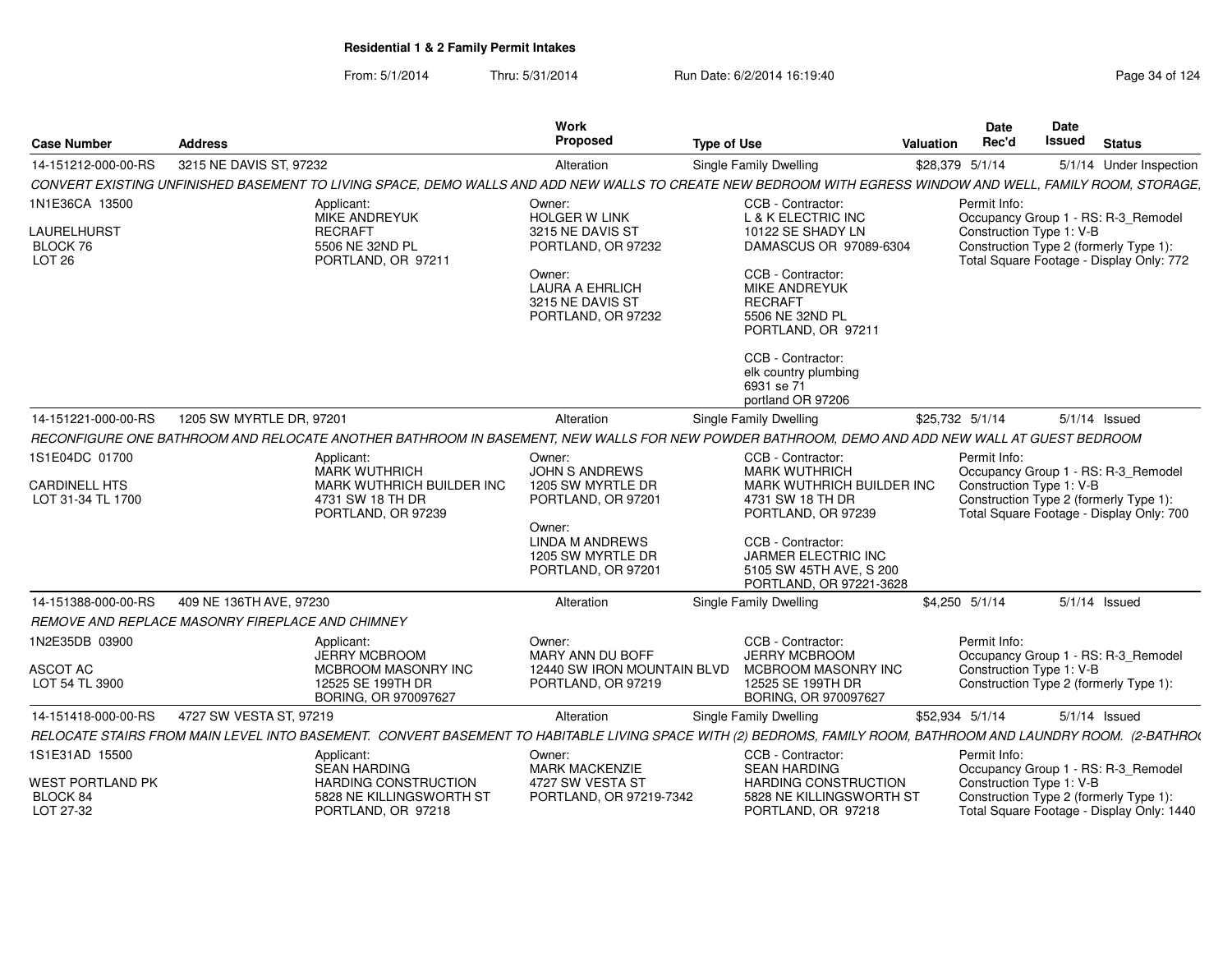| <b>Case Number</b>                                                                              | <b>Address</b>             |                                                                                                                                                                 | <b>Work</b><br>Proposed                                                                                   | <b>Type of Use</b>                                                                                              | <b>Valuation</b> | Date<br>Rec'd                                                  | Date<br><b>Issued</b> | <b>Status</b>                                                                                                                 |
|-------------------------------------------------------------------------------------------------|----------------------------|-----------------------------------------------------------------------------------------------------------------------------------------------------------------|-----------------------------------------------------------------------------------------------------------|-----------------------------------------------------------------------------------------------------------------|------------------|----------------------------------------------------------------|-----------------------|-------------------------------------------------------------------------------------------------------------------------------|
| 14-151594-000-00-RS                                                                             | 7119 N MCKENNA AVE, 97203  |                                                                                                                                                                 | Alteration                                                                                                | Single Family Dwelling                                                                                          | \$20,000 5/2/14  |                                                                |                       | 5/2/14 Under Inspection                                                                                                       |
|                                                                                                 |                            | LEGALIZE CONVERSION OF ATTIC TO LIVING SPACE WITH NEW BEDROOM AND BATHROOM: MOVING LOCATION OF DOOR ON REAR OF HOUSE; ELECTRIC TO BE ADDED LATER/*****ADDING 13 |                                                                                                           |                                                                                                                 |                  |                                                                |                       |                                                                                                                               |
| 1N1E07DB 08700<br><b>MCKENNA PK</b><br>BLOCK 10<br>LOT <sub>3</sub><br>NLY 1/2 OF LOT 4         |                            | Applicant:<br>J P CHRISTY<br>7119 N MCKENNA AVE<br>PORTLAND, OR 97203-5127                                                                                      | Owner:<br><b>J P CHRISTY</b><br>7119 N MCKENNA AVE<br>PORTLAND, OR 97203-5127                             |                                                                                                                 |                  | Permit Info:<br>Construction Type 1: V-B                       |                       | Occupancy Group 1 - RS: R-3_Remodel<br>Construction Type 2 (formerly Type 1):<br>Total Square Footage - Display Only: 360     |
| 14-151808-000-00-RS                                                                             | 4707 SE MITCHELL ST, 97206 |                                                                                                                                                                 | Alteration                                                                                                | Single Family Dwelling                                                                                          | \$7,000 5/2/14   |                                                                |                       | 5/2/14 Under Inspection                                                                                                       |
| CONVERT BEDROOM AND TO BATHROOM AND INFILL WINDOW                                               |                            |                                                                                                                                                                 |                                                                                                           |                                                                                                                 |                  |                                                                |                       |                                                                                                                               |
| 1S2E18BD 12300<br><b>HARVARD HTS</b><br>BLOCK <sub>3</sub><br>LOT 10-12 TL 12300                |                            | Applicant:<br>MATTHEW J D'AMBOISE<br>4707 SE MITCHELL ST<br>PORTLAND, OR 97206-4170                                                                             | Owner:<br>MATTHEW J D'AMBOISE<br>4707 SE MITCHELL ST<br>PORTLAND, OR 97206-4170<br>Owner:                 |                                                                                                                 |                  | Permit Info:<br>Construction Type 1: V-B                       |                       | Occupancy Group 1 - RS: R-3_Remodel<br>Construction Type 2 (formerly Type 1):                                                 |
|                                                                                                 |                            |                                                                                                                                                                 | ERIKA J VEDAA<br>4707 SE MITCHELL ST<br>PORTLAND, OR 97206-4170                                           |                                                                                                                 |                  |                                                                |                       |                                                                                                                               |
| 14-151815-000-00-RS                                                                             | 4539 SE 60TH AVE, 97206    |                                                                                                                                                                 | Alteration                                                                                                | Single Family Dwelling                                                                                          | \$77,203 5/22/14 |                                                                |                       | 5/22/14 Issued                                                                                                                |
|                                                                                                 |                            | CONVERT BASEMENT TO HABITABLE SPACE WITH BEDROOM, FAMILY ROOM, LAUNDRY ROOM AND NEW BATHROOM                                                                    |                                                                                                           |                                                                                                                 |                  |                                                                |                       |                                                                                                                               |
| 1S2E18AA 10500<br>SECTION 18 1S 2E<br>TL 10500 0.19 ACRES                                       |                            | Applicant:<br>ROBERT WILLIFORD<br><b>RSW BUILDING LLC</b><br>23795 S BARLOW RD<br>CANBY, OR 97013                                                               | Owner:<br>ROBERT WILLIFORD<br><b>RSW BUILDING LLC</b><br>23795 S BARLOW RD<br>CANBY, OR 97013             | CCB - Contractor:<br><b>ROBERT WILLIFORD</b><br><b>RSW BUILDING LLC</b><br>23795 S BARLOW RD<br>CANBY, OR 97013 |                  | Permit Info:<br>One and Two Family<br>Construction Type 1: V-B |                       | Occupancy Group 1 - RS: R-3_Residential<br>Construction Type 2 (formerly Type 1):<br>Total Square Footage - Display Only: 700 |
| 14-152014-000-00-RS                                                                             | 3131 NE SHAVER ST, 97212   |                                                                                                                                                                 | Alteration                                                                                                | <b>Single Family Dwelling</b>                                                                                   | \$3,400 5/2/14   |                                                                | 5/2/14 Final          |                                                                                                                               |
|                                                                                                 |                            | INSTALL ANCHORS TO BOLT HOUSE TO FOUNDATION AND ADD POST CAPS TO ALL POSTS.                                                                                     |                                                                                                           |                                                                                                                 |                  |                                                                |                       |                                                                                                                               |
| 1N1E24CA 19000<br><b>ALAMEDA PARK</b><br>BLOCK <sub>25</sub><br>LOT <sub>1</sub>                |                            | Applicant:<br><b>ERIKA ALTENHOFEN</b><br><b>NEIL KELLY</b><br>804 N ALBERTA ST<br>PORTLAND, OR 97217                                                            | Owner:<br>PETER H MARTINDALE<br>3131 NE SHAVER ST<br>PORTLAND, OR 97212-1746                              | CCB - Contractor:<br><b>NEIL KELLY CO INC</b><br>804 N ALBERTA ST<br>PORTLAND, OR 97217-2693                    |                  | Permit Info:<br>One and Two Family<br>Construction Type 1: V-B |                       | Occupancy Group 1 - RS: R-3 Residential<br>Construction Type 2 (formerly Type 1):                                             |
|                                                                                                 |                            |                                                                                                                                                                 | Owner:<br>ALICE W MARTINDALE<br>3131 NE SHAVER ST<br>PORTLAND, OR 97212-1746                              |                                                                                                                 |                  |                                                                |                       |                                                                                                                               |
| 14-152065-000-00-RS                                                                             | 102 SE 60TH AVE, 97215     |                                                                                                                                                                 | Alteration                                                                                                | Single Family Dwelling                                                                                          | \$10,477 5/2/14  |                                                                |                       | $5/2/14$ Issued                                                                                                               |
|                                                                                                 |                            | WATER DAMAGE REPAIR AND PARTIAL CONVERSION OF BASEMENT TO BEDROOM AND BATHROOM WITH REMAINDER AS NON-HABITABLE STORAGE / UTILITY                                |                                                                                                           |                                                                                                                 |                  |                                                                |                       |                                                                                                                               |
| 1N2E31DD 06600<br><b>ORCHARD HOMES</b><br><b>BLOCK 4</b><br>LOT 8 EXC N 21'<br>LOT <sub>9</sub> |                            | Applicant:<br><b>CHRIS NESTLERODE</b><br>2850 SW CEDAR HILLS BLVD, #106 102 SE 60TH AVE<br>BEAVERTON, OR 97005                                                  | Owner:<br>MARIE E LOFTING-WALHOOD<br>PORTLAND, OR 97215<br>Owner:<br>MICHAEL D WALHOOD<br>102 SE 60TH AVE | CCB - Contractor:<br>RAPID INTERVENTION TEAM INC<br>PO BOX 51<br>GLADSTONE, OR 97027                            |                  | Permit Info:<br>Construction Type 1: V-B                       |                       | Occupancy Group 1 - RS: R-3_Remodel<br>Construction Type 2 (formerly Type 1):<br>Total Square Footage - Display Only: 285     |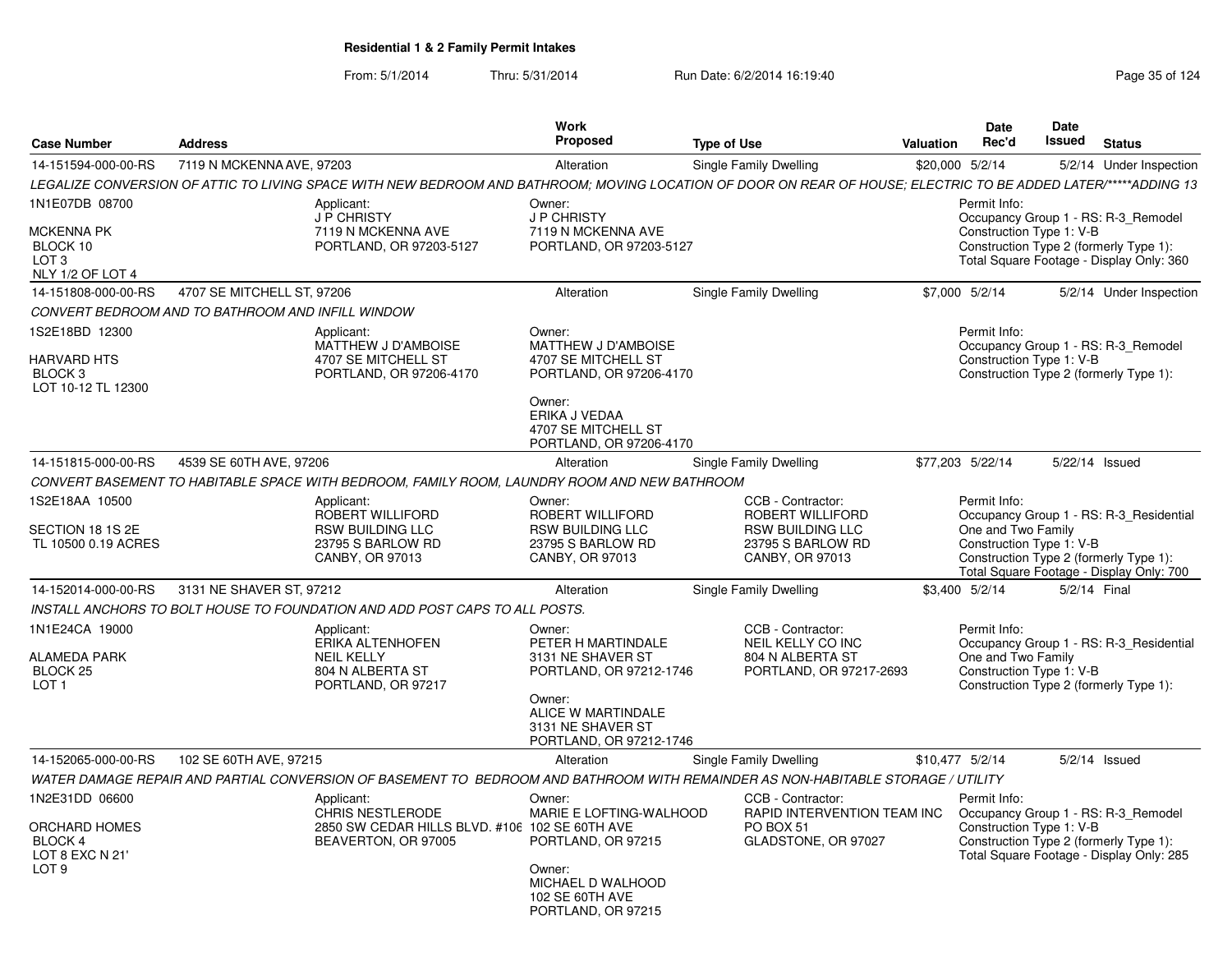| <b>Case Number</b>                                                   | <b>Address</b>                                                                             |                                                                                                                      | Work<br>Proposed                                                          | <b>Type of Use</b>                                                                                                                                             |                                                                                               | Valuation                                                                                | Date<br>Rec'd                                                                                                                                                          | Date<br><b>Issued</b> | <b>Status</b>                           |
|----------------------------------------------------------------------|--------------------------------------------------------------------------------------------|----------------------------------------------------------------------------------------------------------------------|---------------------------------------------------------------------------|----------------------------------------------------------------------------------------------------------------------------------------------------------------|-----------------------------------------------------------------------------------------------|------------------------------------------------------------------------------------------|------------------------------------------------------------------------------------------------------------------------------------------------------------------------|-----------------------|-----------------------------------------|
| 14-152115-000-00-RS                                                  | 102 SE 60TH AVE, 97215                                                                     |                                                                                                                      | Alteration                                                                | <b>Single Family Dwelling</b>                                                                                                                                  |                                                                                               |                                                                                          | \$61,169 5/2/14                                                                                                                                                        |                       | $5/2/14$ Issued                         |
|                                                                      |                                                                                            | FIRE DAMAGE REPAIR ON MAIN AND 2ND FLOOR AND LEGALIZE EXISTING BATH ON 2ND FLOOR                                     |                                                                           |                                                                                                                                                                |                                                                                               |                                                                                          |                                                                                                                                                                        |                       |                                         |
| 1N2E31DD 06600                                                       |                                                                                            | Applicant:<br>ROBERT HAYDEN<br>2850 SW CEDAR HILLS AVE<br>PORTLAND OR                                                | Owner:<br>MARIE E LOFTING-WALHOOD                                         |                                                                                                                                                                | CCB - Contractor:<br>RAPID INTERVENTION TEAM INC<br>PO BOX 51<br>GLADSTONE, OR 97027          |                                                                                          | Permit Info:<br>Occupancy Group 1 - RS: R-3_Remodel<br>Construction Type 1: V-B<br>Construction Type 2 (formerly Type 1):<br>Total Square Footage - Display Only: 1664 |                       |                                         |
| ORCHARD HOMES<br>BLOCK 4<br>LOT 8 EXC N 21'                          |                                                                                            |                                                                                                                      | 102 SE 60TH AVE<br>PORTLAND, OR 97215                                     |                                                                                                                                                                |                                                                                               |                                                                                          |                                                                                                                                                                        |                       |                                         |
| LOT 9                                                                |                                                                                            |                                                                                                                      | Owner:<br>MICHAEL D WALHOOD<br>102 SE 60TH AVE<br>PORTLAND, OR 97215      |                                                                                                                                                                |                                                                                               |                                                                                          |                                                                                                                                                                        |                       |                                         |
| 410 NE 28TH AVE, 97232<br>14-152253-000-00-RS                        |                                                                                            |                                                                                                                      | Single Family Dwelling<br>Alteration                                      |                                                                                                                                                                |                                                                                               | \$1,500 5/2/14                                                                           |                                                                                                                                                                        |                       | <b>Under Review</b>                     |
|                                                                      |                                                                                            | WINDOW INFILLS ON WEST AND SOUTH ELEVATIONS OF EXISTING SINGLE FAMILY RESIDENCE FOR ADJACENT SINGLE STORY RESTAURANT |                                                                           |                                                                                                                                                                |                                                                                               |                                                                                          |                                                                                                                                                                        |                       |                                         |
| 1N1E36CB 00600                                                       |                                                                                            | Applicant:<br><b>JULIA WOOD</b>                                                                                      | Owner:<br>NICOLLE M DIRKS                                                 | <b>Primary Contractor:</b><br><b>TO BID</b>                                                                                                                    |                                                                                               |                                                                                          | Permit Info:                                                                                                                                                           |                       |                                         |
| HAWTHORNES 1ST ADD                                                   |                                                                                            | <b>JULIA WOOD ARCHITECT</b>                                                                                          | 410 NE 28TH AVE                                                           |                                                                                                                                                                |                                                                                               |                                                                                          | Occupancy Group 1 - RS: R-3_Residential<br>One and Two Family                                                                                                          |                       |                                         |
| BLOCK 8                                                              |                                                                                            | 333 S STATE ST SUITE V-192                                                                                           | PORTLAND, OR 97232                                                        |                                                                                                                                                                |                                                                                               | Construction Type 1: V-B<br>Construction Type 2 (formerly Type 1):                       |                                                                                                                                                                        |                       |                                         |
| S 1/2 OF LOT 11&12<br>1223 NE 72ND AVE, 97213<br>14-152417-000-00-RS |                                                                                            | LAKE OSWEGO, OR 97034                                                                                                | Alteration                                                                | Single Family Dwelling                                                                                                                                         |                                                                                               | \$14,000 5/5/14                                                                          |                                                                                                                                                                        |                       | 5/14/14 Under Inspection                |
|                                                                      |                                                                                            |                                                                                                                      |                                                                           |                                                                                                                                                                |                                                                                               |                                                                                          |                                                                                                                                                                        |                       |                                         |
| 1N2E32AB 04900                                                       |                                                                                            | Applicant:<br>Jordan Barkhuff                                                                                        | Owner:<br><b>JOEL R BANTA</b>                                             |                                                                                                                                                                | CCB - Contractor:<br>RHINO PLUMBING INC                                                       |                                                                                          | Permit Info:                                                                                                                                                           |                       | Occupancy Group 1 - RS: R-3_Residential |
| KATHARINE<br>BLOCK 12                                                | ADVANCED CONSTRUCTION &<br><b>REPAIR LLC</b><br>14758 SW 79TH AVE<br>TIGARD, OR 97224-7876 |                                                                                                                      | 1223 NE 72ND AVE<br>PORTLAND, OR 97213                                    | 18761 SE EL CAMINO TER<br>DAMASCUS OR 97089<br>CCB - Contractor:<br>ADVANCED CONSTRUCTION &<br><b>REPAIR LLC</b><br>14758 SW 79TH AVE<br>TIGARD, OR 97224-7876 |                                                                                               | One and Two Family<br>Construction Type 1: V-B<br>Construction Type 2 (formerly Type 1): |                                                                                                                                                                        |                       |                                         |
| LOT <sub>6</sub>                                                     |                                                                                            |                                                                                                                      | Owner:<br><b>NICOLE M BANTA</b><br>1223 NE 72ND AVE<br>PORTLAND, OR 97213 |                                                                                                                                                                |                                                                                               |                                                                                          |                                                                                                                                                                        |                       |                                         |
|                                                                      |                                                                                            |                                                                                                                      |                                                                           |                                                                                                                                                                | CCB - Contractor:<br><b>HOUGH ELECTRIC LLC</b><br>10355 SW BRYTON CT<br>WILSONVILLE, OR 97070 |                                                                                          |                                                                                                                                                                        |                       |                                         |
| 14-152536-000-00-RS<br>2230 SE TOLMAN ST, 97202                      |                                                                                            |                                                                                                                      | Alteration                                                                |                                                                                                                                                                | Single Family Dwelling                                                                        |                                                                                          | \$4,000 5/5/14                                                                                                                                                         | 5/5/14 Final          |                                         |
|                                                                      | <b>VOLUNTARY FOUNDATION UNDERPINNING WITH HELICAL PIERS</b>                                |                                                                                                                      |                                                                           |                                                                                                                                                                |                                                                                               |                                                                                          |                                                                                                                                                                        |                       |                                         |
| 1S1E14DD 03500                                                       |                                                                                            | Applicant:<br><b>CHRIS KELLY</b>                                                                                     | Owner:<br>THEODORE A KRACHT                                               | CCB - Contractor:<br><b>TERRAFIRMA FOUNDATION</b><br><b>SYSTEMS</b><br>1308 NW PARK ST<br>ROSEBURG, OR 97470                                                   |                                                                                               |                                                                                          | Permit Info:                                                                                                                                                           |                       | Occupancy Group 1 - RS: R-3_Residential |
| WESTMORELAND<br>BLOCK 39<br><b>LOT 24</b>                            |                                                                                            | <b>TERRA FIRMA FS</b><br>7910 SW HUNZIKER ST<br>PORTLAND, OR 97223                                                   | 2230 SE TOLMAN ST<br>PORTLAND, OR 97202-5433                              |                                                                                                                                                                |                                                                                               |                                                                                          | One and Two Family<br>Construction Type 1: V-B<br>Construction Type 2 (formerly Type 1):                                                                               |                       |                                         |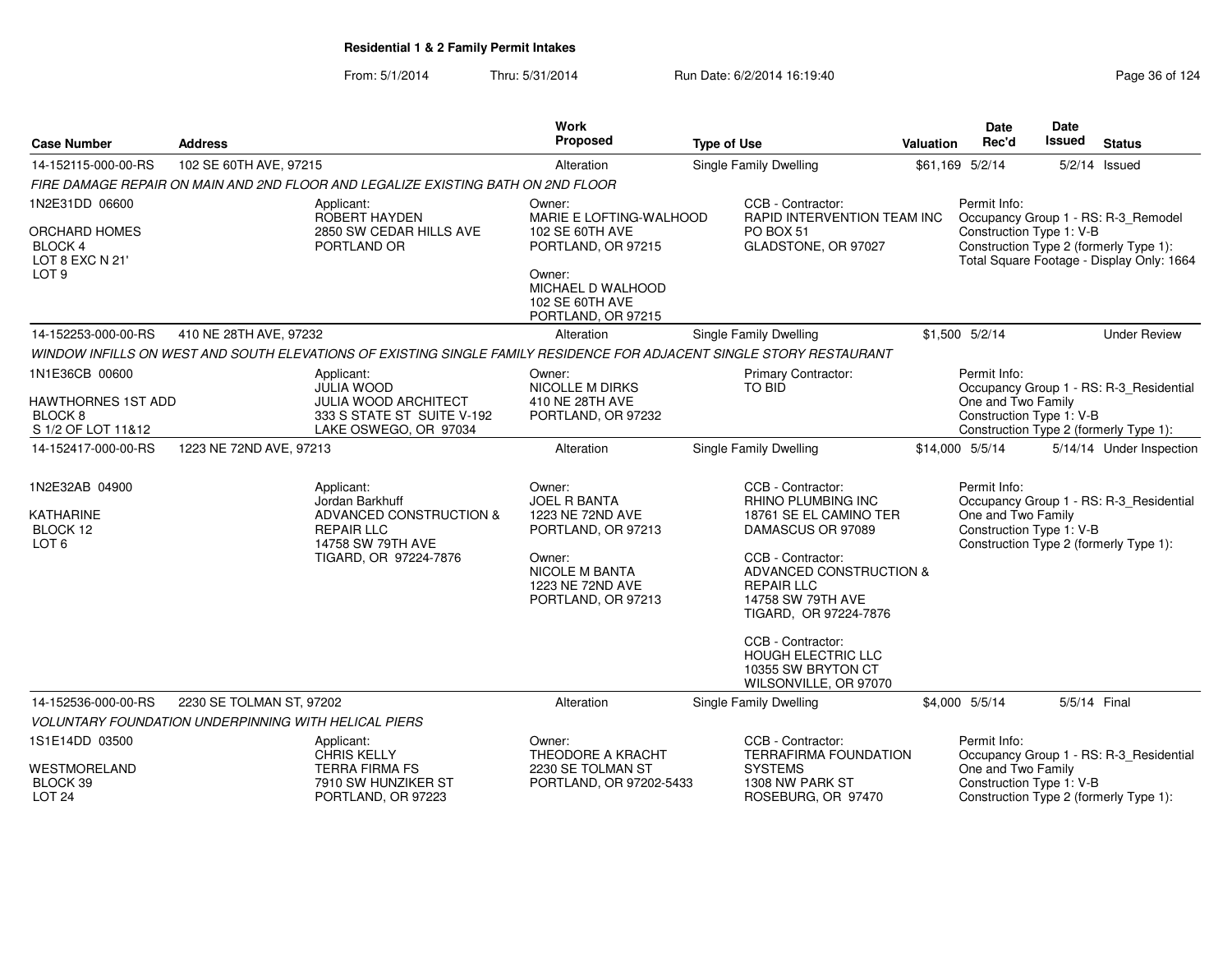| <b>Case Number</b>                                               | <b>Address</b>                                                                                                                                              | Work<br>Proposed                                                                                                                                              | <b>Type of Use</b>                                                                         | Valuation | <b>Date</b><br>Rec'd                     | Date<br>Issued | <b>Status</b>                                                                 |
|------------------------------------------------------------------|-------------------------------------------------------------------------------------------------------------------------------------------------------------|---------------------------------------------------------------------------------------------------------------------------------------------------------------|--------------------------------------------------------------------------------------------|-----------|------------------------------------------|----------------|-------------------------------------------------------------------------------|
| 14-152613-000-00-RS                                              | 5822 NE 17TH AVE, 97211                                                                                                                                     | Alteration                                                                                                                                                    | <b>Single Family Dwelling</b>                                                              |           | \$3,000 5/15/14                          |                | 5/15/14 Under Inspection                                                      |
|                                                                  | LEGALIZE CONVERSION OF BASEMENT TO LIVING SPACE, TO INCLUDE BEDROOM WITH EGRESS WINDOW, BATHROOM, LAUNDRY ROOM AND OPEN SPACE (TRADE PERMITS TO BE OBTAINED |                                                                                                                                                               |                                                                                            |           |                                          |                |                                                                               |
| 1N1E14DC 03600                                                   | Applicant:<br>VINTAGE PROPERTIES NW LLC                                                                                                                     | Owner:<br>VINTAGE PROPERTIES NW LLC                                                                                                                           | CCB - Contractor:<br>WIRE NUTZ ELECTRICAL                                                  |           | Permit Info:                             |                | Occupancy Group 1 - RS: R-3_Remodel                                           |
| OAKHURST<br>BLOCK 7<br>S 1/2 OF LOT 6                            | 1314 NW IRVING ST #211<br>PORTLAND, OR 97209-2722                                                                                                           | 1314 NW IRVING ST #211<br>PORTLAND, OR 97209-2722                                                                                                             | <b>SERVICES LLC</b><br>13023 NE HWY 99 STE 7 PMB #<br>264<br>VANCOUVER WA 98686            |           | Construction Type 1: V-B                 |                | Construction Type 2 (formerly Type 1):                                        |
|                                                                  |                                                                                                                                                             |                                                                                                                                                               | CCB - Contractor:<br>STEPHEN WALSH PLUMBING INC                                            |           |                                          |                |                                                                               |
| 14-152919-000-00-RS                                              | 5227 NE 17TH AVE, 97211                                                                                                                                     | Alteration                                                                                                                                                    | Single Family Dwelling                                                                     |           | \$6,750 5/6/14                           | 5/6/14 Final   |                                                                               |
|                                                                  | SOLAR INSTALLATION, 5kW PV SYSTEM ON ROOF TOP                                                                                                               |                                                                                                                                                               |                                                                                            |           |                                          |                |                                                                               |
| 1N1E23AB 13300<br><b>VERNON</b><br>BLOCK 19<br>LOT <sub>11</sub> | Applicant:<br>PREMIER ENERGY INC<br>556 SOMMERSET RD<br>WOODLAND, WA 98674                                                                                  | Owner:<br><b>JANET STRONG</b><br>5227 NE 17TH AVE<br>PORTLAND, OR 97211                                                                                       | CCB - Contractor:<br>PREMIER ENERGY INC<br>556 SOMMERSET RD<br>WOODLAND, WA 98674          |           | Permit Info:<br>Construction Type 1: V-B |                | Occupancy Group 1 - RS: R-3_Remodel<br>Construction Type 2 (formerly Type 1): |
|                                                                  |                                                                                                                                                             | Owner:<br><b>ADAM STRONG</b><br>5227 NE 17TH AVE<br>PORTLAND, OR 97211                                                                                        |                                                                                            |           |                                          |                |                                                                               |
| 14-152923-000-00-RS                                              | 6206 NE 17TH AVE, 97211                                                                                                                                     | Alteration                                                                                                                                                    | <b>Single Family Dwelling</b>                                                              |           | \$6,750 5/6/14                           | 5/6/14 Final   |                                                                               |
|                                                                  | SOLAR INSTALLATION 5.5kW, PV SYSTEM ON ROOFTOP                                                                                                              |                                                                                                                                                               |                                                                                            |           |                                          |                |                                                                               |
| 1N1E14DB 13700<br>HIGHLAND PK<br>BLOCK 9<br>LOT <sub>9</sub>     | Applicant:<br>PREMIER ENERGY INC<br>556 SOMMERSET RD<br>WOODLAND, WA 98674                                                                                  | Owner:<br>COREY D OSMAN<br>6206 NE 17TH AVE<br>PORTLAND, OR 97211-4818                                                                                        | CCB - Contractor:<br>PREMIER ENERGY INC<br>556 SOMMERSET RD<br>WOODLAND, WA 98674          |           | Permit Info:<br>Construction Type 1: V-B |                | Occupancy Group 1 - RS: R-3_Remodel<br>Construction Type 2 (formerly Type 1): |
|                                                                  |                                                                                                                                                             | Owner:<br>JENNIFER L DYMOND<br>6206 NE 17TH AVE<br>PORTLAND, OR 97211-4818                                                                                    |                                                                                            |           |                                          |                |                                                                               |
| 14-152976-000-00-RS                                              | 7504 SE 30TH AVE, 97202                                                                                                                                     | Alteration                                                                                                                                                    | Single Family Dwelling                                                                     |           | \$9,200 5/6/14                           |                | 5/6/14 Under Inspection                                                       |
|                                                                  | ADD NEW BATHROOM IN EXISTING FINISHED BASEMENT, NEW EGRESS WINDOW AT FAMILY ROOM, ANOTHER NEW EGRESS WINDOW AT UNFINISHED PROJECT CORNER (3 TOTAL BATHROOM  |                                                                                                                                                               |                                                                                            |           |                                          |                |                                                                               |
| 1S1E24BD 05400<br>EASTMORELAND<br>BLOCK 16<br>LOT <sub>12</sub>  | Applicant:<br>ARAM IRWIN<br>ARAM IRWIN DESIGN<br>8 NE ROSA PARKS WAY<br>PORTLAND OR 97211                                                                   | Owner:<br><b>ERIK ISAACMAN</b><br>7504 SE 30TH AVE<br>PORTLAND, OR 97202-8841<br>Owner:<br><b>WENJING YANG</b><br>7504 SE 30TH AVE<br>PORTLAND, OR 97202-8841 | CCB - Contractor:<br><b>JEREMIAH PHILLIPS</b><br>15116 SE RUPERT DR<br>MILWAUKIE, OR 97267 |           | Permit Info:<br>Construction Type 1: V-B |                | Occupancy Group 1 - RS: R-3_Remodel<br>Construction Type 2 (formerly Type 1): |
|                                                                  |                                                                                                                                                             |                                                                                                                                                               |                                                                                            |           |                                          |                |                                                                               |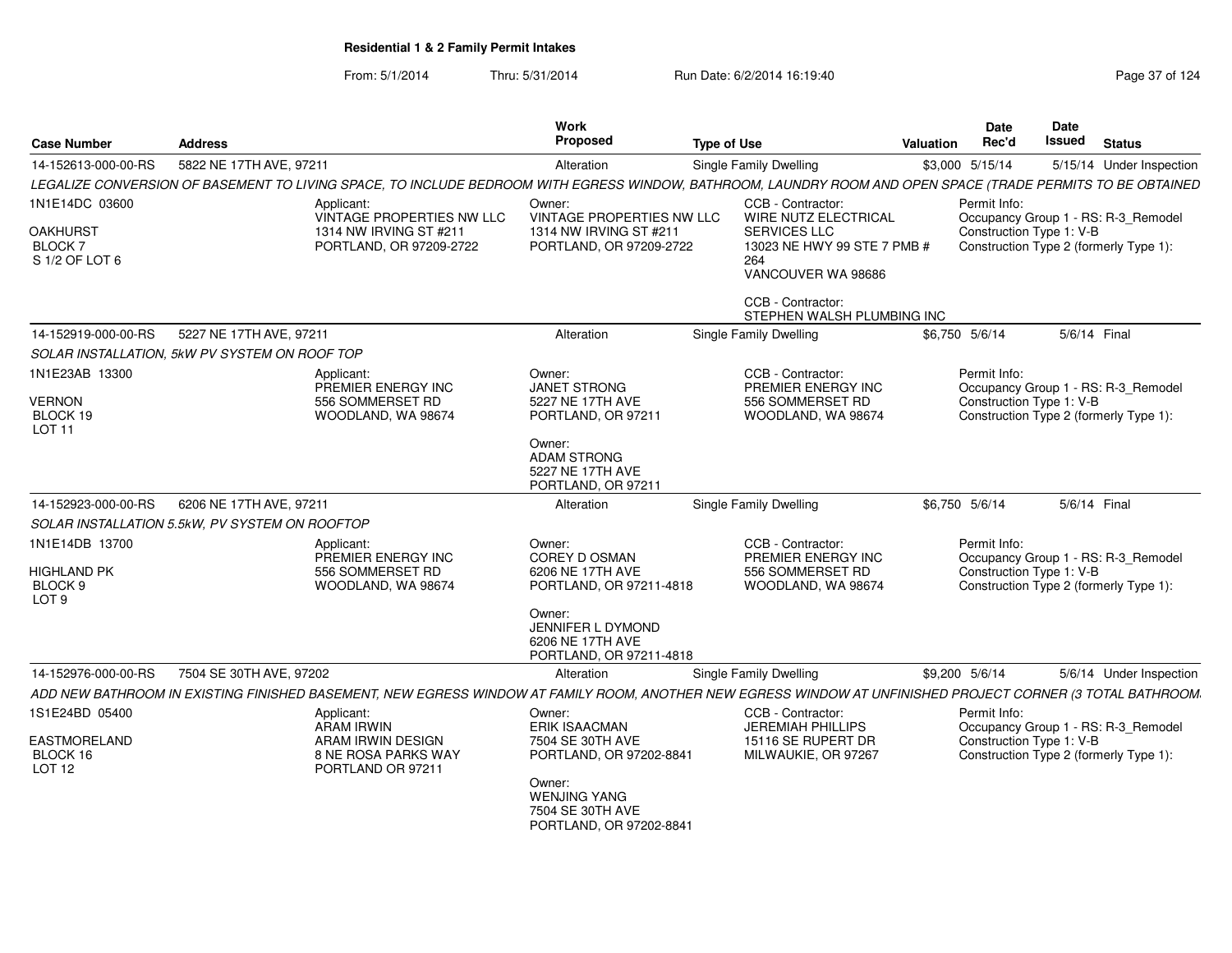| <b>Case Number</b>                                                                                              | <b>Address</b>                                      |                                                                                                                                       | Work<br>Proposed                                                                                                                                                          | <b>Type of Use</b>                                                                                                  | Valuation | <b>Date</b><br>Rec'd                                           | <b>Date</b><br><b>Issued</b> | <b>Status</b>                                                                                                                 |
|-----------------------------------------------------------------------------------------------------------------|-----------------------------------------------------|---------------------------------------------------------------------------------------------------------------------------------------|---------------------------------------------------------------------------------------------------------------------------------------------------------------------------|---------------------------------------------------------------------------------------------------------------------|-----------|----------------------------------------------------------------|------------------------------|-------------------------------------------------------------------------------------------------------------------------------|
| 14-152978-000-00-RS                                                                                             | 2915 N ROSA PARKS WAY, 97217                        |                                                                                                                                       | Alteration                                                                                                                                                                | Single Family Dwelling                                                                                              |           | \$35,293 5/16/14                                               |                              | 5/16/14 Issued                                                                                                                |
|                                                                                                                 |                                                     | CONVERT BASMENT TO HABITABLE SPACE WITH NEW BEDROOM, NEW BATHROOM AND LIVING ROOM                                                     |                                                                                                                                                                           |                                                                                                                     |           |                                                                |                              |                                                                                                                               |
| 1N1E16BD 07300<br><b>BURRAGE TR</b><br>BLOCK 20<br>W 1/2 OF LOT 11<br>W 1/2 OF LOT 12 EXC PT IN ST              |                                                     | Applicant:<br><b>MICHAEL BIEWER</b><br>2915 N ROSA PARKS WAY<br>PORTLAND, OR 97217-5055                                               | Owner:<br><b>MICHAEL BIEWER</b><br>2915 N ROSA PARKS WAY<br>PORTLAND, OR 97217-5055<br>Owner:<br><b>SARA BERGERON</b><br>2915 N ROSA PARKS WAY<br>PORTLAND, OR 97217-5055 |                                                                                                                     |           | Permit Info:<br>One and Two Family<br>Construction Type 1: V-B |                              | Occupancy Group 1 - RS: R-3 Residential<br>Construction Type 2 (formerly Type 1):<br>Total Square Footage - Display Only: 320 |
| 14-153046-000-00-RS                                                                                             | 3834 SE 41ST AVE, 97202                             |                                                                                                                                       | Alteration                                                                                                                                                                | Single Family Dwelling                                                                                              |           | \$3.800 5/6/14                                                 | 5/6/14 Final                 |                                                                                                                               |
|                                                                                                                 | REPLACE PORTION OF FOUNDATION AT NW CORNER OF HOUSE |                                                                                                                                       |                                                                                                                                                                           |                                                                                                                     |           |                                                                |                              |                                                                                                                               |
| 1S2E07CB 10800<br>SECTION 07 1S 2E<br>TL 10800 0.09 ACRES                                                       |                                                     | Applicant:<br>WEST COAST MASONRY INC<br>134 S 14TH ST<br>ST HELENS, OR 97051                                                          | Owner:<br>ANDREA PORFIRIO<br>3834 SE 41ST AVE<br>PORTLAND, OR 97202                                                                                                       | CCB - Contractor:<br><b>WEST COAST MASONRY INC</b><br>134 S 14TH ST<br>ST HELENS, OR 97051                          |           | Permit Info:<br>Construction Type 1: V-B                       |                              | Occupancy Group 1 - RS: R-3_Remodel<br>Construction Type 2 (formerly Type 1):                                                 |
| 14-153052-000-00-RS                                                                                             | 3115 NE PRESCOTT ST, 97211                          |                                                                                                                                       | Alteration                                                                                                                                                                | Single Family Dwelling                                                                                              |           | \$6.800 5/6/14                                                 |                              | $5/6/14$ Issued                                                                                                               |
|                                                                                                                 | <b>REPLACE FOUNDATION AT CORNERS OF HOUSE</b>       |                                                                                                                                       |                                                                                                                                                                           |                                                                                                                     |           |                                                                |                              |                                                                                                                               |
| 1N1E24BD 24100<br><b>ELBERTA</b><br>BLOCK <sub>22</sub><br>E 1/2 OF LOT 6&7                                     |                                                     | Applicant:<br>WEST COAST MASONRY INC<br>134 S 14TH ST<br>ST HELENS, OR 97051                                                          | Owner:<br>ANNE MORGENS<br>2875 GLASCOCK ST STE 105<br>OAKLAND, CA 94601-2118                                                                                              | CCB - Contractor:<br><b>WEST COAST MASONRY INC</b><br>134 S 14TH ST<br>ST HELENS, OR 97051                          |           | Permit Info:<br>Construction Type 1: V-B                       |                              | Occupancy Group 1 - RS: R-3_Remodel<br>Construction Type 2 (formerly Type 1):                                                 |
| 14-153206-000-00-RS                                                                                             | 2114 NE HIGHLAND ST, 97211                          |                                                                                                                                       | Alteration                                                                                                                                                                | Single Family Dwelling                                                                                              |           | \$3,500 5/6/14                                                 |                              | $5/6/14$ Issued                                                                                                               |
|                                                                                                                 |                                                     | CONSTRUCT A FIREWALL AT WEST SIDE OF HOUSE, ADD NEW PARKING PAD WITH CURB CUT, REMOVE ROOF EAVE ON BUMPOUT AREA IN MIDDLE OF PROPERTY |                                                                                                                                                                           |                                                                                                                     |           |                                                                |                              |                                                                                                                               |
| 1N1E14DA 05000<br><b>COLUMBIA HTS</b><br><b>BLOCK7</b><br>INC STRIP 10' WI E OF & ADJ LOT 1<br>LOT <sub>2</sub> |                                                     | Applicant:<br><b>WILLAMETTE VALLEY</b><br><b>REDEVELOPMENT</b><br>6040 SE BREWSTER PL<br>MILWAULIE, OR 97267                          | Owner:<br>ADAM M JELINSKI<br>2114 NE HIGHLAND ST<br>PORTLAND, OR 97211                                                                                                    | CCB - Contractor:<br><b>WILLAMETTE VALLEY</b><br><b>REDEVELOPMENT</b><br>6040 SE BREWSTER PL<br>MILWAULIE, OR 97267 |           | Permit Info:<br>One and Two Family<br>Construction Type 1: V-B |                              | Occupancy Group 1 - RS: R-3_Residential<br>Construction Type 2 (formerly Type 1):                                             |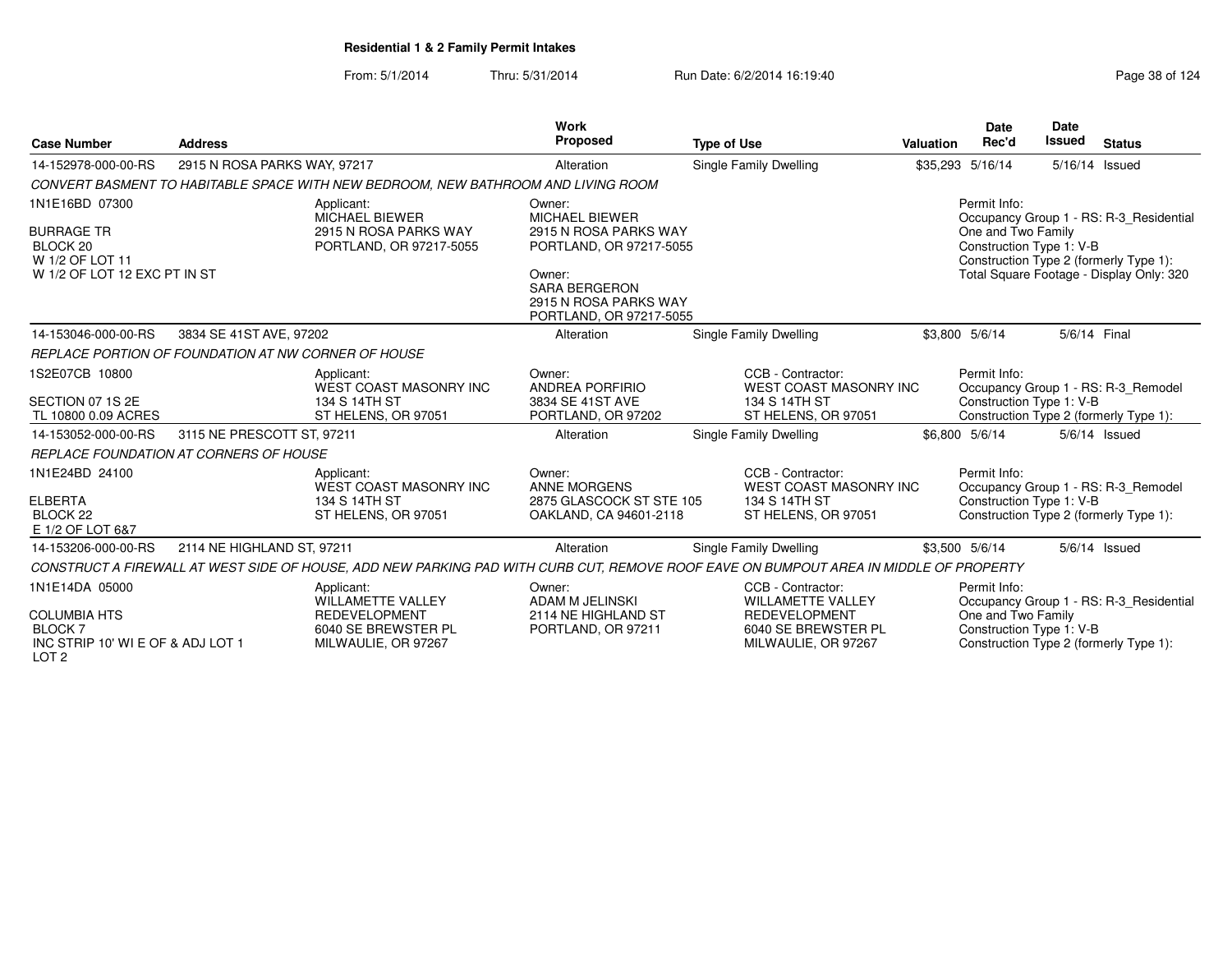| <b>Case Number</b>                                      | <b>Address</b>                                                                       | Work<br>Proposed                                                                                                      | <b>Type of Use</b>                                                                                                          | <b>Date</b><br>Rec'd<br>Valuation              | <b>Date</b><br><b>Issued</b><br><b>Status</b> |
|---------------------------------------------------------|--------------------------------------------------------------------------------------|-----------------------------------------------------------------------------------------------------------------------|-----------------------------------------------------------------------------------------------------------------------------|------------------------------------------------|-----------------------------------------------|
| 14-153225-000-00-RS                                     | Single Family Dwelling<br>3809 NE COUCH ST, 97232<br>Alteration                      |                                                                                                                       |                                                                                                                             | \$20,000 5/6/14                                | 5/6/14 Issued                                 |
|                                                         | IN BASEMENT-FRAME WALLS/INSULATE TO CREATE FINISHED STORAGE AND UTILITY-LAUNDRY ROOM |                                                                                                                       |                                                                                                                             |                                                |                                               |
| 1N1E36DA 14400                                          | Applicant:<br>NEP CONSTRUCTION                                                       | Owner:<br>PAUL BOWYER                                                                                                 | CCB - Contractor:<br>ELECTRO WIRE INC.                                                                                      | Permit Info:                                   | Occupancy Group 1 - RS: R-3_Residential       |
| <b>LAURELHURST</b><br>BLOCK 80<br>LOT <sub>18</sub>     | DNS CONSULTING LLC<br>2007 NE 76th ave<br>PORTLAND, OR 97213                         | 3809 NE COUCH ST<br>PORTLAND, OR 97232-3425                                                                           | 18857 SE SUNNYSIDE RD<br>DAMASCUS, OR 97089                                                                                 | One and Two Family<br>Construction Type 1: V-B | Construction Type 2 (formerly Type 1):        |
|                                                         |                                                                                      | Owner:<br><b>LUCY BOWYER</b><br>3809 NE COUCH ST<br>PORTLAND, OR 97232-3425                                           | CCB - Contractor:<br><b>ROSS DAVIS</b><br><b>DAVIS PLUMBING</b><br><b>SANDY OR</b><br>P.O. BOX 516<br><b>SANDY OR 97055</b> |                                                |                                               |
|                                                         |                                                                                      |                                                                                                                       | CCB - Contractor:<br><b>NEP CONSTRUCTION</b><br>DNS CONSULTING LLC<br>2007 NE 76th ave<br>PORTLAND, OR 97213                |                                                |                                               |
| 14-153231-000-00-RS                                     | 6102 NE CLACKAMAS ST, 97213                                                          | Alteration                                                                                                            | Single Family Dwelling                                                                                                      | \$7,500 5/6/14                                 | 5/6/14 Under Inspection                       |
|                                                         | CONVERT BASEMENT TO LIVING SPACE TO INCLUDE NEW BEDROOM, AND DEN                     |                                                                                                                       |                                                                                                                             |                                                |                                               |
| 1N2E31AA 05800                                          | Applicant:<br>NEP CONSTRUCTION                                                       | Owner:<br>ALLEN D MABERRY                                                                                             | CCB - Contractor:<br>NEP CONSTRUCTION                                                                                       | Permit Info:                                   | Occupancy Group 1 - RS: R-3_Residential       |
| <b>SUMMIT ADD</b><br><b>BLOCK 5</b><br>LOT <sub>1</sub> | DNS CONSULTING LLC<br>2007 NE 76th ave<br>PORTLAND, OR 97213                         | 538 13TH ST NE<br>WASHINGTON, DC 20002-6330                                                                           | DNS CONSULTING LLC<br>2007 NE 76th ave<br>PORTLAND, OR 97213                                                                | One and Two Family<br>Construction Type 1: V-B | Construction Type 2 (formerly Type 1):        |
|                                                         |                                                                                      | Owner:<br><b>DEBRA D WYNN</b><br>538 13TH ST NE<br>WASHINGTON, DC 20002-6330                                          |                                                                                                                             |                                                |                                               |
| 14-153307-000-00-RS                                     | 2408 SW CANBY CT, 97219                                                              | Alteration                                                                                                            | <b>Single Family Dwelling</b>                                                                                               | \$1,100 5/6/14                                 | 5/6/14 Final                                  |
| ADD NEW WINDOW IN LIVING ROOM                           |                                                                                      |                                                                                                                       |                                                                                                                             |                                                |                                               |
| 1S1E21BC 06700                                          | Applicant:<br>ROBERT DARNELL                                                         | Owner:<br><b>WESLEY S SMITH</b>                                                                                       | CCB - Contractor:<br><b>BILL HARTLEY</b>                                                                                    | Permit Info:                                   | Occupancy Group 1 - RS: R-3_Residential       |
| SECTION 21 1S 1E<br>TL 6700 0.18 ACRES                  | NORTHWEST DESIGN<br>5530 SE BOISE ST<br>PORTLAND, OR 97206                           | 2408 SW CANBY CT<br>PORTLAND, OR 97219<br>Owner:<br><b>LISA R VAN NATTA</b><br>2408 SW CANBY CT<br>PORTLAND, OR 97219 | 19401 SE CHAMBERS RD<br>SANDY, OR 97055                                                                                     | One and Two Family<br>Construction Type 1: V-B | Construction Type 2 (formerly Type 1):        |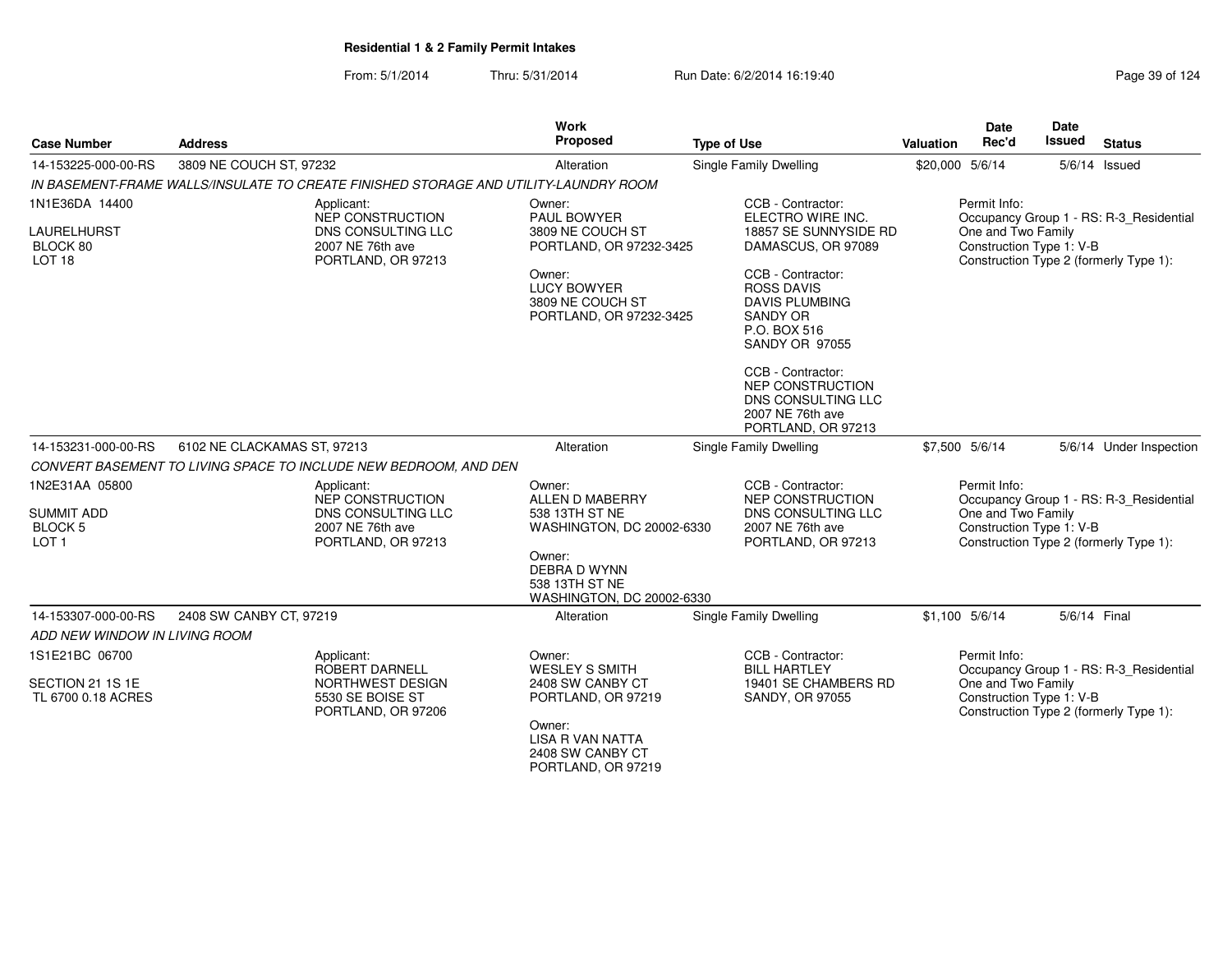| <b>Case Number</b>                                                                                                 | <b>Address</b>                                                                                        | Work<br>Proposed                                                                                                                                                                               | <b>Type of Use</b>                                                           | Date<br>Rec'd<br>Valuation                   | <b>Date</b><br>Issued<br><b>Status</b>                                                                                              |
|--------------------------------------------------------------------------------------------------------------------|-------------------------------------------------------------------------------------------------------|------------------------------------------------------------------------------------------------------------------------------------------------------------------------------------------------|------------------------------------------------------------------------------|----------------------------------------------|-------------------------------------------------------------------------------------------------------------------------------------|
| 14-153522-000-00-RS                                                                                                | 3995 NE 40TH AVE, 97212                                                                               | Alteration                                                                                                                                                                                     | Single Family Dwelling                                                       | \$16,000 5/21/14                             | 5/21/14 Under Inspection                                                                                                            |
|                                                                                                                    |                                                                                                       | CONVERT BASEMENT TO LIVING SPACE TO INCLUDE BATH, STORAGE AND FAMILY ROOM; MECHANICAL, PLUMBING AND ELECTRICAL PERMITS OBTAINED SEPARATELY                                                     |                                                                              |                                              |                                                                                                                                     |
| 1N1E24DD 03500<br><b>WILSHIRE</b><br>BLOCK 16<br>N 60' OF LOT 1                                                    | Applicant:<br><b>DAVE DIMOFF</b><br><b>DIMOFF DESIGNS</b><br>2032 NE 53RD<br>PORTLAND, OR 97213       | Owner:<br>SAMUEL ANTOS<br>3995 NE 40TH AVE<br>PORTLAND, OR 97212-1929<br>Owner:<br><b>KERRY ANTOS</b><br>3995 NE 40TH AVE<br>PORTLAND, OR 97212-1929                                           | CCB - Contractor:<br><b>INC</b><br>3014 NE 16TH AV<br>PORTLAND, OR 97212     | Permit Info:<br>WALKER HOME IMPROVEMENT      | Occupancy Group 1 - RS: R-3_Residential<br>One and Two Family<br>Construction Type 1: V-B<br>Construction Type 2 (formerly Type 1): |
| 14-153613-000-00-RS                                                                                                | 12325 SE LINCOLN ST, 97233                                                                            | Alteration                                                                                                                                                                                     | Single Family Dwelling                                                       | \$60,000 5/7/14                              | 5/7/14 Issued                                                                                                                       |
|                                                                                                                    |                                                                                                       | REBUILD FIRE DAMAGED GARAGE, NO CHANGE TO FOOTPRINT; REPLACE DAMAGED ROOF RAFTERS AND CEILING JOISTS OVER HOUSE, NEW WORK TO MATCH EXISTING; ELECTRICAL PERM                                   |                                                                              |                                              |                                                                                                                                     |
| 1S2E02CC 03200<br><b>BUCKLEY PK &amp; PLAT 2</b><br><b>BLOCK1</b><br>LOT <sub>3</sub>                              | Applicant:<br>Robert Hayden<br>Planning, LLC<br>3344 NE 25th Avenue<br>Portland, OR 97212             | Owner:<br>CHRISTOPHER M TODD<br>Delta Studios, Architecture and<br>12325 SE LINCOLN ST<br>PORTLAND, OR 97233-1364<br>Owner:<br>SHAUNA J TODD<br>12325 SE LINCOLN ST<br>PORTLAND, OR 97233-1364 | CCB - Contractor:<br>PO BOX 51<br>GLADSTONE, OR 97027                        | Permit Info:<br>RAPID INTERVENTION TEAM INC  | Occupancy Group 1 - RS: R-3_Remodel<br>Construction Type 1: V-B<br>Construction Type 2 (formerly Type 1):                           |
| 14-153663-000-00-RS                                                                                                | 6505 SE CLINTON ST, 97206                                                                             | Alteration                                                                                                                                                                                     | <b>Single Family Dwelling</b>                                                | $$1,500$ $5/7/14$                            | 5/7/14 Final                                                                                                                        |
|                                                                                                                    | VOLUNTARY SEISMIC STRENGTHENING, ANCHOR SILL PLATE TO FOUNDATION. INERIOR ONLY                        |                                                                                                                                                                                                |                                                                              |                                              |                                                                                                                                     |
| 1S2E08BB 09000<br><b>WITTEN</b><br>BLOCK <sub>3</sub><br>INC PT VAC ALLEY LOT 5<br>INC PT VAC ALLEY-W 1/2 OF LOT 6 | Applicant:<br>3543 SE FRANKLIN ST<br>PORTLAND, OR 97202                                               | Owner:<br>MIKE ROSE CONTRACTING LLC<br>JONATHAN V HAYNES<br>6505 SE CLINTON ST<br>PORTLAND, OR 97206<br>Owner:<br>MOLLY J HAYNES<br>6505 SE CLINTON ST<br>PORTLAND, OR 97206                   | CCB - Contractor:<br>3543 SE FRANKLIN ST<br>PORTLAND, OR 97202               | Permit Info:<br>MIKE ROSE CONTRACTING LLC    | Occupancy Group 1 - RS: R-3_Residential<br>One and Two Family<br>Construction Type 1: V-B<br>Construction Type 2 (formerly Type 1): |
| 14-153860-000-00-RS                                                                                                | 1553 SE 48TH AVE, 97215                                                                               | Alteration                                                                                                                                                                                     | Single Family Dwelling                                                       | \$20,000 5/7/14                              | <b>Under Review</b>                                                                                                                 |
|                                                                                                                    | REINFORCE BASEMENT FOUNDATION WALLS USING SHOTCRETE AT PERIMETER                                      |                                                                                                                                                                                                |                                                                              |                                              |                                                                                                                                     |
| 1S2E06CA 17400<br>HAWTHORNE AVE ADD<br>BLOCK 8<br>LOT 15&16                                                        | Applicant:<br><b>TERRAFIRMA FOUNDATION</b><br><b>SYSTEMS</b><br>1308 NW PARK ST<br>ROSEBURG, OR 97470 | Owner:<br><b>WILLIAM P GAFFNEY</b><br>14547 WESTLAKE DR - A<br>LAKE OSWEGO, OR 97035                                                                                                           | CCB - Contractor:<br><b>SYSTEMS</b><br>1308 NW PARK ST<br>ROSEBURG, OR 97470 | Permit Info:<br><b>TERRAFIRMA FOUNDATION</b> | Occupancy Group 1 - RS: R-3_Residential<br>One and Two Family<br>Construction Type 1: V-B<br>Construction Type 2 (formerly Type 1): |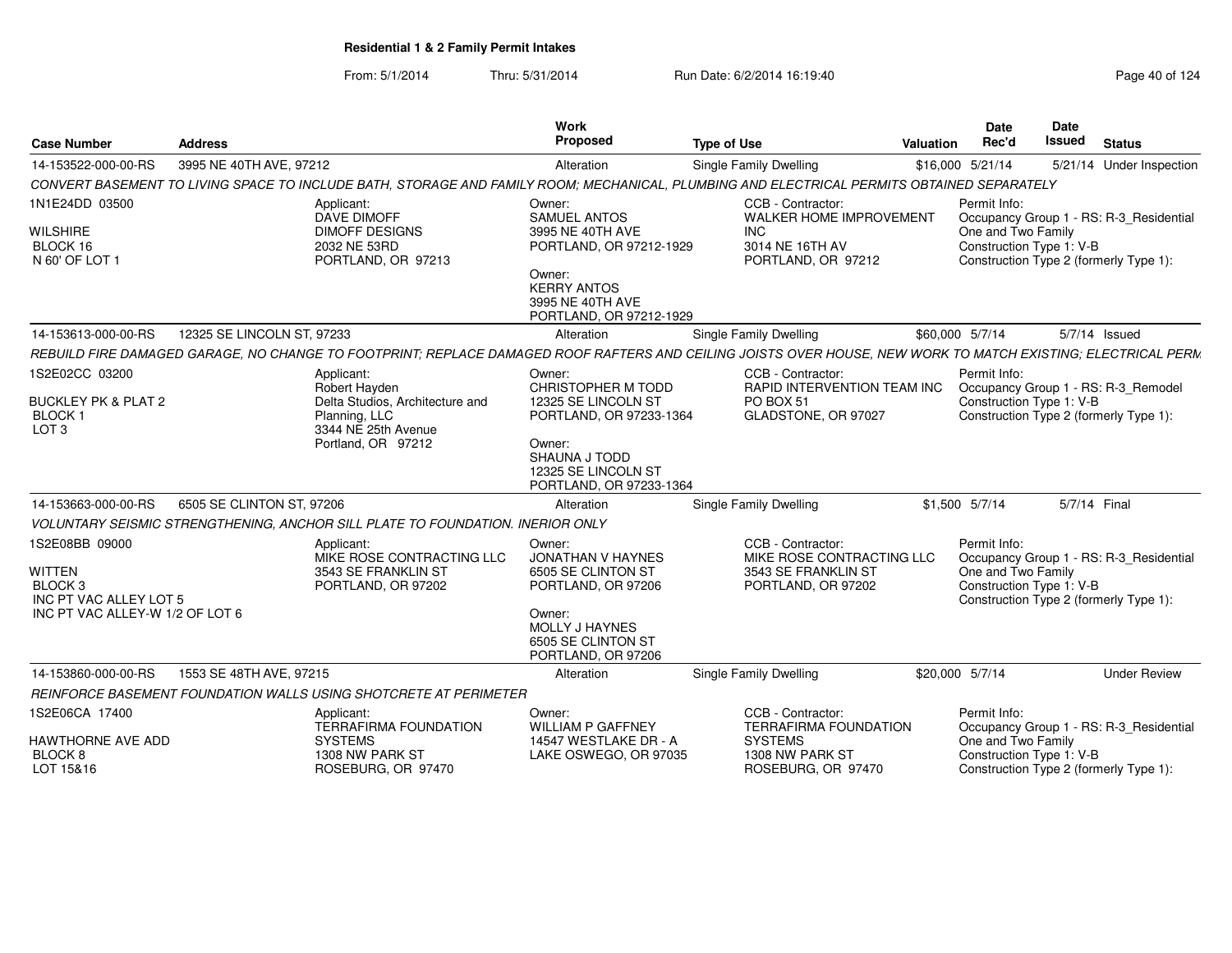| <b>Case Number</b>                                        | <b>Address</b>                                                                                                                                                | Work<br>Proposed                                                                                                                        | <b>Type of Use</b>                                                                         | Date<br>Rec'd<br>Valuation | <b>Date</b><br><b>Issued</b><br><b>Status</b>                                                                                                                                            |
|-----------------------------------------------------------|---------------------------------------------------------------------------------------------------------------------------------------------------------------|-----------------------------------------------------------------------------------------------------------------------------------------|--------------------------------------------------------------------------------------------|----------------------------|------------------------------------------------------------------------------------------------------------------------------------------------------------------------------------------|
| 14-153870-000-00-RS                                       | 233 SE 28TH AVE - Unit B, 97214                                                                                                                               | Alteration                                                                                                                              | Single Family Dwelling                                                                     | \$75,000 5/15/14           | 5/15/14 Issued                                                                                                                                                                           |
|                                                           | CONVERT EXISTING UNFINISHED BASEMENT WITH BATHROOM TO ACCESSORY DWELLING UNIT; INCLUDES LIVING AND DINING AREA, RELOCATE BATHROOM, KITCHEN AND BEDROOM WITH N |                                                                                                                                         |                                                                                            |                            |                                                                                                                                                                                          |
| 1N1E36CC 14500                                            | Applicant:<br>HELP ON THE WAY LLC<br>7627 SE MADISON ST<br>PORTLAND, OR 97215                                                                                 | Owner:<br>HOWARD G HUFF<br>3525 NE 118TH AVE<br>PORTLAND, OR 97220<br>Owner:<br>LINDA L HUFF<br>3525 NE 118TH AVE<br>PORTLAND, OR 97220 | CCB - Contractor:<br>HELP ON THE WAY LLC<br>7627 SE MADISON ST<br>PORTLAND, OR 97215       | Permit Info:               | Occupancy Group 1 - RS: R-3 Remodel<br>Construction Type 1: V-B<br>Construction Type 2 (formerly Type 1):<br>Total Square Footage - Display Only: 715<br>Number of New Dwelling Units: 1 |
| 14-153965-000-00-RS                                       | 5837 NW SKYLINE BLVD, 97229                                                                                                                                   | Alteration                                                                                                                              | <b>Single Family Dwelling</b>                                                              | \$99,000 5/8/14            | 5/12/14 Issued                                                                                                                                                                           |
|                                                           | <b>REMODEL KITCHEN, MINOR STRUCTURAL CHANGES</b>                                                                                                              |                                                                                                                                         |                                                                                            |                            |                                                                                                                                                                                          |
| 1N1W15D 02000                                             | Applicant:<br>HAMMER AND HAND INC                                                                                                                             | Owner:<br>PHILIP T SILVER                                                                                                               | CCB - Contractor:<br><b>HAMMER AND HAND INC</b>                                            | Permit Info:               | Occupancy Group 1 - RS: R-3_Residential                                                                                                                                                  |
| SECTION 15 1N 1W<br>TL 2000 20.38 ACRES                   | 1020 SE HARRISON<br>PORTLAND, OR 97214                                                                                                                        | 5837 NW SKYLINE BLVD<br>PORTLAND, OR 97229-1332                                                                                         | 1020 SE HARRISON<br>PORTLAND, OR 97214                                                     | One and Two Family         | Construction Type 1: V-B<br>Construction Type 2 (formerly Type 1):                                                                                                                       |
| 14-154239-000-00-RS                                       | 5402 NE MASON ST - Unit A. 97213                                                                                                                              | Alteration                                                                                                                              | Single Family Dwelling                                                                     | \$6.750 5/8/14             | 5/8/14 Final                                                                                                                                                                             |
|                                                           | SOLAR-INSTALLATION OF 5kW PV ARRAY on rear of existing house                                                                                                  |                                                                                                                                         |                                                                                            |                            |                                                                                                                                                                                          |
| 1N2E19DB 13400<br>SECTION 19 1N 2E<br>TL 13400 0.46 ACRES | Applicant:<br><b>GREG KAMPS</b><br>SYNCHRO SOLAR<br>1339 SE 8TH AVE SUITE B<br>PORTLAND, OR 97214                                                             | Owner:<br><b>DUANE A SCHAAD</b><br>5402 NE MASON ST<br>PORTLAND, OR 97218-2134                                                          | CCB - Contractor:<br>SYNCHRO SOLAR, LLC.<br>1111 E BURNSIDE ST. #308<br>PORTLAND, OR 97214 | Permit Info:               | Occupancy Group 1 - RS: R-3_Remodel<br>Construction Type 1: V-B<br>Construction Type 2 (formerly Type 1):                                                                                |
|                                                           |                                                                                                                                                               | Owner:<br><b>KAREN L SCHAAD</b><br>5402 NE MASON ST<br>PORTLAND, OR 97218-2134                                                          |                                                                                            |                            |                                                                                                                                                                                          |
| 14-154426-000-00-RS                                       | 5115 SW 18TH PL, 97201                                                                                                                                        | Alteration                                                                                                                              | Single Family Dwelling                                                                     | \$5,000 5/8/14             | 5/8/14 Under Inspection                                                                                                                                                                  |
|                                                           | OPEN UP WALL IN BASEMENT AND ADD STEEL BEAM ABOVE ON POSTS WITH FOOTINGS, ADD NON BEARING WALL                                                                |                                                                                                                                         |                                                                                            |                            |                                                                                                                                                                                          |
| 1S1E16BD 07000                                            | Applicant:<br><b>STEVEN C GREEN</b>                                                                                                                           | Owner:<br><b>STEVEN C GREEN</b>                                                                                                         | CCB - Contractor:<br>FINE FINISH REMODELING INC                                            | Permit Info:               | Occupancy Group 1 - RS: R-3 Residential                                                                                                                                                  |
| SLAVINS ADD & PLAT 2<br>BLOCK I TL 7000                   | 5115 SW 18TH PL<br>PORTLAND, OR 97239-2112                                                                                                                    | 5115 SW 18TH PL<br>PORTLAND, OR 97239-2112                                                                                              | 15710 SW REDSTONE DR<br>BEAVERTON, OR 97007                                                | One and Two Family         | Construction Type 1: V-B<br>Construction Type 2 (formerly Type 1):                                                                                                                       |
|                                                           |                                                                                                                                                               | Owner:<br>HEATHER A PALONDER<br>5115 SW 18TH PL<br>PORTLAND, OR 97239-2112                                                              |                                                                                            |                            |                                                                                                                                                                                          |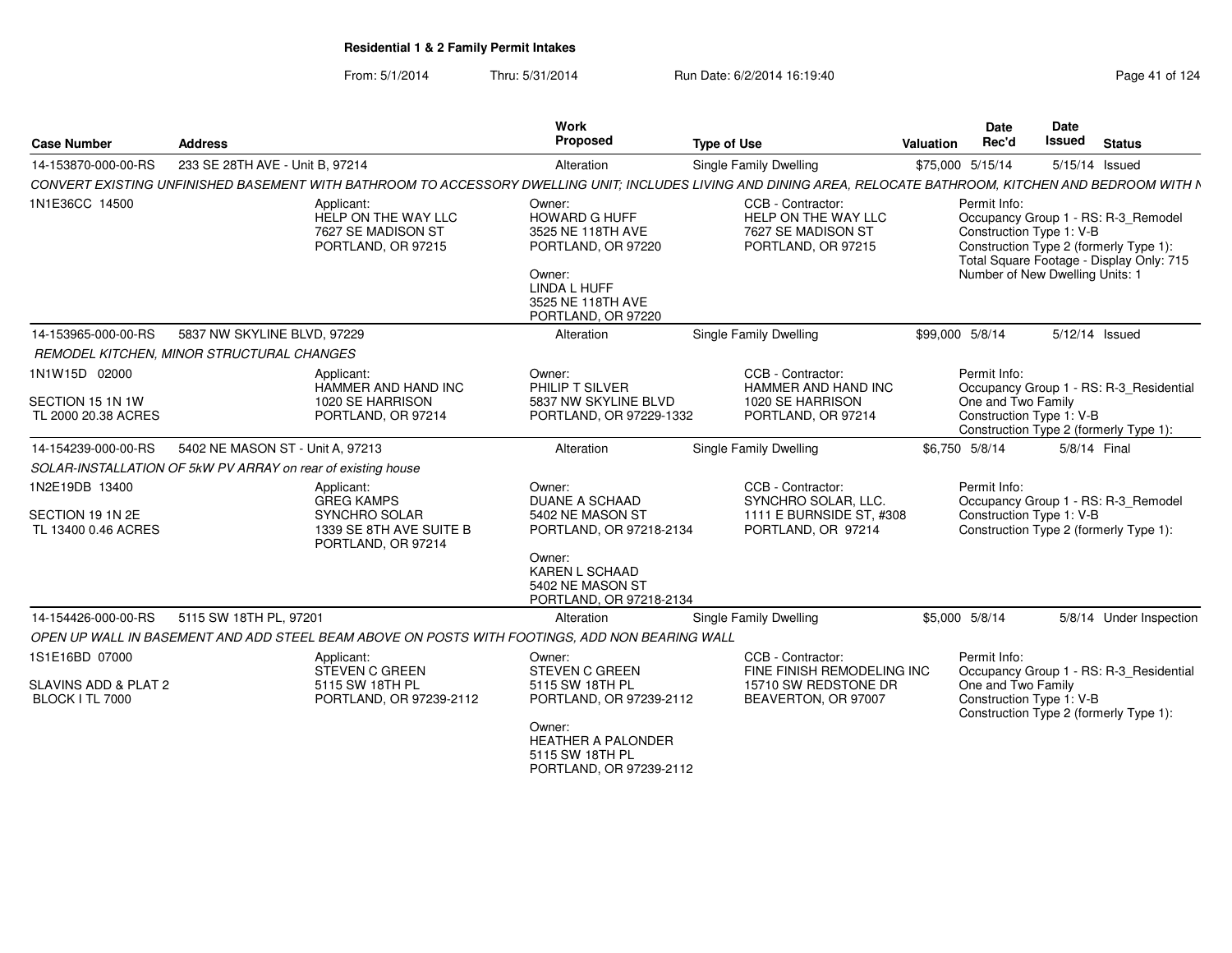| <b>Case Number</b>                                                  | <b>Address</b>                                                                   | Work<br>Proposed                                                                   | <b>Type of Use</b>                                                                                        | <b>Valuation</b> | Date<br>Rec'd                                  | <b>Date</b><br><b>Issued</b> | <b>Status</b>                           |
|---------------------------------------------------------------------|----------------------------------------------------------------------------------|------------------------------------------------------------------------------------|-----------------------------------------------------------------------------------------------------------|------------------|------------------------------------------------|------------------------------|-----------------------------------------|
| 14-154522-000-00-RS                                                 | 8445 SW 9TH AVE, 97219                                                           | Alteration                                                                         | Single Family Dwelling                                                                                    | \$106,000 5/8/14 |                                                |                              | 5/12/14 Under Inspection                |
|                                                                     | REMODEL EXISTING MAIN FLOOR BATHROOM AND MISC MECHANICAL AND ELECTRICAL UPGRADES |                                                                                    |                                                                                                           |                  |                                                |                              |                                         |
| 1S1E21DC 04600                                                      | Applicant:<br>STEPHEN S AIGUIER                                                  | Owner:<br>RAMON DENNIS PAYTON                                                      | CCB - Contractor:<br><b>VIKING ELECTRIC INC</b>                                                           |                  | Permit Info:                                   |                              | Occupancy Group 1 - RS: R-3_Residential |
| <b>CARSON HTS</b><br>BLOCK 17<br>LOT 5&6 EXC N 2'                   | <b>GREEN HAMMER INC</b><br>1323 SE 6TH AVE<br>PORTLAND OR 97214                  | 8445 SW 9TH AVE<br>PORTLAND, OR 97219                                              | 4326 SE WOODSTOCK BLVD STE<br>518<br>PORTLAND, OR 972066270                                               |                  | One and Two Family<br>Construction Type 1: V-B |                              | Construction Type 2 (formerly Type 1):  |
|                                                                     |                                                                                  |                                                                                    | CCB - Contractor:<br>STEPHEN S AIGUIER<br><b>GREEN HAMMER INC</b><br>1323 SE 6TH AVE<br>PORTLAND OR 97214 |                  |                                                |                              |                                         |
| 14-154536-000-00-RS                                                 | 1933 SE 57TH AVE, 97215                                                          | Alteration                                                                         | Single Family Dwelling                                                                                    |                  | \$3.063 5/8/14                                 |                              | <b>Under Review</b>                     |
|                                                                     | VOLUNTARY SEISMIC UPGRADE - CONNECT HOUSE TO FOUNDATION***NO PLANS***            |                                                                                    |                                                                                                           |                  |                                                |                              |                                         |
| 1S2E06DB 01700<br><b>BUCHANANS ADD</b>                              | Applicant:<br><b>STEVE GEMMELL</b><br><b>GEMMELL CONSTRUCTION LLC</b>            | Owner:<br><b>CRAIG C GRAMBERG</b><br>1933 SE 57TH AVE                              | CCB - Contractor:<br><b>STEVE GEMMELL</b><br><b>GEMMELL CONSTRUCTION LLC</b>                              |                  | Permit Info:<br>One and Two Family             |                              | Occupancy Group 1 - RS: R-3_Residential |
| N 1/2 OF LOT 21                                                     | 3817 N WILLIAMS<br>PORTLAND OR 97227                                             | PORTLAND, OR 97215-3408                                                            | 3817 N WILLIAMS<br>PORTLAND OR 97227                                                                      |                  | Construction Type 1: V-B                       |                              | Construction Type 2 (formerly Type 1):  |
|                                                                     |                                                                                  | Owner:<br><b>MELINDA S GRAMBERG</b><br>1933 SE 57TH AVE<br>PORTLAND, OR 97215-3408 |                                                                                                           |                  |                                                |                              |                                         |
| 14-154541-000-00-RS                                                 | 5413 NE 24TH AVE, 97211                                                          | Alteration                                                                         | Single Family Dwelling                                                                                    |                  | \$5,000 5/9/14                                 |                              | 5/9/14 Under Inspection                 |
|                                                                     | CONVERTING BEDROOM TO BATHROOM ON SECOND FLOOR . plumbing on seperate permit.    |                                                                                    |                                                                                                           |                  |                                                |                              |                                         |
| 1N1E23AA 00300                                                      | Applicant:<br><b>MARGARET M MCQUADE</b>                                          | Owner:<br><b>MARGARET M MCQUADE</b>                                                |                                                                                                           |                  | Permit Info:                                   |                              | Occupancy Group 1 - RS: R-3_Residential |
| <b>VERNON</b><br>BLOCK 11<br>N 28' OF LOT 18                        | 5413 NE 24TH AVE<br>PORTLAND, OR 97211-6203                                      | 5413 NE 24TH AVE<br>PORTLAND, OR 97211-6203                                        |                                                                                                           |                  | One and Two Family<br>Construction Type 1: V-B |                              | Construction Type 2 (formerly Type 1):  |
| S 22' OF LOT 19                                                     |                                                                                  | Owner:<br><b>CHARLES B MCQUADE</b><br>5413 NE 24TH AVE<br>PORTLAND, OR 97211-6203  |                                                                                                           |                  |                                                |                              |                                         |
| 14-154542-000-00-RS                                                 | 4212 SW CONDOR AVE, 97201                                                        | Alteration                                                                         | Single Family Dwelling                                                                                    |                  | \$8,000 5/8/14                                 |                              | 5/23/14 Under Inspection                |
|                                                                     | <b>VOLUNTARY SEISMIC UPGRADE OF LOAD BEARING COLUMNS</b>                         |                                                                                    |                                                                                                           |                  |                                                |                              |                                         |
| 1S1E10CC 03000                                                      | Applicant:<br><b>STEVE GEMMELL</b>                                               | Owner:<br><b>JAMES A CONOUR</b>                                                    | CCB - Contractor:<br><b>STEVE GEMMELL</b>                                                                 |                  | Permit Info:                                   |                              | Occupancy Group 1 - RS: R-3_Residential |
| PORTLAND HMSTD<br>SUB OF LOT 3<br><b>BLOCK7</b><br>N 40.5' OF LOT D | <b>GEMMELL CONSTRUCTION LLC</b><br>3817 N WILLIAMS<br>PORTLAND OR 97227          | 4212 SW CONDOR AVE<br>PORTLAND, OR 97239-4109<br>Owner:                            | <b>GEMMELL CONSTRUCTION LLC</b><br>3817 N WILLIAMS<br>PORTLAND OR 97227                                   |                  | One and Two Family<br>Construction Type 1: V-B |                              | Construction Type 2 (formerly Type 1):  |
|                                                                     |                                                                                  | <b>VENETA D STOYANOVA</b><br>4212 SW CONDOR AVE<br>PORTLAND, OR 97239-4109         |                                                                                                           |                  |                                                |                              |                                         |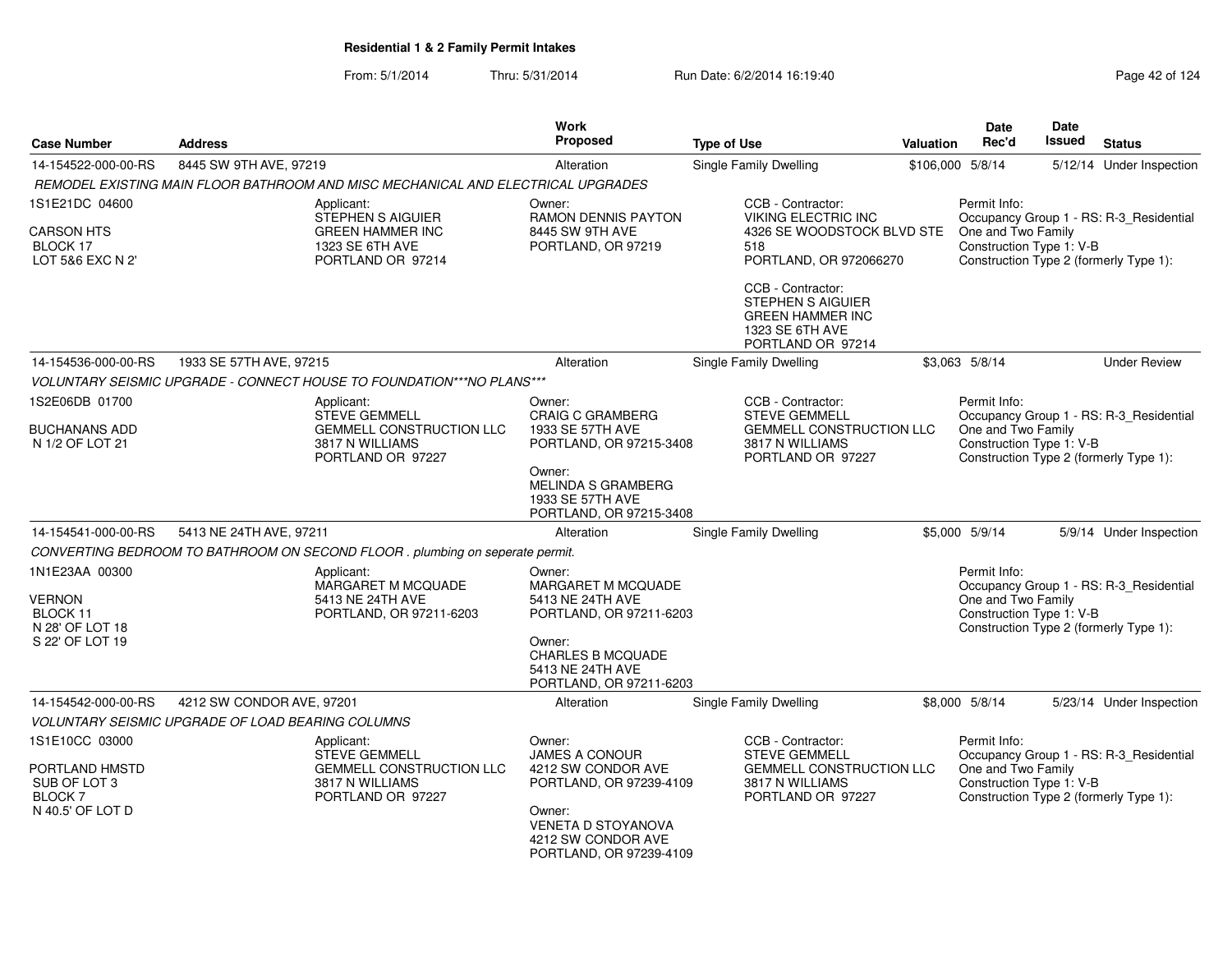| <b>Case Number</b>                                            | <b>Address</b>                                                                                                                           | <b>Work</b><br>Proposed                                               | <b>Type of Use</b>                                                            | <b>Valuation</b> | <b>Date</b><br>Rec'd                                           | <b>Date</b><br>Issued | <b>Status</b>                                                                                                                 |
|---------------------------------------------------------------|------------------------------------------------------------------------------------------------------------------------------------------|-----------------------------------------------------------------------|-------------------------------------------------------------------------------|------------------|----------------------------------------------------------------|-----------------------|-------------------------------------------------------------------------------------------------------------------------------|
| 14-154551-000-00-RS                                           | 932 SE 12TH AVE, 97214                                                                                                                   | Alteration                                                            | Single Family Dwelling                                                        |                  | \$6,975 5/8/14                                                 | 5/12/14 Final         |                                                                                                                               |
|                                                               | VOLUNTARY SEISMIC UPGRADE - CONNECT HOUSE TO FOUNDATION                                                                                  |                                                                       |                                                                               |                  |                                                                |                       |                                                                                                                               |
| 1S1E02BA 03300                                                | Applicant:<br><b>STEVE GEMMELL</b>                                                                                                       | Owner:<br><b>JOHN HINDS</b>                                           | CCB - Contractor:<br><b>STEVE GEMMELL</b>                                     |                  | Permit Info:                                                   |                       | Occupancy Group 1 - RS: R-3_Residential                                                                                       |
| <b>EAST PORTLAND</b><br>BLOCK 257<br>LOT <sub>4</sub>         | <b>GEMMELL CONSTRUCTION LLC</b><br>3817 N WILLIAMS<br>PORTLAND OR 97227                                                                  | 6507 SW BARNES RD<br>PORTLAND, OR 97225                               | <b>GEMMELL CONSTRUCTION LLC</b><br>3817 N WILLIAMS<br>PORTLAND OR 97227       |                  | One and Two Family<br>Construction Type 1: V-B                 |                       | Construction Type 2 (formerly Type 1):                                                                                        |
|                                                               |                                                                                                                                          | Owner:<br>DOROTHY M LOWMAN<br>6507 SW BARNES RD<br>PORTLAND, OR 97225 |                                                                               |                  |                                                                |                       |                                                                                                                               |
| 14-154563-000-00-RS                                           | 5415 NE 32ND PL, 97211                                                                                                                   | Alteration                                                            | <b>Single Family Dwelling</b>                                                 |                  | \$1,500 5/13/14                                                |                       | 5/13/14 Under Inspection                                                                                                      |
|                                                               | REMOVE INTERIOR WALLS TO OPEN UP SPACE ON MAIN FLOOR. ADD NEW BEAMS AND POSTS IN 1ST FLOOR @ NEW BEAMS IN BASEMENT. INFILL EXTERIOR DOOR |                                                                       |                                                                               |                  |                                                                |                       |                                                                                                                               |
| 1N1E24BA 01600                                                | Applicant:<br><b>STEVE AMICK</b>                                                                                                         | Owner:<br>DAVID R JR ARMSTRONG                                        | CCB - Contractor:<br>SPECTRUM HOMES INC                                       |                  | Permit Info:                                                   |                       | Occupancy Group 1 - RS: R-3_Remodel                                                                                           |
| <b>FOXCHASE ADD</b><br>BLOCK <sub>2</sub><br>LOT <sub>3</sub> | <b>SPECTRUM HOMES</b><br>6875 SE BRIGADOON ST<br>MILWAUKIE OR 97267                                                                      | 5415 NE 32ND PL<br>PORTLAND, OR 97211-6837                            | 6875 SE BRIGADOON ST<br>MILWAUKIE, OR 972673267                               |                  | Construction Type 1: V-B                                       |                       | Construction Type 2 (formerly Type 1):                                                                                        |
| 14-154723-000-00-RS                                           | 2503 NE 41ST AVE, 97212                                                                                                                  | Alteration                                                            | Single Family Dwelling                                                        |                  | \$6,750 5/20/14                                                |                       | 5/20/14 Issued                                                                                                                |
|                                                               | SOLAR INSTALLATION OF ROOF PV SYSTEM 2.16 KW                                                                                             |                                                                       |                                                                               |                  |                                                                |                       |                                                                                                                               |
| 1N1E25DA 00900                                                | Applicant:<br>ROSE WOOFENDEN                                                                                                             | Owner:<br><b>HEATHER BOUDREAU</b>                                     | CCB - Contractor:<br>NEIL KELLY CO INC                                        |                  | Permit Info:                                                   |                       | Occupancy Group 1 - RS: R-3 Residential                                                                                       |
| <b>ROSSMERE</b><br><b>BLOCK 5</b><br>LOT <sub>10</sub>        | <b>NEIL KELLY</b><br>804 N ALBERTA<br>PORTLAND, OR 97217                                                                                 | 2503 NE 41ST AVE<br>PORTLAND, OR 97212-2941                           | 804 N ALBERTA ST<br>PORTLAND, OR 97217-2693                                   |                  | One and Two Family<br>Construction Type 1: V-B                 |                       | Construction Type 2 (formerly Type 1):                                                                                        |
| 14-154731-000-00-RS                                           | 4413 SE 28TH PL, 97202                                                                                                                   | Alteration                                                            | <b>Single Family Dwelling</b>                                                 |                  | \$29,114 5/9/14                                                |                       | 5/9/14 Under Inspection                                                                                                       |
|                                                               | CONVERT BASEMENT TO HABITABLE SPACE WITH NEW FAMILY ROOM AND NEW BATHROOM **ELECTRICAL AND PLUMBING PERMIT TO BE OBTAINED SEPARATELY**   |                                                                       |                                                                               |                  |                                                                |                       |                                                                                                                               |
| 1S1E12CC 13300<br>CANONGATE                                   | Applicant:<br>MICHAEL BOWERSOX<br>2637 SW HUME CT                                                                                        | Owner:<br><b>MARY BAILY</b><br>4413 SE 28TH PL                        | CCB - Contractor:<br><b>BOWERSOX BUILDING INC</b><br>5285 MEADOW RD SUITE 320 |                  | Permit Info:<br>Construction Type 1: V-B                       |                       | Occupancy Group 1 - RS: R-3_Remodel                                                                                           |
| <b>BLOCK7</b><br>LOT <sub>8</sub>                             | PORTLAND, OR 97219                                                                                                                       | PORTLAND, OR 97202-3619                                               | LAKE OSWEGO, OR 97035                                                         |                  |                                                                |                       | Construction Type 2 (formerly Type 1):<br>Total Square Footage - Display Only: 792                                            |
| 14-154825-000-00-RS                                           | 1838 SE OAK ST - Unit B, 97214                                                                                                           | Alteration                                                            | Single Family Dwelling                                                        |                  | \$15,000 5/9/14                                                |                       | 5/9/14 Under Inspection                                                                                                       |
|                                                               | CONVERT BASEMENT TO HABITABLE SPACE WITH NEW BEDROOM AND BATHROOM WITH WORKSHOP AREA                                                     |                                                                       |                                                                               |                  |                                                                |                       |                                                                                                                               |
| 1N1E35DC 17600                                                | Applicant:<br>MICHAEL CADIGAN<br>Element Design/Build<br>1327 SE Main St.<br>Portland, OR 97214                                          | Owner:<br>SACHA F WHITE<br>1838 SE OAK ST<br>PORTLAND, OR 97214       |                                                                               |                  | Permit Info:<br>One and Two Family<br>Construction Type 1: V-B |                       | Occupancy Group 1 - RS: R-3_Residential<br>Construction Type 2 (formerly Type 1):<br>Total Square Footage - Display Only: 350 |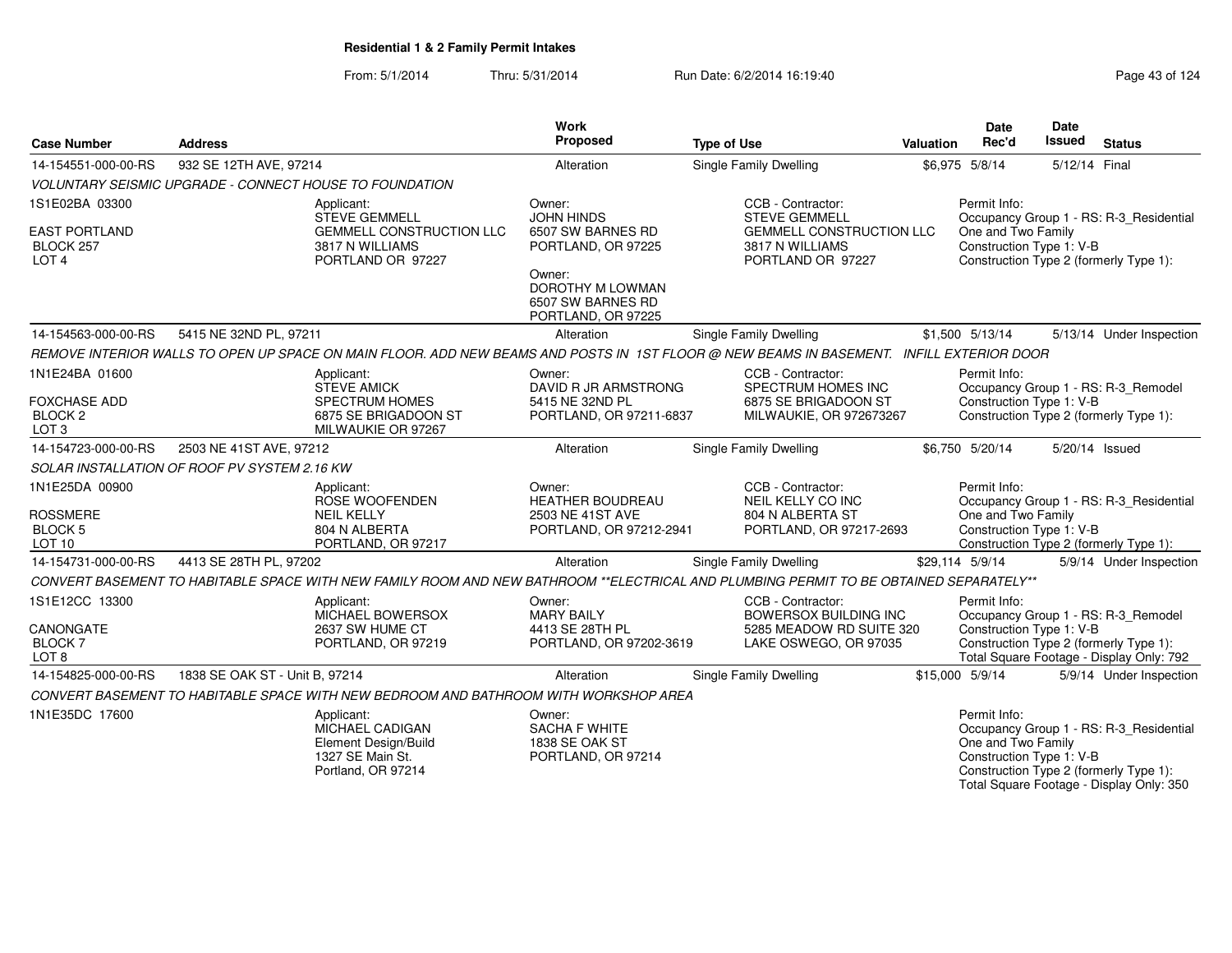| <b>Case Number</b>                                           | <b>Address</b>                             |                                                                                                      | <b>Work</b><br>Proposed                                                        | <b>Type of Use</b>                                                                                                                                                 | Valuation | Date<br>Rec'd                      | Date<br>Issued<br><b>Status</b>                                                                               |
|--------------------------------------------------------------|--------------------------------------------|------------------------------------------------------------------------------------------------------|--------------------------------------------------------------------------------|--------------------------------------------------------------------------------------------------------------------------------------------------------------------|-----------|------------------------------------|---------------------------------------------------------------------------------------------------------------|
| 14-154883-000-00-RS                                          | 862 NE MADRONA ST                          |                                                                                                      | Alteration                                                                     | Single Family Dwelling                                                                                                                                             |           | \$6,750 5/9/14                     | 5/9/14 Issued                                                                                                 |
| SOLAR 2.75KW PV ROOF MOUNT                                   |                                            |                                                                                                      |                                                                                |                                                                                                                                                                    |           |                                    |                                                                                                               |
| 1N1E14BD 13902<br>PARTITION PLAT 1998-77<br>LOT <sub>2</sub> |                                            | Applicant:<br>MELISSA BENTLEY<br>SOLAR CITY CORPORATION<br>6132 NE 112TH AVE                         | Owner:<br>ELIZABETH SHIFFLER<br>862 NE MADRONA ST<br>PORTLAND, OR 97211-4066   | CCB - Contractor:<br>SOLARCITY CORPORATION<br>6132 NE 112th AVE<br>PORTLAND, OR 97220                                                                              |           | Permit Info:<br>One and Two Family | Occupancy Group 1 - RS: R-3_Residential<br>Construction Type 1: V-B                                           |
|                                                              |                                            | PORTLAND, OR 97220                                                                                   | Owner:<br>MARIBETH SCHEIDIG<br>862 NE MADRONA ST<br>PORTLAND, OR 97211-4066    |                                                                                                                                                                    |           |                                    | Construction Type 2 (formerly Type 1):                                                                        |
| 14-154884-000-00-RS                                          | 327 NE 65TH AVE, 97213                     |                                                                                                      | Alteration                                                                     | Single Family Dwelling                                                                                                                                             |           | \$6,750 5/9/14                     | 5/9/14 Final                                                                                                  |
|                                                              | SOLAR INSTALLATION OF PV ROOF MOUNT SYSTEM |                                                                                                      |                                                                                |                                                                                                                                                                    |           |                                    |                                                                                                               |
| 1N2E32CB 04100                                               |                                            | Applicant:                                                                                           | Owner:                                                                         | CCB - Contractor:                                                                                                                                                  |           | Permit Info:                       |                                                                                                               |
| ORCHARD HOMES<br>BLOCK 13<br><b>LOT 22</b>                   |                                            | MELISSA BENTLEY<br>SOLAR CITY CORPORATION<br>6132 NE 112TH AVE<br>PORTLAND, OR 97220                 | <b>CHAYO WILSON</b><br>327 NE 65TH AVE<br>PORTLAND, OR 97213                   | SOLARCITY CORPORATION<br>6132 NE 112th AVE<br>PORTLAND, OR 97220                                                                                                   |           | One and Two Family                 | Occupancy Group 1 - RS: R-3 Residential<br>Construction Type 1: V-B<br>Construction Type 2 (formerly Type 1): |
| 14-154889-000-00-RS                                          | 10957 NE PRESCOTT ST, 97220                |                                                                                                      | Alteration                                                                     | Single Family Dwelling                                                                                                                                             |           | \$6,750 5/9/14                     | 5/9/14 Final                                                                                                  |
|                                                              | SOLAR INSTALLATION OF PV ROOF MOUNT SYSTEM |                                                                                                      |                                                                                |                                                                                                                                                                    |           |                                    |                                                                                                               |
| 1N2E22BD 10600                                               |                                            | Applicant:                                                                                           | Owner:                                                                         | CCB - Contractor:                                                                                                                                                  |           | Permit Info:                       |                                                                                                               |
| <b>PARKMONT</b><br>LOT <sub>3</sub><br>INC UND INT TRACT A   |                                            | MELISSA BENTLEY<br>SOLAR CITY CORPORATION<br>6132 NE 112TH AVE<br>PORTLAND, OR 97220                 | RONALD E SPENCE<br>10957 NE PRESCOTT ST<br>PORTLAND, OR 97220                  | SOLARCITY CORPORATION<br>6132 NE 112th AVE<br>PORTLAND, OR 97220                                                                                                   |           | One and Two Family                 | Occupancy Group 1 - RS: R-3_Residential<br>Construction Type 1: V-B<br>Construction Type 2 (formerly Type 1): |
|                                                              |                                            |                                                                                                      | Owner:<br><b>JUDITH E SPENCE</b><br>10957 NE PRESCOTT ST<br>PORTLAND, OR 97220 |                                                                                                                                                                    |           |                                    |                                                                                                               |
| 14-154929-000-00-RS                                          | 4633 SW HILLSIDE DR. 97221                 |                                                                                                      | Alteration                                                                     | Single Family Dwelling                                                                                                                                             |           | \$17,000 5/12/14                   | 5/12/14 Under Inspection                                                                                      |
|                                                              |                                            | REMODEL OF EXISTING REC ROOM ON LEVEL 2, INCLUDING REPLACING 2 BEAMS AND ADD 1 NEW WINDOW ON SE SIDE |                                                                                |                                                                                                                                                                    |           |                                    |                                                                                                               |
| 1S1E07AD 03003                                               |                                            | Applicant:                                                                                           | Owner:                                                                         | CCB - Contractor:                                                                                                                                                  |           | Permit Info:                       |                                                                                                               |
| PARTITION PLAT 1997-25<br>LOT <sub>3</sub>                   |                                            | <b>RYAN WALSH</b><br>DRW CONSTRUCTION LLC<br>4104 SE 14TH AVE<br>PORTLAND, OR 97202                  | ANTHONY L TRUNZO<br>4633 SW HILLSIDE DR<br>PORTLAND, OR 97221                  | <b>RYAN WALSH</b><br>DRW CONSTRUCTION LLC<br>4104 SE 14TH AVE<br>PORTLAND, OR 97202                                                                                |           | One and Two Family                 | Occupancy Group 1 - RS: R-3_Residential<br>Construction Type 1: V-B<br>Construction Type 2 (formerly Type 1): |
|                                                              |                                            |                                                                                                      | Owner:<br>PATRICIA H TRUNZO<br>4633 SW HILLSIDE DR<br>PORTLAND, OR 97221       |                                                                                                                                                                    |           |                                    |                                                                                                               |
| 14-154953-000-00-RS                                          | 710 N ALBERTA ST, 97217                    |                                                                                                      | Alteration                                                                     | Single Family Dwelling                                                                                                                                             |           | \$3,000 5/9/14                     | 5/9/14 Under Inspection                                                                                       |
|                                                              |                                            |                                                                                                      |                                                                                | CONVERT DUPLEX TO SINGLE FAMILY RESIDENCE WITH A SECOND KITCHEN COVENANT FOR KITCHEN ON SECOND FLOOR; WILL BE A BED AND BREAKFAST PER 14-121707-LU. B & B HAS 2 B, |           |                                    |                                                                                                               |
| 1N1E22BD 20600                                               |                                            | Applicant:<br><b>GRANT WILLIAMS</b>                                                                  | Owner:<br><b>ETHAN KNIGHT</b>                                                  | CCB - Contractor:<br><b>COHO ELECTRIC</b>                                                                                                                          |           | Permit Info:                       | Occupancy Group 1 - RS: R-3_Residential                                                                       |
| <b>M PATTONS &amp; SUB</b><br>BLOCK E 1/2 N<br>LOT 6         |                                            | 710 N ALBERTA<br>PORTLAND, OR 97217                                                                  | 710 N ALBERTA ST<br>PORTLAND, OR 97217-2604                                    | PO BOX 40<br>WILSONVILLE OR 97070                                                                                                                                  |           | One and Two Family                 | Construction Type 1: V-B<br>Construction Type 2 (formerly Type 1):                                            |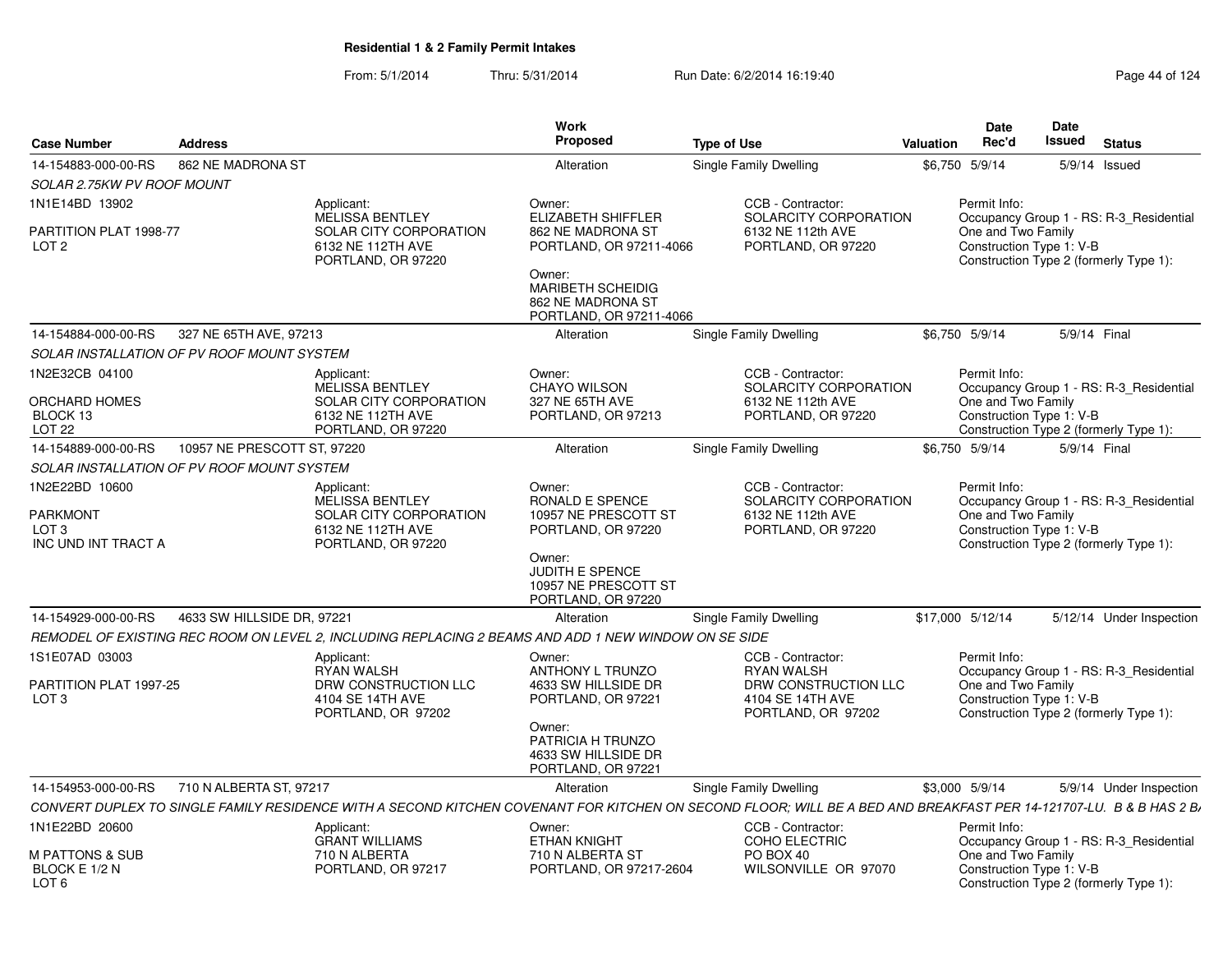| <b>Case Number</b>                                                         | <b>Address</b>             |                                                                                                                                                 | Work<br><b>Proposed</b>                                                                                                                                      | <b>Type of Use</b>                                                                                                                                           | <b>Valuation</b> | <b>Date</b><br>Rec'd               | Date<br>Issued                                                                                                                                        | <b>Status</b>  |                         |
|----------------------------------------------------------------------------|----------------------------|-------------------------------------------------------------------------------------------------------------------------------------------------|--------------------------------------------------------------------------------------------------------------------------------------------------------------|--------------------------------------------------------------------------------------------------------------------------------------------------------------|------------------|------------------------------------|-------------------------------------------------------------------------------------------------------------------------------------------------------|----------------|-------------------------|
| 14-154982-000-00-RS                                                        | 1730 NE SISKIYOU ST, 97212 |                                                                                                                                                 | Alteration                                                                                                                                                   | Single Family Dwelling                                                                                                                                       |                  | \$50,000 5/15/14                   |                                                                                                                                                       | 5/15/14 Issued |                         |
|                                                                            |                            |                                                                                                                                                 |                                                                                                                                                              | REMODEL SINGLE FAMILY HOME; NEW 2ND FLOOR BATHROOM (3 TOTAL); REMOVE WINDOWS AND DOORS AND REPLACE WITH NEW AS ALLOWED BY 14-128550 LU                       |                  |                                    |                                                                                                                                                       |                |                         |
| 1N1E26AB 19200<br><b>IRVINGTON</b><br><b>BLOCK 45</b><br>LOT <sub>1</sub>  |                            | Applicant:<br><b>ISRAEL RODRIGUEZ</b><br><b>FULCRUM CONSTRUCTION &amp;</b><br><b>BUILDING SERVICES LLC</b><br>PO BOX 706<br>BEAVERTON, OR 97075 | Owner:<br>ADRIANNE C FELDSTEIN<br>1730 NE SISKIYOU ST<br>PORTLAND, OR 97212-2375<br>Owner:<br>JOHN R RATTO<br>1730 NE SISKIYOU ST<br>PORTLAND, OR 97212-2375 | CCB - Contractor:<br><b>ISRAEL RODRIGUEZ</b><br><b>FULCRUM CONSTRUCTION &amp;</b><br><b>BUILDING SERVICES LLC</b><br>PO BOX 706<br>BEAVERTON, OR 97075       |                  | Permit Info:                       | Occupancy Group 1 - RS: R-3_Remodel<br>Construction Type 1: V-B<br>Construction Type 2 (formerly Type 1):<br>Total Square Footage - Display Only: 800 |                |                         |
| 14-155003-000-00-RS                                                        | 6332 N OBERLIN ST, 97203   |                                                                                                                                                 | Alteration                                                                                                                                                   | Single Family Dwelling                                                                                                                                       |                  | \$10,000 5/9/14                    |                                                                                                                                                       |                | 5/9/14 Under Inspection |
|                                                                            |                            |                                                                                                                                                 |                                                                                                                                                              | REMOVE CORNER KITCHEN WINDOWS AND IN FILL; NEW WINDOW IN KITCHEN; NEW PASS THROUGH FROM KITCHEN TO DINING ROOM; BASEMENT: ADD EGRESS WINDOW, NEW WALL TO SEH |                  |                                    |                                                                                                                                                       |                |                         |
| 1N1E07DB 04300<br><b>MCKENNA PK</b><br>BLOCK <sub>3</sub><br><b>LOT 20</b> |                            | Applicant:<br><b>MARY TONGUE</b><br>4207 SE WOODSTOCK BLVD<br>PORTLAND OREGON 97206                                                             | Owner:<br><b>TIMOTHY M SIMRELL</b><br>6332 N OBERLIN ST<br>PORTLAND, OR 97203-4153<br>Owner:<br><b>ROY L III WATTERS</b>                                     | CCB - Contractor:<br><b>ROBERT TONGUE</b><br>HOMEMAKERS OF OREGON LLC<br>5439 SE WOODSTOCK BLVD<br>PORTLAND, OR 97206<br>CCB - Contractor:                   |                  | Permit Info:<br>One and Two Family | Occupancy Group 1 - RS: R-3 Residential<br>Construction Type 1: V-B<br>Construction Type 2 (formerly Type 1):                                         |                |                         |
|                                                                            |                            |                                                                                                                                                 | 6332 N OBERLIN ST<br>PORTLAND, OR 97203-4153                                                                                                                 | <b>GARYS ELECTRIC CO LLC</b><br>1401 SW WALLULA DR<br>GRESHAM, OR 97080                                                                                      |                  |                                    |                                                                                                                                                       |                |                         |
| 14-155023-000-00-RS                                                        | 7634 N KELLOGG ST          |                                                                                                                                                 | Alteration                                                                                                                                                   | Single Family Dwelling                                                                                                                                       |                  | \$6,750 5/9/14                     |                                                                                                                                                       | 5/9/14 Final   |                         |
| SOLAR/PV - 5.75kW ROOF MOUNTED SOLAR PV ARRAY                              |                            |                                                                                                                                                 |                                                                                                                                                              |                                                                                                                                                              |                  |                                    |                                                                                                                                                       |                |                         |
| 1N1W12AD 00801<br>ST JOHNS HTS & SUB<br>BLOCK 4<br>LOT <sub>8</sub>        |                            | Applicant:<br><b>MELISSA BENTLEY</b><br>SOLAR CITY CORPORATION<br>6132 NE 112TH AVE<br>PORTLAND, OR 97220                                       | Owner:<br><b>BRENT NICHOLS</b><br>7634 N KELLOGG ST<br>PORTLAND, OR 97203<br>Owner:<br><b>BRENDAN ROE</b><br>7634 N KELLOGG ST<br>PORTLAND, OR 97203         | CCB - Contractor:<br>SOLARCITY CORPORATION<br>6132 NE 112th AVE<br>PORTLAND, OR 97220                                                                        |                  | Permit Info:<br>One and Two Family | Occupancy Group 1 - RS: R-3_Residential<br>Construction Type 1: V-B<br>Construction Type 2 (formerly Type 1):                                         |                |                         |
| 14-155029-000-00-RS                                                        | 3227 SE 63RD AVE, 97206    |                                                                                                                                                 | Alteration                                                                                                                                                   | Single Family Dwelling                                                                                                                                       |                  | \$6,750 5/9/14                     |                                                                                                                                                       | 5/9/14 Final   |                         |
| SOLAR INSTALLATION: 5.1KW PV ROOF MOUNT SYSTEM                             |                            |                                                                                                                                                 |                                                                                                                                                              |                                                                                                                                                              |                  |                                    |                                                                                                                                                       |                |                         |
| 1S2E08BC 13700<br>CHULA VISTA<br>BLOCK <sub>1</sub><br><b>LOT 10</b>       |                            | Applicant:<br>MELISSA BENTLEY<br>SOLAR CITY CORPORATION<br>6132 NE 112TH AVE<br>PORTLAND, OR 97220                                              | Owner:<br><b>RUBY K SAWHNEY</b><br>3227 SE 63RD AVE<br>PORTLAND, OR 97206                                                                                    | CCB - Contractor:<br>SOLARCITY CORPORATION<br>6132 NE 112th AVE<br>PORTLAND, OR 97220                                                                        |                  | Permit Info:<br>One and Two Family | Occupancy Group 1 - RS: R-3 Residential<br>Construction Type 1: V-B<br>Construction Type 2 (formerly Type 1):                                         |                |                         |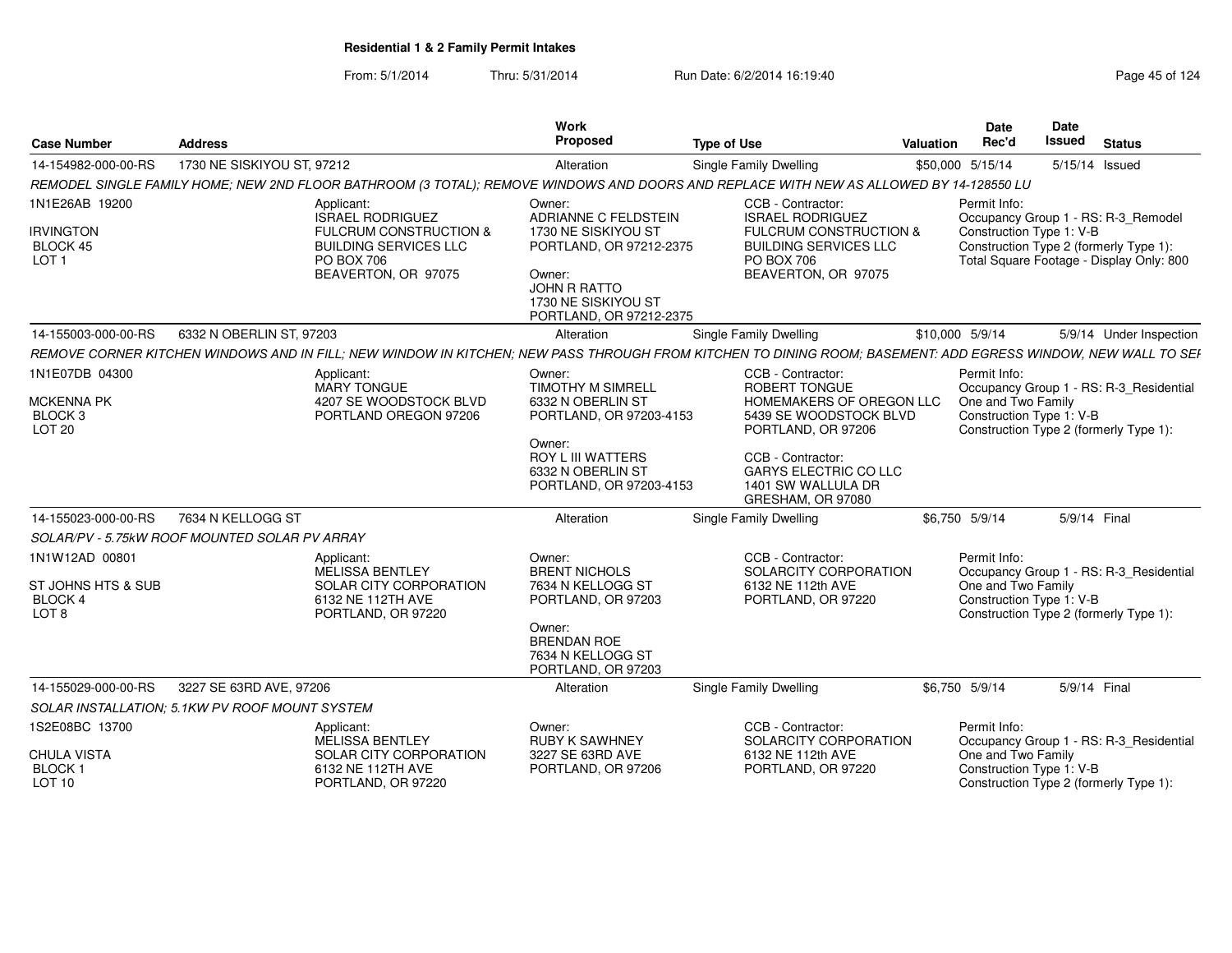| <b>Case Number</b>                                                                                      | <b>Address</b>                                                                                                                                                 | Work<br>Proposed                                                                                                                                                          | <b>Type of Use</b>                                                                                                                               | <b>Valuation</b> | <b>Date</b><br>Rec'd                                           | <b>Date</b><br><b>Issued</b> | <b>Status</b>                                                                     |
|---------------------------------------------------------------------------------------------------------|----------------------------------------------------------------------------------------------------------------------------------------------------------------|---------------------------------------------------------------------------------------------------------------------------------------------------------------------------|--------------------------------------------------------------------------------------------------------------------------------------------------|------------------|----------------------------------------------------------------|------------------------------|-----------------------------------------------------------------------------------|
| 14-155089-000-00-RS                                                                                     | 1815 SE REEDWAY ST, 97202                                                                                                                                      | Alteration                                                                                                                                                                | <b>Single Family Dwelling</b>                                                                                                                    |                  | \$2,400 5/9/14                                                 | 5/9/14 Final                 |                                                                                   |
|                                                                                                         | ADD EGRESS WINDOW TO EXISTING BASEMENT ON WEST ELEVATION                                                                                                       |                                                                                                                                                                           |                                                                                                                                                  |                  |                                                                |                              |                                                                                   |
| 1S1E14DB 02400<br><b>MIDWAY</b><br>BLOCK <sub>2</sub><br>E 46' OF LOT 4                                 | Applicant:<br><b>RICHARD DIXION</b><br><b>DIXON REMODELING &amp;</b><br><b>RESTORATION</b><br>8050 SE 13TH SUITE 104<br>PORTLAND OR 97202                      | Owner:<br>ANDREW B DAVIS<br>1815 SE REEDWAY ST<br>PORTLAND, OR 97202-5128<br>Owner:<br><b>EMILY J HEIM</b><br>1815 SE REEDWAY ST<br>PORTLAND, OR 97202-5128               | CCB - Contractor:<br><b>RICHARD DIXION</b><br><b>DIXON REMODELING &amp;</b><br><b>RESTORATION</b><br>8050 SE 13TH SUITE 104<br>PORTLAND OR 97202 |                  | Permit Info:<br>One and Two Family<br>Construction Type 1: V-B |                              | Occupancy Group 1 - RS: R-3_Residential<br>Construction Type 2 (formerly Type 1): |
| 14-155158-000-00-RS                                                                                     | 6914 N ALBINA AVE, 97217                                                                                                                                       | Alteration                                                                                                                                                                | Single Family Dwelling                                                                                                                           |                  | \$15,000 5/10/14                                               |                              | 5/20/14 Under Inspection                                                          |
|                                                                                                         | ADDING BATHROOM IN BASEMENT. REPLACING DRAIN FROM LAUNDRY AREA IN BASEMENT FLOOR TO SEWER STACK. 2 TOILETS TOTAL.                                              |                                                                                                                                                                           |                                                                                                                                                  |                  |                                                                |                              |                                                                                   |
| 1N1E15BD 00600<br><b>CUMBERLAND</b>                                                                     |                                                                                                                                                                | Owner:<br><b>HOLLIS G ARCHITZEL</b><br>6914 N ALBINA AVE                                                                                                                  | CCB - Contractor:<br>WM D HERBOTH REMODELLING<br><b>INC</b>                                                                                      |                  | Permit Info:<br>One and Two Family                             |                              | Occupancy Group 1 - RS: R-3_Residential                                           |
| <b>BLOCK1</b><br>LOT <sub>9</sub>                                                                       |                                                                                                                                                                | PORTLAND, OR 97217-1604                                                                                                                                                   | 6006 NE RODNEY AVE<br>PORTLAND, OR 972112556                                                                                                     |                  | Construction Type 1: V-B                                       |                              | Construction Type 2 (formerly Type 1):                                            |
| 14-155446-000-00-RS                                                                                     | 1711 SE ELLIOTT AVE, 97214                                                                                                                                     | Alteration                                                                                                                                                                | Single Family Dwelling                                                                                                                           |                  | \$23,310 5/12/14                                               |                              | 5/12/14 Under Inspection                                                          |
|                                                                                                         | CONVERT BASEMENT TO LIVING SPACE, NEW WALLS FOR BATHROOM, OFFICE, PLAYROOM, AND STORAGE AREA, 3 BATHROOMS TOTAL (PLUMB, ELEV, HVAC PERMITS TO BE OBTAINED SEPA |                                                                                                                                                                           |                                                                                                                                                  |                  |                                                                |                              |                                                                                   |
| 1S1E02DB 02000<br>LADDS ADD<br>BLOCK 20<br>SWLY 20' OF LOT 24<br>LOT <sub>27</sub><br>NLY 10' OF LOT 28 | Applicant:<br>SUNDANCE OREGON INC<br>7705 SE FLAVEL<br>PORTLAND OR 97206                                                                                       | Owner:<br><b>FORREST D PARSONS</b><br>1711 SE ELLIOTT AVE<br>PORTLAND, OR 97214-4811<br>Owner:<br><b>SARA M PARSONS</b><br>1711 SE ELLIOTT AVE<br>PORTLAND, OR 97214-4811 | CCB - Contractor:<br>SUNDANCE OREGON INC<br>7705 SE FLAVEL<br>PORTLAND OR 97206                                                                  |                  | Permit Info:<br>One and Two Family<br>Construction Type 1: V-B |                              | Occupancy Group 1 - RS: R-3_Residential<br>Construction Type 2 (formerly Type 1): |
| 14-155476-000-00-RS                                                                                     | 3908 SW SCHOLLS FERRY RD, 97221                                                                                                                                | Alteration                                                                                                                                                                | Single Family Dwelling                                                                                                                           |                  | \$18,800 5/12/14                                               |                              | 5/12/14 Under Inspection                                                          |
|                                                                                                         | CONVERT BASEMENT TO LIVING SPACE WITH NEW BEDROOM, NEW BATHROOM, NEW UTILITY ROOM; NEW EGRESS                                                                  |                                                                                                                                                                           |                                                                                                                                                  |                  |                                                                |                              |                                                                                   |
| 1S1E07CB 03000<br>SECTION 07 1S 1E<br>TL 3000 2.03 ACRES                                                | Applicant:<br>OLSON & WILSON CONSTRUCTIOI JOSEPH R ELIA<br>PO BOX G<br>ST. HELENS, OR 97051                                                                    | Owner:<br>3908 SW SCHOLLS FERRY RD<br>PORTLAND, OR 97221-1269<br>Owner:<br><b>ALISON K ELIA</b><br>3908 SW SCHOLLS FERRY RD<br>PORTLAND, OR 97221-1269                    | CCB - Contractor:<br>OLSON & WILSON CONSTRUCTIOI Occupancy Group 1 - RS: R-3_Residential<br>PO BOX G<br>ST. HELENS, OR 97051                     |                  | Permit Info:<br>One and Two Family<br>Construction Type 1: V-B |                              | Construction Type 2 (formerly Type 1):                                            |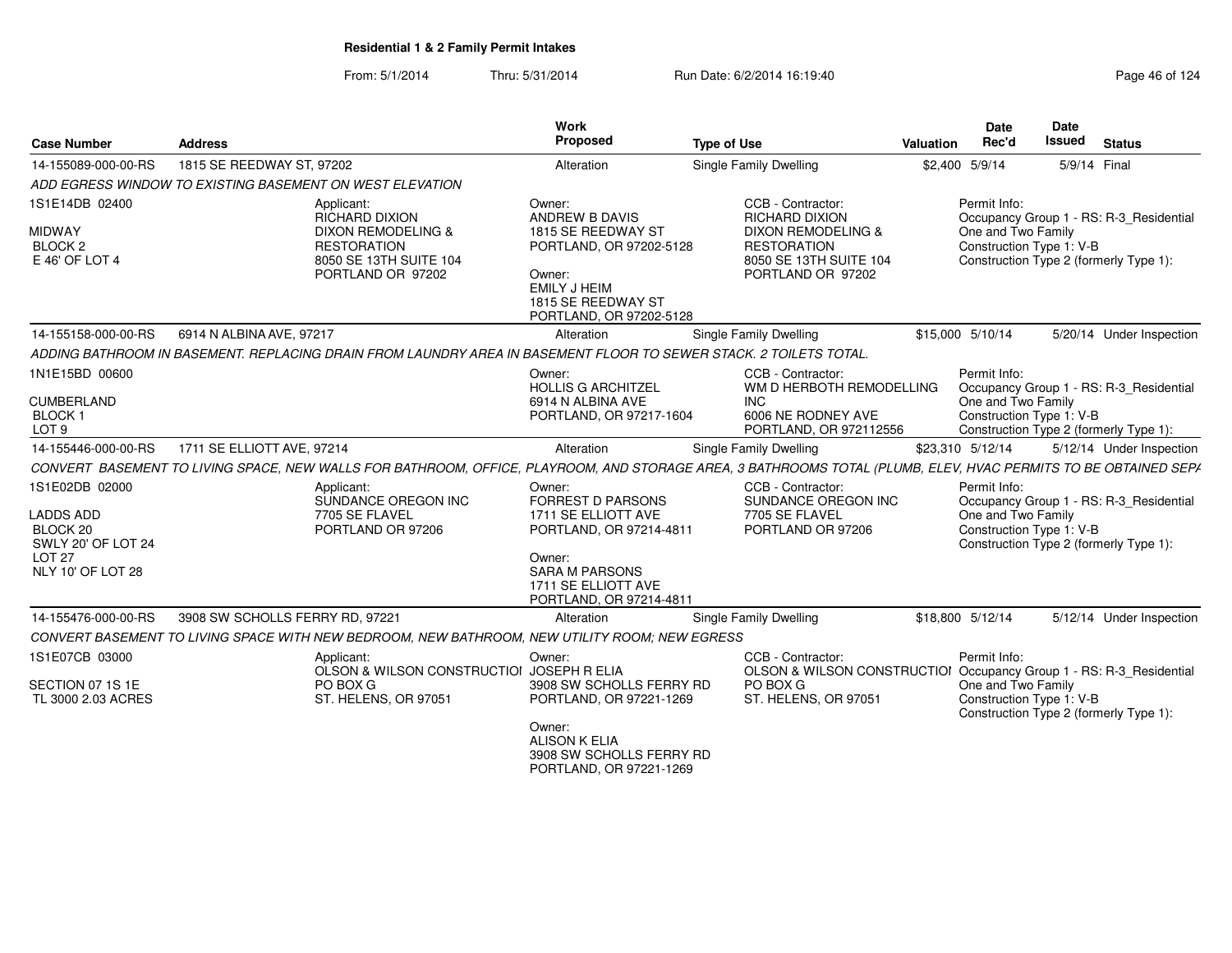From: 5/1/2014Thru: 5/31/2014 Run Date: 6/2/2014 16:19:40

| <b>Case Number</b>                                                       | <b>Address</b>                  |                                                                                                                                                             | <b>Work</b><br><b>Proposed</b>                                                                                                                                                    | <b>Type of Use</b>                                                                                                                                                                                | Valuation | <b>Date</b><br>Rec'd                                           | Date<br><b>Issued</b> | <b>Status</b>                                                                     |
|--------------------------------------------------------------------------|---------------------------------|-------------------------------------------------------------------------------------------------------------------------------------------------------------|-----------------------------------------------------------------------------------------------------------------------------------------------------------------------------------|---------------------------------------------------------------------------------------------------------------------------------------------------------------------------------------------------|-----------|----------------------------------------------------------------|-----------------------|-----------------------------------------------------------------------------------|
| 14-155477-000-00-RS                                                      | 0656 SW PALATINE HILL RD, 97219 |                                                                                                                                                             | Alteration                                                                                                                                                                        | Single Family Dwelling                                                                                                                                                                            |           | \$50,000 5/20/14                                               |                       | <b>Under Review</b>                                                               |
|                                                                          |                                 | REMODEL EXISTING BEDROOM AND BATHROOM, NEW WINDOWS IN BATHROOM, NEW DOOR AND WINDOWS IN BEDROOM                                                             |                                                                                                                                                                                   |                                                                                                                                                                                                   |           |                                                                |                       |                                                                                   |
| 1S1E27CD 02500<br>SECTION 27 1S 1E<br>TL 2500 0.95 ACRES                 |                                 | Applicant:<br><b>DEARING &amp; YUNG</b><br>CONTRACTORS INC<br>3005 NE DUNCKLEY ST<br>PORTLAND OR 97212                                                      | Owner:<br><b>CHARLES E KIRSCHBAUM</b><br>0656 SW PALATINE HILL RD<br>PORTLAND, OR 97219-7831<br>Owner:<br>AMY W KIRSCHBAUM<br>0656 SW PALATINE HILL RD<br>PORTLAND, OR 97219-7831 | CCB - Contractor:<br><b>JAY JAYS PLUMBING INC</b><br>19947 E BURNSIDE ST<br>PORTLAND OR 972336121<br><b>MULTNOMAH</b><br>CCB - Contractor:<br><b>DEARING &amp; YUNG</b><br><b>CONTRACTORS INC</b> |           | Permit Info:<br>Construction Type 1: V-B                       |                       | Occupancy Group 1 - RS: R-3_Remodel<br>Construction Type 2 (formerly Type 1):     |
|                                                                          |                                 |                                                                                                                                                             |                                                                                                                                                                                   | 3005 NE DUNCKLEY ST<br>PORTLAND OR 97212                                                                                                                                                          |           |                                                                |                       |                                                                                   |
| 14-155567-000-00-RS                                                      | 330 SE 47TH AVE, 97215          |                                                                                                                                                             | Alteration                                                                                                                                                                        | Single Family Dwelling                                                                                                                                                                            |           | \$1,500 5/12/14                                                | 5/12/14 Final         |                                                                                   |
|                                                                          |                                 | VOLUNTARY STRUCTURE ANCHORING TO EXISTING CONCRETE FOUNDATION                                                                                               |                                                                                                                                                                                   |                                                                                                                                                                                                   |           |                                                                |                       |                                                                                   |
| 1N2E31CD 14000<br>PROVIDENCE HTS<br><b>BLOCK1</b><br>LOT <sub>7</sub>    |                                 | Applicant:<br>MIKE ROSE CONTRACTING LLC<br>3543 SE FRANKLIN ST<br>PORTLAND, OR 97202                                                                        | Owner:<br>DAVID M ALLAWAY<br>330 SE 47TH AVE<br>PORTLAND, OR 97215<br>Owner:<br>YESHI ALLAWAY<br>330 SE 47TH AVE<br>PORTLAND, OR 97215                                            | CCB - Contractor:<br>MIKE ROSE CONTRACTING LLC<br>3543 SE FRANKLIN ST<br>PORTLAND, OR 97202                                                                                                       |           | Permit Info:<br>One and Two Family<br>Construction Type 1: V-B |                       | Occupancy Group 1 - RS: R-3_Residential<br>Construction Type 2 (formerly Type 1): |
| 14-155800-000-00-RS                                                      | 1926 SW CLIFTON ST, 97201       |                                                                                                                                                             | Alteration                                                                                                                                                                        | Single Family Dwelling                                                                                                                                                                            |           | \$10,000 5/13/14                                               |                       | 5/13/14 Issued                                                                    |
|                                                                          |                                 | CONVERT BASEMENT TO LIVING SPACE, ADD WALL TO CREATE SEPARATE STORAGE ARE, NEW BATHROOM, BEDROOM, FAMILY ROOM AND LAUNDRY ROOM. ALL WINDOWS, FURRING OF WAL |                                                                                                                                                                                   |                                                                                                                                                                                                   |           |                                                                |                       |                                                                                   |
| 1S1E04CA 03300<br><b>CARTERS ADD TO P</b><br>W 85' OF N 100' OF BLOCK 72 |                                 | Applicant:<br>ANNE USHER<br>3338 NW FRANKLIN CT<br>PORTLAND, OR 97210                                                                                       | Owner:<br>EUGENE K III MACCOLL<br>1926 SW CLIFTON ST<br>PORTLAND, OR 97201-2415                                                                                                   | CCB - Contractor:<br><b>BBG INCORPORATED</b><br>6990 SW KAUFMAN DR<br>BEAVERTON, OR 97007                                                                                                         |           | Permit Info:<br>Construction Type 1: V-B                       |                       | Occupancy Group 1 - RS: R-3 Remodel<br>Construction Type 2 (formerly Type 1):     |
|                                                                          |                                 |                                                                                                                                                             | Owner:<br><b>CHRISTINE L MACCOLL</b>                                                                                                                                              |                                                                                                                                                                                                   |           |                                                                |                       |                                                                                   |

1926 SW CLIFTON STPORTLAND, OR 97201-2415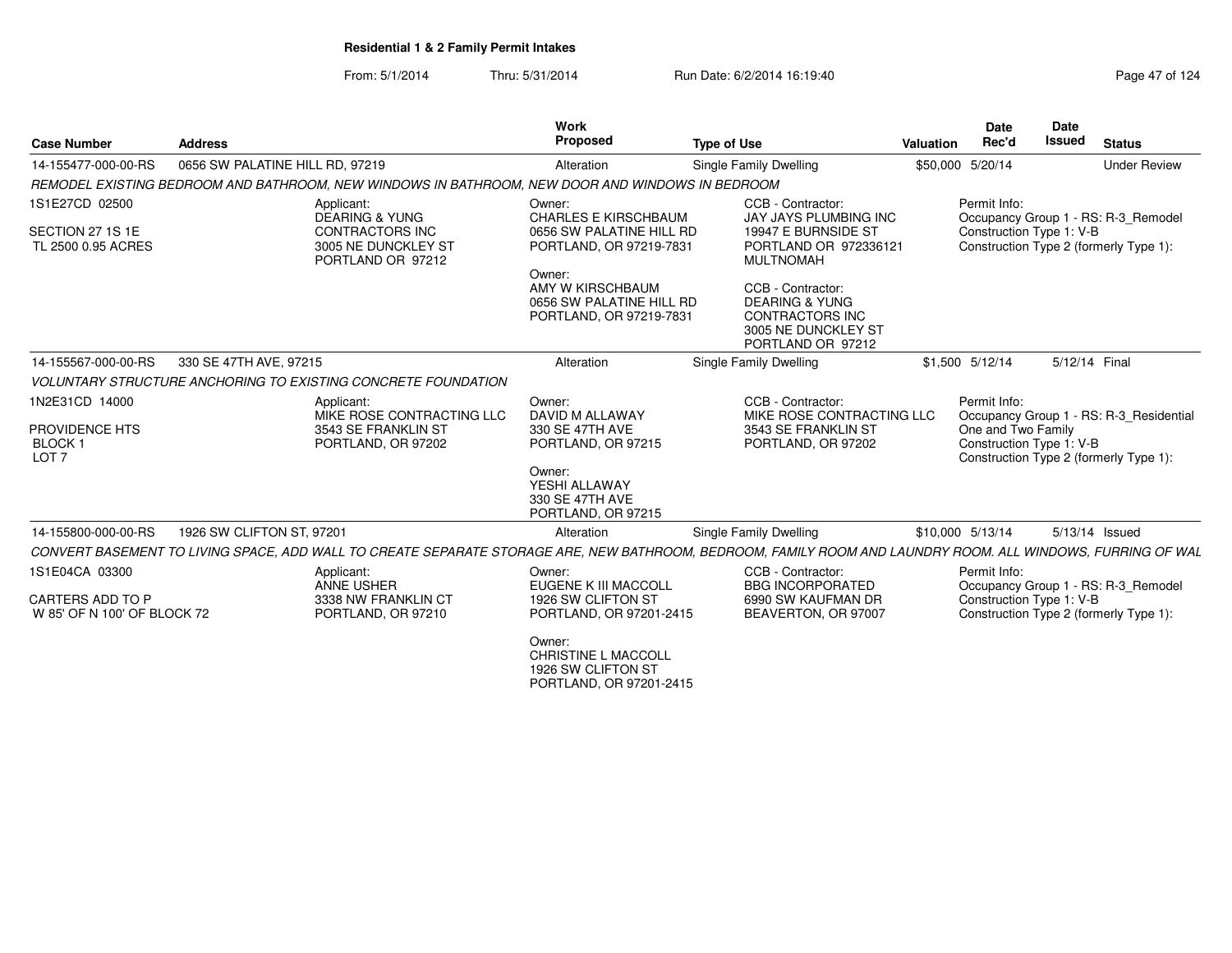|                                                                           |                                                                                                      |                                                                        | <b>Work</b><br><b>Proposed</b>                                                  |                                                                                                                                                                      |           | Date<br>Rec'd                                                                                            | <b>Date</b><br>Issued |                                          |
|---------------------------------------------------------------------------|------------------------------------------------------------------------------------------------------|------------------------------------------------------------------------|---------------------------------------------------------------------------------|----------------------------------------------------------------------------------------------------------------------------------------------------------------------|-----------|----------------------------------------------------------------------------------------------------------|-----------------------|------------------------------------------|
| <b>Case Number</b>                                                        | <b>Address</b>                                                                                       |                                                                        |                                                                                 | <b>Type of Use</b>                                                                                                                                                   | Valuation |                                                                                                          |                       | <b>Status</b>                            |
| 14-155826-000-00-RS                                                       | 3538 SE HAROLD CT, 97202                                                                             |                                                                        | Alteration                                                                      | Single Family Dwelling                                                                                                                                               |           | \$20,000 5/13/14                                                                                         |                       | 5/13/14 Under Inspection                 |
|                                                                           | RECONFIGURE EXISTING MAIN FLOOR BATHROOM TO ADD WALL AND ADDITIONAL HALF BATHROOM (3 BATHROOM TOTAL) |                                                                        |                                                                                 |                                                                                                                                                                      |           |                                                                                                          |                       |                                          |
| 1S1E13DB 02100<br>REED COLLEGE HTS<br><b>BLOCK 5</b><br>LOT <sub>10</sub> | Applicant:                                                                                           | ODUIN CONSTRUCTION LLC<br>7528 SW KELLY AVE<br>PORTLAND, OR 97219-2938 | Owner:<br>RACHEL A ALTMANN<br>3538 SE HAROLD CT<br>PORTLAND, OR 97202           | CCB - Contractor:<br><b>ENERGIZED ELECTRIC LLC</b><br>PO BOX 643<br>FAIRVIEW OR 97024                                                                                |           | Permit Info:<br>One and Two Family<br>Construction Type 1: V-B<br>Construction Type 2 (formerly Type 1): |                       | Occupancy Group 1 - RS: R-3_Residential  |
|                                                                           |                                                                                                      |                                                                        | Owner:<br><b>TYLER B MORRISON</b><br>3538 SE HAROLD CT<br>PORTLAND, OR 97202    | CCB - Contractor:<br><b>Tyson Wilson</b><br><b>ECO PLUMBER LLC</b><br>6533 SE 70th Ave<br>Portland OR 97206                                                          |           |                                                                                                          |                       |                                          |
|                                                                           |                                                                                                      |                                                                        |                                                                                 | CCB - Contractor:<br>ODUIN CONSTRUCTION LLC<br>7528 SW KELLY AVE<br>PORTLAND, OR 97219-2938                                                                          |           |                                                                                                          |                       |                                          |
| 14-155887-000-00-RS                                                       | 7621 SE WASHINGTON ST, 97215                                                                         |                                                                        | Alteration                                                                      | Single Family Dwelling                                                                                                                                               |           | \$600 5/13/14                                                                                            |                       | 5/13/14 Under Inspection                 |
|                                                                           |                                                                                                      |                                                                        |                                                                                 | INSTALL 3 NEW WINDOWS, REMOVE WALL AND ADD NEW WALL AT BEDROOM ON MAIN FLOOR/***ADD C/W,D/W,(2) H/B,SINK/BASIN,TUB/SHOWER,W/C AND (1) FLOOR WATER REPIPE 5/13/14**** |           |                                                                                                          |                       |                                          |
| 1S2E05AB 00600<br>KINZEL PK                                               | Applicant:                                                                                           | JOSHUA J WARD<br>7621 SE WASHINGTON ST                                 | Owner:<br><b>JOSHUA J WARD</b><br>7621 SE WASHINGTON ST                         |                                                                                                                                                                      |           | Permit Info:<br>One and Two Family                                                                       |                       | Occupancy Group 1 - RS: R-3_Residential  |
| <b>BLOCK1</b><br>LOT <sub>12</sub>                                        |                                                                                                      | PORTLAND, OR 97215-2347                                                | PORTLAND, OR 97215-2347                                                         |                                                                                                                                                                      |           | Construction Type 1: V-B<br>Construction Type 2 (formerly Type 1):                                       |                       |                                          |
| 14-156004-000-00-RS                                                       | 3950 NE 136TH AVE, 97230                                                                             |                                                                        | Alteration                                                                      | Single Family Dwelling                                                                                                                                               |           | \$55,000 5/13/14                                                                                         | 5/13/14 Issued        |                                          |
|                                                                           | REPLACE TRUSSES DAMAGED BY FIRE Trades to be pulled separately                                       |                                                                        |                                                                                 |                                                                                                                                                                      |           |                                                                                                          |                       |                                          |
| 1N2E23DB 07900<br><b>STRATHMORE</b><br>BLOCK 17                           | Applicant:                                                                                           | JEFFREY PULLIAM<br>1610 NE 144TH AVE<br>PORTLAND, OR 97230             | Owner:<br>KATHLEEN A MURPHY<br>3950 NE 136TH AVE<br>PORTLAND, OR 97230-2717     |                                                                                                                                                                      |           | Permit Info:<br>One and Two Family<br>Construction Type 1: V-B                                           |                       | Occupancy Group 1 - RS: R-3_Residential  |
| LOT <sub>1</sub>                                                          |                                                                                                      |                                                                        | Owner:<br><b>MARK JOHNSON</b><br>3950 NE 136TH AVE<br>PORTLAND, OR 97230-2717   |                                                                                                                                                                      |           | Construction Type 2 (formerly Type 1):                                                                   |                       |                                          |
|                                                                           |                                                                                                      |                                                                        | Owner:<br><b>SHANNON MURPHY</b><br>3950 NE 136TH AVE<br>PORTLAND, OR 97230-2717 |                                                                                                                                                                      |           |                                                                                                          |                       |                                          |
| 14-156250-000-00-RS                                                       | 7320 SW 26TH AVE, 97219                                                                              |                                                                        | Alteration                                                                      | Single Family Dwelling                                                                                                                                               |           | \$8,455 5/23/14                                                                                          | 5/23/14 Issued        |                                          |
|                                                                           |                                                                                                      |                                                                        |                                                                                 | CONVERT PORTION OF UNFINISHED BASEMENT TO LIVING SPACE TO INCLUDE NEW BEDROOM, BATHROOM, LAUNDRY. PLUMBING UNDER 14-155056-PT.                                       |           |                                                                                                          |                       |                                          |
| 1S1E20AD 01200                                                            | Applicant:                                                                                           | <b>IRIS R POLICAR</b>                                                  | Owner:<br><b>IRIS R POLICAR</b>                                                 |                                                                                                                                                                      |           | Permit Info:                                                                                             |                       | Occupancy Group 1 - RS: R-3_Remodel      |
| <b>TOWNSENDS ADD</b><br><b>BLOCK1</b><br>LOT <sub>17</sub>                |                                                                                                      | 7320 SW 26TH AVE<br>PORTLAND, OR 97219                                 | 7320 SW 26TH AVE<br>PORTLAND, OR 97219                                          |                                                                                                                                                                      |           | Construction Type 1: V-B<br>Construction Type 2 (formerly Type 1):                                       |                       | Total Square Footage - Display Only: 230 |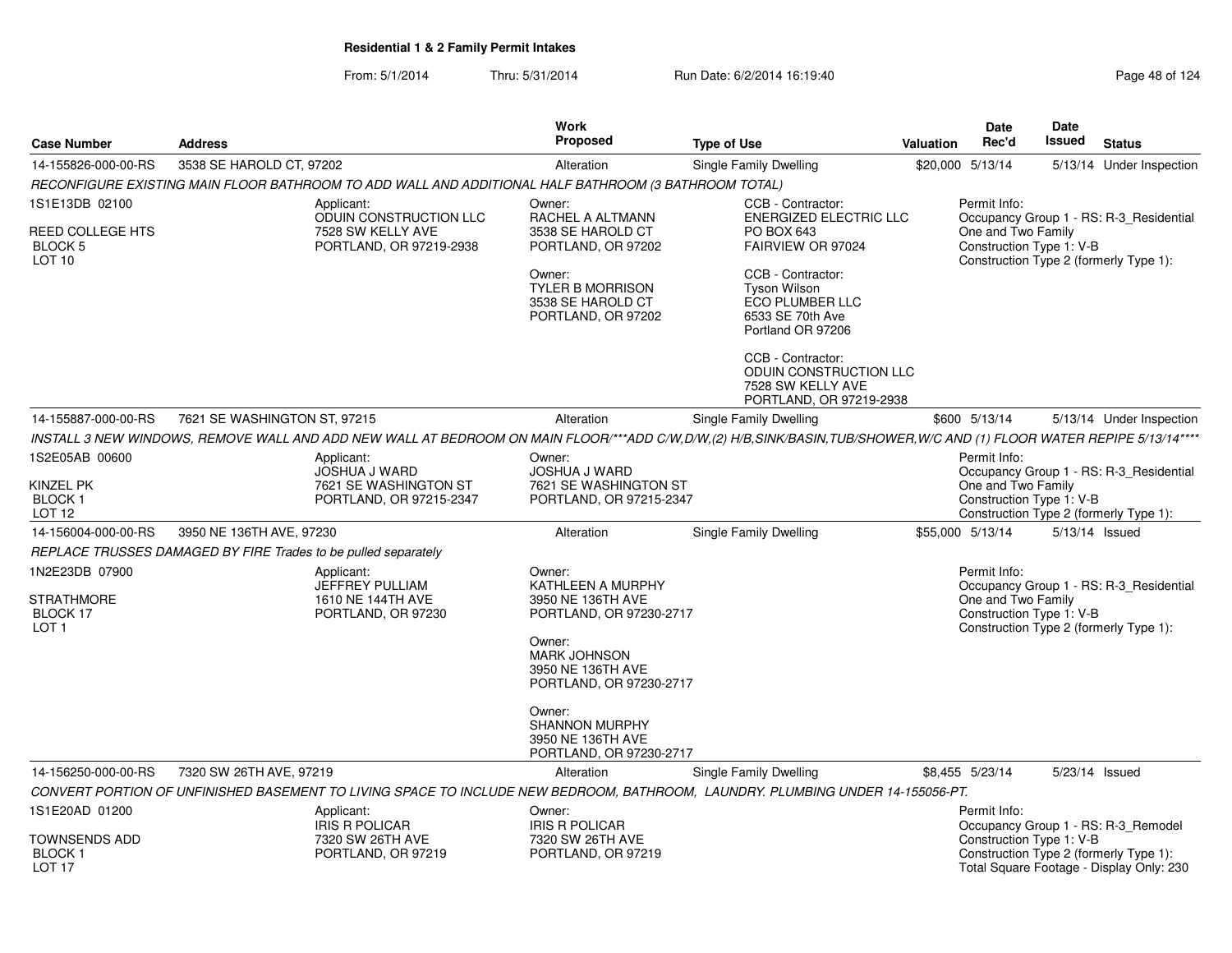|                                   |                                                  |                                                                                                                                   | Work                                         |                                                                                          |                  | <b>Date</b>                                    | <b>Date</b>    |                                                                                     |
|-----------------------------------|--------------------------------------------------|-----------------------------------------------------------------------------------------------------------------------------------|----------------------------------------------|------------------------------------------------------------------------------------------|------------------|------------------------------------------------|----------------|-------------------------------------------------------------------------------------|
| <b>Case Number</b>                | <b>Address</b>                                   |                                                                                                                                   | <b>Proposed</b>                              | <b>Type of Use</b>                                                                       | <b>Valuation</b> | Rec'd                                          | <b>Issued</b>  | <b>Status</b>                                                                       |
| 14-156285-000-00-RS               | 2505 NE GOING ST, 97211                          |                                                                                                                                   | Alteration                                   | Single Family Dwelling                                                                   |                  | \$5,500 5/13/14                                | 5/13/14 Final  |                                                                                     |
| <b>VOLUNTARY SEISMIC UPGRADE.</b> |                                                  |                                                                                                                                   |                                              |                                                                                          |                  |                                                |                |                                                                                     |
| 1N1E24BC 12000                    |                                                  | Applicant:<br>STEVE GEMMELL                                                                                                       | Owner:<br><b>BRUEN W TUCKER</b>              | CCB - Contractor:<br><b>STEVE GEMMELL</b>                                                |                  | Permit Info:                                   |                | Occupancy Group 1 - RS: R-3_Residential                                             |
| <b>LESTER PK</b>                  |                                                  | <b>GEMMELL CONSTRUCTION LLC</b>                                                                                                   | 2505 NE GOING ST                             | <b>GEMMELL CONSTRUCTION LLC</b>                                                          |                  | One and Two Family                             |                |                                                                                     |
| BLOCK 5                           |                                                  | 3817 N WILLIAMS                                                                                                                   | PORTLAND, OR 97211-6533                      | 3817 N WILLIAMS                                                                          |                  | Construction Type 1: V-B                       |                |                                                                                     |
| W 1/2 OF LOT 10&11                |                                                  | PORTLAND OR 97227                                                                                                                 | Owner:                                       | PORTLAND OR 97227                                                                        |                  |                                                |                | Construction Type 2 (formerly Type 1):                                              |
|                                   |                                                  |                                                                                                                                   | KATHLEEN B TUCKER                            |                                                                                          |                  |                                                |                |                                                                                     |
|                                   |                                                  |                                                                                                                                   | 2505 NE GOING ST<br>PORTLAND, OR 97211-6533  |                                                                                          |                  |                                                |                |                                                                                     |
| 14-156417-000-00-RS               | 4217 SW AGATE LN, 97201                          |                                                                                                                                   | Alteration                                   | Single Family Dwelling                                                                   |                  | \$39,000 5/14/14                               | 5/17/14 Issued |                                                                                     |
| KITCHEN REMODEL, REPLACE WINDOWS  |                                                  |                                                                                                                                   |                                              |                                                                                          |                  |                                                |                |                                                                                     |
| 1S1E09CC 04500                    |                                                  | Applicant:                                                                                                                        | Owner:                                       | CCB - Contractor:                                                                        |                  | Permit Info:                                   |                |                                                                                     |
| COUNCIL CREST PK RPLT             |                                                  | R S WALLACE CONSTRUCTION CC PETER K SCHOONMAKER<br>1015 MILLER ST SE                                                              | 4217 SW AGATE LN                             | R S WALLACE CONSTRUCTION CC Occupancy Group 1 - RS: R-3_Residential<br>1015 MILLER ST SE |                  | One and Two Family                             |                |                                                                                     |
| <b>LOT J&amp;K TL 4500</b>        |                                                  | PORTLAND OR 972026345                                                                                                             | PORTLAND, OR 97239-1502                      | PORTLAND OR 972026345                                                                    |                  | Construction Type 1: V-B                       |                |                                                                                     |
|                                   |                                                  |                                                                                                                                   |                                              |                                                                                          |                  |                                                |                | Construction Type 2 (formerly Type 1):                                              |
|                                   |                                                  |                                                                                                                                   | Owner:<br>MEGAN L BROOKE                     | CCB - Contractor:<br>SELLWOOD PLUMBING                                                   |                  |                                                |                |                                                                                     |
|                                   |                                                  |                                                                                                                                   | 4217 SW AGATE LN                             | PO BOX 82188                                                                             |                  |                                                |                |                                                                                     |
|                                   |                                                  |                                                                                                                                   | PORTLAND, OR 97239-1502                      | PORTLAND, OR 97282                                                                       |                  |                                                |                |                                                                                     |
| 14-156443-000-00-RS               | 721 N STAFFORD ST, 97217                         |                                                                                                                                   | Alteration                                   | Single Family Dwelling                                                                   |                  | \$7,352 5/14/14                                |                | 5/14/14 Issued                                                                      |
|                                   |                                                  | CONVERT BASEMENT TO LIVING SPACE FOR BEDROOM, ADD EGRESS WINDOW AND WINDOW WELL, ELECTRICAL ADDED, NO MECHANICAL OR PLUMBING WORK |                                              |                                                                                          |                  |                                                |                |                                                                                     |
| 1N1E15BA 12700                    |                                                  | Applicant:<br><b>NATHAN SHUTLER</b>                                                                                               | Owner:<br><b>NATHAN SHUTLER</b>              |                                                                                          |                  | Permit Info:                                   |                | Occupancy Group 1 - RS: R-3_Remodel                                                 |
| <b>SWINTON</b>                    |                                                  | 721 N STAFFORD ST                                                                                                                 | 721 N STAFFORD ST                            |                                                                                          |                  | Construction Type 1: V-B                       |                |                                                                                     |
| <b>BLOCK 45</b>                   |                                                  | PORTLAND, OR 97217                                                                                                                | PORTLAND, OR 97217                           |                                                                                          |                  |                                                |                | Construction Type 2 (formerly Type 1):                                              |
| LOT 17&18                         |                                                  |                                                                                                                                   |                                              |                                                                                          |                  |                                                |                | Total Square Footage - Display Only: 200                                            |
| 14-156454-000-00-RS               | 1015 SW TANGENT ST, 97201                        |                                                                                                                                   | Alteration                                   | Single Family Dwelling                                                                   |                  | \$73,520 5/19/14                               | 5/19/14 Issued |                                                                                     |
|                                   |                                                  | INTERIOR REMODEL FOR NEW KITCHEN, BATHS AND LAUNDRY; NEW FOOTINGS AND BEAMS; NEW WINDOWS THROUGHOUT                               |                                              |                                                                                          |                  |                                                |                |                                                                                     |
| 1S1E04DC 08900                    |                                                  | Applicant:<br><b>KEVIN FISCHER</b>                                                                                                | Owner:<br>ORVILLE W BOICOURT                 | CCB - Contractor:<br>DL HOME REMODELING LLC                                              |                  | Permit Info:                                   |                | Occupancy Group 1 - RS: R-3_Remodel                                                 |
| ROBINSON & PLAT 2                 |                                                  | <b>ALICE DESIGN</b>                                                                                                               | 1015 SW TANGENT ST                           | 13347 SE PIPER DR                                                                        |                  | Construction Type 1: V-B                       |                |                                                                                     |
| LOT 31&34 TL 8900                 |                                                  | 4803 NE 32ND AVENUE<br>PORTLAND OR 97211                                                                                          | PORTLAND, OR 97201-2260                      | HAPPY VALLEY, OR 97086                                                                   |                  |                                                |                | Construction Type 2 (formerly Type 1):<br>Total Square Footage - Display Only: 2000 |
| 14-156470-000-00-RS               | 6003 SE CENTER ST, 97206                         |                                                                                                                                   | Alteration                                   | Single Family Dwelling                                                                   |                  | \$6,000 5/14/14                                |                | 5/14/14 Issued                                                                      |
|                                   | ADD HALF BATH TO EXISTING BEDROOM AT FIRST FLOOR |                                                                                                                                   |                                              |                                                                                          |                  |                                                |                |                                                                                     |
| 1S2E07DA 14900                    |                                                  | Applicant:                                                                                                                        | Owner:                                       | CCB - Contractor:                                                                        |                  | Permit Info:                                   |                |                                                                                     |
|                                   |                                                  | <b>ART CHEEK</b>                                                                                                                  | SARAH MOREHEAD                               | <b>ART CHEEK</b>                                                                         |                  |                                                |                | Occupancy Group 1 - RS: R-3_Residential                                             |
| STEWART PK<br>BLOCK <sub>5</sub>  |                                                  | LUNA HOME WORKS LLC<br>6333 SE 22ND AVE                                                                                           | 6003 SE CENTER ST<br>PORTLAND, OR 97206-3725 | LUNA HOME WORKS LLC<br>6333 SE 22ND AVE                                                  |                  | One and Two Family<br>Construction Type 1: V-B |                |                                                                                     |
| <b>LOT 11</b>                     |                                                  | PORTLAND OR 97202                                                                                                                 |                                              | PORTLAND OR 97202                                                                        |                  |                                                |                | Construction Type 2 (formerly Type 1):                                              |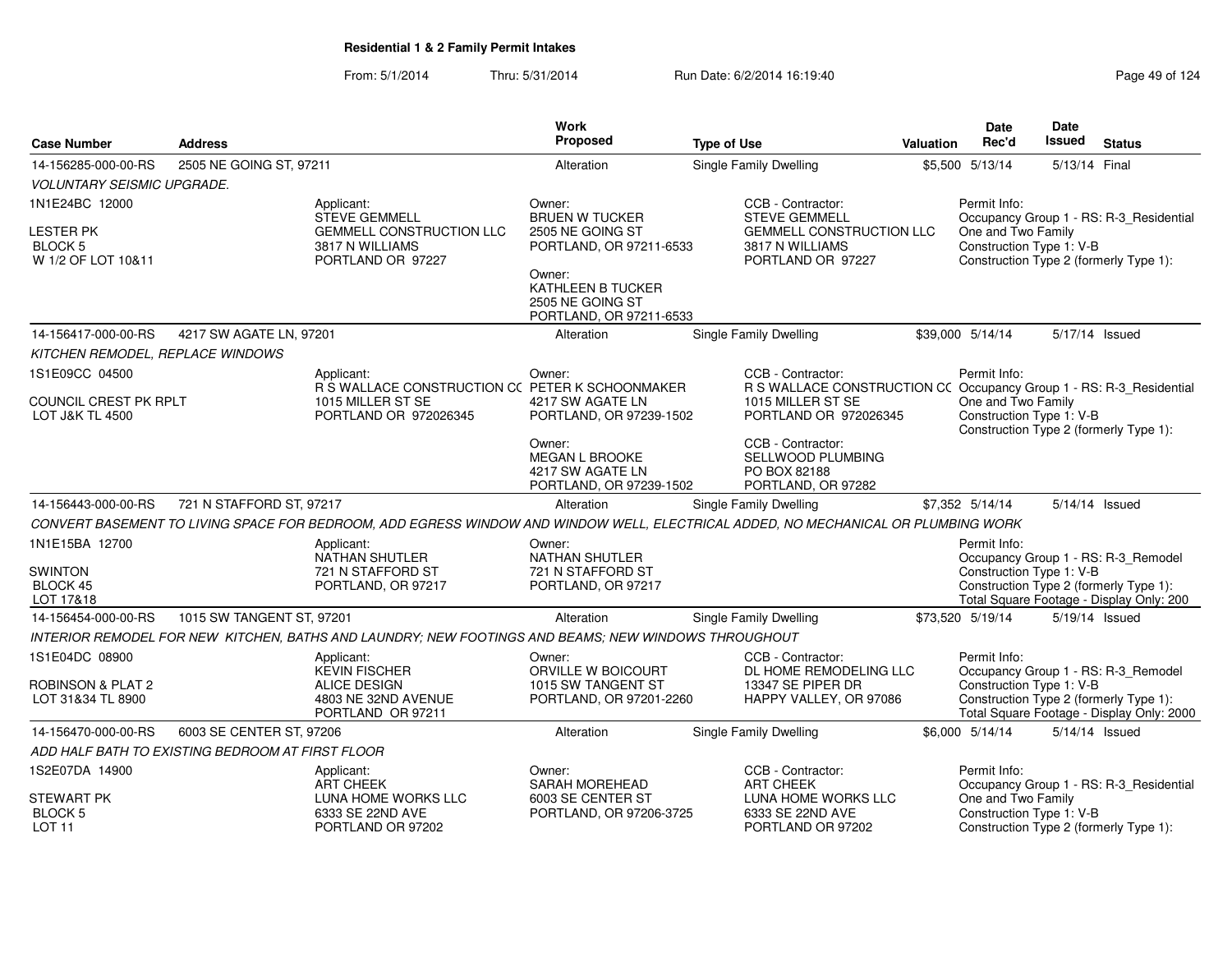| <b>Case Number</b>                                                                | <b>Address</b>             |                                                                                                                                                                | Work<br>Proposed                                                          | <b>Type of Use</b> |                                                                                             | <b>Valuation</b> | Date<br>Rec'd    | Date<br>Issued<br><b>Status</b>                                                                                                                       |
|-----------------------------------------------------------------------------------|----------------------------|----------------------------------------------------------------------------------------------------------------------------------------------------------------|---------------------------------------------------------------------------|--------------------|---------------------------------------------------------------------------------------------|------------------|------------------|-------------------------------------------------------------------------------------------------------------------------------------------------------|
| 14-156505-000-00-RS                                                               | 4011 SW BRUGGER ST, 97219  |                                                                                                                                                                | Alteration                                                                |                    | Single Family Dwelling                                                                      |                  | \$25,000 5/14/14 | 5/14/14 Issued                                                                                                                                        |
|                                                                                   |                            | ALTERATION-DRY ROT REPAIR, NEW WINDOWS AND DOORS AND NEW SIDING. COMPLETE GUT OF INTERIOR FOR REMODEL, RECONFIGURE WALLS TO ALTER EXISTING SPACE, MINOR CHAN(  |                                                                           |                    |                                                                                             |                  |                  |                                                                                                                                                       |
| 1S1E29BC 00800                                                                    |                            | Applicant:<br><b>ANTHONY WHITE</b><br>3830 SW BRIDLE MILE LANE<br>PORTLAND, OR 97221                                                                           | Owner:<br>ROBERT B KNAPP<br>7871 INCA TRL<br>YUCCA VALLEY, CA 92284-3421  |                    | CCB - Contractor:<br><b>ANTHONY WHITE</b><br>3830 SW BRIDLE MILE LANE<br>PORTLAND, OR 97221 |                  | Permit Info:     | Occupancy Group 1 - RS: R-3_Remodel<br>Construction Type 1: V-B<br>Construction Type 2 (formerly Type 1):<br>Total Square Footage - Display Only: 854 |
| 14-156516-000-00-RS                                                               | 2928 SE BERKELEY PL, 97202 |                                                                                                                                                                | Alteration                                                                |                    | Single Family Dwelling                                                                      |                  | \$6,502 5/14/14  | 5/14/14 Under Inspection                                                                                                                              |
|                                                                                   |                            | WINDOW REPLACEMENTS(3)IN THE UPSTAIRS BATH, GARAGE AND SOUTH WALL OF MAIN FLOOR IN OFFICEOTHER WINDOW REPLACEMENTS LIKE FOR LIKE                               |                                                                           |                    |                                                                                             |                  |                  |                                                                                                                                                       |
| 1S1E24CD 01000<br>RACQUET CLUB ESTATES                                            |                            | Applicant:<br>SUNRISE WINDOW SERVICES LLC GENE H ALBRECHT<br>18740 SE CHELDELIN RD                                                                             | Owner:<br>2928 SE BERKELEY PL                                             |                    | CCB - Contractor:<br>18740 SE CHELDELIN RD                                                  |                  | Permit Info:     | SUNRISE WINDOW SERVICES LLC Occupancy Group 1 - RS: R-3_Remodel<br>Construction Type 1: V-B                                                           |
| LOT 9                                                                             |                            | <b>BORING, OR 97089</b>                                                                                                                                        | PORTLAND, OR 97202-8931                                                   |                    | <b>BORING, OR 97089</b>                                                                     |                  |                  | Construction Type 2 (formerly Type 1):                                                                                                                |
| 14-157035-000-00-RS                                                               | 9426 SW 62ND DR, 97219     |                                                                                                                                                                | Alteration                                                                |                    | Single Family Dwelling                                                                      |                  | \$1,772 5/15/14  | 5/15/14 Final                                                                                                                                         |
| ADD NEW STAIRS AND LANDING TO EXISTING 10' HIGH BACK DECK                         |                            |                                                                                                                                                                |                                                                           |                    |                                                                                             |                  |                  |                                                                                                                                                       |
| 1S1E30BC 00900<br><b>TUALATIN VIEW</b>                                            |                            | Applicant:<br><b>DUSTIN BOLEYN</b><br>DECKING SOLUTIONS LLC                                                                                                    | Owner:<br><b>JILL SAGE</b><br>9426 SW 62ND DR                             |                    | CCB - Contractor:<br><b>DUSTIN BOLEYN</b><br>DECKING SOLUTIONS LLC                          |                  | Permit Info:     | Occupancy Group 1 - RS: U Decks,<br>Patios, Porches, Carports                                                                                         |
| LOT 17 TL 900                                                                     |                            | 554 SE 39TH AVE<br>HILLSBORO, OR 97123                                                                                                                         | PORTLAND, OR 97219-4917                                                   |                    | 554 SE 39TH AVE<br>HILLSBORO, OR 97123                                                      |                  |                  | Construction Type 1: V-B<br>Construction Type 2 (formerly Type 1):                                                                                    |
|                                                                                   |                            |                                                                                                                                                                | Owner:<br><b>MEGAN SAGE</b><br>9426 SW 62ND DR<br>PORTLAND, OR 97219-4917 |                    |                                                                                             |                  |                  |                                                                                                                                                       |
| 14-157067-000-00-RS                                                               | 406 N BEECH ST, 97227      |                                                                                                                                                                | Alteration                                                                |                    | Single Family Dwelling                                                                      |                  | \$30,000 5/15/14 | 5/15/14 Under Inspection                                                                                                                              |
|                                                                                   |                            | REMODEL-RECONFIGURE WALLS ON THE MAIN LEVEL, TWO NEW BEAMS, REMODEL BATHROOM ON THE UPPER FLOOR LEVEL.SEPARATE TRADE PERMITS REQUIRED FOR PLUMBING AND EL      |                                                                           |                    |                                                                                             |                  |                  |                                                                                                                                                       |
| 1N1E22DC 17200                                                                    |                            | Applicant:<br><b>OSCAR CANDIA</b>                                                                                                                              | Owner:<br>TINA M BADALIAN                                                 |                    | CCB - Contractor:<br><b>OSCAR CANDIA</b>                                                    |                  | Permit Info:     | Occupancy Group 1 - RS: R-3_Remodel                                                                                                                   |
| <b>CENTRAL ALBINA</b><br>BLOCK 34<br>E 1/2 OF LOT 1<br>N 10' OF E 1/2 OF LOT 2 34 |                            | PATAGONIA CONSTRUCTION LLC 516 NE MORRIS ST<br>PO BOX 82134<br>PORTLAND OR 97282                                                                               | PORTLAND, OR 97212                                                        |                    | PATAGONIA CONSTRUCTION LLC<br>PO BOX 82134<br>PORTLAND OR 97282                             |                  |                  | Construction Type 1: V-B<br>Construction Type 2 (formerly Type 1):                                                                                    |
| 14-157069-000-00-RS                                                               | 5205 NE 17TH AVE, 97211    |                                                                                                                                                                | Alteration                                                                |                    | <b>Single Family Dwelling</b>                                                               |                  | \$17,645 5/16/14 | 5/16/14 Issued                                                                                                                                        |
|                                                                                   |                            | CONVERT ATTIC TO HABITABLE SPACE, NEW FOOTINGS IN BASEMENT FOR SUPPORT, NEW STAIRS TO ATTIC SPACE, REDO FLOORS, NEW EGRESS WINDOW AND INSULATION+++ANY TRADE F |                                                                           |                    |                                                                                             |                  |                  |                                                                                                                                                       |
| 1N1E23AB 13500                                                                    |                            | Applicant:                                                                                                                                                     | Owner:                                                                    |                    |                                                                                             |                  | Permit Info:     |                                                                                                                                                       |
| <b>VERNON</b>                                                                     |                            | <b>EAN ELDRED</b><br>RHIZA ART AND DESIGN                                                                                                                      | <b>HELEN R WAREMBOURG</b><br>115 W CHERRY ST                              |                    |                                                                                             |                  |                  | Occupancy Group 1 - RS: R-3 Remodel<br>Construction Type 1: V-B                                                                                       |
| BLOCK 19                                                                          |                            | 2127 N ALBINA ST #203                                                                                                                                          | LOUISVILLE, CO 80027                                                      |                    |                                                                                             |                  |                  | Construction Type 2 (formerly Type 1):                                                                                                                |
| LOT <sub>9</sub>                                                                  |                            | PORTLAND OR 97227                                                                                                                                              |                                                                           |                    |                                                                                             |                  |                  | Total Square Footage - Display Only: 480                                                                                                              |
| 14-157131-000-00-RS                                                               | 643 SE 47TH AVE, 97215     |                                                                                                                                                                | Alteration                                                                |                    | Single Family Dwelling                                                                      |                  | \$500 5/15/14    | 5/15/14 Issued                                                                                                                                        |
|                                                                                   |                            | REMOVE DECK AS CONDITION OF APPROVAL FOR 14-109666LU *** New Deck < 30" height***                                                                              |                                                                           |                    |                                                                                             |                  |                  |                                                                                                                                                       |
| 1S2E06BA 08800                                                                    |                            | Applicant:<br>ETHAN BECK HOMES INC                                                                                                                             | Owner:<br>SWEET HOME PORTLAND LLC                                         |                    | CCB - Contractor:<br>ETHAN BECK HOMES INC                                                   |                  | Permit Info:     | Occupancy Group 1 - RS: U Decks,                                                                                                                      |
| PARADISE SPR TR<br><b>BLOCK7</b><br>LOT 10 TL 8800                                |                            | 728 SE 71ST<br>PORTLAND, OR 97215                                                                                                                              | 728 SE 71ST AVE<br>PORTLAND, OR 97215-2136                                |                    | 728 SE 71ST<br>PORTLAND, OR 97215                                                           |                  |                  | Patios, Porches, Carports<br>Construction Type 1: V-B<br>Construction Type 2 (formerly Type 1):                                                       |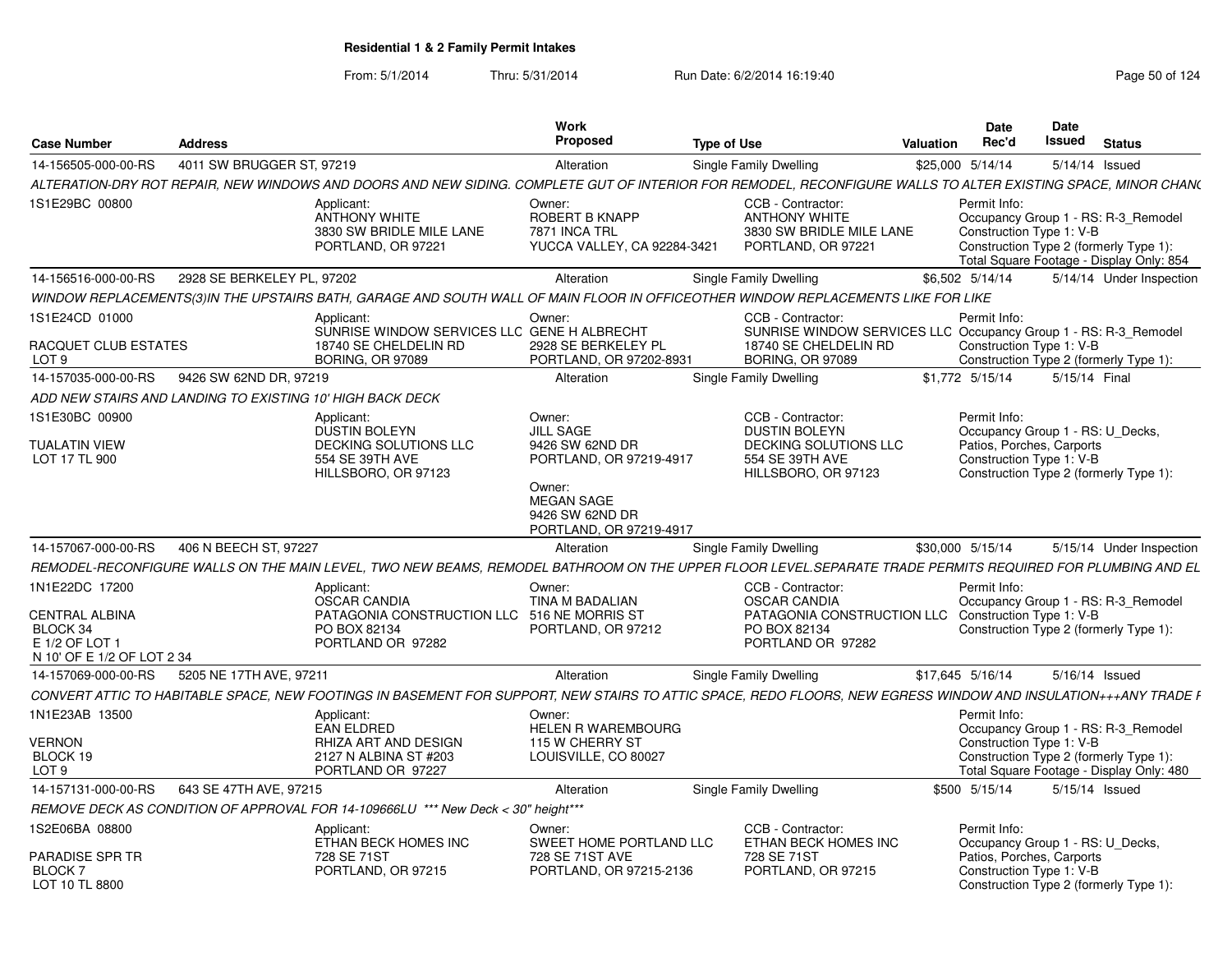From: 5/1/2014Thru: 5/31/2014 Run Date: 6/2/2014 16:19:40

| <b>Case Number</b>                                                                                                | <b>Address</b>                                         |                                                                                           | Work<br><b>Proposed</b>                                                                                            | <b>Type of Use</b>                                                                               | <b>Valuation</b> | <b>Date</b><br>Rec'd                                           | Date<br><b>Issued</b> | <b>Status</b>                           |
|-------------------------------------------------------------------------------------------------------------------|--------------------------------------------------------|-------------------------------------------------------------------------------------------|--------------------------------------------------------------------------------------------------------------------|--------------------------------------------------------------------------------------------------|------------------|----------------------------------------------------------------|-----------------------|-----------------------------------------|
| 14-157153-000-00-RS                                                                                               | 1711 NW HOYT ST, 97209                                 |                                                                                           | Alteration                                                                                                         | Single Family Dwelling                                                                           |                  | \$1,800 5/15/14                                                | 5/15/14 Final         |                                         |
| ATTACH SILL PLATE TO FOUNDATION                                                                                   |                                                        |                                                                                           |                                                                                                                    |                                                                                                  |                  |                                                                |                       |                                         |
| 1N1E33AC 04000                                                                                                    |                                                        | Applicant:<br><b>HELP HOME ENERGY LIFE</b>                                                | Owner:<br>ALAN G COSTLEY                                                                                           | CCB - Contractor:<br><b>HELP HOME ENERGY LIFE</b>                                                |                  | Permit Info:                                                   |                       | Occupancy Group 1 - RS: R-3_Residential |
| <b>COUCHS ADD</b><br>BLOCK 162<br>W 33 1/3' OF E 66 2/3' OF LOT 1<br>S 16 2/3' OF W 33 1/3' OF E 66 2/3' OF LOT 4 |                                                        | PERFORMANCE GROUP INC<br>10006 SW CANYON RD<br>PORTLAND, OR 97225                         | 1711 NW HOYT ST<br>PORTLAND, OR 97209<br>Owner:<br><b>JULIA J POMEROY</b><br>1711 NW HOYT ST<br>PORTLAND, OR 97209 | PERFORMANCE GROUP INC<br>10006 SW CANYON RD<br>PORTLAND, OR 97225                                |                  | One and Two Family<br>Construction Type 1: V-B                 |                       | Construction Type 2 (formerly Type 1):  |
| 14-157155-000-00-RS                                                                                               | 3224 NE 25TH AVE, 97212                                |                                                                                           | Alteration                                                                                                         | <b>Single Family Dwelling</b>                                                                    |                  | \$1,800 5/15/14                                                |                       | 5/15/14 Issued                          |
| ATTACH SILL TO FOUNDATION                                                                                         |                                                        |                                                                                           |                                                                                                                    |                                                                                                  |                  |                                                                |                       |                                         |
| 1N1E25BB 09400<br><b>EDGEMONT</b><br><b>BLOCK 5</b>                                                               |                                                        | Applicant:<br><b>HELP HOME ENERGY LIFE</b><br>PERFORMANCE GROUP INC<br>10006 SW CANYON RD | Owner:<br>MICHAEL E DEMBROW<br>3224 NE 25TH AVE<br>PORTLAND, OR 97212-2503                                         | CCB - Contractor:<br><b>HELP HOME ENERGY LIFE</b><br>PERFORMANCE GROUP INC<br>10006 SW CANYON RD |                  | Permit Info:<br>One and Two Family<br>Construction Type 1: V-B |                       | Occupancy Group 1 - RS: R-3 Residential |
| LOT <sub>18</sub>                                                                                                 |                                                        | PORTLAND, OR 97225                                                                        | Owner:                                                                                                             | PORTLAND, OR 97225                                                                               |                  |                                                                |                       | Construction Type 2 (formerly Type 1):  |
|                                                                                                                   |                                                        |                                                                                           | CATHERINE H DEMBROW<br>3224 NE 25TH AVE<br>PORTLAND, OR 97212-2503                                                 |                                                                                                  |                  |                                                                |                       |                                         |
| 14-157316-000-00-RS                                                                                               | 3244 SE 129TH AVE, 97236                               |                                                                                           | Alteration                                                                                                         | Single Family Dwelling                                                                           |                  | \$3,000 5/15/14                                                |                       | 5/15/14 Under Inspection                |
|                                                                                                                   | UNDERPIN CHIMNEY WITH HELICAL PIERS AT SOUTH ELEVATION |                                                                                           |                                                                                                                    |                                                                                                  |                  |                                                                |                       |                                         |
| 1S2E11BD 04900                                                                                                    |                                                        | Applicant:<br><b>TERRAFIRMA FOUNDATION</b>                                                | Owner:<br>LOWELL M STRAND                                                                                          | CCB - Contractor:<br>TERRAFIRMA FOUNDATION                                                       |                  | Permit Info:                                                   |                       | Occupancy Group 1 - RS: R-3_Residential |
| LINN PK<br>S 105' OF LOT 43 EXC S 56.50' OF W 170' &<br>EXC PT IN ST                                              |                                                        | <b>SYSTEMS</b><br>1308 NW PARK ST<br>ROSEBURG, OR 97470                                   | 3244 SE 129TH AVE<br>PORTLAND, OR 97236                                                                            | <b>SYSTEMS</b><br>1308 NW PARK ST<br>ROSEBURG, OR 97470                                          |                  | One and Two Family<br>Construction Type 1: V-B                 |                       | Construction Type 2 (formerly Type 1):  |
| 14-157334-000-00-RS                                                                                               | 6344 NE 8TH AVE, 97211                                 |                                                                                           | Alteration                                                                                                         | <b>Single Family Dwelling</b>                                                                    |                  | \$8,000 5/28/14                                                |                       | 5/28/14 Issued                          |
|                                                                                                                   |                                                        | CONVERT BEDROOM TO ADD A BATHROOM TO 2ND FLOOR - SEE 07-115450-IQ                         |                                                                                                                    |                                                                                                  |                  |                                                                |                       |                                         |
| 1N1E14CB 01700                                                                                                    |                                                        | Applicant:<br>AMY L ISAACSON                                                              | Owner:<br>AMY L ISAACSON                                                                                           | CCB - Contractor:<br>FINE HAND LLC                                                               |                  | Permit Info:                                                   |                       | Occupancy Group 1 - RS: R-3 Remodel     |
| WOODLAWN HTS<br>BLOCK <sub>8</sub><br>LOT <sub>10</sub>                                                           |                                                        | 6344 NE 8TH AVE<br>PORTLAND, OR 97211                                                     | 6344 NE 8TH AVE<br>PORTLAND, OR 97211                                                                              | 9646 N IVANHOE ST<br>PORTLAND, OR 97203                                                          |                  | Construction Type 1: V-B                                       |                       | Construction Type 2 (formerly Type 1):  |
| 14-157385-000-00-RS                                                                                               | 9714 N PORTSMOUTH AVE, 97203                           |                                                                                           | Alteration                                                                                                         | Single Family Dwelling                                                                           |                  | \$500 5/16/14                                                  | 5/16/14 Final         |                                         |
|                                                                                                                   |                                                        | NEW EGRESS WINDOW ON WEST SIDE OF HOUSE; ITEM #3 ON 14-127566-HS                          |                                                                                                                    |                                                                                                  |                  |                                                                |                       |                                         |
| 1N1E05CC 06600                                                                                                    |                                                        | Applicant:<br>AFFORDABLE ROOFING &                                                        | Owner:<br>DDH INVESTMENT PROPERTIES                                                                                | CCB - Contractor:<br>AFFORDABLE ROOFING &                                                        |                  | Permit Info:                                                   |                       | Occupancy Group 1 - RS: R-3_Residential |
| <b>COLLEGE PL</b><br>BLOCK <sub>20</sub><br>W 30' OF LOT 4-6<br>N 1.60' OF W 30' OF LOT 7                         |                                                        | <b>GUTTER SERVICES LLC</b><br>15548 SW WILLAMETTE ST<br>SHERWOOD, OR 97140                | <b>LLC</b><br>13225 SE BRIGGS ST<br>MILWAUKIE, OR 97222                                                            | <b>GUTTER SERVICES LLC</b><br>15548 SW WILLAMETTE ST<br>SHERWOOD, OR 97140                       |                  | One and Two Family<br>Construction Type 1: V-B                 |                       | Construction Type 2 (formerly Type 1):  |

N 1.60' OF LOT 10; LOT 11-13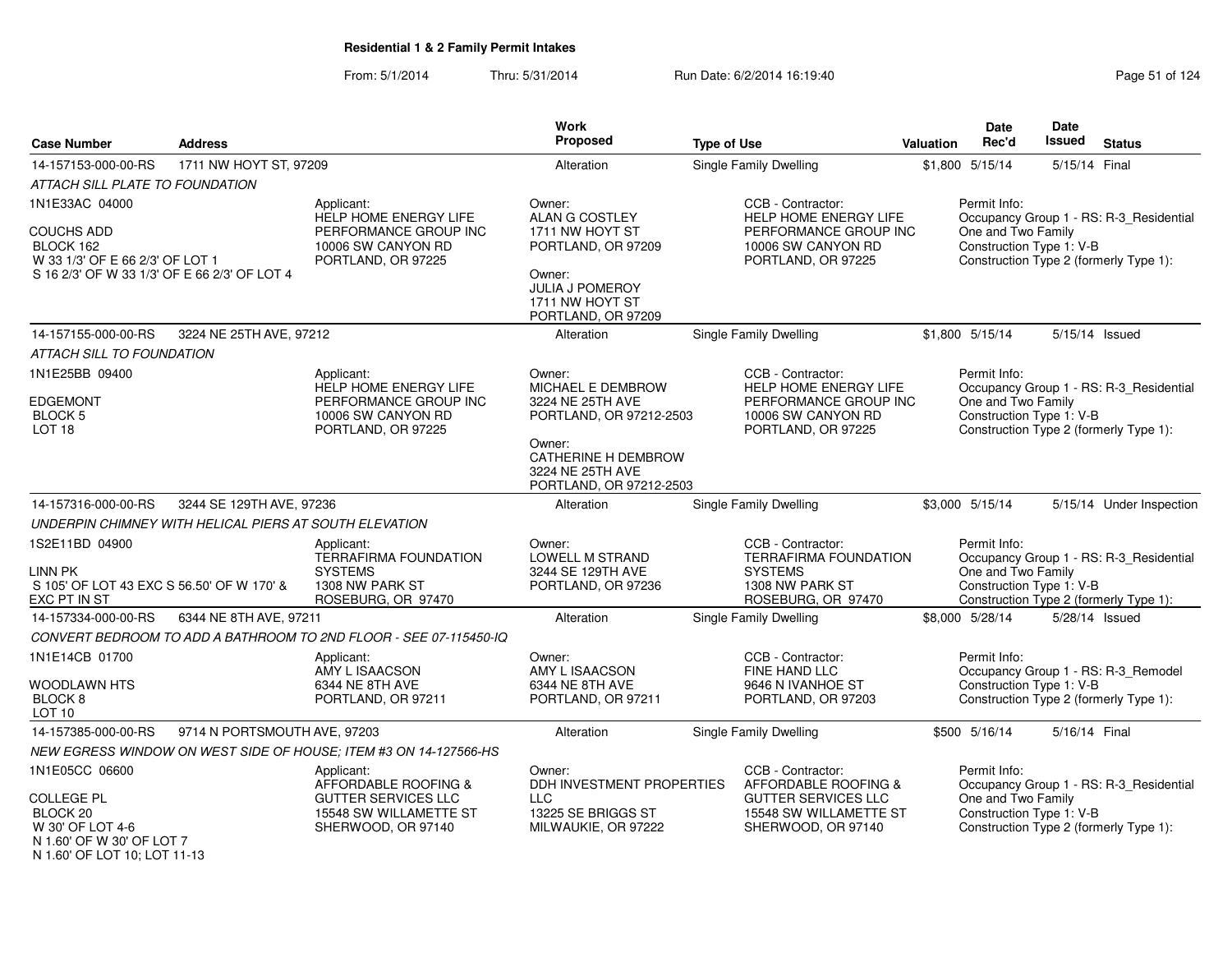| <b>Case Number</b>                                                                 | <b>Address</b>                                       |                                                                                                                                                                  | Work<br>Proposed                                                                                                                                                       | <b>Type of Use</b> |                                                                                                                            | Valuation         | <b>Date</b><br>Rec'd                                           | <b>Date</b><br><b>Issued</b> | <b>Status</b>                                                                                                                 |
|------------------------------------------------------------------------------------|------------------------------------------------------|------------------------------------------------------------------------------------------------------------------------------------------------------------------|------------------------------------------------------------------------------------------------------------------------------------------------------------------------|--------------------|----------------------------------------------------------------------------------------------------------------------------|-------------------|----------------------------------------------------------------|------------------------------|-------------------------------------------------------------------------------------------------------------------------------|
| 14-157610-000-00-RS                                                                | 3580 SW COUNCIL CREST DR. 97201                      |                                                                                                                                                                  | Alteration                                                                                                                                                             |                    | Single Family Dwelling                                                                                                     | \$135,000 5/16/14 |                                                                |                              | 5/24/14 Issued                                                                                                                |
|                                                                                    | FULL KITCHEN REMODEL . RELOCATE EXISTING POWDER ROOM |                                                                                                                                                                  |                                                                                                                                                                        |                    |                                                                                                                            |                   |                                                                |                              |                                                                                                                               |
| 1S1E08DA 01300<br><b>COUNCIL CREST PK</b><br>BLOCK <sub>2</sub><br>LOT 3&4 TL 1300 |                                                      | Applicant:<br><b>STEPHEN S AIGUIER</b><br><b>GREEN HAMMER INC</b><br>1323 SE 6TH AVE<br>PORTLAND OR 97214                                                        | Owner:<br><b>MARK BANKS</b><br>3580 SW COUNCIL CREST DR<br>PORTLAND, OR 97239-1485<br>Owner:<br>LAUREN A COOPER<br>3580 SW COUNCIL CREST DR<br>PORTLAND, OR 97239-1485 |                    | CCB - Contractor:<br><b>STEPHEN S AIGUIER</b><br><b>GREEN HAMMER INC</b><br>1323 SE 6TH AVE<br>PORTLAND OR 97214           |                   | Permit Info:<br>One and Two Family<br>Construction Type 1: V-B |                              | Occupancy Group 1 - RS: R-3 Residential<br>Construction Type 2 (formerly Type 1):                                             |
| 14-157639-000-00-RS                                                                | 3926 SE 101ST AVE, 97266                             |                                                                                                                                                                  | Alteration                                                                                                                                                             |                    | Single Family Dwelling                                                                                                     |                   | \$18,000 5/16/14                                               |                              | 5/16/14 Under Inspection                                                                                                      |
|                                                                                    |                                                      | LEGALIZE CONVERSION OF EXISTING GARAGE TO LIVING SPACE, INCLUDES BEDROOM, CLOSET, LAUNDRY, INFILL OVERHEAD DOOR AND INSTALL WINDOW AT FRONT ELEVATION, TRADES AL |                                                                                                                                                                        |                    |                                                                                                                            |                   |                                                                |                              |                                                                                                                               |
| 1S2E09DD 03900<br>SECTION 09 1S 2E<br>TL 3900 0.19 ACRES                           |                                                      | Applicant:<br>DOUG REESE<br>CENTERPOINTE CONSTRUCTION PO BOX 86735<br>17214 NE 224TH AVE<br><b>BRUSH PRAIRIE WA 98606</b>                                        | Owner:<br><b>BRANDON R FOSTER</b><br>PORTLAND, OR 97286                                                                                                                |                    | CCB - Contractor:<br><b>DOUG REESE</b><br>CENTERPOINTE CONSTRUCTION<br>17214 NE 224TH AVE<br><b>BRUSH PRAIRIE WA 98606</b> |                   | Permit Info:<br>Construction Type 1: V-B                       |                              | Occupancy Group 1 - RS: R-3_Remodel<br>Construction Type 2 (formerly Type 1):<br>Total Square Footage - Display Only: 350     |
| 14-157725-000-00-RS                                                                | 1615 SE MALDEN ST. 97202                             |                                                                                                                                                                  | Alteration                                                                                                                                                             |                    | Single Family Dwelling                                                                                                     |                   | \$17,000 5/16/14                                               |                              | 5/16/14 Under Inspection                                                                                                      |
|                                                                                    |                                                      | CONVERT PORTION OF UNFINISHED BASEMENT SPACE TO BATHROOM. CLIP PORTION OF FLOOR JOIST BACK TO PROVIDE HEADROOM AND DOUBLE UP HEADERTRADE PERMITS TO BE OBTA      |                                                                                                                                                                        |                    |                                                                                                                            |                   |                                                                |                              |                                                                                                                               |
| 1S1E23AC 16700<br>CITY VIEW PK ADD & NO 2<br>BLOCK 18<br>LOT <sub>7</sub>          |                                                      | Applicant:<br>STEWART & RICE LLC<br>1351 SE FLAVEL ST<br>PORTLAND OR 97202                                                                                       | Owner:<br><b>JOHN L MOREN</b><br>1615 SE MALDEN ST<br>PORTLAND, OR 97202-6053<br>Owner:<br><b>BARBARA J MOREN</b><br>1615 SE MALDEN ST<br>PORTLAND, OR 97202-6053      |                    | CCB - Contractor:<br>STEWART & RICE LLC<br>1351 SE FLAVEL ST<br>PORTLAND OR 97202                                          |                   | Permit Info:<br>One and Two Family<br>Construction Type 1: V-B |                              | Occupancy Group 1 - RS: R-3_Residential<br>Construction Type 2 (formerly Type 1):                                             |
| 14-157733-000-00-RS                                                                | 13544 SE SHERMAN DR. 97233                           |                                                                                                                                                                  | Alteration                                                                                                                                                             |                    | Single Family Dwelling                                                                                                     |                   | \$52,939 5/16/14                                               |                              | 5/16/14 Issued                                                                                                                |
|                                                                                    |                                                      | REPAIRS DUE TO FIRE DAMAGE, REAR CANOPY REPLACEMENT. NEW TRUSSES AND REPAIRS TO FRAMING. CONVERTING GARAGE TO GREAT ROOM/STORAGE AREA - ALTERING DIMENSIONS      |                                                                                                                                                                        |                    |                                                                                                                            |                   |                                                                |                              |                                                                                                                               |
| 1S2E02DC 06000<br><b>KAYWOOD</b><br><b>BLOCK 5</b><br>LOT <sub>4</sub>             |                                                      | Applicant:<br>DAVE SANDAHL<br><b>WEST COAST FORENSICS</b><br>3825 SW KELLY AVE<br>PORTLAND OR 97239                                                              | Owner:<br><b>GARY R DECKER</b><br>13544 SE SHERMAN DR<br>PORTLAND, OR 97233-2026<br>Owner:<br>DEBRA L DECKER<br>13544 SE SHERMAN DR<br>PORTLAND, OR 97233-2026         |                    | CCB - Contractor:<br>OREGON HOME IMPROVEMENT<br>CO INC<br>17255 PILKINGTON RD<br>LAKE OSWEGO, OR 97035                     |                   | Permit Info:<br>One and Two Family<br>Construction Type 1: V-B |                              | Occupancy Group 1 - RS: R-3 Residential<br>Construction Type 2 (formerly Type 1):<br>Total Square Footage - Display Only: 480 |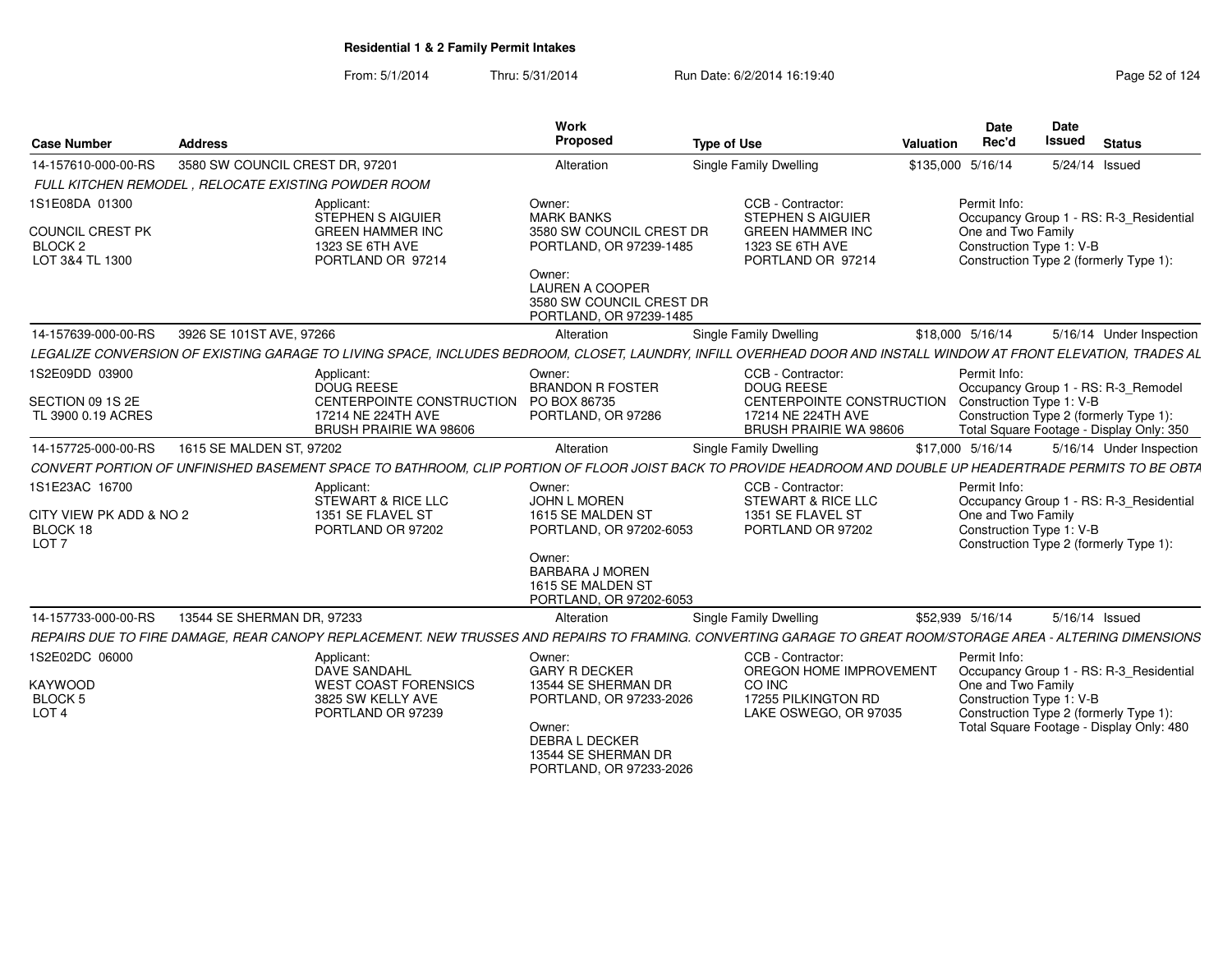| <b>Case Number</b>                                | <b>Address</b>             |                                                                                                                                                                 | Work<br>Proposed                                                                  | <b>Type of Use</b>                                                                                                           | <b>Valuation</b> | Date<br>Rec'd                                     | Date<br><b>Issued</b> | <b>Status</b>                           |
|---------------------------------------------------|----------------------------|-----------------------------------------------------------------------------------------------------------------------------------------------------------------|-----------------------------------------------------------------------------------|------------------------------------------------------------------------------------------------------------------------------|------------------|---------------------------------------------------|-----------------------|-----------------------------------------|
| 14-157758-000-00-RS                               | 5633 N CAMPBELL AVE, 97217 |                                                                                                                                                                 | Alteration                                                                        | <b>Single Family Dwelling</b>                                                                                                |                  | \$10,000 5/16/14                                  |                       | 5/16/14 Under Inspection                |
|                                                   |                            | REMODEL KITCHEN-RECONFIGURE WALLS IN THE KITCHEN, REARRANGE KITCHEN FIXTURES, REMOVE WALL BETWEEN KITCHEN AND LAUNDRY AREA, CLOSE SMALL SPACE IN LAUNDRY/PAN    |                                                                                   |                                                                                                                              |                  |                                                   |                       |                                         |
| 1N1E16DD 22000                                    |                            | Applicant:<br><b>KATE THORNTON</b>                                                                                                                              | Owner:<br><b>DWAYNE A FRENCH</b>                                                  | CCB - Contractor:<br>REDS ELECTRIC CO INC                                                                                    |                  | Permit Info:                                      |                       | Occupancy Group 1 - RS: R-3_Residential |
| <b>NUT GROVE</b><br>BLOCK 6<br>E 90' OF LOT 4     |                            | <b>KATE THORNTON</b><br>815 NW NAITO PARKWAY, SUITE<br>317                                                                                                      | 5633 N CAMPBELL AVE<br>PORTLAND, OR 97217-4422                                    | 6336 SE 107TH<br>PORTLAND, OR 97266                                                                                          |                  | One and Two Family<br>Construction Type 1: V-B    |                       | Construction Type 2 (formerly Type 1):  |
|                                                   |                            | PORTLAND OR 97209                                                                                                                                               | Owner:<br><b>LINDA H FRENCH</b><br>5633 N CAMPBELL AVE<br>PORTLAND, OR 97217-4422 | CCB - Contractor:<br><b>KATE THORNTON</b><br><b>KATE THORNTON</b><br>815 NW NAITO PARKWAY, SUITE<br>317<br>PORTLAND OR 97209 |                  |                                                   |                       |                                         |
|                                                   |                            |                                                                                                                                                                 |                                                                                   | CCB - Contractor:<br>VENNE PLUMBING LLC                                                                                      |                  |                                                   |                       |                                         |
| 14-157801-000-00-RS                               | 12020 SW RIVERSIDE DR      |                                                                                                                                                                 | Alteration                                                                        | Single Family Dwelling                                                                                                       |                  | \$26,500 5/16/14                                  |                       | 5/16/14 Under Inspection                |
| <b>REPAIR OF EXISTING FOUNDATION</b>              |                            |                                                                                                                                                                 |                                                                                   |                                                                                                                              |                  |                                                   |                       |                                         |
| 1S1E35CA 01000                                    |                            | Applicant:<br>NORA COLBURN                                                                                                                                      | Owner:<br>ANDREW G LOCKERT                                                        | CCB - Contractor:<br><b>RAMJACK OF OREGON</b>                                                                                |                  | Permit Info:<br>Occupancy Group 1 - RS: U_Private |                       |                                         |
| <b>ABERNETHY HTS</b><br>LOT 9 TL 1000             |                            | <b>RAM JACK OF OREGON</b><br>PO BOX 11701<br>EUGENE, OR 97440                                                                                                   | 12020 SW RIVERSIDE DR<br>PORTLAND, OR 97219-8442                                  | PO BOX 11701<br>EUGENE, OR 97440                                                                                             |                  | Garage\Utility Misc.<br>Construction Type 1: V-B  |                       | Construction Type 2 (formerly Type 1):  |
| 14-157811-000-00-RS                               | 12004 SE FOSTER RD, 97266  |                                                                                                                                                                 | Alteration                                                                        | Single Family Dwelling                                                                                                       |                  | \$4,000 5/16/14                                   |                       | 5/16/14 Under Inspection                |
|                                                   |                            | CREATE NEW BEDROOM IN MASTER BEDROOM, KITCHEN REMODEL IS NON STRUCTURAL, RESPONSE TO VIOLATION CASE 14-152127VI/***ADD (1) GAS LINE TO FUTURE RANGE 5/30/14***/ |                                                                                   |                                                                                                                              |                  |                                                   |                       |                                         |
| 1S2E15DD 03500                                    |                            | Applicant:<br>FRIENDLY REMODELING INC                                                                                                                           |                                                                                   | CCB - Contractor:<br><b>FRIENDLY REMODELING INC</b>                                                                          |                  | Permit Info:                                      |                       | Occupancy Group 1 - RS: R-3_Residential |
| <b>FOSTER VILLAGE</b><br>LOT 29 EXC PT IN ST      |                            | 128 NE 199TH AVE<br>PORTLAND, OR 97230                                                                                                                          |                                                                                   | 128 NE 199TH AVE<br>PORTLAND, OR 97230                                                                                       |                  | One and Two Family<br>Construction Type 1: V-B    |                       | Construction Type 2 (formerly Type 1):  |
| 14-157840-000-00-RS                               | 8233 SW 8TH AVE, 97219     |                                                                                                                                                                 | Alteration                                                                        | <b>Single Family Dwelling</b>                                                                                                |                  | \$2,000 5/16/14                                   |                       | 5/16/14 Under Inspection                |
|                                                   |                            | <b>VOLUNTARY SEISMIC UPGRADE AT INTERIOR PERIMETER OF HOUSE</b>                                                                                                 |                                                                                   |                                                                                                                              |                  |                                                   |                       |                                         |
| 1S1E21DD 04400                                    |                            | Applicant:<br><b>MICHAEL WIEBER</b>                                                                                                                             | Owner:<br><b>SUNNY Y KIM</b>                                                      | CCB - Contractor:<br>MICHAEL WIEBER                                                                                          |                  | Permit Info:                                      |                       | Occupancy Group 1 - RS: R-3_Residential |
| <b>CARSON HTS</b><br>BLOCK 19<br>LOT <sub>4</sub> |                            | ELYSIUM CONSTRUCTION LLC<br>PO BOX 12010<br>PORTLAND OR 97212                                                                                                   | 8233 SW 8TH AVE<br>PORTLAND, OR 97219                                             | ELYSIUM CONSTRUCTION LLC<br>PO BOX 12010<br>PORTLAND OR 97212                                                                |                  | One and Two Family<br>Construction Type 1: V-B    |                       | Construction Type 2 (formerly Type 1):  |
|                                                   |                            |                                                                                                                                                                 | Owner:<br>CHRISTIAN LANCIAULT<br>8233 SW 8TH AVE<br>PORTLAND, OR 97219            |                                                                                                                              |                  |                                                   |                       |                                         |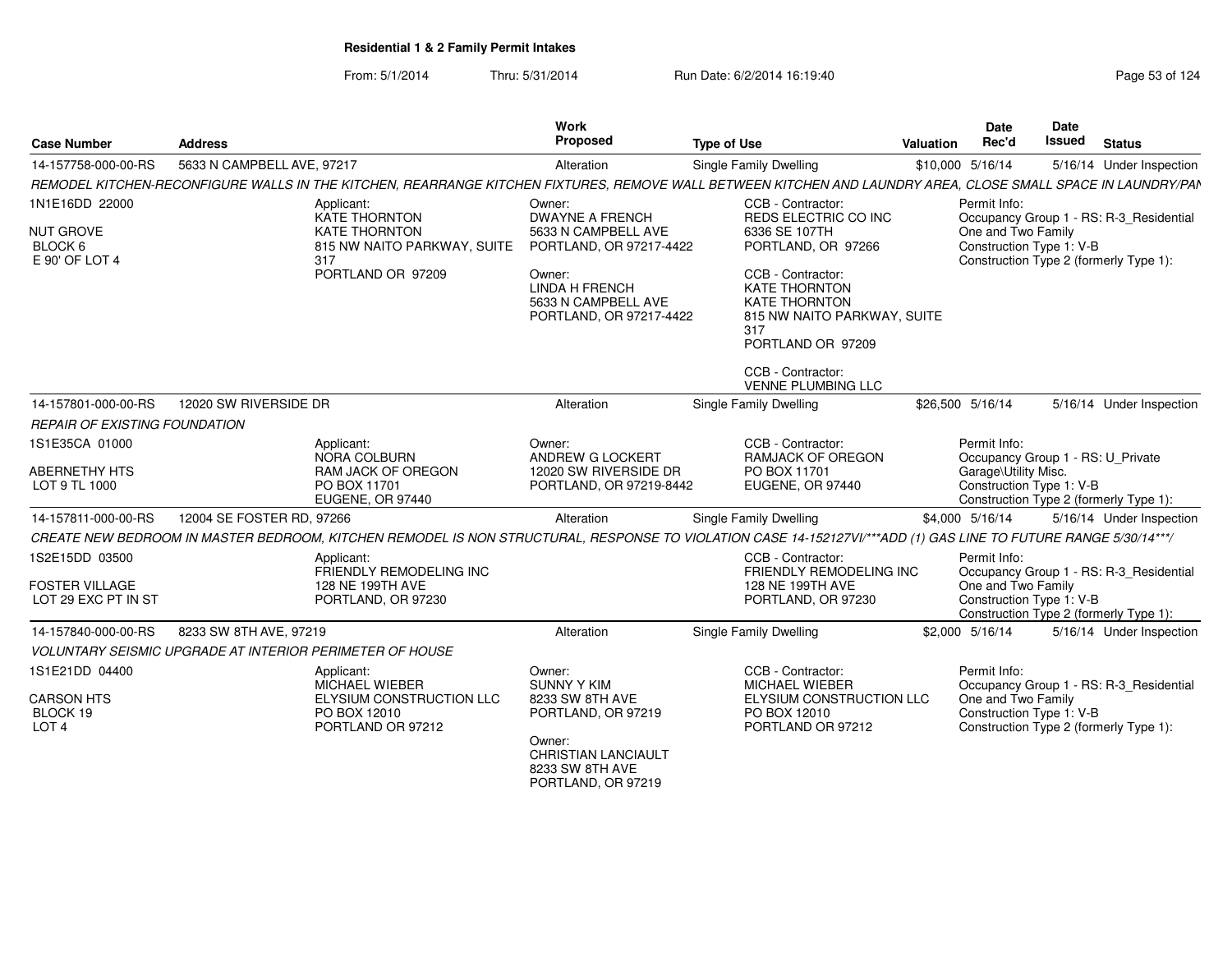| <b>Case Number</b>                                                          | <b>Address</b>                                                                                                                                                | Work<br>Proposed                                                                                                                                             | <b>Type of Use</b><br>Valuation                                                                                                                                                                                                                                      | <b>Date</b><br>Rec'd               | Date<br><b>Issued</b>                                              | <b>Status</b>                                                                   |
|-----------------------------------------------------------------------------|---------------------------------------------------------------------------------------------------------------------------------------------------------------|--------------------------------------------------------------------------------------------------------------------------------------------------------------|----------------------------------------------------------------------------------------------------------------------------------------------------------------------------------------------------------------------------------------------------------------------|------------------------------------|--------------------------------------------------------------------|---------------------------------------------------------------------------------|
| 14-157843-000-00-RS                                                         | 2403 SE WOODWARD ST, 97202                                                                                                                                    | Alteration                                                                                                                                                   | Single Family Dwelling                                                                                                                                                                                                                                               | \$2,000 5/16/14                    | 5/16/14 Issued                                                     |                                                                                 |
|                                                                             | <b>VOLUNTARY SEISMIC UPGRADE AT INTERIOR PERIMETER OF HOUSE</b>                                                                                               |                                                                                                                                                              |                                                                                                                                                                                                                                                                      |                                    |                                                                    |                                                                                 |
| 1S1E11AA 15200<br>LATZHAHN<br>BLOCK <sub>3</sub><br>LOT 12                  | Applicant:<br>MICHAEL WIEBER<br>ELYSIUM CONSTRUCTION LLC<br>PO BOX 12010<br>PORTLAND OR 97212                                                                 | Owner:<br><b>KEVIN RICHARDSON</b><br>2403 SE WOODWARD ST<br>PORTLAND, OR 97202<br>Owner:<br><b>SHARON HUBER</b><br>2403 SE WOODWARD ST<br>PORTLAND, OR 97202 | CCB - Contractor:<br>MICHAEL WIEBER<br>ELYSIUM CONSTRUCTION LLC<br>PO BOX 12010<br>PORTLAND OR 97212                                                                                                                                                                 | Permit Info:<br>One and Two Family | Construction Type 1: V-B<br>Construction Type 2 (formerly Type 1): | Occupancy Group 1 - RS: R-3_Residential                                         |
| 14-157868-000-00-RS                                                         | 8815 SE HENDERSON ST. 97266                                                                                                                                   | Alteration                                                                                                                                                   | <b>Single Family Dwelling</b>                                                                                                                                                                                                                                        | \$45,000 5/16/14                   |                                                                    | <b>Under Review</b>                                                             |
|                                                                             | CONVERT BASEMENT TO LIVING SPACE TO INCLUDE-ADD INTERIOR WALL. TWO NEW BEDROOMS. NEW FAMILY ROOM. OFFICE AND BATHROOM-MOVE DRAIN WASTE VENT LINES SLIGHTLY. N |                                                                                                                                                              |                                                                                                                                                                                                                                                                      |                                    |                                                                    |                                                                                 |
| 1S2E21BD 12100<br><b>HOLLYWOOD</b><br>LOT 31 TL 12100                       | Applicant:<br><b>TRACY DAVIS</b><br>2203 SE 60TH AVE #B<br>PORTLAND OR 97215                                                                                  | Owner:<br><b>AMY ELLIOTT</b><br>1631 NE BROADWAY PMB 113<br>PORTLAND, OR 97232-1425                                                                          | CCB - Contractor:<br>RAMOS CONSTRUCTION<br>4649 SE BROOKSIDE DR<br><b>MILWAUKIE OR</b><br>PO BOX 98392<br>PORTLAND, OR 97290                                                                                                                                         | Permit Info:<br>One and Two Family | Construction Type 1: V-B<br>Construction Type 2 (formerly Type 1): | Occupancy Group 1 - RS: R-3 Residential                                         |
| 14-157954-000-00-RS                                                         | 2826 SE 63RD AVE, 97206                                                                                                                                       | Alteration                                                                                                                                                   | Single Family Dwelling                                                                                                                                                                                                                                               | \$5,330 5/19/14                    | 5/19/14 Issued                                                     |                                                                                 |
|                                                                             | REMODEL TO INCLUDE REMOVAL OF WALL BETWEEN KITCHEN AND LIVING ROOM: NEW WALL AND REMOVAL OF WALL TO CREATE LAUNDRY AREA: CONVERTING DOOR TO WINDOW ON NORT    |                                                                                                                                                              |                                                                                                                                                                                                                                                                      |                                    |                                                                    |                                                                                 |
| 1S2E08BB 16800<br><b>BONADAIR</b><br>BLOCK <sub>9</sub><br>LOT <sub>3</sub> | Applicant:<br>HENCEL WOODWORKING LLC<br>913 NE 76TH AVE<br>PORTLAND, OR 97213                                                                                 | Owner:<br><b>CHRISTOPHER S KOCHISS</b><br>2826 SE 63RD AVE<br>PORTLAND, OR 97206                                                                             | CCB - Contractor:<br>ALL PRO ELECTRIC INC<br>6327 SW CAPITOL HWY SUITE C<br>#280<br>PORTLAND OR 97239<br>CCB - Contractor:<br>TOM ALLENDER PLUMBING LLC<br>PO BOX 23753<br>PORTLAND, OR 97281-3753<br>CCB - Contractor:<br>HENCEL WOODWORKING LLC<br>913 NE 76TH AVE | Permit Info:                       | Construction Type 1: V-B<br>Construction Type 2 (formerly Type 1): | Occupancy Group 1 - RS: R-3_Remodel<br>Total Square Footage - Display Only: 145 |
|                                                                             |                                                                                                                                                               |                                                                                                                                                              | PORTLAND, OR 97213                                                                                                                                                                                                                                                   |                                    |                                                                    |                                                                                 |
| 14-157992-000-00-RS                                                         | 2874 NE ALAMEDA ST, 97212                                                                                                                                     | Alteration                                                                                                                                                   | Single Family Dwelling                                                                                                                                                                                                                                               | \$4,872 5/16/14                    | 5/16/14 Issued                                                     |                                                                                 |
|                                                                             | <b>VOLUNTARY RESIDENTIAL SCISMIC RETROFIT PER WET STAMPED ENGINEERING</b>                                                                                     |                                                                                                                                                              |                                                                                                                                                                                                                                                                      |                                    |                                                                    |                                                                                 |
| 1N1E24CC 07600<br><b>ALAMEDA PARK</b><br>BLOCK 11<br>LOT <sub>17</sub>      | Applicant:<br><b>DAVID LEECH INC</b><br>PO BOX 400<br>BRIGHTWOOD, OR 970110400                                                                                | Owner:<br>ROBERT W MERVAR<br>PO BOX 4017<br>BEAVERTON, OR 97076-4017                                                                                         | CCB - Contractor:<br>DAVID LEECH INC<br>PO BOX 400<br>BRIGHTWOOD, OR 970110400                                                                                                                                                                                       | Permit Info:<br>One and Two Family | Construction Type 1: V-B<br>Construction Type 2 (formerly Type 1): | Occupancy Group 1 - RS: R-3 Residential                                         |
|                                                                             |                                                                                                                                                               | Owner:<br>ALEXANDRA L MARLER<br>PO BOX 4017<br>BEAVERTON, OR 97076-4017                                                                                      |                                                                                                                                                                                                                                                                      |                                    |                                                                    |                                                                                 |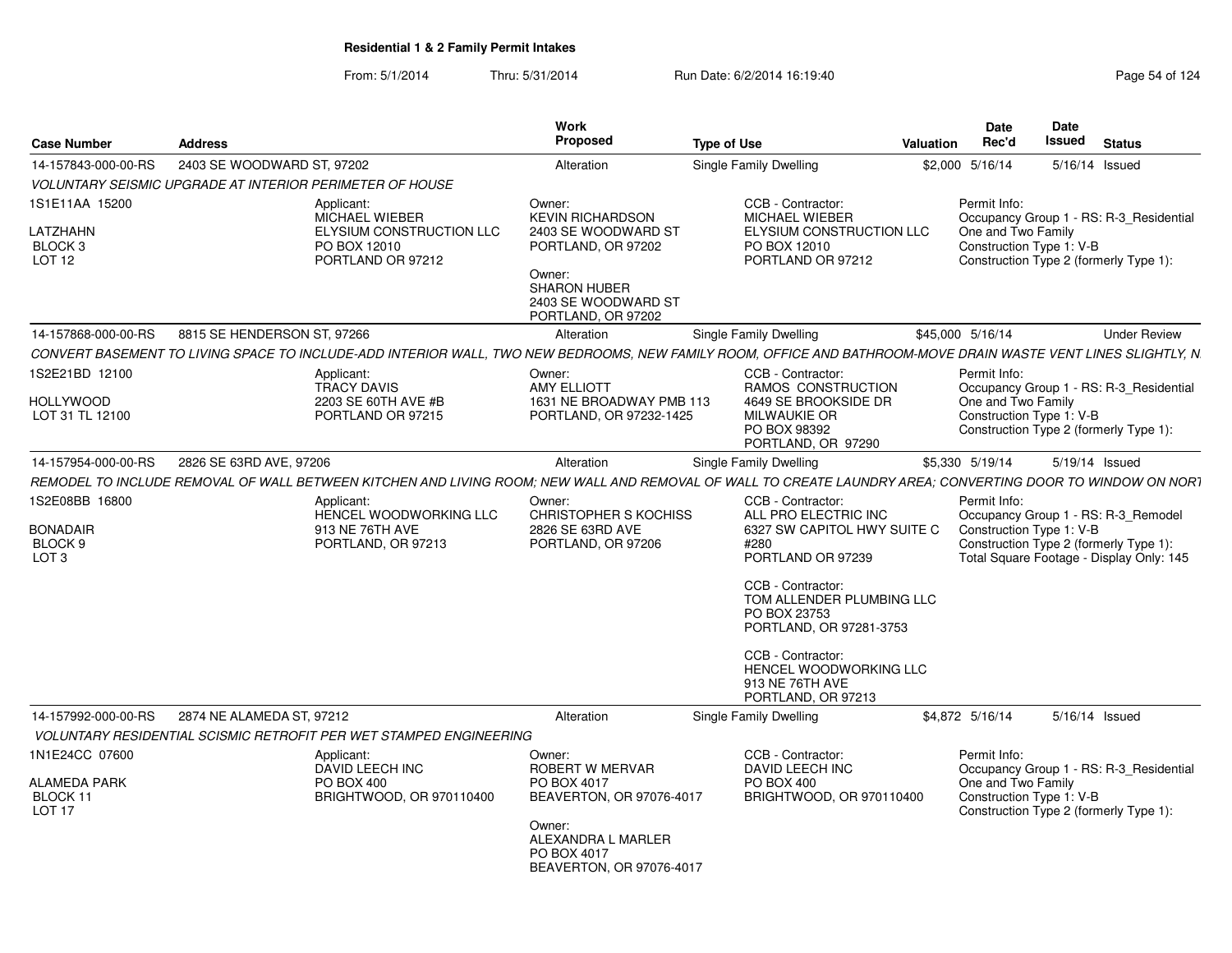| <b>Case Number</b>                                                                            | <b>Address</b>               |                                                                                                                                                                    | Work<br>Proposed                                                                                                                                                    | <b>Type of Use</b>                                                                                                                                                                                                                                             | <b>Valuation</b> | <b>Date</b><br>Rec'd                     | Date<br>Issued | <b>Status</b>                                                                                                             |
|-----------------------------------------------------------------------------------------------|------------------------------|--------------------------------------------------------------------------------------------------------------------------------------------------------------------|---------------------------------------------------------------------------------------------------------------------------------------------------------------------|----------------------------------------------------------------------------------------------------------------------------------------------------------------------------------------------------------------------------------------------------------------|------------------|------------------------------------------|----------------|---------------------------------------------------------------------------------------------------------------------------|
| 14-158043-000-00-RS                                                                           | 2108 SE 29TH AVE, 97214      |                                                                                                                                                                    | Alteration                                                                                                                                                          | Single Family Dwelling                                                                                                                                                                                                                                         |                  | \$15,572 5/16/14                         |                | 5/16/14 Under Inspection                                                                                                  |
|                                                                                               |                              | CONVERT BASEMENT TO LIVING SPACE WITH NEW FAMILY ROOM AND BATHROOM                                                                                                 |                                                                                                                                                                     |                                                                                                                                                                                                                                                                |                  |                                          |                |                                                                                                                           |
| 1S1E01CD 06900<br><b>BEAL HTS</b><br>BLOCK <sub>2</sub><br>N 17.5' OF LOT 8<br>S 26' OF LOT 9 |                              | Applicant:<br><b>TERRY HELLEM</b><br>PROJECTIVE BUILDING DESIGNS<br>PO BOX 6542<br>BEAVERTON OR 97007                                                              | Owner:<br>TRELL ANDERSON<br>2108 SE 29TH AVE<br>PORTLAND, OR 97214<br>Owner:<br><b>TRACY GARELL</b><br>2108 SE 29TH AVE<br>PORTLAND, OR 97214                       | CCB - Contractor:<br><b>ANDY SINGER</b><br>SEYMOUR GENERAL<br><b>CONSTRUCTION</b><br>3825 SW SCHOLLS FERRY RD<br>PORTLAND OR 97221<br>CCB - Contractor:<br>PACIFIC MECHANICAL LLC<br>PO BOX 30657<br>PORTLAND, OR 97294                                        |                  | Permit Info:<br>Construction Type 1: V-B |                | Occupancy Group 1 - RS: R-3_Remodel<br>Construction Type 2 (formerly Type 1):<br>Total Square Footage - Display Only: 410 |
| 14-158162-000-00-RS                                                                           | 2445 NW IRVING ST, 97210     |                                                                                                                                                                    | Alteration                                                                                                                                                          | <b>Single Family Dwelling</b>                                                                                                                                                                                                                                  |                  | \$6,500 5/17/14                          |                | 5/17/14 Under Inspection                                                                                                  |
| <b>VOLUNTARY SEISMIC UPGRADE.</b>                                                             |                              |                                                                                                                                                                    |                                                                                                                                                                     |                                                                                                                                                                                                                                                                |                  |                                          |                |                                                                                                                           |
| 1N1E33BC 17300<br>KINGS 2ND ADD                                                               |                              | Applicant:<br><b>STEVE GEMMELL</b><br>GEMMELL CONSTRUCTION LLC                                                                                                     | Owner:<br>AMY S GREENE<br>2445 NW IRVING ST                                                                                                                         | CCB - Contractor:<br><b>STEVE GEMMELL</b><br>GEMMELL CONSTRUCTION LLC                                                                                                                                                                                          |                  | Permit Info:<br>One and Two Family       |                | Occupancy Group 1 - RS: R-3_Residential                                                                                   |
| BLOCK 6<br>W 11' OF LOT 8<br>E 40' OF LOT 9                                                   |                              | 3817 N WILLIAMS<br>PORTLAND OR 97227                                                                                                                               | PORTLAND, OR 97210                                                                                                                                                  | 3817 N WILLIAMS<br>PORTLAND OR 97227                                                                                                                                                                                                                           |                  | Construction Type 1: V-B                 |                | Construction Type 2 (formerly Type 1):                                                                                    |
| 14-158300-000-00-RS                                                                           | 01720 SW RADCLIFFE RD, 97219 |                                                                                                                                                                    | Alteration                                                                                                                                                          | Single Family Dwelling                                                                                                                                                                                                                                         |                  | \$45,000 5/19/14                         |                | 5/19/14 Issued                                                                                                            |
|                                                                                               |                              | CONVERT EXISTING PORTION OF UNFINISHED ATTIC SPACE TO BEDROOM AND BATHROOM, 2 NEW SKYLIGHTS, NEW SUPPORT JOISTS IN BASEMENT (4 BATHROOMS TOTAL)+++trade permits to |                                                                                                                                                                     |                                                                                                                                                                                                                                                                |                  |                                          |                |                                                                                                                           |
| 1S1E27DA 01700<br>SECTION 27 1S 1E<br>TL 1700 0.47 ACRES                                      |                              | Applicant:<br><b>ARAM IRWIN</b><br><b>8 NE ROSA PARKS WAY</b><br>PORTLAND OR 97211                                                                                 | Owner:<br>ANGELA A HUNG<br>01720 SW RADCLIFFE RD<br>PORTLAND, OR 97219-7963<br>Owner:<br><b>JEFF DOMINITZ</b><br>01720 SW RADCLIFFE RD<br>PORTLAND, OR 97219-7963   | CCB - Contractor:<br><b>GREG LARSON</b><br><b>GREG LARSON CONSTRUCTION</b><br><b>INC</b><br>21930 SW SCHOLLS-SHERWOOD<br><b>RD</b><br>SHERWOOD, OR 97140                                                                                                       |                  | Permit Info:<br>Construction Type 1: V-B |                | Occupancy Group 1 - RS: R-3_Remodel<br>Construction Type 2 (formerly Type 1):<br>Total Square Footage - Display Only: 136 |
| 14-158343-000-00-RS                                                                           | 2701 SW SUMMIT DR, 97201     |                                                                                                                                                                    | Alteration                                                                                                                                                          | Single Family Dwelling                                                                                                                                                                                                                                         |                  | \$9,925 5/19/14                          |                | 5/19/14 Issued                                                                                                            |
|                                                                                               |                              | KITCHEN REMODEL, RAISE BEAM IN KITCHEN/NOOK, UNDERPIN TWO FOOTINGS IN BASEMENT, BATHROOM REMODEL ON MAIN FLOOR, DEMO EXISTING MASONRY CHIMNEY                      |                                                                                                                                                                     |                                                                                                                                                                                                                                                                |                  |                                          |                |                                                                                                                           |
| 1S1E08AA 05700<br><b>GREENWAY</b><br><b>BLOCK K</b><br><b>LOT 17</b><br>S OF ALLEY LOT 18     |                              | Applicant:<br><b>MAUGHAN DESIGN INC</b><br>1910 NW LOVEJOY ST<br>PORTLAND OR 97209                                                                                 | Owner:<br><b>ELICIA M HARRELL</b><br>2701 SW SUMMIT DR<br>PORTLAND, OR 97201-1666<br>Owner:<br><b>JOSEPH A HULL</b><br>2701 SW SUMMIT DR<br>PORTLAND, OR 97201-1666 | CCB - Contractor:<br><b>D &amp; F PLUMBING CO</b><br>4636 N ALBINA AVE<br>PORTLAND OR 97217-3099<br>CCB - Contractor:<br><b>ERTELL ELECTRIC</b><br>PO BOX 279<br>FOREST GROVE OR 97116<br>CCB - Contractor:<br><b>MAUGHAN DESIGN INC</b><br>1910 NW LOVEJOY ST |                  | Permit Info:<br>Construction Type 1: V-B |                | Occupancy Group 1 - RS: R-3 Remodel<br>Construction Type 2 (formerly Type 1):<br>Total Square Footage - Display Only: 270 |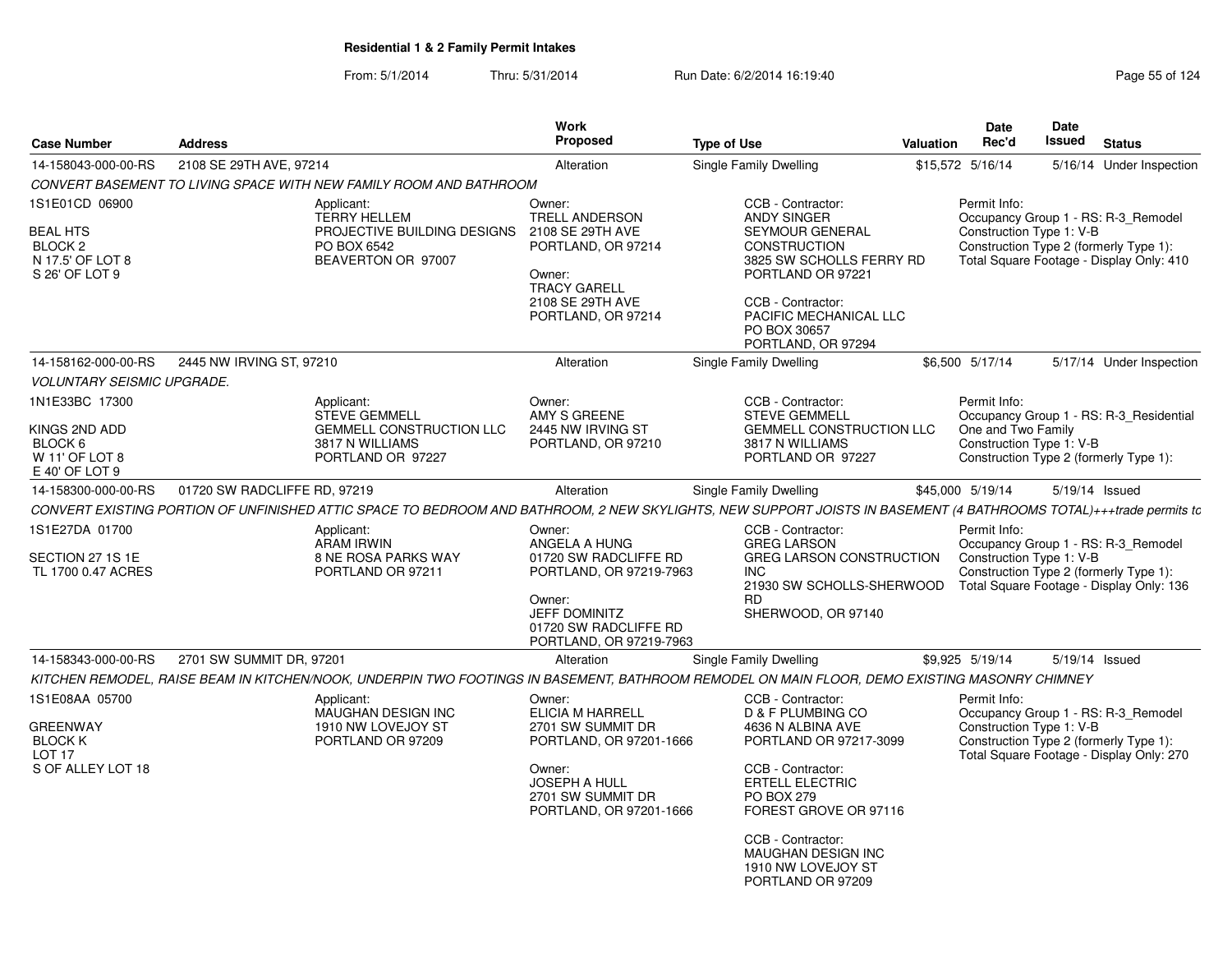| <b>Case Number</b>                                                 | <b>Address</b>                     |                                                                                                                                                               | Work<br>Proposed                                                                                                                                        | <b>Type of Use</b>         |                                                                                          | <b>Valuation</b> | <b>Date</b><br>Rec'd                                                                              | <b>Date</b><br>Issued | <b>Status</b>                                                                     |
|--------------------------------------------------------------------|------------------------------------|---------------------------------------------------------------------------------------------------------------------------------------------------------------|---------------------------------------------------------------------------------------------------------------------------------------------------------|----------------------------|------------------------------------------------------------------------------------------|------------------|---------------------------------------------------------------------------------------------------|-----------------------|-----------------------------------------------------------------------------------|
| 14-158359-000-00-RS                                                | 6400 SW LURADEL ST - Unit B, 97219 |                                                                                                                                                               | Alteration                                                                                                                                              | Single Family Dwelling     |                                                                                          |                  | \$50,000 5/23/14                                                                                  | 5/23/14 Issued        |                                                                                   |
|                                                                    |                                    | CONVERT EXISTING FINISHED BASEMENT TO ACCESSORY DWELLING UNIT, MOVE WASHER AND DRYER TO EXISTING CLOSET ON MAIN FLOOR AND CONVERT SPACE TO KITCHEN (TRADE PE  |                                                                                                                                                         |                            |                                                                                          |                  |                                                                                                   |                       |                                                                                   |
| 1S1E30CC 05300                                                     |                                    | Applicant:<br>CASCADE BUILDERS WEST INC<br>6944 SE STARK ST<br>PORTLAND, OR 97215                                                                             | Owner:<br>PHILLIP A SETRAN<br>6400 SW LURADEL ST<br>PORTLAND, OR 97219<br>Owner:<br>JOSEPH A JENKINS<br>6400 SW LURADEL ST<br>PORTLAND, OR 97219        |                            | CCB - Contractor:<br>CASCADE BUILDERS WEST INC<br>6944 SE STARK ST<br>PORTLAND, OR 97215 |                  | Permit Info:<br>One and Two Family<br>Construction Type 1: V-B<br>Number of New Dwelling Units: 1 |                       | Occupancy Group 1 - RS: R-3_Residential<br>Construction Type 2 (formerly Type 1): |
|                                                                    |                                    |                                                                                                                                                               | Owner:<br>KATHLEEN JENKINS<br>6400 SW LURADEL ST<br>PORTLAND, OR 97219                                                                                  |                            |                                                                                          |                  |                                                                                                   |                       |                                                                                   |
| 14-158437-000-00-RS                                                | 3916 N CONCORD AVE, 97227          |                                                                                                                                                               | Alteration                                                                                                                                              | Single Family Dwelling     |                                                                                          |                  | \$50,000 5/19/14                                                                                  |                       | 5/19/14 Under Inspection                                                          |
|                                                                    |                                    | LEGALIZE CONVERSION OF BASEMENT TO LIVING SPACE, FURR OUT WALLS, RELOCATE STUDY AND POWDER BATH ON MAIN FLOOR, ELECTRICAL, MECHANICAL AND PLUMBING PERMITS TO |                                                                                                                                                         |                            |                                                                                          |                  |                                                                                                   |                       |                                                                                   |
| 1N1E21DD 03200<br><b>OVERLOOK</b><br>BLOCK 18<br>LOT <sub>10</sub> |                                    | Applicant:<br><b>GREAT WESTERN RENOVATION</b><br><b>PO BOX 489</b><br>OREGON CITY OR 97045                                                                    | Owner:<br>MICHAEL DELANEY<br>8975 SW WOODSIDE DR<br>PORTLAND, OR 97225-1747<br>Owner:<br>ERIN DELANEY<br>8975 SW WOODSIDE DR<br>PORTLAND, OR 97225-1747 | <b>PO BOX 489</b>          | CCB - Contractor:<br><b>GREAT WESTERN RENOVATION</b><br>OREGON CITY OR 97045             |                  | Permit Info:<br>One and Two Family<br>Construction Type 1: V-B                                    |                       | Occupancy Group 1 - RS: R-3 Residential<br>Construction Type 2 (formerly Type 1): |
| 14-158514-000-00-RS                                                | 5245 NE DAVIS ST, 97213            |                                                                                                                                                               | Alteration                                                                                                                                              | Single Family Dwelling     |                                                                                          |                  | \$20,000 5/19/14                                                                                  |                       | 5/19/14 Under Inspection                                                          |
|                                                                    |                                    | NEW BATHROOM AND LAUNDRY ROOM IN BASEMENT; FUR OUT WALLS AND MOVE SUPPORT POST. TRADE PERMITS AT A LATER DATE.//**ADDED 4 PLUMBING FIXTURES 5/22/14**//       |                                                                                                                                                         |                            |                                                                                          |                  |                                                                                                   |                       |                                                                                   |
| 1N2E31DB 18800<br>CENTER ADD<br>BLOCK 11<br>LOT <sub>11</sub>      |                                    | Applicant:<br><b>SLAVIK</b><br><b>GRADA INC</b><br>9423 SE SPYGLASS DR<br>HAPPY VALLEY, OR 97086                                                              | Owner:<br>JENNIFER E STACY<br>5245 NE DAVIS ST<br>PORTLAND, OR 97213<br>Owner:<br><b>MARC P OPPY</b><br>5245 NE DAVIS ST<br>PORTLAND, OR 97213          | SLAVIK<br><b>GRADA INC</b> | CCB - Contractor:<br>9423 SE SPYGLASS DR<br>HAPPY VALLEY, OR 97086                       |                  | Permit Info:<br>One and Two Family<br>Construction Type 1: V-B                                    |                       | Occupancy Group 1 - RS: R-3_Residential<br>Construction Type 2 (formerly Type 1): |
| 14-158653-000-00-RS                                                | 1728 SW PROSPECT DR, 97201         |                                                                                                                                                               | Alteration                                                                                                                                              | Single Family Dwelling     |                                                                                          |                  | \$2,000 5/19/14                                                                                   | 5/19/14 Issued        |                                                                                   |
| <b>VOLUNTARY SEISMIC STRENGTHENING</b>                             |                                    |                                                                                                                                                               |                                                                                                                                                         |                            |                                                                                          |                  |                                                                                                   |                       |                                                                                   |
| 1S1E04BA 13800                                                     |                                    | Applicant:<br>MICHAEL WIEBER                                                                                                                                  | Owner:<br>PATRICIA E PALMER                                                                                                                             |                            | CCB - Contractor:<br>MICHAEL WIEBER                                                      |                  | Permit Info:                                                                                      |                       | Occupancy Group 1 - RS: R-3_Residential                                           |
| CARTERS ADD TO P<br><b>BLOCK 60 TL 13800</b>                       |                                    | ELYSIUM CONSTRUCTION LLC<br>PO BOX 12010<br>PORTLAND OR 97212                                                                                                 | 1728 SW PROSPECT DR<br>PORTLAND, OR 97201-2484                                                                                                          |                            | ELYSIUM CONSTRUCTION LLC<br>PO BOX 12010<br>PORTLAND OR 97212                            |                  | One and Two Family<br>Construction Type 1: V-B                                                    |                       | Construction Type 2 (formerly Type 1):                                            |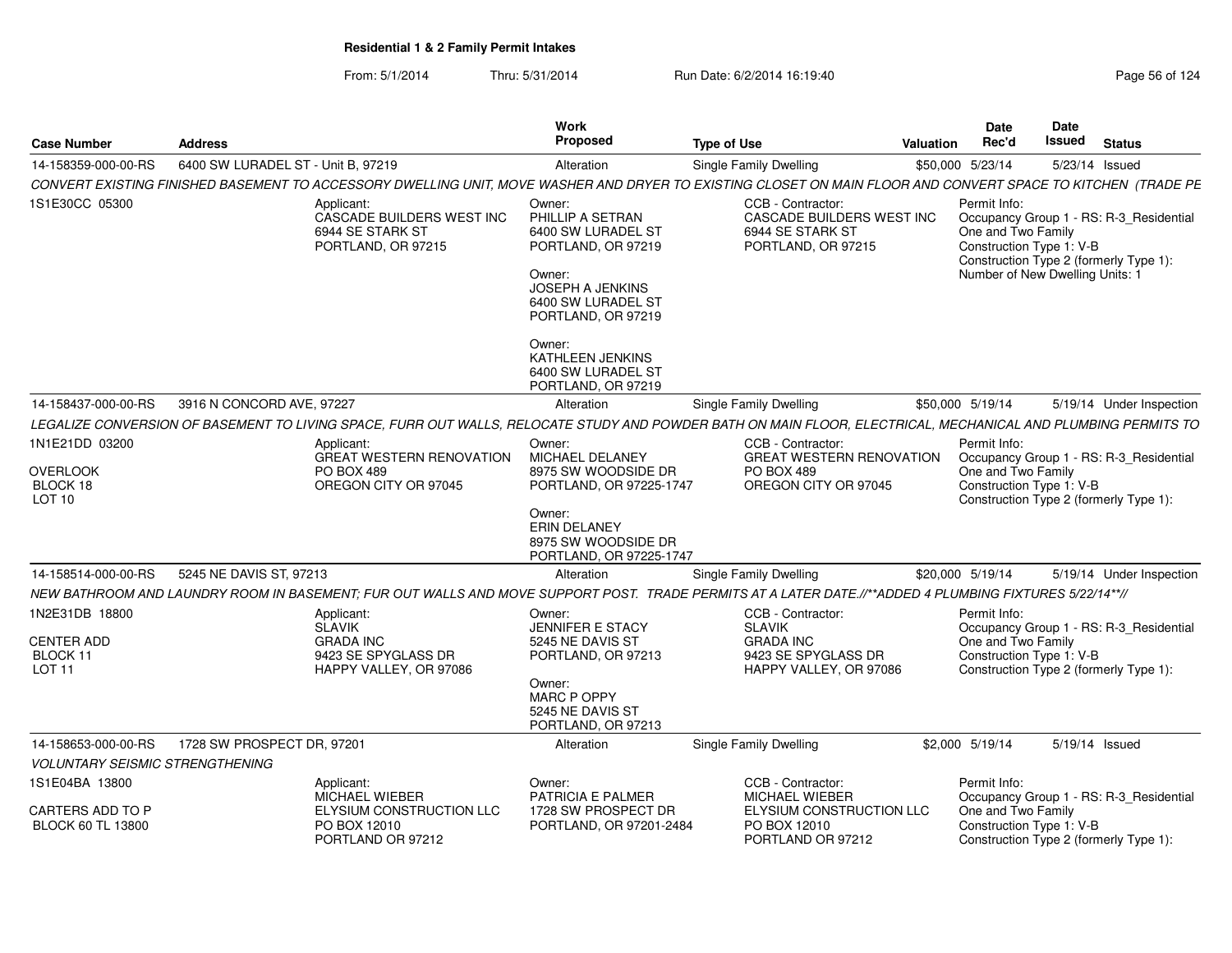| <b>Case Number</b>                                                                          | <b>Address</b>                                  |                                                                                                                                                                   | <b>Work</b><br><b>Proposed</b>                                                                                                                                                          | <b>Type of Use</b> |                                                                                                                                                                                                                                                    | <b>Valuation</b> | <b>Date</b><br>Rec'd                                           | <b>Date</b><br>Issued | <b>Status</b>                                                                     |
|---------------------------------------------------------------------------------------------|-------------------------------------------------|-------------------------------------------------------------------------------------------------------------------------------------------------------------------|-----------------------------------------------------------------------------------------------------------------------------------------------------------------------------------------|--------------------|----------------------------------------------------------------------------------------------------------------------------------------------------------------------------------------------------------------------------------------------------|------------------|----------------------------------------------------------------|-----------------------|-----------------------------------------------------------------------------------|
| 14-158679-000-00-RS                                                                         | 1735 NE HOLMAN ST, 97211                        |                                                                                                                                                                   | Alteration                                                                                                                                                                              |                    | Single Family Dwelling                                                                                                                                                                                                                             |                  | \$2,500 5/19/14                                                |                       | 5/19/14 Under Inspection                                                          |
|                                                                                             |                                                 | CONVERTING PORTION OF BASEMENT TO LIVING SPACE; FURING OUT NEW FAMILY ROOM; NEW EGRESS WINDOW WEST SIDE; TRADES TO BE PULLED LATER/***ADD (7) BRANCH CIRCUITS 5/1 |                                                                                                                                                                                         |                    |                                                                                                                                                                                                                                                    |                  |                                                                |                       |                                                                                   |
| 1N1E14DB 08000<br><b>COLUMBIA HTS</b><br>BLOCK 8<br>LOT <sub>12</sub>                       |                                                 | Applicant:<br>YASKOV HOMES LLC<br>2604 NE 107TH AVE<br>PORTLAND, OR 97                                                                                            | Owner:<br>LASHELLE PERS REP MCCARTHY YASKOV HOMES LLC<br>211 NE WEIDLER ST<br>PORTLAND, OR 97232-1155<br>Owner:<br><b>CAROLYN YOUNG</b><br>211 NE WEIDLER ST<br>PORTLAND, OR 97232-1155 |                    | CCB - Contractor:<br>2604 NE 107TH AVE<br>PORTLAND, OR 97                                                                                                                                                                                          |                  | Permit Info:<br>One and Two Family<br>Construction Type 1: V-B |                       | Occupancy Group 1 - RS: R-3_Residential<br>Construction Type 2 (formerly Type 1): |
|                                                                                             |                                                 |                                                                                                                                                                   | Owner:<br>METRO HOMES NORTHWEST LL<br><b>YOUNG</b><br>211 NE WEIDLER ST<br>PORTLAND, OR 97232-1155                                                                                      |                    |                                                                                                                                                                                                                                                    |                  |                                                                |                       |                                                                                   |
| 14-158870-000-00-RS                                                                         | 1720 SE FRANKLIN ST, 97202                      |                                                                                                                                                                   | Alteration                                                                                                                                                                              |                    | <b>Single Family Dwelling</b>                                                                                                                                                                                                                      |                  | \$15,000 5/20/14                                               |                       | 5/20/14 Under Inspection                                                          |
|                                                                                             |                                                 | REMODEL KITCHEN AND MAIN FLOOR BATHROOM. REMODEL EXISTING POWDER ROOM AND ADD TUB TO CREATE FULL BATHROOM.                                                        |                                                                                                                                                                                         |                    |                                                                                                                                                                                                                                                    |                  |                                                                |                       |                                                                                   |
| 1S1E11AC 06500<br>SMITHS SUB & ADD EP<br>BLOCK <sub>2</sub><br>W 13.14' OF LOT 24<br>LOT 25 |                                                 | Applicant:<br><b>BRAD LACKEY</b><br><b>LACKEY CONSTRUCTION</b><br>PO BOX 2404<br>PORTLAND OR, 97208                                                               | Owner:<br><b>JOCELYN A LACKEY</b><br>PO BOX 2404<br>PORTLAND, OR 97208<br>Owner:<br><b>BRADLEY T LACKEY</b><br>PO BOX 2404<br>PORTLAND, OR 97208                                        |                    | CCB - Contractor:<br>JOCELYN CONSTRUCTION INC<br>PO BOX 2404<br>PORTLAND OR 98208                                                                                                                                                                  |                  | Permit Info:<br>One and Two Family<br>Construction Type 1: V-B |                       | Occupancy Group 1 - RS: R-3_Residential<br>Construction Type 2 (formerly Type 1): |
| 14-158884-000-00-RS                                                                         | 5203 SE 38TH AVE, 97202                         |                                                                                                                                                                   | Alteration                                                                                                                                                                              |                    | Single Family Dwelling                                                                                                                                                                                                                             |                  | \$6.750 5/20/14                                                | 5/20/14 Issued        |                                                                                   |
|                                                                                             | SOLAR - 7.5KW ROOF MOUNTED SOLAR ELECTRIC ARRAY |                                                                                                                                                                   |                                                                                                                                                                                         |                    |                                                                                                                                                                                                                                                    |                  |                                                                |                       |                                                                                   |
| 1S1E13AD 07300<br><b>CHELSEA</b><br>BLOCK <sub>8</sub><br>LOT 7 TL 7300                     |                                                 | Applicant:<br>KATIE MARTIN<br><b>NEIL KELLY COMPANY</b><br>804 N ALBERTA ST<br>PORTLAND, OR 97217                                                                 | Owner:<br>ANN B CLARKSON<br>5203 SE 38TH AVE<br>PORTLAND, OR 97202-4205                                                                                                                 |                    | CCB - Contractor:<br>NEIL KELLY CO INC<br>804 N ALBERTA ST<br>PORTLAND, OR 97217-2693                                                                                                                                                              |                  | Permit Info:<br>One and Two Family<br>Construction Type 1: V-B |                       | Occupancy Group 1 - RS: R-3_Residential<br>Construction Type 2 (formerly Type 1): |
| 14-158895-000-00-RS                                                                         | 2234 NE 38TH AVE, 97212                         |                                                                                                                                                                   | Alteration                                                                                                                                                                              |                    | <b>Single Family Dwelling</b>                                                                                                                                                                                                                      |                  | \$6,750 5/20/14                                                | 5/20/14 Issued        |                                                                                   |
|                                                                                             | SOLAR-INSTALL SOLAR PV ON RESIDENCE ROOF 6.KW   |                                                                                                                                                                   |                                                                                                                                                                                         |                    |                                                                                                                                                                                                                                                    |                  |                                                                |                       |                                                                                   |
| 1N1E25DA 19700<br><b>ROSSMERE</b><br>BLOCK <sub>25</sub><br>LOT <sub>16</sub>               |                                                 | Applicant:<br><b>JOSH KOPCZYNSKI</b><br>DYNAMIC POWER INNOVATION<br>112 WEST ILLINOIS ST<br>NEWBERG, OR                                                           | Owner:<br><b>GEORGE M CRAWFORD</b><br>2234 NE 38TH AVE<br>PORTLAND, OR 97212<br>Owner:<br>CAROLYN G CRAWFORD<br>2234 NE 38TH AVE<br>PORTLAND, OR 97212                                  |                    | CCB - Contractor:<br><b>JOSH KOPCZYNSKI</b><br>DYNAMIC POWER INNOVATION<br>112 WEST ILLINOIS ST<br>NEWBERG, OR<br>CCB - Contractor:<br><b>LANPHERE CONSTRUCTION &amp;</b><br><b>DEVELOPMENT LLC</b><br>4160 SW 109TH AVENUE<br>BEAVERTON, OR 97005 |                  | Permit Info:<br>One and Two Family<br>Construction Type 1: V-B |                       | Occupancy Group 1 - RS: R-3 Residential<br>Construction Type 2 (formerly Type 1): |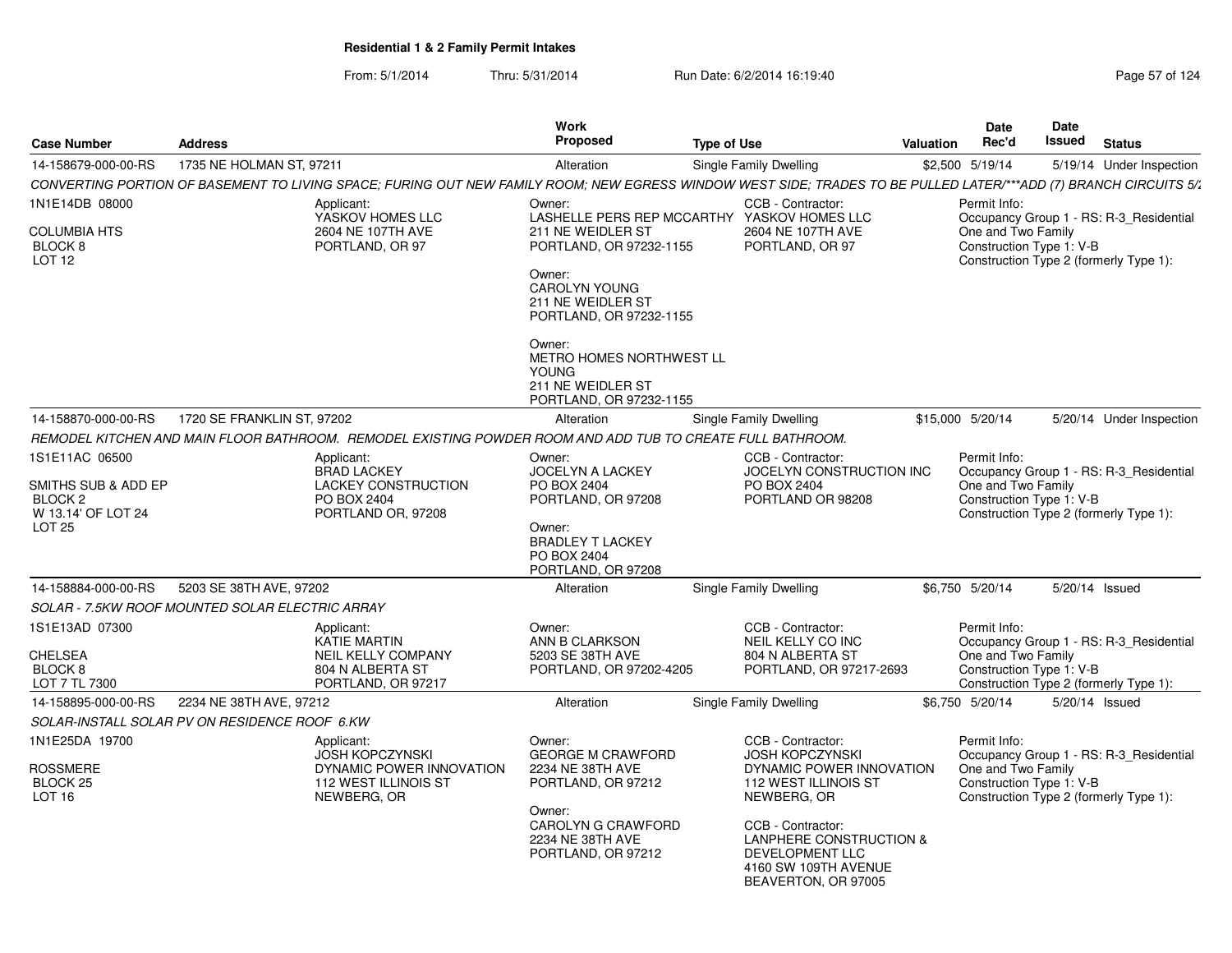| <b>Case Number</b>                                           | <b>Address</b>                                                                                                                                                                                | Work<br><b>Proposed</b>                                                | <b>Type of Use</b>                                                                                                        | Valuation        | Date<br>Date<br>Rec'd<br>Issued<br><b>Status</b>                                                                                    |
|--------------------------------------------------------------|-----------------------------------------------------------------------------------------------------------------------------------------------------------------------------------------------|------------------------------------------------------------------------|---------------------------------------------------------------------------------------------------------------------------|------------------|-------------------------------------------------------------------------------------------------------------------------------------|
| 14-158899-000-00-RS                                          | 8562 N DELAWARE AVE, 97217                                                                                                                                                                    | Alteration                                                             | <b>Single Family Dwelling</b>                                                                                             | \$6,750 5/20/14  | 5/20/14 Issued                                                                                                                      |
|                                                              | SOLAR-INSTALL ROOFTOP SOLAR PV SYSTEM. 3.3 KW                                                                                                                                                 |                                                                        |                                                                                                                           |                  |                                                                                                                                     |
| 1N1E09AC 02200                                               | Applicant:                                                                                                                                                                                    | Owner:                                                                 | CCB - Contractor:                                                                                                         |                  | Permit Info:                                                                                                                        |
| NATIONAL ADD<br>BLOCK 4<br>LOT 9<br>POTENTIAL ADDITIONAL TAX | <b>JOSH KOPCZYNSKI</b><br>DYNAMIC POWER INNOVATION<br>112 WEST ILLINOIS ST<br>NEWBERG, OR                                                                                                     | <b>CYNTHIA A WILLIAMS</b><br>8562 N DELAWARE AVE<br>PORTLAND, OR 97217 | <b>JOSH KOPCZYNSKI</b><br>DYNAMIC POWER INNOVATION<br>112 WEST ILLINOIS ST<br>NEWBERG, OR                                 |                  | Occupancy Group 1 - RS: R-3 Residential<br>One and Two Family<br>Construction Type 1: V-B<br>Construction Type 2 (formerly Type 1): |
|                                                              |                                                                                                                                                                                               |                                                                        | CCB - Contractor:<br><b>LANPHERE CONSTRUCTION &amp;</b><br>DEVELOPMENT LLC<br>4160 SW 109TH AVENUE<br>BEAVERTON, OR 97005 |                  |                                                                                                                                     |
|                                                              | 14-158955-000-00-RS 3938 N OVERLOOK BLVD, 97227                                                                                                                                               | Alteration                                                             | <b>Single Family Dwelling</b>                                                                                             | \$20,000 5/20/14 | 5/20/14 Issued                                                                                                                      |
|                                                              | BASEMENT REMODEL ADD ONE NEW BATHROOM, INSULATION MINOR ELECTRICAL                                                                                                                            |                                                                        |                                                                                                                           |                  |                                                                                                                                     |
| 1N1E21DD 04000                                               | Applicant:<br>ELLEN CUSICK                                                                                                                                                                    | Owner:<br>DARIN J GOBLE                                                | CCB - Contractor:<br>ST JOHNS DESIGN BUILD LLC                                                                            |                  | Permit Info:<br>Occupancy Group 1 - RS: R-3_Remodel                                                                                 |
| <b>OVERLOOK</b><br>BLOCK 19<br>LOT <sub>7</sub>              | 4037 N ALBINA<br>PORTLAND OREGON 97227                                                                                                                                                        | 3938 N OVERLOOK BLVD<br>PORTLAND, OR 97227                             | 8823 N HARTMAN ST<br>PORTLAND, OR 97203                                                                                   |                  | Construction Type 1: V-B<br>Construction Type 2 (formerly Type 1):<br>Total Square Footage - Display Only: 600                      |
|                                                              |                                                                                                                                                                                               | Owner:<br>WENDY K PEYTON<br>3938 N OVERLOOK BLVD<br>PORTLAND, OR 97227 |                                                                                                                           |                  |                                                                                                                                     |
| 14-159021-000-00-RS                                          | 7301 SW CAPITOL HILL RD, 97219<br>WHOLE HOUSE REMODEL; RECONFIGURING WALLS ON MAIN FLOOR FOR NEW MASTER BATHROOM AND NEW HALF-BATH; CONVERTING FAMILY ROOM TO LIVING ROOM; CHANGING SIZE OF I | Alteration                                                             | <b>Single Family Dwelling</b>                                                                                             | \$60,000 5/20/14 | 5/20/14 Issued                                                                                                                      |
| 1S1E21BC 01100                                               | Applicant:<br><b>RUBY NORTHWEST LLC</b>                                                                                                                                                       | Owner:<br>RUBY NORTHWEST LLC                                           | CCB - Contractor:<br><b>RUBY NORTHWEST LLC</b>                                                                            |                  | Permit Info:<br>Occupancy Group 1 - RS: R-3_Remodel                                                                                 |
| SECTION 21 1S 1E<br>TL 1100 0.13 ACRES                       | 4300 SW FAIRVIEW CIRCUS<br>PORTLAND OR 97221                                                                                                                                                  | 7301 SW CAPITOL HILL RD<br>PORTLAND, OR 97219-2637                     | 4300 SW FAIRVIEW CIRCUS<br>PORTLAND OR 97221                                                                              |                  | Construction Type 1: V-B<br>Construction Type 2 (formerly Type 1):                                                                  |
| 14-159025-000-00-RS                                          | 3230 SW DOLPH CT, 97219                                                                                                                                                                       | Alteration                                                             | <b>Single Family Dwelling</b>                                                                                             | \$10,000 5/22/14 | 5/22/14 Issued                                                                                                                      |
|                                                              | <b>FOUNDATION AND DECK REPAIR/REPLACEMENT</b>                                                                                                                                                 |                                                                        |                                                                                                                           |                  |                                                                                                                                     |
| 1S1E29AB 00700                                               | Applicant:<br><b>RUBY NORTHWEST LLC</b>                                                                                                                                                       | Owner:<br><b>RUBY NORTHWEST LLC</b>                                    | CCB - Contractor:<br>RUBY NORTHWEST LLC                                                                                   |                  | Permit Info:<br>Occupancy Group 1 - RS: R-3_Residential                                                                             |
| SECTION 29 1S 1E<br>TL 700 0.16 ACRES                        | 4300 SW FAIRVIEW CIRCUS<br>PORTLAND OR 97221                                                                                                                                                  | PO BOX 25653<br>PORTLAND, OR 97298-0653                                | 4300 SW FAIRVIEW CIRCUS<br>PORTLAND OR 97221                                                                              |                  | One and Two Family<br>Construction Type 1: V-B<br>Construction Type 2 (formerly Type 1):                                            |
|                                                              | 14-159059-000-00-RS 7317 N NEWELL AVE. 97203                                                                                                                                                  | Alteration                                                             | <b>Single Family Dwelling</b>                                                                                             | \$4,000 5/20/14  | 5/20/14 Issued                                                                                                                      |
|                                                              | CONVERTING UTILITY CLOSET TO MASTER BATHROOM; INFILLING WINDOW AND DOOR FROM GARAGE; RAISING FLOOR IN BATHROOM TO BE AT SAME LEVEL AS BEDROOM; TRADES TO BE PL                                |                                                                        |                                                                                                                           |                  |                                                                                                                                     |
| 1N1E07CA 01900                                               | Applicant:                                                                                                                                                                                    | Owner:<br>DIAMONDS IN THE RUFF JHC INC DIAMONDS IN THE RUFF JHC INC    | CCB - Contractor:                                                                                                         |                  | Permit Info:<br>DIAMONDS IN THE RUFF JHC INC Occupancy Group 1 - RS: R-3_Remodel                                                    |
| NORTHERN HILL ADD<br>BLOCK 14<br>LOT 5&6                     | 3836 NE 17TH AVE<br>PORTLAND, OR 97212                                                                                                                                                        | 3836 NE 17TH AVE<br>PORTLAND, OR 97212                                 | 3836 NE 17TH AVE<br>PORTLAND, OR 97212                                                                                    |                  | Construction Type 1: V-B<br>Construction Type 2 (formerly Type 1):                                                                  |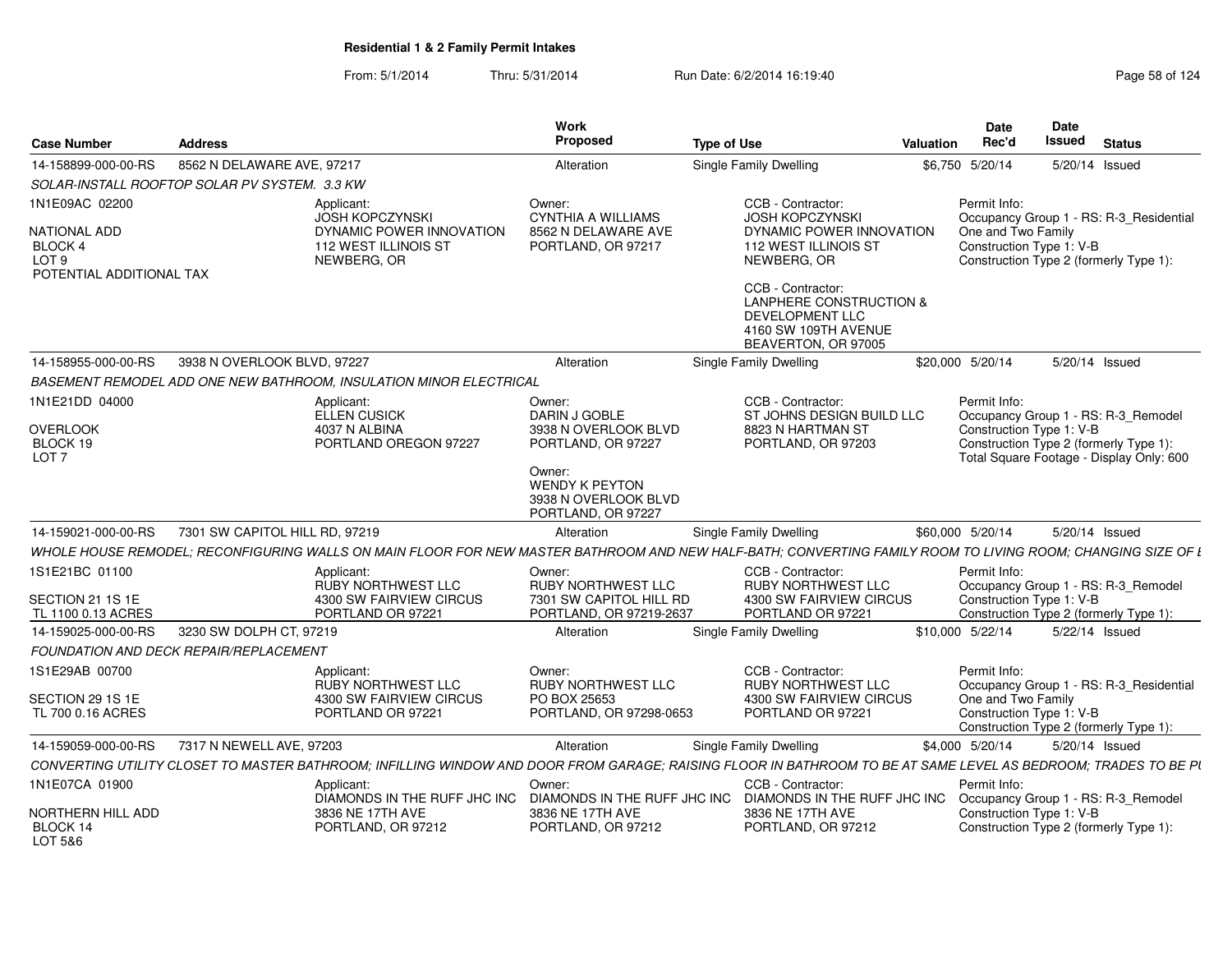| <b>Case Number</b>                                                                             | <b>Address</b>             |                                                                                                                                                             | <b>Work</b><br>Proposed                                                                                                                                                | <b>Type of Use</b>                                                                                          | Valuation | Date<br>Rec'd                                                  | Date<br><b>Issued</b> | <b>Status</b>                                                                                                             |
|------------------------------------------------------------------------------------------------|----------------------------|-------------------------------------------------------------------------------------------------------------------------------------------------------------|------------------------------------------------------------------------------------------------------------------------------------------------------------------------|-------------------------------------------------------------------------------------------------------------|-----------|----------------------------------------------------------------|-----------------------|---------------------------------------------------------------------------------------------------------------------------|
| 14-159090-000-00-RS                                                                            | 14508 NW CEDAR ST, 97231   |                                                                                                                                                             | Alteration                                                                                                                                                             | <b>Single Family Dwelling</b>                                                                               |           | \$30,000 5/20/14                                               |                       | 5/20/14 Issued                                                                                                            |
|                                                                                                |                            | CREATING NEW ENTRY TO HOUSE IN GARAGE SPACE; REMODEL OF TWO EXISTING BATHROOMS AND LAUNDRY ROOM TO ONE LAUNDRY AND ONE FULL BATH, MEP TRADES PULLED SEPARA' |                                                                                                                                                                        |                                                                                                             |           |                                                                |                       |                                                                                                                           |
| 1N1W05AD 01600<br><b>MACLEAYS SKYLINE HMS</b><br><b>LOT 45</b>                                 |                            | Applicant:<br><b>CELESTE LEWIS</b><br>CELESTE LEWIS ARCHITECTURE 14508 NW CEDAR ST<br><b>LLC</b><br>820 NW FLANDERS #210<br>PORTLAND OR 97209               | Owner:<br><b>DANIEL DIANA</b><br>PORTLAND, OR 97231-2621<br>Owner:<br><b>STACEY REEVES</b><br>14508 NW CEDAR ST<br>PORTLAND, OR 97231-2621                             |                                                                                                             |           | Permit Info:<br>Construction Type 1: V-B                       |                       | Occupancy Group 1 - RS: R-3 Remodel<br>Construction Type 2 (formerly Type 1):<br>Total Square Footage - Display Only: 140 |
| 14-159168-000-00-RS                                                                            | 1062 SW DOUGLAS PL, 97205  |                                                                                                                                                             | Alteration                                                                                                                                                             | <b>Single Family Dwelling</b>                                                                               |           | \$2.000 5/20/14                                                |                       | 5/20/14 Under Inspection                                                                                                  |
| <b>VOLUNTARY SEISMIC STRENGTHENING INTERIOR ONLY</b>                                           |                            |                                                                                                                                                             |                                                                                                                                                                        |                                                                                                             |           |                                                                |                       |                                                                                                                           |
| 1N1E33CC 03800<br><b>ARDMORE</b><br>BLOCK <sub>2</sub><br>LOT <sub>13</sub><br>S 10' OF LOT 14 |                            | Applicant:<br>MICHAEL WIEBER<br>ELYSIUM CONSTRUCTION LLC<br>PO BOX 12010<br>PORTLAND OR 97212                                                               | Owner:<br><b>JULIA B MARK</b><br>1062 SW DOUGLAS PL<br>PORTLAND, OR 97205-1017                                                                                         | CCB - Contractor:<br><b>MICHAEL WIEBER</b><br>ELYSIUM CONSTRUCTION LLC<br>PO BOX 12010<br>PORTLAND OR 97212 |           | Permit Info:<br>One and Two Family<br>Construction Type 1: V-B |                       | Occupancy Group 1 - RS: R-3 Residential<br>Construction Type 2 (formerly Type 1):                                         |
| 14-159168-REV-01-RS                                                                            | 1062 SW DOUGLAS PL, 97205  |                                                                                                                                                             | Alteration                                                                                                                                                             | Single Family Dwelling                                                                                      |           | \$5/23/14                                                      |                       | 5/23/14 Issued                                                                                                            |
|                                                                                                |                            | REVISION TO USE LEDGERS.H10A'S AND ANCHOR BOLTS INSTEAD OF UFP'S                                                                                            |                                                                                                                                                                        |                                                                                                             |           |                                                                |                       |                                                                                                                           |
| 1N1E33CC 03800<br><b>ARDMORE</b><br>BLOCK <sub>2</sub><br>LOT 13<br>S 10' OF LOT 14            |                            | Applicant:<br><b>MICHAEL WIEBER</b><br>ELYSIUM CONSTRUCTION LLC<br>PO BOX 12010<br>PORTLAND OR 97212                                                        | Owner:<br><b>JULIA B MARK</b><br>1062 SW DOUGLAS PL<br>PORTLAND, OR 97205-1017                                                                                         | CCB - Contractor:<br>MICHAEL WIEBER<br>ELYSIUM CONSTRUCTION LLC<br>PO BOX 12010<br>PORTLAND OR 97212        |           | Permit Info:<br>One and Two Family<br>Construction Type 1: V-B |                       | Occupancy Group 1 - RS: R-3_Residential<br>Construction Type 2 (formerly Type 1):                                         |
| 14-159170-000-00-RS                                                                            | 3570 NE MATHISON PL, 97212 |                                                                                                                                                             | Alteration                                                                                                                                                             | <b>Single Family Dwelling</b>                                                                               |           | \$2,000 5/20/14                                                | 5/20/14 Final         |                                                                                                                           |
| <b>VOLUNTARY SEISMIC STRENGTHENING INTERIOR ONLY</b>                                           |                            |                                                                                                                                                             |                                                                                                                                                                        |                                                                                                             |           |                                                                |                       |                                                                                                                           |
| 1N1E25AC 14900<br><b>HOLLYROOD</b><br>BLOCK 10<br>LOT <sub>4</sub>                             |                            | Applicant:<br>MICHAEL WIEBER<br>ELYSIUM CONSTRUCTION LLC<br>PO BOX 12010<br>PORTLAND OR 97212                                                               | Owner:<br><b>RALPH C NELSON</b><br>3570 NE MATHISON PL<br>PORTLAND, OR 97212-2730<br>Owner:<br><b>SUSAN K NELSON</b><br>3570 NE MATHISON PL<br>PORTLAND, OR 97212-2730 | CCB - Contractor:<br><b>MICHAEL WIEBER</b><br>ELYSIUM CONSTRUCTION LLC<br>PO BOX 12010<br>PORTLAND OR 97212 |           | Permit Info:<br>One and Two Family<br>Construction Type 1: V-B |                       | Occupancy Group 1 - RS: R-3_Residential<br>Construction Type 2 (formerly Type 1):                                         |
| 14-159231-000-00-RS                                                                            | 2023 NE 21ST AVE, 97212    |                                                                                                                                                             | Alteration                                                                                                                                                             | Single Family Dwelling                                                                                      |           | \$7,800 5/21/14                                                | 5/21/14 Final         |                                                                                                                           |
| REROOF; REPLACE ALL SHEETHING; NO CHANGE TO ROOF PITCH                                         |                            |                                                                                                                                                             |                                                                                                                                                                        |                                                                                                             |           |                                                                |                       |                                                                                                                           |
| 1N1E26DD 10800<br>JOHN IRVINGS 1ST ADD<br>BLOCK 19<br>N 75' OF LOT 15&16                       |                            | Applicant:<br><b>KERRIE DESHAZO</b><br>SUPERIOR ROOFING<br>5330 SE 108TH AVE<br>PORTLAND, OR 97266                                                          | Owner:<br><b>JASON P ETZEL</b><br>2023 NE 21ST AVE<br>PORTLAND, OR 97212-4702<br>Owner:<br>NATALIE S WEST<br>2023 NE 21ST AVE<br>PORTLAND, OR 97212-4702               | CCB - Contractor:<br><b>REYES &amp; REYES LLC</b><br>5330 SE 108TH AVE<br>PORTLAND, OR 97266                |           | Permit Info:<br>One and Two Family<br>Construction Type 1: V-B |                       | Occupancy Group 1 - RS: R-3_Residential<br>Construction Type 2 (formerly Type 1):                                         |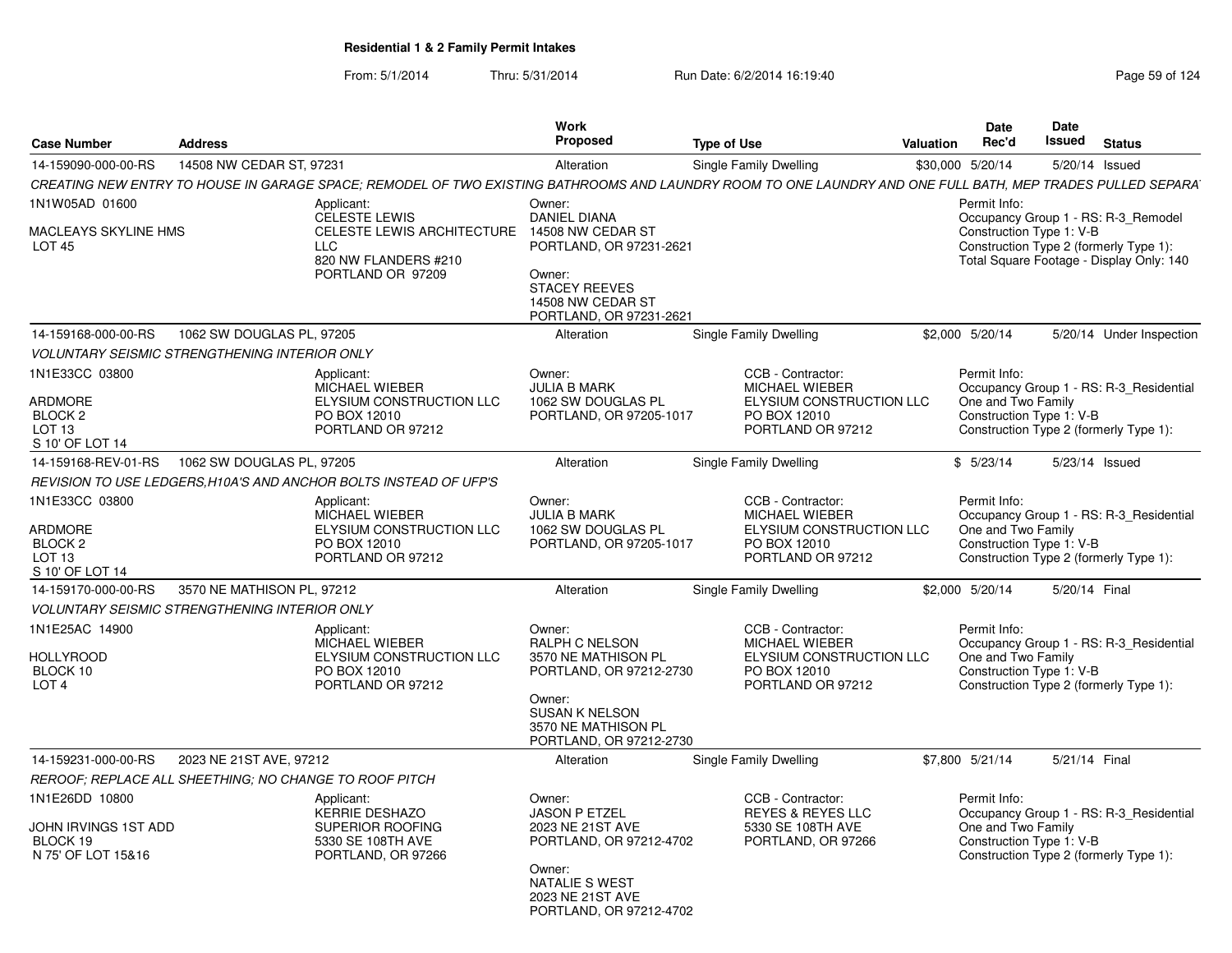|                                          |                                                |                                                                    | Work                                   |                                                                                                                                                                   | Date               | Date                                                               |
|------------------------------------------|------------------------------------------------|--------------------------------------------------------------------|----------------------------------------|-------------------------------------------------------------------------------------------------------------------------------------------------------------------|--------------------|--------------------------------------------------------------------|
| <b>Case Number</b>                       | <b>Address</b>                                 |                                                                    | Proposed                               | <b>Type of Use</b>                                                                                                                                                | Rec'd<br>Valuation | <b>Issued</b><br><b>Status</b>                                     |
| 14-159296-000-00-RS                      | 9520 NW ELVA AVE, 97231                        |                                                                    | Alteration                             | <b>Single Family Dwelling</b>                                                                                                                                     | \$108,746 5/20/14  | 5/20/14 Issued                                                     |
|                                          |                                                |                                                                    |                                        | CONVERT DAYLIGHT BASEMENT OPEN LIVING SPACE INTO BEDROOM; FAMILY ROOM, UTILITY AND CLOSETS; UPDATE BATHROOM FIXTURES                                              |                    |                                                                    |
| 1N1W11BB 00700                           |                                                | Applicant:                                                         | Owner:                                 | CCB - Contractor:                                                                                                                                                 | Permit Info:       |                                                                    |
|                                          |                                                | JOSEPH R FAVRE                                                     | <b>JOSEPH R FAVRE</b>                  | FERMAN HOME REMODELING LLC Occupancy Group 1 - RS: R-3_Residential                                                                                                |                    |                                                                    |
| <b>GLEN HARBOR</b><br>BLOCK <sub>6</sub> |                                                | 9520 NW ELVA AVE<br>PORTLAND, OR 97231                             | 9520 NW ELVA AVE<br>PORTLAND, OR 97231 | 21360 SW 92ND AVE<br>TUALATIN OR 97062                                                                                                                            | One and Two Family | Construction Type 1: V-B                                           |
| LOT <sub>4</sub>                         |                                                |                                                                    |                                        |                                                                                                                                                                   |                    | Construction Type 2 (formerly Type 1):                             |
|                                          |                                                |                                                                    |                                        |                                                                                                                                                                   |                    | Total Square Footage - Display Only: 986                           |
| 14-159440-000-00-RS                      | 2547 NW NORTHRUP ST, 97210                     |                                                                    | Alteration                             | <b>Single Family Dwelling</b>                                                                                                                                     | \$55,000 5/21/14   | 5/24/14 Under Inspection                                           |
|                                          |                                                | CONVERT BASEMENT TO HABITABLE SPACE. CREATE NEW BASEMENT BATHROOM. |                                        |                                                                                                                                                                   |                    |                                                                    |
| 1N1E32AA 09000                           |                                                | Applicant:                                                         | Owner:                                 | CCB - Contractor:                                                                                                                                                 | Permit Info:       |                                                                    |
|                                          |                                                | <b>JOHN MACNEELA</b>                                               | ANDREW P KILSHAW                       | JOHN MICHAEL MACNEELA                                                                                                                                             |                    | Occupancy Group 1 - RS: R-3 Residential                            |
| <b>GOLDSMITHS ADD</b>                    |                                                | CORRIB CONSTRUCTION, LLC                                           | 2547 NW NORTHRUP ST                    | <b>CORRIB CONSTRUCTION</b>                                                                                                                                        | One and Two Family |                                                                    |
| BLOCK 17                                 |                                                | 5211 SE 33rd Ave                                                   | PORTLAND, OR 97210-2840                | 5211 SE 33RD AVE                                                                                                                                                  |                    | Construction Type 1: V-B                                           |
| <b>LOT 10</b>                            |                                                | Portland, OR 97202                                                 | Owner:                                 | PORTLAND, OR 97202                                                                                                                                                |                    | Construction Type 2 (formerly Type 1):                             |
|                                          |                                                |                                                                    | KRISTIN J W KILSHAW                    |                                                                                                                                                                   |                    |                                                                    |
|                                          |                                                |                                                                    | 2547 NW NORTHRUP ST                    |                                                                                                                                                                   |                    |                                                                    |
|                                          |                                                |                                                                    | PORTLAND, OR 97210-2840                |                                                                                                                                                                   |                    |                                                                    |
|                                          | 14-159442-000-00-RS    1741 SE 48TH AVE, 97215 |                                                                    | Alteration                             | Single Family Dwelling                                                                                                                                            | \$80,000 5/21/14   | 5/23/14 Under Inspection                                           |
|                                          |                                                |                                                                    |                                        | REMODEL EXISTING HABITABLE BASEMENT WITH EXISITNG MASONRY FIREPLACE, REMODEL EXISTING BASEMENT BATHROOM AND ADD BEDROOM TO BASEMENT                               |                    |                                                                    |
| 1S2E06CA 16500                           |                                                | Applicant:                                                         | Owner:                                 | CCB - Contractor:                                                                                                                                                 | Permit Info:       |                                                                    |
|                                          |                                                | ERIC EATON                                                         | <b>JASON K MAURER</b>                  | <b>ERIC EATON</b>                                                                                                                                                 |                    | Occupancy Group 1 - RS: R-3_Residential                            |
| NEWPORT                                  |                                                | <b>EATON GENERAL</b>                                               | 1741 SE 48TH AVE                       | <b>EATON GENERAL</b>                                                                                                                                              | One and Two Family |                                                                    |
| BLOCK <sub>2</sub><br>N 25' OF LOT 2     |                                                | <b>CONSTRUCTION LLC</b><br>99 W HISTORIC COLUMBIA RIVER            | PORTLAND, OR 97215-3215                | <b>CONSTRUCTION LLC</b><br>99 W HISTORIC COLUMBIA RIVER Construction Type 2 (formerly Type 1):                                                                    |                    | Construction Type 1: V-B                                           |
| S 12 1/2' OF LOT 3                       |                                                | HWY                                                                | Owner:                                 | <b>HWY</b>                                                                                                                                                        |                    |                                                                    |
|                                          |                                                | TROUTDALE, OR 97060                                                | <b>KRISTAN C MAURER</b>                | TROUTDALE, OR 97060                                                                                                                                               |                    |                                                                    |
|                                          |                                                |                                                                    | 1741 SE 48TH AVE                       |                                                                                                                                                                   |                    |                                                                    |
|                                          |                                                |                                                                    | PORTLAND, OR 97215-3215                |                                                                                                                                                                   |                    |                                                                    |
|                                          | 14-159530-000-00-RS 2405 SW SEYMOUR DR, 97201  |                                                                    | Alteration                             | Single Family Dwelling                                                                                                                                            | \$20,000 5/21/14   | 5/21/14 Under Inspection                                           |
|                                          |                                                |                                                                    |                                        | LEGALIZE WORK DONE WITHOUT PERMIT IN RESPONSE TO VIOLATION CASE 14-126848VI; REPLACE LARGE EXISTING UPPER LEVEL DECK IN SETBACK WITH SMALLER DECK, OPEN UP WALL I |                    |                                                                    |
| 1S1E16BB 03900                           |                                                | Applicant:                                                         | Owner:                                 | CCB - Contractor:                                                                                                                                                 | Permit Info:       |                                                                    |
|                                          |                                                | PROLIFIC CONSTRUCTION                                              | <b>SOCAL PROPERTIES LLC</b>            | LOTUS PLUMBING COMPANY                                                                                                                                            |                    | Occupancy Group 1 - RS: R-3_Residential                            |
| SLAVINS ADD & PLAT 2                     |                                                | SERVICES LLC                                                       | 139 LAYTON AVE                         | 8100 SW ELMWOOD ST                                                                                                                                                | One and Two Family |                                                                    |
| <b>BLOCK E</b><br>LOT 2&3 TL 3900        |                                                | 12031 SE OAK ST<br>PORTLAND, OR 97216                              | OJAI, CA 93023-1734                    | PORTLAND, OR 97223                                                                                                                                                |                    | Construction Type 1: V-B<br>Construction Type 2 (formerly Type 1): |
|                                          |                                                |                                                                    |                                        | CCB - Contractor:                                                                                                                                                 |                    |                                                                    |
|                                          |                                                |                                                                    |                                        | ROSE CITY ELECTRIC CO                                                                                                                                             |                    |                                                                    |
|                                          |                                                |                                                                    |                                        | PO BOX 10004                                                                                                                                                      |                    |                                                                    |
|                                          |                                                |                                                                    |                                        | PORTLAND, OR 97220                                                                                                                                                |                    |                                                                    |
|                                          |                                                |                                                                    |                                        | CCB - Contractor:                                                                                                                                                 |                    |                                                                    |
|                                          |                                                |                                                                    |                                        | PROLIFIC CONSTRUCTION                                                                                                                                             |                    |                                                                    |
|                                          |                                                |                                                                    |                                        | <b>SERVICES LLC</b>                                                                                                                                               |                    |                                                                    |
|                                          |                                                |                                                                    |                                        | 12031 SE OAK ST                                                                                                                                                   |                    |                                                                    |
|                                          |                                                |                                                                    |                                        | PORTLAND, OR 97216                                                                                                                                                |                    |                                                                    |
|                                          |                                                |                                                                    |                                        |                                                                                                                                                                   |                    |                                                                    |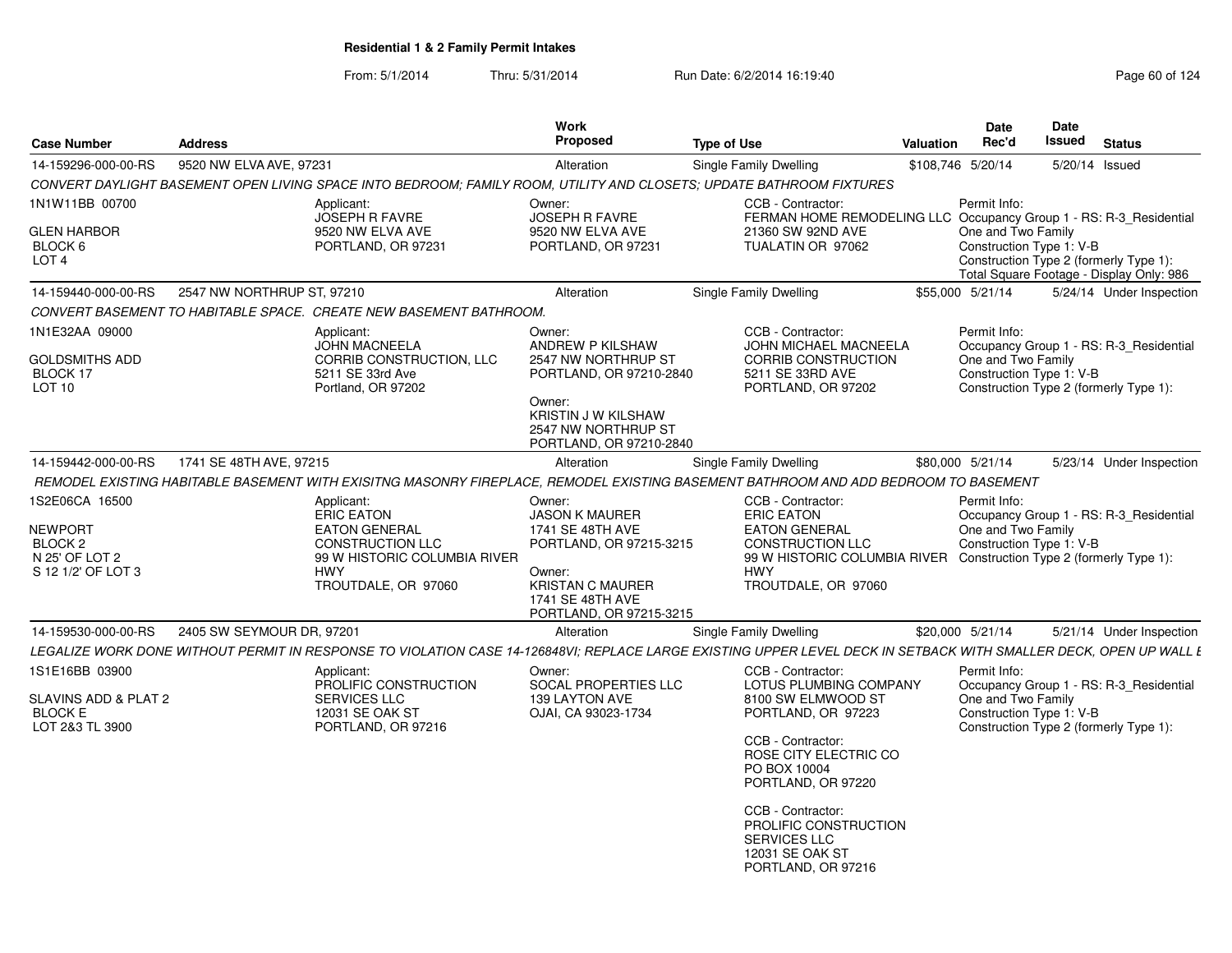| <b>Case Number</b>                                                             | <b>Address</b>           |                                                                                                                                                                | <b>Work</b><br>Proposed                                                                                                           | <b>Type of Use</b> |                                                                                                                                       | <b>Valuation</b>  | <b>Date</b><br>Rec'd                                           | <b>Date</b><br><b>Issued</b> | <b>Status</b>                                                                                                             |
|--------------------------------------------------------------------------------|--------------------------|----------------------------------------------------------------------------------------------------------------------------------------------------------------|-----------------------------------------------------------------------------------------------------------------------------------|--------------------|---------------------------------------------------------------------------------------------------------------------------------------|-------------------|----------------------------------------------------------------|------------------------------|---------------------------------------------------------------------------------------------------------------------------|
| 14-159625-000-00-RS                                                            | 5026 NE 10TH AVE, 97211  |                                                                                                                                                                | Alteration                                                                                                                        |                    | Single Family Dwelling                                                                                                                |                   | \$21,321 5/21/14                                               |                              | 5/21/14 Under Inspection                                                                                                  |
|                                                                                |                          | BSMT CONVERSION, ADD WALLS FOR BATHROOM IN BASEMENT, NEW INSULATED WALL PANELS ON PERIMETER WALLS, NEW WALLS FOR UTILITY ROOM, PLUMBING ON 13-138388 (3 BATHRO |                                                                                                                                   |                    |                                                                                                                                       |                   |                                                                |                              |                                                                                                                           |
| 1N1E23BA 20900<br>ROSEDALE & ANX<br>BLOCK 7<br>LOT <sub>4</sub>                |                          | Applicant:<br>SHAWN KNOCK<br>ALL PHASE REMODELING INC<br>23707 SW MOUNTAIN CREEK RD<br>SHERWOOD OR 97140                                                       | Owner:<br>DANIELA S HUGELSHOFER<br>5026 NE 10TH AVE<br>PORTLAND, OR 97211-4560                                                    |                    | CCB - Contractor:<br><b>SHAWN KNOCK</b><br>ALL PHASE REMODELING INC<br>23707 SW MOUNTAIN CREEK RD<br>SHERWOOD OR 97140                |                   | Permit Info:<br>Construction Type 1: V-B                       |                              | Occupancy Group 1 - RS: R-3_Remodel<br>Construction Type 2 (formerly Type 1):<br>Total Square Footage - Display Only: 580 |
| 14-160079-000-00-RS                                                            | 1304 SW UPLAND DR, 97221 |                                                                                                                                                                | Alteration                                                                                                                        |                    | Single Family Dwelling                                                                                                                |                   | \$47,500 5/22/14                                               | 5/22/14 Issued               |                                                                                                                           |
| REMODEL EXISTING BATHROOMS.                                                    |                          |                                                                                                                                                                |                                                                                                                                   |                    |                                                                                                                                       |                   |                                                                |                              |                                                                                                                           |
| 1S1E06AD 06300<br>WEST HIGHLANDS & EXTD<br><b>BLOCK C</b><br>LOT <sub>16</sub> |                          | Applicant:<br>Portland Houseworks, LLC<br>5105 SW 45th Ave., Suite 201<br>Portland, OR 97221                                                                   | Owner:<br><b>SHANE STORY</b><br>1304 SW UPLAND DR<br>PORTLAND, OR 97221                                                           |                    | CCB - Contractor:<br>PORTLAND HOUSEWORKS LLC<br>5105 SW 45TH AVE #201<br>PORTLAND, OR 97221                                           |                   | Permit Info:<br>One and Two Family<br>Construction Type 1: V-B |                              | Occupancy Group 1 - RS: R-3_Residential<br>Construction Type 2 (formerly Type 1):                                         |
| 14-160081-000-00-RS                                                            | 434 NE GOING ST, 97211   |                                                                                                                                                                | Alteration                                                                                                                        |                    | Single Family Dwelling                                                                                                                | \$100.000 5/22/14 |                                                                | 5/23/14 Issued               |                                                                                                                           |
|                                                                                |                          | FIRST FLOOR REMODEL INCLUDING NEW KITCHEN, DINING, LIVING AND GUEST ROOMS. SECOND FLOOR REMODEL INCLUDING MOVING LAUNDRY, ADD CLOSETS. RELOCATE FRONT DOOR (S. |                                                                                                                                   |                    |                                                                                                                                       |                   |                                                                |                              |                                                                                                                           |
| 1N1E23BC 15702<br>PARTITION PLAT 1998-11<br>LOT <sub>2</sub>                   |                          | Applicant:<br>CHRISTOPHER COOPER<br>HAMMER AND HAND<br>1020 SE HARRISON ST<br>PORTLAND, OR 97214                                                               | Owner:<br>NORA R BAUMAN<br>434 NE GOING ST<br>PORTLAND, OR 97211-3325                                                             |                    | CCB - Contractor:<br>HAMMER AND HAND INC<br>1020 SE HARRISON<br>PORTLAND, OR 97214                                                    |                   | Permit Info:<br>One and Two Family<br>Construction Type 1: V-B |                              | Occupancy Group 1 - RS: R-3_Residential<br>Construction Type 2 (formerly Type 1):                                         |
| 14-160105-000-00-RS                                                            | 637 SE 54TH AVE, 97215   |                                                                                                                                                                | Alteration                                                                                                                        |                    | <b>Single Family Dwelling</b>                                                                                                         |                   | \$12,000 5/22/14                                               | 5/22/14 Issued               |                                                                                                                           |
|                                                                                |                          | CONVERT PORTION OF EXISTING DAYLIGHT BASEMENT SPACE TO BATHROOM, TWO BATHROOMS TOTALTRADE PERMITS TO BE OBTAINED SEPARATELY                                    |                                                                                                                                   |                    |                                                                                                                                       |                   |                                                                |                              |                                                                                                                           |
| 1S2E06AB 13800<br>W D PRETTYMANS SUB<br>BLOCK 5<br>LOT 7&8 TL 13800            |                          | Applicant:<br><b>JON T QUANBECK</b><br>637 SE 54TH AVE<br>PORTLAND, OR 97215-1810                                                                              | Owner:<br><b>JON T QUANBECK</b><br>637 SE 54TH AVE<br>PORTLAND, OR 97215-1810<br>Owner:<br>MARGARET S QUANBECK<br>637 SE 54TH AVE |                    |                                                                                                                                       |                   | Permit Info:<br>Construction Type 1: V-B                       |                              | Occupancy Group 1 - RS: R-3_Remodel<br>Construction Type 2 (formerly Type 1):                                             |
|                                                                                |                          |                                                                                                                                                                | PORTLAND, OR 97215-1810                                                                                                           |                    |                                                                                                                                       |                   |                                                                |                              |                                                                                                                           |
| 14-160137-000-00-RS                                                            | 3640 NE COUCH ST, 97232  |                                                                                                                                                                | Alteration                                                                                                                        |                    | Single Family Dwelling                                                                                                                |                   | \$40,000 5/23/14                                               | 5/23/14 Issued               |                                                                                                                           |
|                                                                                |                          | KITCHEN REMODEL, RELOCATE DOOR BETWEEN KITCHEN TO HALLWAY, RECONFIGURE KITCHEN.REPLACE WINDOW, WIDEN STAIRS (TRADE PERMITS TO BE OBTAINED SEPARATELY)          |                                                                                                                                   |                    |                                                                                                                                       |                   |                                                                |                              |                                                                                                                           |
| 1N1E36DA 13300<br>LAURELHURST<br>BLOCK 85<br>LOT <sub>4</sub>                  |                          | Applicant:<br>LONDON PRIDE REMODELING LLC JEFFREY J SEACRIST<br>3439 NE SANDY BLVD #247<br>PORTLAND, OR 97232                                                  | Owner:<br>3640 NE COUCH ST<br>PORTLAND, OR 97232<br>Owner:                                                                        |                    | CCB - Contractor:<br>LONDON PRIDE REMODELING LLC Occupancy Group 1 - RS: R-3_Remodel<br>3439 NE SANDY BLVD #247<br>PORTLAND, OR 97232 |                   | Permit Info:<br>Construction Type 1: V-B                       |                              | Construction Type 2 (formerly Type 1):                                                                                    |
|                                                                                |                          |                                                                                                                                                                | MELISSA J SEACRIST<br>3640 NE COUCH ST<br>PORTLAND, OR 97232                                                                      |                    |                                                                                                                                       |                   |                                                                |                              |                                                                                                                           |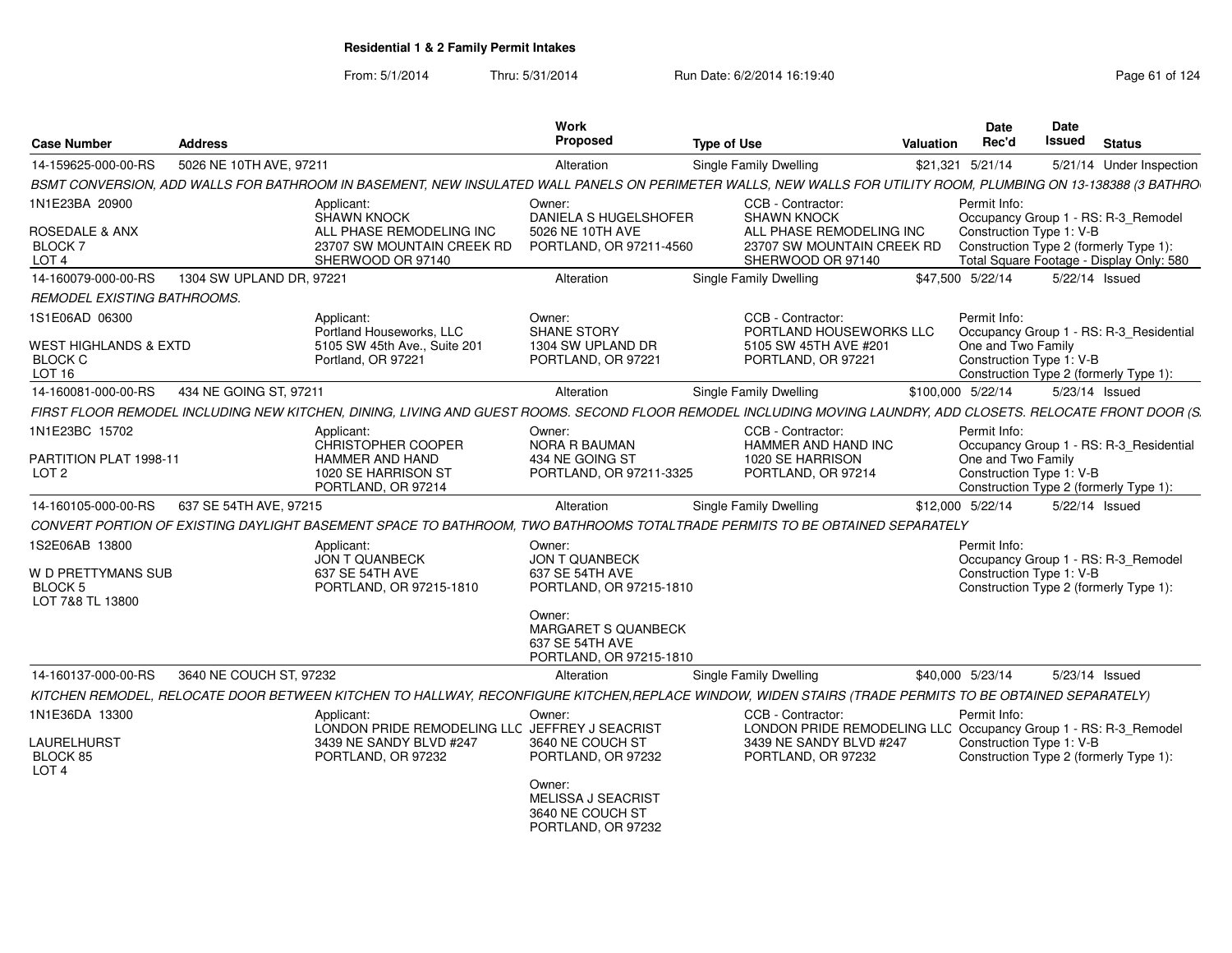| <b>Case Number</b><br><b>Address</b>                          |                                                   |                                                                                                                                                          | <b>Work</b><br>Proposed                                                                     | <b>Type of Use</b> |                                                                                                                                                                        | Valuation | <b>Date</b><br>Rec'd                                           | Date<br>Issued | <b>Status</b>                                                                                                             |
|---------------------------------------------------------------|---------------------------------------------------|----------------------------------------------------------------------------------------------------------------------------------------------------------|---------------------------------------------------------------------------------------------|--------------------|------------------------------------------------------------------------------------------------------------------------------------------------------------------------|-----------|----------------------------------------------------------------|----------------|---------------------------------------------------------------------------------------------------------------------------|
| 14-160188-000-00-RS                                           | 9777 NW CAXTON LN                                 |                                                                                                                                                          | Alteration                                                                                  |                    | <b>Single Family Dwelling</b>                                                                                                                                          |           | \$40,000 5/22/14                                               |                | 5/22/14 Under Inspection                                                                                                  |
|                                                               |                                                   | INTERIOR ONLY KITCHEN REMODEL, REMOVE ONE INTERIOR WALL ALL NEW CABINETS, APPLIANCES AND RELATED PLUMBING FIXTURES, ELECTRICAL AND MECHANICAL            |                                                                                             |                    |                                                                                                                                                                        |           |                                                                |                |                                                                                                                           |
| 1N135BA10400                                                  |                                                   | Applicant:                                                                                                                                               | Owner:                                                                                      |                    | CCB - Contractor:                                                                                                                                                      |           | Permit Info:                                                   |                |                                                                                                                           |
| CAXTON WOODS NO.4, LOT 94, ACRES .21                          |                                                   | <b>PARIS BROTHERS</b><br><b>CONSTRUCTION LLC</b><br>5603 N MINNESOTA AVE<br>PORTLAND OR 97217                                                            | PATRICK, MARC & ANGELA<br>PATRICK, MARC & ANGELA<br>9777 NW CAXTON LN<br>PORTLAND, OR 97229 |                    | <b>VIKING ELECTRIC INC</b><br>4326 SE WOODSTOCK BLVD STE<br>518<br>PORTLAND, OR 972066270                                                                              |           | Construction Type 1: V-B                                       |                | Occupancy Group 1 - RS: R-3_Remodel<br>Construction Type 2 (formerly Type 1):                                             |
|                                                               |                                                   |                                                                                                                                                          |                                                                                             |                    | CCB - Contractor:<br><b>PARIS BROTHERS</b><br><b>CONSTRUCTION LLC</b><br>5603 N MINNESOTA AVE<br>PORTLAND OR 97217                                                     |           |                                                                |                |                                                                                                                           |
|                                                               |                                                   |                                                                                                                                                          |                                                                                             |                    | CCB - Contractor:<br>MARK EDWARD LOGRECO<br>939 SW WILLOWCREEK DR.<br>BEAVERTON, OR 97006                                                                              |           |                                                                |                |                                                                                                                           |
| 14-160339-000-00-RS                                           | 2841 SW HUME CT, 97219                            |                                                                                                                                                          | Alteration                                                                                  |                    | Single Family Dwelling                                                                                                                                                 |           | \$11,763 5/30/14                                               |                | 5/30/14 Under Inspection                                                                                                  |
|                                                               |                                                   | REMOVE WALL AND ADD WINDOWS FOR KITCHEN REMODEL, RECONFIGURE EXISTING BATHROOM AND REPLACE WINDOW IN OFFICE WITH PATIO DOORS. TRADE PERMITS ARE SEPARATE |                                                                                             |                    |                                                                                                                                                                        |           |                                                                |                |                                                                                                                           |
| 1S1E20DD 02400                                                |                                                   | Applicant:                                                                                                                                               | Owner:                                                                                      |                    |                                                                                                                                                                        |           | Permit Info:                                                   |                |                                                                                                                           |
| <b>MADISON VILLA</b><br>LOT 4 TL 2400                         |                                                   | <b>KORINNE JAMES</b><br>2841 SW HUME CT<br>PORTLAND, OR 97219-3928                                                                                       | <b>AARON JAMES</b><br>2841 SW HUME CT<br>PORTLAND, OR 97219-3928                            |                    |                                                                                                                                                                        |           | Construction Type 1: V-B                                       |                | Occupancy Group 1 - RS: R-3_Remodel<br>Construction Type 2 (formerly Type 1):<br>Total Square Footage - Display Only: 320 |
|                                                               |                                                   |                                                                                                                                                          | Owner:<br><b>KORINNE JAMES</b><br>2841 SW HUME CT<br>PORTLAND, OR 97219-3928                |                    |                                                                                                                                                                        |           |                                                                |                |                                                                                                                           |
| 14-160494-000-00-RS                                           | 1833 SW HAWTHORNE TER, 97201                      |                                                                                                                                                          | Alteration                                                                                  |                    | <b>Single Family Dwelling</b>                                                                                                                                          |           | \$7,893 5/22/14                                                | 5/29/14 Final  |                                                                                                                           |
|                                                               |                                                   | VOLUNTARY SEISMIC UPGRADE - CONNECT HOUSE TO FOUNDATION. NO PLANS                                                                                        |                                                                                             |                    |                                                                                                                                                                        |           |                                                                |                |                                                                                                                           |
| 1S1E04CC 01000<br><b>GROVERS ADD</b><br>BLOCK 109&110 TL 1000 |                                                   | Applicant:<br><b>STEVE GEMMELL</b><br><b>GEMMELL CONSTRUCTION LLC</b><br>3817 N WILLIAMS<br>PORTLAND OR 97227                                            | Owner:<br>MADELINE B NELSON<br>1833 SW HAWTHORNE TER<br>PORTLAND, OR 97201                  |                    | CCB - Contractor:<br><b>STEVE GEMMELL</b><br><b>GEMMELL CONSTRUCTION LLC</b><br>3817 N WILLIAMS<br>PORTLAND OR 97227                                                   |           | Permit Info:<br>One and Two Family<br>Construction Type 1: V-B |                | Occupancy Group 1 - RS: R-3_Residential<br>Construction Type 2 (formerly Type 1):                                         |
| 14-160620-000-00-RS                                           | 8030 SE 30TH AVE, 97202                           |                                                                                                                                                          | Alteration                                                                                  |                    | Single Family Dwelling                                                                                                                                                 |           | \$50,000 5/27/14                                               | 5/27/14 Issued |                                                                                                                           |
|                                                               | INFILL TWO KITCHEN WINDOW AND REMODEL THE KITCHEN |                                                                                                                                                          |                                                                                             |                    |                                                                                                                                                                        |           |                                                                |                |                                                                                                                           |
| 1S1E24CA 06900<br><b>EASTMORELAND</b><br>BLOCK 14<br>LOT 9&10 |                                                   | Applicant:<br>SARAH SPAFFORD<br><b>BALOGH ARCHITECTURE</b><br>2700 SE HARRISON ST STE B<br>MILWAUKIE, OR 97222                                           | Owner:<br><b>STEPHEN K BACHE</b><br>8030 SE 30TH AVE<br>PORTLAND, OR 97202-8851             |                    | CCB - Contractor:<br>SQUIRES ELECTRIC INC<br>1001 SE DIVISION ST; SUITE 1<br>PORTLAND, OR 97202<br>CCB - Contractor:<br><b>JAMES B MURRELL</b><br>DIAMOND CONSTRUCTION |           | Permit Info:<br>One and Two Family<br>Construction Type 1: V-B |                | Occupancy Group 1 - RS: R-3_Residential<br>Construction Type 2 (formerly Type 1):                                         |
|                                                               |                                                   |                                                                                                                                                          |                                                                                             |                    | PO BOX 33072<br>PORTLAND, OR 97292                                                                                                                                     |           |                                                                |                |                                                                                                                           |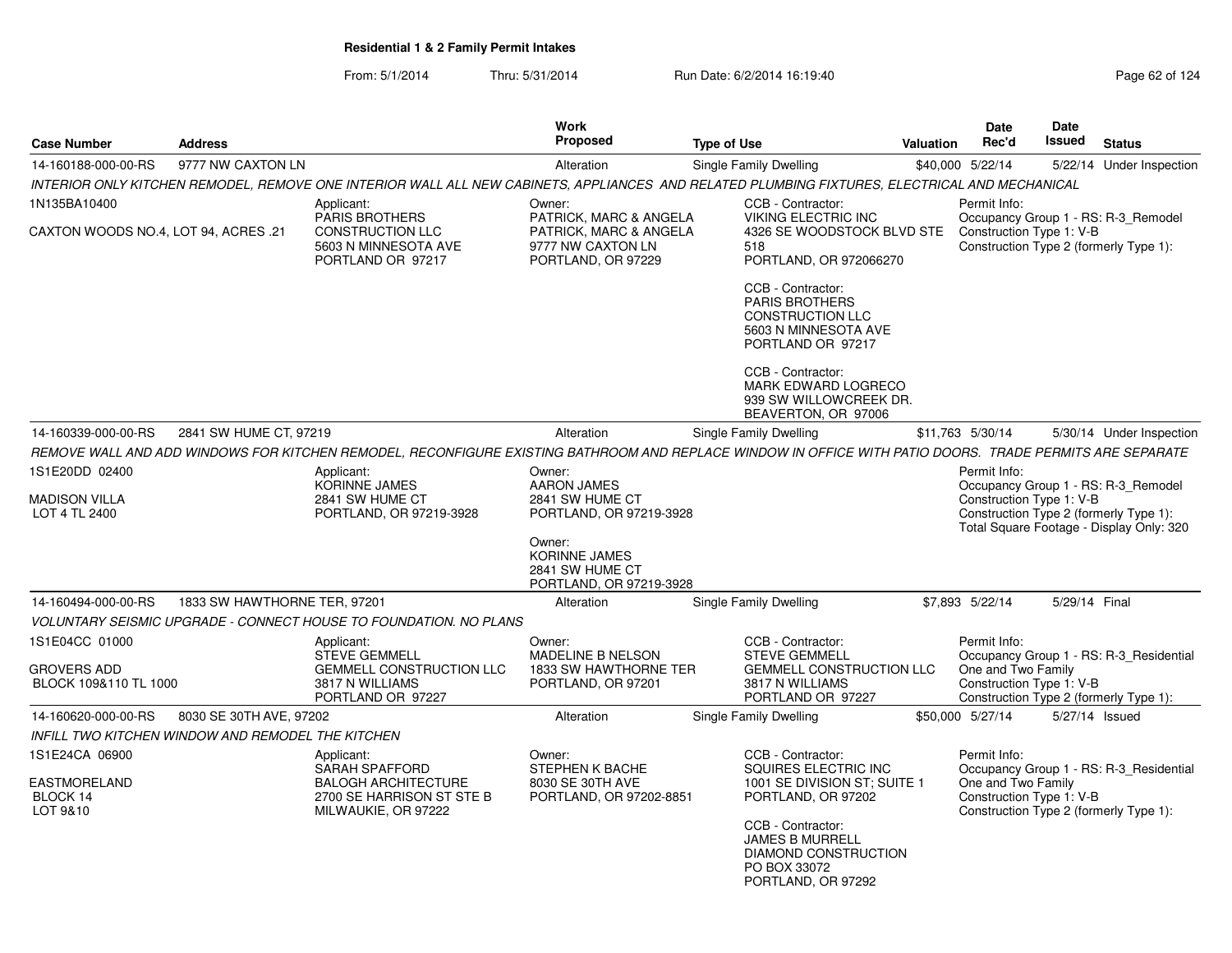From: 5/1/2014

Thru: 5/31/2014 Run Date: 6/2/2014 16:19:40

| <b>Case Number</b>                                                                          | <b>Address</b>                                                                                                                                                | <b>Work</b><br>Proposed                                                                                                                                      | <b>Type of Use</b>                                                                                                        | Valuation        | <b>Date</b><br>Rec'd                                           | Date<br><b>Issued</b> | <b>Status</b>                                                                                                             |
|---------------------------------------------------------------------------------------------|---------------------------------------------------------------------------------------------------------------------------------------------------------------|--------------------------------------------------------------------------------------------------------------------------------------------------------------|---------------------------------------------------------------------------------------------------------------------------|------------------|----------------------------------------------------------------|-----------------------|---------------------------------------------------------------------------------------------------------------------------|
| 14-160659-000-00-RS                                                                         | 1916 NE 38TH AVE, 97212                                                                                                                                       | Alteration                                                                                                                                                   | <b>Single Family Dwelling</b>                                                                                             | \$25,000 5/23/14 |                                                                |                       | 5/23/14 Issued                                                                                                            |
|                                                                                             | CONVERT BASEMENT TO HABITABLE SPACE WITH BEDROOM, BATHROOM AND OPEN AREA                                                                                      |                                                                                                                                                              |                                                                                                                           |                  |                                                                |                       |                                                                                                                           |
| 1N1E25DD 02900<br><b>ROSSMERE</b><br>BLOCK 30<br>LOT <sub>10</sub>                          | Applicant:<br><b>BRIAN SYMES</b><br>4905 NE 38TH<br>PORTLAND, OR 97211                                                                                        | Owner:<br>AMY S EARHART<br>1916 NE 38TH AVE<br>PORTLAND, OR 97212-5220                                                                                       | CCB - Contractor:<br><b>ROGER NAVARRO</b><br>73 NE HANCOCK<br>PORTLAND, OR 97212                                          |                  | Permit Info:<br>Construction Type 1: V-B                       |                       | Occupancy Group 1 - RS: R-3 Remodel<br>Construction Type 2 (formerly Type 1):                                             |
| 14-160806-000-00-RS                                                                         | 3132 SE 58TH AVE, 97206                                                                                                                                       | Alteration                                                                                                                                                   | Single Family Dwelling                                                                                                    |                  | \$6,249 5/23/14                                                |                       | 5/23/14 Issued                                                                                                            |
|                                                                                             | CONVERT PORTION OF THE SE SIDE OF BASEMENT TO LIVING SPACE: RELOCATE BATHROOM WALLS AND FURR OUT WALLS IN ONE OF THE ROOMS TO CREATE A BEDROOM***SEE comments |                                                                                                                                                              |                                                                                                                           |                  |                                                                |                       |                                                                                                                           |
| 1S2E07AD 16300<br><b>IDLEWILD</b><br>BLOCK <sub>2</sub><br>LOT 5&6                          | Applicant:<br>WILLIAM I GOLDSTEIN<br>3132 SE 58TH AVE<br>PORTLAND, OR 97206-2021                                                                              | Owner:<br><b>WILLIAM I GOLDSTEIN</b><br>3132 SE 58TH AVE<br>PORTLAND, OR 97206-2021<br>Owner:<br>KATHLEEN HOLLOWAY<br>3132 SE 58TH AVE<br>PORTLAND, OR 97206 | CCB - Contractor:<br><b>CHRISTIAN A IOANIDE</b><br><b>WESTERN OREGON BUILDERS</b><br>68 NE FREEMONT<br>PORTLAND, OR 97212 |                  | Permit Info:<br>Construction Type 1: V-B                       |                       | Occupancy Group 1 - RS: R-3_Remodel<br>Construction Type 2 (formerly Type 1):<br>Total Square Footage - Display Only: 170 |
| 14-160839-000-00-RS                                                                         | 6445 NE 35TH AVE, 97211                                                                                                                                       | Alteration                                                                                                                                                   | Single Family Dwelling                                                                                                    | \$12,000 5/23/14 |                                                                |                       | 5/23/14 Issued                                                                                                            |
|                                                                                             | CONVERT BASEMENT TO LIVING SPACE WITH NEW BEDROOM, BATHROOM, AND STUDY AREA: NEW EGRESS WINDOW ON SOUTH SIDE: ELECTRICAL TO BE PULLED SEPARATELY              |                                                                                                                                                              |                                                                                                                           |                  |                                                                |                       |                                                                                                                           |
| 1N1E13DB 06200<br>OREGON HTS<br>BLOCK 2<br>LOT <sub>2</sub>                                 | Applicant:<br><b>MARTIN RADECKI</b><br>6445 NE 35TH AVE<br>PORTLAND, OR 97211                                                                                 | Owner:<br><b>MARTIN RADECKI</b><br>6445 NE 35TH AVE<br>PORTLAND, OR 97211<br>Owner:<br><b>DEBORAH RADECKI</b><br>6445 NE 35TH AVE<br>PORTLAND, OR 97211      |                                                                                                                           |                  | Permit Info:<br>One and Two Family<br>Construction Type 1: V-B |                       | Occupancy Group 1 - RS: R-3_Residential<br>Construction Type 2 (formerly Type 1):                                         |
| 14-160868-000-00-RS                                                                         | 9518 SW CORBETT LN, 97219                                                                                                                                     | Alteration                                                                                                                                                   | Single Family Dwelling                                                                                                    |                  | \$8,000 5/29/14                                                |                       | 5/29/14 Issued                                                                                                            |
|                                                                                             | VOLUNTARY SEISMIC STRENGTHENING, UNDERPIN FOUNDATION AT NORTH SIDE OF HOUSE                                                                                   |                                                                                                                                                              |                                                                                                                           |                  |                                                                |                       |                                                                                                                           |
| 1S1E27BD 01500<br><b>COLLINS VIEW TR</b><br>BLOCK 17<br>LOT 6 EXC E 80'<br>LOT <sub>9</sub> | Applicant:<br><b>TERRAFIRMA FOUNDATION</b><br><b>SYSTEMS</b><br>1308 NW PARK ST<br>ROSEBURG, OR 97470                                                         | Owner:<br>DEE J WOLFE<br>9518 SW CORBETT LN<br>PORTLAND, OR 97219-6522<br>Owner:<br>LYNN P O'BRIEN WOLFE<br>9518 SW CORBETT LN<br>PORTLAND, OR 97219-6522    | CCB - Contractor:<br><b>TERRAFIRMA FOUNDATION</b><br><b>SYSTEMS</b><br>1308 NW PARK ST<br>ROSEBURG, OR 97470              |                  | Permit Info:<br>One and Two Family<br>Construction Type 1: V-B |                       | Occupancy Group 1 - RS: R-3_Residential<br>Construction Type 2 (formerly Type 1):                                         |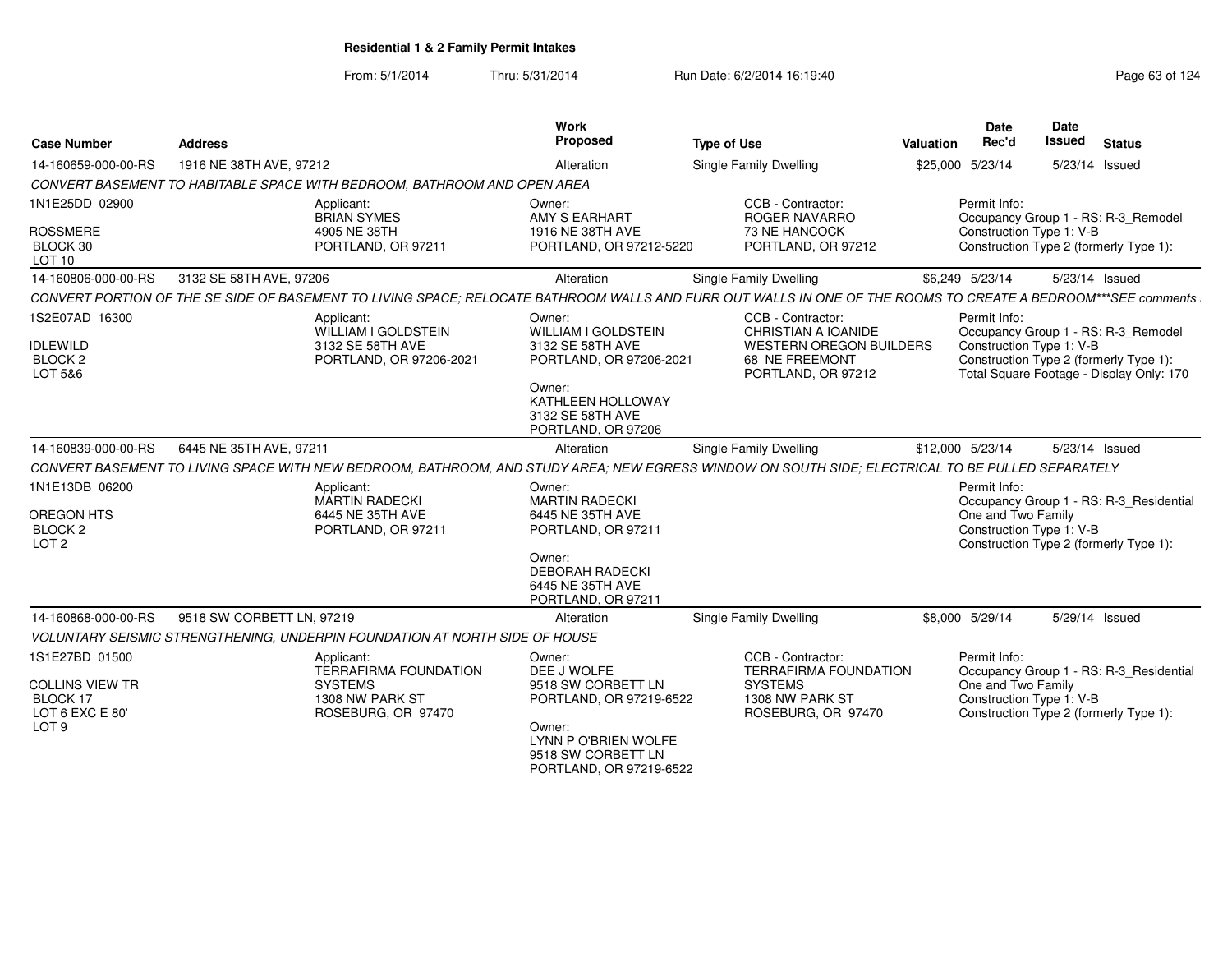| <b>Case Number</b>                       | <b>Address</b>              |                                                                                                                                                                | Work<br>Proposed                                                              | <b>Type of Use</b>                                                              | <b>Valuation</b> | Date<br>Rec'd                                  | Date<br><b>Issued</b> | <b>Status</b>                                                                     |
|------------------------------------------|-----------------------------|----------------------------------------------------------------------------------------------------------------------------------------------------------------|-------------------------------------------------------------------------------|---------------------------------------------------------------------------------|------------------|------------------------------------------------|-----------------------|-----------------------------------------------------------------------------------|
| 14-160879-000-00-RS                      | 831 NE WEBSTER ST, 97211    |                                                                                                                                                                | Alteration                                                                    | Single Family Dwelling                                                          |                  | \$2,900 5/23/14                                |                       | 5/23/14 Issued                                                                    |
|                                          |                             | ADD NEW BATHROOM TO 2ND FLOOR OF EXISTING 1.5 STORY (3 BATHROOMS TOTAL)                                                                                        |                                                                               |                                                                                 |                  |                                                |                       |                                                                                   |
| 1N1E23BB 17100                           |                             | Applicant:<br>FREDERICK W LIEDTKE                                                                                                                              | Owner:<br><b>FREDERICK W LIEDTKE</b>                                          |                                                                                 |                  | Permit Info:                                   |                       | Occupancy Group 1 - RS: R-3_Remodel                                               |
| <b>ARLETA PK</b><br>LOT 15&16            |                             | 831 NE WEBSTER ST<br>PORTLAND, OR 97211                                                                                                                        | 831 NE WEBSTER ST<br>PORTLAND, OR 97211                                       |                                                                                 |                  | Construction Type 1: V-B                       |                       | Construction Type 2 (formerly Type 1):<br>Total Square Footage - Display Only: 72 |
|                                          |                             |                                                                                                                                                                | Owner:<br><b>SHANNON M LIEDTKE</b><br>831 NE WEBSTER ST<br>PORTLAND, OR 97211 |                                                                                 |                  |                                                |                       |                                                                                   |
| 14-161149-000-00-RS                      | 3415 SW BRENTWOOD DR, 97201 |                                                                                                                                                                | Alteration                                                                    | Single Family Dwelling                                                          |                  | \$124,000 5/24/14                              |                       | 5/24/14 Issued                                                                    |
| <b>REMODEL KITCHEN.</b>                  |                             |                                                                                                                                                                |                                                                               |                                                                                 |                  |                                                |                       |                                                                                   |
| 1S1E08AB 07500                           |                             | Applicant:<br>CHRIS WISDOM                                                                                                                                     | Owner:<br>JOY D ABELE                                                         | CCB - Contractor:<br>CHRIS WISDOM                                               |                  | Permit Info:                                   |                       | Occupancy Group 1 - RS: R-3_Residential                                           |
| <b>BRENTWOOD PK</b><br>LOT 14&15 TL 7500 |                             | <b>WISDOM INC</b><br>5331 SW MACADAM AVE SUITE<br>258-519<br>PORTLAND, OR 97239                                                                                | 3415 SW BRENTWOOD DR<br>PORTLAND, OR 97201-1619                               | <b>WISDOM INC</b><br>5331 SW MACADAM AVE SUITE<br>258-519<br>PORTLAND, OR 97239 |                  | One and Two Family<br>Construction Type 1: V-B |                       | Construction Type 2 (formerly Type 1):                                            |
| 14-161150-000-00-RS                      | 2010 NE 57TH AVE, 97213     |                                                                                                                                                                | Alteration                                                                    | Single Family Dwelling                                                          |                  | \$79,300 5/24/14                               |                       | 5/24/14 Issued                                                                    |
|                                          |                             | NEW DORMER AT REAR OF EXISTING DWELLING TO CREATE NEW SECOND FLOOR BATHROOM AND CLOSET. LEGALIZE EXISTING LIVING SPACE IN ATTIC. REMODEL KITCHEN AND MAIN FLOC |                                                                               |                                                                                 |                  |                                                |                       |                                                                                   |
| 1N2E30DD 04900                           |                             | Applicant:                                                                                                                                                     | Owner:                                                                        | CCB - Contractor:                                                               |                  | Permit Info:                                   |                       |                                                                                   |
| <b>SYNDICATE ADD</b>                     |                             | <b>WADE FREITAG</b><br><b>CRAFTSMAN DESIGN AND</b>                                                                                                             | <b>SCOTT C MCCULLOCH</b><br>2010 NE 57TH AVE                                  | <b>CRAFTSMAN DESIGN &amp;</b><br><b>RENOVATION LLC</b>                          |                  | One and Two Family                             |                       | Occupancy Group 1 - RS: R-3_Residential                                           |
| BLOCK 14                                 |                             | <b>RENOVATION</b>                                                                                                                                              | PORTLAND, OR 97213                                                            | 1235 SE DIVISION ST #203 A                                                      |                  | Construction Type 1: V-B                       |                       |                                                                                   |
| LOT 23&24                                |                             | 1100 SE GRAND AVE #202                                                                                                                                         |                                                                               | PORTLAND, OR 97202                                                              |                  |                                                |                       | Construction Type 2 (formerly Type 1):                                            |
|                                          |                             | PORTLAND, OR 97214-3414                                                                                                                                        | Owner:<br>TRACEY L MCCULLOCH                                                  |                                                                                 |                  |                                                |                       |                                                                                   |
|                                          |                             |                                                                                                                                                                | 2010 NE 57TH AVE<br>PORTLAND, OR 97213                                        |                                                                                 |                  |                                                |                       |                                                                                   |
| 14-161205-000-00-RS                      | 6201 NE BEECH ST, 97213     |                                                                                                                                                                | Alteration                                                                    | Single Family Dwelling                                                          |                  | \$75,000 5/27/14                               |                       | 5/7/14 Issued                                                                     |
|                                          |                             | RECONFIGURE KITCHEN AND DINING ROOM, CONVERT PORTION OF ATTACHED RV GARAGE TO STUDY (NO CHANGE TO REQ OFF STREET PARKING) REPAIR PORTIONS OF FOUNDATION AT M   |                                                                               |                                                                                 |                  |                                                |                       |                                                                                   |
| 1N2E20CC 06000                           |                             | Applicant:                                                                                                                                                     | Owner:                                                                        |                                                                                 |                  | Permit Info:                                   |                       |                                                                                   |
| <b>HYDE PK</b>                           |                             | <b>JACK BARNES</b><br><b>JACK BARNES ARCHITECT</b>                                                                                                             | <b>ALEX HARMON</b><br>6201 NE BEECH ST                                        |                                                                                 |                  | One and Two Family                             |                       | Occupancy Group 1 - RS: R-3_Residential                                           |
| <b>BLOCK7</b>                            |                             | 615 SE ALDER ST #304                                                                                                                                           | PORTLAND, OR 97213                                                            |                                                                                 |                  | Construction Type 1: V-B                       |                       |                                                                                   |
| LOT 11-13                                |                             | PORTLAND OR 97215                                                                                                                                              |                                                                               |                                                                                 |                  |                                                |                       | Construction Type 2 (formerly Type 1):                                            |
|                                          |                             |                                                                                                                                                                | Owner:<br><b>LISA MACAYA</b><br>6201 NE BEECH ST                              |                                                                                 |                  |                                                |                       |                                                                                   |
|                                          |                             |                                                                                                                                                                | PORTLAND, OR 97213                                                            |                                                                                 |                  |                                                |                       |                                                                                   |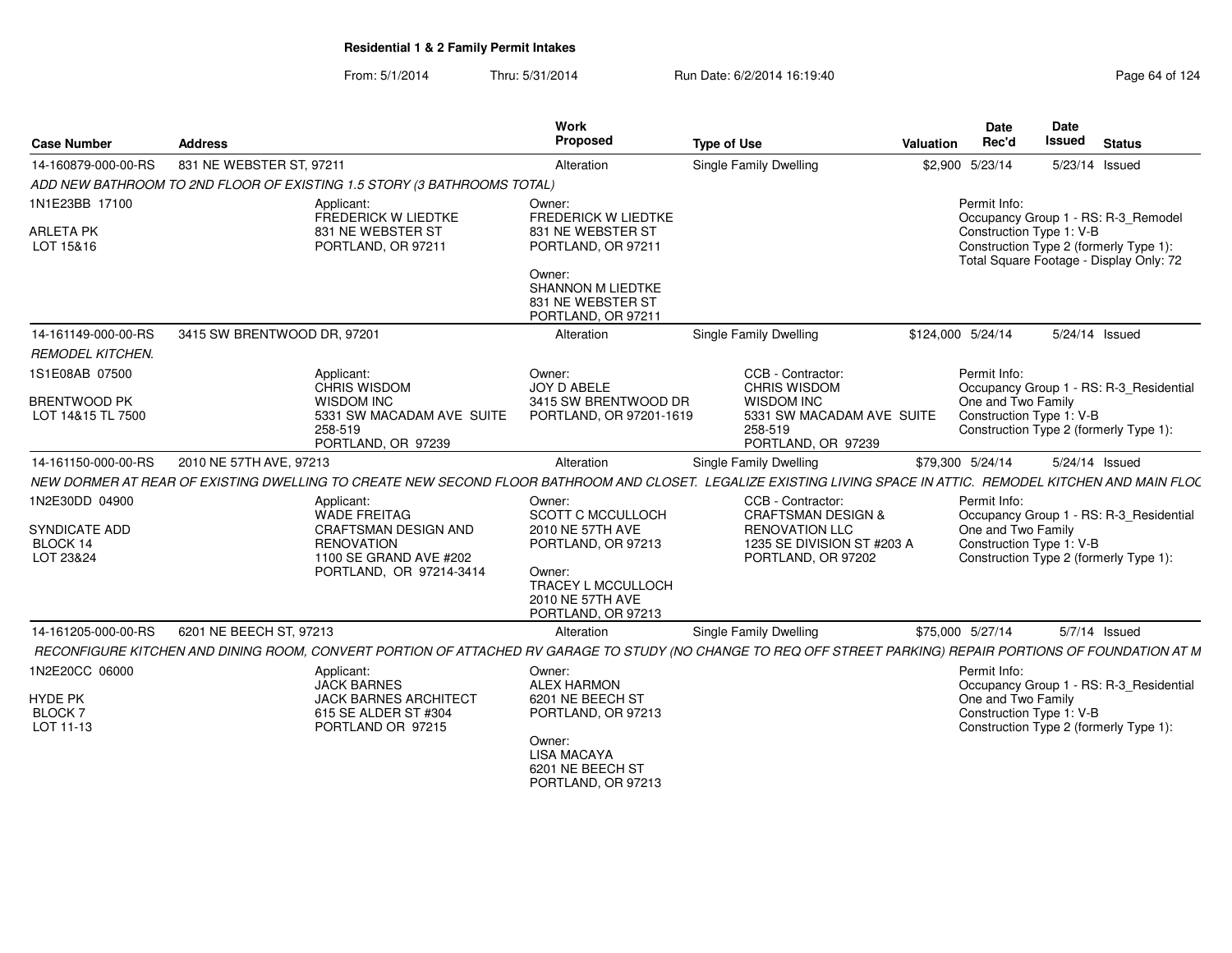| <b>Case Number</b>                                                    | <b>Address</b>             |                                                                                                                                                                | <b>Work</b><br><b>Proposed</b>                                                                   | <b>Type of Use</b>                                                                                                                  | Valuation        | <b>Date</b><br>Rec'd               | Date<br>Issued                                                      | <b>Status</b> |  |
|-----------------------------------------------------------------------|----------------------------|----------------------------------------------------------------------------------------------------------------------------------------------------------------|--------------------------------------------------------------------------------------------------|-------------------------------------------------------------------------------------------------------------------------------------|------------------|------------------------------------|---------------------------------------------------------------------|---------------|--|
| 14-161213-000-00-RS                                                   | 1727 SE 42ND AVE, 97214    |                                                                                                                                                                | Alteration                                                                                       | Single Family Dwelling                                                                                                              | \$10,000 5/27/14 |                                    | 5/27/14 Issued                                                      |               |  |
|                                                                       |                            | CONVERT EXISTING UNFINISHED BASEMENT TO LIVING SPACE, TO INCLUDE FAMILY ROOM, LAUNDRY AREA AND BEDROOM WITH EXISTING EXTERIOR DOOR, FURR OUT WALLS (TRADE PERM |                                                                                                  |                                                                                                                                     |                  |                                    |                                                                     |               |  |
| 1S2E06CB 20400                                                        |                            | Applicant:<br>ROD MAGUIRE                                                                                                                                      | Owner:<br>MICHEL JACKSON                                                                         | CCB - Contractor:<br><b>ROD MAGUIRE</b>                                                                                             |                  | Permit Info:                       | Occupancy Group 1 - RS: R-3_Residential                             |               |  |
| HAWTHORNE AVE ADD<br>BLOCK 14<br>LOT <sub>13</sub><br>N 15' OF LOT 14 |                            | VISIONARY ENTERPRISES, INC.<br>dba WEST COAST CONSTRUCTION PORTLAND, OR 97215-3752<br>4300 SE ALDERCREST RD<br>MILWAUKIE, OR 97222                             | 1727 SE 42ND AVE<br>Owner:<br><b>BILL JACKSON</b><br>1727 SE 42ND AVE<br>PORTLAND, OR 97215-3752 | VISIONARY ENTERPRISES. INC.<br>dba WEST COAST CONSTRUCTION Construction Type 1: V-B<br>4300 SE ALDERCREST RD<br>MILWAUKIE, OR 97222 |                  | One and Two Family                 | Construction Type 2 (formerly Type 1):                              |               |  |
| 14-161356-000-00-RS                                                   | 1530 SW MITCHELL LN, 97201 |                                                                                                                                                                | Alteration                                                                                       | Single Family Dwelling                                                                                                              | \$10,000 5/27/14 |                                    | 5/27/14 Issued                                                      |               |  |
|                                                                       |                            | REMODEL MASTER BEDROOM AND BATHROOM, ELIMINATE WALL AND ADDITIONAL BEDROOM FOR LARGER MASTER BATHROOM, ADD NEW BEAM ABOVE, NEW WINDOWS IN BATHROOM AND         |                                                                                                  |                                                                                                                                     |                  |                                    |                                                                     |               |  |
| 1S1E16BD 01000                                                        |                            | Applicant:<br><b>JAMES A YORK</b>                                                                                                                              | Owner:<br><b>MARK P PORTER</b>                                                                   | CCB - Contractor:<br><b>JAMES A YORK</b>                                                                                            |                  | Permit Info:                       | Occupancy Group 1 - RS: R-3_Remodel                                 |               |  |
| <b>HESSLER HILLS</b><br><b>LOT 15</b>                                 |                            | DBA BOMBADIL CONSTRUCTION<br>7105 SW CANBY ST<br>PORTLAND, OR 972239499                                                                                        | 1530 SW MITCHELL LN<br>PORTLAND, OR 97239                                                        | DBA BOMBADIL CONSTRUCTION<br>7105 SW CANBY ST<br>PORTLAND, OR 972239499                                                             |                  |                                    | Construction Type 1: V-B<br>Construction Type 2 (formerly Type 1):  |               |  |
|                                                                       |                            |                                                                                                                                                                | Owner:<br>JANE B PORTER<br>1530 SW MITCHELL LN<br>PORTLAND, OR 97239                             |                                                                                                                                     |                  |                                    |                                                                     |               |  |
| 14-161389-000-00-RS                                                   | 3335 NE 52ND AVE, 97213    |                                                                                                                                                                | Alteration                                                                                       | Single Family Dwelling                                                                                                              | \$15,000 5/27/14 |                                    | 5/27/14 Issued                                                      |               |  |
|                                                                       |                            | CONVERT BASEMENT TO LIVING SPACE TO INCLUDE: 2 NEW BEDROOMS. NEW BATHROOM. STORAGE ROOM. AND LAUNDRY: REPLACING STAIRS: NEW WINDOW WELLS FOR NEW BEDROOMS      |                                                                                                  |                                                                                                                                     |                  |                                    |                                                                     |               |  |
| 1N2E30BA 00600<br>ROSE CITY PK<br>BLOCK 152                           |                            | Applicant:<br>STEVEN M SILVA<br>2603 NE 26TH AVE<br>PORTLAND, OR 97212-4848                                                                                    | Owner:<br>STEVEN M SILVA<br>2603 NE 26TH AVE<br>PORTLAND, OR 97212-4848                          |                                                                                                                                     |                  | Permit Info:<br>One and Two Family | Occupancy Group 1 - RS: R-3_Residential<br>Construction Type 1: V-B |               |  |
| LOT <sub>5</sub>                                                      |                            |                                                                                                                                                                | Owner:<br>ALISON M SILVA<br>2603 NE 26TH AVE<br>PORTLAND, OR 97212-4848                          |                                                                                                                                     |                  |                                    | Construction Type 2 (formerly Type 1):                              |               |  |
| 14-161573-000-00-RS                                                   | 2616 SW HAMILTON ST, 97201 |                                                                                                                                                                | Alteration                                                                                       | Single Family Dwelling                                                                                                              | \$38,000 5/27/14 |                                    | 5/27/14 Issued                                                      |               |  |
|                                                                       |                            | REMODEL TWO BATHROOMS, CHANGE WATER HEATER. ADDING ONE BATHROOM. WILL BE TOTAL OF THREE (3) BATHROOMS.                                                         |                                                                                                  |                                                                                                                                     |                  |                                    |                                                                     |               |  |
| 1S1E17AA 00500                                                        |                            | Applicant:<br>Tom Corvi                                                                                                                                        | Owner:<br><b>KEVIN FALLON</b>                                                                    | CCB - Contractor:<br>RIGHT ANGLE CONSTRUCTION IN Occupancy Group 1 - RS: R-3_Residential                                            |                  | Permit Info:                       |                                                                     |               |  |
| SECTION 17 1S 1E<br>TL 500 0.33 ACRES                                 |                            | Right Angle Construction, Inc.<br>P.O. Box 587<br>OREGON CITY OR 97045<br>20126 S. Impala Lane                                                                 | 2616 SW HAMILTON ST<br>PORTLAND, OR 97239-1304<br>Owner:                                         | 20126 S IMPALA LN<br>OREGON CITY, OR 97045                                                                                          |                  | One and Two Family                 | Construction Type 1: V-B<br>Construction Type 2 (formerly Type 1):  |               |  |
|                                                                       |                            | 20126 S. Impala Lane                                                                                                                                           | <b>LESLIE FALLON</b><br>2616 SW HAMILTON ST<br>PORTLAND, OR 97239-1304                           |                                                                                                                                     |                  |                                    |                                                                     |               |  |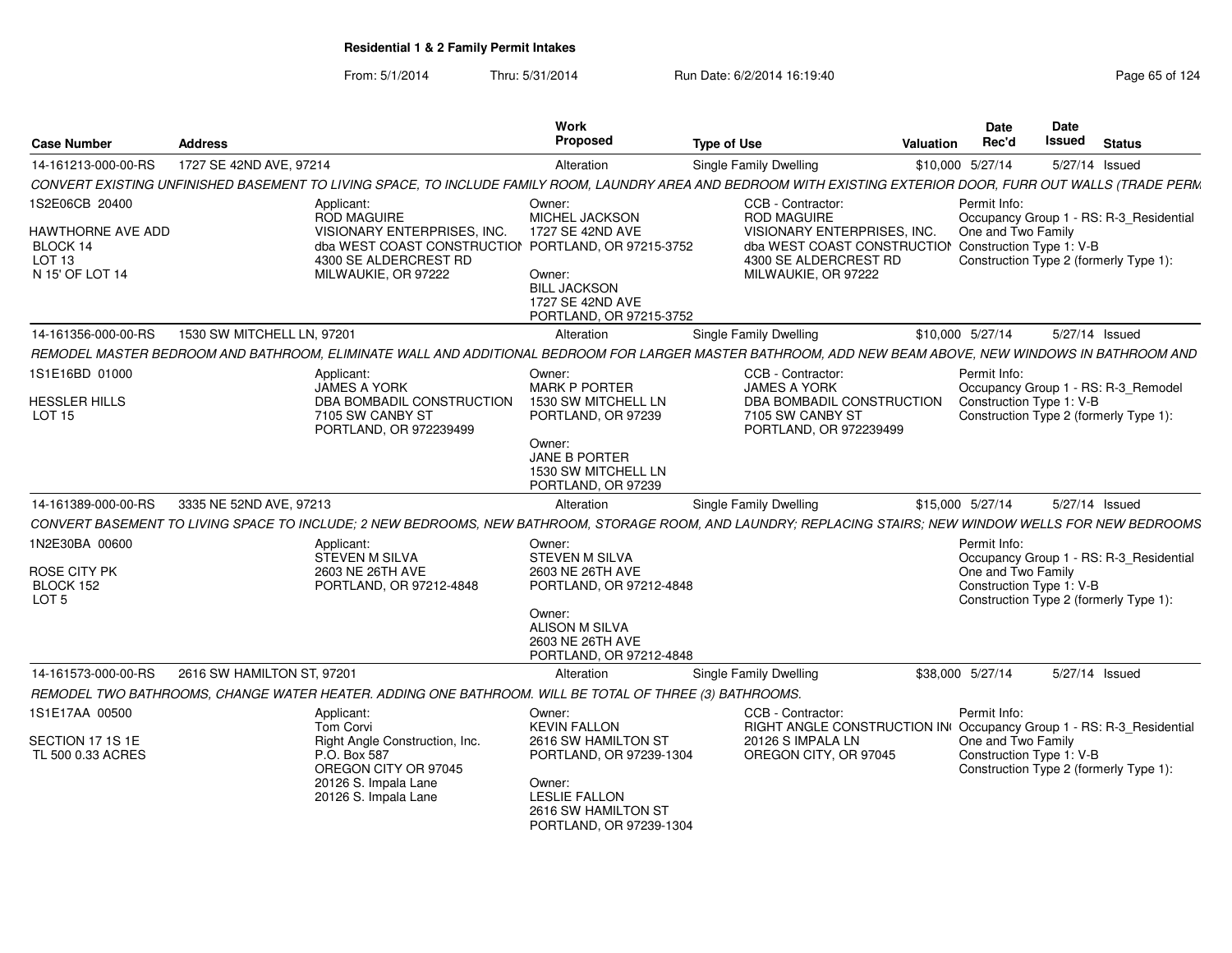| <b>Case Number</b>                                                                                          | <b>Address</b>              |                                                                                                             | Work<br>Proposed                                                                                                                                                       | <b>Type of Use</b>                                                                                                                                             | Valuation        | <b>Date</b><br>Rec'd                                           | Date<br>Issued | <b>Status</b>                                                                                                              |
|-------------------------------------------------------------------------------------------------------------|-----------------------------|-------------------------------------------------------------------------------------------------------------|------------------------------------------------------------------------------------------------------------------------------------------------------------------------|----------------------------------------------------------------------------------------------------------------------------------------------------------------|------------------|----------------------------------------------------------------|----------------|----------------------------------------------------------------------------------------------------------------------------|
| 14-161663-000-00-RS                                                                                         | 5903 SE MALDEN ST, 97206    |                                                                                                             | Alteration                                                                                                                                                             | Single Family Dwelling                                                                                                                                         |                  | \$3,000 5/27/14                                                |                | 5/27/14 Issued                                                                                                             |
|                                                                                                             |                             | MAIN FLOOR BATH REMODEL - RELOCATE WINDOW AND REPLACE TUB/SHOWER WITH WALK-IN TILE SHOWER, TRADES SEPARATE. |                                                                                                                                                                        |                                                                                                                                                                |                  |                                                                |                |                                                                                                                            |
| 1S2E19DA 17500<br><b>DARLINGTON</b><br>BLOCK <sub>3</sub><br>LOT 32&33                                      |                             | Applicant:<br>RYAN JOSEPH JAGGAR<br>4674 SE ARDEN<br>MILWAUKIE, OR 97222                                    | Owner:<br><b>TIMOTHY H STEINER</b><br>5903 SE MALDEN ST<br>PORTLAND, OR 97206-8122<br>Owner:<br><b>MARIA D STEINER</b><br>5903 SE MALDEN ST<br>PORTLAND, OR 97206-8122 | CCB - Contractor:<br>RYAN JOSEPH JAGGAR<br>4674 SE ARDEN<br>MILWAUKIE, OR 97222                                                                                |                  | Permit Info:<br>One and Two Family<br>Construction Type 1: V-B |                | Occupancy Group 1 - RS: R-3 Residential<br>Construction Type 2 (formerly Type 1):                                          |
| 14-161872-000-00-RS                                                                                         | 7421 NE KLICKITAT ST. 97213 |                                                                                                             | Alteration                                                                                                                                                             | Single Family Dwelling                                                                                                                                         | \$20,000 5/28/14 |                                                                |                | 5/28/14 Issued                                                                                                             |
|                                                                                                             |                             |                                                                                                             |                                                                                                                                                                        | CONVERTING BASEMENT TO LIVING SPACE WITH NEW BEDROOM: REMOVING WALL AND ADDING TWO NEW WALLS TO ADD BATHROOM ON MAIN FLOOR: NEW EGRESS WINDOW ON WEST SIL      |                  |                                                                |                |                                                                                                                            |
| 1N2E29AB 05800<br><b>GREGORY HTS</b><br>BLOCK <sub>3</sub><br>E 1/2 OF LOT 25-27                            |                             | Applicant:<br><b>STURN BUILDING LLC</b><br>4739 SE 37TH AVE<br>PORTLAND, OR 97202                           | Owner:<br><b>BENJAMIN STURN</b><br>4036 SE SCHILLER ST<br>PORTLAND, OR 97202                                                                                           | CCB - Contractor:<br><b>STURN BUILDING LLC</b><br>4739 SE 37TH AVE<br>PORTLAND, OR 97202                                                                       |                  | Permit Info:<br>One and Two Family<br>Construction Type 1: V-B |                | Occupancy Group 1 - RS: R-3_Residential<br>Construction Type 2 (formerly Type 1):                                          |
| 14-161881-000-00-RS                                                                                         | 3845 SE CLINTON ST, 97202   |                                                                                                             | Alteration                                                                                                                                                             | Single Family Dwelling                                                                                                                                         |                  | \$20,000 5/30/14                                               |                | 5/30/14 Issued                                                                                                             |
|                                                                                                             |                             |                                                                                                             |                                                                                                                                                                        | CONVERT BASEMENT TO LIVING SPACE TO INCLUDE, FURR OUT WALLS, BUILD NEW PARTITIAN WALL, TO CREATE OFFICE, CRAFT ROOM, ROMPUS ROOM, MUD ROOM AND BATHROOM 3 BATH |                  |                                                                |                |                                                                                                                            |
| 1S1E12AA 15000<br>RICHMOND ADD<br>BLOCK 6<br>E 1/2 OF LOT 10<br>LOT <sub>12</sub>                           |                             | Applicant:<br>TULSI P ZEIDMAN<br>3845 SE CLINTON ST<br>PORTLAND, OR 97202-1632                              | Owner:<br>TULSI P ZEIDMAN<br>3845 SE CLINTON ST<br>PORTLAND, OR 97202-1632<br>Owner:<br>AYSU E ZEIDMAN<br>3845 SE CLINTON ST<br>PORTLAND, OR 97202-1632                | CCB - Contractor:<br>CALLAHAN ELECTRIC LLC<br>4830 SE LONG ST<br>PORTLAND, OR 97206                                                                            |                  | Permit Info:<br>Construction Type 1: V-B                       |                | Occupancy Group 1 - RS: R-3_Remodel<br>Construction Type 2 (formerly Type 1):<br>Total Square Footage - Display Only: 1200 |
| 14-161892-000-00-RS                                                                                         | 8516 SE GLENWOOD ST, 97266  |                                                                                                             | Alteration                                                                                                                                                             | Single Family Dwelling                                                                                                                                         |                  | \$6,750 5/28/14                                                | 5/28/14 Final  |                                                                                                                            |
| <b>SOLAR ROOF MOUNTED PV SYSTEM 3.25kW</b>                                                                  |                             |                                                                                                             |                                                                                                                                                                        |                                                                                                                                                                |                  |                                                                |                |                                                                                                                            |
| 1S2E21BB 18300<br><b>TETONKA PK</b><br>BLOCK <sub>2</sub><br>LOT 3 EXC PT IN ST<br>POTENTIAL ADDITIONAL TAX |                             | Applicant:<br>PREMIER ENERGY INC<br>556 SOMMERSET RD<br>WOODLAND, WA 98674                                  | Owner:<br>NICHOLAS K HERSHBERGER<br>8516 SE GLENWOOD ST<br>PORTLAND, OR 97266                                                                                          | CCB - Contractor:<br>PREMIER ENERGY INC<br>556 SOMMERSET RD<br>WOODLAND, WA 98674                                                                              |                  | Permit Info:<br>One and Two Family<br>Construction Type 1: V-B |                | Occupancy Group 1 - RS: R-3 Residential<br>Construction Type 2 (formerly Type 1):                                          |
| 14-161910-000-00-RS                                                                                         | 629 NE 106TH PL, 97220      |                                                                                                             | Alteration                                                                                                                                                             | Single Family Dwelling                                                                                                                                         |                  | \$3,000 5/28/14                                                |                | 5/28/14 Issued                                                                                                             |
|                                                                                                             |                             |                                                                                                             |                                                                                                                                                                        | TWO NEW EGRESS WINDOWS ON SOUTH SIDE AND ADD A BEDROOM IN BASEMENT. EXISTIG MASONRY FIREPLACE BUILT WITH THE HOUSE                                             |                  |                                                                |                |                                                                                                                            |
| 1N2E34BC 08700<br>PARAGON PK<br><b>BLOCK1</b><br>LOT <sub>9</sub>                                           |                             | Applicant:<br>CAMERON S MEAD<br>629 NE 106TH PL<br>PORTLAND, OR 97220-4033                                  | Owner:<br><b>CAMERON S MEAD</b><br>629 NE 106TH PL<br>PORTLAND, OR 97220-4033<br>Owner:<br><b>JANET M MEAD</b><br>629 NE 106TH PL<br>PORTLAND, OR 97220-4033           |                                                                                                                                                                |                  | Permit Info:<br>One and Two Family<br>Construction Type 1: V-B |                | Occupancy Group 1 - RS: R-3_Residential<br>Construction Type 2 (formerly Type 1):                                          |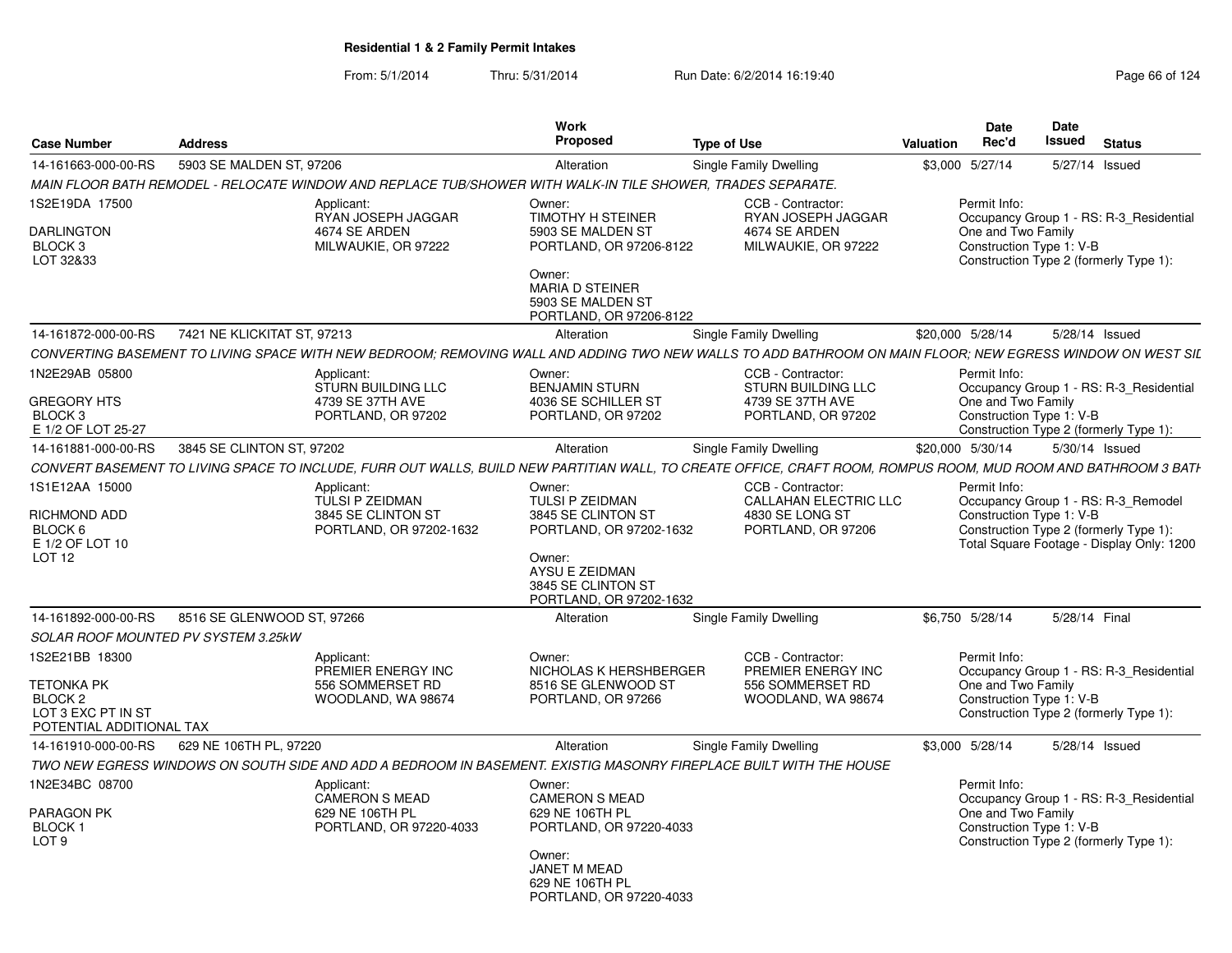| <b>Case Number</b>                                                  | <b>Address</b>                                                                                                                                                 | <b>Work</b><br>Proposed                                                                                        | <b>Type of Use</b>                                                    | Valuation        | <b>Date</b><br>Rec'd | Date<br>Issued                                                                                            | <b>Status</b>                            |
|---------------------------------------------------------------------|----------------------------------------------------------------------------------------------------------------------------------------------------------------|----------------------------------------------------------------------------------------------------------------|-----------------------------------------------------------------------|------------------|----------------------|-----------------------------------------------------------------------------------------------------------|------------------------------------------|
| 14-161953-000-00-RS                                                 | 2851 SE 151ST AVE, 97236                                                                                                                                       | Alteration                                                                                                     | <b>Single Family Dwelling</b>                                         | \$18,000 5/28/14 |                      | 5/28/14 Issued                                                                                            |                                          |
|                                                                     | REMODEL-REMOVE EXISTING WALL IN DINING ROOM AND REPLACE WITH NEW 42" WALL, CREATE CLOSET IN BEDROOM BY RECONFIGURING SPACE IN EXISTING BATHROOM, RELOCATE LAU. |                                                                                                                |                                                                       |                  |                      |                                                                                                           |                                          |
| 1S2E12BA 01500<br>G S SMITH HOMESITES                               | Applicant:<br><b>MIKE FISHER</b><br>SIGNATURE CHOICE HOMES LLC                                                                                                 | Owner:<br><b>US BANK NATIONAL ASSN</b><br>1610 E ST ANDREW PL #B-150                                           | CCB - Contractor:<br><b>MIKE FISHER</b><br>SIGNATURE CHOICE HOMES LLC |                  | Permit Info:         | Occupancy Group 1 - RS: R-3_Remodel<br>Construction Type 1: V-B                                           |                                          |
| BLOCK 3<br>LOT <sub>16</sub>                                        | 250 SW BIRDSHILL ROAD<br>PORTLAND, OR 97219                                                                                                                    | SANTA ANA, CA 92705                                                                                            | 250 SW BIRDSHILL ROAD<br>PORTLAND, OR 97219                           |                  |                      | Construction Type 2 (formerly Type 1):                                                                    | Total Square Footage - Display Only: 160 |
| 14-161986-000-00-RS                                                 | 1622 NE 63RD AVE, 97213                                                                                                                                        | Alteration                                                                                                     | <b>Single Family Dwelling</b>                                         | \$5.918 5/28/14  |                      | 5/28/14 Issued                                                                                            |                                          |
|                                                                     | CONVERT EXISTING LAUNDRY ROOM TO LAUNDRY ROOM/BATHROOM. TWO BATHROOMS TOTALSEE PERMIT 08-144280RS FOR BASEMENT CONVERSION                                      |                                                                                                                |                                                                       |                  |                      |                                                                                                           |                                          |
| 1N2E29CC 13800<br>LAWNDALE<br>BLOCK 11<br>LOT <sub>13</sub>         | Applicant:<br><b>RYAN C BAKER</b><br>1622 NE 63RD AVE<br>PORTLAND, OR 97213-4704                                                                               | Owner:<br><b>RYAN C BAKER</b><br>1622 NE 63RD AVE<br>PORTLAND, OR 97213-4704                                   |                                                                       |                  | Permit Info:         | Occupancy Group 1 - RS: R-3_Remodel<br>Construction Type 1: V-B<br>Construction Type 2 (formerly Type 1): | Total Square Footage - Display Only: 161 |
| 14-161995-000-00-RS                                                 | 4403 SE 30TH AVE, 97202                                                                                                                                        | Alteration                                                                                                     | Single Family Dwelling                                                | \$8,000 5/28/14  |                      | 5/28/14 Issued                                                                                            |                                          |
|                                                                     | CHANGING WINDOW SIZES ON SOUTH AND EAST SIDES: INFILLING WINDOW ON SOUTH SIDE: ROUGH IN FOR FUTURE SECOND FLOOR BATHROOM. SEPARATE TRADE PERMITS TO BE ADDED   |                                                                                                                |                                                                       |                  |                      |                                                                                                           |                                          |
| 1S1E12CD 13900                                                      | Applicant:<br><b>JASON MCGHEE</b>                                                                                                                              | Owner:<br><b>JENNIFER MOORE</b>                                                                                |                                                                       |                  | Permit Info:         |                                                                                                           | Occupancy Group 1 - RS: R-3 Residential  |
| CANONGATE<br>BLOCK 5<br>LOT <sub>7</sub>                            | 4403 SE 30TH AVE<br>PORTLAND OR 97202                                                                                                                          | 4403 SE 30TH AVE<br>PORTLAND, OR 97202-3629                                                                    |                                                                       |                  | One and Two Family   | Construction Type 1: V-B<br>Construction Type 2 (formerly Type 1):                                        |                                          |
| 14-162172-000-00-RS                                                 | 6030 SE PARDEE ST, 97206                                                                                                                                       | Alteration                                                                                                     | Single Family Dwelling                                                | \$33,084 5/28/14 |                      | 5/28/14 Issued                                                                                            |                                          |
|                                                                     | CONVERT STORAGE BASEMENT TO HABITABLE SPACE. NO SLEEPING ROOM. ADD WALLS TO CREATE MOVIE ROOM. CLOSET FOR WATER HEATER. OPEN LIVING SPACE. FURR OUT WALLS. AC  |                                                                                                                |                                                                       |                  |                      |                                                                                                           |                                          |
| 1S2E18AA 01900<br><b>AURELWOOD 2</b><br>BLOCK 3<br>LOT <sub>6</sub> | Applicant:<br>6030 SE PARDEE ST<br>PORTLAND, OR 97206                                                                                                          | Owner:<br>BRYN M GRIFFITHS-SATTENSPIEL BRYN M GRIFFITHS-SATTENSPIEL<br>6030 SE PARDEE ST<br>PORTLAND, OR 97206 |                                                                       |                  | Permit Info:         | Occupancy Group 1 - RS: R-3 Remodel<br>Construction Type 1: V-B<br>Construction Type 2 (formerly Type 1): | Total Square Footage - Display Only: 900 |
|                                                                     |                                                                                                                                                                | Owner:<br><b>BEVAN D</b><br><b>GRIFFITHS-SATTENSPIEL</b><br>6030 SE PARDEE ST<br>PORTLAND, OR 97206            |                                                                       |                  |                      |                                                                                                           |                                          |
| 14-162221-000-00-RS                                                 | 5720 NE 48TH AVE, 97218                                                                                                                                        | Alteration                                                                                                     | Single Family Dwelling                                                | \$92,000 5/13/14 |                      | 5/13/14 Issued                                                                                            |                                          |
|                                                                     | REMOVE BEARING WALL IN KITCHEN. FIR UP FLOOR IN LAUNDRY ROOM STORAGE                                                                                           |                                                                                                                |                                                                       |                  |                      |                                                                                                           |                                          |
| 1N2E18CD 06500                                                      | Applicant:<br>NEIL KELLY CO INC                                                                                                                                | Owner:<br><b>DEBORAH L WILLETT</b>                                                                             | CCB - Contractor:<br>NEIL KELLY CO INC                                |                  | Permit Info:         |                                                                                                           | Occupancy Group 1 - RS: R-3 Residential  |
| <b>JORBADE</b><br>BLOCK 1<br>LOT 12&13 TL 6500                      | 804 N ALBERTA ST<br>PORTLAND, OR 97217-2693                                                                                                                    | 5720 NE 48TH AVE<br>PORTLAND. OR 97218-1872                                                                    | 804 N ALBERTA ST<br>PORTLAND, OR 97217-2693                           |                  | One and Two Family   | Construction Type 1: V-B<br>Construction Type 2 (formerly Type 1):                                        |                                          |
|                                                                     |                                                                                                                                                                | Owner:<br><b>KENNETH G WILLETT</b><br>5720 NE 48TH AVE<br>PORTLAND, OR 97218-1872                              |                                                                       |                  |                      |                                                                                                           |                                          |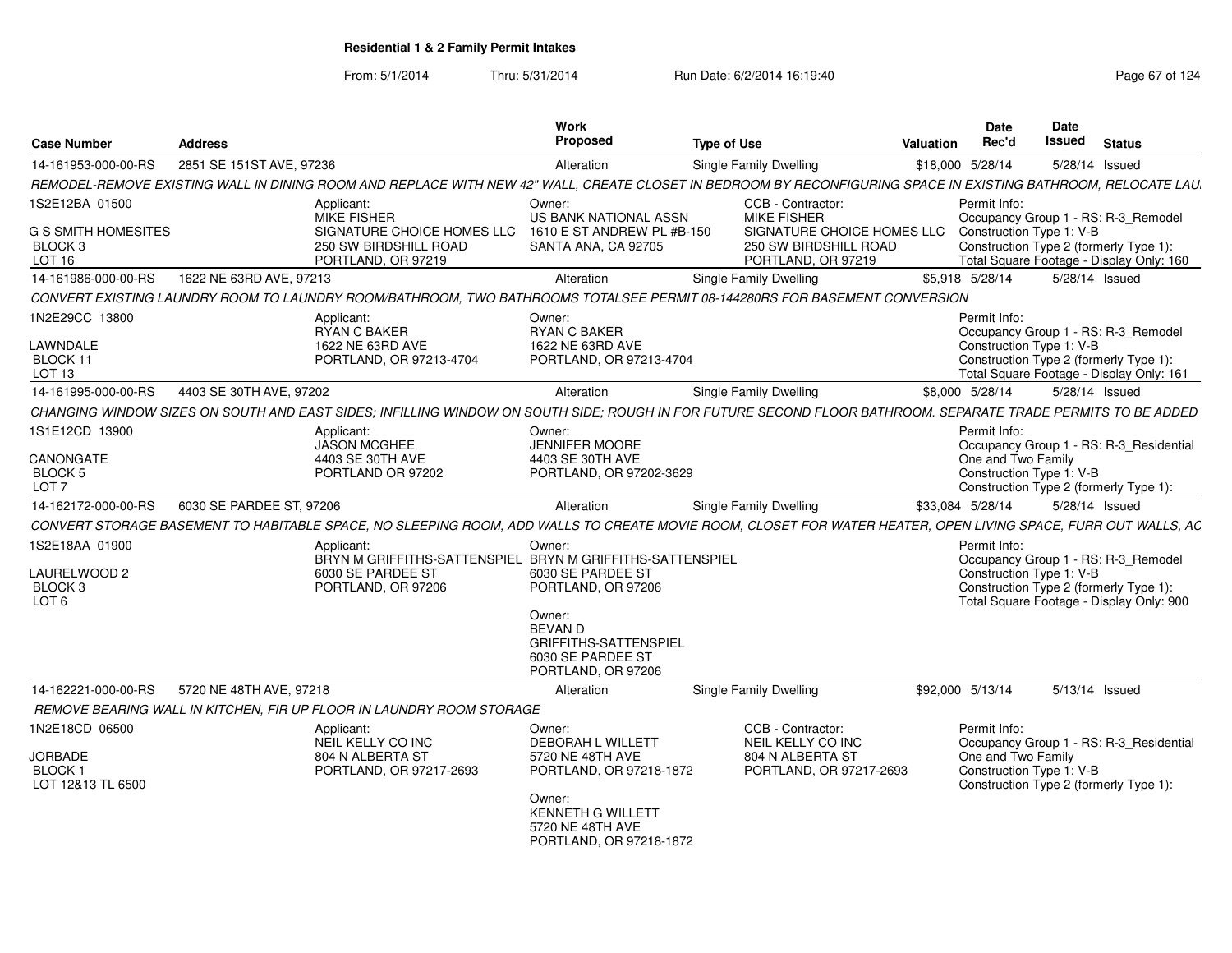From: 5/1/2014

Thru: 5/31/2014 Run Date: 6/2/2014 16:19:40

| 4725 N WILLAMETTE BLVD, 97203<br>Single Family Dwelling<br>14-162229-000-00-RS<br>Alteration<br>CONVERT EXISTING BASEMENT STORAGE SPACE TO BEDROOM AND BATHROOM, THREE BATHROOMS TOTAL. PLUMBING AND ELECTRICAL TO BE PULLED SEPARATELY.<br>1N1E17BB 15800<br>Applicant:<br>Owner:<br>KIRK A KELLY<br><b>KIRK A KELLY</b><br><b>COLLEGE CREST</b><br>11800 SE IDLEMAN RD<br>11800 SE IDLEMAN RD<br><b>BLOCK1</b><br>HAPPY VALLEY, OR 97086<br>HAPPY VALLEY, OR 97086<br><b>LOT 11</b><br>14-162451-000-00-RS<br>8938 N EXETER AVE<br>Single Family Dwelling<br>Alteration<br>SOLAR - 3.240kW ROOF MOUNT PV SYSTEM | \$59,000 5/28/14<br>5/28/14 Issued<br>Permit Info:<br>Occupancy Group 1 - RS: R-3_Residential<br>One and Two Family<br>Construction Type 1: V-B<br>Construction Type 2 (formerly Type 1):<br>Total Square Footage - Display Only: 1348<br>\$6,750 5/29/14<br>5/29/14 Issued<br>Permit Info:<br>Occupancy Group 1 - RS: R-3_Residential<br>One and Two Family<br>Construction Type 1: V-B |
|-------------------------------------------------------------------------------------------------------------------------------------------------------------------------------------------------------------------------------------------------------------------------------------------------------------------------------------------------------------------------------------------------------------------------------------------------------------------------------------------------------------------------------------------------------------------------------------------------------------------|------------------------------------------------------------------------------------------------------------------------------------------------------------------------------------------------------------------------------------------------------------------------------------------------------------------------------------------------------------------------------------------|
|                                                                                                                                                                                                                                                                                                                                                                                                                                                                                                                                                                                                                   |                                                                                                                                                                                                                                                                                                                                                                                          |
|                                                                                                                                                                                                                                                                                                                                                                                                                                                                                                                                                                                                                   |                                                                                                                                                                                                                                                                                                                                                                                          |
|                                                                                                                                                                                                                                                                                                                                                                                                                                                                                                                                                                                                                   |                                                                                                                                                                                                                                                                                                                                                                                          |
|                                                                                                                                                                                                                                                                                                                                                                                                                                                                                                                                                                                                                   |                                                                                                                                                                                                                                                                                                                                                                                          |
|                                                                                                                                                                                                                                                                                                                                                                                                                                                                                                                                                                                                                   |                                                                                                                                                                                                                                                                                                                                                                                          |
|                                                                                                                                                                                                                                                                                                                                                                                                                                                                                                                                                                                                                   |                                                                                                                                                                                                                                                                                                                                                                                          |
| 1N1E08BC 05102<br>CCB - Contractor:<br>Owner:<br>Applicant:<br><b>KATIE MARTIN</b><br><b>RICHARD A DEWEY</b><br>NEIL KELLY CO INC<br><b>COLLEGE PL</b><br>804 N ALBERTA ST<br>NEIL KELLY COMPANY<br>8938 N EXETER AVE                                                                                                                                                                                                                                                                                                                                                                                             |                                                                                                                                                                                                                                                                                                                                                                                          |
| <b>BLOCK A</b><br>804 N ALBERTA ST<br>PORTLAND, OR 97217-2693<br>PORTLAND, OR 97203<br>S 1/2 OF LOT 9<br>PORTLAND, OR 97217<br>LOT <sub>10</sub><br>Owner:<br><b>M NOREEN BROWN</b><br>8938 N EXETER AVE<br>PORTLAND, OR 97203                                                                                                                                                                                                                                                                                                                                                                                    | Construction Type 2 (formerly Type 1):                                                                                                                                                                                                                                                                                                                                                   |
| 4647 SE 33RD AVE, 97202<br>14-162474-000-00-RS<br><b>Single Family Dwelling</b><br>Alteration                                                                                                                                                                                                                                                                                                                                                                                                                                                                                                                     | \$6,750 5/29/14<br>5/29/14 Issued                                                                                                                                                                                                                                                                                                                                                        |
| SOLAR - 8KW ROOF MOUNT PV SYSTEM; ADD 2X4 SUPPORTS; UPGRADE EXISTING ELECTRICAL SERVICE; ADD TRANSFER SWITCH FOR GENERATOR                                                                                                                                                                                                                                                                                                                                                                                                                                                                                        |                                                                                                                                                                                                                                                                                                                                                                                          |
| CCB - Contractor:<br>1S1E13BA 08000<br>Applicant:<br>Owner:<br><b>KATIE MARTIN</b><br><b>HERBERT S WEINER</b><br>NEIL KELLY CO INC<br>804 N ALBERTA ST<br>EXCELSIOR<br>NEIL KELLY COMPANY<br>4647 SE 33RD AVE<br><b>BLOCK 5</b><br>804 N ALBERTA ST<br>PORTLAND, OR 97217-2693<br>PORTLAND, OR 97202-3409<br>S 1/2 OF LOT 4<br>PORTLAND, OR 97217                                                                                                                                                                                                                                                                 | Permit Info:<br>Occupancy Group 1 - RS: R-3_Residential<br>One and Two Family<br>Construction Type 1: V-B<br>Construction Type 2 (formerly Type 1):                                                                                                                                                                                                                                      |
| LOT <sub>5</sub>                                                                                                                                                                                                                                                                                                                                                                                                                                                                                                                                                                                                  |                                                                                                                                                                                                                                                                                                                                                                                          |
| 14-162529-000-00-RS<br>5516 SW LOGAN CT, 97219<br>Single Family Dwelling<br>Alteration                                                                                                                                                                                                                                                                                                                                                                                                                                                                                                                            | \$6,400 5/29/14<br>5/29/14 Issued                                                                                                                                                                                                                                                                                                                                                        |
| INSTALL (2) ANCHORS AND (1) WALER TO REMEDIATE CRACKED FOUNDATION WALL- VOLUNTARY UPGRADE.                                                                                                                                                                                                                                                                                                                                                                                                                                                                                                                        |                                                                                                                                                                                                                                                                                                                                                                                          |
| 1S1E19BD 07000<br>CCB - Contractor:<br>Applicant:<br>Owner:<br>PETER KARP<br><b>EVELENE L STARKEY</b><br>PETER KARP<br><b>SUE DAN</b><br>PLI SYSTEMS INC<br>PLI SYSTEMS INC<br>5516 SW LOGAN CT<br>LOT 6<br>3045 SE 61ST CT<br>PORTLAND, OR 97219-1379<br>3045 SE 61ST CT<br>HILLSBORO, OR 97123<br>HILLSBORO, OR 97123                                                                                                                                                                                                                                                                                           | Permit Info:<br>Occupancy Group 1 - RS: R-3_Remodel<br>Construction Type 1: V-B<br>Construction Type 2 (formerly Type 1):                                                                                                                                                                                                                                                                |
| 14-162575-000-00-RS<br>1230 SE 36TH AVE, 97214<br>Alteration<br>Single Family Dwelling                                                                                                                                                                                                                                                                                                                                                                                                                                                                                                                            | \$2,279 5/29/14<br>5/29/14 Issued                                                                                                                                                                                                                                                                                                                                                        |
| ADD BATHROOM IN BASEMENT; MECHANICAL, PLUMBING AND ELECTRICAL PERMITS TO BE OBTAINED SEPARATELY                                                                                                                                                                                                                                                                                                                                                                                                                                                                                                                   |                                                                                                                                                                                                                                                                                                                                                                                          |
| 1S1E01AC 03900<br>CCB - Contractor:<br>Applicant:<br>Owner:<br><b>PAUL HUCKANS</b><br><b>ROSA M ELSEY</b><br><b>PAUL HUCKANS</b><br>SUNNYSIDE & PLAT 2 & 3<br>HAVEN BUILDERS LLC<br>1230 SE 36TH AVE<br>HAVEN BUILDERS LLC<br>7205 NE MALLORY AV<br>BLOCK 48<br>PORTLAND, OR 97214-4305<br>7205 NE MALLORY AV<br>N 30 2/3' OF W 1/2 OF LOT 2<br>PORTLAND OR 97211<br>PORTLAND OR 97211<br>S 1 1/6' OF W 1/2 OF LOT 3                                                                                                                                                                                              | Permit Info:<br>Occupancy Group 1 - RS: R-3_Remodel<br>Construction Type 1: V-B<br>Construction Type 2 (formerly Type 1):<br>Total Square Footage - Display Only: 62                                                                                                                                                                                                                     |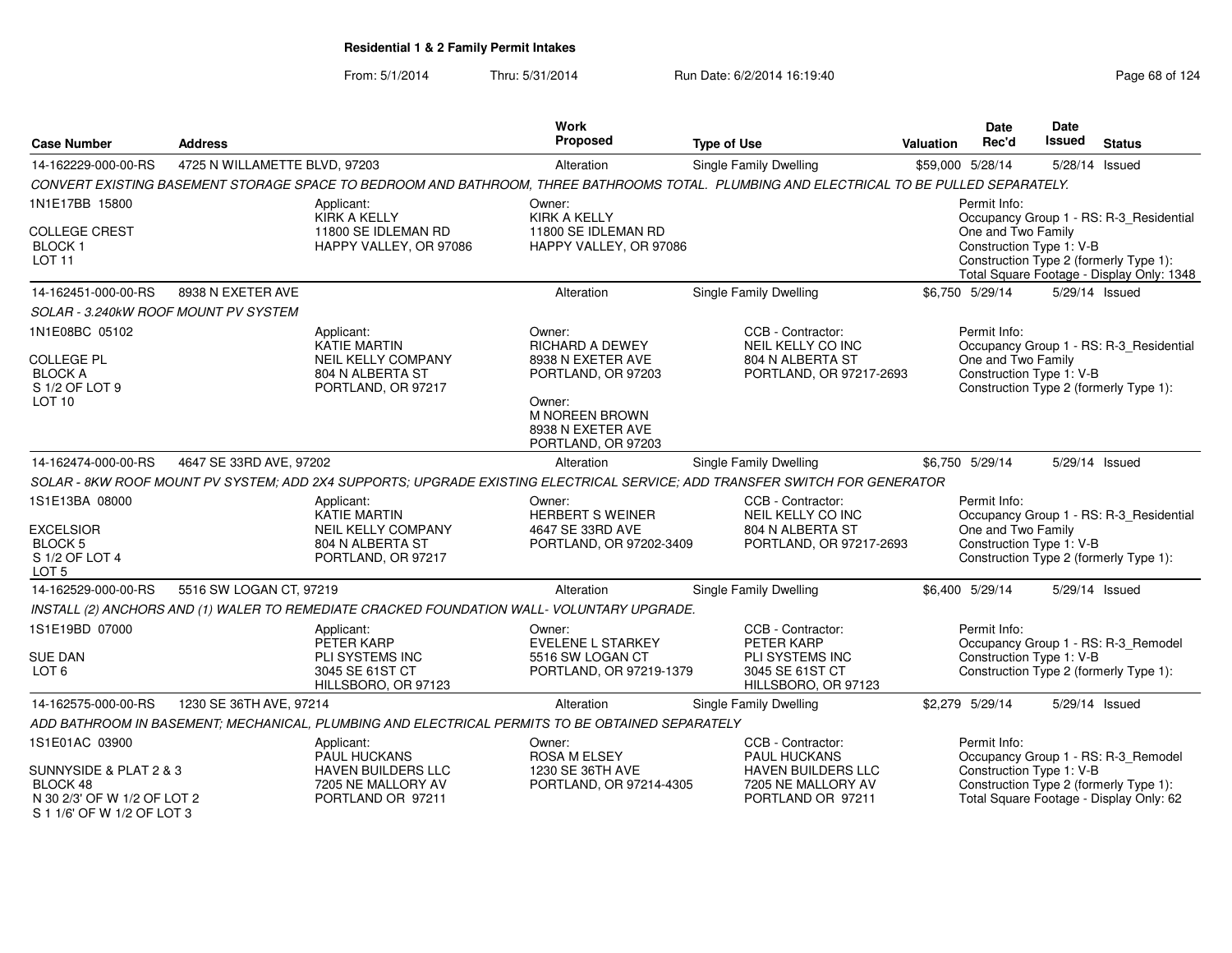| <b>Case Number</b>                                 | <b>Address</b>                                                                                                                                              | <b>Work</b><br>Proposed                                                 | <b>Type of Use</b>                                                                 | <b>Valuation</b> | <b>Date</b><br>Rec'd                                           | Date<br><b>Issued</b> | <b>Status</b>                                                                     |
|----------------------------------------------------|-------------------------------------------------------------------------------------------------------------------------------------------------------------|-------------------------------------------------------------------------|------------------------------------------------------------------------------------|------------------|----------------------------------------------------------------|-----------------------|-----------------------------------------------------------------------------------|
| 14-162620-000-00-RS                                | 10205 NW 107TH AVE, 97231                                                                                                                                   | Alteration                                                              | Single Family Dwelling                                                             |                  | \$10,000 5/30/14                                               |                       | 5/30/14 Issued                                                                    |
|                                                    | KITCHEN REMODEL - REMOVE WALL AND REPLACE WITH BEAM; REMOVE 3 WINDOWS AND REPLACE WITH (1) LARGE WINDOW                                                     |                                                                         |                                                                                    |                  |                                                                |                       |                                                                                   |
| 1N1W03DA 05000                                     | Applicant:<br>Larry Claypool                                                                                                                                | Owner:<br>RONALD P GRAHAM                                               | CCB - Contractor:<br>Larry Claypool                                                |                  | Permit Info:                                                   |                       | Occupancy Group 1 - RS: R-3_Residential                                           |
| TOWN OF LINNTON                                    | HARVEST CONSTRUCTION LLC                                                                                                                                    | 10205 NW 107TH AVE                                                      | HARVEST CONSTRUCTION LLC                                                           |                  | One and Two Family                                             |                       |                                                                                   |
| BLOCK 54                                           | 2515 W 10TH STREET                                                                                                                                          | PORTLAND, OR 97231-1019                                                 | 2515 W 10TH STREET                                                                 |                  | Construction Type 1: V-B                                       |                       |                                                                                   |
| LOT 9&10                                           | WASHOUGAL WA 98671                                                                                                                                          |                                                                         | WASHOUGAL WA 98671                                                                 |                  |                                                                |                       | Construction Type 2 (formerly Type 1):                                            |
| 14-162659-000-00-RS                                | 5251 NE 37TH AVE, 97211                                                                                                                                     | Alteration                                                              | Single Family Dwelling                                                             |                  | \$7,500 5/29/14                                                |                       | 5/29/14 Issued                                                                    |
|                                                    | CONVERT BASEMENT TO LIVING SPACE TO INCLUDE NEW BATHROOM, BEDROOM AND LIVING ROOM Trades pulled separately                                                  |                                                                         |                                                                                    |                  |                                                                |                       |                                                                                   |
| 1N1E24AB 16500                                     | Applicant:<br><b>MATT FARR</b>                                                                                                                              | Owner:<br><b>GOOD DAY LLC</b>                                           |                                                                                    |                  | Permit Info:                                                   |                       | Occupancy Group 1 - RS: R-3_Residential                                           |
| <b>WILLAMETTE ADD</b>                              | <b>GOOD DAY LLC</b>                                                                                                                                         | 3431 NE 17TH AVE                                                        |                                                                                    |                  | One and Two Family                                             |                       |                                                                                   |
| BLOCK <sub>21</sub>                                | 3431 NE 17 TH AVE                                                                                                                                           | PORTLAND, OR 97212                                                      |                                                                                    |                  | Construction Type 1: V-B                                       |                       |                                                                                   |
| LOT 36&37                                          | PORTLAND, OR 97212                                                                                                                                          |                                                                         |                                                                                    |                  |                                                                |                       | Construction Type 2 (formerly Type 1):                                            |
| 14-162706-000-00-RS                                | 4829 NE 30TH AVE, 97211                                                                                                                                     | Alteration                                                              | Single Family Dwelling                                                             |                  | \$25,000 5/29/14                                               |                       | 5/29/14 Issued                                                                    |
|                                                    | REMODEL-KITCHEN REMODEL TO INCLUDE ADDING NEW WINDOW IN KITCHEN, RECONFIGURE WALLS BETWEEN KITCHEN AND LIVINING AREA, AND WALL IN LAUNDRY AREAWORK DOES NOT |                                                                         |                                                                                    |                  |                                                                |                       |                                                                                   |
| 1N1E24BD 09100                                     | Applicant:<br><b>ALLEN WEBB</b>                                                                                                                             | Owner:<br>ANDREW P BATT                                                 | CCB - Contractor:<br><b>DOUG REESE</b>                                             |                  | Permit Info:                                                   |                       | Occupancy Group 1 - RS: R-3_Residential                                           |
| <b>ELBERTA</b>                                     | ALLEN L WEBB, ARCHITECT AIA                                                                                                                                 | 4829 NE 30TH AVE                                                        | CENTERPOINTE CONSTRUCTION                                                          |                  | One and Two Family                                             |                       |                                                                                   |
| BLOCK 4                                            | 2935 NE 67TH AVE.                                                                                                                                           | PORTLAND, OR 97211                                                      | 17214 NE 224TH AVE                                                                 |                  | Construction Type 1: V-B                                       |                       |                                                                                   |
| LOT <sub>15</sub>                                  | PORTLAND, OREGON 97213                                                                                                                                      | Owner:<br>THERESE J GIETLER<br>4829 NE 30TH AVE<br>PORTLAND, OR 97211   | BRUSH PRAIRIE WA 98606                                                             |                  |                                                                |                       | Construction Type 2 (formerly Type 1):                                            |
| 14-162748-000-00-RS                                | 5911 SE BUSH ST, 97206                                                                                                                                      | Alteration                                                              | Single Family Dwelling                                                             |                  | \$5,000 5/29/14                                                |                       | 5/29/14 Issued                                                                    |
|                                                    | REPLACE WALL IN KITCHEN DAMAGED BY FIRE                                                                                                                     |                                                                         |                                                                                    |                  |                                                                |                       |                                                                                   |
| 1S2E07DA 19300                                     | Applicant:<br><b>ROB FORGUE</b>                                                                                                                             | Owner:<br><b>BENEFICIAL OREGON INC</b>                                  | CCB - Contractor:<br><b>DAVID HALLIN</b>                                           |                  | Permit Info:                                                   |                       |                                                                                   |
| STRANGS ADD                                        | <b>HORIZON RESTORATION</b>                                                                                                                                  | 5911 SE BUSH ST                                                         | STANLEY C KENNEDY                                                                  |                  | One and Two Family                                             |                       | Occupancy Group 1 - RS: R-3 Residential                                           |
| BLOCK <sub>3</sub>                                 | 7235 SW BONITA RD                                                                                                                                           | PORTLAND, OR 97206-2839                                                 | <b>ENTERPRISES INC</b>                                                             |                  | Construction Type 1: V-B                                       |                       |                                                                                   |
| LOT 13                                             | PORTLAND, OR 97224                                                                                                                                          |                                                                         | 315 SE 7TH AVE                                                                     |                  |                                                                |                       | Construction Type 2 (formerly Type 1):                                            |
| E 10' OF LOT 14                                    |                                                                                                                                                             |                                                                         | PORTLAND, OR 97214-1233                                                            |                  |                                                                |                       |                                                                                   |
| 14-162757-000-00-RS                                | 3527 NE 65TH AVE, 97213                                                                                                                                     | Alteration                                                              | <b>Single Family Dwelling</b>                                                      |                  | \$22,000 5/29/14                                               |                       | 5/29/14 Issued                                                                    |
|                                                    | REMODEL BASEMENT TO ADD NEW BATHROOM AND TO RELOCATE WASHER DRYER. REPAIR STAIRS. >>> TWO TOILETS TOTAL <<<<                                                |                                                                         |                                                                                    |                  |                                                                |                       |                                                                                   |
| 1N2E20CC 18100<br>HYDE PK<br>BLOCK 14<br>LOT 13&14 | Applicant:<br>NATHALIE PILLSBURY<br>ROLOFF CONSTRUCTION INC<br>PO BOX 12142                                                                                 | Owner:<br>TODD A CAPONETTO<br>3527 NE 65TH AVE<br>PORTLAND, OR 97213    | CCB - Contractor:<br>NATHALIE PILLSBURY<br>ROLOFF CONSTRUCTION INC<br>PO BOX 12142 |                  | Permit Info:<br>One and Two Family<br>Construction Type 1: V-B |                       | Occupancy Group 1 - RS: R-3_Residential<br>Construction Type 2 (formerly Type 1): |
|                                                    | PORTLAND, OR 97212                                                                                                                                          | Owner:<br>SHANNON R CAPONETTO<br>3527 NE 65TH AVE<br>PORTLAND, OR 97213 | PORTLAND, OR 97212                                                                 |                  |                                                                |                       |                                                                                   |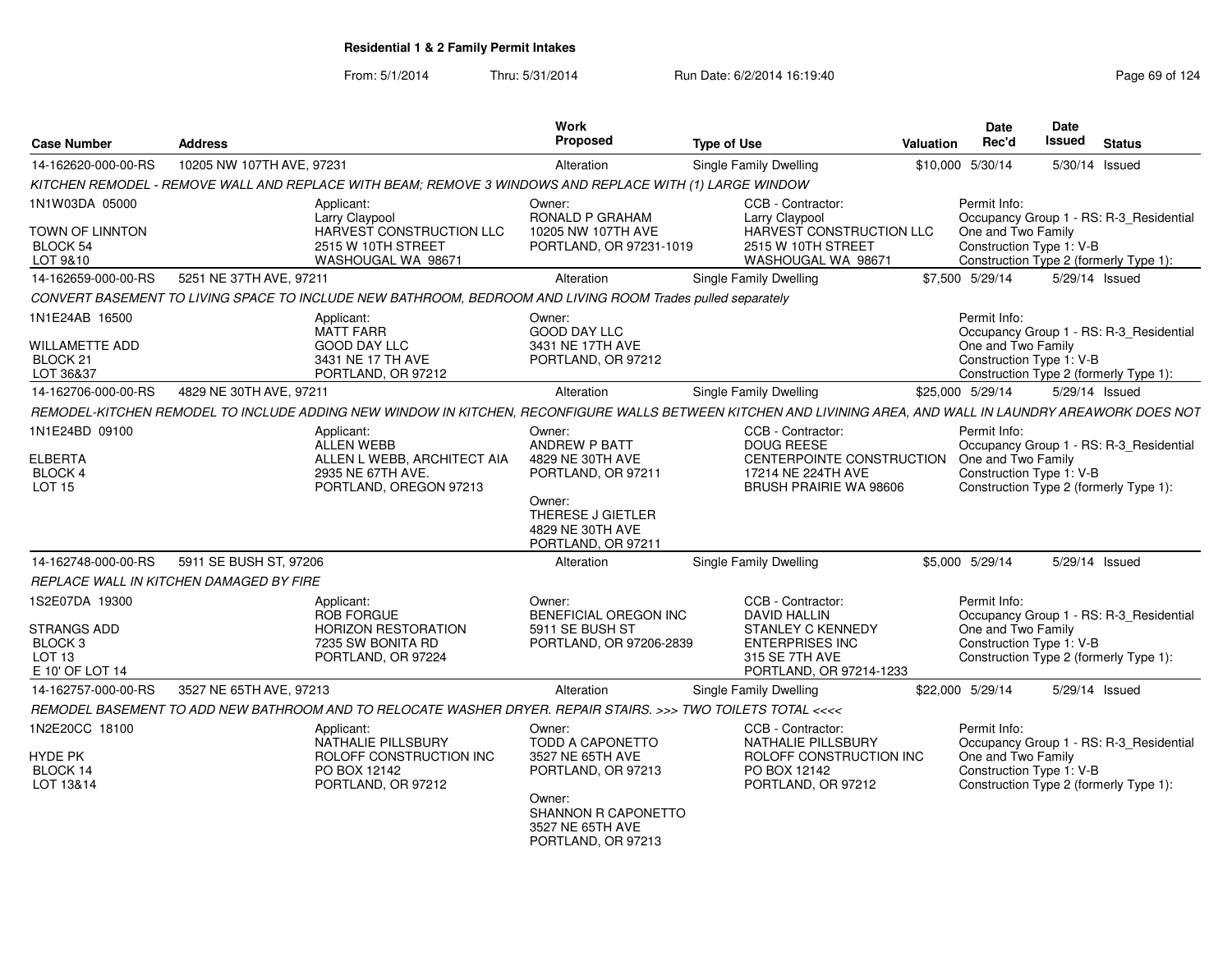From: 5/1/2014Thru: 5/31/2014 Run Date: 6/2/2014 16:19:40

| <b>Case Number</b>                                                     | <b>Address</b>                                                                                                                                                 | <b>Work</b><br>Proposed                                                                                                                                              | <b>Type of Use</b>                                                                                                                           | Valuation | <b>Date</b><br>Rec'd                                           | Date<br>Issued | <b>Status</b>                                                                     |
|------------------------------------------------------------------------|----------------------------------------------------------------------------------------------------------------------------------------------------------------|----------------------------------------------------------------------------------------------------------------------------------------------------------------------|----------------------------------------------------------------------------------------------------------------------------------------------|-----------|----------------------------------------------------------------|----------------|-----------------------------------------------------------------------------------|
| 14-163010-000-00-RS                                                    | 3677 SE WOODSTOCK BLVD, 97202                                                                                                                                  | Alteration                                                                                                                                                           | <b>Single Family Dwelling</b>                                                                                                                | \$3,500   | 5/29/14                                                        | 5/29/14 Final  |                                                                                   |
|                                                                        | REPAIR REPLACE REAR DOOR LANDING AND STEPS ON SINGLE FAMILY RESIDENCE WITH CODE COMPLIANT REPLACEMENT                                                          |                                                                                                                                                                      |                                                                                                                                              |           |                                                                |                |                                                                                   |
| 1S1E13DA 11000<br>ROB ROY ADD SUB<br>BLOCK <sub>1</sub><br>LOT R       | Applicant:<br>ANDREW GOLD<br><b>GOLD STAR DESIGN AND</b><br><b>CONSTRUCTION LLC</b><br>2528 SE SALMON ST<br>PORTLAND, OR 97214                                 | Owner:<br>THE REED INSTITUTE<br>3203 SE WOODSTOCK BLVD<br>PORTLAND, OR 97202                                                                                         | CCB - Contractor:<br><b>ANDREW GOLD</b><br><b>GOLD STAR DESIGN AND</b><br><b>CONSTRUCTION LLC</b><br>2528 SE SALMON ST<br>PORTLAND, OR 97214 |           | Permit Info:<br>One and Two Family<br>Construction Type 1: V-B |                | Occupancy Group 1 - RS: R-3_Residential<br>Construction Type 2 (formerly Type 1): |
| 14-163066-000-00-RS                                                    | 4211 NE GLISAN ST, 97232                                                                                                                                       | Alteration                                                                                                                                                           | Single Family Dwelling                                                                                                                       |           | \$35,000 5/30/14                                               | 5/30/14 Issued |                                                                                   |
|                                                                        | REMODEL EXISTING FINISHED ATTIC SPACE, RECONFIGURE STAIRS DOWN TO BASEMENT, ADD NEW BEAM AT MAIN FLOOR STAIRS, ATTIC SPACE TO HAVE 2 BEDROOMS AND NEW BATHROON |                                                                                                                                                                      |                                                                                                                                              |           |                                                                |                |                                                                                   |
| 1N2E31BC 12900<br>LAURELHURST<br>BLOCK 66<br><b>LOT 15</b>             | Applicant:<br>MICHAEL ARRINGTON<br><b>MSA DESIGN</b><br>611 NE 43RD<br>PORTLAND OR 97213                                                                       | Owner:<br><b>JOSEPH W EARHART</b><br>4211 NE GLISAN ST<br>PORTLAND, OR 97213-1639<br>Owner:<br><b>KAMA T SIMONDS</b><br>4211 NE GLISAN ST<br>PORTLAND, OR 97213-1639 | CCB - Contractor:<br>WALKER HOME IMPROVEMENT<br><b>INC</b><br>3014 NE 16TH AV<br>PORTLAND, OR 97212                                          |           | Permit Info:<br>Construction Type 1: V-B                       |                | Occupancy Group 1 - RS: R-3_Remodel<br>Construction Type 2 (formerly Type 1):     |
| 14-163089-000-00-RS                                                    | 1154 SE 139TH AVE, 97233                                                                                                                                       | Alteration                                                                                                                                                           | <b>Single Family Dwelling</b>                                                                                                                |           | \$8,000 5/30/14                                                |                | 5/30/14 Issued                                                                    |
|                                                                        | RECONFIGURE KITCHEN TO CREATE SPACE TO ADD NEW BATHROOM, NEW KITCHEN WINDOW (2 BATHROOMS TOTAL)                                                                |                                                                                                                                                                      |                                                                                                                                              |           |                                                                |                |                                                                                   |
| 1S2E02AD 04200<br>ROBIN WOOD<br>BLOCK <sub>9</sub><br>LOT <sub>8</sub> | Applicant:<br>PORTLAND REAL ESTATE<br>2825 SE 75TH AVE<br>PORTLAND, OR 97206                                                                                   | Owner:<br>PORTLAND REAL ESTATE<br>2825 SE 75TH AVE<br>PORTLAND, OR 97206<br>Owner:<br><b>INVESTMENTS LLC</b><br>2825 SE 75TH AVE<br>PORTLAND, OR 97206               |                                                                                                                                              |           | Permit Info:<br>Construction Type 1: V-B                       |                | Occupancy Group 1 - RS: R-3 Remodel<br>Construction Type 2 (formerly Type 1):     |
| 14-163409-000-00-RS                                                    | 4505 NE JARRETT ST, 97218                                                                                                                                      | Alteration                                                                                                                                                           | Single Family Dwelling                                                                                                                       |           | \$500 5/30/14                                                  |                | 5/30/14 Under Inspection                                                          |
|                                                                        | REMOVE WINDOW AT KITCHEN AND REPLACE WITH FRENCH DOOR                                                                                                          |                                                                                                                                                                      |                                                                                                                                              |           |                                                                |                |                                                                                   |
| 1N2E18CC 06400<br><b>BERGLER'S ADDITION</b><br>LOT <sub>3</sub>        | Applicant:<br>SHAWN FOWLER<br>6425 NE CLEVELAND AND<br>PORTLAND, OR 97211                                                                                      | Owner:<br><b>TERRY FOWLER</b><br>5825 SEARSBURG RD<br>TRUMANSBURG, NY 14886-9467                                                                                     |                                                                                                                                              |           | Permit Info:<br>One and Two Family<br>Construction Type 1: V-B |                | Occupancy Group 1 - RS: R-3_Residential                                           |
|                                                                        |                                                                                                                                                                |                                                                                                                                                                      |                                                                                                                                              |           |                                                                |                | Construction Type 2 (formerly Type 1):                                            |

**Total # of RS Alteration permit intakes: 222**

**Total valuation of RS Alteration permit intakes: \$4,645,305**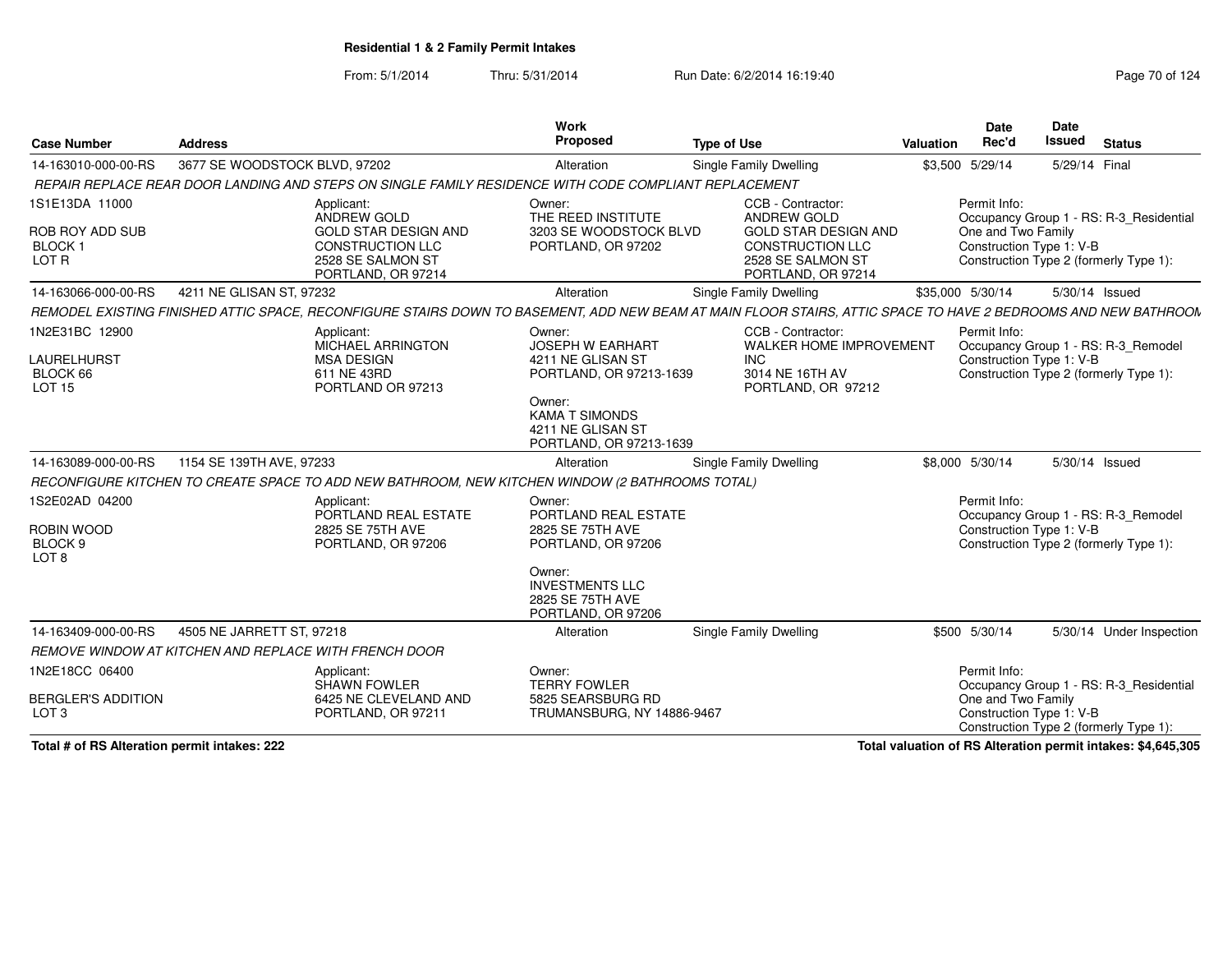| <b>Case Number</b>                                                            | <b>Address</b>                              |                                                                                                                                                                                          | Work<br><b>Proposed</b>                                                                                                                                 | <b>Type of Use</b>                                                                                                                    | Valuation | Date<br>Rec'd                                                    | <b>Date</b><br>Issued | <b>Status</b>                                                                     |
|-------------------------------------------------------------------------------|---------------------------------------------|------------------------------------------------------------------------------------------------------------------------------------------------------------------------------------------|---------------------------------------------------------------------------------------------------------------------------------------------------------|---------------------------------------------------------------------------------------------------------------------------------------|-----------|------------------------------------------------------------------|-----------------------|-----------------------------------------------------------------------------------|
| 14-158269-000-00-RS                                                           | 4307 NE 7TH AVE, 97211                      |                                                                                                                                                                                          | Demolition                                                                                                                                              | Duplex                                                                                                                                |           | \$4,000 5/19/14                                                  |                       | <b>Under Review</b>                                                               |
|                                                                               |                                             | DEMOLISH DUPLEX WITH BASEMENT, CAP SEWER, REMOVE ALL DEBRIS *SUBJECT TO 35 DAY DEMO DELAY*Demo Delay as per Title 24. Do not issue this permit prior to 7/7/14. Compacted fill per Title |                                                                                                                                                         |                                                                                                                                       |           |                                                                  |                       |                                                                                   |
| 1N1E23CB 02900                                                                |                                             | Applicant:<br><b>KEVIN PARTAIN</b><br><b>URBAN VISIONS</b><br>223 NE 56TH AVE<br>PORTLAND, OR 97213                                                                                      | Owner:<br>ANNA M ELLIS<br>57 NE MORRIS ST<br>PORTLAND, OR 97212-3016<br>Owner:<br>ELIZABETH WHITFIELD<br>57 NE MORRIS ST<br>PORTLAND, OR 97212-3016     | CCB - Contractor:<br>Jeff Shrope<br><b>RENAISSANCE CUSTOM HOMES</b><br>LLC<br>16771 Boones Ferry Rd<br>Lake Oswego, OR 97035          |           | Permit Info:<br>One and Two Family<br>Construction Type 1: V-B   |                       | Occupancy Group 1 - RS: R-3_Residential<br>Construction Type 2 (formerly Type 1): |
| 14-123775-000-00-RS                                                           | 5849 NE 32ND AVE, 97211                     |                                                                                                                                                                                          | Demolition                                                                                                                                              | Garage/Carport                                                                                                                        |           | \$1,000 5/9/14                                                   |                       | 5/9/14 Final                                                                      |
|                                                                               | DEMOLISH EXISTING GARAGE, REMOVE ALL DEBRIS |                                                                                                                                                                                          |                                                                                                                                                         |                                                                                                                                       |           |                                                                  |                       |                                                                                   |
| 1N1E13CD 05300<br><b>RVINGTON PK</b><br>BLOCK 45<br>LOT 28&30&32              |                                             | Applicant:<br><b>DON ROUZIE</b><br>ROUZIE DESIGN<br>4520 NE 15TH AVENUE<br>PORTLAND, OR 97211                                                                                            | Owner:<br>PATRICIA G FENDERSON<br>6744 CLEAR SPRING DR<br>FORT WORTH, TX 76132<br>Owner:<br>ROBERT SVEC<br>6744 CLEAR SPRING DR<br>FORT WORTH, TX 76132 | CCB - Contractor:<br>ANDREW GOLD<br><b>GOLD STAR DESIGN AND</b><br><b>CONSTRUCTION LLC</b><br>2528 SE SALMON ST<br>PORTLAND, OR 97214 |           | Permit Info:<br>Garage\Utility Misc.<br>Construction Type 1: V-B |                       | Occupancy Group 1 - RS: U_Private<br>Construction Type 2 (formerly Type 1):       |
| 14-130725-000-00-RS                                                           | 3129 SE 71ST AVE, 97206                     |                                                                                                                                                                                          | Demolition                                                                                                                                              | Garage/Carport                                                                                                                        |           | \$500 5/8/14                                                     |                       | 5/8/14 Final                                                                      |
|                                                                               | DEMOLISH GARAGE 12 X 24 AT REAR OF PROPERTY |                                                                                                                                                                                          |                                                                                                                                                         |                                                                                                                                       |           |                                                                  |                       |                                                                                   |
| 1S2E08BD 09000                                                                |                                             | Applicant:                                                                                                                                                                               | Owner:                                                                                                                                                  | CCB - Contractor:                                                                                                                     |           | Permit Info:                                                     |                       |                                                                                   |
| SECTION 08 1S 2E<br>TL 9000 0.30 ACRES                                        |                                             | MIKE COYLE<br><b>FASTER PERMITS</b><br>14334 NW EAGLERIDGE LANE<br>PORTLAND, OR 97229                                                                                                    | DANIEL K BETENBENDER<br>3129 SE 71ST AVE<br>PORTLAND, OR 97206                                                                                          | <b>BRIAN MCMILLEN LLC</b><br>15151 SE FRYE<br>HAPPY VALLEY, OR 97086                                                                  |           | Construction Type 1: V-B                                         |                       | Construction Type 2 (formerly Type 1):                                            |
| 14-142065-000-00-RS                                                           | 4705 SE KNAPP ST, 97206                     |                                                                                                                                                                                          | Demolition                                                                                                                                              | Garage/Carport                                                                                                                        |           | $$1$ $5/2/14$                                                    |                       | <b>Under Review</b>                                                               |
|                                                                               |                                             | LEGALIZE GARAGE DEMO THAT WAS ORIGINALLY DONE UNDER CANCELLED PERMIT 96-54215-RS                                                                                                         |                                                                                                                                                         |                                                                                                                                       |           |                                                                  |                       |                                                                                   |
| 1S2E19BD 18700<br>ERROL HTS<br>BLOCK 9<br>LOT 33&34                           |                                             | Applicant:<br><b>DAN WILLIAMS</b><br><b>FASTER PERMITS</b><br>14334 NW EAGLERIDGE LANE<br>PORTLAND, OR 97229                                                                             | Owner:<br><b>DEBORAH M MYRICK</b><br>4705 SE KNAPP ST<br>PORTLAND, OR 97206                                                                             | CCB - Contractor:<br><b>FLORIN LACATUS</b><br>FRL CONSTRUCTION LLC<br>3409 SW 30TH ST<br>GRESHAM, OR 97080                            |           | Permit Info:<br>Garage\Utility Misc.<br>Construction Type 1: V-B |                       | Occupancy Group 1 - RS: U_Private<br>Construction Type 2 (formerly Type 1):       |
| 14-146051-000-00-RS                                                           | 7923 N GLOUCESTER AVE, 97203                |                                                                                                                                                                                          | Demolition                                                                                                                                              | Garage/Carport                                                                                                                        |           | \$500 5/21/14                                                    |                       | 5/21/14 Issued                                                                    |
|                                                                               |                                             | DEMOLISH ENTIRE DETACHED SHARED GARAGE, SLAB TO REMAIN AS REQ FOR PARKING SPACE ON SITE. DECOMMISSION CESSPOOL Septic Decommissioning Required. Call for Inspection 842.                 |                                                                                                                                                         |                                                                                                                                       |           |                                                                  |                       |                                                                                   |
| 1N1E08CB 07800                                                                |                                             | Applicant:                                                                                                                                                                               | Owner:                                                                                                                                                  | CCB - Contractor:                                                                                                                     |           | Permit Info:                                                     |                       |                                                                                   |
| PORTSMOUTH VILLA EXTD<br><b>BLOCK F</b><br>SWLY 38 1/3' OF SELY 45' OF LOT 14 |                                             | <b>Rod Hilkiah</b><br>Habitat 4 Humanity                                                                                                                                                 | <b>HABITAT FOR HUMANITY</b><br>1478 NE KILLINGSWORTH ST PO<br><b>BOX 11527</b><br>PORTLAND, OR 97211<br>Owner:                                          | <b>HABITAT FOR HUMANITY</b><br>PO BOX 11527<br>PORTLAND OR 97211                                                                      |           | Garage\Utility Misc.<br>Construction Type 1: V-B                 |                       | Occupancy Group 1 - RS: U_Private<br>Construction Type 2 (formerly Type 1):       |
|                                                                               |                                             |                                                                                                                                                                                          | PORTLAND METRO EAST<br>1478 NE KILLINGSWORTH ST PO<br><b>BOX 11527</b><br>PORTLAND, OR 97211                                                            |                                                                                                                                       |           |                                                                  |                       |                                                                                   |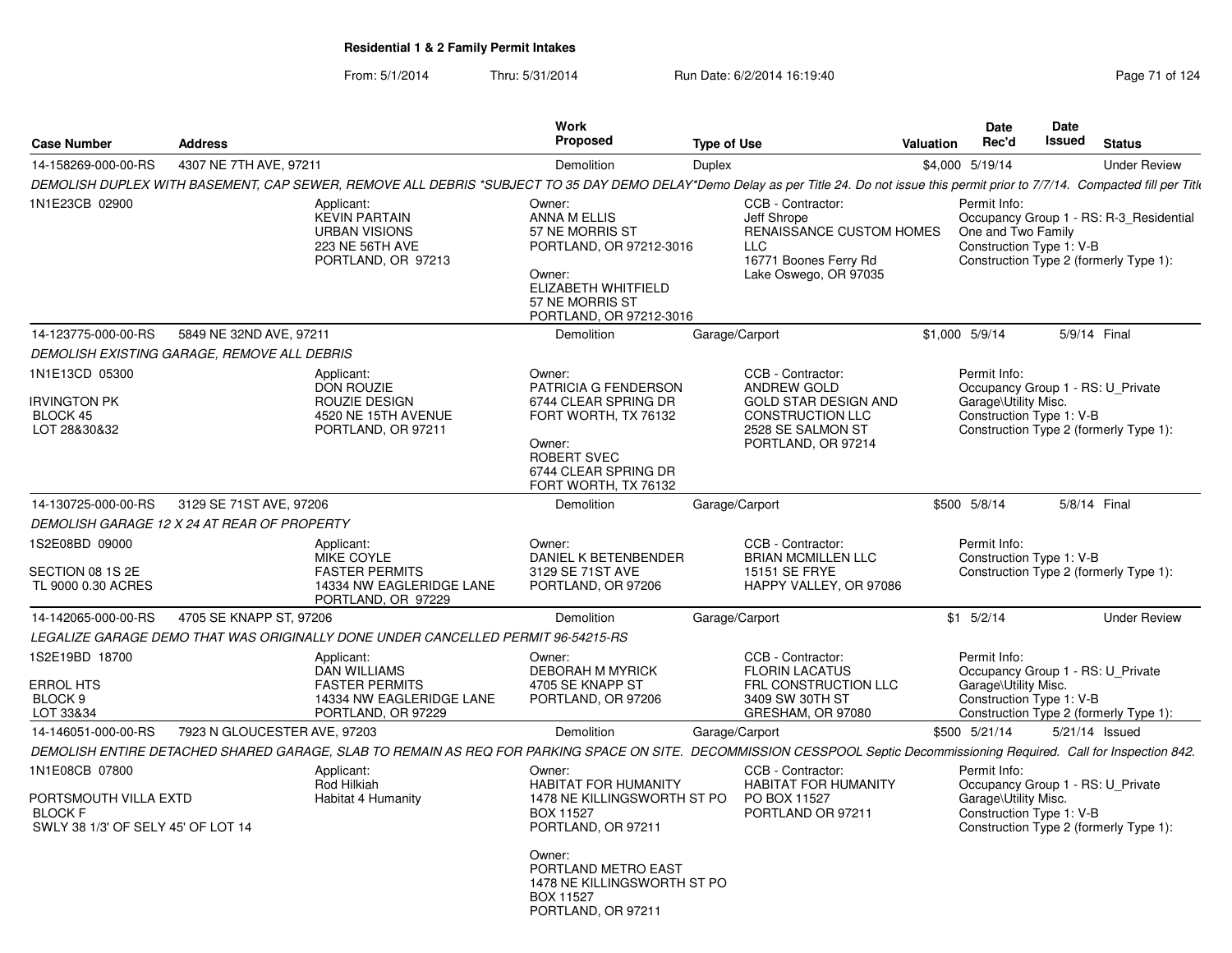|                                                                                                     | <b>Address</b>                                       |                                                                                                                                  | Work<br><b>Proposed</b>                                                                 |                                                                                               | <b>Valuation</b> | <b>Date</b><br>Rec'd                                                                                  | Date<br>Issued | <b>Status</b>                          |
|-----------------------------------------------------------------------------------------------------|------------------------------------------------------|----------------------------------------------------------------------------------------------------------------------------------|-----------------------------------------------------------------------------------------|-----------------------------------------------------------------------------------------------|------------------|-------------------------------------------------------------------------------------------------------|----------------|----------------------------------------|
| <b>Case Number</b>                                                                                  |                                                      |                                                                                                                                  |                                                                                         | <b>Type of Use</b>                                                                            |                  |                                                                                                       |                |                                        |
| 14-146133-000-00-RS                                                                                 | 5264 N WILLIS BLVD, 97203                            |                                                                                                                                  | Garage/Carport<br>Demolition                                                            |                                                                                               |                  | \$500 5/21/14                                                                                         |                | 5/21/14 Issued                         |
|                                                                                                     |                                                      | DEMOLISH ENTIRE DETACHED SHARED GARAGE, SLAB TO REMAIN AS REQ FOR PARKING SPACE ON SITE.                                         |                                                                                         |                                                                                               |                  |                                                                                                       |                |                                        |
| 1N1E08CB 07500                                                                                      |                                                      | Applicant:<br>Rod Hilkiah                                                                                                        | Owner:<br>STEPHANIE MCCULLEY                                                            | CCB - Contractor:<br><b>HABITAT FOR HUMANITY</b>                                              |                  | Permit Info:<br>Occupancy Group 1 - RS: U_Private                                                     |                |                                        |
| PORTSMOUTH VILLA EXTD<br><b>BLOCK F</b><br>NELY 11 2/3' OF SELY 45' OF LOT 14<br>SELY 45' OF LOT 15 |                                                      | Habitat 4 Humanity                                                                                                               | 5264 N WILLIS BLVD<br>PO BOX 11527<br>PORTLAND OR 97211<br>PORTLAND, OR 97203           |                                                                                               |                  | Garage\Utility Misc.<br>Construction Type 1: V-B<br>Construction Type 2 (formerly Type 1):            |                |                                        |
| 14-151456-000-00-RS                                                                                 | 8116 SE TAYLOR ST                                    |                                                                                                                                  | <b>Demolition</b>                                                                       | Garage/Carport                                                                                |                  | $$1.500$ $5/1/14$                                                                                     | 5/1/14 Final   |                                        |
|                                                                                                     |                                                      | DEMOLISH DETACHED GARAGE AS A CONDITION OF APPROVAL FOR FINAL PLAT; remove all foundations and debris, no fill greater than 24". |                                                                                         |                                                                                               |                  |                                                                                                       |                |                                        |
| 1S2E05AD 00301                                                                                      |                                                      | Applicant:<br><b>KYM NGUYEN</b><br>CONCEPT DESIGN & ASSOCIATES PO BOX 90277<br>PO BOX 8464<br>PORTLAND OR 97207                  | Owner:<br>DK HOMES LLC<br>PORTLAND, OR 97290-0277                                       | CCB - Contractor:<br><b>DAMIR KARIN</b><br>DK HOMES LLC<br>PO BOX 90277<br>PORTLAND, OR 97290 |                  | Permit Info:<br>Occupancy Group 1 - RS: U_Private<br>Garage\Utility Misc.<br>Construction Type 1: V-B |                | Construction Type 2 (formerly Type 1): |
| 14-152043-000-00-RS                                                                                 | 4425 NE 90TH AVE, 97220                              |                                                                                                                                  | <b>Demolition</b>                                                                       | Garage/Carport                                                                                |                  | \$500 5/2/14                                                                                          |                | $5/2/14$ Issued                        |
|                                                                                                     | DEMOLISH EXISTING DETACHED GARAGE, REMOVE ALL DEBRIS |                                                                                                                                  |                                                                                         |                                                                                               |                  |                                                                                                       |                |                                        |
| 1N2E21CA 04000                                                                                      |                                                      | Applicant:<br><b>JOHN CHU</b>                                                                                                    | Owner:<br><b>KRISTIN TONDRA</b>                                                         | CCB - Contractor:<br><b>NICK WIEBE</b>                                                        |                  | Permit Info:<br>Occupancy Group 1 - RS: U_Private                                                     |                |                                        |
| ROSEWAY & PLAT 2<br>BLOCK <sub>3</sub><br>LOT <sub>31</sub>                                         |                                                      | <b>JTC DESIGN</b><br>11540 SE SOUTHERN LITES DR<br>HAPPY VALLEY, OR 97086                                                        | 4425 NE 90TH AVE<br>PORTLAND, OR 97220-5023<br>Owner:                                   | SAGE GENERAL CONTRACTING<br>8190 SW DURHAM<br><b>TIGARD, OR 97224</b>                         |                  | Garage\Utility Misc.<br>Construction Type 1: V-B                                                      |                | Construction Type 2 (formerly Type 1): |
|                                                                                                     |                                                      |                                                                                                                                  | <b>MICHAEL TRUE</b><br>4425 NE 90TH AVE<br>PORTLAND, OR 97220-5023                      |                                                                                               |                  |                                                                                                       |                |                                        |
| 14-152598-000-00-RS                                                                                 | 3701 SW COUNCIL CREST DR, 97201                      |                                                                                                                                  | Demolition                                                                              | Garage/Carport                                                                                |                  | \$500 5/6/14                                                                                          |                | $5/6/14$ Issued                        |
| <b>DEMOLISH 400 SF SHED</b>                                                                         |                                                      |                                                                                                                                  |                                                                                         |                                                                                               |                  |                                                                                                       |                |                                        |
| 1S1E08DA 12000                                                                                      |                                                      | Applicant:<br>MIKE COYLE                                                                                                         | Owner:<br>JEFFREY A REINGOLD                                                            | CCB - Contractor:<br><b>INCOME PROPERTY</b>                                                   |                  | Permit Info:<br>Construction Type 1: V-B                                                              |                |                                        |
| COUNCIL CREST PK<br><b>BLOCK7</b><br>LOT 1-4 TL 12000                                               |                                                      | <b>FASTER PERMITS</b><br>14334 NW EAGLERIDGE LANE<br>PORTLAND, OR 97229                                                          | 3707 SW CHEHALEM AVE<br>PORTLAND, OR 97239-1520                                         | <b>MANAGEMENT CO</b><br>721 SW OAK ST #100<br>PORTLAND, OR 97205                              |                  |                                                                                                       |                | Construction Type 2 (formerly Type 1): |
|                                                                                                     |                                                      |                                                                                                                                  | Owner:<br><b>FRANCINE G REINGOLD</b><br>3707 SW CHEHALEM AVE<br>PORTLAND, OR 97239-1520 |                                                                                               |                  |                                                                                                       |                |                                        |
| 14-152996-000-00-RS                                                                                 | 4133 N KERBY AVE, 97217                              |                                                                                                                                  | Demolition                                                                              | Garage/Carport                                                                                |                  | \$500 5/6/14                                                                                          |                | <b>Under Review</b>                    |
|                                                                                                     | DEMOLISH DETACHED GARAGE, REMOVE ALL DEBRIS          |                                                                                                                                  |                                                                                         |                                                                                               |                  |                                                                                                       |                |                                        |
| 1N1E22CA 11200                                                                                      |                                                      | Applicant:<br><b>EVEN BETTER HOMES</b>                                                                                           | Owner:<br><b>B M BOWMAN LLC</b>                                                         | CCB - Contractor:<br><b>EVEN BETTER HOMES</b>                                                 |                  | Permit Info:<br>Occupancy Group 1 - RS: U_Decks,                                                      |                |                                        |
| <b>CENTRAL ALBINA</b><br>BLOCK <sub>8</sub><br>LOT <sub>5</sub>                                     |                                                      | PO BOX 2021<br>GRESHAM OR 97030                                                                                                  | 1517 SE 106TH AVE<br>VANCOUVER, WA 98664                                                | PO BOX 2021<br>GRESHAM OR 97030                                                               |                  | Patios, Porches, Carports<br>Construction Type 1: V-B                                                 |                | Construction Type 2 (formerly Type 1): |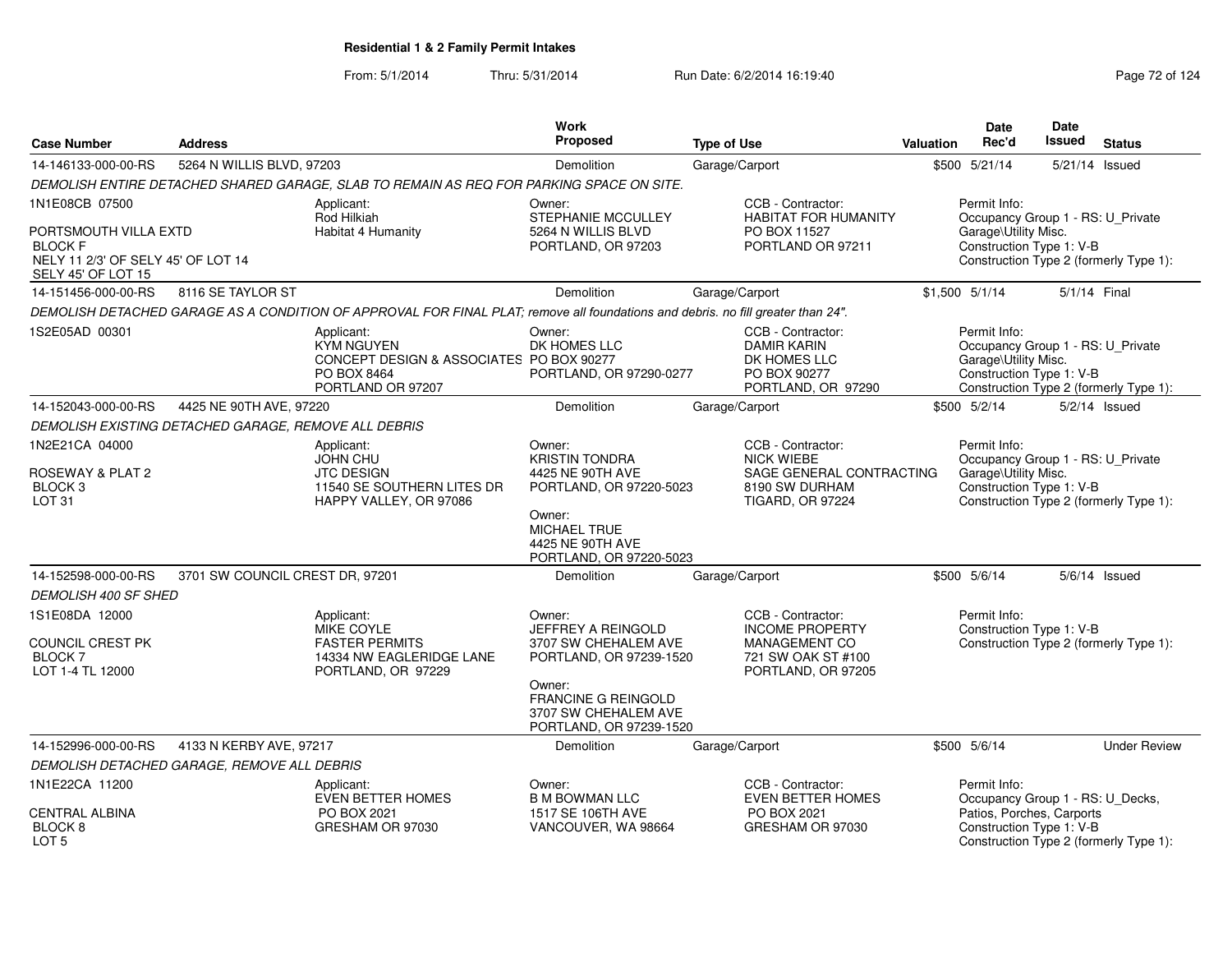| <b>Case Number</b>                    | <b>Address</b>             |                                                                                                                            | Work<br><b>Proposed</b>                          | <b>Type of Use</b> |                                                                | <b>Valuation</b> | <b>Date</b><br>Rec'd                                          | <b>Date</b><br><b>Issued</b> | <b>Status</b>                          |
|---------------------------------------|----------------------------|----------------------------------------------------------------------------------------------------------------------------|--------------------------------------------------|--------------------|----------------------------------------------------------------|------------------|---------------------------------------------------------------|------------------------------|----------------------------------------|
| 14-154886-000-00-RS                   | 1122 NE 42ND AVE, 97213    |                                                                                                                            | Demolition                                       |                    | Garage/Carport                                                 |                  | \$1,000 5/9/14                                                |                              | <b>Under Review</b>                    |
|                                       |                            |                                                                                                                            |                                                  |                    |                                                                |                  |                                                               |                              |                                        |
|                                       |                            | DEMO DETACHED GARAGE / REMOVE ALL DEBRIS, DOES NOT INCLUDE TREE REMOVAL, CAP UTILITIES                                     |                                                  |                    |                                                                |                  |                                                               |                              |                                        |
| 1N2E31BB 05800                        |                            | Applicant:<br><b>GEOFF WRIGHT</b>                                                                                          | Owner:<br><b>HILARY E CAMBRON</b>                |                    | CCB - Contractor:<br><b>ALICIA LIBERTY</b>                     |                  | Permit Info:<br>Occupancy Group 1 - RS: U_Private             |                              |                                        |
| LAURELHURST                           |                            | UTF CONSULTING                                                                                                             | 1122 NE 42ND AVE                                 |                    | <b>LIBERTY NW HOMES</b>                                        |                  | Garage\Utility Misc.                                          |                              |                                        |
| BLOCK 49<br>LOT 2&3 TL 5800           |                            | 17740 SW FLORENCE ST<br>BEAVERTON, OR 97007                                                                                | PORTLAND, OR 97213-1506                          |                    | 16542 SE ORCHARD VIEW LN<br>DAMASCUS, OR 97089                 |                  | Construction Type 1: V-B                                      |                              | Construction Type 2 (formerly Type 1): |
| 14-154988-000-00-RS                   | 4301 SE NEHALEM ST, 97206  |                                                                                                                            | Demolition                                       |                    | Garage/Carport                                                 |                  | \$500 5/12/14                                                 |                              | 5/12/14 Issued                         |
| DEMOLITION OF DETACHED GARAGE 240SF   |                            |                                                                                                                            |                                                  |                    |                                                                |                  |                                                               |                              |                                        |
| 1S2E19CB 14600                        |                            | Applicant:                                                                                                                 | Owner:                                           |                    | CCB - Contractor:                                              |                  | Permit Info:                                                  |                              |                                        |
|                                       |                            | <b>MIKE COYLE</b>                                                                                                          | K & C CUSTOM HOMES LLC                           |                    | K & C CUSTOM HOMES LLC                                         |                  | Occupancy Group 1 - RS: U_Private                             |                              |                                        |
| <b>STANFORD HTS</b><br><b>BLOCK 5</b> |                            | <b>FASTER PERMITS</b><br>14334 NW EAGLERIDGE LANE                                                                          | 300 W 15TH ST #300-4<br>VANCOUVER, WA 98660-2927 |                    | 3720 SW BOND AVE #308<br>PORTLAND, OR 97239                    |                  | Garage\Utility Misc.<br>Construction Type 1: V-B              |                              |                                        |
| LOT 27&28                             |                            | PORTLAND, OR 97229                                                                                                         |                                                  |                    |                                                                |                  |                                                               |                              | Construction Type 2 (formerly Type 1): |
| 14-156483-000-00-RS                   | 4820 SE BROOKLYN ST, 97206 |                                                                                                                            | Demolition                                       |                    | Garage/Carport                                                 |                  | \$500 5/14/14                                                 |                              | 5/14/14 Issued                         |
| DEMO 390 SQ FT CARPORT                |                            |                                                                                                                            |                                                  |                    |                                                                |                  |                                                               |                              |                                        |
| 1S2E07BD 18900                        |                            | Applicant:                                                                                                                 | Owner:                                           |                    | CCB - Contractor:                                              |                  | Permit Info:                                                  |                              |                                        |
| <b>CRESTON</b>                        |                            | <b>DAN WILLIAMS</b><br><b>FASTER PERMITS</b>                                                                               | MORRISON BUILT LLC<br>4614 SW KELLY AVE #17      |                    | MORRISON BUILT LLC<br>4614 SW Kelly Avenue, Ste 17             |                  | Occupancy Group 1 - RS: U_Decks,<br>Patios, Porches, Carports |                              |                                        |
| BLOCK 17                              |                            | 14334 NW EAGLERIDGE LANE                                                                                                   | PORTLAND, OR 97239-4277                          |                    | Portland, OR 97239                                             |                  | Construction Type 1: V-B                                      |                              |                                        |
| LOT <sub>5</sub>                      |                            | PORTLAND, OR 97229                                                                                                         |                                                  |                    |                                                                |                  |                                                               |                              | Construction Type 2 (formerly Type 1): |
| 14-156618-000-00-RS                   | 1212 SE HARNEY ST, 97202   |                                                                                                                            | Demolition                                       |                    | Garage/Carport                                                 |                  | \$500 5/14/14                                                 |                              | $5/14/14$ Issued                       |
|                                       |                            | DEMOLISH DETACHED GARAGE, REMOVE ALL DEBRIS, DOES NOT INCLUDE TREE REMOVAL                                                 |                                                  |                    |                                                                |                  |                                                               |                              |                                        |
| 1S1E23CD 08900                        |                            | Applicant:                                                                                                                 | Owner:                                           |                    | CCB - Contractor:                                              |                  | Permit Info:                                                  |                              |                                        |
|                                       |                            | <b>MIKE COYLE</b>                                                                                                          | <b>CASEY MEADOWS LLC</b>                         |                    | KNIGHT STREET PROPERTIES LL( Occupancy Group 1 - RS: U_Private |                  |                                                               |                              |                                        |
| SELLWOOD<br>BLOCK 46                  |                            | <b>FASTER PERMITS</b><br>14334 NW EAGLERIDGE LANE                                                                          | 386 NW 3RD AVE<br>CANBY, OR 97013                |                    | 9833 SE EAST VIEW DR<br>HAPPY VALLEY, OR 97086                 |                  | Garage\Utility Misc.<br>Construction Type 1: V-B              |                              |                                        |
| LOT <sub>18</sub>                     |                            | PORTLAND, OR 97229                                                                                                         |                                                  |                    |                                                                |                  |                                                               |                              | Construction Type 2 (formerly Type 1): |
| 14-156636-000-00-RS                   | 2301 SE 77TH AVE, 97215    |                                                                                                                            | Demolition                                       |                    | Garage/Carport                                                 |                  | \$500 5/14/14                                                 |                              | <b>Under Review</b>                    |
|                                       |                            | DEMOLISH DETACHED GARAGE, REMOVE ALL DEBRIS, DOES NOT INCLUDE TREE REMOVAL DEMO DELAY ON RESIDENCE, OK ISSUE ON JUNE 18.   |                                                  |                    |                                                                |                  |                                                               |                              |                                        |
| 1S2E05DC 02000                        |                            | Applicant:<br><b>MIKE COYLE</b>                                                                                            | Owner:<br>TABOR 77 LLC                           |                    | CCB - Contractor:<br>PORTLAND HOUSEWORKS LLC                   |                  | Permit Info:<br>Occupancy Group 1 - RS: U_Private             |                              |                                        |
| SECTION 05 1S 2E                      |                            | <b>FASTER PERMITS</b>                                                                                                      | PO BOX 82697                                     |                    | 5105 SW 45TH AVE #201                                          |                  | Garage\Utility Misc.                                          |                              |                                        |
| TL 2000 0.32 ACRES                    |                            | 14334 NW EAGLERIDGE LANE<br>PORTLAND, OR 97229                                                                             | PORTLAND, OR 97282                               |                    | PORTLAND, OR 97221                                             |                  | Construction Type 1: V-B                                      |                              | Construction Type 2 (formerly Type 1): |
| 14-157125-000-00-RS                   | 643 SE 47TH AVE, 97215     |                                                                                                                            | Demolition                                       |                    | Garage/Carport                                                 |                  | \$2,000 5/15/14                                               |                              | 5/15/14 Issued                         |
|                                       |                            | DEMOLISH GARAGE, REMOVE ALL DEBRIS***DECOMMISSIONING REQUIRED*** Septic Decommissioning Required. Call for Inspection 842. |                                                  |                    |                                                                |                  |                                                               |                              |                                        |
| 1S2E06BA 08800                        |                            | Applicant:                                                                                                                 | Owner:                                           |                    | CCB - Contractor:                                              |                  | Permit Info:                                                  |                              |                                        |
|                                       |                            | ETHAN BECK HOMES INC                                                                                                       | SWEET HOME PORTLAND LLC                          |                    | ETHAN BECK HOMES INC                                           |                  | Occupancy Group 1 - RS: U_Private                             |                              |                                        |
| <b>PARADISE SPR TR</b>                |                            | 728 SE 71ST                                                                                                                | 728 SE 71ST AVE                                  |                    | 728 SE 71ST                                                    |                  | Garage\Utility Misc.                                          |                              |                                        |
| <b>BLOCK7</b><br>LOT 10 TL 8800       |                            | PORTLAND, OR 97215                                                                                                         | PORTLAND, OR 97215-2136                          |                    | PORTLAND, OR 97215                                             |                  | Construction Type 1: V-B                                      |                              | Construction Type 2 (formerly Type 1): |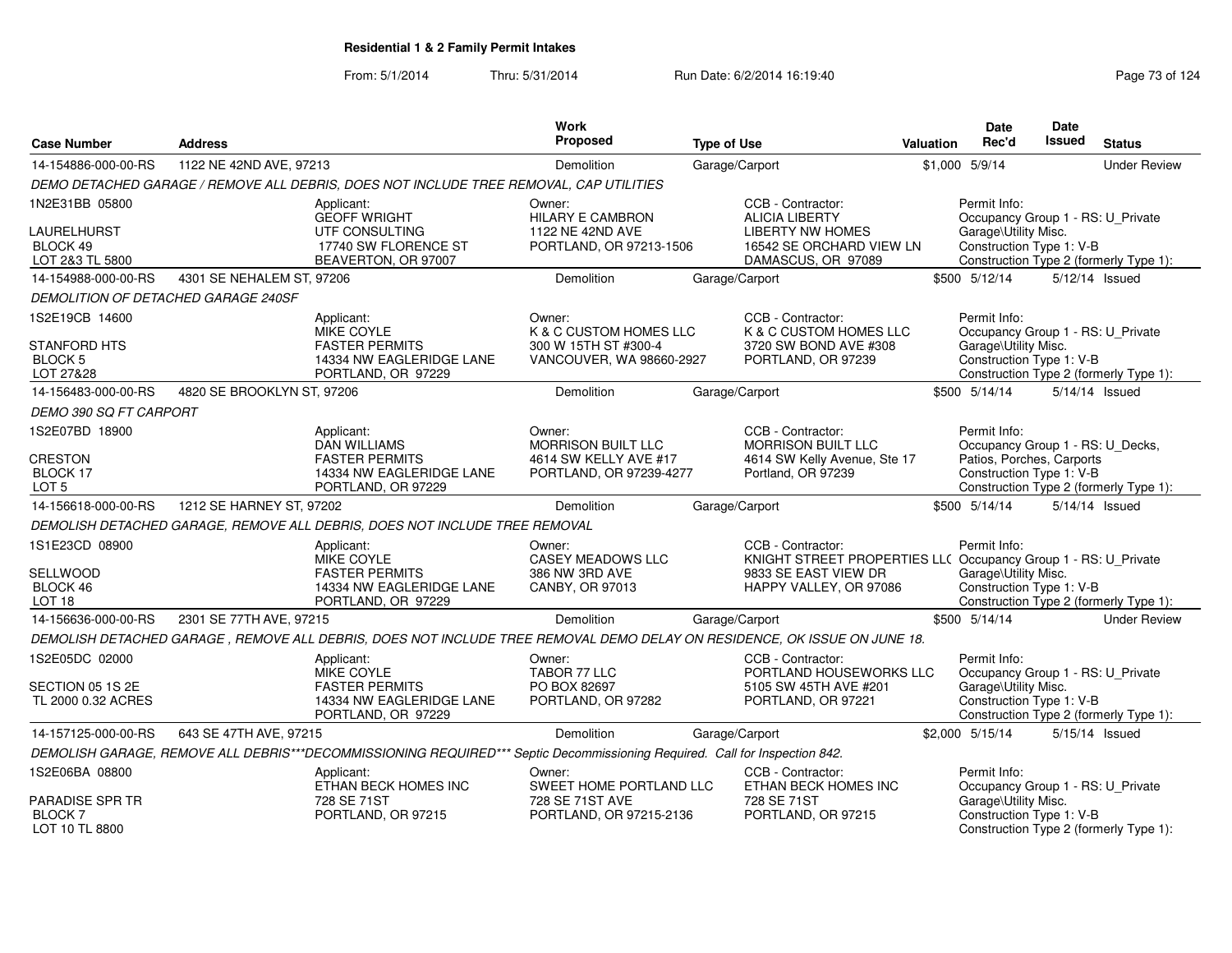| <b>Case Number</b>                                                                            | <b>Address</b>              |                                                                                                                                                                                        | <b>Work</b><br>Proposed                                                     | <b>Type of Use</b> |                                                                         | <b>Valuation</b> | Date<br>Rec'd                                     | Date<br><b>Issued</b> | <b>Status</b>                          |
|-----------------------------------------------------------------------------------------------|-----------------------------|----------------------------------------------------------------------------------------------------------------------------------------------------------------------------------------|-----------------------------------------------------------------------------|--------------------|-------------------------------------------------------------------------|------------------|---------------------------------------------------|-----------------------|----------------------------------------|
| 14-157799-000-00-RS                                                                           | 6123 N GAY AVE, 97217       |                                                                                                                                                                                        | Demolition                                                                  |                    | Garage/Carport                                                          |                  | \$1,500 5/16/14                                   |                       | 5/16/14 Issued                         |
|                                                                                               |                             | DEMOLISH DETACHED GARAGE, REMOVE ALL DEBRIS, DOES NOT INCLUDE TREE REMOVAL                                                                                                             |                                                                             |                    |                                                                         |                  |                                                   |                       |                                        |
| 1N1E16DB 16100                                                                                |                             | Applicant:<br>Michael Morton                                                                                                                                                           | Owner:<br>MARDI GRAS HOLDINGS LLC                                           |                    | CCB - Contractor:<br>DAVID RODMAN                                       |                  | Permit Info:<br>Occupancy Group 1 - RS: U_Private |                       |                                        |
| <b>ALBION ADD</b><br>BLOCK <sub>3</sub><br>LOT <sub>17</sub>                                  |                             | Morton Building Design, LLC<br>5020 SE 44TH AVE<br>PORTLAND, OR 97206                                                                                                                  | 384 W DARTMOUTH ST<br>GLADSTONE, OR 97027-2347                              |                    | MDR CONSTRUCTION<br>PO BOX 1246<br>LAKE OSWEGO, OR 97035                |                  | Garage\Utility Misc.<br>Construction Type 1: V-B  |                       | Construction Type 2 (formerly Type 1): |
|                                                                                               |                             |                                                                                                                                                                                        | Owner:<br>MOON VALLEY LLC<br>384 W DARTMOUTH ST<br>GLADSTONE, OR 97027-2347 |                    |                                                                         |                  |                                                   |                       |                                        |
| 14-159554-000-00-RS                                                                           | 6205 N MINNESOTA AVE, 97217 |                                                                                                                                                                                        | Demolition                                                                  |                    | Garage/Carport                                                          |                  | \$2,000 5/21/14                                   |                       | <b>Under Review</b>                    |
| <b>DEMOLISH DETACHED GARAGE</b>                                                               |                             |                                                                                                                                                                                        |                                                                             |                    |                                                                         |                  |                                                   |                       |                                        |
| 1N1E15CB 07200                                                                                |                             | Applicant:<br><b>KEVIN PARTAIN</b>                                                                                                                                                     | Owner:<br>THE ABLETON GROUP INC                                             |                    | Primary Contractor:<br><b>TO BID</b>                                    |                  | Permit Info:<br>Occupancy Group 1 - RS: U_Private |                       |                                        |
| PRINCIPLE ADD                                                                                 |                             | <b>URBAN VISIONS</b>                                                                                                                                                                   | 7455 SW BRIDGEPORT RD #220                                                  |                    |                                                                         |                  | Garage\Utility Misc.                              |                       |                                        |
| BLOCK 6<br>N 1/2 OF E 1/2 OF LOT 2                                                            |                             | 223 NE 56TH AVE<br>PORTLAND OR 97213                                                                                                                                                   | <b>TIGARD, OR 97224</b>                                                     |                    |                                                                         |                  | Construction Type 1: V-B                          |                       | Construction Type 2 (formerly Type 1): |
| 14-159559-000-00-RS                                                                           | 4159 SE 37TH AVE, 97202     |                                                                                                                                                                                        | Demolition                                                                  |                    | Garage/Carport                                                          |                  | \$2,000 5/21/14                                   |                       | <b>Under Review</b>                    |
| <b>DEMOLISH DETACHED GARAGE</b>                                                               |                             |                                                                                                                                                                                        |                                                                             |                    |                                                                         |                  |                                                   |                       |                                        |
| 1S1E12DD 17900                                                                                |                             | Applicant:                                                                                                                                                                             | Owner:                                                                      |                    | CCB - Contractor:                                                       |                  | Permit Info:                                      |                       |                                        |
|                                                                                               |                             | <b>KEVIN PARTAIN</b>                                                                                                                                                                   | PDX REDEVELOPMENT LLC                                                       |                    | PDX REDEVELOPMENT LLC                                                   |                  | Occupancy Group 1 - RS: U_Private                 |                       |                                        |
| WILLIAMS ADD 2                                                                                |                             | <b>URBAN VISIONS</b>                                                                                                                                                                   | PO BOX 1100                                                                 |                    | 4800 SW MACADAM, SUITE 245                                              |                  | Garage\Utility Misc.                              |                       |                                        |
| BLOCK <sub>1</sub><br>S 45' OF N 90' OF W 100' OF E 200' OF LOT 6<br>N 45' OF E 200' OF LOT 6 |                             | 223 NE 56TH AVE<br>PORTLAND OR 97213                                                                                                                                                   | WILSONVILLE, OR 97070-1100                                                  |                    | PORTLAND, OR 97239                                                      |                  | Construction Type 1: V-B                          |                       | Construction Type 2 (formerly Type 1): |
| 14-159643-000-00-RS                                                                           | 426 NE 81ST AVE, 97213      |                                                                                                                                                                                        | Demolition                                                                  |                    | Garage/Carport                                                          |                  | \$2,000 5/23/14                                   |                       | <b>Under Review</b>                    |
|                                                                                               |                             | DEMO DETACHED GARAGEDemo Delay as per Title 24. Do not issue this permit prior to 6/27/14Remove all foundations and debrisCap utilitiesScope of work does not include removal of trees |                                                                             |                    |                                                                         |                  |                                                   |                       |                                        |
| 1N2E32DA 00800                                                                                |                             | Applicant:<br>DOUG MOORE HOMES INC                                                                                                                                                     | Owner:<br>WASHMAN L L C                                                     |                    | CCB - Contractor:<br>DOUG MOORE HOMES INC                               |                  | Permit Info:<br>Occupancy Group 1 - RS: U_Private |                       |                                        |
| <b>EAST TABOR VILLA</b><br><b>BLOCK1</b><br>LOT 5 EXC E 15'                                   |                             | 493 NW BRYN MAWR PL<br>GRESHAM, OR 970305264                                                                                                                                           | P O BOX 4124<br>PORTLAND, OR 97208                                          |                    | 493 NW BRYN MAWR PL<br>GRESHAM, OR 970305264                            |                  | Garage\Utility Misc.<br>Construction Type 1: V-B  |                       | Construction Type 2 (formerly Type 1): |
| 14-160278-000-00-RS                                                                           | 4414 SW SEMLER WAY          |                                                                                                                                                                                        | Demolition                                                                  |                    | Garage/Carport                                                          |                  | \$800 5/23/14                                     |                       | 5/23/14 Issued                         |
| DEMO EXISTING DETACHED GARAGE                                                                 |                             |                                                                                                                                                                                        |                                                                             |                    |                                                                         |                  |                                                   |                       |                                        |
| 1S1E07CC 01502                                                                                |                             | Applicant:<br><b>TIMUR TURSUNBAEV</b>                                                                                                                                                  | Owner:<br>ROBERT ELSASSER                                                   |                    | CCB - Contractor:<br><b>TIMUR TURSUNBAEV</b>                            |                  | Permit Info:<br>Occupancy Group 1 - RS: U_Private |                       |                                        |
| <b>SEMLER PARK</b><br>LOT <sub>2</sub><br>INC UND INT TRACT A                                 |                             | TIMURLAND CONSTRUCTION LLC<br>17646 SE TIBBETTS ST<br>PORTLAND OR 97236                                                                                                                | 4414 SW SEMLER WAY<br>PORTLAND, OR 97221                                    |                    | TIMURLAND CONSTRUCTION LLC<br>17646 SE TIBBETTS ST<br>PORTLAND OR 97236 |                  | Garage\Utility Misc.<br>Construction Type 1: V-B  |                       | Construction Type 2 (formerly Type 1): |
|                                                                                               |                             |                                                                                                                                                                                        | Owner:<br>RONALD PIERRE-LOUIS<br>4414 SW SEMLER WAY<br>PORTLAND, OR 97221   |                    |                                                                         |                  |                                                   |                       |                                        |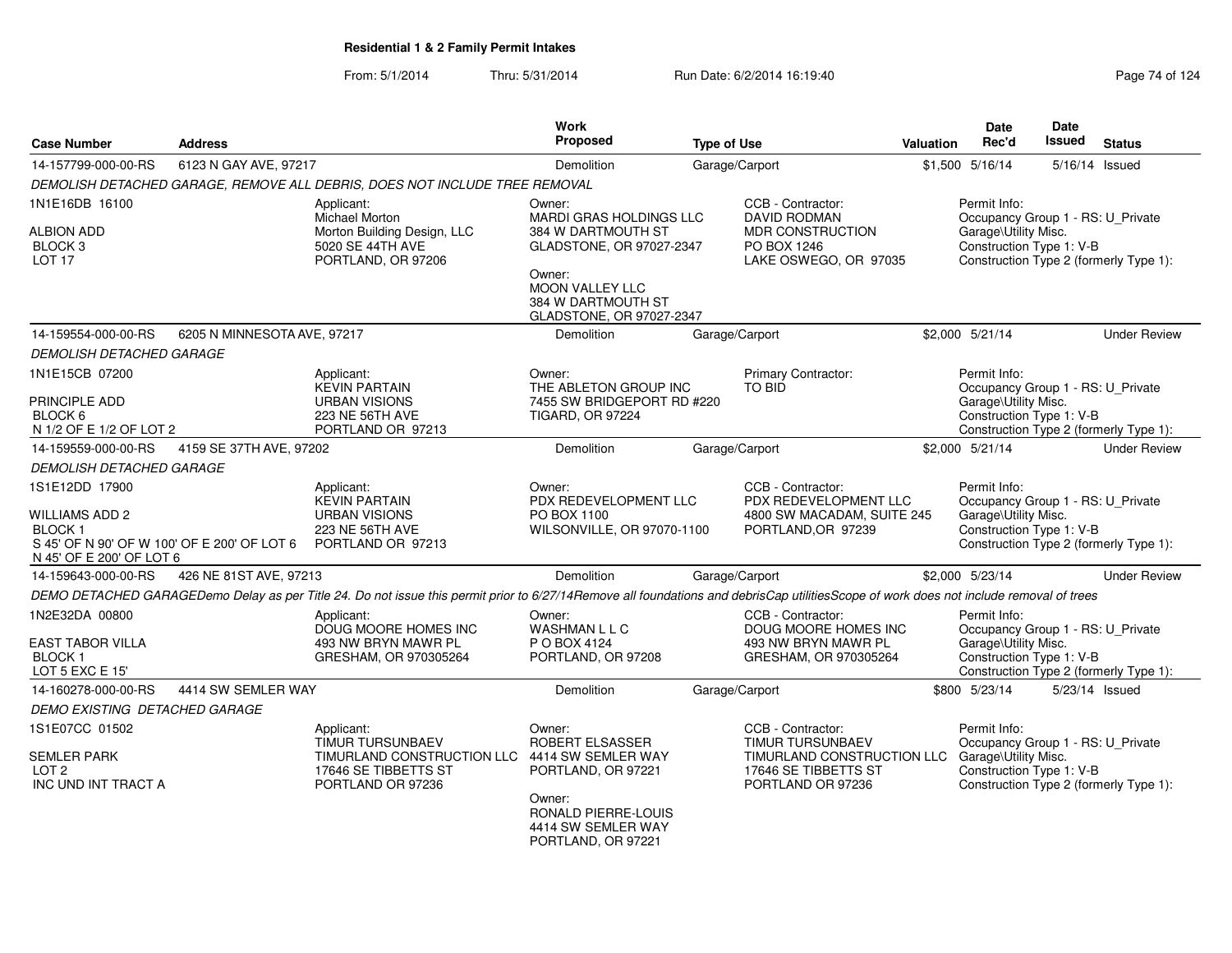| Page 75 of 124 |  |
|----------------|--|
|----------------|--|

| <b>Case Number</b>                                                                | <b>Address</b>                               |                                                                                                                             | <b>Work</b><br>Proposed                                                                                                                                            | <b>Type of Use</b>                                                                                                                         | <b>Valuation</b> | <b>Date</b><br>Rec'd                                                                                      | <b>Date</b><br>Issued | <b>Status</b>                          |
|-----------------------------------------------------------------------------------|----------------------------------------------|-----------------------------------------------------------------------------------------------------------------------------|--------------------------------------------------------------------------------------------------------------------------------------------------------------------|--------------------------------------------------------------------------------------------------------------------------------------------|------------------|-----------------------------------------------------------------------------------------------------------|-----------------------|----------------------------------------|
| 14-160428-000-00-RS                                                               |                                              | 325 NE 57TH AVE, 97213                                                                                                      |                                                                                                                                                                    | Garage/Carport                                                                                                                             |                  | \$750 5/23/14                                                                                             |                       | 5/23/14 Issued                         |
|                                                                                   |                                              | DEMOLISH DETACHED GARAGE, remove all foundations and debris. no fill greater than 24".                                      |                                                                                                                                                                    |                                                                                                                                            |                  |                                                                                                           |                       |                                        |
| 1N2E31DB 09000<br><b>CAPITAN ADD</b><br>BLOCK 16<br>LOT 12&13                     |                                              | Applicant:<br><b>MAJID HABIBI</b><br>PORTLAND DEVELOPMENT<br>GROUP, LLC<br>11124 NE HALSEY ST PMB 643<br>PORTLAND, OR 97220 | Owner:<br><b>MICHAEL G BUTLER</b><br>325 NE 57TH AVE<br>PORTLAND, OR 97213-3713<br>Owner:<br><b>KRISTIN M BUTLER</b><br>325 NE 57TH AVE<br>PORTLAND, OR 97213-3713 | Primary Contractor:<br>TO BID                                                                                                              |                  | Permit Info:<br>Occupancy Group 1 - RS: U Private<br>Garage\Utility Misc.<br>Construction Type 1: V-B     |                       | Construction Type 2 (formerly Type 1): |
| 14-160867-000-00-RS                                                               | 4744 NE 33RD AVE, 97211                      |                                                                                                                             | <b>Demolition</b>                                                                                                                                                  | Garage/Carport                                                                                                                             |                  | \$5,000 5/23/14                                                                                           |                       | 5/23/14 Issued                         |
|                                                                                   | DEMOLISH DETACHED GARAGE / REMOVE ALL DEBRIS |                                                                                                                             |                                                                                                                                                                    |                                                                                                                                            |                  |                                                                                                           |                       |                                        |
| 1N1E24AC 05200<br><b>WILLAMETTE ADD</b><br>BLOCK 15<br>S 1/2 OF LOT 8<br>LOT 9&10 |                                              | Applicant:<br><b>KYM NGUYEN</b><br>CONCEPT DESIGN & ASSOCIATES DK HOMES LLC<br>PO BOX 8464<br>PORTLAND OR 97207             | Owner:<br><b>DAMIR KARIN</b><br>PO BOX 90277<br>PORTLAND, OR 97290<br>Owner:                                                                                       | CCB - Contractor:<br><b>DAMIR KARIN</b><br>DK HOMES LLC<br>PO BOX 90277<br>PORTLAND, OR 97290                                              |                  | Permit Info:<br>Occupancy Group 1 - RS: U_Private<br>Garage\Utility Misc.<br>Construction Type 1: V-B     |                       | Construction Type 2 (formerly Type 1): |
|                                                                                   |                                              |                                                                                                                             | DANNY J JONES<br>1724 SE 40TH AVE<br>PORTLAND, OR 97214                                                                                                            |                                                                                                                                            |                  |                                                                                                           |                       |                                        |
| 14-161319-000-00-RS                                                               | 1622 SE 46TH AVE, 97215                      |                                                                                                                             | <b>Demolition</b>                                                                                                                                                  | Garage/Carport                                                                                                                             |                  | \$100 5/27/14                                                                                             |                       | <b>Under Review</b>                    |
|                                                                                   |                                              | DEMOLISH CARPORT AT REAR OF HOUSE, REMOVE ALL FOUNDATIONS AND DEBRIS                                                        |                                                                                                                                                                    |                                                                                                                                            |                  |                                                                                                           |                       |                                        |
| 1S2E06CA 24200<br>HAWTHORNE AVE ADD<br><b>BLOCK7</b><br>LOT 38&39                 |                                              | Applicant:<br><b>THIA BANKEY</b>                                                                                            | Owner:<br><b>BRIAN K IMMEL</b><br>1622 SE 46TH AVE<br>PORTLAND, OR 97215                                                                                           | CCB - Contractor:<br>STEPHEN RANDALL SMITH<br>1333 NE 47TH<br>PORTLAND OR 97213                                                            |                  | Permit Info:<br>Occupancy Group 1 - RS: U_Decks,<br>Patios, Porches, Carports<br>Construction Type 1: V-B |                       | Construction Type 2 (formerly Type 1): |
| 14-161973-000-00-RS                                                               | 7434 SE CENTER ST, 97206                     |                                                                                                                             | Demolition                                                                                                                                                         | Garage/Carport                                                                                                                             |                  | \$1,000 5/28/14                                                                                           |                       | <b>Under Review</b>                    |
| <b>DEMO 280SF DETACHED GARAGE</b>                                                 |                                              |                                                                                                                             |                                                                                                                                                                    |                                                                                                                                            |                  |                                                                                                           |                       |                                        |
| 1S2E08DC 10300<br><b>ESSEX PK</b><br>E 70.1' OF N 100' OF LOT 9 EXC PT IN ST      |                                              | Applicant:<br><b>KEVIN PARTAIN</b><br><b>URBAN VISIONS</b><br>4832 SE HARRISON STREET<br>PORTLAND, OR 97215                 | Owner:<br><b>GROUND BREAKERS</b><br>CONSTRUCTION<br>6045 SE STARK ST<br>PORTLAND, OR 97215                                                                         | CCB - Contractor:<br><b>CLINT WEILER</b><br><b>GROUND BREAKERS CONST &amp;</b><br><b>DEV INC</b><br>6045 SE STARK ST<br>PORTLAND, OR 97215 |                  | Permit Info:<br>Occupancy Group 1 - RS: U_Private<br>Garage\Utility Misc.<br>Construction Type 1: V-B     |                       | Construction Type 2 (formerly Type 1): |
|                                                                                   |                                              |                                                                                                                             | Owner:<br>DEVELOPMENT INC<br>6045 SE STARK ST<br>PORTLAND, OR 97215                                                                                                |                                                                                                                                            |                  |                                                                                                           |                       |                                        |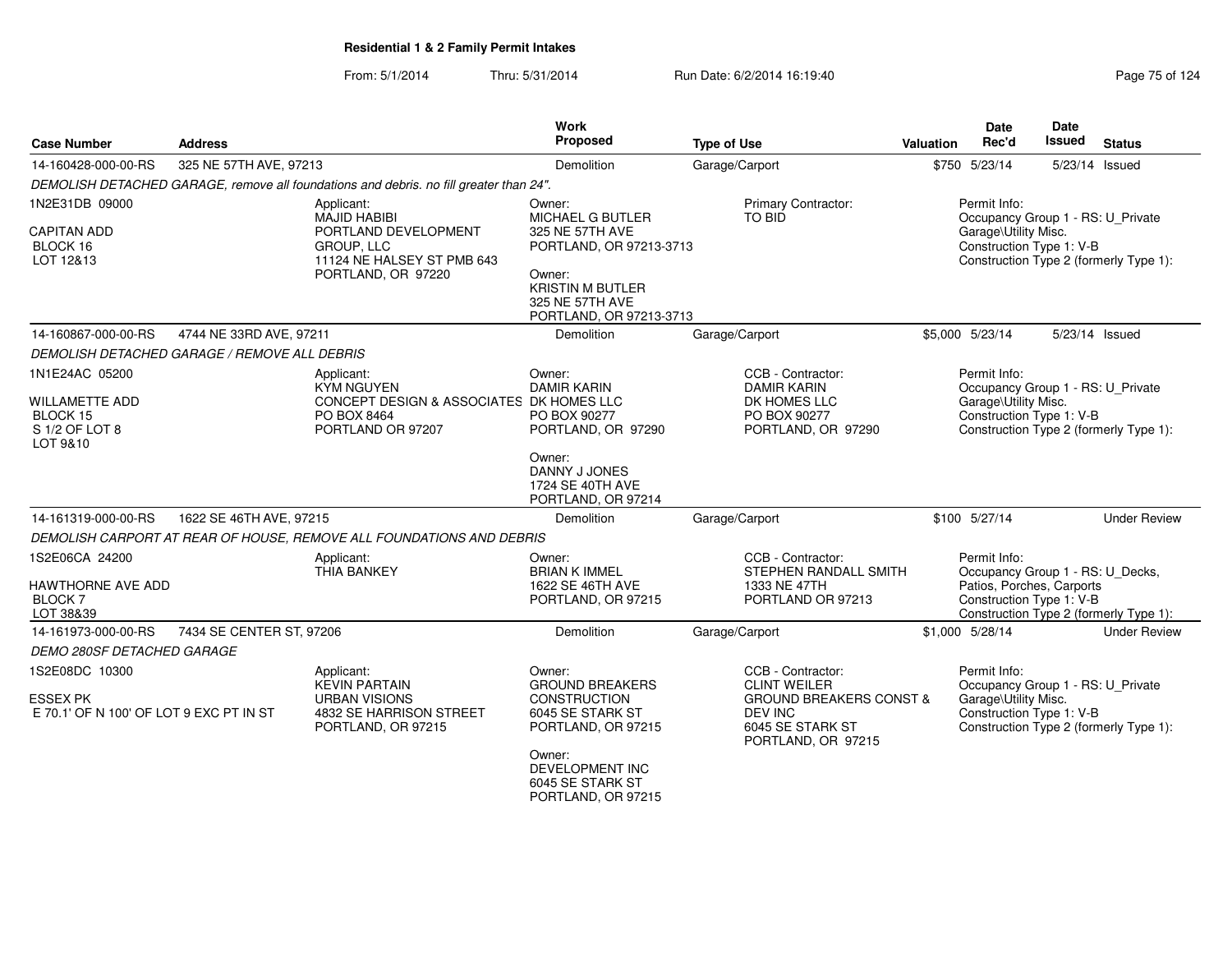From: 5/1/2014Thru: 5/31/2014 Run Date: 6/2/2014 16:19:40 Run Date: 6/2/2014 16:19:40

| <b>Case Number</b>                                                          | <b>Address</b>                                                                                                                                                         | <b>Work</b><br>Proposed                                                                                                                                         | <b>Type of Use</b>                                                                                    | Valuation       | Date<br>Rec'd                                                  | Date<br>Issued | <b>Status</b>                                                                     |
|-----------------------------------------------------------------------------|------------------------------------------------------------------------------------------------------------------------------------------------------------------------|-----------------------------------------------------------------------------------------------------------------------------------------------------------------|-------------------------------------------------------------------------------------------------------|-----------------|----------------------------------------------------------------|----------------|-----------------------------------------------------------------------------------|
| 14-143041-000-00-RS                                                         | 7116 N MONTANA AVE, 97217                                                                                                                                              | Demolition                                                                                                                                                      | Single Family Dwelling                                                                                |                 | \$1,500 5/15/14                                                |                | <b>Under Review</b>                                                               |
|                                                                             | DEMOLISH SINGLE FAMILY RESIDENCE WITH BASEMENT, CAP SEWER, REMOVE ALL DEBRIS ***35 DAY DEMO DELAY TO JUN 19th***                                                       |                                                                                                                                                                 |                                                                                                       |                 |                                                                |                |                                                                                   |
| 1N1E15BB 09900                                                              | Applicant:<br><b>MONTY HURLEY</b>                                                                                                                                      | Owner:<br><b>LISAC BROTHERS</b>                                                                                                                                 | CCB - Contractor:<br><b>MARK LISAC</b>                                                                |                 | Permit Info:                                                   |                | Occupancy Group 1 - RS: R-3_Residential                                           |
| <b>GOOD MORNING ADD</b><br>BLOCK 15<br><b>LOT 7&amp;8</b><br>S 1/2 OF LOT 9 | AKS ENGINEERING AND<br><b>FORESTRY</b><br>13910 SW GALBREATH DR STE 10<br>SHERWOOD OR 97140                                                                            | PO BOX 2422<br>CLACKAMAS, OR 97015-2422<br>Owner:<br>CONSTRUCTION INC<br>PO BOX 2422<br>CLACKAMAS, OR 97015-2422                                                | <b>LISAC BROTHERS</b><br>CONSTRUCTION, INC.<br>PO BOX 2422<br>CLACKAMAS, OR 97015                     |                 | One and Two Family<br>Construction Type 1: V-B                 |                | Construction Type 2 (formerly Type 1):                                            |
|                                                                             |                                                                                                                                                                        | Owner:<br>WILSON CO CONTRACTORS INC<br>PO BOX 2422<br>CLACKAMAS, OR 97015-2422                                                                                  |                                                                                                       |                 |                                                                |                |                                                                                   |
| 14-147743-000-00-RS                                                         | 4525 NE 34TH AVE, 97211                                                                                                                                                | Demolition                                                                                                                                                      | <b>Single Family Dwelling</b>                                                                         |                 | $$1,500$ $5/7/14$                                              |                | 5/7/14 Issued                                                                     |
|                                                                             | <b>DEMO SINGLE FAMILY RESIDENCE - BASEMENT TO REMAIN FOR NEW HOUSE /</b>                                                                                               |                                                                                                                                                                 | REMOVE ALL DEBRIS, CAP UTILITIES, DOES NOT INCLUDE TREE REMOVAL Septic Decommissioning Required. Call |                 |                                                                |                |                                                                                   |
| 1N1E24AC 20400<br><b>WILLAMETTE ADD</b><br>BLOCK 6<br>LOT 25&26             | Applicant:<br><b>EUGENE SOBOL</b><br>SKYLINE CONSTRUCTION INC.<br>6637 SE 56TH AVE<br>PORTLAND, OR 97206                                                               | Owner:<br><b>JOEL ANDERSEN</b><br>2134 NE 19TH AVE<br>PORTLAND, OR 97212-4613<br>Owner:<br><b>MISTI ANDERSEN</b><br>2134 NE 19TH AVE<br>PORTLAND, OR 97212-4613 | CCB - Contractor:<br>SKYLINE CONSTRUCTION INC<br>1481 NE EVENING STAR DR<br>HILLSBORO OR 97124        |                 | Permit Info:<br>One and Two Family<br>Construction Type 1: V-B |                | Occupancy Group 1 - RS: R-3_Residential<br>Construction Type 2 (formerly Type 1): |
| 14-151004-000-00-RS                                                         | 8333 SW 7TH AVE, 97219                                                                                                                                                 | <b>Demolition</b>                                                                                                                                               | Single Family Dwelling                                                                                |                 | \$2,000 5/1/14                                                 |                | $5/1/14$ Issued                                                                   |
|                                                                             | DEMO SINGLE FAMILY RESIDENCE WITH BASEMENT. SPECIAL INSPECTION FOR BASEMENT FILL. REMOVE ALL FOUNDATIONS AND DEBRIS. CAP PLUMBING. Septic Decommissioning Required. Ca |                                                                                                                                                                 |                                                                                                       |                 |                                                                |                |                                                                                   |
| 1S1E21DD 03000                                                              | Applicant:<br><b>STUART EMMONS</b>                                                                                                                                     | Owner:<br><b>JAMES A KRUEGER</b>                                                                                                                                | CCB - Contractor:<br><b>ERICKSON &amp; SON</b>                                                        |                 | Permit Info:                                                   |                | Occupancy Group 1 - RS: R-3 Residential                                           |
| <b>CARSON HTS</b><br>BLOCK <sub>22</sub><br>LOT <sub>8</sub>                | <b>EMMONS DESIGN</b><br>2211 SW PARK PLACE, #403<br>PORTLAND, OR 97205                                                                                                 | 8333 SW 7TH AVE<br>PORTLAND, OR 97219                                                                                                                           | <b>CONSTRUCTION INC</b><br>11578 NW PARSON ROAD<br>FOREST GROVE, OR 97116                             |                 | One and Two Family<br>Construction Type 1: V-B                 |                | Construction Type 2 (formerly Type 1):                                            |
| 14-151419-000-00-RS                                                         | 1521 NE 41ST AVE, 97232                                                                                                                                                | Demolition                                                                                                                                                      | <b>Single Family Dwelling</b>                                                                         | \$10,000 5/1/14 |                                                                |                | $5/1/14$ Issued                                                                   |
|                                                                             | DEMOLITION OF SINGLE FAMILY RESIDENCE IN COMMERCIAL ZONE WITH BASEMENT                                                                                                 |                                                                                                                                                                 |                                                                                                       |                 |                                                                |                |                                                                                   |
| 1N1E25DD 11300                                                              | Applicant:<br>FOOTPRINT PDX 41ST LLC                                                                                                                                   | Owner:<br>FOOTPRINT PDX 41ST LLC                                                                                                                                | CCB - Contractor:<br>VARCHAN ENVIRONMENTAL LLC                                                        |                 | Permit Info:                                                   |                | Occupancy Group 1 - RS: R-3_Residential                                           |
| RALSTONS ADD<br>BLOCK 4<br>LOT 15&16                                        | 13930 92ND ST SE #A<br>SNOHOMISH, WA 98290                                                                                                                             | 13930 92ND ST SE #A<br>SNOHOMISH, WA 98290                                                                                                                      | PO BOX 2830<br>HILLSBORO, OR 97123                                                                    |                 | One and Two Family<br>Construction Type 1: V-B                 |                | Construction Type 2 (formerly Type 1):                                            |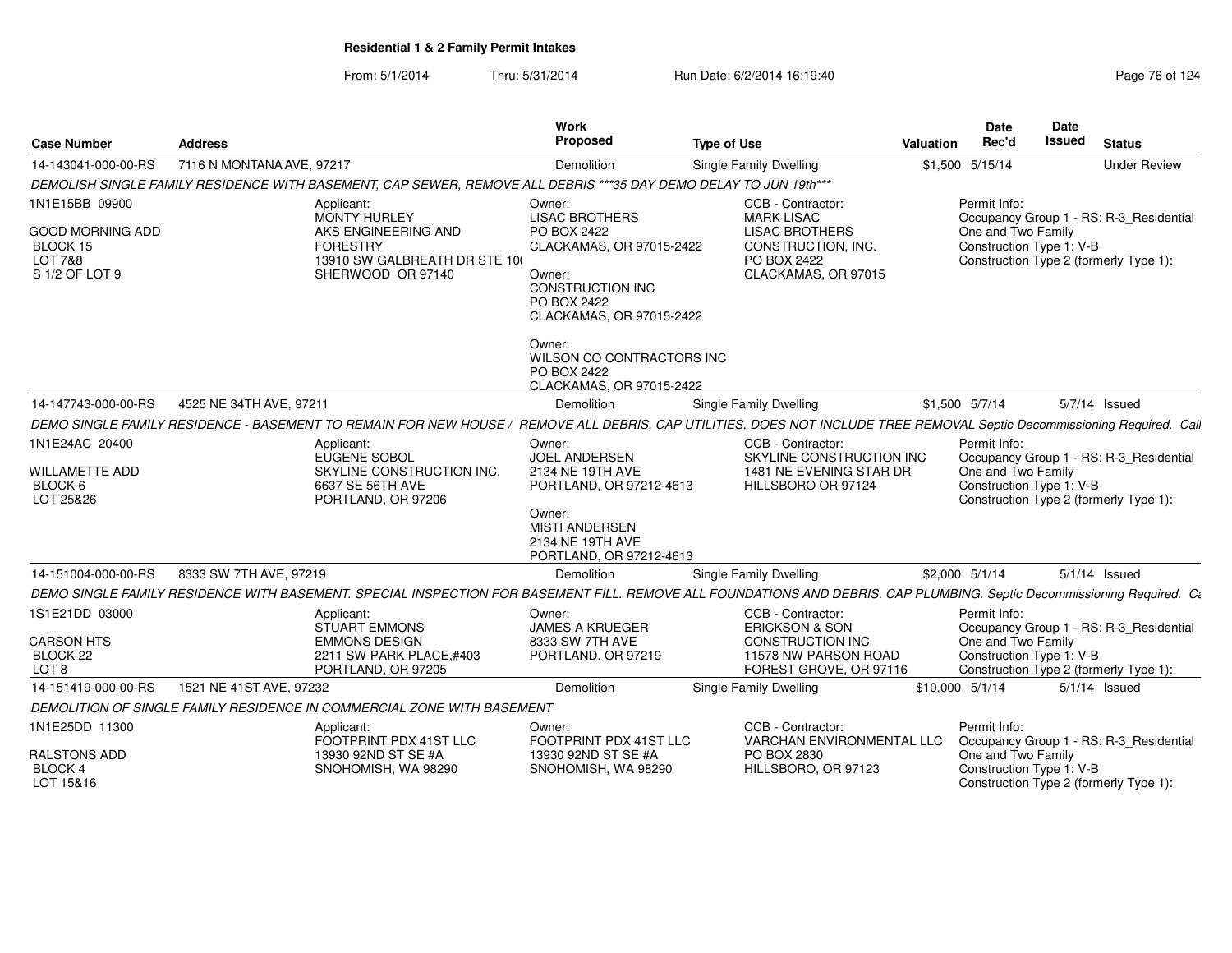| <b>Case Number</b>                                                     | <b>Address</b>                                                                   | Work<br><b>Proposed</b>                                                                                                                                                                                   | <b>Type of Use</b>                                                                                            | <b>Date</b><br>Rec'd<br>Valuation                              | <b>Date</b><br><b>Issued</b><br><b>Status</b>                                     |
|------------------------------------------------------------------------|----------------------------------------------------------------------------------|-----------------------------------------------------------------------------------------------------------------------------------------------------------------------------------------------------------|---------------------------------------------------------------------------------------------------------------|----------------------------------------------------------------|-----------------------------------------------------------------------------------|
| 14-152587-000-00-RS                                                    | 4821 NE GRAND AVE, 97211                                                         | Demolition                                                                                                                                                                                                | <b>Single Family Dwelling</b>                                                                                 | \$1,000 5/6/14                                                 | $5/6/14$ Issued                                                                   |
|                                                                        |                                                                                  | DEMOLISH SFR, NO BASEMENT. CAP SEWER, REMOVE ALL DEBRISsee 14-152572-RS for nsfr Septic Decommissioning Required. Call for Inspection 842.                                                                |                                                                                                               |                                                                |                                                                                   |
| 1N1E23BC 06600                                                         | Applicant:<br><b>MIKE COYLE</b>                                                  | Owner:<br>WEST COAST DEVELOPMENT                                                                                                                                                                          | CCB - Contractor:<br>WEST COAST DEVELOPMENT                                                                   | Permit Info:                                                   | Occupancy Group 1 - RS: R-3_Residential                                           |
| <b>DAVIS HIGHLAND</b><br>BLOCK <sub>3</sub><br>LOT 7&8                 | <b>FASTER PERMITS</b><br>PORTLAND, OR 97229                                      | 1697 19TH ST<br>14334 NW EAGLERIDGE LANE<br>WEST LINN, OR 97068-4453<br>Owner:<br><b>GROUP INC</b><br>1697 19TH ST<br>WEST LINN, OR 97068-4453                                                            | <b>GROUP INC</b><br>1697 19TH ST<br>WEST LINN, OR 97068                                                       | One and Two Family<br>Construction Type 1: V-B                 | Construction Type 2 (formerly Type 1):                                            |
| 14-152985-000-00-RS                                                    | 4133 N KERBY AVE, 97217                                                          | Demolition                                                                                                                                                                                                | <b>Single Family Dwelling</b>                                                                                 | \$1,000 5/6/14                                                 | <b>Under Review</b>                                                               |
|                                                                        |                                                                                  | DEMOLISH SINGLE FAMILY RESIDENCE, NO BASEMENT, CAP SEWER, REMOVE ALL DEBRIS *DEMO OF SINGLE FAMILY RESIDENCE, SUBJECT TO 35 DAY DEMO DELAY*                                                               |                                                                                                               |                                                                |                                                                                   |
| 1N1E22CA 11200<br><b>CENTRAL ALBINA</b><br>BLOCK 8<br>LOT <sub>5</sub> | Applicant:<br><b>EVEN BETTER HOMES</b><br><b>PO BOX 2021</b><br>GRESHAM OR 97030 | Owner:<br><b>B M BOWMAN LLC</b><br>1517 SE 106TH AVE<br>VANCOUVER, WA 98664                                                                                                                               | CCB - Contractor:<br><b>EVEN BETTER HOMES</b><br>PO BOX 2021<br>GRESHAM OR 97030                              | Permit Info:<br>One and Two Family<br>Construction Type 1: V-B | Occupancy Group 1 - RS: R-3_Residential<br>Construction Type 2 (formerly Type 1): |
| 14-153580-000-00-RS                                                    | 4304 SE 16TH AVE, 97202                                                          | <b>Demolition</b>                                                                                                                                                                                         | Single Family Dwelling                                                                                        | \$1,000 5/8/14                                                 | $5/8/14$ Issued                                                                   |
|                                                                        |                                                                                  | Demolish SFR with basement. Basement excavation (and/or foundations) to be re-used for new house to be built on lot. See Dangerous Building folder for monitoring information / REMOVE ALL DEBRIS, CAP UT |                                                                                                               |                                                                |                                                                                   |
| 1S1E11DC 08000<br><b>BOISES ADD</b><br>BLOCK <sub>8</sub><br>LOT 11&12 | Applicant:<br><b>MIKE COYLE</b><br><b>FASTER PERMITS</b><br>PORTLAND, OR 97229   | Owner:<br><b>WILDE PROPERTIES INC</b><br>3735 SE CLAY ST #204<br>14334 NW EAGLERIDGE LANE<br>PORTLAND, OR 97214                                                                                           | CCB - Contractor:<br>WILDE PROPERTIES INC<br>3735 SE CLAY STE 204<br>PORTLAND, OR 97214                       | Permit Info:<br>One and Two Family<br>Construction Type 1: V-B | Occupancy Group 1 - RS: R-3_Residential<br>Construction Type 2 (formerly Type 1): |
| 14-154556-000-00-RS                                                    | 3623 NE 14TH AVE, 97212                                                          | Demolition                                                                                                                                                                                                | Single Family Dwelling                                                                                        | \$1,500 5/8/14                                                 | <b>Under Review</b>                                                               |
|                                                                        |                                                                                  | DEMOLITION OF SINGLE FAMILY RESIDENCE WITH BASEMENT, SUBJECT TO 35 DAY DEMOLITION DELAY, Includes Future Compaction Agreement. Site to have 8' perimeter fence while excavation is ope                    |                                                                                                               |                                                                |                                                                                   |
| 1N1E23CD 19500<br><b>LINCOLN PK</b><br>BLOCK 13<br>LOT <sub>15</sub>   | Applicant:<br>PETER A KUSYK<br>12703 SW 67TH AVE<br><b>TIGARD, OR 97223</b>      | Owner:<br>FIRENZE DEVELOPMENT INC<br>FIRENZE DEVELOPMENT INC<br>7110 SW OLD WILSONVILLE RD<br>WILSONVILLE, OR 97070-7857                                                                                  | CCB - Contractor:<br>PETER A KUSYK<br>FIRENZE DEVELOPMENT INC<br>12703 SW 67TH AVE<br><b>TIGARD, OR 97223</b> | Permit Info:<br>One and Two Family<br>Construction Type 1: V-B | Occupancy Group 1 - RS: R-3 Residential<br>Construction Type 2 (formerly Type 1): |
| 14-154991-000-00-RS                                                    | 1325 SE CLATSOP ST                                                               | Demolition                                                                                                                                                                                                | Single Family Dwelling                                                                                        | \$1,000 5/29/14                                                | 5/29/14 Issued                                                                    |
|                                                                        |                                                                                  | DEMOLITION OF SINGLE FAMILY RESIDENCE WITH BASEMENT SEE PERMIT 14-147697RS NEW CONSTRUCTION *** "Includes Future Compaction Agreement.                                                                    |                                                                                                               |                                                                | Site to have 8' perimeter fence while excav                                       |
| 1S1E26BA 01200<br>SELLWOOD<br>BLOCK 60<br>LOT <sub>9</sub>             | Applicant:<br><b>MIKE COYLE</b><br><b>FASTER PERMITS</b><br>PORTLAND, OR 97229   | Owner:<br>SAM AYLOR<br>1325 SE CLATSOP ST<br>14334 NW EAGLERIDGE LANE<br>PORTLAND, OR 97202-7142<br>Owner:<br><b>MEGAN AYLOR</b>                                                                          | CCB - Contractor:<br>ADAM<br>A F HOESLEY INC<br>3731 SE LIEBE<br>PORTLAND, OR 97202                           | Permit Info:<br>One and Two Family<br>Construction Type 1: V-B | Occupancy Group 1 - RS: R-3_Residential<br>Construction Type 2 (formerly Type 1): |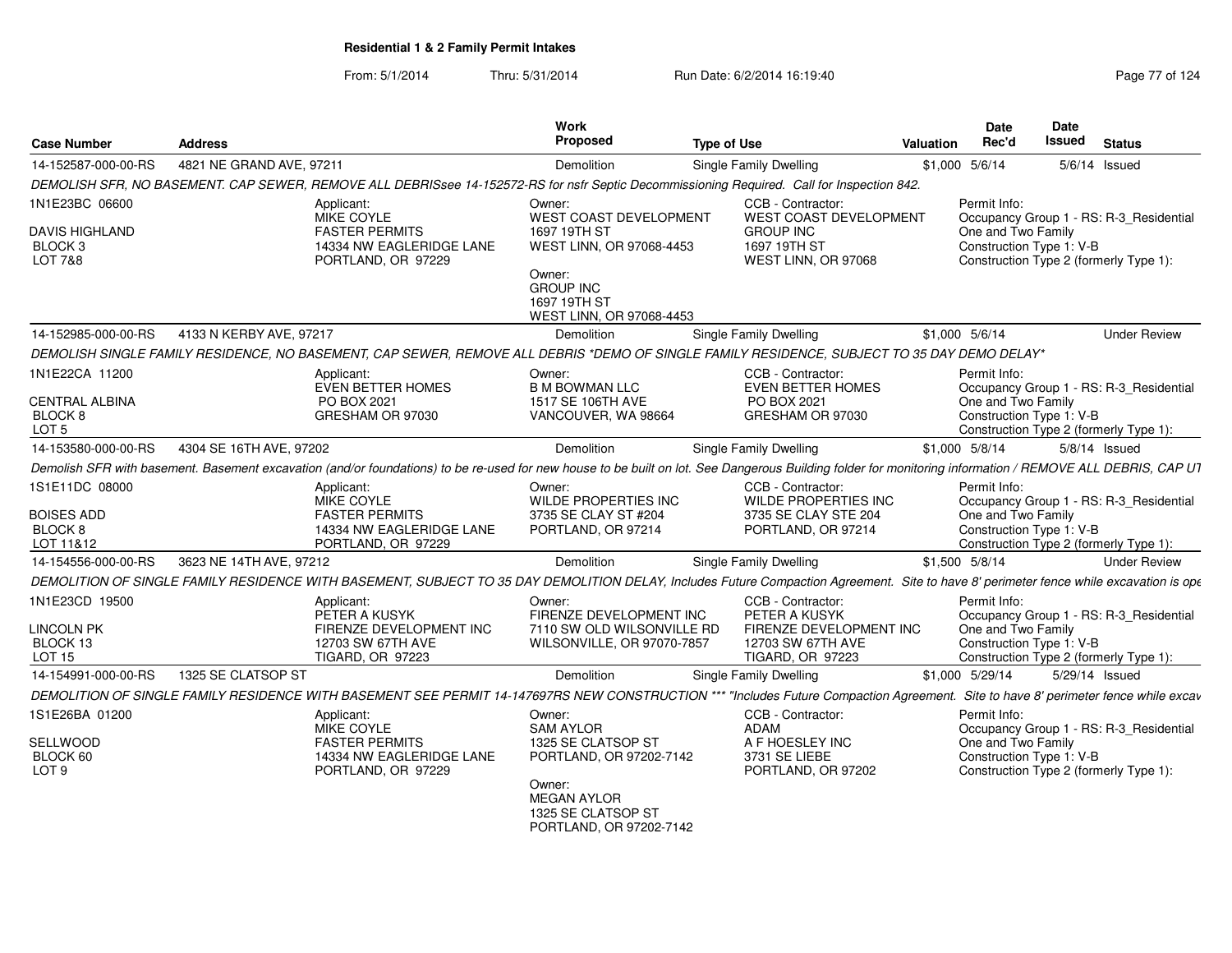| <b>Case Number</b>                                         | Address                                              |                                                                                                                                                                   | Work<br>Proposed                                                                 | <b>Type of Use</b> |                                                                                                         | <b>Valuation</b> | Date<br>Rec'd                                                  | <b>Date</b><br>Issued | <b>Status</b>                                                                     |
|------------------------------------------------------------|------------------------------------------------------|-------------------------------------------------------------------------------------------------------------------------------------------------------------------|----------------------------------------------------------------------------------|--------------------|---------------------------------------------------------------------------------------------------------|------------------|----------------------------------------------------------------|-----------------------|-----------------------------------------------------------------------------------|
| 14-155502-000-00-RS                                        | 2139 SE TIBBETTS ST, 97202                           |                                                                                                                                                                   | <b>Demolition</b>                                                                |                    | Single Family Dwelling                                                                                  |                  | \$1,000 5/12/14                                                |                       | 5/12/14 Issued                                                                    |
|                                                            | DEMO SINGLE FAMILY RESIDENCE, NO BASEMENT, CAP SEWER |                                                                                                                                                                   |                                                                                  |                    |                                                                                                         |                  |                                                                |                       |                                                                                   |
| 1S1E11AD 03200                                             |                                                      | Applicant:                                                                                                                                                        | Owner:                                                                           |                    | CCB - Contractor:                                                                                       |                  | Permit Info:                                                   |                       |                                                                                   |
| <b>MOULTON &amp; SCOBEYS SUB</b><br><b>BLOCK1</b><br>LOT 6 |                                                      | <b>MIKE COYLE</b><br><b>FASTER PERMITS</b><br>14334 NW EAGLERIDGE LANE<br>PORTLAND, OR 97229                                                                      | EVERETT CUSTOM HOMES INC<br>735 SW 158TH AVE #180<br>BEAVERTON, OR 97006-4952    |                    | <b>VIC REMMERS</b><br><b>EVERETT CUSTOM HOMES INC</b><br>735 SW 158TH AVE STE 180<br>BEAVERTON OR 97008 |                  | One and Two Family<br>Construction Type 1: V-B                 |                       | Occupancy Group 1 - RS: R-3_Residential<br>Construction Type 2 (formerly Type 1): |
| 14-156479-000-00-RS                                        | 4820 SE BROOKLYN ST, 97206                           |                                                                                                                                                                   | Demolition                                                                       |                    | Single Family Dwelling                                                                                  |                  | $$1.000$ $5/14/14$                                             |                       | 5/14/14 Issued                                                                    |
|                                                            |                                                      | DEMO 832 SQ FT SINGLE FAMILY RESIDENCE WITH BASEMENT Septic Decommissioning Required. Call for Inspection 842.                                                    |                                                                                  |                    |                                                                                                         |                  |                                                                |                       |                                                                                   |
| 1S2E07BD 18900<br>CRESTON<br>BLOCK 17<br>LOT <sub>5</sub>  |                                                      | Applicant:<br>DAN WILLIAMS<br><b>FASTER PERMITS</b><br>14334 NW EAGLERIDGE LANE<br>PORTLAND, OR 97229                                                             | Owner:<br>MORRISON BUILT LLC<br>4614 SW KELLY AVE #17<br>PORTLAND, OR 97239-4277 |                    | CCB - Contractor:<br>MORRISON BUILT LLC<br>4614 SW Kelly Avenue, Ste 17<br>Portland, OR 97239           |                  | Permit Info:<br>One and Two Family<br>Construction Type 1: V-B |                       | Occupancy Group 1 - RS: R-3_Residential<br>Construction Type 2 (formerly Type 1): |
| 14-156601-000-00-RS                                        | 9130 N MOHAWK AVE, 97203                             |                                                                                                                                                                   | Demolition                                                                       |                    | Single Family Dwelling                                                                                  |                  | \$10,000 5/14/14                                               |                       | <b>Under Review</b>                                                               |
|                                                            |                                                      | DEMO SINGLE FAMILY RESIDENCE WITH BASEMENT, DECOMMISSION CESSPOOL(S), REMOVE ALL DEBRIS, CAP UTILITIES, DOES NOT INCLUDE TREE REMOVAL, SPECIAL INSPECTION REQUIF. |                                                                                  |                    |                                                                                                         |                  |                                                                |                       |                                                                                   |
| 1N1W01DD 15200                                             |                                                      | Applicant:                                                                                                                                                        | Owner:                                                                           |                    | Primary Contractor:                                                                                     |                  | Permit Info:                                                   |                       |                                                                                   |
| POINT VIEW<br>BLOCK 14<br>LOT 3&4                          |                                                      | LU ANN M KASTNER<br>PO BOX 5758<br><b>ALOHA, OR 97006</b>                                                                                                         | LU ANN M KASTNER<br>PO BOX 5758<br><b>ALOHA, OR 97006</b>                        |                    | TO BID                                                                                                  |                  | One and Two Family<br>Construction Type 1: V-B                 |                       | Occupancy Group 1 - RS: R-3_Residential<br>Construction Type 2 (formerly Type 1): |
| 14-156612-000-00-RS                                        | 1212 SE HARNEY ST. 97202                             |                                                                                                                                                                   | Demolition                                                                       |                    | Single Family Dwelling                                                                                  |                  | \$1,000 5/14/14                                                |                       | $5/14/14$ Issued                                                                  |
|                                                            |                                                      | DEMOLISH SFR, 1 STORY. CAP SEWER, REMOVE ALL DEBRIS, NO BASEMENT, DOES NOT INCLUDE TREE REMOVAL, REPLACEMENT NSFR ON PERMIT 14-156590-RS                          |                                                                                  |                    |                                                                                                         |                  |                                                                |                       |                                                                                   |
| 1S1E23CD 08900                                             |                                                      | Applicant:<br><b>MIKE COYLE</b>                                                                                                                                   | Owner:<br>CASEY MEADOWS LLC                                                      |                    | CCB - Contractor:<br>KNIGHT STREET PROPERTIES LL( Occupancy Group 1 - RS: R-3_Residential               |                  | Permit Info:                                                   |                       |                                                                                   |
| <b>SELLWOOD</b><br>BLOCK 46<br>LOT <sub>18</sub>           |                                                      | <b>FASTER PERMITS</b><br>14334 NW EAGLERIDGE LANE<br>PORTLAND, OR 97229                                                                                           | 386 NW 3RD AVE<br>CANBY, OR 97013                                                |                    | 9833 SE EAST VIEW DR<br>HAPPY VALLEY, OR 97086                                                          |                  | One and Two Family<br>Construction Type 1: V-B                 |                       | Construction Type 2 (formerly Type 1):                                            |
| 14-156628-000-00-RS                                        | 2301 SE 77TH AVE, 97215                              |                                                                                                                                                                   | Demolition                                                                       |                    | Single Family Dwelling                                                                                  |                  | \$1,000 5/14/14                                                |                       | <b>Under Review</b>                                                               |
|                                                            |                                                      | DEMOLISH SFR WITH ATTIC AND BASEMENT, CAP SEWER, DECOMMISSION CESSPOOL(S), REMOVE ALL DEBRIS, DOES NOT INCLUDE TREE REMOVAL, DEMO DELAY APPLIES, OK TO ISSUE PE   |                                                                                  |                    |                                                                                                         |                  |                                                                |                       |                                                                                   |
| 1S2E05DC 02000                                             |                                                      | Applicant:                                                                                                                                                        | Owner:                                                                           |                    | CCB - Contractor:                                                                                       |                  | Permit Info:                                                   |                       |                                                                                   |
| SECTION 05 1S 2E<br>TL 2000 0.32 ACRES                     |                                                      | MIKE COYLE<br><b>FASTER PERMITS</b><br>14334 NW EAGLERIDGE LANE<br>PORTLAND, OR 97229                                                                             | TABOR 77 LLC<br>PO BOX 82697<br>PORTLAND, OR 97282                               |                    | PORTLAND HOUSEWORKS LLC<br>5105 SW 45TH AVE #201<br>PORTLAND, OR 97221                                  |                  | One and Two Family<br>Construction Type 1: V-B                 |                       | Occupancy Group 1 - RS: R-3_Residential<br>Construction Type 2 (formerly Type 1): |
| 14-157106-000-00-RS                                        | 7618 SW 49TH AVE, 97219                              |                                                                                                                                                                   | <b>Demolition</b>                                                                |                    | Single Family Dwelling                                                                                  |                  | \$3,500 5/15/14                                                |                       | <b>Under Review</b>                                                               |
|                                                            |                                                      | DEMOLISH SINGLE FAMILY RESIDENCE, NO BASEMENT, CAP SEWER, REMOVE ALL DEBRIS*SUBJECT TO 35 DAY DEMO DELAY TO JUN 19th*                                             |                                                                                  |                    |                                                                                                         |                  |                                                                |                       |                                                                                   |
| 1S1E19AD 07800                                             |                                                      | Applicant:<br>ETHAN BECK HOMES INC                                                                                                                                | Owner:<br><b>BECK DAVISON HOME LLC</b>                                           |                    | CCB - Contractor:<br>ETHAN BECK HOMES INC                                                               |                  | Permit Info:                                                   |                       | Occupancy Group 1 - RS: R-3 Residential                                           |
| SECTION 19 1S 1E<br>TL 7800 0.57 ACRES                     |                                                      | 728 SE 71ST<br>PORTLAND, OR 97215                                                                                                                                 | 728 SE 71ST AVE<br>PORTLAND, OR 97215-2136                                       |                    | 728 SE 71ST<br>PORTLAND, OR 97215                                                                       |                  | One and Two Family<br>Construction Type 1: V-B                 |                       | Construction Type 2 (formerly Type 1):                                            |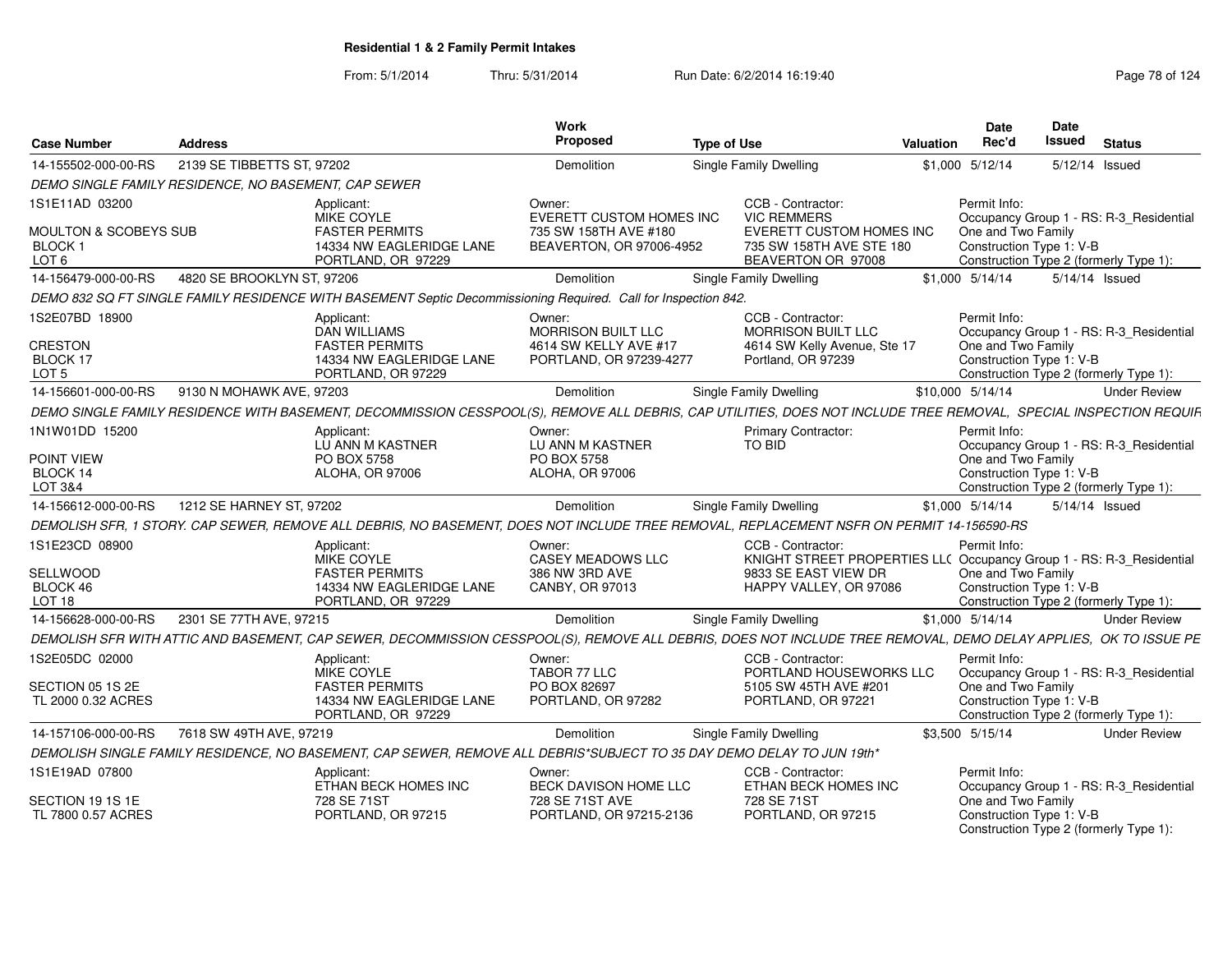From: 5/1/2014Thru: 5/31/2014 Run Date: 6/2/2014 16:19:40

| <b>Case Number</b>                                           | <b>Address</b>                                      |                                                                                                                                                                        | <b>Work</b><br>Proposed                                                             | <b>Type of Use</b> |                                                                                                                     | Valuation | <b>Date</b><br>Rec'd                                           | <b>Date</b><br>Issued | <b>Status</b>                                                                     |
|--------------------------------------------------------------|-----------------------------------------------------|------------------------------------------------------------------------------------------------------------------------------------------------------------------------|-------------------------------------------------------------------------------------|--------------------|---------------------------------------------------------------------------------------------------------------------|-----------|----------------------------------------------------------------|-----------------------|-----------------------------------------------------------------------------------|
| 14-157796-000-00-RS                                          | 6123 N GAY AVE, 97217                               |                                                                                                                                                                        | Demolition                                                                          |                    | <b>Single Family Dwelling</b>                                                                                       |           | \$4,500 5/16/14                                                | 5/16/14 Issued        |                                                                                   |
|                                                              |                                                     | DEMOLISH SFR, 1 STORY, CAP SEWER, REMOVE ALL DEBRIS, DOES NOT INCLUDE TREE REMOVAL, NO BASEMENT, NSFR ON PERMIT 14-157734-RS / NO DEMO DELAY Septic Decommissioning Rt |                                                                                     |                    |                                                                                                                     |           |                                                                |                       |                                                                                   |
| 1N1E16DB 16100                                               |                                                     | Applicant:<br>Michael Morton                                                                                                                                           | Owner:<br>DAVID RODMAN                                                              |                    | CCB - Contractor:<br><b>DAVID RODMAN</b>                                                                            |           | Permit Info:                                                   |                       | Occupancy Group 1 - RS: R-3_Residential                                           |
| <b>ALBION ADD</b><br>BLOCK <sub>3</sub><br>LOT <sub>17</sub> |                                                     | Morton Building Design, LLC<br>5020 SE 44TH AVE<br>PORTLAND, OR 97206                                                                                                  | <b>MDR CONSTRUCTION</b><br>PO BOX 1246<br>LAKE OSWEGO, OR 97035                     |                    | <b>MDR CONSTRUCTION</b><br>PO BOX 1246<br>LAKE OSWEGO, OR 97035                                                     |           | One and Two Family<br>Construction Type 1: V-B                 |                       | Construction Type 2 (formerly Type 1):                                            |
|                                                              |                                                     |                                                                                                                                                                        | Owner:<br>MARDI GRAS HOLDINGS LLC<br>384 W DARTMOUTH ST<br>GLADSTONE, OR 97027-2347 |                    |                                                                                                                     |           |                                                                |                       |                                                                                   |
| 14-158496-000-00-RS                                          | 8955 N CLARENDON AVE, 97203                         |                                                                                                                                                                        | Demolition                                                                          |                    | <b>Single Family Dwelling</b>                                                                                       |           | \$2,500 5/19/14                                                |                       | 5/19/14 Under Inspection                                                          |
|                                                              | DEMOLISH SFR, 1-STORY, CAP SEWER, REMOVE ALL DEBRIS |                                                                                                                                                                        |                                                                                     |                    |                                                                                                                     |           |                                                                |                       |                                                                                   |
| 1N1E07AD 02000                                               |                                                     | Applicant:<br>EDUARD SHTOGRIN<br>13534 SE WILLINGHAM CT<br>CLACKAMAS OR 97015                                                                                          | Owner:<br>ROYAL CUSTOM HOMES INC<br>PO BOX 3091<br>CLACKAMAS, OR 97015-3091         |                    | CCB - Contractor:<br>EDUARD SHTOGRIN<br>ROYAL CUSTOM HOMES INC.<br>13543 SE WILLINGHAM COURT<br>CLACKAMAS, OR 97015 |           | Permit Info:<br>One and Two Family<br>Construction Type 1: V-B |                       | Occupancy Group 1 - RS: R-3_Residential<br>Construction Type 2 (formerly Type 1): |
| 14-158728-000-00-RS                                          | 9213 N OSWEGO AVE, 97203                            |                                                                                                                                                                        | Demolition                                                                          |                    | <b>Single Family Dwelling</b>                                                                                       |           | \$4,000 5/19/14                                                | 5/19/14 Final         |                                                                                   |
|                                                              |                                                     | DEMOLISH SINGLE FAMILY RESIDENCE, 1 STORY, CAP SEWER, REMOVE ALL DEBRIS                                                                                                |                                                                                     |                    |                                                                                                                     |           |                                                                |                       |                                                                                   |
| 1N1W01DD 04000                                               |                                                     | Applicant:<br>Nizar Slim                                                                                                                                               | Owner:<br><b>MATE SKORO</b>                                                         |                    | CCB - Contractor:<br><b>MATE SKORO</b>                                                                              |           | Permit Info:                                                   |                       | Occupancy Group 1 - RS: R-3_Residential                                           |
| POINT VIEW                                                   |                                                     | P.O. BOX 6602                                                                                                                                                          | 11390 SE 222ND DR                                                                   |                    | SKORO CONSTRUCTION LLC                                                                                              |           | One and Two Family                                             |                       |                                                                                   |
| <b>BLOCK7</b><br>LOT 21&22                                   |                                                     | PORTLAND OR 97228                                                                                                                                                      | DAMASCUS, OR 97089                                                                  |                    | 11390 SE 222ND DR<br>DAMASCUS, OR 97089                                                                             |           | Construction Type 1: V-B                                       |                       | Construction Type 2 (formerly Type 1):                                            |
| 14-159551-000-00-RS                                          | 6205 N MINNESOTA AVE, 97217                         |                                                                                                                                                                        | Demolition                                                                          |                    | Single Family Dwelling                                                                                              |           | \$4,000 5/21/14                                                |                       | <b>Under Review</b>                                                               |
|                                                              |                                                     | DEMOLISH SFR WITH BASEMENT; DECOMMISSION REQUIRED *** With 35 Day Demo Delay to 06/25/14 ***                                                                           |                                                                                     |                    |                                                                                                                     |           |                                                                |                       |                                                                                   |
| 1N1E15CB 07200                                               |                                                     | Applicant:<br><b>KEVIN PARTAIN</b>                                                                                                                                     | Owner:<br>THE ABLETON GROUP INC                                                     |                    | Primary Contractor:<br>TO BID                                                                                       |           | Permit Info:                                                   |                       | Occupancy Group 1 - RS: R-3_Residential                                           |
| PRINCIPLE ADD                                                |                                                     | <b>URBAN VISIONS</b>                                                                                                                                                   | 7455 SW BRIDGEPORT RD #220                                                          |                    |                                                                                                                     |           | One and Two Family                                             |                       |                                                                                   |
| BLOCK 6                                                      |                                                     | 223 NE 56TH AVE                                                                                                                                                        | <b>TIGARD, OR 97224</b>                                                             |                    |                                                                                                                     |           | Construction Type 1: V-B                                       |                       |                                                                                   |
| N 1/2 OF E 1/2 OF LOT 2                                      |                                                     | PORTLAND OR 97213                                                                                                                                                      |                                                                                     |                    |                                                                                                                     |           |                                                                |                       | Construction Type 2 (formerly Type 1):                                            |
| 14-159557-000-00-RS                                          | 4159 SE 37TH AVE, 97202                             | DEMOLISH SFR; NO BASEMENT; CESSPOOL DECOMMISSION REQUIRED *** 35 Day Deemo Delay to 06/25/14 ***                                                                       | Demolition                                                                          |                    | Single Family Dwelling                                                                                              |           | \$4,000 5/21/14                                                |                       | <b>Under Review</b>                                                               |
| 1S1E12DD 17900                                               |                                                     | Applicant:                                                                                                                                                             | Owner:                                                                              |                    | CCB - Contractor:                                                                                                   |           | Permit Info:                                                   |                       |                                                                                   |
|                                                              |                                                     | <b>KEVIN PARTAIN</b>                                                                                                                                                   | PDX REDEVELOPMENT LLC                                                               |                    | PDX REDEVELOPMENT LLC                                                                                               |           |                                                                |                       | Occupancy Group 1 - RS: R-3_Residential                                           |
| <b>WILLIAMS ADD 2</b>                                        |                                                     | <b>URBAN VISIONS</b>                                                                                                                                                   | PO BOX 1100                                                                         |                    | 4800 SW MACADAM, SUITE 245                                                                                          |           | One and Two Family                                             |                       |                                                                                   |
| <b>BLOCK1</b><br>S 45' OF N 90' OF W 100' OF E 200' OF LOT 6 |                                                     | 223 NE 56TH AVE<br>PORTLAND OR 97213                                                                                                                                   | WILSONVILLE, OR 97070-1100                                                          |                    | PORTLAND, OR 97239                                                                                                  |           | Construction Type 1: V-B                                       |                       | Construction Type 2 (formerly Type 1):                                            |

N 45' OF E 200' OF LOT 6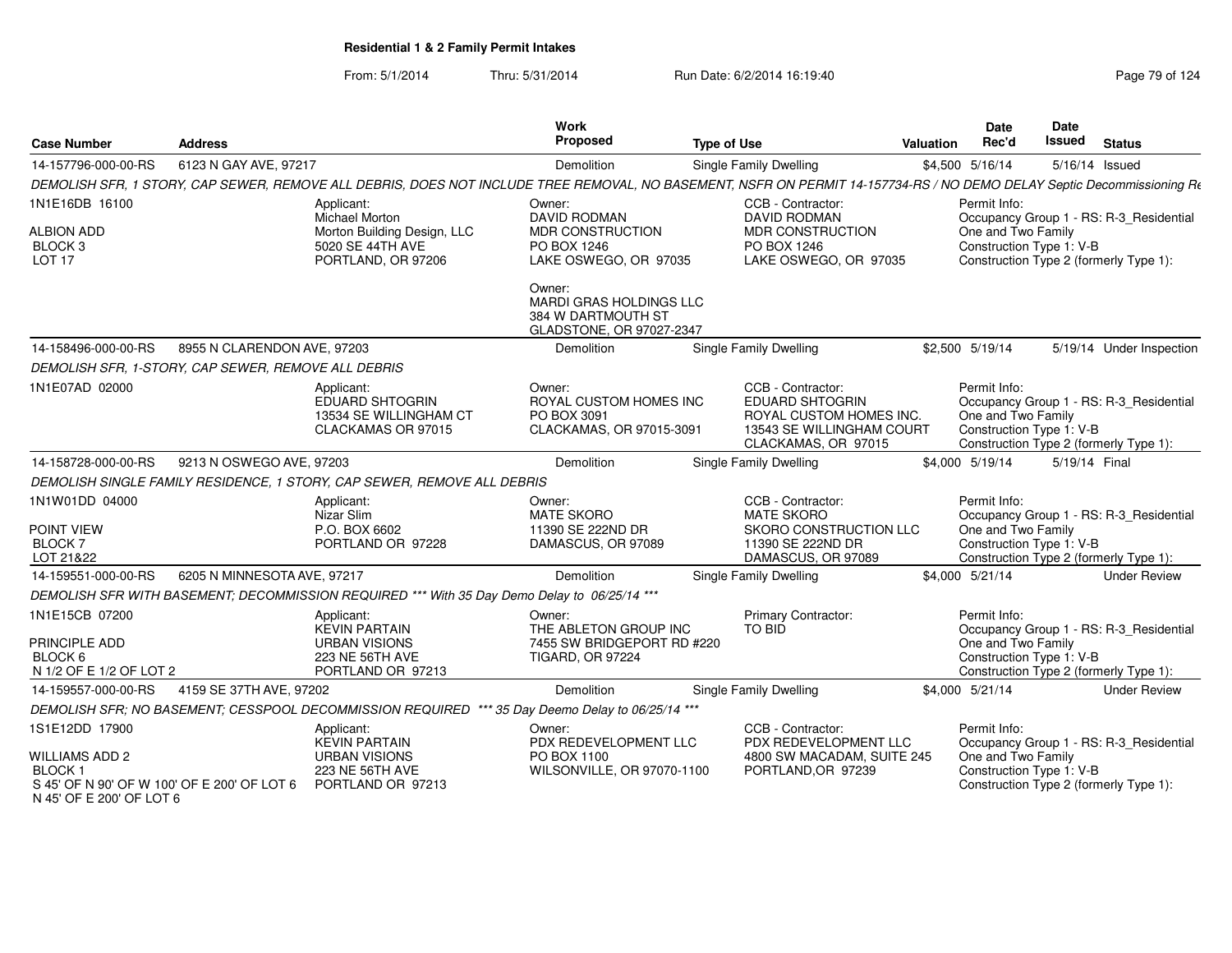| <b>Case Number</b>                                                                   | <b>Address</b>                                                                                                                                                                                               | Work<br>Proposed                                                                                                                                            | <b>Type of Use</b>                                                                                                   | <b>Valuation</b> | <b>Date</b><br>Rec'd                                           | Date<br>Issued | <b>Status</b>                                                                     |
|--------------------------------------------------------------------------------------|--------------------------------------------------------------------------------------------------------------------------------------------------------------------------------------------------------------|-------------------------------------------------------------------------------------------------------------------------------------------------------------|----------------------------------------------------------------------------------------------------------------------|------------------|----------------------------------------------------------------|----------------|-----------------------------------------------------------------------------------|
| 14-159637-000-00-RS                                                                  | 416 NE 81ST AVE, 97213                                                                                                                                                                                       | Demolition                                                                                                                                                  | <b>Single Family Dwelling</b>                                                                                        |                  | \$3,000 5/23/14                                                |                | <b>Under Review</b>                                                               |
|                                                                                      | DEMOLISH SFR; NO BASEMENTDemo Delay as per Title 24. Do not issue this permit prior to 6/27/14Remove all foundations and debrisCap utilitiesScope of work does not include removal of trees                  |                                                                                                                                                             |                                                                                                                      |                  |                                                                |                |                                                                                   |
| 1N2E32DA 00700<br>EAST TABOR VILLA<br><b>BLOCK1</b><br>LOT <sub>6</sub>              | Applicant:<br>DOUG MOORE HOMES INC<br>493 NW BRYN MAWR PL<br>GRESHAM, OR 970305264                                                                                                                           | Owner:<br>PACIFIC CAR WASH<br>416 NE 81ST AVE<br>PORTLAND, OR 97213-7024<br>Owner:<br>DEVELOPMENT LLC<br>416 NE 81ST AVE<br>PORTLAND, OR 97213-7024         | CCB - Contractor:<br>DOUG MOORE HOMES INC<br>493 NW BRYN MAWR PL<br>GRESHAM, OR 970305264                            |                  | Permit Info:<br>One and Two Family<br>Construction Type 1: V-B |                | Occupancy Group 1 - RS: R-3_Residential<br>Construction Type 2 (formerly Type 1): |
| 14-159640-000-00-RS                                                                  | 426 NE 81ST AVE, 97213                                                                                                                                                                                       | Demolition                                                                                                                                                  | Single Family Dwelling                                                                                               |                  | \$3,000 5/23/14                                                |                | <b>Under Review</b>                                                               |
|                                                                                      | DEMOLISH SFR; NO BASEMENTDemo Delay as per Title 24. Do not issue this permit prior to 6/27/14Remove all foundations and debrisCap utilitiesScope of work does not include removal of trees                  |                                                                                                                                                             |                                                                                                                      |                  |                                                                |                |                                                                                   |
| 1N2E32DA 00800<br>EAST TABOR VILLA<br>BLOCK <sub>1</sub><br>LOT 5 EXC E 15'          | Applicant:<br>DOUG MOORE HOMES INC<br>493 NW BRYN MAWR PL<br>GRESHAM, OR 970305264                                                                                                                           | Owner:<br><b>WASHMAN L L C</b><br>P O BOX 4124<br>PORTLAND, OR 97208                                                                                        | CCB - Contractor:<br>DOUG MOORE HOMES INC<br>493 NW BRYN MAWR PL<br>GRESHAM, OR 970305264                            |                  | Permit Info:<br>One and Two Family<br>Construction Type 1: V-B |                | Occupancy Group 1 - RS: R-3_Residential<br>Construction Type 2 (formerly Type 1): |
| 14-159696-000-00-RS                                                                  | 1314 NE DEKUM ST, 97211                                                                                                                                                                                      | Demolition                                                                                                                                                  | Single Family Dwelling                                                                                               |                  | \$4,000 5/22/14                                                |                | 5/22/14 Issued                                                                    |
|                                                                                      | DEMO SINGLE FAMILY RESIDENCE. SPECIAL INSPECTION FOR BASEMENT FILL.                                                                                                                                          |                                                                                                                                                             | CESSPOOL DECOMISSION REQUIRED. Compacted fill per Title 24 standards, Soils special inspection required. Remo        |                  |                                                                |                |                                                                                   |
| 1N1E14BD 00500<br>COLUMBIA HTS<br>BLOCK 24<br>LOT <sub>7</sub><br>LOT 8 EXC PT IN ST | Applicant:<br><b>DERRICK ARAGON</b><br>NORTHWEST VENTURES GROUP<br>2401 NE ML KING BLVD<br>PORTLAND, OR 97212                                                                                                | Owner:<br><b>WILLIAM C REED</b><br>P O BOX 12564<br>PORTLAND, OR 97212-0564<br>Owner:<br><b>LYDIA LUNDBERG</b><br>P O BOX 12564<br>PORTLAND, OR 97212-0564  | CCB - Contractor:<br><b>DERRICK ARAGON</b><br>NORTHWEST VENTURES GROUP<br>2401 NE ML KING BLVD<br>PORTLAND, OR 97212 |                  | Permit Info:<br>One and Two Family<br>Construction Type 1: V-B |                | Occupancy Group 1 - RS: R-3_Residential<br>Construction Type 2 (formerly Type 1): |
| 14-160425-000-00-RS                                                                  | 325 NE 57TH AVE, 97213                                                                                                                                                                                       | Demolition                                                                                                                                                  | Single Family Dwelling                                                                                               |                  | \$3,500 5/23/14                                                |                | <b>Under Review</b>                                                               |
|                                                                                      | DEMOLISH SFR WITH BASEMENT, Demo Delay as per Title 24. Do not issue this permit prior to July 3, 2014. Compacted fill per Title 24 standards, Soils special inspection required. Remove all foundations and |                                                                                                                                                             |                                                                                                                      |                  |                                                                |                |                                                                                   |
| 1N2E31DB 09000<br><b>CAPITAN ADD</b><br>BLOCK 16<br>LOT 12&13                        | Applicant:<br><b>MAJID HABIBI</b><br>PORTLAND DEVELOPMENT<br>GROUP, LLC<br>11124 NE HALSEY ST PMB 643<br>PORTLAND, OR 97220                                                                                  | Owner:<br>MICHAEL G BUTLER<br>325 NE 57TH AVE<br>PORTLAND, OR 97213-3713<br>Owner:<br><b>KRISTIN M BUTLER</b><br>325 NE 57TH AVE<br>PORTLAND, OR 97213-3713 | <b>Primary Contractor:</b><br><b>TO BID</b>                                                                          |                  | Permit Info:<br>One and Two Family<br>Construction Type 1: V-B |                | Occupancy Group 1 - RS: R-3 Residential<br>Construction Type 2 (formerly Type 1): |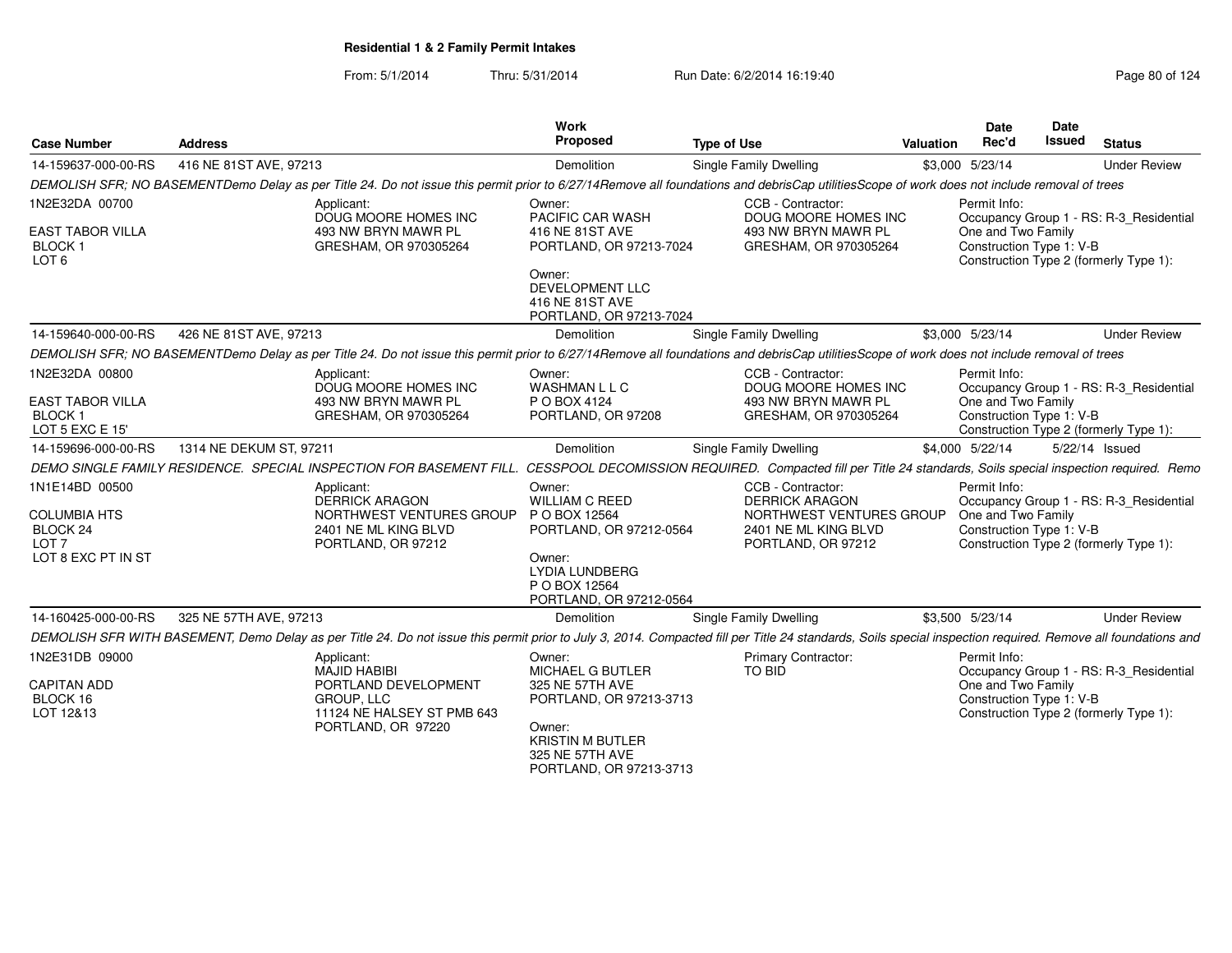| <b>Case Number</b>                                                                | <b>Address</b>                |                                                                                                                                                                     | <b>Work</b><br><b>Proposed</b>                                                                                                                                           | <b>Type of Use</b>                                                                                                                         | <b>Valuation</b> | Date<br>Rec'd                                                  | <b>Date</b><br>Issued | <b>Status</b>                                                                     |
|-----------------------------------------------------------------------------------|-------------------------------|---------------------------------------------------------------------------------------------------------------------------------------------------------------------|--------------------------------------------------------------------------------------------------------------------------------------------------------------------------|--------------------------------------------------------------------------------------------------------------------------------------------|------------------|----------------------------------------------------------------|-----------------------|-----------------------------------------------------------------------------------|
| 14-160850-000-00-RS                                                               | 2116 NE ROSA PARKS WAY, 97211 |                                                                                                                                                                     | Demolition                                                                                                                                                               | Single Family Dwelling                                                                                                                     |                  | \$1,500 5/23/14                                                |                       | 5/23/14 Issued                                                                    |
|                                                                                   |                               | DEMO SINGLE FAMILY RESIDENCE - NO BASEMENT   REMOVE ALL DEBRIS, CAP UTILITIES, DOES NOT INCLUDE TREE REMOVAL- SEE 14-160705-RS FOR NEW CONSTRUCTION OF SINGLE FAMIL |                                                                                                                                                                          |                                                                                                                                            |                  |                                                                |                       |                                                                                   |
| 1N1E14DA 03000<br><b>COLUMBIA HTS</b><br>BLOCK 6<br>LOT <sub>1</sub>              |                               | Applicant:<br><b>KEVIN PARTAIN</b><br><b>URBAN VISIONS</b><br>223 NE 56TH AVE<br>PORTLAND OR 97213                                                                  | Owner:<br>DOSHIE L CLARK<br>3414 NE 130TH AVE<br>PORTLAND, OR 97230-1535<br>Owner:<br>CAROLYN F JOHNSON<br>3414 NE 130TH AVE<br>PORTLAND, OR 97230-1535                  | CCB - Contractor:<br>WESTWOOD HOMES LLC<br>12118 NW BLACKHAWK DRIVE<br>PORTLAND, OR 97229                                                  |                  | Permit Info:<br>One and Two Family<br>Construction Type 1: V-B |                       | Occupancy Group 1 - RS: R-3 Residential<br>Construction Type 2 (formerly Type 1): |
| 14-160854-000-00-RS                                                               | 3805 SE 31ST AVE, 97202       |                                                                                                                                                                     | Demolition                                                                                                                                                               | Single Family Dwelling                                                                                                                     |                  | \$3,000 5/23/14                                                |                       | <b>Under Review</b>                                                               |
|                                                                                   |                               | DEMO SINGLE FAMILY RESIDENCE - NO BASMENT - DECOMMISSION REQUIRED / REMOVE ALL DEBRIS, CAP UTILITIES, DOES NOT INCLUDE TREE REMOVAL / DEMO DELAY APPLIES OK TO ISS  |                                                                                                                                                                          |                                                                                                                                            |                  |                                                                |                       |                                                                                   |
| 1S1E12CA 02600<br><b>TOMLINSONS ADD</b><br>BLOCK 1<br><b>LOT 11</b>               |                               | Applicant:<br><b>KEVIN PARTAIN</b><br><b>URBAN VISIONS</b><br>223 NE 56TH AVE<br>PORTLAND, OR 97213                                                                 | Owner:<br>RICHARD KASSEBAUM<br>16081 S MOORE RD<br>OREGON CITY, OR 97045-9340                                                                                            | CCB - Contractor:<br><b>BLUESTONE HOMES</b><br>704 MAIN ST #301<br>OREGON CITY, OR 97045                                                   |                  | Permit Info:<br>One and Two Family<br>Construction Type 1: V-B |                       | Occupancy Group 1 - RS: R-3_Residential<br>Construction Type 2 (formerly Type 1): |
| 14-160864-000-00-RS                                                               | 4744 NE 33RD AVE, 97211       |                                                                                                                                                                     | Demolition                                                                                                                                                               | Single Family Dwelling                                                                                                                     |                  | \$5.000 5/23/14                                                |                       | 5/23/14 Issued                                                                    |
|                                                                                   |                               | DEMOLISH ONE SINGLE FAMILY RESIDENCE / CAP SEWER / REMOVE ALL DEBRIS - NO BASEMENT                                                                                  |                                                                                                                                                                          |                                                                                                                                            |                  |                                                                |                       |                                                                                   |
| 1N1E24AC 05200<br><b>WILLAMETTE ADD</b><br>BLOCK 15<br>S 1/2 OF LOT 8<br>LOT 9&10 |                               | Applicant:<br><b>KYM NGUYEN</b><br>CONCEPT DESIGN & ASSOCIATES DK HOMES LLC<br>PO BOX 8464<br>PORTLAND OR 97207                                                     | Owner:<br><b>DAMIR KARIN</b><br>PO BOX 90277<br>PORTLAND, OR 97290<br>Owner:<br>DANNY J JONES<br>1724 SE 40TH AVE<br>PORTLAND, OR 97214                                  | CCB - Contractor:<br><b>DAMIR KARIN</b><br>DK HOMES LLC<br>PO BOX 90277<br>PORTLAND, OR 97290                                              |                  | Permit Info:<br>One and Two Family<br>Construction Type 1: V-B |                       | Occupancy Group 1 - RS: R-3_Residential<br>Construction Type 2 (formerly Type 1): |
| 14-161513-000-00-RS                                                               | 7032 NE 15TH AVE, 97211       |                                                                                                                                                                     | Demolition                                                                                                                                                               | <b>Single Family Dwelling</b>                                                                                                              |                  | \$1,000 5/27/14                                                |                       | 5/27/14 Issued                                                                    |
|                                                                                   |                               | DEMO SINGLE FAMILY RESIDENCE WITH BASEMENT Septic Decommissioning Required. Call for Inspection 842.                                                                |                                                                                                                                                                          |                                                                                                                                            |                  |                                                                |                       |                                                                                   |
| 1N1E14AB 06600<br>LOWELL ADD<br><b>BLOCK1</b><br>S 45' OF LOT 8                   |                               | Applicant:<br><b>MIKE COYLE</b><br><b>FASTER PERMITS</b><br>14334 NW EAGLERIDGE LANE<br>PORTLAND, OR 97229                                                          | Owner:<br>DEZ DEVELOPMENT LLC<br>10117 SE SUNNYSIDE RD #F1123<br>CLACKAMAS, OR 97015                                                                                     | CCB - Contractor:<br>UKA CONSTRUCTION LLC<br>11016 SE HAPPY VALLEY DR<br>PORTLAND, OR 97086                                                |                  | Permit Info:<br>One and Two Family<br>Construction Type 1: V-B |                       | Occupancy Group 1 - RS: R-3_Residential<br>Construction Type 2 (formerly Type 1): |
| 14-161971-000-00-RS                                                               | 7434 SE CENTER ST, 97206      |                                                                                                                                                                     | Demolition                                                                                                                                                               | Single Family Dwelling                                                                                                                     |                  | \$3,000 5/28/14                                                |                       | <b>Under Review</b>                                                               |
|                                                                                   |                               | DEMO SINGLE FAMILY RESIDENCE NO BASEMENT; Demo Delay as per Title 24. Do not issue this permit prior to JULY 2, 2014                                                |                                                                                                                                                                          |                                                                                                                                            |                  |                                                                |                       |                                                                                   |
| 1S2E08DC 10300<br><b>ESSEX PK</b><br>E 70.1' OF N 100' OF LOT 9 EXC PT IN ST      |                               | Applicant:<br><b>KEVIN PARTAIN</b><br><b>URBAN VISIONS</b><br>4832 SE HARRISON STREET<br>PORTLAND, OR 97215                                                         | Owner:<br><b>GROUND BREAKERS</b><br><b>CONSTRUCTION</b><br>6045 SE STARK ST<br>PORTLAND, OR 97215<br>Owner:<br>DEVELOPMENT INC<br>6045 SE STARK ST<br>PORTLAND, OR 97215 | CCB - Contractor:<br><b>CLINT WEILER</b><br><b>GROUND BREAKERS CONST &amp;</b><br><b>DEV INC</b><br>6045 SE STARK ST<br>PORTLAND, OR 97215 |                  | Permit Info:<br>One and Two Family<br>Construction Type 1: V-B |                       | Occupancy Group 1 - RS: R-3_Residential<br>Construction Type 2 (formerly Type 1): |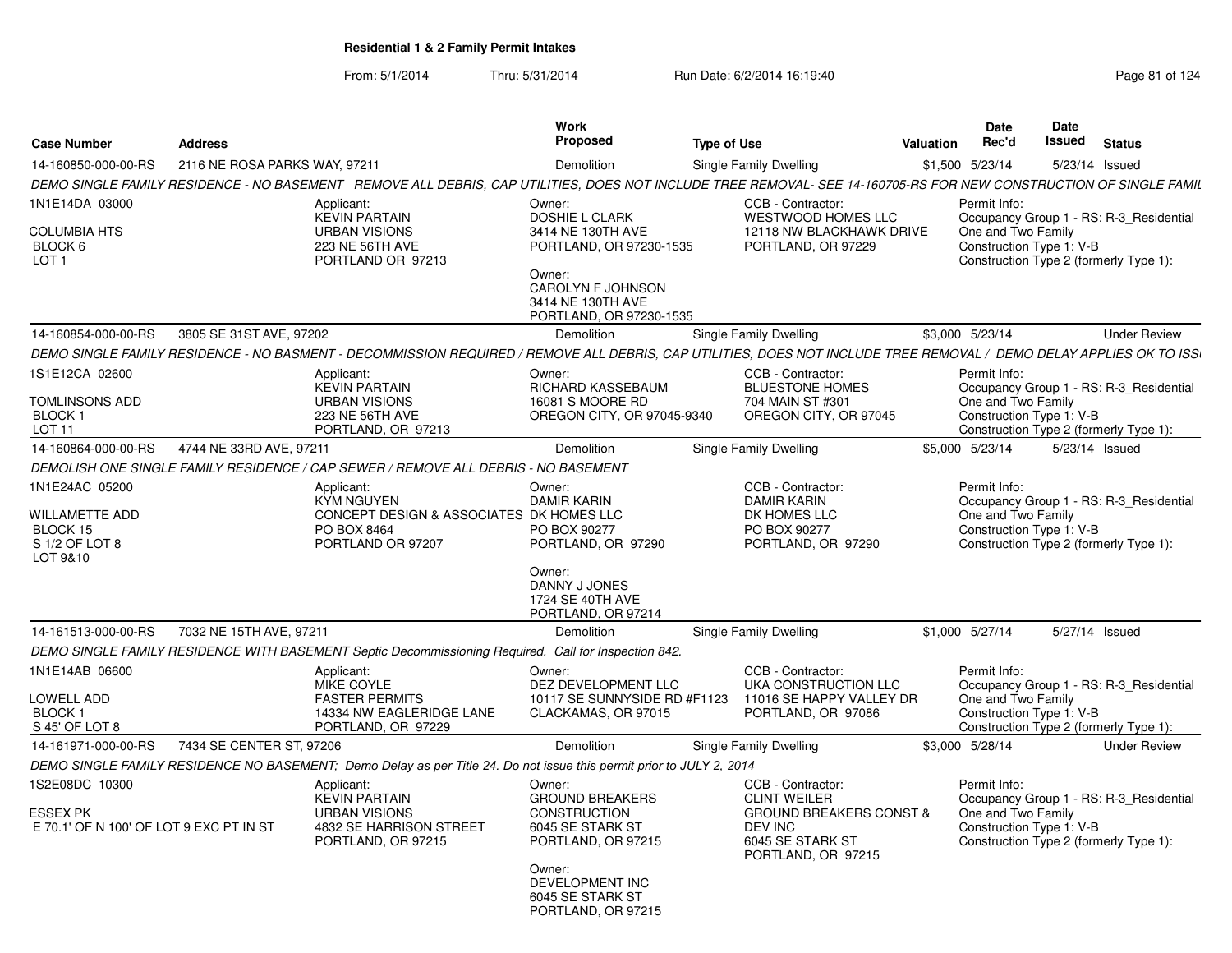| <b>Case Number</b>                                                      | <b>Address</b>                                |                                                                                                                                                        | Work<br><b>Proposed</b>                                                                                                                                | <b>Type of Use</b>                                                                                                                     | Valuation                                                                    | <b>Date</b><br>Rec'd                                           | <b>Date</b><br><b>Issued</b> | <b>Status</b>                                                                     |
|-------------------------------------------------------------------------|-----------------------------------------------|--------------------------------------------------------------------------------------------------------------------------------------------------------|--------------------------------------------------------------------------------------------------------------------------------------------------------|----------------------------------------------------------------------------------------------------------------------------------------|------------------------------------------------------------------------------|----------------------------------------------------------------|------------------------------|-----------------------------------------------------------------------------------|
| 14-163245-000-00-RS                                                     | 2625 SW TROY ST, 97219                        |                                                                                                                                                        | Demolition                                                                                                                                             | Single Family Dwelling                                                                                                                 |                                                                              | \$1,000 5/30/14                                                | 5/30/14 Issued               |                                                                                   |
|                                                                         |                                               | DEMO SINGLE FAMILY RESIDENCE W/BASEMENTNew house going in permit 14-157754 RS No demo delay. Septic Decommissioning Required. Call for Inspection 842. |                                                                                                                                                        |                                                                                                                                        |                                                                              |                                                                |                              |                                                                                   |
| 1S1E20DA 00500                                                          |                                               | Applicant:<br>MIKE COYLE                                                                                                                               | Owner:<br><b>EVERETT CUSTOM HOMES INC</b>                                                                                                              | CCB - Contractor:<br><b>VIC REMMERS</b>                                                                                                |                                                                              | Permit Info:                                                   |                              | Occupancy Group 1 - RS: R-3_Residential                                           |
| <b>RYAN PL</b><br>BLOCK <sub>2</sub><br>LOT 5 EXC E 80' & EXC W 82.32'  |                                               | <b>FASTER PERMITS</b><br>14334 NW EAGLERIDGE LANE<br>PORTLAND, OR 97229                                                                                | 735 SW 158TH AVE #180<br>BEAVERTON, OR 97006-4952                                                                                                      | BEAVERTON OR 97008                                                                                                                     | EVERETT CUSTOM HOMES INC<br>735 SW 158TH AVE STE 180                         | One and Two Family<br>Construction Type 1: V-B                 |                              | Construction Type 2 (formerly Type 1):                                            |
| Total # of RS Demolition permit intakes: 55                             |                                               |                                                                                                                                                        |                                                                                                                                                        |                                                                                                                                        | Total valuation of RS Demolition permit intakes: \$114,651                   |                                                                |                              |                                                                                   |
| 14-152373-000-00-RS                                                     | 2486 NW KEARNEY ST, 97210                     |                                                                                                                                                        |                                                                                                                                                        | Interior Alteration Only Single Family Dwelling                                                                                        |                                                                              | \$6,500 5/3/14                                                 | 5/17/14 Issued               |                                                                                   |
|                                                                         |                                               | REMOVE WALL BETWEEN KITCHEN AND DINING ROOM, INSTALL BEAM AT SAME LOCATION ONLY - NO TRADE WORK                                                        |                                                                                                                                                        |                                                                                                                                        |                                                                              |                                                                |                              |                                                                                   |
| 1N1E33BC 15700<br>KINGS 2ND ADD<br><b>BLOCK 4</b><br>LOT 15&16 TL 15700 |                                               | Applicant:<br><b>DAVID LIPKIND</b><br>SHELBYVILLE PROPERTIES LLC<br>1215 NE WEBSTER<br>PORTLAND OR 97211                                               | Owner:<br>NICOLE G LIGHTNER<br>2486 NW KEARNEY ST<br>PORTLAND, OR 97210-3183                                                                           | CCB - Contractor:<br><b>DAVID LIPKIND</b><br>1215 NE WEBSTER<br>PORTLAND OR 97211                                                      | SHELBYVILLE PROPERTIES LLC                                                   | Permit Info:<br>One and Two Family<br>Construction Type 1: V-B |                              | Occupancy Group 1 - RS: R-3_Residential<br>Construction Type 2 (formerly Type 1): |
| 14-154650-000-00-RS                                                     | 6925 N AMHERST ST, 97203                      |                                                                                                                                                        | Interior Alteration Only                                                                                                                               | Single Family Dwelling                                                                                                                 |                                                                              | \$39,000 5/8/14                                                |                              | $5/8/14$ Issued                                                                   |
| REMODEL KITCHEN AND LAUNDRY ROOM.                                       |                                               |                                                                                                                                                        |                                                                                                                                                        |                                                                                                                                        |                                                                              |                                                                |                              |                                                                                   |
| 1N1E07CB 03100<br>SOUTH ST JOHNS<br>BLOCK 18<br>LOT <sub>10</sub>       |                                               | Applicant:<br><b>JAMES KREIPE</b><br>SQUARE DEAL REMODELING CO<br><b>INC</b><br>8603 SE STARK AVE<br>PORTLAND, OR 97216                                | Owner:<br>ELIZABETH J LATTIN<br>6925 N AMHERST ST<br>PORTLAND, OR 97203-5031                                                                           | CCB - Contractor:<br><b>JAMES KREIPE</b><br><b>INC</b><br>8603 SE STARK AVE<br>PORTLAND, OR 97216<br>CCB - Contractor:<br>PO BOX 23985 | SQUARE DEAL REMODELING CO<br><b>BRUNER PLUMBING INC</b>                      | Permit Info:<br>One and Two Family<br>Construction Type 1: V-B |                              | Occupancy Group 1 - RS: R-3_Residential<br>Construction Type 2 (formerly Type 1): |
|                                                                         |                                               |                                                                                                                                                        |                                                                                                                                                        | TIGARD, OR 972813985<br>CCB - Contractor:                                                                                              | MULTIPHASE ELECTRICAL<br>20701 S MONPANO OVERLOOK DF<br>OREGON CITY OR 97045 |                                                                |                              |                                                                                   |
| 14-154719-000-00-RS                                                     | 8324 SW 7TH AVE, 97219                        |                                                                                                                                                        |                                                                                                                                                        | Interior Alteration Only Single Family Dwelling                                                                                        |                                                                              | \$2,700 5/9/14                                                 | 5/9/14 Final                 |                                                                                   |
|                                                                         | ATTACH WALLS TO FOUNDATION AND ADD POST CAPS. |                                                                                                                                                        |                                                                                                                                                        |                                                                                                                                        |                                                                              |                                                                |                              |                                                                                   |
| 1S1E21DD 02900<br><b>CARSON HTS</b><br><b>BLOCK 25</b><br>LOT 9&10      |                                               | Applicant:<br>ERIKA ALTENHOFEN<br><b>NEIL KELLY</b><br>804 N ALBERTA ST<br>PORTLAND, OR 97217                                                          | Owner:<br><b>CLAYTON S RICHMAN</b><br>8324 SW 7TH AVE<br>PORTLAND, OR 97219<br>Owner:<br><b>NANCY RICHMAN</b><br>8324 SW 7TH AVE<br>PORTLAND, OR 97219 | CCB - Contractor:<br>NEIL KELLY CO INC<br>804 N ALBERTA ST                                                                             | PORTLAND, OR 97217-2693                                                      | Permit Info:<br>One and Two Family<br>Construction Type 1: V-B |                              | Occupancy Group 1 - RS: R-3_Residential<br>Construction Type 2 (formerly Type 1): |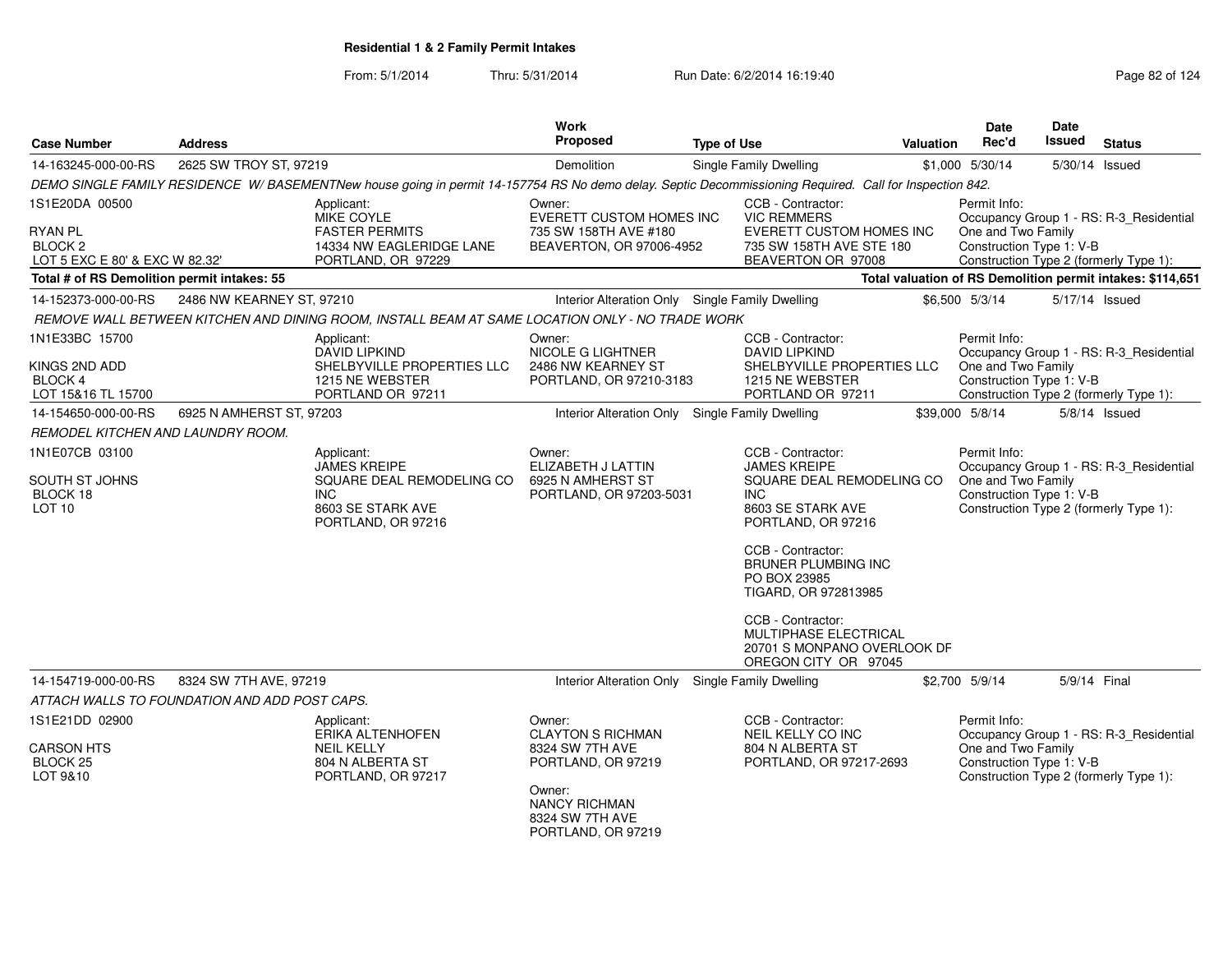From: 5/1/2014Thru: 5/31/2014 Run Date: 6/2/2014 16:19:40

| <b>Case Number</b>                                         | <b>Address</b>          |                                                                   | <b>Work</b><br>Proposed                                              | <b>Type of Use</b>                                                                                                                           | Valuation | Date<br>Rec'd                                  | Date<br>Issued | <b>Status</b>                           |
|------------------------------------------------------------|-------------------------|-------------------------------------------------------------------|----------------------------------------------------------------------|----------------------------------------------------------------------------------------------------------------------------------------------|-----------|------------------------------------------------|----------------|-----------------------------------------|
| 14-154738-000-00-RS                                        | 6340 SW DOLPH DR, 97219 |                                                                   |                                                                      | Interior Alteration Only Single Family Dwelling                                                                                              |           | \$15,000 5/9/14                                |                | 5/17/14 Under Inspection                |
|                                                            |                         |                                                                   |                                                                      | INTERIOR ONLY MASTER BATHROOM REMODEL. NEW SHOWER & TUB IN NEW LOCATIONS. NEW VANITIES AND TOILET IN SAME LOCATIONS. NEW FINISHES & CASEWORK |           |                                                |                |                                         |
| 1S1E30BB 04300                                             |                         | Applicant:<br><b>ASMUND TWETO</b>                                 | Owner:<br>JOEL J SALZBERG                                            | CCB - Contractor:<br><b>BADGER ELECTRIC INC</b>                                                                                              |           | Permit Info:                                   |                | Occupancy Group 1 - RS: R-3_Residential |
| ASH CREEK WOODS<br>BLOCK <sub>5</sub><br><b>LOT 15</b>     |                         | 2038 SE CESAR CHAVEZ BLVD<br>PORTLAND, OR 97214                   | 6340 SW DOLPH DR<br>PORTLAND, OR 97219                               | 4415 NE SANDY BLVD, #205<br>PORTLAND OR 97213                                                                                                |           | One and Two Family<br>Construction Type 1: V-B |                | Construction Type 2 (formerly Type 1):  |
|                                                            |                         |                                                                   | Owner:<br>KAREN L SALZBERG<br>6340 SW DOLPH DR<br>PORTLAND, OR 97219 | CCB - Contractor:<br>NWC NICK WEITZER COMPANY<br><b>LLC</b><br>2038 SE CESAR CHAVEZ BLVD<br>PORTLAND, OR 97214                               |           |                                                |                |                                         |
|                                                            |                         |                                                                   |                                                                      | CCB - Contractor:<br>LOTUS PLUMBING COMPANY<br>8100 SW ELMWOOD ST<br>PORTLAND, OR 97223                                                      |           |                                                |                |                                         |
| 14-154791-000-00-RS                                        | 2124 NE 9TH AVE, 97212  |                                                                   |                                                                      | Interior Alteration Only Single Family Dwelling                                                                                              |           | \$1,500 5/16/14                                |                | 5/16/14 Issued                          |
|                                                            |                         | CONVERT CLOSET ADJACENT TO STAIRS ON MAIN FLOOR INTO POWDER ROOM. |                                                                      |                                                                                                                                              |           |                                                |                |                                         |
| 1N1E26CA 18200<br><b>WEST IRVINGTON</b>                    |                         | Applicant:<br>PRINCESS L FUNCHESS<br>2124 NE 9TH AVE              | Owner:<br><b>PRINCESS L FUNCHESS</b><br>2124 NE 9TH AVE              |                                                                                                                                              |           | Permit Info:<br>One and Two Family             |                | Occupancy Group 1 - RS: R-3_Residential |
| BLOCK 105<br>LOT <sub>13</sub>                             |                         | PORTLAND, OR 97212                                                | PORTLAND, OR 97212                                                   |                                                                                                                                              |           | Construction Type 1: V-B                       |                | Construction Type 2 (formerly Type 1):  |
| 14-154841-000-00-RS                                        | 1114 SE CORA ST, 97202  |                                                                   | <b>Interior Alteration Only</b>                                      | Single Family Dwelling                                                                                                                       |           | \$3,700 5/9/14                                 |                | 5/9/14 Issued                           |
| <b>VOLUNTARY SEISMIC RETROFIT</b>                          |                         |                                                                   |                                                                      |                                                                                                                                              |           |                                                |                |                                         |
| 1S1E11CD 10500                                             |                         | Applicant:<br><b>ERIKA ALTENHOFEN</b>                             | Owner:<br><b>STACEY S SCHUBERT</b>                                   | CCB - Contractor:<br>NEIL KELLY CO INC                                                                                                       |           | Permit Info:                                   |                | Occupancy Group 1 - RS: R-3_Residential |
| <b>SLEES ADD</b><br>BLOCK <sub>2</sub><br>LOT <sub>3</sub> |                         | 804 N. ALBERTA ST<br>PORTLAND OR 97217                            | 1114 SE CORA ST<br>PORTLAND, OR 97202-5023                           | 804 N ALBERTA ST<br>PORTLAND, OR 97217-2693                                                                                                  |           | One and Two Family<br>Construction Type 1: V-B |                | Construction Type 2 (formerly Type 1):  |
| 14-154842-000-00-RS                                        | 2137 NE 40TH AVE, 97212 |                                                                   |                                                                      | Interior Alteration Only Single Family Dwelling                                                                                              |           | \$3,200 5/9/14                                 |                | 5/9/14 Issued                           |
| <b>VOLUNTARY SEISMIC RETROFIT</b>                          |                         |                                                                   |                                                                      |                                                                                                                                              |           |                                                |                |                                         |
| 1N1E25DA 17600                                             |                         | Applicant:<br><b>ERIKA ALTENHOFEN</b>                             | Owner:<br><b>DAVID B RICHMOND</b>                                    | CCB - Contractor:<br>NEIL KELLY CO INC                                                                                                       |           | Permit Info:                                   |                | Occupancy Group 1 - RS: R-3_Residential |
| <b>ROSSMERE</b><br>BLOCK 24<br>LOT <sub>5</sub>            |                         | <b>NEIL KELLY</b><br>804 N ALBERTA ST<br>PORTLAND, OR 97217       | 2137 NE 40TH AVE<br>PORTLAND, OR 97212                               | 804 N ALBERTA ST<br>PORTLAND, OR 97217-2693                                                                                                  |           | One and Two Family<br>Construction Type 1: V-B |                | Construction Type 2 (formerly Type 1):  |
|                                                            |                         |                                                                   | Owner:<br><b>SUSAN L MERFELD</b><br>2137 NE 40TH AVE                 |                                                                                                                                              |           |                                                |                |                                         |

2137 NE 40TH AVE PORTLAND, OR 97212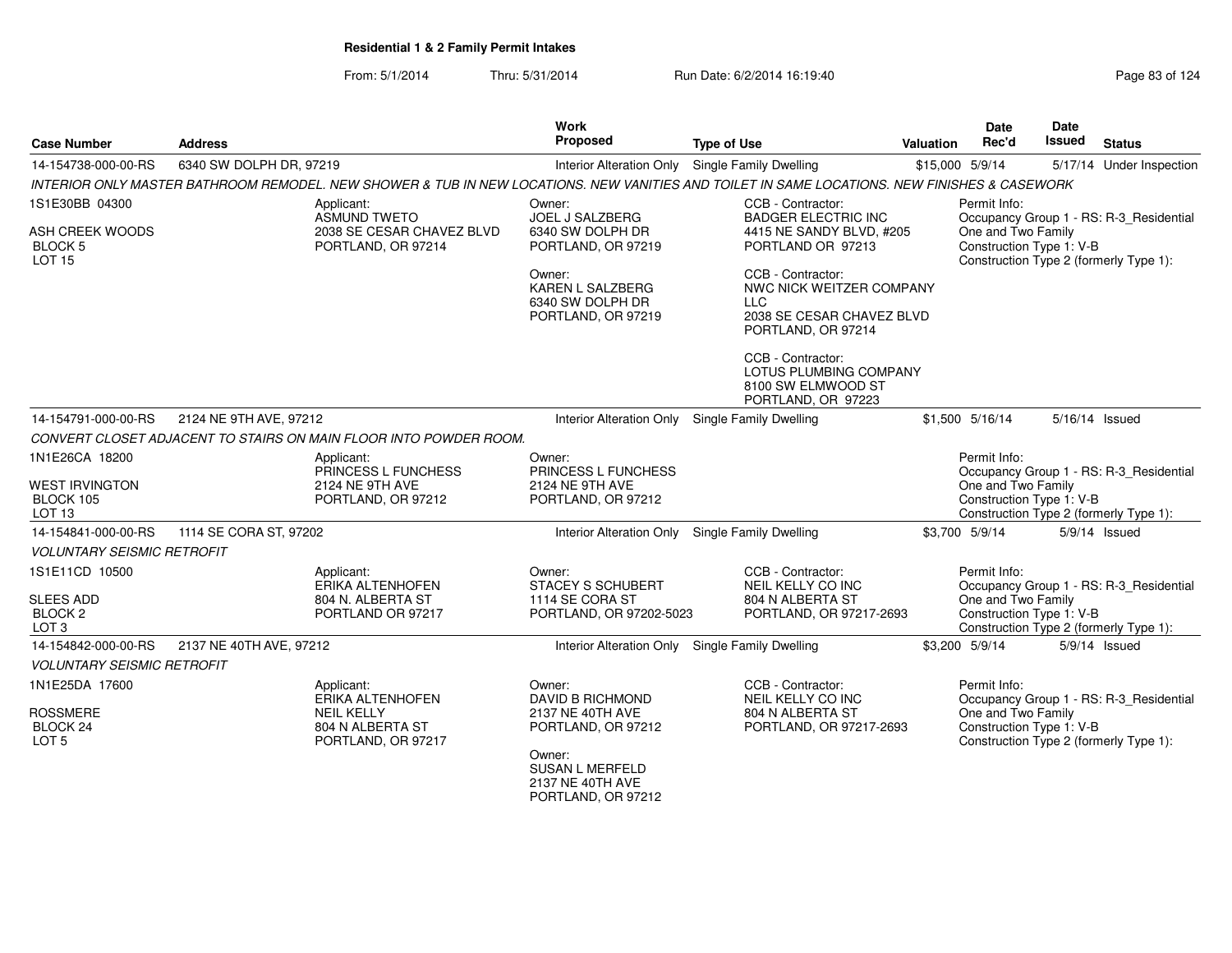|                                                             |                            |                                                                                                                                                               | Work                                                                                                              |                                                                             |                                                 | Date                                                                                                     | <b>Date</b>    |                                         |
|-------------------------------------------------------------|----------------------------|---------------------------------------------------------------------------------------------------------------------------------------------------------------|-------------------------------------------------------------------------------------------------------------------|-----------------------------------------------------------------------------|-------------------------------------------------|----------------------------------------------------------------------------------------------------------|----------------|-----------------------------------------|
| <b>Case Number</b>                                          | <b>Address</b>             |                                                                                                                                                               | Proposed                                                                                                          | <b>Type of Use</b>                                                          | Valuation                                       | Rec'd                                                                                                    | <b>Issued</b>  | <b>Status</b>                           |
| 14-154934-000-00-RS                                         | 6956 N COLUMBIA WAY, 97203 |                                                                                                                                                               | <b>Interior Alteration Only</b>                                                                                   | Single Family Dwelling                                                      |                                                 | \$2,000 5/9/14                                                                                           | 5/9/14 Final   |                                         |
| <b>VOLUNTARY FOUNDATION ANCHORING</b>                       |                            |                                                                                                                                                               |                                                                                                                   |                                                                             |                                                 |                                                                                                          |                |                                         |
| 1N1E06CD 06200                                              |                            | Applicant:                                                                                                                                                    | Owner:                                                                                                            | CCB - Contractor:                                                           |                                                 | Permit Info:                                                                                             |                |                                         |
| <b>EAST ST JOHNS</b><br><b>BLOCK K</b><br>LOT 1-3           |                            | MICHAEL WIEBER<br>ELYSIUM CONSTRUCTION LLC<br>PO BOX 12010<br>PORTLAND OR 97212                                                                               | <b>PATRICK R ESPINOSA</b><br>6956 N COLUMBIA BLVD<br>PORTLAND, OR 97203-2569<br>Owner:<br><b>SARAH B ESPINOSA</b> | <b>MICHAEL WIEBER</b><br>PO BOX 12010<br>PORTLAND OR 97212                  | <b>ELYSIUM CONSTRUCTION LLC</b>                 | One and Two Family<br>Construction Type 1: V-B<br>Construction Type 2 (formerly Type 1):                 |                | Occupancy Group 1 - RS: R-3_Residential |
|                                                             |                            |                                                                                                                                                               | 6956 N COLUMBIA BLVD<br>PORTLAND, OR 97203-2569                                                                   |                                                                             |                                                 |                                                                                                          |                |                                         |
| 14-155973-000-00-RS                                         | 3219 NW SPENCER ST, 97229  |                                                                                                                                                               |                                                                                                                   | Interior Alteration Only Single Family Dwelling                             |                                                 | \$8,000 5/13/14                                                                                          |                | 5/13/14 Under Inspection                |
|                                                             |                            | REMOVE INTERIOR WALLS FOR KITCHEN REMODEL - BETWEEN KITCHEN/DINING ROOM, AND WING WALLS BETWEEN DINIING AND LIVING ROOM - ADD NEW WALL AT PANTRY AND CHANGE D |                                                                                                                   |                                                                             |                                                 |                                                                                                          |                |                                         |
| 1N1W26BA 08500                                              |                            | Applicant:<br><b>FOTIS LANARAS</b>                                                                                                                            | Owner:<br><b>JAMES F HAYDEN</b>                                                                                   | CCB - Contractor:<br><b>FOTIS LANARAS</b>                                   |                                                 | Permit Info:                                                                                             |                | Occupancy Group 1 - RS: R-3_Residential |
| FOREST HEIGHTS ESTATES NO 3<br>LOT 172                      |                            | 15393 DIAMOND HEAD ROAD<br>PORTLAND, OR 97034                                                                                                                 | 3219 NW SPENCER ST<br>PORTLAND, OR 97229                                                                          | 10203 NW ENGLEMAN ST<br>PORTLAND OR 97229                                   | HERCULES CONSTRUCTION                           | One and Two Family<br>Construction Type 1: V-B<br>Construction Type 2 (formerly Type 1):                 |                |                                         |
|                                                             |                            |                                                                                                                                                               | Owner:<br>SUZANNE C HAYDEN<br>3219 NW SPENCER ST<br>PORTLAND, OR 97229                                            |                                                                             |                                                 |                                                                                                          |                |                                         |
| 14-156421-000-00-RS                                         | 2203 SE 77TH AVE, 97215    |                                                                                                                                                               | Interior Alteration Only                                                                                          | <b>Single Family Dwelling</b>                                               |                                                 | \$3.000 5/14/14                                                                                          | 5/14/14 Issued |                                         |
|                                                             |                            | SHIFT INTERIOR LIVING ROOM WALL 12" **TRADE PERMITS TO BE OBTAINED SEPARATELY**                                                                               |                                                                                                                   |                                                                             |                                                 |                                                                                                          |                |                                         |
| 1S2E05DC 01300<br>SECTION 05 1S 2E<br>TL 1300 0.30 ACRES    |                            | Applicant:<br>EMILY M SHEPHARD<br>2203 SE 77TH AVE<br>PORTLAND, OR 97215                                                                                      | Owner:<br>JOHN J SHEPHARD<br>2203 SE 77TH AVE<br>PORTLAND, OR 97215                                               | CCB - Contractor:<br>PAUL HEGARTY<br>4720 SE 33RD AVE<br>PORTLAND, OR 97202 |                                                 | Permit Info:<br>One and Two Family<br>Construction Type 1: V-B<br>Construction Type 2 (formerly Type 1): |                | Occupancy Group 1 - RS: R-3_Residential |
|                                                             |                            |                                                                                                                                                               | Owner:<br><b>EMILY M SHEPHARD</b><br>2203 SE 77TH AVE<br>PORTLAND, OR 97215                                       |                                                                             |                                                 |                                                                                                          |                |                                         |
| 14-158091-000-00-RS                                         | 2373 NW LOVEJOY ST, 97210  |                                                                                                                                                               |                                                                                                                   | Interior Alteration Only Single Family Dwelling                             |                                                 | \$15,000 5/16/14                                                                                         |                | 5/17/14 Under Inspection                |
|                                                             |                            | BATH REMODEL WITHIN EXISTING FOOTPRINT. PLUMBING AND ELECTRICAL CHANGES.NO STRUCTURAL CHANGES.                                                                |                                                                                                                   |                                                                             |                                                 |                                                                                                          |                |                                         |
| 1N1E33BC 13400                                              |                            |                                                                                                                                                               | Owner:<br><b>ERNESTO BRUCE</b>                                                                                    | CCB - Contractor:<br><b>JIM BRUCE</b>                                       |                                                 | Permit Info:                                                                                             |                | Occupancy Group 1 - RS: R-3_Residential |
| <b>GOLDSMITHS ADD</b><br><b>BLOCK1</b><br>LOT <sub>15</sub> |                            |                                                                                                                                                               | 2373 NW LOVEJOY ST<br>PORTLAND, OR 97210                                                                          | PO BOX 10071<br>PORTLAND OR 97296                                           | JB CONSTRUCTION SERVICES INC One and Two Family | Construction Type 1: V-B<br>Construction Type 2 (formerly Type 1):                                       |                |                                         |
|                                                             |                            |                                                                                                                                                               | Owner:<br>ANNIE M BRUCE<br>2373 NW LOVEJOY ST<br>PORTLAND, OR 97210                                               |                                                                             |                                                 |                                                                                                          |                |                                         |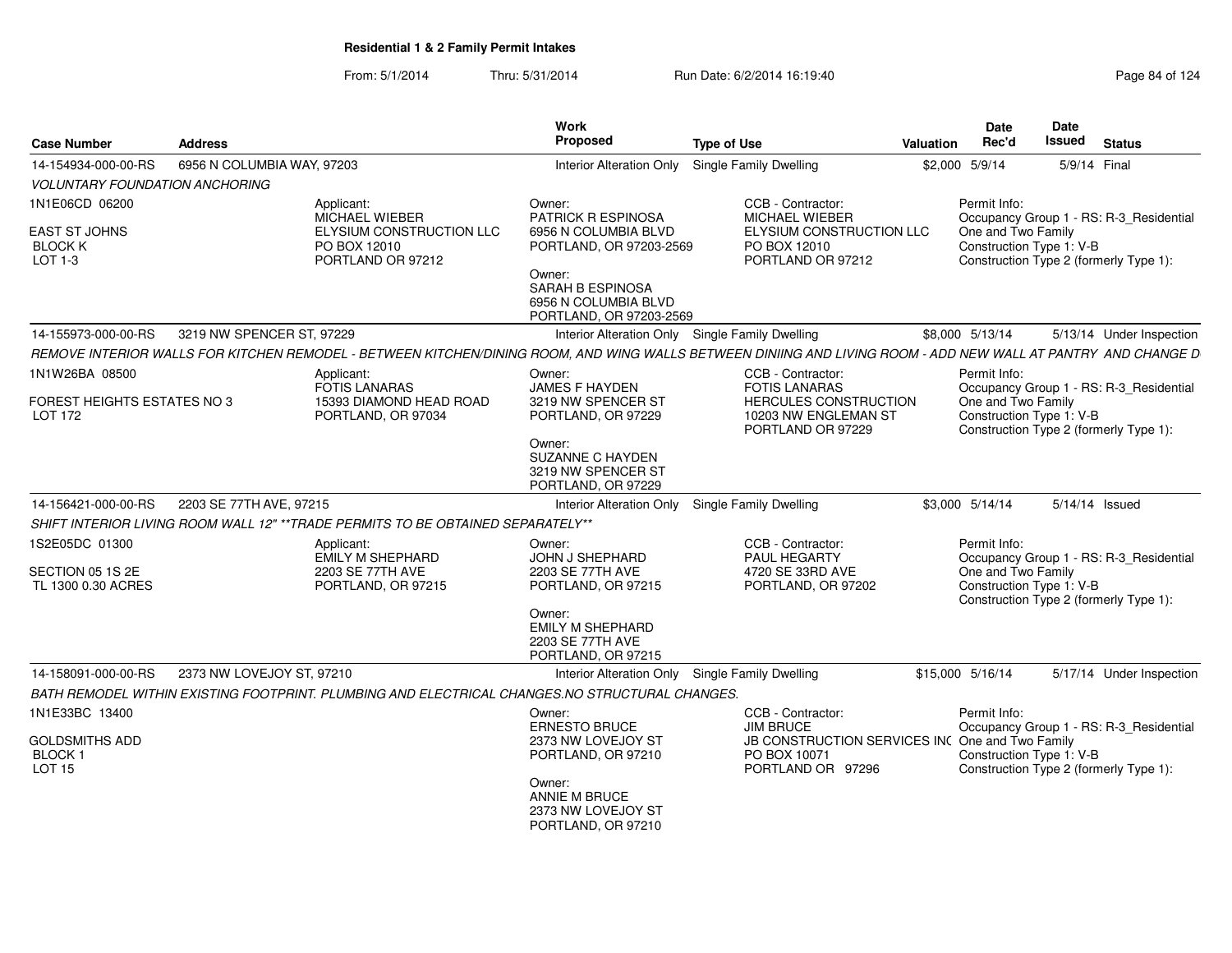| <b>Case Number</b>                                                                       | <b>Address</b>                                            |                                                                                                                                          | Work<br>Proposed                                                                                                                                          | <b>Type of Use</b>                                                                                                                       | <b>Valuation</b> | <b>Date</b><br>Rec'd                                                                                                                                | Date<br><b>Issued</b> | <b>Status</b>                                                                                                                      |
|------------------------------------------------------------------------------------------|-----------------------------------------------------------|------------------------------------------------------------------------------------------------------------------------------------------|-----------------------------------------------------------------------------------------------------------------------------------------------------------|------------------------------------------------------------------------------------------------------------------------------------------|------------------|-----------------------------------------------------------------------------------------------------------------------------------------------------|-----------------------|------------------------------------------------------------------------------------------------------------------------------------|
| 14-160092-000-00-RS                                                                      |                                                           |                                                                                                                                          |                                                                                                                                                           | Single Family Dwelling                                                                                                                   |                  | \$5,000 5/22/14                                                                                                                                     |                       | <b>Under Review</b>                                                                                                                |
| <b>NEW BASEMENT BATHROOM.</b>                                                            | 3133 NE 40TH AVE, 97212                                   |                                                                                                                                          | Interior Alteration Only                                                                                                                                  |                                                                                                                                          |                  |                                                                                                                                                     |                       |                                                                                                                                    |
| 1N1E25AA 16400<br><b>BEAUMONT</b><br><b>BLOCK7</b><br>LOT <sub>7</sub>                   |                                                           | Applicant:<br>Oliver S. Olson<br><b>OLSON DESIGN BUILD</b><br>18600 NW SAUVIE ISLAND RD<br>PORTLAND OR 97231-1314                        | Owner:<br>DAVID J VAN DOMELEN<br>2105 NE 28TH AVE<br>PORTLAND, OR 97212                                                                                   | CCB - Contractor:<br>Oliver Olson<br>OLSON DESIGN BUILD INC<br>18600 NW SAUVIE ISLAND RD<br>PORTLAND, OR 97231                           |                  | Permit Info:<br>Occupancy Group 1 - RS: R-3 Residential<br>One and Two Family<br>Construction Type 1: V-B<br>Construction Type 2 (formerly Type 1): |                       |                                                                                                                                    |
| 14-161164-000-00-RS                                                                      | 4730 SW FAIRVIEW BLVD, 97221                              |                                                                                                                                          |                                                                                                                                                           | Interior Alteration Only Single Family Dwelling                                                                                          |                  | \$100,000 5/25/14                                                                                                                                   |                       | <b>Under Review</b>                                                                                                                |
|                                                                                          |                                                           | REMODEL KITCHEN. NEW ELECTRICAL SERVICE. NEW GAS LINE TO RANGE. REPIPE INTERIOR WATER TUBING.                                            |                                                                                                                                                           |                                                                                                                                          |                  |                                                                                                                                                     |                       |                                                                                                                                    |
| 1S1E06AD 00900<br><b>WEST HIGHLANDS &amp; EXTD</b><br><b>BLOCK A</b><br>LOT 11&12 TL 900 |                                                           | Applicant:<br>NORTHWEST HERITAGE<br><b>RENOVATIONS, LLC</b><br>17404 Bergis Farm Drive<br>Lake Oswego, OR 97034                          | Owner:<br>ELIZABETH M MEYER<br>4730 SW FAIRVIEW BLVD<br>PORTLAND, OR 97221<br>Owner:<br>ETHAN M MEYER<br>4730 SW FAIRVIEW BLVD<br>PORTLAND, OR 97221      | CCB - Contractor:<br><b>ERIC FOWLER</b><br>NORTHWEST HERITAGE<br><b>RENOVATIONS LLC</b><br>17404 BERGIS FARM DR<br>LAKE OSWEGO, OR 97034 |                  | Permit Info:<br>One and Two Family<br>Construction Type 1: V-B                                                                                      |                       | Occupancy Group 1 - RS: R-3 Residential<br>Construction Type 2 (formerly Type 1):                                                  |
|                                                                                          | Total # of RS Interior Alteration Only permit intakes: 13 |                                                                                                                                          |                                                                                                                                                           | Total valuation of RS Interior Alteration Only permit intakes: \$204,600                                                                 |                  |                                                                                                                                                     |                       |                                                                                                                                    |
|                                                                                          | 13-180309-REV-01-RS    11575 SW 16TH DR - Unit B. 97219   |                                                                                                                                          | <b>New Construction</b>                                                                                                                                   | <b>Accessory Dwelling Unit</b>                                                                                                           |                  | \$5/23/14                                                                                                                                           |                       | 5/23/14 Issued                                                                                                                     |
|                                                                                          | REVISION TO MOVE ADU CLOSER TO PROPERTY LINE.             |                                                                                                                                          |                                                                                                                                                           |                                                                                                                                          |                  |                                                                                                                                                     |                       |                                                                                                                                    |
| 1S1E33BD 00700                                                                           |                                                           | Applicant:<br><b>COREY OMEY</b><br><b>ERNEST R MUNCH ARCHITECTS</b><br>URBAN PLANNING LLC<br>111 SW OAK ST STE 300<br>PORTLAND, OR 97204 | Owner:<br><b>JUSTIN N ABBOTT</b><br>11575 SW 16TH DR<br>PORTLAND, OR 97219<br>Owner:<br><b>HEATHER S ABBOTT</b><br>11575 SW 16TH DR<br>PORTLAND, OR 97219 |                                                                                                                                          |                  | Permit Info:<br>One and Two Family<br>Construction Type 1: V-B                                                                                      |                       | Occupancy Group 1 - RS: R-3_Residential<br>Construction Type 2 (formerly Type 1): V-B<br>Total Square Footage - Display Only: 1105 |
| 14-151865-000-00-RS                                                                      | 5919 NE 10TH AVE - Unit A, 97211                          |                                                                                                                                          | <b>New Construction</b>                                                                                                                                   | <b>Accessory Dwelling Unit</b>                                                                                                           | \$72,130 5/2/14  |                                                                                                                                                     |                       | <b>Under Review</b>                                                                                                                |
|                                                                                          |                                                           | NEW ACCESSORY DWELLING UNIT/1-STORY/NO GARAGE/FLAT LOT/SIMPLE                                                                            |                                                                                                                                                           |                                                                                                                                          |                  |                                                                                                                                                     |                       |                                                                                                                                    |
| 1N1E14CD 09900                                                                           |                                                           | Applicant:<br>HOLLY HUNTLEY<br><b>ENVIRONS LLC</b><br>5919 NE 10TH AVE<br>PORTLAND OR 97211                                              | Owner:<br><b>JOLENE M HESS</b><br>5919 NE 10TH AVE<br>PORTLAND, OR 97211                                                                                  | CCB - Contractor:<br><b>HOLLY HUNTLEY</b><br><b>ENVIRONS LLC</b><br>5919 NE 10TH AVE<br>PORTLAND OR 97211                                |                  | Permit Info:<br>One and Two Family<br>Construction Type 1: V-B<br>Number of New Dwelling Units: 1                                                   |                       | Occupancy Group 1 - RS: R-3 Residential<br>Construction Type 2 (formerly Type 1):<br>Total Square Footage - Display Only: 654      |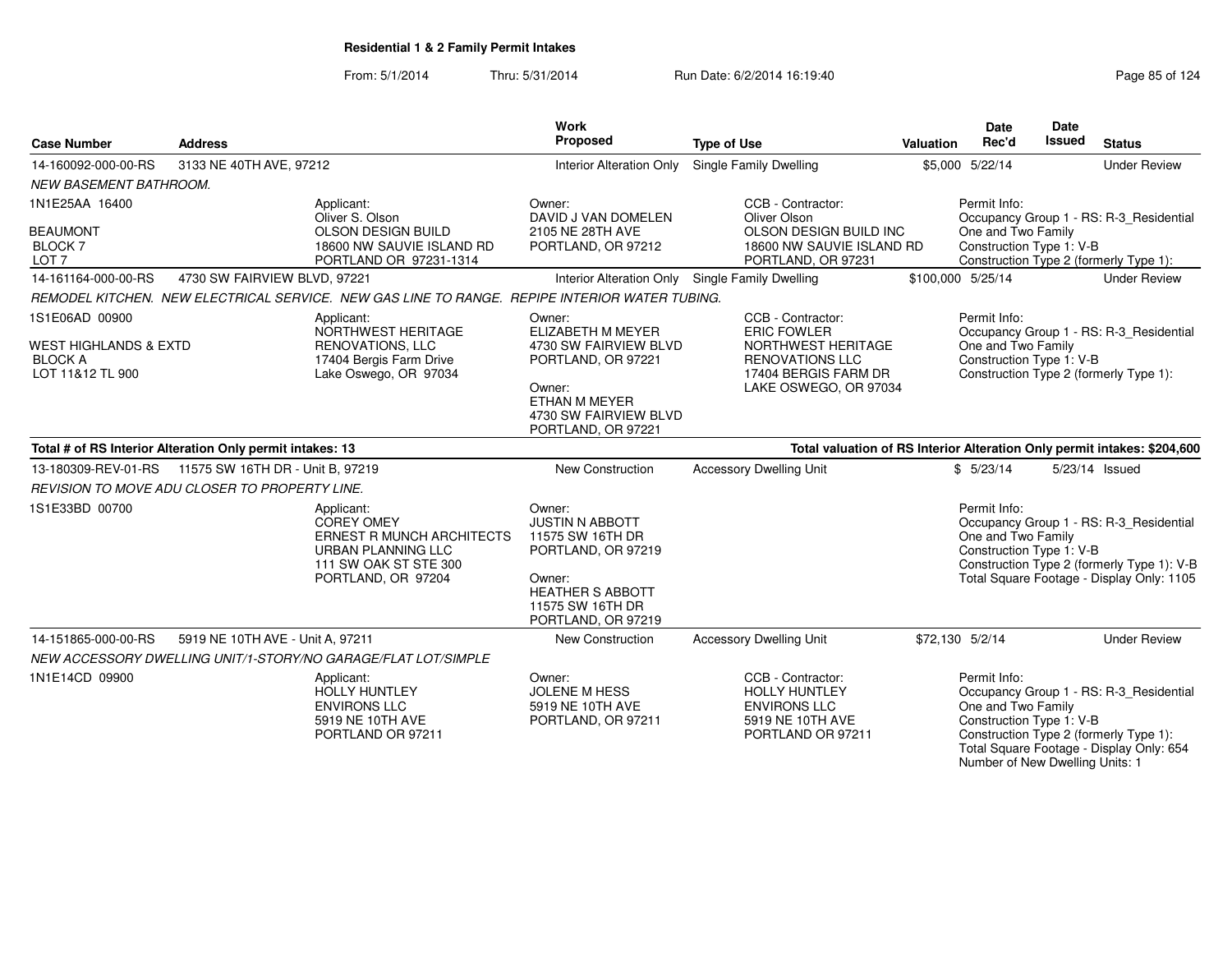|                     |                                                                                                                                                       |                                          | Work                                                                                                                                                             |                                                                                                                                    |                  | Date                                                                                              | <b>Date</b>   |                                                                                                                                   |
|---------------------|-------------------------------------------------------------------------------------------------------------------------------------------------------|------------------------------------------|------------------------------------------------------------------------------------------------------------------------------------------------------------------|------------------------------------------------------------------------------------------------------------------------------------|------------------|---------------------------------------------------------------------------------------------------|---------------|-----------------------------------------------------------------------------------------------------------------------------------|
| <b>Case Number</b>  | <b>Address</b>                                                                                                                                        |                                          | Proposed                                                                                                                                                         | <b>Type of Use</b>                                                                                                                 | <b>Valuation</b> | Rec'd                                                                                             | <b>Issued</b> | <b>Status</b>                                                                                                                     |
| 14-155249-000-00-RS | 2006 N BLANDENA ST - Unit B, 97217                                                                                                                    |                                          | New Construction                                                                                                                                                 | <b>Accessory Dwelling Unit</b>                                                                                                     |                  | \$57,351 5/12/14                                                                                  |               | <b>Under Review</b>                                                                                                               |
|                     | NEW ACCESSORY DWELLING UNIT/2-STORY/NO GARAGE/SLOPED LOT/SIMPLE                                                                                       |                                          |                                                                                                                                                                  |                                                                                                                                    |                  |                                                                                                   |               |                                                                                                                                   |
| 1N1E21AC 12100      | Applicant:<br><b>STEPHEN SMITH</b><br>1333 NE 47TH AVE<br>PORTLAND OR 97213                                                                           | <b>DESIGN BUILD PORTLAND</b>             | Owner:<br>RONALD J JR SKRASEK<br>2006 N BLANDENA ST<br>PORTLAND, OR 97217-3450<br>Owner:<br><b>MISTI LARKIN</b><br>2006 N BLANDENA ST<br>PORTLAND, OR 97217-3450 | CCB - Contractor:<br>STEPHEN RANDALL SMITH<br>1333 NE 47TH<br>PORTLAND OR 97213                                                    |                  | Permit Info:<br>One and Two Family<br>Construction Type 1: V-B<br>Number of New Dwelling Units: 1 |               | Occupancy Group 1 - RS: R-3_Residential<br>Construction Type 2 (formerly Type 1):<br>Total Square Footage - Display Only: 520     |
| 14-157727-000-00-RS | 8424 SW 57TH AVE - Unit B, 97219                                                                                                                      |                                          | New Construction                                                                                                                                                 | <b>Accessory Dwelling Unit</b>                                                                                                     |                  | \$88,232 5/16/14                                                                                  |               | <b>Under Review</b>                                                                                                               |
|                     | NEW ACCESSORY DWELLING UNIT/1-STORY WITH LOFT/FLAT LOT/COMPLEX****WITH NSFR 14-157715-RS****                                                          |                                          |                                                                                                                                                                  |                                                                                                                                    |                  |                                                                                                   |               |                                                                                                                                   |
| 1S1E19CD 06500      | Applicant:<br><b>ADAM REED</b><br>7410 SW MACADAM<br>PORTLAND OR 97219                                                                                | <b>CASCADE CONTRACTING</b>               | Owner:<br><b>ADAM C REED</b><br>8424 SW 57TH AVE<br>PORTLAND, OR 97219                                                                                           | CCB - Contractor:<br><b>ADAM REED</b><br><b>CASCADE CONTRACTING</b><br>7410 SW MACADAM<br>PORTLAND OR 97219                        |                  | Permit Info:<br>One and Two Family<br>Construction Type 1: V-B<br>Number of New Dwelling Units: 1 |               | Occupancy Group 1 - RS: R-3 Residential<br>Construction Type 2 (formerly Type 1):<br>Total Square Footage - Display Only: 800     |
| 14-158399-000-00-RS | 7622 N BRANDON AVE - Unit B, 97217                                                                                                                    |                                          | New Construction                                                                                                                                                 | <b>Accessory Dwelling Unit</b>                                                                                                     |                  | \$43,037 5/19/14                                                                                  |               | <b>Under Review</b>                                                                                                               |
|                     | MOVE EXISTING UNPERMITED GARAGE ON SAME TAX LOT, CONVERT EXISTING GARAGE TO ACCESSORY DWELLING UNIT, 1-STORY WITH STORAGE LOFT ABOVE/FLAT LOT/COMPLEX |                                          |                                                                                                                                                                  |                                                                                                                                    |                  |                                                                                                   |               |                                                                                                                                   |
| 1N1E09DC 22700      | Applicant:<br><b>BRYAN KAPPA</b><br>7622 N BRANDON AVE<br>PORTLAND OR 97217                                                                           |                                          | Owner:<br>ANDREA NELSON<br>7622 N BRANDON AVE<br>PORTLAND, OR 97217                                                                                              | CCB - Contractor:<br><b>JOHN SCOTT BISHOP</b><br>5006 N OBERLIN<br>PORTLAND, OR 972034457                                          |                  | Permit Info:<br>One and Two Family<br>Construction Type 1: V-B<br>Number of New Dwelling Units: 1 |               | Occupancy Group 1 - RS: R-3_Residential<br>Construction Type 2 (formerly Type 1): V-B<br>Total Square Footage - Display Only: 464 |
| 14-159257-000-00-RS | 1037 NE FREMONT ST, 97212                                                                                                                             |                                          | New Construction                                                                                                                                                 | <b>Accessory Dwelling Unit</b>                                                                                                     |                  | \$53,601 5/20/14                                                                                  |               | <b>Under Review</b>                                                                                                               |
|                     | NEW ACCESSORY DWELLING UNIT/1-STORY/FLAT LOT/SIMPLE++++LIMITED STRUCTURAL REVIEW++++                                                                  |                                          |                                                                                                                                                                  |                                                                                                                                    |                  |                                                                                                   |               |                                                                                                                                   |
| 1N1E23CD 25500      | Applicant:<br><b>GRANT GARNER</b><br>527 NE MONROE ST<br>PORTLAND OR 97212                                                                            | HARDY GARNER PROPERTIES INC PO BOX 12506 | Owner:<br><b>GRANT B GARNER</b><br>PORTLAND, OR 97212                                                                                                            | CCB - Contractor:<br><b>STEPHEN HULL</b><br>STEPHEN HURLEY HULL<br><b>CONSTRUCTION</b><br>7629 SE WOODWARD ST<br>PORTLAND OR 97206 |                  | Permit Info:<br>One and Two Family<br>Construction Type 1: V-B<br>Number of New Dwelling Units: 1 |               | Occupancy Group 1 - RS: R-3 Residential<br>Construction Type 2 (formerly Type 1):<br>Total Square Footage - Display Only: 486     |
| 14-159870-000-00-RS | 400 SE 26TH AVE - Unit A, 97214                                                                                                                       |                                          | New Construction                                                                                                                                                 | <b>Accessory Dwelling Unit</b>                                                                                                     |                  | \$70,586 5/21/14                                                                                  |               | <b>Under Review</b>                                                                                                               |
|                     | NEW ACCESSORY DWELLING UNIT/1 STORY/FLAT LOT/COMPLEX                                                                                                  |                                          |                                                                                                                                                                  |                                                                                                                                    |                  |                                                                                                   |               |                                                                                                                                   |
| 1N1E36CC 10000      | Applicant:<br>MICHELLE JERESEK<br><b>IVON STREET STUDIO</b><br>1524 SE IVON ST<br>PORTLAND OR 97202                                                   |                                          | Owner:<br><b>OWEN S WOZNIAK</b><br>400 SE 26TH AVE<br>PORTLAND, OR 97214-1715<br>Owner:<br>JENNIFER M WOZNIAK<br>400 SE 26TH AVE<br>PORTLAND, OR 97214-1715      | CCB - Contractor:<br><b>JAMES ARNOLD</b><br><b>JRA GREEN BULDING INC</b><br>2423 N HUMBOLT<br>PORTLAND, OR 97217                   |                  | Permit Info:<br>One and Two Family<br>Construction Type 1: V-B<br>Number of New Dwelling Units: 1 |               | Occupancy Group 1 - RS: R-3 Residential<br>Construction Type 2 (formerly Type 1):<br>Total Square Footage - Display Only: 640     |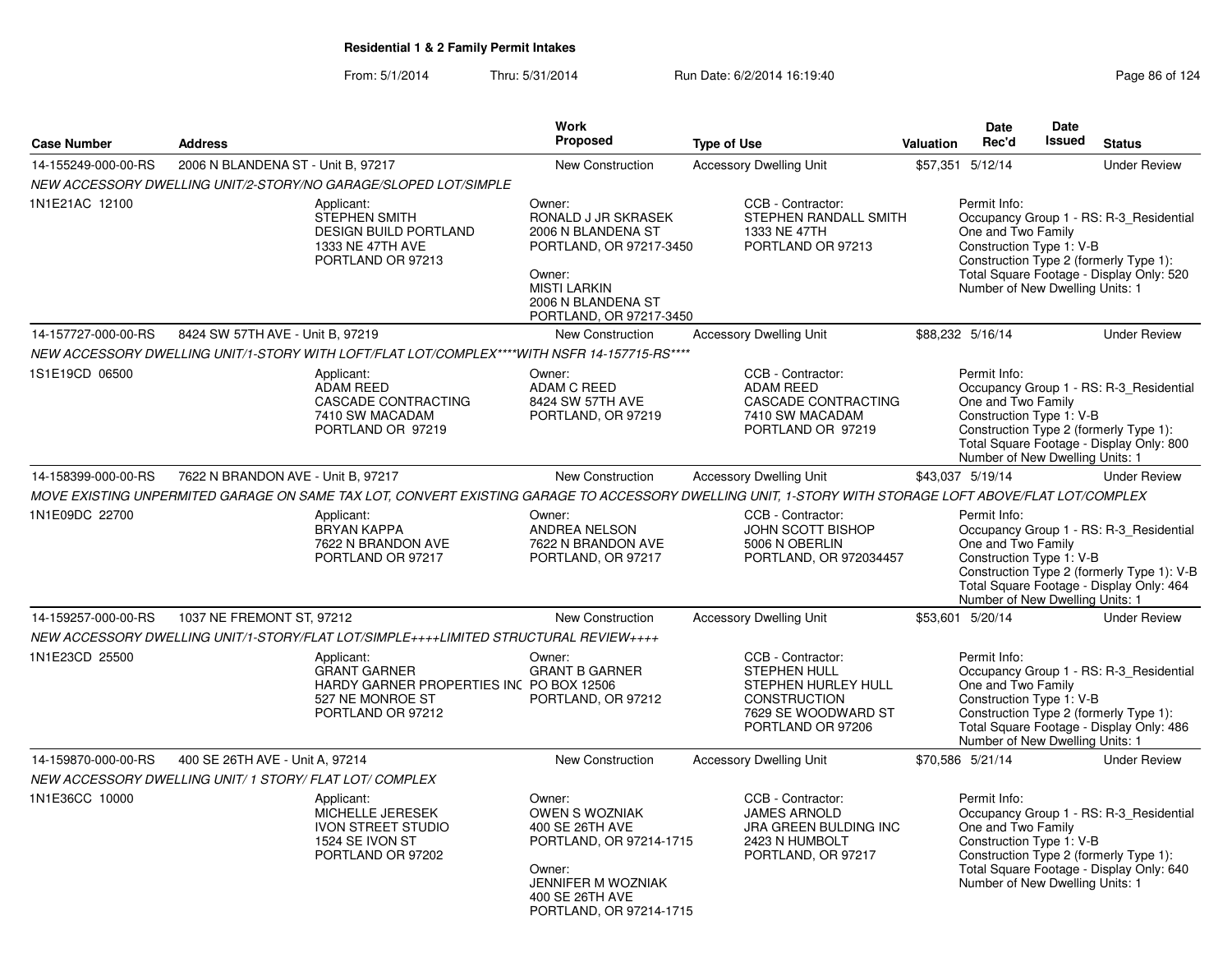|                                                                             |                                                                |                                                                                                                    | <b>Work</b>                                                                                                                                              |                                                                                                                           |           | <b>Date</b>                                                                                               | <b>Date</b>   |                                                                                                                               |
|-----------------------------------------------------------------------------|----------------------------------------------------------------|--------------------------------------------------------------------------------------------------------------------|----------------------------------------------------------------------------------------------------------------------------------------------------------|---------------------------------------------------------------------------------------------------------------------------|-----------|-----------------------------------------------------------------------------------------------------------|---------------|-------------------------------------------------------------------------------------------------------------------------------|
| <b>Case Number</b>                                                          | <b>Address</b>                                                 |                                                                                                                    | <b>Proposed</b>                                                                                                                                          | <b>Type of Use</b>                                                                                                        | Valuation | Rec'd                                                                                                     | <b>Issued</b> | <b>Status</b>                                                                                                                 |
| 14-160745-000-00-RS                                                         | 2116 NE ROSA PARKS WAY, 97211                                  |                                                                                                                    | New Construction                                                                                                                                         | <b>Accessory Dwelling Unit</b>                                                                                            |           | \$55,145 5/23/14                                                                                          |               | <b>Under Review</b>                                                                                                           |
|                                                                             |                                                                | NEW DETACHED ADU ABOVE TWO CAR GARAGE/FLAT LOT/COMPLEX***WITH NSFR 14-160705-RS***                                 |                                                                                                                                                          |                                                                                                                           |           |                                                                                                           |               |                                                                                                                               |
| 1N1E14DA 03000<br><b>COLUMBIA HTS</b><br>BLOCK 6<br>LOT <sub>1</sub>        |                                                                | Applicant:<br><b>KEVIN PARTAIN</b><br><b>URBAN VISIONS</b><br>223 NE 56TH AVE<br>PORTLAND OR 97213                 | Owner:<br>DOSHIE L CLARK<br>3414 NE 130TH AVE<br>PORTLAND, OR 97230-1535<br>Owner:<br>CAROLYN F JOHNSON<br>3414 NE 130TH AVE<br>PORTLAND, OR 97230-1535  | CCB - Contractor:<br>WESTWOOD HOMES LLC<br>12118 NW BLACKHAWK DRIVE<br>PORTLAND, OR 97229                                 |           | Permit Info:<br>One and Two Family<br>Construction Type 1: V-B<br>Number of New Dwelling Units: 1         |               | Occupancy Group 1 - RS: R-3_Residential<br>Construction Type 2 (formerly Type 1):<br>Total Square Footage - Display Only: 500 |
| 14-137237-REV-01-RS                                                         | 1808 SW LAUREL ST, 97201                                       |                                                                                                                    | <b>New Construction</b>                                                                                                                                  | <b>Accessory Structure</b>                                                                                                |           | \$5/5/14                                                                                                  |               | $5/5/14$ Issued                                                                                                               |
|                                                                             | <b>REVISION TO CHANGE SETBACK FROM 5' TO 4' WEST ELEVATION</b> |                                                                                                                    |                                                                                                                                                          |                                                                                                                           |           |                                                                                                           |               |                                                                                                                               |
| 1S1E04CA 10300<br>CARTERS ADD TO P<br>BLOCK 85<br>LOT 1&2                   |                                                                | Applicant:<br>NEPTUNE SWIMMING POOL CO<br>13785 SE AMBLER RD<br>CLACKAMAS, OR 97015-9732                           | Owner:<br>WILLIAM J WORTHINGTON<br>1808 SW LAUREL ST<br>PORTLAND, OR 97201<br>Owner:<br>DENEICE W WORTHINGTON<br>1808 SW LAUREL ST<br>PORTLAND, OR 97201 | CCB - Contractor:<br>NEPTUNE SWIMMING POOL CO<br>13785 SE AMBLER RD<br>CLACKAMAS, OR 97015-9732                           |           | Permit Info:<br>Occupancy Group 1 - RS: U_Decks,<br>Patios, Porches, Carports<br>Construction Type 1: V-B |               | Construction Type 2 (formerly Type 1):<br>Total Square Footage - Display Only: 316                                            |
| 14-150684-REV-01-RS                                                         | 2620 SW SCHOLLS FERRY RD, 97221                                |                                                                                                                    | New Construction                                                                                                                                         | <b>Accessory Structure</b>                                                                                                |           | \$5/9/14                                                                                                  |               | 5/9/14 Issued                                                                                                                 |
|                                                                             | <b>REVISION - MODIFICATIONS TO FOOTING DETAIL</b>              |                                                                                                                    |                                                                                                                                                          |                                                                                                                           |           |                                                                                                           |               |                                                                                                                               |
| 1S1E07BA 00600<br>SECTION 07 1S 1E<br>TL 600 3.15 ACRES                     |                                                                | Applicant:<br><b>RICKS CUSTOM FENCING &amp;</b><br><b>DECKING INC</b><br>4543 SE TV HIGHWAY<br>HILLSBORO, OR 97123 | Owner:<br><b>MURREY R ALBERS</b><br>6712 N CUTTER CIR<br>PORTLAND, OR 97217<br>Owner:<br>SANDRA G ANDERSEN<br>6712 N CUTTER CIR<br>PORTLAND, OR 97217    | CCB - Contractor:<br><b>RICKS CUSTOM FENCING &amp;</b><br><b>DECKING INC</b><br>4543 SE TV HIGHWAY<br>HILLSBORO, OR 97123 |           | Permit Info:<br>Occupancy Group 1 - RS: U_Decks,<br>Patios, Porches, Carports<br>Construction Type 1: V-B |               | Construction Type 2 (formerly Type 1):<br>Total Square Footage - Display Only: 280                                            |
| 14-153469-000-00-RS                                                         | 4903 NE 28TH AVE, 97211                                        |                                                                                                                    | <b>New Construction</b>                                                                                                                                  | <b>Accessory Structure</b>                                                                                                |           | \$25,000 5/7/14                                                                                           |               | 5/7/14 Issued                                                                                                                 |
|                                                                             | NEW INGROUND SWIMMING POOL WITH SAFETY COVER                   |                                                                                                                    |                                                                                                                                                          |                                                                                                                           |           |                                                                                                           |               |                                                                                                                               |
| 1N1E24BC 02300<br><b>ELBERTA</b><br>BLOCK <sub>2</sub><br>LOT <sub>18</sub> |                                                                | Applicant:<br>BLUE MOUNTAIN POOLS INC<br>13121 S WARNOCK RD<br>OREGON CITY, OR 97045                               | Owner:<br><b>JESSICA A SILVERMAN</b><br>4903 NE 28TH AVE<br>PORTLAND, OR 97211-6336                                                                      | CCB - Contractor:<br><b>BLUE MOUNTAIN POOLS INC</b><br>13121 S WARNOCK RD<br>OREGON CITY, OR 97045                        |           | Permit Info:<br>Occupancy Group 1 - RS: U_Private<br>Garage\Utility Misc.<br>Construction Type 1: V-B     |               | Construction Type 2 (formerly Type 1):<br>Total Square Footage - Display Only: 1                                              |
| 14-162541-000-00-RS                                                         | 13137 NE FAILING CT, 97230                                     |                                                                                                                    | New Construction                                                                                                                                         | <b>Accessory Structure</b>                                                                                                |           | \$5,310 5/29/14                                                                                           |               | 5/29/14 Issued                                                                                                                |
| NEW IN-GROUND POOL                                                          |                                                                |                                                                                                                    |                                                                                                                                                          |                                                                                                                           |           |                                                                                                           |               |                                                                                                                               |
| 1N2E23CD 00200<br><b>EXBURY</b><br><b>BLOCK4</b><br>LOT <sub>2</sub>        |                                                                | Applicant:<br>NEPTUNE SWIMMING POOL CO<br>13785 SE AMBLER RD<br>CLACKAMAS, OR 97015-9732                           | Owner:<br><b>EVE GREEN</b><br>13137 NE FAILING CT<br>PORTLAND, OR 97230-2706                                                                             | CCB - Contractor:<br>NEPTUNE SWIMMING POOL CO<br>13785 SE AMBLER RD<br>CLACKAMAS, OR 97015-9732                           |           | Permit Info:<br>Occupancy Group 1 - RS: U_Private<br>Garage\Utility Misc.<br>Construction Type 1: V-B     |               | Construction Type 2 (formerly Type 1):                                                                                        |
|                                                                             |                                                                |                                                                                                                    |                                                                                                                                                          |                                                                                                                           |           |                                                                                                           |               | Total Square Footage - Display Only: 125                                                                                      |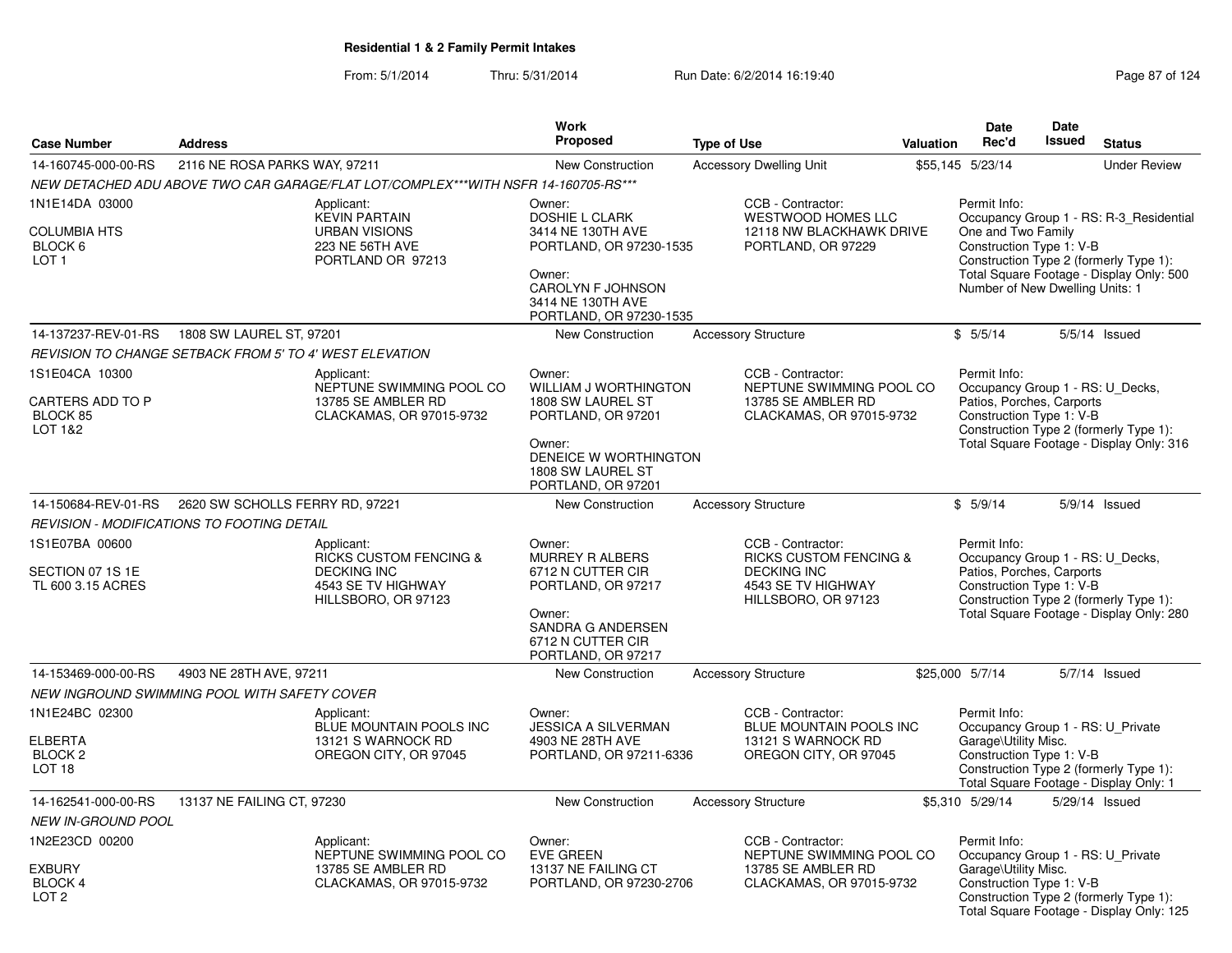|                                                               |                              |                                                                                                               | Work                                                                           |                                                                                                      |                  | <b>Date</b>                                                                           | Date                                   |                                        |
|---------------------------------------------------------------|------------------------------|---------------------------------------------------------------------------------------------------------------|--------------------------------------------------------------------------------|------------------------------------------------------------------------------------------------------|------------------|---------------------------------------------------------------------------------------|----------------------------------------|----------------------------------------|
| <b>Case Number</b>                                            | <b>Address</b>               |                                                                                                               | Proposed                                                                       | <b>Type of Use</b>                                                                                   | <b>Valuation</b> | Rec'd                                                                                 | <b>Issued</b>                          | <b>Status</b>                          |
| 14-148713-000-00-RS                                           | 3533 SW BLACKSTONE LN, 97201 |                                                                                                               | New Construction                                                               | Decks, Fences, Retaining Walls                                                                       |                  | \$80,000 5/27/14                                                                      |                                        | <b>Under Review</b>                    |
|                                                               |                              | INSTALL NEW THREE TIERED RETAINING WALL FOR SLOPE MITIGATION ALONG PROPERTY LINE AT WEST ELEVATION, 4 FT TALL |                                                                                |                                                                                                      |                  |                                                                                       |                                        |                                        |
| 1S1E09CB 05100                                                |                              | Applicant:<br>PETER KARP                                                                                      | Owner:<br><b>MEGAN LEA</b>                                                     | CCB - Contractor:<br>PETER KARP                                                                      |                  | Permit Info:<br>Occupancy Group 1 - RS: U_Private                                     |                                        |                                        |
| COUNCIL CREST PK<br>BLOCK 6<br>LOT 4&14                       |                              | <b>PLI SYSTEMS</b><br>3045 SE 61ST CT<br>HILLSBORO OR 97123                                                   | 3533 SW BLACKSTONE LN<br>PORTLAND, OR 97239-1588                               | PLI SYSTEMS INC<br>3045 SE 61ST CT<br>HILLSBORO, OR 97123                                            |                  | Garage\Utility Misc.<br>Construction Type 1: V-B                                      | Construction Type 2 (formerly Type 1): |                                        |
| SLY 10' OF LOT 15&16                                          |                              |                                                                                                               | Owner:<br><b>JESSE LEA</b><br>3533 SW BLACKSTONE LN<br>PORTLAND, OR 97239-1588 |                                                                                                      |                  |                                                                                       |                                        |                                        |
| 14-152198-000-00-RS                                           | 7605 SW 51ST PL, 97219       |                                                                                                               | New Construction                                                               | Decks, Fences, Retaining Walls                                                                       |                  | \$7,000 5/14/14                                                                       |                                        | 5/14/14 Issued                         |
|                                                               |                              | NEW 5 FOOT RETAINING WALL AT FRONT OF PROPERTY, STAIRS NOT PART OF THIS PERMIT                                |                                                                                |                                                                                                      |                  |                                                                                       |                                        |                                        |
| 1S1E19DB 01502                                                |                              | Applicant:<br>ADRIANA L FOCKE                                                                                 | Owner:<br>PAUL J FOCKE                                                         | CCB - Contractor:<br>KG CONCRETE CONSTRUCTION                                                        |                  | Permit Info:<br>Occupancy Group 1 - RS: U_Private                                     |                                        |                                        |
| MAPLE CREEK<br>LOT <sub>2</sub>                               |                              | 7605 SW 51ST PL<br>PORTLAND, OR 97219                                                                         | 7605 SW 51ST PL<br>PORTLAND, OR 97219                                          | PO BOX 1198<br>NEWBERG, OR                                                                           |                  | Garage\Utility Misc.<br>Construction Type 1: V-B                                      |                                        | Construction Type 2 (formerly Type 1): |
|                                                               |                              |                                                                                                               | Owner:<br>ADRIANA L FOCKE<br>7605 SW 51ST PL<br>PORTLAND, OR 97219             |                                                                                                      |                  |                                                                                       |                                        |                                        |
| 14-159205-000-00-RS                                           | 607 SW PRIMROSE ST           |                                                                                                               | New Construction                                                               | Decks, Fences, Retaining Walls                                                                       |                  | \$2,000 5/20/14                                                                       |                                        | <b>Under Review</b>                    |
| CONSTRUCT NEW 8' RETAINING WALL                               |                              |                                                                                                               |                                                                                |                                                                                                      |                  |                                                                                       |                                        |                                        |
| 1S1E28AA 08701                                                |                              | Applicant:                                                                                                    | Owner:                                                                         | CCB - Contractor:                                                                                    |                  | Permit Info:                                                                          |                                        |                                        |
| KILPATRICK COLLINS TRACT<br><b>BLOCK 4</b><br>LOT 8&9 TL 8701 |                              | <b>BRANDON GIBSON</b><br><b>GIBSON HOMES</b><br>PO BOX 1684<br>CLACKAMAS, OR 97015                            | PERFORMANCE HOMES LLC<br>10400 SW COTTONWOOD ST<br>TUALATIN, OR 97062-8393     | CURTIS HEINTZ EXCAVATING, INC Occupancy Group 1 - RS: U_Private<br>PO BOX 1105<br>SHERWOOD, OR 97140 |                  | Garage\Utility Misc.<br>Construction Type 1: V-B                                      |                                        | Construction Type 2 (formerly Type 1): |
| 14-159214-000-00-RS                                           | 4452 SE GLADSTONE ST, 97206  |                                                                                                               | New Construction                                                               | Decks, Fences, Retaining Walls                                                                       |                  | \$3,000 5/20/14                                                                       |                                        | 5/20/14 Under Inspection               |
|                                                               |                              | REPLACE 7FT FENCE ALONG SOUTH PROPERTY LINE: ADD 7 FT FENCE ALONG EAST PROPERTY LINE                          |                                                                                |                                                                                                      |                  |                                                                                       |                                        |                                        |
| 1S2E07CC 01300                                                |                              | Applicant:                                                                                                    | Owner:                                                                         |                                                                                                      |                  | Permit Info:                                                                          |                                        |                                        |
| <b>IVANHOE</b><br><b>BLOCK 7</b>                              |                              | MICHAEL J TOZIER<br>4452 SE GLADSTONE ST<br>PORTLAND, OR 97206                                                | MICHAEL J TOZIER<br>4452 SE GLADSTONE ST<br>PORTLAND, OR 97206                 |                                                                                                      |                  | Occupancy Group 1 - RS: U_Private<br>Garage\Utility Misc.<br>Construction Type 1: V-B |                                        |                                        |
| LOT <sub>6</sub>                                              |                              |                                                                                                               |                                                                                |                                                                                                      |                  |                                                                                       |                                        | Construction Type 2 (formerly Type 1): |
| 14-160983-000-00-RS                                           | 2722 SE 27TH AVE, 97202      |                                                                                                               | New Construction                                                               | Decks, Fences, Retaining Walls                                                                       |                  | \$13,000 5/23/14                                                                      |                                        | <b>Under Review</b>                    |
|                                                               |                              | INSTALL CONTINUOUS RETAINING WALL AT EAST AND NORTH ELEVATIONS, 10 FT TALL AT MAX HEIGHT                      |                                                                                |                                                                                                      |                  |                                                                                       |                                        |                                        |
| 1S1E12BB 12600                                                |                              | Applicant:<br>MIRANDA INDUSTRIES INC                                                                          | Owner:<br>OLENA TURULA                                                         | CCB - Contractor:<br>MIRANDA INDUSTRIES INC                                                          |                  | Permit Info:<br>Occupancy Group 1 - RS: U_Private                                     |                                        |                                        |
| <b>EAST PORTLAND HTS</b><br>BLOCK 19<br>LOT <sub>14</sub>     |                              | 17223 SE ROYER RD<br>DAMASCUS, OR 97015                                                                       | 2722 SE 27TH AVE<br>PORTLAND, OR 97202                                         | 17223 SE ROYER RD<br>DAMASCUS, OR 97015                                                              |                  | Garage\Utility Misc.<br>Construction Type 1: V-B                                      |                                        | Construction Type 2 (formerly Type 1): |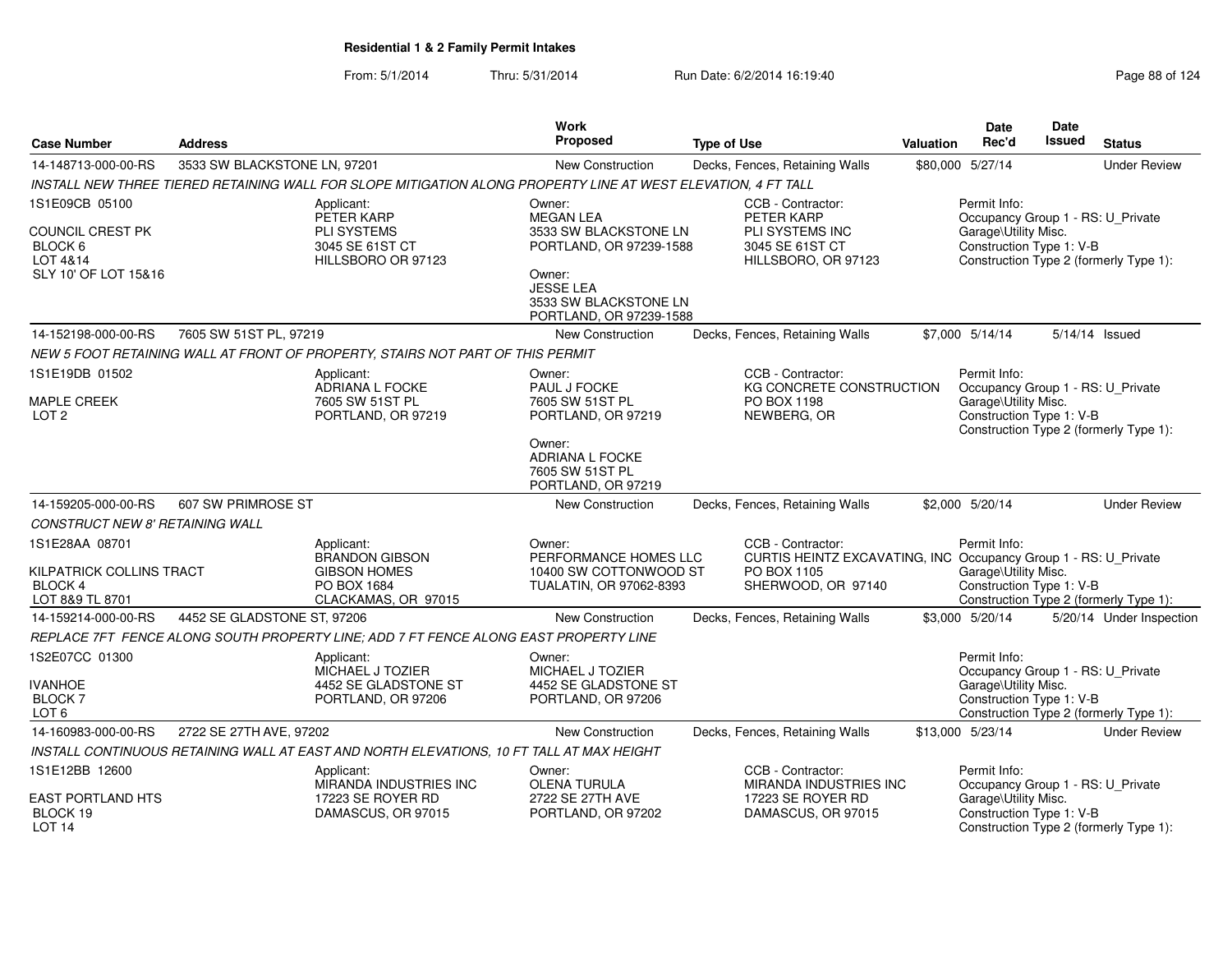| <b>Case Number</b>                                                                     | <b>Address</b>                                                                                                                                             | <b>Work</b><br>Proposed                                                                                                                                    | <b>Type of Use</b>                                                                                                          | Valuation         | Date<br>Rec'd                                                                                             | Date<br><b>Issued</b> | <b>Status</b>                                                                                                                  |
|----------------------------------------------------------------------------------------|------------------------------------------------------------------------------------------------------------------------------------------------------------|------------------------------------------------------------------------------------------------------------------------------------------------------------|-----------------------------------------------------------------------------------------------------------------------------|-------------------|-----------------------------------------------------------------------------------------------------------|-----------------------|--------------------------------------------------------------------------------------------------------------------------------|
| 14-163182-000-00-RS                                                                    | 4215 SW CHESAPEAK AVE, 97201                                                                                                                               | New Construction                                                                                                                                           | Decks, Fences, Retaining Walls                                                                                              |                   | \$5,799 5/30/14                                                                                           |                       | 5/30/14 Issued                                                                                                                 |
|                                                                                        | NEW MULTI-LEVEL DECK AT REAR OF HOUSE AND GRAVEL PATIO AREA                                                                                                |                                                                                                                                                            |                                                                                                                             |                   |                                                                                                           |                       |                                                                                                                                |
| 1S1E08DD 08600<br>COUNCIL CREST PK<br>BLOCK 31<br>SLY 30' OF LOT 5<br>LOT <sub>6</sub> | Applicant:<br>ANTHONY COCA<br>18177 MEINIG AVE<br>SANDY, OR 97055                                                                                          | Owner:<br>KEITH A LEVESQUE<br>4215 SW CHESAPEAK AVE<br>PORTLAND, OR 97239<br>Owner:<br>ELIZABETH P LEVESQUE<br>4215 SW CHESAPEAK AVE<br>PORTLAND, OR 97239 | CCB - Contractor:<br><b>ANTHONY COCA</b><br>18177 MEINIG AVE<br><b>SANDY, OR 97055</b>                                      |                   | Permit Info:<br>Occupancy Group 1 - RS: U Decks,<br>Patios, Porches, Carports<br>Construction Type 1: V-B |                       | Construction Type 2 (formerly Type 1):<br>Total Square Footage - Display Only: 273                                             |
| 14-160199-000-00-RS                                                                    | 2419 SE DIVISION ST, 97214                                                                                                                                 | New Construction                                                                                                                                           | Duplex                                                                                                                      | \$205,360 5/22/14 |                                                                                                           |                       | <b>Under Review</b>                                                                                                            |
|                                                                                        | NEW 2 STORY DUPLEX/ FLAT LOT/ COMPLEX                                                                                                                      |                                                                                                                                                            |                                                                                                                             |                   |                                                                                                           |                       |                                                                                                                                |
| 1S1E01CC 18300                                                                         | Applicant:<br>ERIC SCHEEL<br>2413 SE DIVISION<br>portland, OR 97202                                                                                        |                                                                                                                                                            | CCB - Contractor:<br><b>MARK LISAC</b><br><b>LISAC BROTHERS</b><br>CONSTRUCTION, INC.<br>PO BOX 2422<br>CLACKAMAS, OR 97015 |                   | Permit Info:<br>One and Two Family<br>Construction Type 1: V-B<br>Number of New Dwelling Units: 2         |                       | Occupancy Group 1 - RS: R-3_Residential<br>Construction Type 2 (formerly Type 1):<br>Total Square Footage - Display Only: 1862 |
|                                                                                        | 09-127849-REV-02-RS 4410 SE BYBEE BLVD, 97206                                                                                                              | New Construction                                                                                                                                           | Garage/Carport                                                                                                              |                   | \$2,000 5/13/14                                                                                           |                       | 5/13/14 Issued                                                                                                                 |
|                                                                                        | REVISION- TO REMOVE COVERED TRASH SHED, DETACH STORAGE SHED ATTACHED TO REAR OF GARAGE THAT DOSENT REQUIRE A PERMIT AND CHANGE DEMISIONS OF CEMENT PARKING |                                                                                                                                                            |                                                                                                                             |                   |                                                                                                           |                       |                                                                                                                                |
| 1S2E19BB 15800<br><b>DOVER</b><br>BLOCK 12<br>LOT 10-12                                | Applicant:<br>ETHAN C COOK<br>4410 SE BYBEE BLVD<br>PORTLAND, OR 97206-7757                                                                                | Owner:<br>ETHAN C COOK<br>4410 SE BYBEE BLVD<br>PORTLAND, OR 97206-7757                                                                                    |                                                                                                                             |                   | Permit Info:<br>Garage\Utility Misc.<br>Construction Type 1: V-B                                          |                       | Occupancy Group 1 - RS: U_Private<br>Construction Type 2 (formerly Type 1):<br>Total Square Footage - Display Only: 800        |
| 14-116878-REV-01-RS                                                                    | 7701 SE MADISON ST. 97215                                                                                                                                  | <b>New Construction</b>                                                                                                                                    | Garage/Carport                                                                                                              |                   | \$200 5/5/14                                                                                              |                       | 5/5/14 Issued                                                                                                                  |
|                                                                                        | REVISION TO PROVIDE CLEANER SITE PLAN AND REMOVE RETAINING WALL                                                                                            |                                                                                                                                                            |                                                                                                                             |                   |                                                                                                           |                       |                                                                                                                                |
| 1S2E05AC 02200<br>KINZEL PK<br>BLOCK 8<br>LOT 14&15                                    | Applicant:<br><b>DAN WILLIAMS</b><br><b>FASTER PERMITS</b><br>14334 NW EAGLERIDGE LANE<br>PORTLAND, OR 97229                                               | Owner:<br>JEFFREY ARMSTRONG<br>7701 SE MADISON ST<br>PORTLAND, OR 97215<br>Owner:<br>DAWN M MOWER<br>7701 SE MADISON ST<br>PORTLAND, OR 97215              | CCB - Contractor:<br>WILDE PROPERTIES INC<br>3735 SE CLAY STE 204<br>PORTLAND, OR 97214                                     |                   | Permit Info:<br>Garage\Utility Misc.<br>Construction Type 1: V-B                                          |                       | Occupancy Group 1 - RS: U_Private<br>Construction Type 2 (formerly Type 1):<br>Total Square Footage - Display Only: 240        |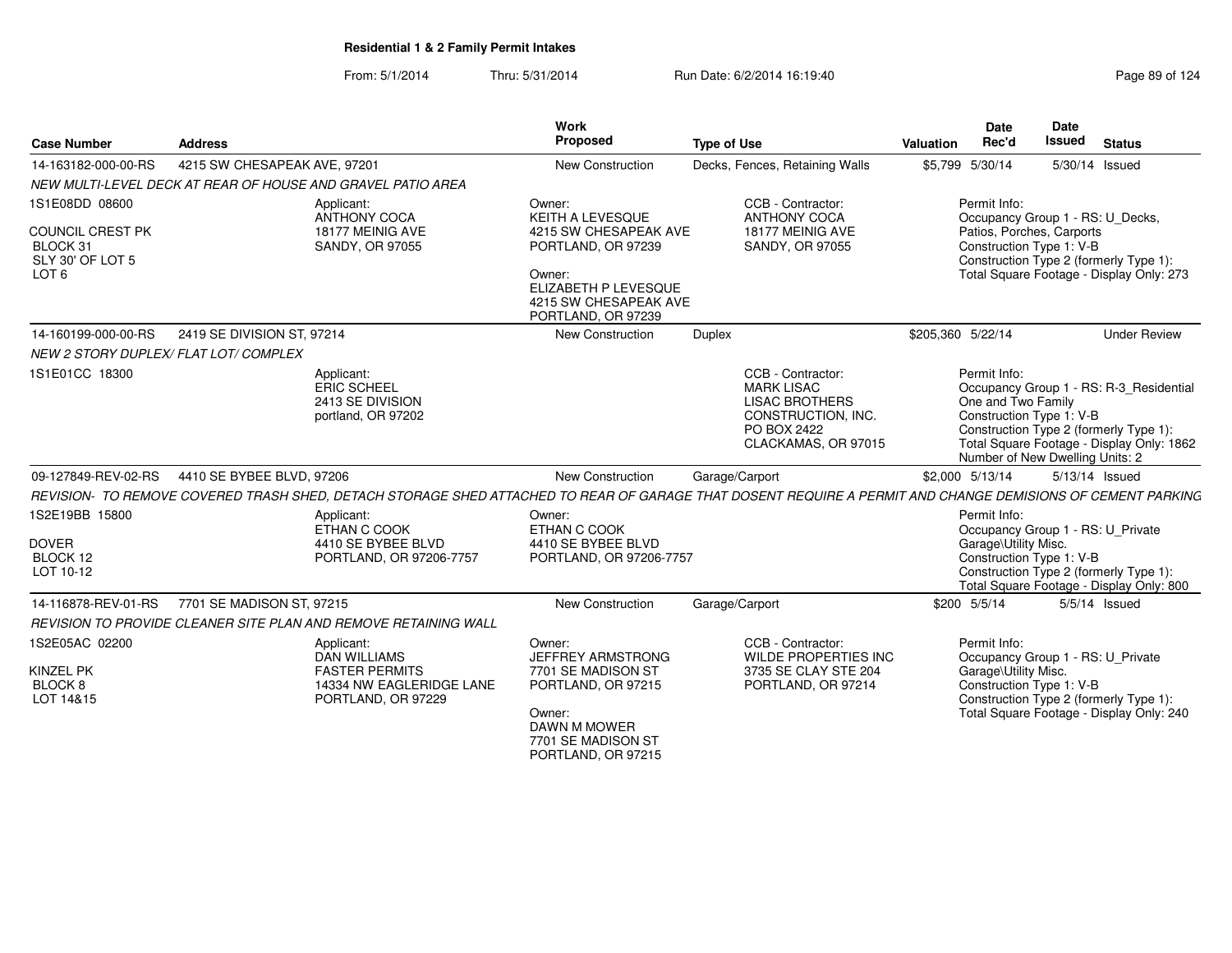| <b>Case Number</b>                                                                                            | <b>Address</b>                                                                                                                                                        | Work<br><b>Proposed</b>                                                                                                                                       | <b>Type of Use</b>                                                                             | Valuation | <b>Date</b><br>Rec'd                                                                                                                                                                             | Date<br>Issued | <b>Status</b>           |  |
|---------------------------------------------------------------------------------------------------------------|-----------------------------------------------------------------------------------------------------------------------------------------------------------------------|---------------------------------------------------------------------------------------------------------------------------------------------------------------|------------------------------------------------------------------------------------------------|-----------|--------------------------------------------------------------------------------------------------------------------------------------------------------------------------------------------------|----------------|-------------------------|--|
| 14-116878-REV-02-RS                                                                                           | 7701 SE MADISON ST, 97215                                                                                                                                             | New Construction                                                                                                                                              | Garage/Carport                                                                                 |           | \$5/13/14                                                                                                                                                                                        |                | 5/13/14 Issued          |  |
|                                                                                                               | <b>REVISION TO MOVE GARAGE TO 1 FT FROM PROPERTY LINE</b>                                                                                                             |                                                                                                                                                               |                                                                                                |           |                                                                                                                                                                                                  |                |                         |  |
| 1S2E05AC 02200<br>KINZEL PK<br>BLOCK <sub>8</sub><br>LOT 14&15                                                | Applicant:<br><b>BOB STEELE</b><br><b>DESIGN INTELLIGENCE</b><br>3013 SE WASHOUGAL RIVER RD<br>WASHOUGAL, WA 98671                                                    | Owner:<br><b>JEFFREY ARMSTRONG</b><br>7701 SE MADISON ST<br>PORTLAND, OR 97215<br>Owner:<br>DAWN M MOWER<br>7701 SE MADISON ST<br>PORTLAND, OR 97215          | CCB - Contractor:<br><b>WILDE PROPERTIES INC</b><br>3735 SE CLAY STE 204<br>PORTLAND, OR 97214 |           | Permit Info:<br>Occupancy Group 1 - RS: U Private<br>Garage\Utility Misc.<br>Construction Type 1: V-B<br>Construction Type 2 (formerly Type 1):<br>Total Square Footage - Display Only: 240      |                |                         |  |
|                                                                                                               | 14-123716-REV-01-RS  4515 N VANCOUVER AVE, 97217                                                                                                                      | <b>New Construction</b>                                                                                                                                       | Garage/Carport                                                                                 |           | \$21,000 5/9/14                                                                                                                                                                                  |                | 5/9/14 Issued           |  |
|                                                                                                               | ADDED VALUE REVISION - CONVERT 600 SF 2ND FLOOR TO HABITABLE SPACE WITH NEW BEDROOM, BATHROOM AND LIVING AREA                                                         |                                                                                                                                                               |                                                                                                |           |                                                                                                                                                                                                  |                |                         |  |
| 1N1E22AC 07100<br><b>CENTRAL ALBINA ADD</b><br>BLOCK 18<br>LOT 5 TL 7100                                      | Applicant:<br>ALVIN C JR CAMPBELL<br>5329 E 24TH AVE<br>ANCHORAGE, AK 99508                                                                                           | Owner:<br>ALVIN C JR CAMPBELL<br>5329 E 24TH AVE<br>ANCHORAGE, AK 99508                                                                                       | CCB - Contractor:<br><b>TUFF SHED INC</b><br>6500 NE HALSEY ST<br>PORTLAND, OR 97213           |           | Permit Info:<br>Occupancy Group 1 - RS: U Private<br>Garage\Utility Misc.<br>Construction Type 1: V-B<br>Construction Type 2 (formerly Type 1): V-B<br>Total Square Footage - Display Only: 1248 |                |                         |  |
| 14-137313-000-00-RS                                                                                           | 3034 NE 35TH PL, 97212                                                                                                                                                | <b>New Construction</b>                                                                                                                                       | Garage/Carport                                                                                 |           | \$33.984 5/1/14                                                                                                                                                                                  |                | $5/1/14$ Issued         |  |
|                                                                                                               | NEW GARAGE WITH STORAGE ABOVE AND CURB CUT;                                                                                                                           |                                                                                                                                                               |                                                                                                |           |                                                                                                                                                                                                  |                |                         |  |
| 1N1E25AB 15900<br><b>MARYLAND HTS</b><br>BLOCK <sub>8</sub><br>LOT 5                                          | Applicant:<br>MICHAEL B LINQUIST<br>3034 NE 35TH PL<br>PORTLAND, OR 97212-2726                                                                                        | Owner:<br>MICHAEL B LINQUIST<br>3034 NE 35TH PL<br>PORTLAND, OR 97212-2726<br>Owner:<br><b>ROBIN E LINQUIST</b><br>3034 NE 35TH PL<br>PORTLAND, OR 97212-2726 |                                                                                                |           | Permit Info:<br>Occupancy Group 1 - RS: U_Private<br>Garage\Utility Misc.<br>Construction Type 1: V-B<br>Construction Type 2 (formerly Type 1):<br>Total Square Footage - Display Only: 800      |                |                         |  |
| 14-149452-000-00-RS                                                                                           | 870 SE 138TH AVE, 97233                                                                                                                                               | <b>New Construction</b>                                                                                                                                       | Garage/Carport                                                                                 |           | \$20,560 5/9/14                                                                                                                                                                                  |                | 5/9/14 Under Inspection |  |
|                                                                                                               | NEW SINGLE STORY SHOP WITH ONE OVERHEAD DOOR, SEPARATE TRADE PERMITS/***ADD (1) 200 AMP SERVICE AND (10) BRANCH CIRCUITS 5/9/14***/***ADD FURNACE, VENT FOR APPLIANCI |                                                                                                                                                               |                                                                                                |           |                                                                                                                                                                                                  |                |                         |  |
| 1S2E02AA 11100<br>HOOD ACRES & PLAT 2 & 3<br>BLOCK <sub>3</sub><br>N 1/2 OF LOT 9 EXC PT IN ST & EXC E 126.50 | Applicant:<br>A SCOTT TRNKA<br>870 SE 138TH AVE<br>PORTLAND, OR 97233-1944                                                                                            | Owner:<br>A SCOTT TRNKA<br>870 SE 138TH AVE<br>PORTLAND, OR 97233-1944                                                                                        |                                                                                                |           | Permit Info:<br>Occupancy Group 1 - RS: U_Private<br>Garage\Utility Misc.<br>Construction Type 1: V-B<br>Construction Type 2 (formerly Type 1):<br>Total Square Footage - Display Only: 484      |                |                         |  |
| 14-151573-000-00-RS                                                                                           | 335 NE 83RD AVE, 97220                                                                                                                                                | New Construction                                                                                                                                              | Garage/Carport                                                                                 |           | \$18,861 5/2/14                                                                                                                                                                                  |                | 5/2/14 Under Inspection |  |
|                                                                                                               | NEW DETACHED GARAGE Septic Decommissioning Required. Call for Inspection 842.                                                                                         |                                                                                                                                                               |                                                                                                |           |                                                                                                                                                                                                  |                |                         |  |
| 1N2E33CB 06500<br><b>TERRACE PK</b><br>BLOCK 16<br>LOT <sub>17</sub>                                          | Applicant:<br><b>RON WOODRUFF</b><br>RON WOODRUFF, ARCHITECT<br>1225 SE MALL ST<br>PORTLAND OR 97202                                                                  | Owner:<br><b>SUSAN E ALLEMAN</b><br>335 NE 83RD AVE<br>PORTLAND, OR 97220                                                                                     | CCB - Contractor:<br>COPASETIC CONSTRUCTION INC<br>3958 SE WAKE ST<br>MILWAUKIE, OR 97222      |           | Permit Info:<br>Occupancy Group 1 - RS: U Private<br>Garage\Utility Misc.<br>Construction Type 1: V-B<br>Construction Type 2 (formerly Type 1):<br>Total Square Footage - Display Only: 444      |                |                         |  |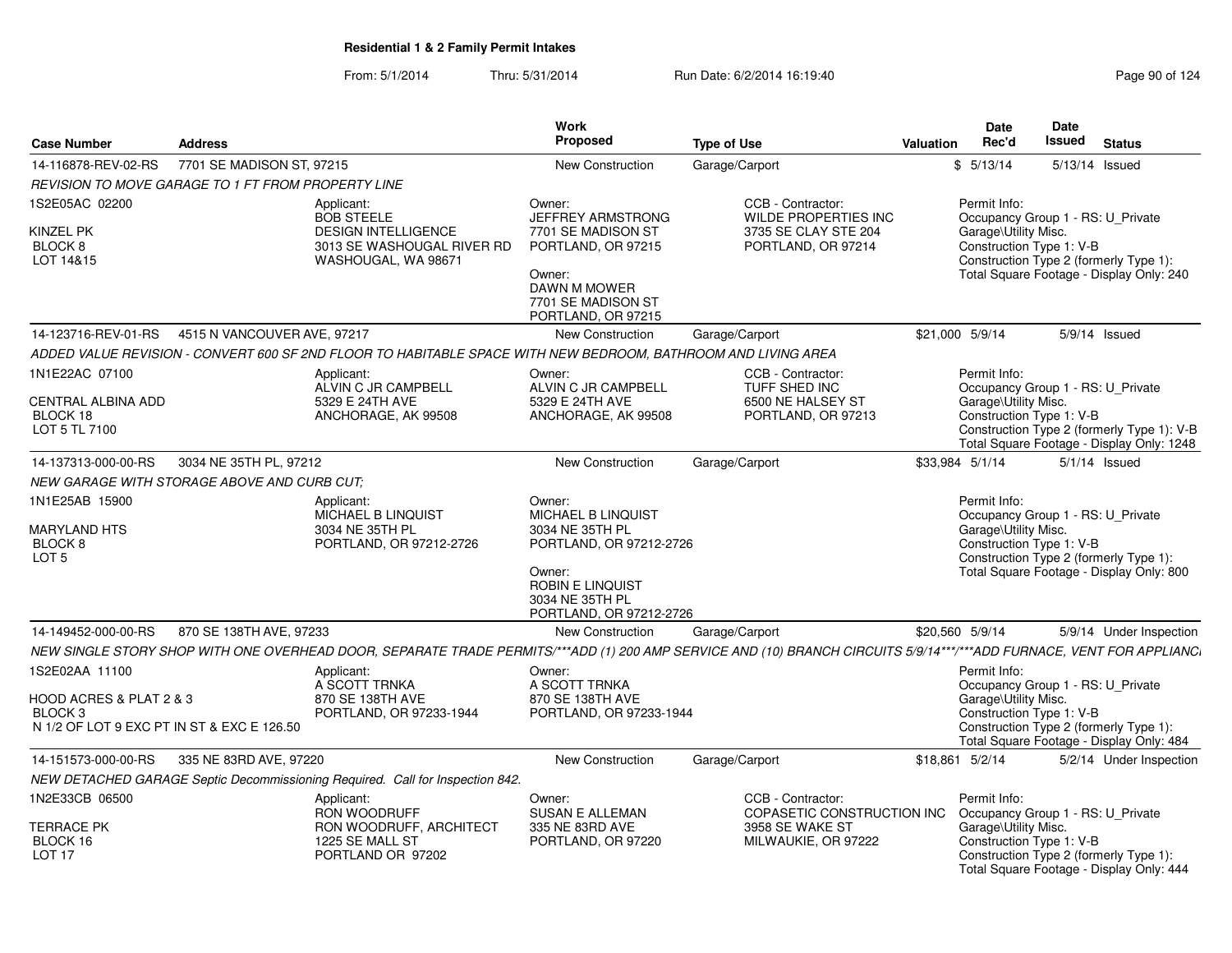| <b>Case Number</b>                                                       | <b>Address</b>                                                                                                                                                      | Work<br>Proposed                                                                    | <b>Type of Use</b>                                                                                             | <b>Valuation</b> | <b>Date</b><br>Rec'd                                                                                  | Date<br><b>Issued</b> | <b>Status</b>                                                                      |
|--------------------------------------------------------------------------|---------------------------------------------------------------------------------------------------------------------------------------------------------------------|-------------------------------------------------------------------------------------|----------------------------------------------------------------------------------------------------------------|------------------|-------------------------------------------------------------------------------------------------------|-----------------------|------------------------------------------------------------------------------------|
| 14-151573-REV-01-RS                                                      | 335 NE 83RD AVE, 97220                                                                                                                                              | New Construction                                                                    | Garage/Carport                                                                                                 |                  | \$5/15/14                                                                                             | 5/15/14 Issued        |                                                                                    |
|                                                                          | REVISION-REVISE FOOTING STEM WALL WIDTH, TO 6", DELETE VERTICLE REBARS IN FOOTING DELETE WELDED WIRE MESH AT 4" CONC. SLAB ***APPLICANT PROVIDED LEGAL PROPERTY LII |                                                                                     |                                                                                                                |                  |                                                                                                       |                       |                                                                                    |
| 1N2E33CB 06500                                                           | Applicant:<br>RON WOODRUFF                                                                                                                                          | Owner:<br><b>SUSAN E ALLEMAN</b>                                                    | CCB - Contractor:<br>COPASETIC CONSTRUCTION INC                                                                |                  | Permit Info:<br>Occupancy Group 1 - RS: U_Private                                                     |                       |                                                                                    |
| <b>TERRACE PK</b><br>BLOCK 16<br>LOT <sub>17</sub>                       | RON WOODRUFF, ARCHITECT<br>1225 SE MALL ST<br>PORTLAND OR 97202                                                                                                     | 335 NE 83RD AVE<br>PORTLAND, OR 97220-6017                                          | 3958 SE WAKE ST<br>MILWAUKIE, OR 97222                                                                         |                  | Garage\Utility Misc.<br>Construction Type 1: V-B                                                      |                       | Construction Type 2 (formerly Type 1):<br>Total Square Footage - Display Only: 444 |
| 14-152042-000-00-RS                                                      | 4425 NE 90TH AVE, 97220                                                                                                                                             | New Construction                                                                    | Garage/Carport                                                                                                 |                  | \$22,000 5/2/14                                                                                       |                       | $5/2/14$ Issued                                                                    |
| NEW 417 SF DETACHED GARAGE                                               |                                                                                                                                                                     |                                                                                     |                                                                                                                |                  |                                                                                                       |                       |                                                                                    |
| 1N2E21CA 04000<br>ROSEWAY & PLAT 2<br>BLOCK <sub>3</sub>                 | Applicant:<br><b>JOHN CHU</b><br><b>JTC DESIGN</b><br>11540 SE SOUTHERN LITES DR                                                                                    | Owner:<br><b>KRISTIN TONDRA</b><br>4425 NE 90TH AVE<br>PORTLAND, OR 97220-5023      | CCB - Contractor:<br>NICK WIEBE<br>SAGE GENERAL CONTRACTING<br>8190 SW DURHAM                                  |                  | Permit Info:<br>Occupancy Group 1 - RS: U_Private<br>Garage\Utility Misc.<br>Construction Type 1: V-B |                       |                                                                                    |
| LOT <sub>31</sub>                                                        | HAPPY VALLEY, OR 97086                                                                                                                                              | Owner:<br><b>MICHAEL TRUE</b><br>4425 NE 90TH AVE<br>PORTLAND, OR 97220-5023        | <b>TIGARD, OR 97224</b>                                                                                        |                  |                                                                                                       |                       | Construction Type 2 (formerly Type 1):<br>Total Square Footage - Display Only: 417 |
| 14-152577-000-00-RS                                                      | 4821 NE GRAND AVE, 97211                                                                                                                                            | New Construction                                                                    | Garage/Carport                                                                                                 |                  | \$14,018 5/5/14                                                                                       |                       | <b>Under Review</b>                                                                |
|                                                                          | NEW DETACHED GARAGE/1-STORY/FLAT LOT/COMPLEX***WITH NSFR 14-152572-RS***                                                                                            |                                                                                     |                                                                                                                |                  |                                                                                                       |                       |                                                                                    |
| 1N1E23BC 06600<br><b>DAVIS HIGHLAND</b><br>BLOCK <sub>3</sub><br>LOT 7&8 | Applicant:<br>MIKE COYLE<br><b>FASTER PERMITS</b><br>14334 NW EAGLERIDGE LANE<br>PORTLAND, OR 97229                                                                 | Owner:<br><b>WEST COAST DEVELOPMENT</b><br>1697 19TH ST<br>WEST LINN, OR 97068-4453 | CCB - Contractor:<br><b>WEST COAST DEVELOPMENT</b><br><b>GROUP INC</b><br>1697 19TH ST<br>WEST LINN, OR 97068  |                  | Permit Info:<br>Occupancy Group 1 - RS: U Private<br>Garage\Utility Misc.<br>Construction Type 1: V-B |                       | Construction Type 2 (formerly Type 1):<br>Total Square Footage - Display Only: 330 |
| 14-153235-000-00-RS                                                      | 12512 SE KELLY ST, 97236                                                                                                                                            | <b>New Construction</b>                                                             | Garage/Carport                                                                                                 |                  | \$13,594 5/6/14                                                                                       |                       | <b>Under Review</b>                                                                |
|                                                                          | NEW DETACHED ONE STORY ONE CAR GARAGE***WITH NSFR 14-153226-RS***                                                                                                   |                                                                                     |                                                                                                                |                  |                                                                                                       |                       |                                                                                    |
| 1S2E11BC 06901                                                           | Applicant:<br>Connie Mueller<br><b>VILLAGE CONSTRUCTION LLC</b><br><b>PO BOX 279</b><br><b>BORING OR 97008</b>                                                      | Owner:<br>JECO INVESTMENT INC<br><b>PO BOX 279</b><br>BORING, OR 97009-0279         | CCB - Contractor:<br>Connie Mueller<br>VILLAGE CONSTRUCTION LLC<br><b>PO BOX 279</b><br><b>BORING OR 97008</b> |                  | Permit Info:<br>Occupancy Group 1 - RS: U_Private<br>Garage\Utility Misc.<br>Construction Type 1: V-B |                       | Construction Type 2 (formerly Type 1):<br>Total Square Footage - Display Only: 320 |
| 14-153249-000-00-RS                                                      | 12522 SE KELLY ST, 97236                                                                                                                                            | <b>New Construction</b>                                                             | Garage/Carport                                                                                                 |                  | \$13,594 5/6/14                                                                                       |                       | <b>Under Review</b>                                                                |
|                                                                          | NEW ONE STORY ONE CAR DETACHED GARAGE***WITH NSFR 14-153246-RS***                                                                                                   |                                                                                     |                                                                                                                |                  |                                                                                                       |                       |                                                                                    |
| 1S2E11BC 06902                                                           | Applicant:<br>Connie Mueller<br>VILLAGE CONSTRUCTION LLC<br><b>PO BOX 279</b><br>BORING OR 97008                                                                    | Owner:<br>JECO INVESTMENT INC<br><b>PO BOX 279</b><br>BORING, OR 97009-0279         | CCB - Contractor:<br>Connie Mueller<br>VILLAGE CONSTRUCTION LLC<br>PO BOX 279<br>BORING OR 97008               |                  | Permit Info:<br>Occupancy Group 1 - RS: U Private<br>Garage\Utility Misc.<br>Construction Type 1: V-B |                       | Construction Type 2 (formerly Type 1):<br>Total Square Footage - Display Only: 320 |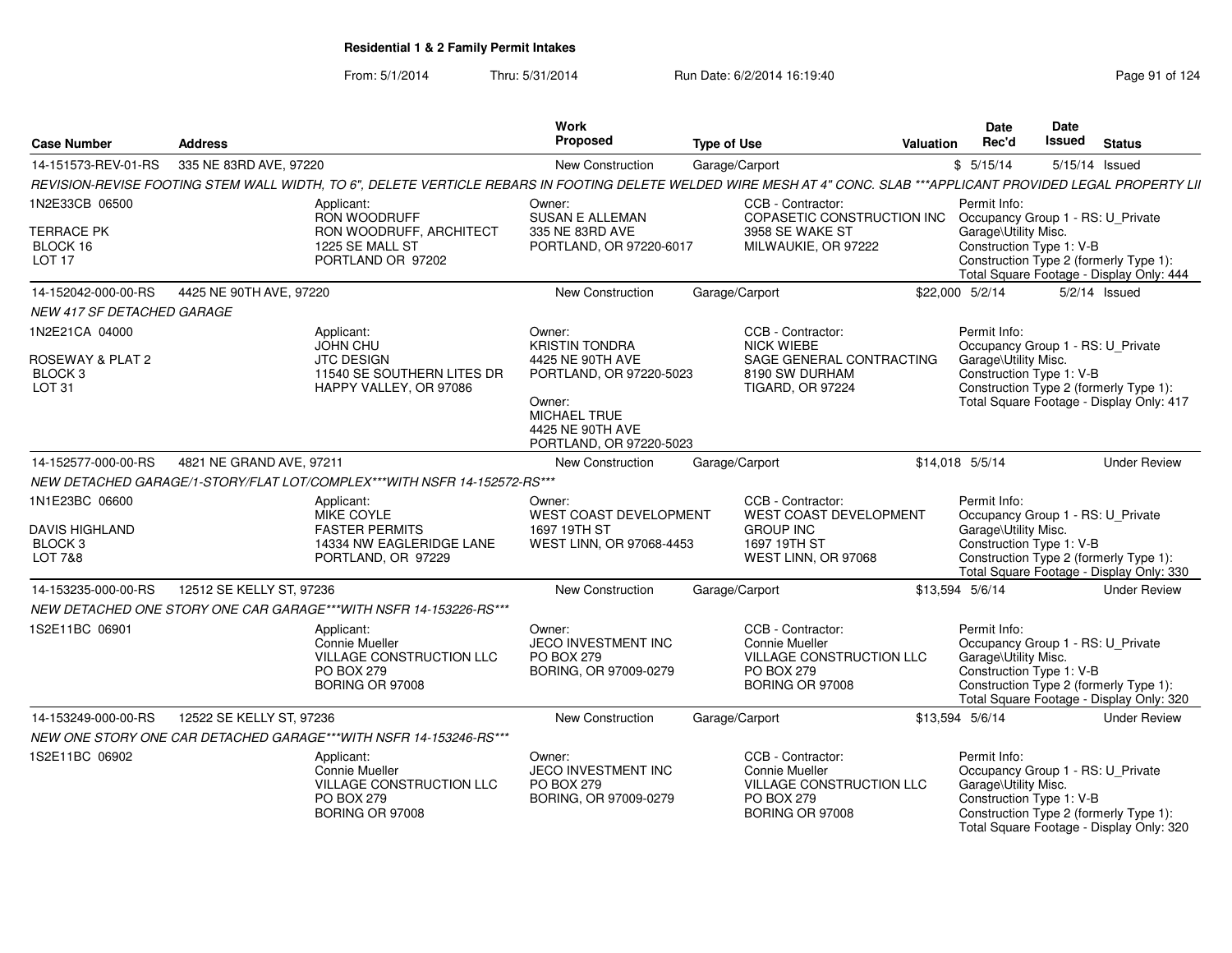| <b>Case Number</b>                                           | <b>Address</b>            |                                                                                                                        | <b>Work</b><br>Proposed                                                              | <b>Type of Use</b>                                                                                                      | <b>Valuation</b> | Date<br>Rec'd                                                                                         | Date<br>Issued | <b>Status</b>                                                                      |
|--------------------------------------------------------------|---------------------------|------------------------------------------------------------------------------------------------------------------------|--------------------------------------------------------------------------------------|-------------------------------------------------------------------------------------------------------------------------|------------------|-------------------------------------------------------------------------------------------------------|----------------|------------------------------------------------------------------------------------|
| 14-153260-000-00-RS                                          | 12532 SE KELLY ST, 97212  |                                                                                                                        | New Construction                                                                     | Garage/Carport                                                                                                          |                  | \$13,594 5/6/14                                                                                       |                | <b>Under Review</b>                                                                |
|                                                              |                           | NEW ONE STORY ONE CAR DETACHED GARAGE***WITH NSFR 14-153256-RS***                                                      |                                                                                      |                                                                                                                         |                  |                                                                                                       |                |                                                                                    |
| 1S2E11BC 06903                                               |                           | Applicant:<br>Connie Mueller<br>VILLAGE CONSTRUCTION LLC<br><b>PO BOX 279</b><br>BORING OR 97008                       | Owner:<br>JECO INVESTMENT INC<br><b>PO BOX 279</b><br>BORING, OR 97009-0279          | CCB - Contractor:<br>Connie Mueller<br>VILLAGE CONSTRUCTION LLC<br>PO BOX 279<br>BORING OR 97008                        |                  | Permit Info:<br>Occupancy Group 1 - RS: U_Private<br>Garage\Utility Misc.<br>Construction Type 1: V-B |                | Construction Type 2 (formerly Type 1):<br>Total Square Footage - Display Only: 320 |
| 14-153276-000-00-RS                                          | 12542 SE KELLY ST, 97236  |                                                                                                                        | New Construction                                                                     | Garage/Carport                                                                                                          |                  | \$13,594 5/6/14                                                                                       |                | <b>Under Review</b>                                                                |
|                                                              |                           | NEW ONE STORY ONE CAR DETACHED GARAGE***WITH NSFR 14-153269-RS***                                                      |                                                                                      |                                                                                                                         |                  |                                                                                                       |                |                                                                                    |
| 1S2E11BC 06904                                               |                           | Applicant:<br>Connie Mueller<br><b>VILLAGE CONSTRUCTION LLC</b><br><b>PO BOX 279</b><br>BORING OR 97008                | Owner:<br>JECO INVESTMENT INC<br>PO BOX 279<br>BORING, OR 97009-0279                 | CCB - Contractor:<br>Connie Mueller<br><b>VILLAGE CONSTRUCTION LLC</b><br>PO BOX 279<br><b>BORING OR 97008</b>          |                  | Permit Info:<br>Occupancy Group 1 - RS: U_Private<br>Garage\Utility Misc.<br>Construction Type 1: V-B |                | Construction Type 2 (formerly Type 1):<br>Total Square Footage - Display Only: 320 |
| 14-154890-000-00-RS                                          | 1122 NE 42ND AVE, 97213   |                                                                                                                        | New Construction                                                                     | Garage/Carport                                                                                                          |                  | \$9.176 5/9/14                                                                                        |                | <b>Under Review</b>                                                                |
| NEW 12' X 18' DETACHED GARAGE                                |                           |                                                                                                                        |                                                                                      |                                                                                                                         |                  |                                                                                                       |                |                                                                                    |
| 1N2E31BB 05800<br>LAURELHURST<br>BLOCK 49<br>LOT 2&3 TL 5800 |                           | Applicant:<br><b>GEOFF WRIGHT</b><br>UTF CONSULTING<br>17740 SW FLORENCE ST<br>BEAVERTON, OR 97007                     | Owner:<br><b>HILARY E CAMBRON</b><br>1122 NE 42ND AVE<br>PORTLAND, OR 97213-1506     | CCB - Contractor:<br><b>ALICIA LIBERTY</b><br><b>LIBERTY NW HOMES</b><br>16542 SE ORCHARD VIEW LN<br>DAMASCUS, OR 97089 |                  | Permit Info:<br>Occupancy Group 1 - RS: U Private<br>Garage\Utility Misc.<br>Construction Type 1: V-B |                | Construction Type 2 (formerly Type 1):<br>Total Square Footage - Display Only: 216 |
| 14-155064-000-00-RS                                          | 4243 SE NEHALEM ST, 97206 |                                                                                                                        | New Construction                                                                     | Garage/Carport                                                                                                          |                  | \$9.346 5/12/14                                                                                       |                | <b>Under Review</b>                                                                |
|                                                              |                           | 1 OF 2 - NEW DETACHED GARAGE/1-STORY/FLAT LOT/SIMPLE***WITH NSFR 14-155060-RS & 2 OF 2 DETACHED GARAGE 14-155068-RS*** |                                                                                      |                                                                                                                         |                  |                                                                                                       |                |                                                                                    |
| 1S2E19CB 14500                                               |                           | Applicant:<br><b>MIKE COYLE</b><br><b>FASTER PERMITS</b><br>14334 NW EAGLERIDGE LANE<br>PORTLAND, OR 97229             | Owner:<br>K & C CUSTOM HOMES LLC<br>300 W 15TH ST #300-4<br>VANCOUVER, WA 98660-2927 | CCB - Contractor:<br>K & C CUSTOM HOMES LLC<br>3720 SW BOND AVE #308<br>PORTLAND, OR 97239                              |                  | Permit Info:<br>Occupancy Group 1 - RS: U_Private<br>Garage\Utility Misc.<br>Construction Type 1: V-B |                | Construction Type 2 (formerly Type 1):<br>Total Square Footage - Display Only: 220 |
| 14-155068-000-00-RS                                          | 4243 SE NEHALEM ST, 97206 |                                                                                                                        | New Construction                                                                     | Garage/Carport                                                                                                          |                  | \$9,346 5/12/14                                                                                       |                | <b>Under Review</b>                                                                |
|                                                              |                           | 2 OF 2 - NEW DETACHED GARAGE/1-STORY/FLAT LOT/SIMPLE***WITH NSFR 14-155060-RS & 1 OF 2 DETACHED GARAGE 14-155064-RS*** |                                                                                      |                                                                                                                         |                  |                                                                                                       |                |                                                                                    |
| 1S2E19CB 14500                                               |                           | Applicant:<br><b>MIKE COYLE</b><br><b>FASTER PERMITS</b><br>14334 NW EAGLERIDGE LANE<br>PORTLAND, OR 97229             | Owner:<br>K & C CUSTOM HOMES LLC<br>300 W 15TH ST #300-4<br>VANCOUVER, WA 98660-2927 | CCB - Contractor:<br>K & C CUSTOM HOMES LLC<br>3720 SW BOND AVE #308<br>PORTLAND, OR 97239                              |                  | Permit Info:<br>Occupancy Group 1 - RS: U_Private<br>Garage\Utility Misc.<br>Construction Type 1: V-B |                | Construction Type 2 (formerly Type 1):<br>Total Square Footage - Display Only: 220 |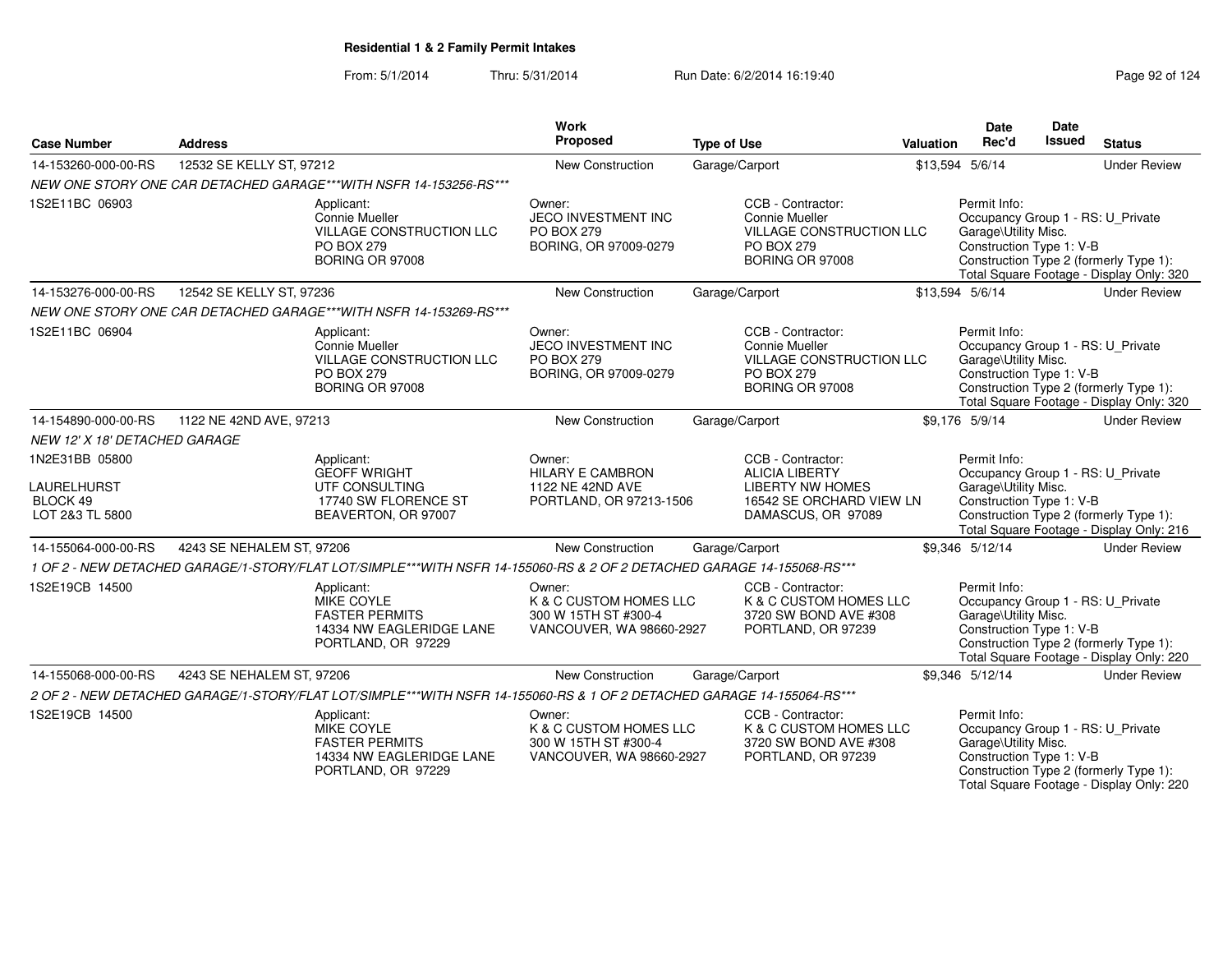| <b>Case Number</b>                                                       | <b>Address</b>              |                                                                                                     | Work<br>Proposed                                                                                                                                                              | <b>Type of Use</b>                                                                                                                    | Valuation | Date<br>Rec'd                                                                                         | <b>Date</b><br><b>Issued</b> | <b>Status</b>                                                                      |
|--------------------------------------------------------------------------|-----------------------------|-----------------------------------------------------------------------------------------------------|-------------------------------------------------------------------------------------------------------------------------------------------------------------------------------|---------------------------------------------------------------------------------------------------------------------------------------|-----------|-------------------------------------------------------------------------------------------------------|------------------------------|------------------------------------------------------------------------------------|
| 14-155890-000-00-RS                                                      | 1216 NE TILLAMOOK ST, 97212 |                                                                                                     | <b>New Construction</b>                                                                                                                                                       | Garage/Carport                                                                                                                        |           | \$21,000 5/13/14                                                                                      |                              | 5/13/14 Under Inspection                                                           |
|                                                                          |                             | NEW DETACHED GARAGE, 288SF, AT REAR OF PROPERTY, trade permits sold separately                      |                                                                                                                                                                               |                                                                                                                                       |           |                                                                                                       |                              |                                                                                    |
| 1N1E26CD 02500<br><b>WEST IRVINGTON</b><br>BLOCK 125<br>LOT <sub>3</sub> |                             | Applicant:<br>SWANSON CONSTRUCTION INC<br>PO BOX 1874<br>SANDY, OR 97055                            | Owner:<br><b>ESTHER L WESTBROOK</b><br>1216 NE TILLAMOOK ST<br>PORTLAND, OR 97212-4339<br>Owner:<br><b>RUSSEL E CALLEN</b><br>1216 NE TILLAMOOK ST<br>PORTLAND, OR 97212-4339 | CCB - Contractor:<br>SWANSON CONSTRUCTION INC<br>PO BOX 1874<br>SANDY, OR 97055                                                       |           | Permit Info:<br>Occupancy Group 1 - RS: U Private<br>Garage\Utility Misc.<br>Construction Type 1: V-B |                              | Construction Type 2 (formerly Type 1):<br>Total Square Footage - Display Only: 288 |
| 14-155946-000-00-RS                                                      | 2334 NE 27TH AVE, 97212     |                                                                                                     | New Construction                                                                                                                                                              | Garage/Carport                                                                                                                        |           | \$11,045 5/13/14                                                                                      | 5/13/14 Issued               |                                                                                    |
| <b>NEW DETACHED GARAGE</b>                                               |                             |                                                                                                     |                                                                                                                                                                               |                                                                                                                                       |           |                                                                                                       |                              |                                                                                    |
| 1N1E25CB 09900<br>SECTION 25 1N 1E<br>TL 9900 0.14 ACRES                 |                             | Applicant:<br><b>THOMAS JOHNSON</b><br>821 NW FLANDERS #210<br>PORTLAND OR 97209                    | Owner:<br><b>ROBERT P AMBES</b><br>PO BOX 12601<br>PORTLAND, OR 97212-0601                                                                                                    | CCB - Contractor:<br>ZB<br><b>ZB CONSTRUCTION</b><br>12728 SE STEELE ST<br>PORTLAND, OR 97236                                         |           | Permit Info:<br>Occupancy Group 1 - RS: U_Private<br>Garage\Utility Misc.<br>Construction Type 1: V-B |                              | Construction Type 2 (formerly Type 1):<br>Total Square Footage - Display Only: 260 |
| 14-156574-000-00-RS                                                      | 626 SW COMUS CT             |                                                                                                     | New Construction                                                                                                                                                              | Garage/Carport                                                                                                                        |           | \$17,332 5/20/14                                                                                      | 5/20/14 Issued               |                                                                                    |
|                                                                          |                             | NEW DETACHED GARAGE AT THE END OF EXISTING DRIVEWAY 407SF                                           |                                                                                                                                                                               |                                                                                                                                       |           |                                                                                                       |                              |                                                                                    |
| 1S1E28DD 05106<br><b>TRYON CREST</b><br>LOT <sub>6</sub>                 |                             | Applicant:<br><b>JORDAN A CARTER</b><br>626 SW COMUS CT<br>PORTLAND, OR 97219-7790                  | Owner:<br>JORDAN A CARTER<br>626 SW COMUS CT<br>PORTLAND, OR 97219-7790<br>Owner:<br>REBECCA M CARTER<br>626 SW COMUS CT<br>PORTLAND, OR 97219-7790                           |                                                                                                                                       |           | Permit Info:<br>Occupancy Group 1 - RS: U_Private<br>Garage\Utility Misc.<br>Construction Type 1: V-B |                              | Construction Type 2 (formerly Type 1):<br>Total Square Footage - Display Only: 408 |
| 14-156605-000-00-RS                                                      | 1212 SE HARNEY ST, 97202    |                                                                                                     | New Construction                                                                                                                                                              | Garage/Carport                                                                                                                        |           | \$10,960 5/14/14                                                                                      |                              | <b>Under Review</b>                                                                |
|                                                                          |                             | NEW 1-CAR GARAGE/1-STORY/FLAT LOT/SIMPLE***WITH NSFR 14-156590-RS***                                |                                                                                                                                                                               |                                                                                                                                       |           |                                                                                                       |                              |                                                                                    |
| 1S1E23CD 08900<br>SELLWOOD<br>BLOCK 46<br>LOT <sub>18</sub>              |                             | Applicant:<br>MIKE COYLE<br><b>FASTER PERMITS</b><br>14334 NW EAGLERIDGE LANE<br>PORTLAND, OR 97229 | Owner:<br><b>CASEY MEADOWS LLC</b><br>386 NW 3RD AVE<br>CANBY, OR 97013                                                                                                       | CCB - Contractor:<br>KNIGHT STREET PROPERTIES LL( Occupancy Group 1 - RS: U_Private<br>9833 SE EAST VIEW DR<br>HAPPY VALLEY, OR 97086 |           | Permit Info:<br>Garage\Utility Misc.<br>Construction Type 1: V-B                                      |                              | Construction Type 2 (formerly Type 1):<br>Total Square Footage - Display Only: 258 |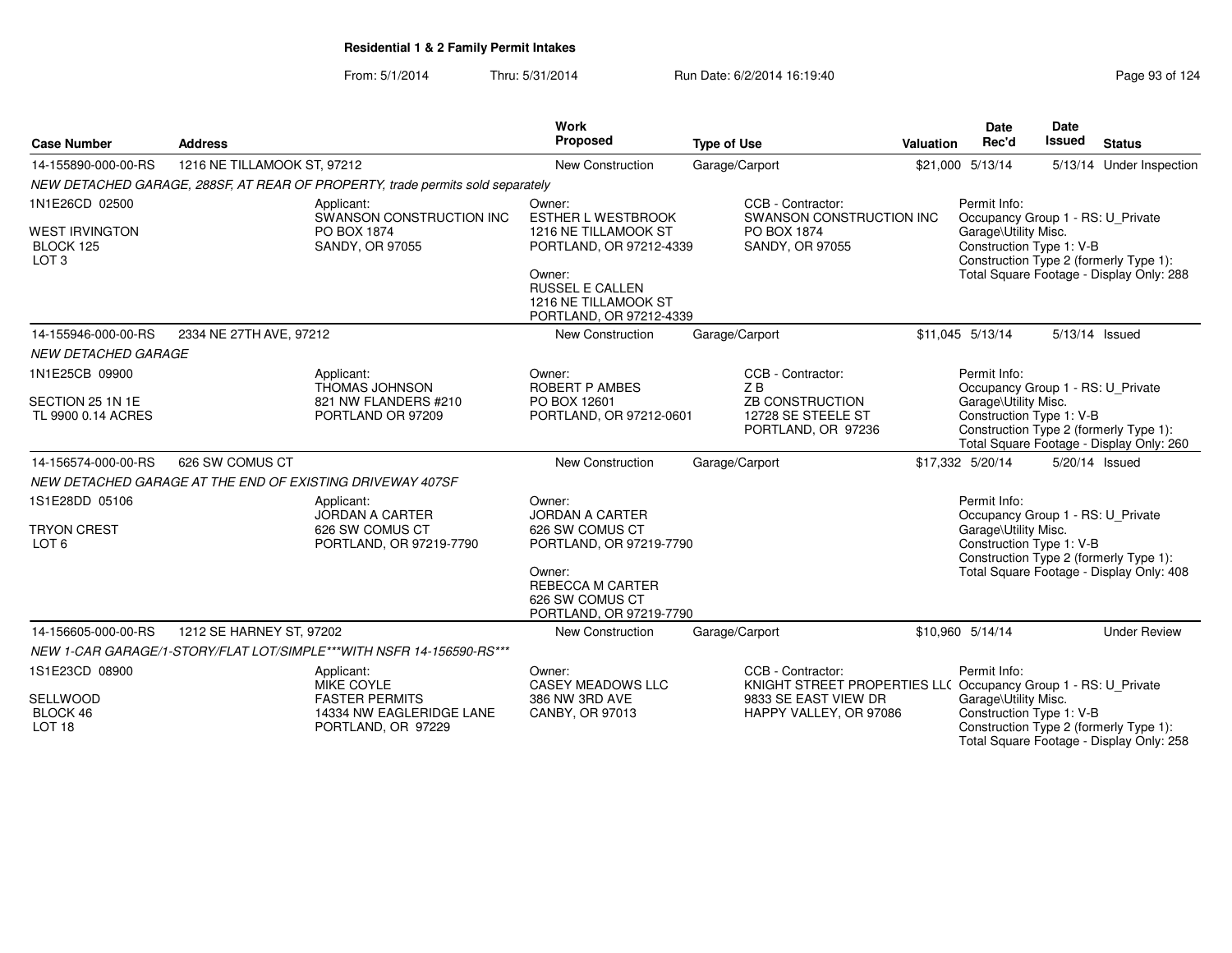|                                                                                |                                                                                                           | Work                                                                                                                                                                                  |                                                                                                                                            |                  | <b>Date</b>                                                                                           | Date   |                                                                                    |
|--------------------------------------------------------------------------------|-----------------------------------------------------------------------------------------------------------|---------------------------------------------------------------------------------------------------------------------------------------------------------------------------------------|--------------------------------------------------------------------------------------------------------------------------------------------|------------------|-------------------------------------------------------------------------------------------------------|--------|------------------------------------------------------------------------------------|
| <b>Case Number</b>                                                             | <b>Address</b>                                                                                            | Proposed                                                                                                                                                                              | <b>Type of Use</b>                                                                                                                         | <b>Valuation</b> | Rec'd                                                                                                 | Issued | <b>Status</b>                                                                      |
| 14-157249-000-00-RS                                                            | 6550 SE 63RD AVE, 97206                                                                                   | New Construction                                                                                                                                                                      | Garage/Carport                                                                                                                             |                  | \$10,195 5/15/14                                                                                      |        | <b>Under Review</b>                                                                |
|                                                                                | NEW 1-CAR GARAGE/1-STORY/FLAT LOT/SIMPLE***WITH NSFR 14-157243-RS***                                      |                                                                                                                                                                                       |                                                                                                                                            |                  |                                                                                                       |        |                                                                                    |
| 1S2E20BB 08100                                                                 | Applicant:<br><b>KEVIN PARTAIN</b><br><b>URBAN VISIONS</b><br>223 NE 56TH AVE<br>PORTLAND, OR 97213       | Owner:<br><b>GROUNDBREAKERS</b><br><b>CONSTRUCTION</b><br>6045 SE STARK ST<br>PORTLAND, OR 97215-1933<br>Owner:<br>AND DEVELOPMENT INC<br>6045 SE STARK ST<br>PORTLAND, OR 97215-1933 | CCB - Contractor:<br><b>CLINT WEILER</b><br><b>GROUND BREAKERS CONST &amp;</b><br><b>DEV INC</b><br>6045 SE STARK ST<br>PORTLAND, OR 97215 |                  | Permit Info:<br>Occupancy Group 1 - RS: U_Private<br>Garage\Utility Misc.<br>Construction Type 1: V-B |        | Construction Type 2 (formerly Type 1):<br>Total Square Footage - Display Only: 240 |
| 14-157272-000-00-RS                                                            | 6564 SE 63RD AVE, 97206                                                                                   | <b>New Construction</b>                                                                                                                                                               | Garage/Carport                                                                                                                             |                  | \$10,195 5/15/14                                                                                      |        | <b>Under Review</b>                                                                |
|                                                                                | NEW DETACHED GARAGE/1-STORY/FLAT LOT/SIMPLE***WITH NSFR 14-157268-RS***                                   |                                                                                                                                                                                       |                                                                                                                                            |                  |                                                                                                       |        |                                                                                    |
| 1S2E20BB 08100                                                                 | Applicant:<br><b>KEVIN PARTAIN</b><br><b>URBAN VISIONS</b><br>223 NE 56TH AVE<br>PORTLAND, OR 97213       | Owner:<br><b>GROUNDBREAKERS</b><br><b>CONSTRUCTION</b><br>6045 SE STARK ST<br>PORTLAND, OR 97215-1933<br>Owner:<br>AND DEVELOPMENT INC<br>6045 SE STARK ST<br>PORTLAND, OR 97215-1933 | CCB - Contractor:<br><b>CLINT WEILER</b><br><b>GROUND BREAKERS CONST &amp;</b><br><b>DEV INC</b><br>6045 SE STARK ST<br>PORTLAND, OR 97215 |                  | Permit Info:<br>Occupancy Group 1 - RS: U_Private<br>Garage\Utility Misc.<br>Construction Type 1: V-B |        | Construction Type 2 (formerly Type 1):<br>Total Square Footage - Display Only: 240 |
| 14-157744-000-00-RS                                                            | 6123 N GAY AVE, 97217                                                                                     | <b>New Construction</b>                                                                                                                                                               | Garage/Carport                                                                                                                             |                  | \$13,084 5/16/14                                                                                      |        | <b>Under Review</b>                                                                |
|                                                                                | NEW DETACHED 1-CAR GARAGE/1-STORY/FLAT LOT/COMPLEX****WITH NSFR 14-157734-RS****                          |                                                                                                                                                                                       |                                                                                                                                            |                  |                                                                                                       |        |                                                                                    |
| 1N1E16DB 16100<br><b>ALBION ADD</b><br>BLOCK <sub>3</sub><br>LOT <sub>17</sub> | Applicant:<br>Michael Morton<br>Morton Building Design, LLC<br>5020 SE 44TH AVE<br>PORTLAND, OR 97206     | Owner:<br><b>MARDI GRAS HOLDINGS LLC</b><br>384 W DARTMOUTH ST<br>GLADSTONE, OR 97027-2347<br>Owner:<br><b>MOON VALLEY LLC</b><br>384 W DARTMOUTH ST<br>GLADSTONE, OR 97027-2347      | CCB - Contractor:<br><b>DAVID RODMAN</b><br><b>MDR CONSTRUCTION</b><br>PO BOX 1246<br>LAKE OSWEGO, OR 97035                                |                  | Permit Info:<br>Occupancy Group 1 - RS: U_Private<br>Garage\Utility Misc.<br>Construction Type 1: V-B |        | Construction Type 2 (formerly Type 1):<br>Total Square Footage - Display Only: 308 |
| 14-158696-000-00-RS                                                            | 9213 N OSWEGO AVE, 97203                                                                                  | New Construction                                                                                                                                                                      | Garage/Carport                                                                                                                             |                  | \$10,153 5/19/14                                                                                      |        | <b>Under Review</b>                                                                |
|                                                                                | NEW DETACHED GARAGE/1-STORY/FLAT LOT/COMPLEX***WTIH NSFR 14-158681-RS***++++LIMITED STRUCTURAL REVIEW++++ |                                                                                                                                                                                       |                                                                                                                                            |                  |                                                                                                       |        |                                                                                    |
| 1N1W01DD 04000<br>POINT VIEW<br><b>BLOCK7</b><br>LOT 21&22                     | Applicant:<br>Nizar Slim<br>P.O. BOX 6602<br>PORTLAND OR 97228                                            | Owner:<br><b>MATE SKORO</b><br>11390 SE 222ND DR<br>DAMASCUS, OR 97089                                                                                                                | CCB - Contractor:<br><b>MATE SKORO</b><br>SKORO CONSTRUCTION LLC<br>11390 SE 222ND DR<br>DAMASCUS, OR 97089                                |                  | Permit Info:<br>Occupancy Group 1 - RS: U_Private<br>Garage\Utility Misc.<br>Construction Type 1: V-B |        | Construction Type 2 (formerly Type 1):<br>Total Square Footage - Display Only: 239 |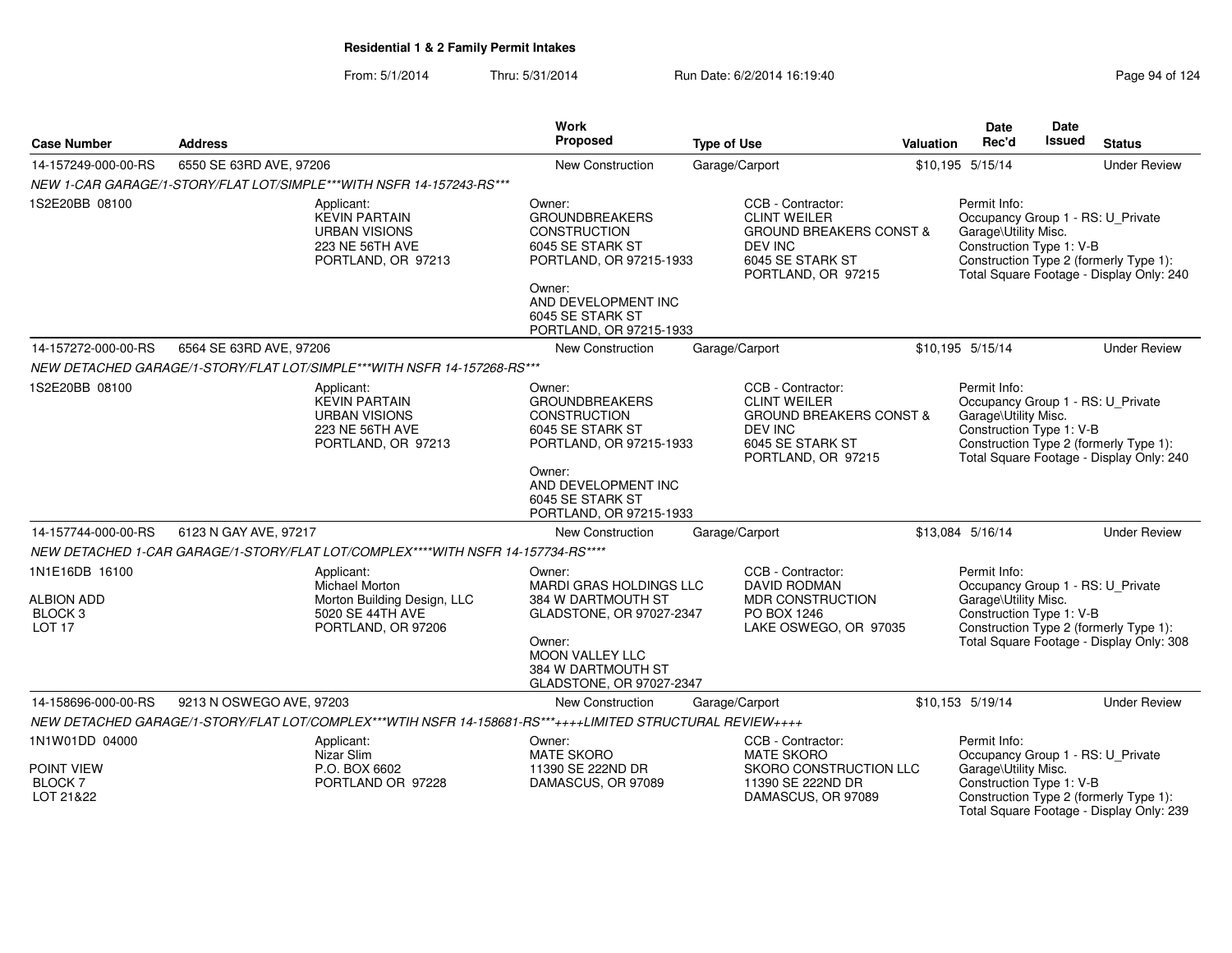|                                                                                    |                                         |                                                                                                                                      | <b>Work</b>                                                                                                                                                                                                                                                                |                    |                                                                                                                         |                                                                                     | Date                                                                                                  | <b>Date</b>                                                                        |                                                                                    |
|------------------------------------------------------------------------------------|-----------------------------------------|--------------------------------------------------------------------------------------------------------------------------------------|----------------------------------------------------------------------------------------------------------------------------------------------------------------------------------------------------------------------------------------------------------------------------|--------------------|-------------------------------------------------------------------------------------------------------------------------|-------------------------------------------------------------------------------------|-------------------------------------------------------------------------------------------------------|------------------------------------------------------------------------------------|------------------------------------------------------------------------------------|
| <b>Case Number</b>                                                                 | <b>Address</b>                          |                                                                                                                                      | Proposed                                                                                                                                                                                                                                                                   | <b>Type of Use</b> |                                                                                                                         | <b>Valuation</b>                                                                    | Rec'd                                                                                                 | Issued                                                                             | <b>Status</b>                                                                      |
| 14-159020-000-00-RS                                                                | 3129 SE 71ST AVE, 97206                 |                                                                                                                                      | <b>New Construction</b>                                                                                                                                                                                                                                                    | Garage/Carport     |                                                                                                                         |                                                                                     | \$10.195 5/20/14                                                                                      |                                                                                    | <b>Under Review</b>                                                                |
|                                                                                    |                                         | NEW DETACHED ONE CAR ONE STORY GARAGE***WITH NSFR 14-159007-RS***                                                                    |                                                                                                                                                                                                                                                                            |                    |                                                                                                                         |                                                                                     |                                                                                                       |                                                                                    |                                                                                    |
| 1S2E08BD 09000                                                                     |                                         | Applicant:                                                                                                                           | Owner:                                                                                                                                                                                                                                                                     |                    | CCB - Contractor:                                                                                                       |                                                                                     | Permit Info:                                                                                          |                                                                                    |                                                                                    |
| SECTION 08 1S 2E<br>TL 9000 0.30 ACRES                                             |                                         | MIKE COYLE<br><b>FASTER PERMITS</b><br>14334 NW EAGLERIDGE LANE<br>PORTLAND, OR 97229                                                | DANIEL K BETENBENDER<br>3129 SE 71ST AVE<br>PORTLAND, OR 97206                                                                                                                                                                                                             |                    | <b>BRIAN MCMILLEN LLC</b><br>15151 SE FRYE<br>HAPPY VALLEY, OR 97086                                                    |                                                                                     | Occupancy Group 1 - RS: U_Private<br>Garage\Utility Misc.<br>Construction Type 1: V-B                 | Construction Type 2 (formerly Type 1):<br>Total Square Footage - Display Only: 240 |                                                                                    |
| 14-160282-000-00-RS                                                                | 4414 SW SEMLER WAY                      |                                                                                                                                      | <b>New Construction</b>                                                                                                                                                                                                                                                    | Garage/Carport     |                                                                                                                         |                                                                                     | \$72,216 5/23/14                                                                                      |                                                                                    | <b>Under Review</b>                                                                |
|                                                                                    |                                         | NEW DETACHED GARAGE WITH SPACE BELOW FOR HEATED PETROOM AND GARDEN ROOM AND UNHEATED STORAGE.                                        |                                                                                                                                                                                                                                                                            |                    |                                                                                                                         |                                                                                     |                                                                                                       |                                                                                    |                                                                                    |
| 1S1E07CC 01502                                                                     |                                         | Applicant:                                                                                                                           | Owner:                                                                                                                                                                                                                                                                     |                    | CCB - Contractor:                                                                                                       |                                                                                     | Permit Info:                                                                                          |                                                                                    |                                                                                    |
| <b>SEMLER PARK</b><br>LOT <sub>2</sub><br>INC UND INT TRACT A                      |                                         | <b>TIMUR TURSUNBAEV</b><br>TIMURLAND CONSTRUCTION LLC<br>17646 SE TIBBETTS ST<br>PORTLAND OR 97236                                   | <b>ROBERT ELSASSER</b><br><b>TIMUR TURSUNBAEV</b><br>TIMURLAND CONSTRUCTION LLC Garage\Utility Misc.<br>4414 SW SEMLER WAY<br>PORTLAND, OR 97221<br>17646 SE TIBBETTS ST<br>PORTLAND OR 97236<br>Owner:<br>RONALD PIERRE-LOUIS<br>4414 SW SEMLER WAY<br>PORTLAND, OR 97221 |                    | Occupancy Group 1 - RS: U_Private<br>Construction Type 1: V-B                                                           | Construction Type 2 (formerly Type 1):<br>Total Square Footage - Display Only: 1700 |                                                                                                       |                                                                                    |                                                                                    |
| 14-160336-000-00-RS                                                                | 2313 SW CANBY CT, 97219                 |                                                                                                                                      | New Construction                                                                                                                                                                                                                                                           | Garage/Carport     |                                                                                                                         |                                                                                     | \$20,560 5/22/14                                                                                      |                                                                                    | <b>Under Review</b>                                                                |
|                                                                                    | NEW DETACHED GARAGE***W/14-160326-RS*** |                                                                                                                                      |                                                                                                                                                                                                                                                                            |                    |                                                                                                                         |                                                                                     |                                                                                                       |                                                                                    |                                                                                    |
| 1S1E21BC 08400<br><b>RAZ HILL</b><br>LOT 44&45                                     |                                         | Applicant:<br><b>KEVIN PARTAIN</b><br>Urban Visions Planning Services, Inc. 2313 SW CANBY CT<br>223 NE 56TH AVE<br>PORTLAND OR 97213 | Owner:<br>PAUL G RAZ<br>PORTLAND, OR 97219-2623<br>Owner:<br><b>BERTHA RAZ</b><br>2313 SW CANBY CT<br>PORTLAND, OR 97219-2623                                                                                                                                              |                    | CCB - Contractor:<br>RENAISSANCE DEVELOPMENT<br>CORP<br>16771 BOONES FERRY RD<br>LAKE OSWEGO OR 97035                   |                                                                                     | Permit Info:<br>Occupancy Group 1 - RS: U_Private<br>Garage\Utility Misc.<br>Construction Type 1: V-B |                                                                                    | Construction Type 2 (formerly Type 1):<br>Total Square Footage - Display Only: 484 |
| 14-160774-000-00-RS                                                                | 4925 NE 19TH AVE, 97211                 |                                                                                                                                      | New Construction                                                                                                                                                                                                                                                           | Garage/Carport     |                                                                                                                         |                                                                                     | \$11,215 5/23/14                                                                                      |                                                                                    | 5/23/14 Under Inspection                                                           |
|                                                                                    | NEW DETACHED GARAGE WITH NEW DRIVEWAY   |                                                                                                                                      |                                                                                                                                                                                                                                                                            |                    |                                                                                                                         |                                                                                     |                                                                                                       |                                                                                    |                                                                                    |
| 1N1E23AC 00400<br><b>VERNON</b><br>BLOCK 39<br>LOT <sub>16</sub>                   |                                         | Applicant:<br><b>GEOFF WRIGHT</b><br>UTF CONSULTING<br>17740 SW FLORENCE ST<br>BEAVERTON, OR 97007                                   | Owner:<br>LIBERTY HOMES NW LLC<br>16542 SE ORCHARD VIEW LN<br>DAMASCUS, OR 97089-5810                                                                                                                                                                                      |                    | CCB - Contractor:<br><b>ALICIA LIBERTY</b><br><b>LIBERTY NW HOMES</b><br>16542 SE ORCHARD VIEW LN<br>DAMASCUS, OR 97089 |                                                                                     | Permit Info:<br>Occupancy Group 1 - RS: U_Private<br>Garage\Utility Misc.<br>Construction Type 1: V-B |                                                                                    | Construction Type 2 (formerly Type 1):<br>Total Square Footage - Display Only: 264 |
| 14-160792-000-00-RS                                                                | 8440 SE 60TH AVE, 97206                 |                                                                                                                                      | New Construction                                                                                                                                                                                                                                                           | Garage/Carport     |                                                                                                                         |                                                                                     | \$10,195 5/23/14                                                                                      |                                                                                    | <b>Under Review</b>                                                                |
|                                                                                    |                                         | NEW DETACHED ONE CAR ONE STORY GARAGE/FLAT LOT/COMPLEX***WITH NSFR 14-160780-RS***                                                   |                                                                                                                                                                                                                                                                            |                    |                                                                                                                         |                                                                                     |                                                                                                       |                                                                                    |                                                                                    |
| 1S2E19DD 03800                                                                     |                                         | Applicant:<br><b>MIKE COYLE</b>                                                                                                      | Owner:<br>YIDONG JIANG                                                                                                                                                                                                                                                     |                    | CCB - Contractor:<br><b>BRIAN MCMILLEN LLC</b>                                                                          |                                                                                     | Permit Info:<br>Occupancy Group 1 - RS: U_Private                                                     |                                                                                    |                                                                                    |
| DARLINGTON<br>BLOCK <sub>23</sub><br>S 57' OF LOT 3 EXC PT IN ST<br>S 57' OF LOT 4 |                                         | <b>FASTER PERMITS</b><br>14334 NW EAGLERIDGE LANE<br>PORTLAND, OR 97229                                                              | 2274 EDGEMONT ST SE<br>ALBANY, OR 97322-8872                                                                                                                                                                                                                               |                    | 15151 SE FRYE<br>HAPPY VALLEY, OR 97086                                                                                 |                                                                                     | Garage\Utility Misc.<br>Construction Type 1: V-B                                                      |                                                                                    | Construction Type 2 (formerly Type 1):<br>Total Square Footage - Display Only: 240 |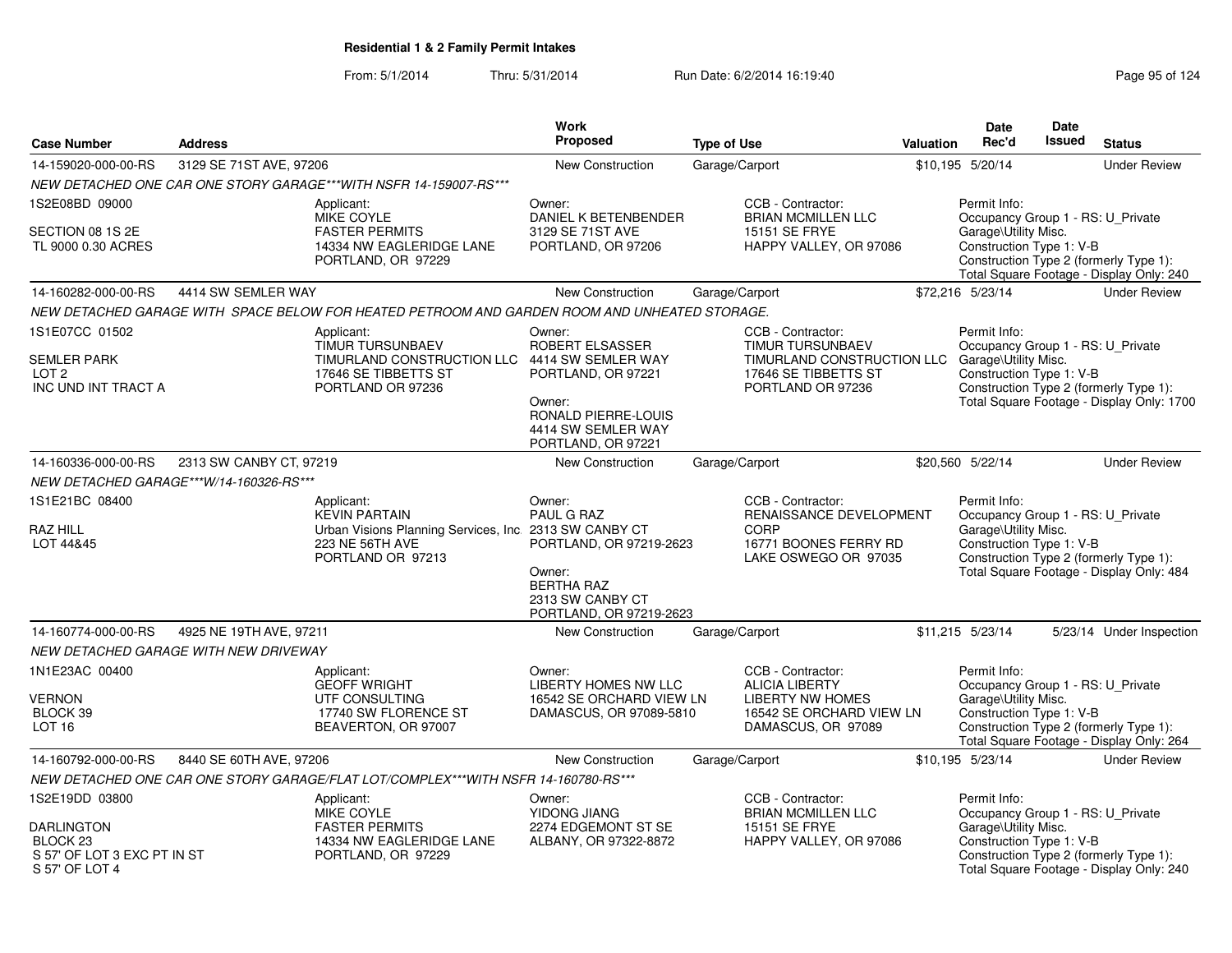| <b>Case Number</b>                                         | <b>Address</b>                                                                                                                                                                                                                | Work<br>Proposed                                                                                                                                                   | <b>Type of Use</b>                                                                                                       | Valuation | <b>Date</b><br>Rec'd                             | Date<br><b>Issued</b> | <b>Status</b>                                                                                                                      |
|------------------------------------------------------------|-------------------------------------------------------------------------------------------------------------------------------------------------------------------------------------------------------------------------------|--------------------------------------------------------------------------------------------------------------------------------------------------------------------|--------------------------------------------------------------------------------------------------------------------------|-----------|--------------------------------------------------|-----------------------|------------------------------------------------------------------------------------------------------------------------------------|
| 14-162220-000-00-RS                                        | 3526 SE 14TH AVE, 97202                                                                                                                                                                                                       | <b>New Construction</b>                                                                                                                                            | Garage/Carport                                                                                                           |           | \$11,894 5/28/14                                 |                       | <b>Under Review</b>                                                                                                                |
|                                                            | NEW DETACHED GARAGE/1-STORY/FLAT LOT/SIMPLE***WITH NSFR 14-162206-RS****                                                                                                                                                      |                                                                                                                                                                    |                                                                                                                          |           |                                                  |                       |                                                                                                                                    |
| 1S1E11DB 02900                                             | Applicant:<br>ADAM HOESLY                                                                                                                                                                                                     | Owner:<br><b>NANCY M RODGERS</b>                                                                                                                                   | CCB - Contractor:<br>ADAM                                                                                                |           | Permit Info:                                     |                       | Occupancy Group 1 - RS: U Private                                                                                                  |
| <b>FEURERS ADD</b><br>BLOCK 16<br>LOT <sub>5</sub>         | 2909 SE TACOMA ST<br>PORTLAND, OR 97202                                                                                                                                                                                       | 13317 SE REEDWAY PL<br>PORTLAND, OR 97236-4180                                                                                                                     | A F HOESLEY INC<br>3731 SE LIEBE<br>PORTLAND, OR 97202                                                                   |           | Garage\Utility Misc.<br>Construction Type 1: V-B |                       | Construction Type 2 (formerly Type 1):<br>Total Square Footage - Display Only: 280                                                 |
| 14-163179-000-00-RS                                        | 5505 SW BRUGGER ST, 97219                                                                                                                                                                                                     | <b>New Construction</b>                                                                                                                                            | Garage/Carport                                                                                                           |           | \$60,916 5/30/14                                 |                       | <b>Under Review</b>                                                                                                                |
|                                                            | CONSTRUCT NEW 32 X 28 TWO STORY GARAGE WITH CRAFT ROOM ABOVE. NOT AN ADU. THIS PERMIT TO ADDRESS GRADING/ SITE COMPLAINT AS IDENTIFIED ON SC 14-155270. NEW DRIVE                                                             |                                                                                                                                                                    |                                                                                                                          |           |                                                  |                       |                                                                                                                                    |
| 1S1E30BD 03000                                             | Applicant:<br><b>Garrett Rupp</b>                                                                                                                                                                                             | Owner:<br><b>JACOB C GRADY</b>                                                                                                                                     | CCB - Contractor:<br><b>RUPP FAMILY BUILDERS</b>                                                                         |           | Permit Info:                                     |                       | Occupancy Group 1 - RS: U_Private                                                                                                  |
| SECTION 30 1S 1E<br>TL 3000 0.87 ACRES                     | RUPP FAMILY BUILDERS<br>29030 SW TOWN CTR. LOOP E.<br>STE 202 #429<br>WILSONVILLE, OR 97070<br>Applicant:<br>Matt Greiner<br><b>RUPP FAMILY BUILDERS</b><br>29030 SW TOWN CENTER LP E<br>STE 202 #429<br>WILSONVILLE OR 97070 | 5505 SW BRUGGER ST<br>PORTLAND, OR 97219-4901<br>Owner:<br>CATHERINE GRADY<br>5505 SW BRUGGER ST<br>PORTLAND, OR 97219-4901                                        | <b>INCORPORATED</b><br>29030 SW TOWN CENTER LOOP E<br><b>SUITE 202 BOX 429</b><br>WILSONVILLE, OR 97070                  |           | Garage\Utility Misc.<br>Construction Type 1: V-B |                       | Construction Type 2 (formerly Type 1):<br>Total Square Footage - Display Only: 1434                                                |
|                                                            | 10-170204-REV-01-RS 2857 SW FAIRVIEW BLVD, 97201                                                                                                                                                                              | <b>New Construction</b>                                                                                                                                            | <b>Single Family Dwelling</b>                                                                                            |           | \$345.852 5/1/14                                 |                       | <b>Under Review</b>                                                                                                                |
|                                                            | ADDED VALUE REVISION-ADD RETAINING WALL                                                                                                                                                                                       |                                                                                                                                                                    |                                                                                                                          |           |                                                  |                       |                                                                                                                                    |
| 1N1E32DC 04400                                             | Applicant:                                                                                                                                                                                                                    | Owner:                                                                                                                                                             | CCB - Contractor:                                                                                                        |           | Permit Info:                                     |                       |                                                                                                                                    |
| ARLINGTON HTS & RPLT<br>BLOCK 10<br>LOT 6&7 TL 4400        | <b>CHRISTOPHER GELBER</b><br>3011 NE FREMONT ST<br>PORTLAND, OR 97212-2640                                                                                                                                                    | <b>JEREMY FRANK</b><br>7917 NW BLUE POINTE LN<br>PORTLAND, OR 97229-9115<br>Owner:<br><b>TRACY MORRISSEAU</b><br>7917 NW BLUE POINTE LN<br>PORTLAND, OR 97229-9115 | PRESTIGE ELECTRIC LLC<br>421 C STREET<br>WASHOUGAL, WA 98671                                                             |           | One and Two Family<br>Construction Type 1: V-B   |                       | Occupancy Group 1 - RS: R-3 Residential<br>Construction Type 2 (formerly Type 1): V-B<br>Total Square Footage - Display Only: 3697 |
| 12-109063-REV-03-RS                                        | 2982 NW SANTANITA TER                                                                                                                                                                                                         | New Construction                                                                                                                                                   | Single Family Dwelling                                                                                                   |           | \$5/29/14                                        |                       | 5/29/14 Issued                                                                                                                     |
|                                                            | REVISION TO EXTEND STORM WATER PLANTER, REVISE STEEL DETAILS                                                                                                                                                                  |                                                                                                                                                                    |                                                                                                                          |           |                                                  |                       |                                                                                                                                    |
| 1N1E32DB 14401                                             | Applicant:<br><b>DON SHERMAN</b>                                                                                                                                                                                              | Owner:                                                                                                                                                             | CCB - Contractor:<br>MAIN STREET DEVELOPMENT INC GARCIA PLUMBING INC                                                     |           | Permit Info:                                     |                       | Occupancy Group 1 - RS: R-3_Residential                                                                                            |
| KINGS HTS & RPLT<br>BLOCK <sub>2</sub><br>LOT <sub>3</sub> | SHERMAN ENGINEERING INC<br>3151 NE SANDY BLVD<br>PORTLAND, OR 97323                                                                                                                                                           | PO BOX 91096<br>PORTLAND, OR 97291-0001                                                                                                                            | 738 7TH STREET<br>INDEPENDENCE, OR 97351                                                                                 |           | One and Two Family<br>Construction Type 1: V-B   |                       | Construction Type 2 (formerly Type 1): V-B                                                                                         |
|                                                            |                                                                                                                                                                                                                               |                                                                                                                                                                    | CCB - Contractor:<br>PORTLAND ELECTRIC LLC<br>1915 E 5TH ST STE D<br>VANCOUVER WA 98661<br>Primary Contractor:<br>TO BID |           |                                                  |                       | Total Square Footage - Display Only: 4097                                                                                          |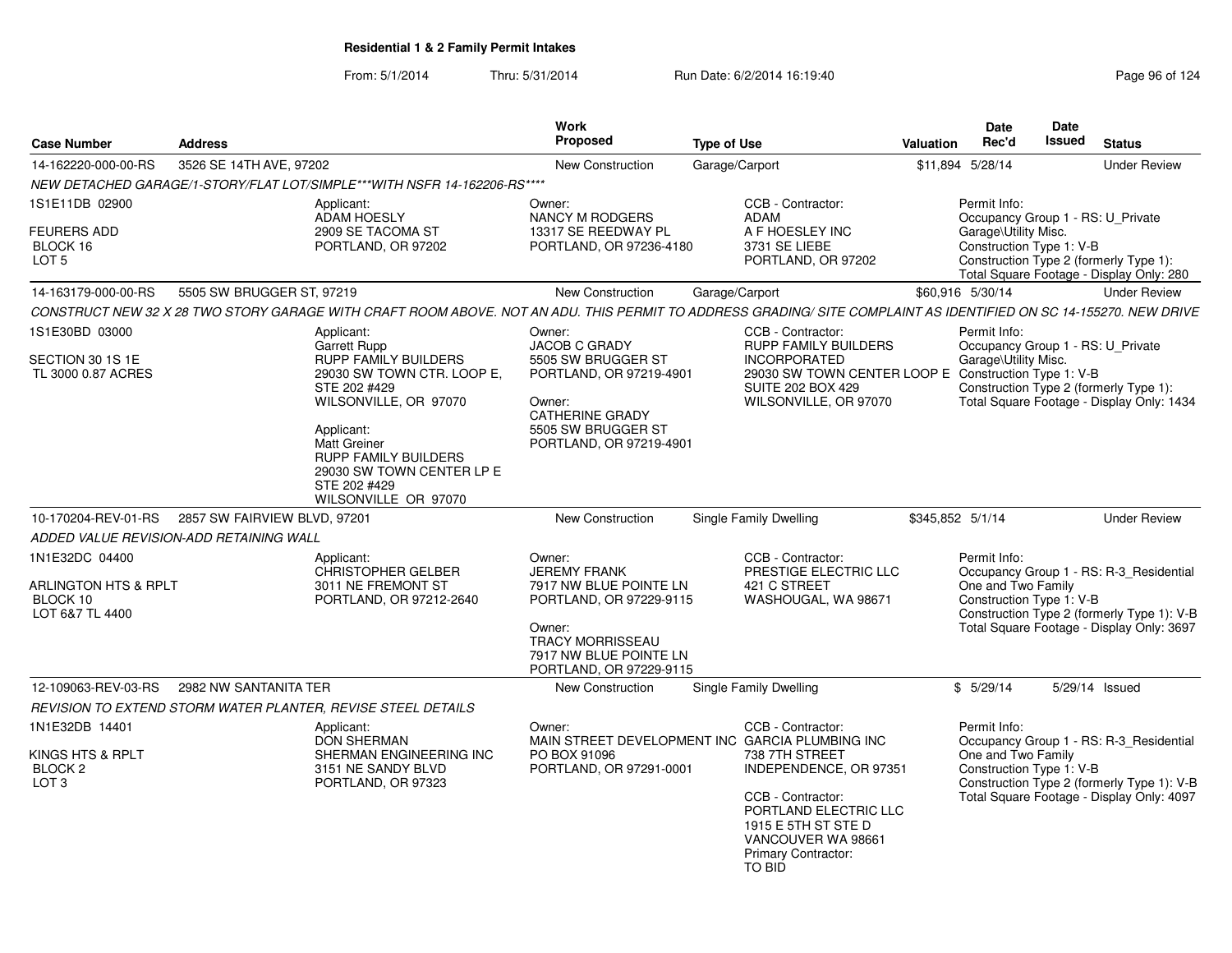| <b>Case Number</b>                                                                     | <b>Address</b>                                                                                                                                                    | Work<br>Proposed                                                                                                                          | <b>Type of Use</b>                                                                                                                                                      | Valuation | <b>Date</b><br>Rec'd | Date<br><b>Issued</b>                          | <b>Status</b>                                                                                                                      |  |
|----------------------------------------------------------------------------------------|-------------------------------------------------------------------------------------------------------------------------------------------------------------------|-------------------------------------------------------------------------------------------------------------------------------------------|-------------------------------------------------------------------------------------------------------------------------------------------------------------------------|-----------|----------------------|------------------------------------------------|------------------------------------------------------------------------------------------------------------------------------------|--|
| 12-147186-REV-02-RS                                                                    | 3356 NW VAUGHN ST, 97210                                                                                                                                          | <b>New Construction</b>                                                                                                                   | Single Family Dwelling                                                                                                                                                  |           | \$1,000 5/22/14      |                                                | 5/22/14 Issued                                                                                                                     |  |
|                                                                                        | ADDED VALUE REVISION TO ADD DECK ABOVE GARAGE                                                                                                                     |                                                                                                                                           |                                                                                                                                                                         |           |                      |                                                |                                                                                                                                    |  |
| 1N1E29CD 06400<br><b>WILLAMETTE HTS ADD</b><br>BLOCK 31<br><b>LOT 11</b>               | Applicant:<br><b>ROY MILLER</b><br>ARH CUSTOM HOMES<br>3356 NW VAUGHN                                                                                             | Owner:<br><b>BRIAN NELSON</b><br>13500 NE ROSE PKWY<br>PORTLAND, OR 97230-2937                                                            | CCB - Contractor:<br>ARH CUSTOM HOMES LLC<br>15433 SW DIVISION ST<br>BEAVERTON, OR 97007                                                                                |           | Permit Info:         | One and Two Family<br>Construction Type 1: V-B | Occupancy Group 1 - RS: R-3 Residential<br>Construction Type 2 (formerly Type 1): V-B<br>Total Square Footage - Display Only: 3765 |  |
| 13-102830-REV-01-RS                                                                    | 1930 SE 20TH AVE, 97214                                                                                                                                           | New Construction                                                                                                                          | Single Family Dwelling                                                                                                                                                  |           | \$5/28/14            |                                                | <b>Under Review</b>                                                                                                                |  |
|                                                                                        | REVISION TO PAGE S1.2 TO ADD DETAILS IN ORDER TO REMOVE SPECIAL INSPECTION                                                                                        |                                                                                                                                           |                                                                                                                                                                         |           |                      |                                                |                                                                                                                                    |  |
| 1S1E02DA 18300<br><b>COLONIAL HTS</b><br>BLOCK 9<br>LOT <sub>3</sub><br>N 1/2 OF LOT 4 | Applicant:<br>DAVID ADAMS<br>OTIS CONSTRUCTION<br>430 NE KNOTT<br>PORTLAND OR                                                                                     | Owner:<br><b>BRADLEY R KOMENDA</b><br>9 W BROADWAY #324<br>BOSTON, MA 02127-1056<br>Owner:<br><b>MOLLY A KOMENDA</b><br>9 W BROADWAY #324 | CCB - Contractor:<br>OTIS CONSTRUCTION INC<br>430 NE KNOTT ST<br>PORTLAND, OR 97212-3107<br>CCB - Contractor:<br>HOME THEATER COMPANY INC<br>105 SE TAYLOR ST SUITE 205 |           | Permit Info:         | One and Two Family<br>Construction Type 1: V-B | Occupancy Group 1 - RS: R-3_Residential<br>Construction Type 2 (formerly Type 1): V-B<br>Total Square Footage - Display Only: 4159 |  |
|                                                                                        |                                                                                                                                                                   | BOSTON, MA 02127-1056                                                                                                                     | PORTLAND, OR 97214                                                                                                                                                      |           |                      |                                                |                                                                                                                                    |  |
| 13-115943-REV-02-RS                                                                    | 3330 SE OAK ST, 97214                                                                                                                                             | <b>New Construction</b>                                                                                                                   | Single Family Dwelling                                                                                                                                                  |           | \$5,600 5/8/14       |                                                | $5/8/14$ Issued                                                                                                                    |  |
|                                                                                        | REVISION - TO MOVE LIVING STORMWATER FILTER FROM EAST ELEVATION TO WEST ELEVATION, ADD CONCRETE PATIO AND NEW PIZZA OVEN/BBQ. THIS REVISION ALSO SERVES TO INCLUL |                                                                                                                                           |                                                                                                                                                                         |           |                      |                                                |                                                                                                                                    |  |
| 1N1E36DC 04200<br><b>LAURELHURST</b><br>BLOCK 93<br>LOT <sub>2</sub>                   | Applicant:<br>OTIS CONSTRUCTION INC<br>430 NE KNOTT ST<br>PORTLAND, OR 97212-3107                                                                                 | Owner:<br><b>WELLINGTON PROPERTIES LLC</b><br>01500 SW MILITARY RD<br>PORTLAND, OR 97219-8382                                             | CCB - Contractor:<br>OTIS CONSTRUCTION INC<br>430 NE KNOTT ST<br>PORTLAND, OR 97212-3107                                                                                |           | Permit Info:         | One and Two Family<br>Construction Type 1: V-B | Occupancy Group 1 - RS: R-3 Residential<br>Construction Type 2 (formerly Type 1): V-B<br>Total Square Footage - Display Only: 6606 |  |
| 13-172598-REV-01-RS                                                                    | 3737 SW SWEETBRIAR DR. 97221                                                                                                                                      | <b>New Construction</b>                                                                                                                   | Single Family Dwelling                                                                                                                                                  |           | \$5/14/14            |                                                | 5/14/14 Issued                                                                                                                     |  |
|                                                                                        | REVISION TO CHANGE BACK RETAINING WALL TO ELIMINATE LEDGER AND NO LONGER NECESSITATES A SPECIAL INSPECTION; HOLD DOWN CHANGES FOR CLARITY AND TO REMOVE STRAP     |                                                                                                                                           |                                                                                                                                                                         |           |                      |                                                |                                                                                                                                    |  |
| 1S1E08BD 10500<br><b>TUALATIN VIEW PK</b><br>BLOCK 6<br>LOT <sub>14</sub>              | Applicant:<br><b>BRUCE MCINTOSH</b><br>MCINTOSH AND ASSOCIATES<br>248 NW PACIFIC GROVE DR<br>BEAVERTON, OR 97006                                                  | Owner:<br><b>BRUCE MCINTOSH &amp;</b><br>ASSOCIATES INC<br>248 NW PACIFIC GROVE DR<br>BEAVERTON, OR 97006-8352                            | CCB - Contractor:<br><b>BRUCE MCINTOSH</b><br>MCINTOSH AND ASSOCIATES<br>248 NW PACIFIC GROVE DR<br>BEAVERTON, OR 97006                                                 |           | Permit Info:         | One and Two Family<br>Construction Type 1: V-B | Occupancy Group 1 - RS: R-3 Residential<br>Construction Type 2 (formerly Type 1): V-B<br>Total Square Footage - Display Only: 3851 |  |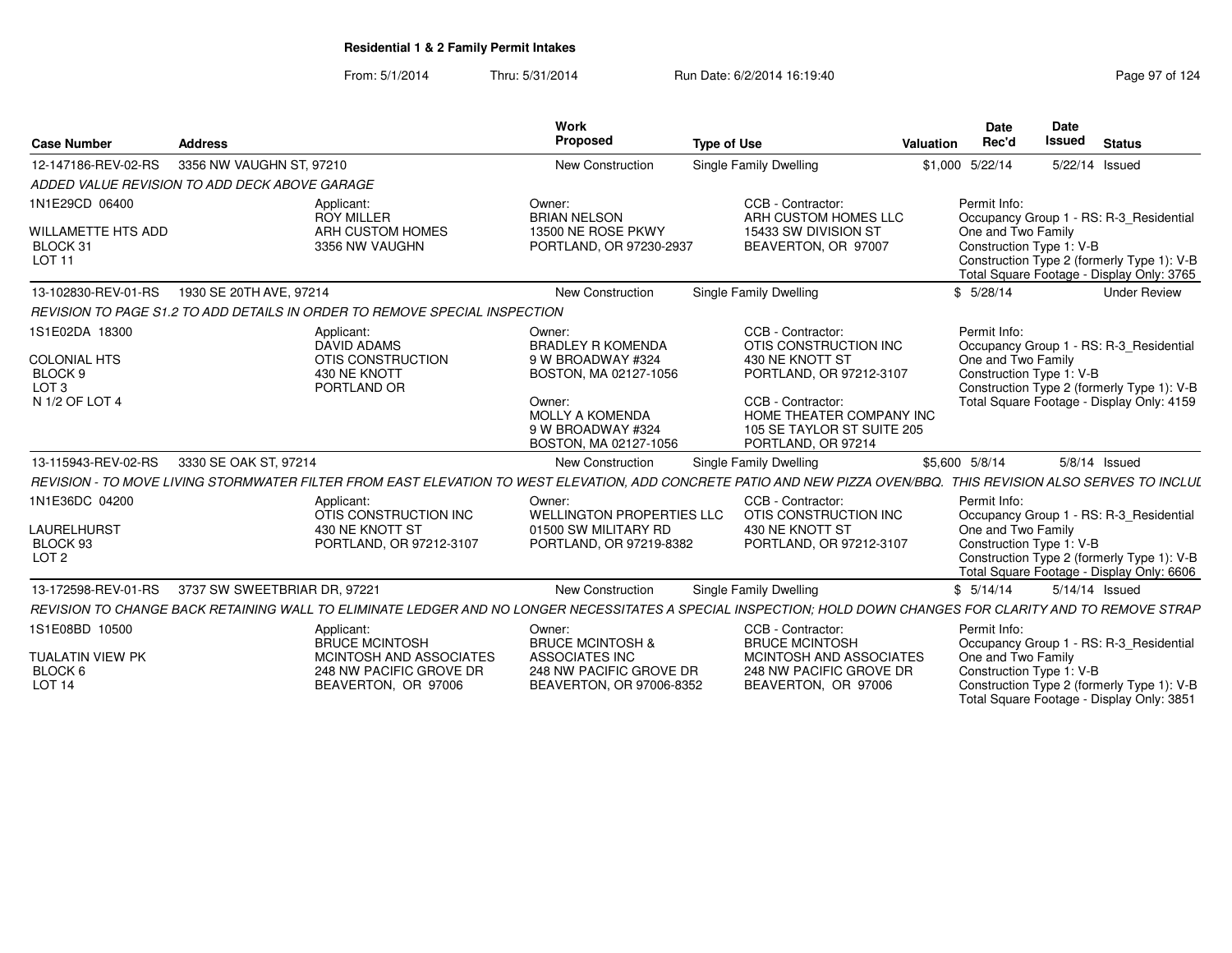| <b>Case Number</b>                                                               | <b>Address</b>                                                                                                                                               | Work<br>Proposed                                                                                                                                                         | <b>Type of Use</b>                                                                                                                                                                                                                                            | <b>Valuation</b> | <b>Date</b><br>Rec'd               | Date<br>Issued           | <b>Status</b>                                                                                                                      |
|----------------------------------------------------------------------------------|--------------------------------------------------------------------------------------------------------------------------------------------------------------|--------------------------------------------------------------------------------------------------------------------------------------------------------------------------|---------------------------------------------------------------------------------------------------------------------------------------------------------------------------------------------------------------------------------------------------------------|------------------|------------------------------------|--------------------------|------------------------------------------------------------------------------------------------------------------------------------|
| 13-174450-REV-02-RS                                                              | 6906 SE 31ST AVE, 97202                                                                                                                                      | New Construction                                                                                                                                                         | Single Family Dwelling                                                                                                                                                                                                                                        |                  | \$5/7/14                           |                          | $5/7/14$ Issued                                                                                                                    |
|                                                                                  | REVISION TO CLARIFY DETAILS FOR FLOW THROUGH PLANTER                                                                                                         |                                                                                                                                                                          |                                                                                                                                                                                                                                                               |                  |                                    |                          |                                                                                                                                    |
| 1S1E24BA 12900                                                                   | Applicant:<br>211 NE WEIDLER ST<br>PORTLAND, OR 97232                                                                                                        | Owner:<br>211 NE WEIDLER ST<br>PORTLAND, OR 97232-1155<br>Owner:<br>WEST COAST DEVELOPMENT<br>211 NE WEIDLER ST<br>PORTLAND, OR 97232-1155                               | CCB - Contractor:<br>METRO HOMES NORTHWEST LLC METRO HOMES NORTHWEST LLC DBA WRIGHT 1 ELECTRIC and<br>THREE PHASE ELECTRIC<br>5618 SE 135TH<br>PORTLAND OR 97236<br>CCB - Contractor:<br>METRO HOMES NORTHWEST LLC<br>211 NE WEIDLER ST<br>PORTLAND, OR 97232 |                  | Permit Info:<br>One and Two Family | Construction Type 1: V-B | Occupancy Group 1 - RS: R-3_Residential<br>Construction Type 2 (formerly Type 1): V-B<br>Total Square Footage - Display Only: 3887 |
|                                                                                  |                                                                                                                                                              | Owner:<br><b>GROUP INC</b><br>211 NE WEIDLER ST<br>PORTLAND, OR 97232-1155                                                                                               |                                                                                                                                                                                                                                                               |                  |                                    |                          |                                                                                                                                    |
|                                                                                  | 13-180181-REV-01-RS 5850 SW CALIFORNIA ST, 97219                                                                                                             | <b>New Construction</b>                                                                                                                                                  | Single Family Dwelling                                                                                                                                                                                                                                        |                  | \$5/15/14                          | 5/15/14 Issued           |                                                                                                                                    |
|                                                                                  | REVISION TO CHANGE FROM STORMWATER INFILATRATOR SYSTEM TO FLOW THROUGH SWALE                                                                                 |                                                                                                                                                                          |                                                                                                                                                                                                                                                               |                  |                                    |                          |                                                                                                                                    |
| 1S1E19BA 08400                                                                   | Applicant:<br><b>SAM SARICH</b><br>SAM SARICH CONSTRUCTION INC 2620 SW TEXAS ST<br>11707 NW LAIDLAW RD<br>PORTLAND OR 97229                                  | Owner:<br>JESSE L COEFIELD<br>PORTLAND, OR 97219-1900<br>Owner:<br>LEVI R LOLICH<br>2620 SW TEXAS ST<br>PORTLAND, OR 97219-1900                                          | CCB - Contractor:<br><b>SAM SARICH</b><br>SAM SARICH CONSTRUCTION INC One and Two Family<br>11707 NW LAIDLAW RD<br>PORTLAND OR 97229                                                                                                                          |                  | Permit Info:                       | Construction Type 1: V-B | Occupancy Group 1 - RS: R-3_Residential<br>Construction Type 2 (formerly Type 1): V-B<br>Total Square Footage - Display Only: 3402 |
|                                                                                  | 13-180869-REV-01-RS 5511 SW ILLINOIS ST, 97221                                                                                                               | New Construction                                                                                                                                                         | Single Family Dwelling                                                                                                                                                                                                                                        |                  | \$5/6/14                           |                          | $5/6/14$ Issued                                                                                                                    |
|                                                                                  | REVISE PLANS TO REFLECT REMOVAL OF THE EXTERIOR 2ND LEVEL DECK AND REMOVE DOOR OFF OF 2ND LEVEL HALLWAY AND REPLACE WITH WINDOW; CREATE A LARGER COVERED PAT |                                                                                                                                                                          |                                                                                                                                                                                                                                                               |                  |                                    |                          |                                                                                                                                    |
| 1S1E18CD 09600<br><b>VERMONT HILLS</b><br>BLOCK <sub>1</sub><br>LOT <sub>5</sub> | Applicant:<br><b>DAVID BISSETT</b><br>10940 SW BARNES RD, #101<br>PORTLAND, OR 97225                                                                         | Owner:<br><b>JAMES ROBERTSON</b><br>5511 SW ILLINOIS ST<br>PORTLAND, OR 97221-1643<br>Owner:<br>KIMBERLEE A ROBERTSON<br>5511 SW ILLINOIS ST<br>PORTLAND, OR 97221-1643  | CCB - Contractor:<br><b>ENDERS ELECTRIC INC</b><br>PO Box 1661<br>BEAVERTON, OR 97075<br>CCB - Contractor:<br>GARYS VACUFLO INC<br>9015 SE FLAVEL ST<br>PORTLAND, OR 97266-5583                                                                               |                  | Permit Info:<br>One and Two Family | Construction Type 1: V-B | Occupancy Group 1 - RS: R-3_Residential<br>Construction Type 2 (formerly Type 1): V-B<br>Total Square Footage - Display Only: 3801 |
|                                                                                  |                                                                                                                                                              | <b>New Construction</b>                                                                                                                                                  | Single Family Dwelling                                                                                                                                                                                                                                        |                  | \$3,500 5/14/14                    |                          | <b>Under Review</b>                                                                                                                |
|                                                                                  | ADDED VALUE REVISION TO CHANGE ROOF AND WINDOW LAYOUTS; ADD BALCONY                                                                                          |                                                                                                                                                                          |                                                                                                                                                                                                                                                               |                  |                                    |                          |                                                                                                                                    |
| 1S1E04DC 06800<br>ROBINSON & PLAT 2<br>LOT 8&9 TL 6800                           | Applicant:<br><b>TIMOTHY SCHOUTEN</b><br>GIULIETTI/SCHOUTEN<br><b>ARCHITECTS</b><br>2800 NW THURMAN ST.<br>PORTLAND OR 97210                                 | Owner:<br>RICHARD J WHITTEMORE<br>1125 NW 12TH AVE #709<br>PORTLAND, OR 97209-3138<br>Owner:<br>CAROLYN M WHITTEMORE<br>1125 NW 12TH AVE #709<br>PORTLAND, OR 97209-3138 | CCB - Contractor:<br>RANDY FULTZ CONSTRUCTION<br>LLC<br>10047 STAYTON RD SE<br>AUMSVILLE, OR 97325-9419<br>CCB - Contractor:<br>TIP TOP PLUMBING INC<br>SALEM OR 97303                                                                                        |                  | Permit Info:<br>One and Two Family | Construction Type 1: V-B | Occupancy Group 1 - RS: R-3_Residential<br>Construction Type 2 (formerly Type 1): V-B<br>Total Square Footage - Display Only: 5740 |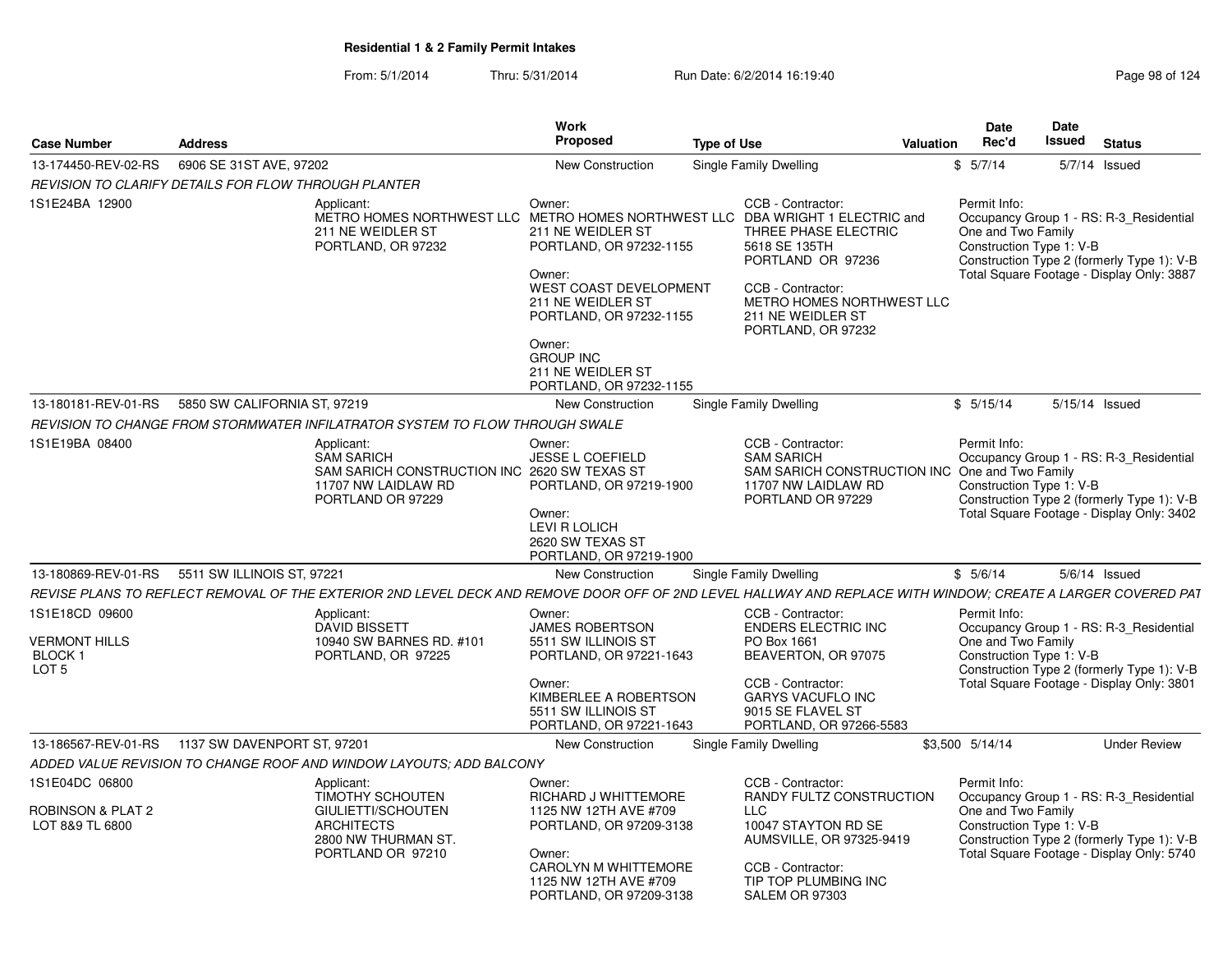|                                                         |                          |                                                                                                     | <b>Work</b>                                                                           |                    |                                                                                                                                              |                  | Date                                           | Date                     |                                                                                                                                    |
|---------------------------------------------------------|--------------------------|-----------------------------------------------------------------------------------------------------|---------------------------------------------------------------------------------------|--------------------|----------------------------------------------------------------------------------------------------------------------------------------------|------------------|------------------------------------------------|--------------------------|------------------------------------------------------------------------------------------------------------------------------------|
| <b>Case Number</b>                                      | <b>Address</b>           |                                                                                                     | <b>Proposed</b>                                                                       | <b>Type of Use</b> |                                                                                                                                              | <b>Valuation</b> | Rec'd                                          | Issued                   | <b>Status</b>                                                                                                                      |
| 13-188293-REV-01-RS                                     | 7233 SW 52ND AVE, 97219  |                                                                                                     | <b>New Construction</b>                                                               |                    | <b>Single Family Dwelling</b>                                                                                                                |                  | \$5/15/14                                      |                          | $6/2/14$ Issued                                                                                                                    |
|                                                         |                          | REVISION TO CHANGE FROM DRYWELL TO FLOW THROUGH PLANTER                                             |                                                                                       |                    |                                                                                                                                              |                  |                                                |                          |                                                                                                                                    |
| 1S1E19AC 02500                                          |                          | Applicant:<br>MIKE COYLE                                                                            | Owner:<br><b>EVERETT CUSTOM HOMES</b>                                                 |                    | CCB - Contractor:<br>DBA WRIGHT 1 ELECTRIC and                                                                                               |                  | Permit Info:                                   |                          | Occupancy Group 1 - RS: R-3_Residential                                                                                            |
| <b>KIRCANNO</b><br>BLOCK <sub>3</sub><br>LOT 37 TL 2500 |                          | <b>FASTER PERMITS</b><br>14334 NW EAGLERIDGE LANE<br>PORTLAND, OR 97229                             | 735 SW 158TH AVE<br>BEAVERTON, OR 97006-4952                                          |                    | THREE PHASE ELECTRIC<br>5618 SE 135TH<br>PORTLAND OR 97236                                                                                   |                  | One and Two Family<br>Construction Type 1: V-B |                          | Construction Type 2 (formerly Type 1):<br>Total Square Footage - Display Only: 2248                                                |
|                                                         |                          |                                                                                                     |                                                                                       |                    | CCB - Contractor:<br>DEVELOPMENT NORTHWEST<br>INC/dba Wolcott Plumbing<br>1075 W HISTORIC COLUMBIA<br><b>RIVER HWY</b><br>TROUTDALE OR 97060 |                  |                                                |                          |                                                                                                                                    |
|                                                         |                          |                                                                                                     |                                                                                       |                    | CCB - Contractor:<br><b>VIC REMMERS</b><br><b>EVERETT CUSTOM HOMES INC</b><br>735 SW 158TH AVE STE 180<br>BEAVERTON OR 97008                 |                  |                                                |                          |                                                                                                                                    |
| 13-193354-REV-01-RS                                     | 7223 SW 52ND AVE, 97219  |                                                                                                     | New Construction                                                                      |                    | Single Family Dwelling                                                                                                                       |                  | \$5/15/14                                      |                          | $6/2/14$ Issued                                                                                                                    |
|                                                         |                          | REVISION TO CHANGE FROM DRYWELL TO FLOW THROUGH PLANTER                                             |                                                                                       |                    |                                                                                                                                              |                  |                                                |                          |                                                                                                                                    |
| 1S1E19AC 02500                                          |                          | Applicant:<br>MIKE COYLE<br><b>FASTER PERMITS</b><br>14334 NW EAGLERIDGE LANE<br>PORTLAND, OR 97229 | Owner:<br><b>EVERETT CUSTOM HOMES</b><br>735 SW 158TH AVE<br>BEAVERTON, OR 97006-4952 |                    | CCB - Contractor:<br>DBA WRIGHT 1 ELECTRIC and<br>THREE PHASE ELECTRIC<br>5618 SE 135TH<br>PORTLAND OR 97236<br>CCB - Contractor:            |                  | Permit Info:<br>One and Two Family             | Construction Type 1: V-B | Occupancy Group 1 - RS: R-3_Residential<br>Construction Type 2 (formerly Type 1): V-B<br>Total Square Footage - Display Only: 2248 |
|                                                         |                          |                                                                                                     |                                                                                       |                    | DEVELOPMENT NORTHWEST<br><b>INC/dba Wolcott Plumbing</b><br>1075 W HISTORIC COLUMBIA<br><b>RIVER HWY</b><br>TROUTDALE OR 97060               |                  |                                                |                          |                                                                                                                                    |
|                                                         |                          |                                                                                                     |                                                                                       |                    | CCB - Contractor:<br><b>VIC REMMERS</b><br>EVERETT CUSTOM HOMES INC<br>735 SW 158TH AVE STE 180<br>BEAVERTON OR 97008                        |                  |                                                |                          |                                                                                                                                    |
| 13-196465-DFS-02-RS                                     | 350 NW ROYAL BLVD, 97210 |                                                                                                     | New Construction                                                                      |                    | <b>Single Family Dwelling</b>                                                                                                                |                  | \$1,000 5/2/14                                 |                          | 5/23/14 Issued                                                                                                                     |
| DFS-NFPA 13D SPRINKLER SYSTEM PER 4 STORY CODE GUIDE    |                          |                                                                                                     |                                                                                       |                    |                                                                                                                                              |                  |                                                |                          |                                                                                                                                    |
| 1N1E31CB 02500                                          |                          | Applicant:<br><b>ROB</b>                                                                            | Owner:<br>MAIN STREET DEVELOPMENT INC ROB                                             |                    | CCB - Contractor:                                                                                                                            |                  | Permit Info:                                   |                          | Occupancy Group 1 - RS: R-3_Residential                                                                                            |
| ROYAL<br><b>BLOCK4</b><br>LOT <sub>3</sub>              |                          | S3 DESIGN BUILD LLC<br>13527 SW ASHBURY LN<br><b>TIGARD, OR 97223</b>                               | PMB 208 5331 SW MACADAM AVE S3 DESIGN BUILD LLC<br>#258<br>PORTLAND, OR 97239-3871    |                    | 13527 SW ASHBURY LN<br><b>TIGARD, OR 97223</b>                                                                                               |                  | One and Two Family<br>Construction Type 1: V-B |                          | Construction Type 2 (formerly Type 1): V-B<br>Total Square Footage - Display Only: 4464                                            |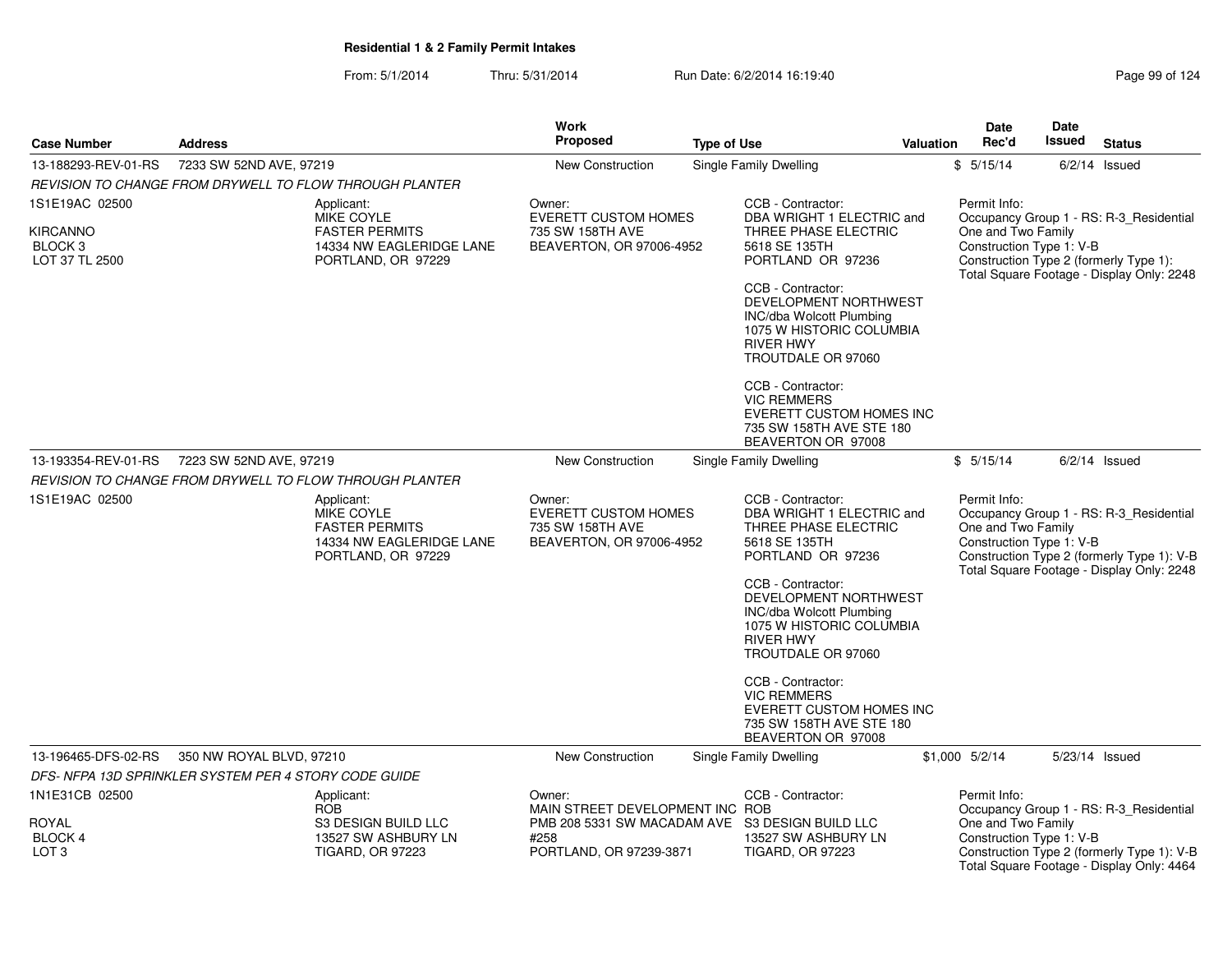| <b>Case Number</b>                                              | <b>Address</b>            |                                                                                                                                                                 | Work<br>Proposed                                                                                                                                      | <b>Type of Use</b> |                                                                                                                                                                                                                                                                                                                          | <b>Valuation</b> | <b>Date</b><br>Rec'd | Date<br>Issued                                                                                                                                                                                                                                                                                                                                                                                                                                                                                                                                                                                                                                                                                                                                                                                                                 | <b>Status</b> |
|-----------------------------------------------------------------|---------------------------|-----------------------------------------------------------------------------------------------------------------------------------------------------------------|-------------------------------------------------------------------------------------------------------------------------------------------------------|--------------------|--------------------------------------------------------------------------------------------------------------------------------------------------------------------------------------------------------------------------------------------------------------------------------------------------------------------------|------------------|----------------------|--------------------------------------------------------------------------------------------------------------------------------------------------------------------------------------------------------------------------------------------------------------------------------------------------------------------------------------------------------------------------------------------------------------------------------------------------------------------------------------------------------------------------------------------------------------------------------------------------------------------------------------------------------------------------------------------------------------------------------------------------------------------------------------------------------------------------------|---------------|
| 13-196465-REV-02-RS                                             | 350 NW ROYAL BLVD, 97210  |                                                                                                                                                                 | <b>New Construction</b>                                                                                                                               |                    | Single Family Dwelling                                                                                                                                                                                                                                                                                                   |                  | \$5/19/14            |                                                                                                                                                                                                                                                                                                                                                                                                                                                                                                                                                                                                                                                                                                                                                                                                                                |               |
| REVISION-CHANGE ONE ROOF GIRDER TRUSS TO GLU-LAM BEAM           |                           |                                                                                                                                                                 |                                                                                                                                                       |                    |                                                                                                                                                                                                                                                                                                                          |                  |                      | 5/19/14 Issued<br>Occupancy Group 1 - RS: R-3_Residential<br>One and Two Family<br>Construction Type 1: V-B<br>Construction Type 2 (formerly Type 1): V-B<br>Total Square Footage - Display Only: 4464<br>5/7/14 Issued<br>Occupancy Group 1 - RS: R-3 Residential<br>One and Two Family<br>Construction Type 1: V-B<br>Construction Type 2 (formerly Type 1):<br>Total Square Footage - Display Only: 500<br>5/12/14 Issued<br>Occupancy Group 1 - RS: R-3 Residential<br>One and Two Family<br>Construction Type 1: V-B<br>Construction Type 2 (formerly Type 1): V-B<br>Total Square Footage - Display Only: 3230<br>5/30/14 Issued<br>Occupancy Group 1 - RS: R-3 Residential<br>One and Two Family<br>Construction Type 1: V-B<br>Construction Type 2 (formerly Type 1): V-B<br>Total Square Footage - Display Only: 4197 |               |
| 1N1E31CB 02500<br>ROYAL<br><b>BLOCK 4</b><br>LOT <sub>3</sub>   |                           | Applicant:<br><b>ERIC RYSTADT</b><br>MAIN STREET DEVELOPMENT INC PMB 208 5331 SW MACADAM AVE<br>PMB# 208 5331 SW MACADAM<br>AVE SUITE 258<br>PORTLAND, OR 97239 | Owner:<br>MAIN STREET DEVELOPMENT INC ERIC RYSTADT<br>#258<br>PORTLAND, OR 97239-3871                                                                 |                    | CCB - Contractor:<br>MAIN STREET DEVELOPMENT INC<br>PO BOX 91096<br>PORTLAND, OR 97291                                                                                                                                                                                                                                   |                  | Permit Info:         |                                                                                                                                                                                                                                                                                                                                                                                                                                                                                                                                                                                                                                                                                                                                                                                                                                |               |
| 13-200842-REV-01-RS                                             | 2125 NE PACIFIC ST, 97232 |                                                                                                                                                                 | New Construction                                                                                                                                      |                    | Single Family Dwelling                                                                                                                                                                                                                                                                                                   |                  | \$5/7/14             |                                                                                                                                                                                                                                                                                                                                                                                                                                                                                                                                                                                                                                                                                                                                                                                                                                |               |
|                                                                 |                           | REVISION TO TRUSS LAYOUT, CHANGE ENERGY MEASURE FROM 3 TO 5.                                                                                                    |                                                                                                                                                       |                    |                                                                                                                                                                                                                                                                                                                          |                  |                      |                                                                                                                                                                                                                                                                                                                                                                                                                                                                                                                                                                                                                                                                                                                                                                                                                                |               |
| 1N1E35AD 01000<br>SULLIVANS ADD<br>BLOCK 40<br>W 1/2 OF LOT 5&6 |                           | Applicant:<br><b>MITCH POWELL</b><br>2442 SW 5TH AVE<br>PORTLAND, OR 97201                                                                                      | Owner:<br>RAND RAYNOR<br>3116 NE PACIFIC ST<br>PORTLAND, OR 97232-2512<br>Owner:<br>BEVERLY SCHWARTZ<br>3116 NE PACIFIC ST<br>PORTLAND, OR 97232-2512 |                    | CCB - Contractor:<br>H & H MECHANICAL LLC<br>5757 SE WILLOW LN<br>MILWAUKIE OR 97267<br>CCB - Contractor:<br>THE POWELL GROUP LLC<br>2442 SW 5TH AVE<br>PORTLAND, OR 97201                                                                                                                                               |                  | Permit Info:         |                                                                                                                                                                                                                                                                                                                                                                                                                                                                                                                                                                                                                                                                                                                                                                                                                                |               |
| 13-201185-REV-01-RS                                             | 8229 SW 7TH AVE, 97219    |                                                                                                                                                                 | New Construction                                                                                                                                      |                    | Single Family Dwelling                                                                                                                                                                                                                                                                                                   |                  | \$14,000 5/12/14     |                                                                                                                                                                                                                                                                                                                                                                                                                                                                                                                                                                                                                                                                                                                                                                                                                                |               |
|                                                                 |                           | ADDED VALUE REVISION TO REMOVE BASEMENT WINDOW ON RIGHT ELEVATION; CONVERT MEDIA ROOM TO UNIFINISHED MECHANICAL ROOM; AND EXTEND FOUNDATION PLAN TO CONVER      |                                                                                                                                                       |                    |                                                                                                                                                                                                                                                                                                                          |                  |                      |                                                                                                                                                                                                                                                                                                                                                                                                                                                                                                                                                                                                                                                                                                                                                                                                                                |               |
| 1S1E21DA 08200                                                  |                           | Applicant:<br><b>MIKE COYLE</b><br><b>FASTER PERMITS</b><br>14334 NW EAGLERIDGE LANE<br>PORTLAND, OR 97229                                                      | Owner:<br><b>KYLE S CLARK</b><br>8215 SW 7TH AVE<br>PORTLAND, OR 97219<br>Owner:<br><b>ASHLEIGH THARP</b><br>8215 SW 7TH AVE<br>PORTLAND, OR 97219    |                    | CCB - Contractor:<br><b>VIC REMMERS</b><br>EVERETT CUSTOM HOMES INC<br>735 SW 158TH AVE STE 180<br>BEAVERTON OR 97008                                                                                                                                                                                                    |                  | Permit Info:         |                                                                                                                                                                                                                                                                                                                                                                                                                                                                                                                                                                                                                                                                                                                                                                                                                                |               |
| 13-202997-REV-01-RS                                             | 431 SE 37TH AVE           |                                                                                                                                                                 | <b>New Construction</b>                                                                                                                               |                    | Single Family Dwelling                                                                                                                                                                                                                                                                                                   |                  | \$5,000 5/30/14      |                                                                                                                                                                                                                                                                                                                                                                                                                                                                                                                                                                                                                                                                                                                                                                                                                                |               |
|                                                                 |                           | ADDED VALUE REVISION TO ADD BATHROOM IN BASEMENT: RECONFIGURE FAU AND CLOSET                                                                                    |                                                                                                                                                       |                    |                                                                                                                                                                                                                                                                                                                          |                  |                      |                                                                                                                                                                                                                                                                                                                                                                                                                                                                                                                                                                                                                                                                                                                                                                                                                                |               |
| 1N1E36DC 05502<br>PARTITION PLAT 2011-27<br>LOT <sub>2</sub>    |                           | Applicant:<br><b>KEVIN PARTAIN</b><br><b>URBAN VISIONS</b><br>223 NE 56TH AVE<br>PORTLAND OR 97213                                                              | Owner:<br><b>RENAISSANCE CUSTOM HOMES</b><br><b>LLC</b><br>16771 BOONES FERRY RD<br>LAKE OSWEGO, OR 97035-4213                                        |                    | CCB - Contractor:<br><b>GARYS VACUFLO INC</b><br>9015 SE FLAVEL ST<br>PORTLAND, OR 97266-5583<br>CCB - Contractor:<br>CRAFTWORK PLUMBING INC<br>7737 SW CIRRUS DR<br>BEAVERTON, OR 97008<br>CCB - Contractor:<br>Jeff Shrope<br>RENAISSANCE CUSTOM HOMES<br><b>LLC</b><br>16771 Boones Ferry Rd<br>Lake Oswego, OR 97035 |                  | Permit Info:         |                                                                                                                                                                                                                                                                                                                                                                                                                                                                                                                                                                                                                                                                                                                                                                                                                                |               |
|                                                                 |                           |                                                                                                                                                                 |                                                                                                                                                       |                    |                                                                                                                                                                                                                                                                                                                          |                  |                      |                                                                                                                                                                                                                                                                                                                                                                                                                                                                                                                                                                                                                                                                                                                                                                                                                                |               |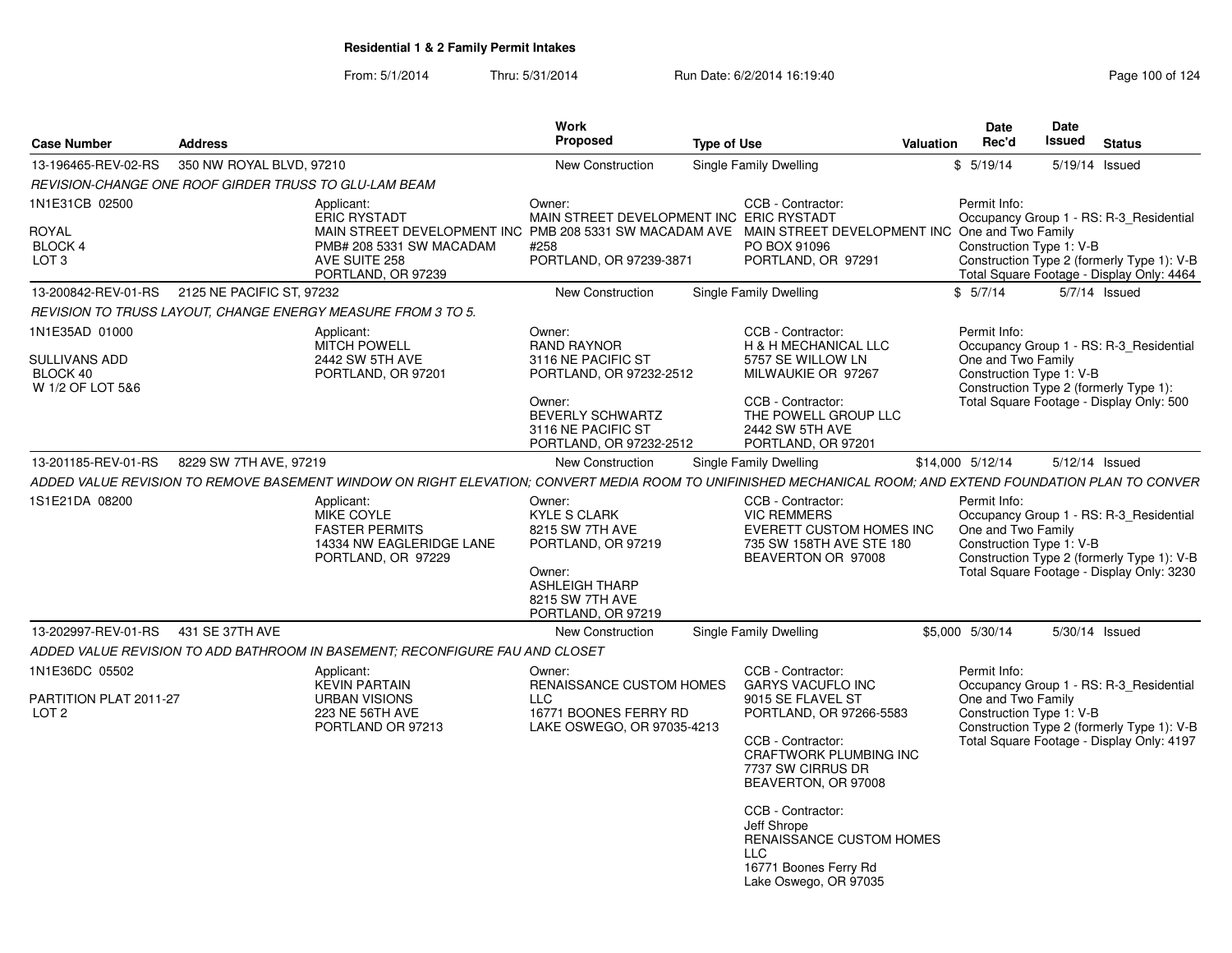|                                                              |                                                        |                                                                                                     | <b>Work</b>                                                                                                                                                    |                                                                                                                                                                                                                                                                                                                       |                  | <b>Date</b>                                                    | <b>Date</b>   |                                                                                                                                    |
|--------------------------------------------------------------|--------------------------------------------------------|-----------------------------------------------------------------------------------------------------|----------------------------------------------------------------------------------------------------------------------------------------------------------------|-----------------------------------------------------------------------------------------------------------------------------------------------------------------------------------------------------------------------------------------------------------------------------------------------------------------------|------------------|----------------------------------------------------------------|---------------|------------------------------------------------------------------------------------------------------------------------------------|
| <b>Case Number</b>                                           | <b>Address</b>                                         |                                                                                                     | <b>Proposed</b>                                                                                                                                                | <b>Type of Use</b>                                                                                                                                                                                                                                                                                                    | <b>Valuation</b> | Rec'd                                                          | <b>Issued</b> | <b>Status</b>                                                                                                                      |
| 13-213187-REV-02-RS                                          | 8854 SE 16TH AVE                                       |                                                                                                     | New Construction                                                                                                                                               | <b>Single Family Dwelling</b>                                                                                                                                                                                                                                                                                         |                  | \$5/13/14                                                      |               | 5/13/14 Issued                                                                                                                     |
|                                                              | REVISION TO INCREASE SIZE OF TJI'S ON UPPER FLOOR      |                                                                                                     |                                                                                                                                                                |                                                                                                                                                                                                                                                                                                                       |                  |                                                                |               |                                                                                                                                    |
| 1S1E26AB 04100                                               |                                                        | Applicant:<br>MIKE COYLE<br><b>FASTER PERMITS</b><br>14334 NW EAGLERIDGE LANE<br>PORTLAND, OR 97229 | Owner:<br>DILUSSO HOMES LLC<br>PO BOX 1251<br>CLACKAMAS, OR 97015-1251                                                                                         | CCB - Contractor:<br>MINYARD PLUMBING LLC<br>7037 NW BURLINGTON<br>PORTLAND, OR 97203<br>CCB - Contractor:<br>ALPHA ELECTRIC CORP<br>23920 NE 28TH STREET<br>CAMAS, WA 98607<br>CCB - Contractor:<br>DILUSSO RENOVATIONS LLC<br>4415 NE SANDY BLVD #201<br>PORTLAND, OR 97213                                         |                  | Permit Info:<br>One and Two Family<br>Construction Type 1: V-B |               | Occupancy Group 1 - RS: R-3_Residential<br>Construction Type 2 (formerly Type 1): V-B<br>Total Square Footage - Display Only: 2690 |
| 13-219658-REV-01-RS                                          | 4050 SW PENDLETON ST, 97221                            |                                                                                                     | New Construction                                                                                                                                               | Single Family Dwelling                                                                                                                                                                                                                                                                                                |                  | \$5/27/14                                                      |               | 5/27/14 Issued                                                                                                                     |
|                                                              | REVISION TO REMOVE TREE AT FRONT OF LOT FROM SITE PLAN |                                                                                                     |                                                                                                                                                                |                                                                                                                                                                                                                                                                                                                       |                  |                                                                |               |                                                                                                                                    |
| 1S1E17CB 09300                                               |                                                        | Applicant:<br><b>TOM SPITZNAGEL</b><br>PO BOX 25058<br>PORTLAND OR 97298                            | Owner:<br><b>KENT R GEISEL</b><br>4062 SW PENDLETON ST<br>PORTLAND, OR 97221<br>Owner:<br><b>LAURA FK GEISEL</b><br>4062 SW PENDLETON ST<br>PORTLAND, OR 97221 | CCB - Contractor:<br>TOM SPITZNAGEL<br>PTR HOMES, LLC<br>PO BOX 25058<br>PORTLAND OR 97298<br>CCB - Contractor:<br>TITAN PLUMBING & MECHANICAL<br><b>LLC</b><br>6400 SE 101st Ave, Suite 204<br>PORTLAND, OR 97266<br>CCB - Contractor:<br><b>GRIZZLY ELECTRIC</b><br>8002 NE HWY 99 SUITE 248<br>VANCOUVER, WA 98665 |                  | Permit Info:<br>One and Two Family<br>Construction Type 1: V-B |               | Occupancy Group 1 - RS: R-3_Residential<br>Construction Type 2 (formerly Type 1): V-B<br>Total Square Footage - Display Only: 2938 |
| 13-220780-DFS-01-RS                                          | 3011 SE CLINTON ST                                     |                                                                                                     | <b>New Construction</b>                                                                                                                                        | Single Family Dwelling                                                                                                                                                                                                                                                                                                |                  | $$1$ 5/28/14                                                   |               | <b>Under Review</b>                                                                                                                |
| <b>DFS FOR TRUSSES</b>                                       |                                                        |                                                                                                     |                                                                                                                                                                |                                                                                                                                                                                                                                                                                                                       |                  |                                                                |               |                                                                                                                                    |
| 1S1E12BA 05302<br>PARTITION PLAT 2013-41<br>LOT <sub>2</sub> |                                                        | Applicant:<br><b>ADAM HOESLY</b><br>2909 SE TACOMA ST<br>PORTLAND, OR 97202                         | Owner:<br><b>J MARK PERKINS</b><br>11471 SE CLOVER LN<br>HAPPY VALLEY, OR 97086-6800                                                                           | CCB - Contractor:<br><b>ADAM</b><br>A F HOESLEY INC<br>3731 SE LIEBE<br>PORTLAND, OR 97202                                                                                                                                                                                                                            |                  | Permit Info:<br>One and Two Family<br>Construction Type 1: V-B |               | Occupancy Group 1 - RS: R-3_Residential<br>Construction Type 2 (formerly Type 1): V-B<br>Total Square Footage - Display Only: 2655 |
| 14-101737-DFS-01-RS                                          | 10655 SW 40TH AVE                                      |                                                                                                     | <b>New Construction</b>                                                                                                                                        | Single Family Dwelling                                                                                                                                                                                                                                                                                                |                  | \$5,200 5/23/14                                                |               | <b>Under Review</b>                                                                                                                |
| <b>DFS FOR FIRE SPRINKLERS</b>                               |                                                        |                                                                                                     |                                                                                                                                                                |                                                                                                                                                                                                                                                                                                                       |                  |                                                                |               |                                                                                                                                    |
| 1S1E29CC 09803<br>PARTITION PLAT 2008-61<br>LOT <sub>3</sub> |                                                        | Applicant:<br><b>ROB SEXTON</b><br>S3 DESIGN/BUILD<br>13527 SW ASHBURY LANE<br>TIGARD OR 97223      | Owner:<br>SHAWN K GENTEMANN<br>7128 SW GONZAGA ST #200<br>PORTLAND, OR 97223                                                                                   | CCB - Contractor:<br>PARK PLACE HOMES INC<br>7128 SW GONZAGA SUITE 200<br>PORTLAND, OR 97223                                                                                                                                                                                                                          |                  | Permit Info:<br>One and Two Family<br>Construction Type 1: V-B |               | Occupancy Group 1 - RS: R-3 Residential<br>Construction Type 2 (formerly Type 1): V-B<br>Total Square Footage - Display Only: 3700 |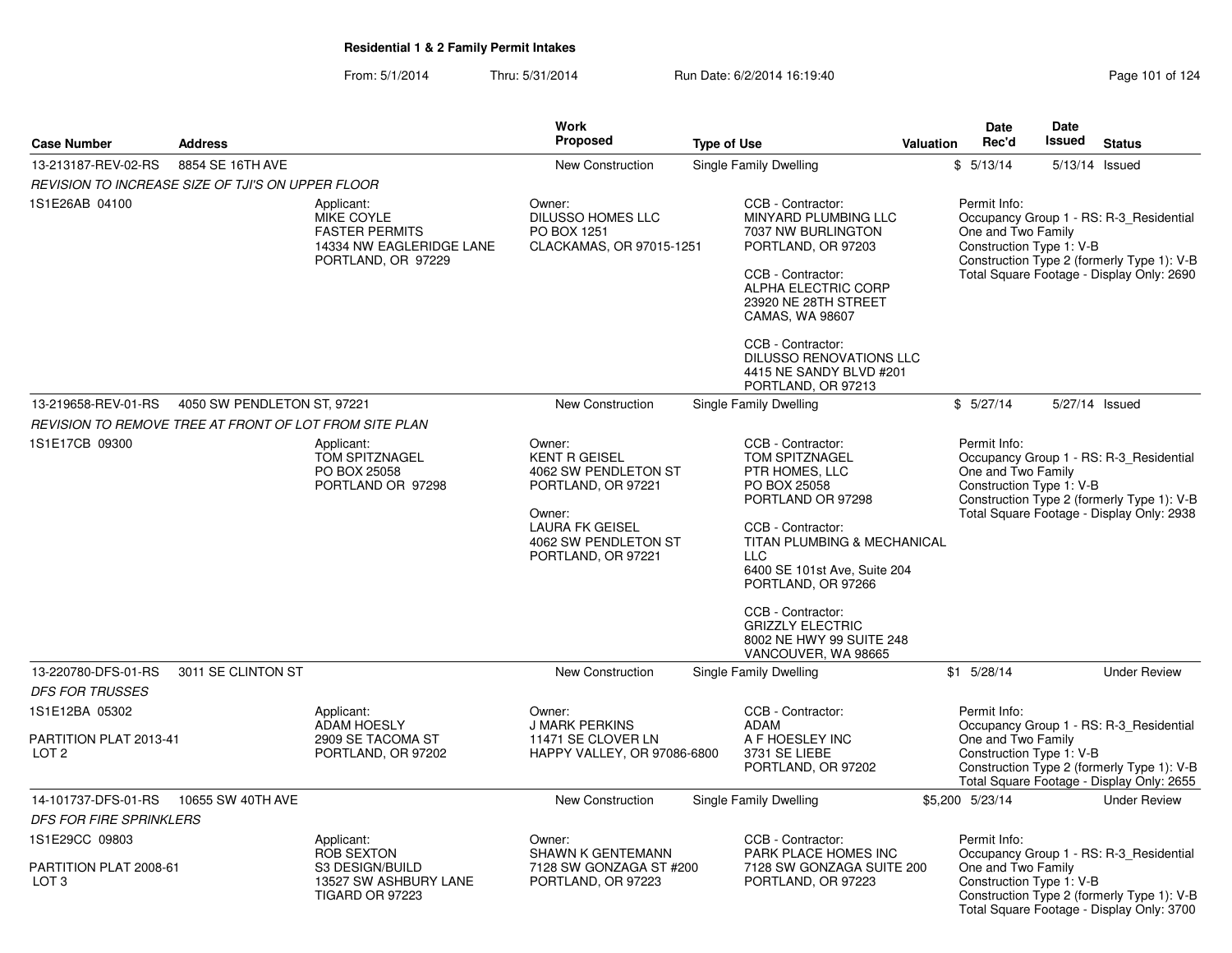| <b>Case Number</b>                                                | <b>Address</b>                                                                                          | Work<br><b>Proposed</b>                                                                                                                                       | <b>Type of Use</b>                                                                                                                     | <b>Valuation</b> | Date<br>Rec'd                                                  | Date<br>Issued  | <b>Status</b>                                                                                                                      |
|-------------------------------------------------------------------|---------------------------------------------------------------------------------------------------------|---------------------------------------------------------------------------------------------------------------------------------------------------------------|----------------------------------------------------------------------------------------------------------------------------------------|------------------|----------------------------------------------------------------|-----------------|------------------------------------------------------------------------------------------------------------------------------------|
| 14-105441-DFS-01-RS                                               | 3552 NE 45TH AVE, 97213                                                                                 | New Construction                                                                                                                                              | Single Family Dwelling                                                                                                                 | \$2,500 5/7/14   |                                                                | 5/7/14 Issued   |                                                                                                                                    |
| <b>DFS FOR TRUSSES</b>                                            |                                                                                                         |                                                                                                                                                               |                                                                                                                                        |                  |                                                                |                 |                                                                                                                                    |
| 1N2E19CC 14400                                                    | Applicant:<br>MIKE COYLE                                                                                | Owner:<br>VILLA HOME DESIGN LLC                                                                                                                               | CCB - Contractor:<br>CHARLES VILLARREAL                                                                                                |                  | Permit Info:                                                   |                 | Occupancy Group 1 - RS: R-3_Residential                                                                                            |
| SECTION 19 1N 2E<br>TL 14400 0.11 ACRES                           | <b>FASTER PERMITS</b><br>14334 NW EAGLERIDGE LANE<br>PORTLAND, OR 97229                                 | 8934 N PORTSMOUTH AVE<br>PORTLAND, OR 97203-5976                                                                                                              | <b>VILLA HOME DESIGN LLC</b><br>3124 NE 67TH AVE<br>PORTLAND OR 97213                                                                  |                  | One and Two Family<br>Construction Type 1: V-B                 |                 | Construction Type 2 (formerly Type 1): V-B<br>Total Square Footage - Display Only: 4146                                            |
| 14-112144-REV-01-RS                                               | 4435 SW GREENLEAF DR, 97221                                                                             | <b>New Construction</b>                                                                                                                                       | Single Family Dwelling                                                                                                                 |                  | \$5/28/14                                                      |                 | <b>Under Review</b>                                                                                                                |
|                                                                   |                                                                                                         | REVISION TO CHANGE TO SINGLE PANE DOORS AND WINDOWS WITH THERMAL PERFORMANCE WITH SIMPLIFIED TRADE-OFF AND COM-CHECK FORM CALCULATIONS                        |                                                                                                                                        |                  |                                                                |                 |                                                                                                                                    |
| 1S1E08BB 01800<br><b>GREEN HILLS</b><br>BLOCK 32<br>LOT 1 TL 1800 | Applicant:<br><b>LEON TRICE</b><br><b>LMT ARCHITECTURE</b><br>5428 NE 30TH AVE<br>PORTLAND OREGON 97211 | Owner:<br>TIMOTHY DEJONG<br>3720 SW BOND AVE #1810<br>PORTLAND, OR 97239<br>Owner:<br><b>LAURIE S DEJONG</b><br>3720 SW BOND AVE #1810                        | CCB - Contractor:<br>COWAN CONSTRUCTION, LLC.<br>P.O. BOX 1846<br>TUALATIN, OR 97062                                                   |                  | Permit Info:<br>One and Two Family<br>Construction Type 1: V-B |                 | Occupancy Group 1 - RS: R-3_Residential<br>Construction Type 2 (formerly Type 1): V-B<br>Total Square Footage - Display Only: 4894 |
|                                                                   |                                                                                                         | PORTLAND, OR 97239                                                                                                                                            |                                                                                                                                        |                  |                                                                |                 |                                                                                                                                    |
| 14-114554-REV-01-RS                                               | 9101 N OSWEGO AVE, 97203                                                                                | New Construction                                                                                                                                              | Single Family Dwelling                                                                                                                 |                  | \$5/9/14                                                       | $5/9/14$ Issued |                                                                                                                                    |
|                                                                   |                                                                                                         | REVISION TO PROVIDE CORRECT MEASUREMENTS OF THE BUILDING AND DRIVEWAY ON THE SITE PLAN; HOUSE WIDTH CORRECTED ON SITE PLAN ONLY TO MATCH THE REST OF BUILDING |                                                                                                                                        |                  |                                                                |                 |                                                                                                                                    |
| 1N1W01DD 17300                                                    | Applicant:<br><b>JEFF OVINGTON</b><br>METRO HOMES NW, LLC<br>211 NE WEIDLER ST<br>PORTLAND, OR 97232    | Owner:<br>211 NE WEIDLER ST<br>PORTLAND, OR 97232-1155                                                                                                        | CCB - Contractor:<br>METRO HOMES NORTHWEST LLC AFFORDABLE NEW HOMES LLC<br>211 NE WEIDER<br>PORTLAND, OR 97232                         |                  | Permit Info:<br>One and Two Family<br>Construction Type 1: V-B |                 | Occupancy Group 1 - RS: R-3 Residential<br>Construction Type 2 (formerly Type 1):<br>Total Square Footage - Display Only: 2020     |
| 14-114648-REV-01-RS                                               | 9043 N OSWEGO AVE, 97203                                                                                | <b>New Construction</b>                                                                                                                                       | <b>Single Family Dwelling</b>                                                                                                          |                  | \$5/9/14                                                       |                 | 5/9/14 Issued                                                                                                                      |
|                                                                   |                                                                                                         | REVISION TO PROVIDE CORRECT MEASUREMENTS OF THE BUILDING AND DRIVEWAY ON THE SITE PLAN; HOUSE WIDTH CORRECTED ON SITE PLAN ONLY TO MATCH THE REST OF BUILDING |                                                                                                                                        |                  |                                                                |                 |                                                                                                                                    |
| 1N1W01DD 17300                                                    | Applicant:<br><b>JEFF OVINGTON</b><br>METRO HOMES NW, LLC<br>211 NE WEIDLER ST<br>PORTLAND, OR 97232    | Owner:<br>211 NE WEIDLER ST<br>PORTLAND, OR 97232-1155                                                                                                        | CCB - Contractor:<br>METRO HOMES NORTHWEST LLC DBA WRIGHT 1 ELECTRIC and<br>THREE PHASE ELECTRIC<br>5618 SE 135TH<br>PORTLAND OR 97236 |                  | Permit Info:<br>One and Two Family<br>Construction Type 1: V-B |                 | Occupancy Group 1 - RS: R-3_Residential<br>Construction Type 2 (formerly Type 1):<br>Total Square Footage - Display Only: 2020     |
|                                                                   |                                                                                                         |                                                                                                                                                               | CCB - Contractor:<br>AFFORDABLE NEW HOMES LLC<br>211 NE WEIDER<br>PORTLAND, OR 97232                                                   |                  |                                                                |                 |                                                                                                                                    |
| 14-119627-DFS-01-RS                                               | 12640 SE CORA ST                                                                                        | <b>New Construction</b>                                                                                                                                       | <b>Single Family Dwelling</b>                                                                                                          | \$1,200 5/7/14   |                                                                | 5/19/14 Issued  |                                                                                                                                    |
|                                                                   | DFS - FIRE SPRINKLERS - please add square footage of sprinkled area to fixtures on main permit          |                                                                                                                                                               |                                                                                                                                        |                  |                                                                |                 |                                                                                                                                    |
| 1S2E11CC 06406                                                    | Applicant:<br><b>J MARK PERKINS</b>                                                                     | Owner:<br>J MARK PERKINS                                                                                                                                      |                                                                                                                                        |                  | Permit Info:                                                   |                 | Occupancy Group 1 - RS: R-3_Residential                                                                                            |
| <b>GREEN INFILL</b><br>LOT <sub>6</sub>                           | 11471 SE CLOVER LN<br>HAPPY VALLEY, OR 97086-6800                                                       | 11471 SE CLOVER LN<br>HAPPY VALLEY, OR 97086-6800                                                                                                             |                                                                                                                                        |                  | One and Two Family<br>Construction Type 1: V-B                 |                 | Construction Type 2 (formerly Type 1):<br>Total Square Footage - Display Only: 1152                                                |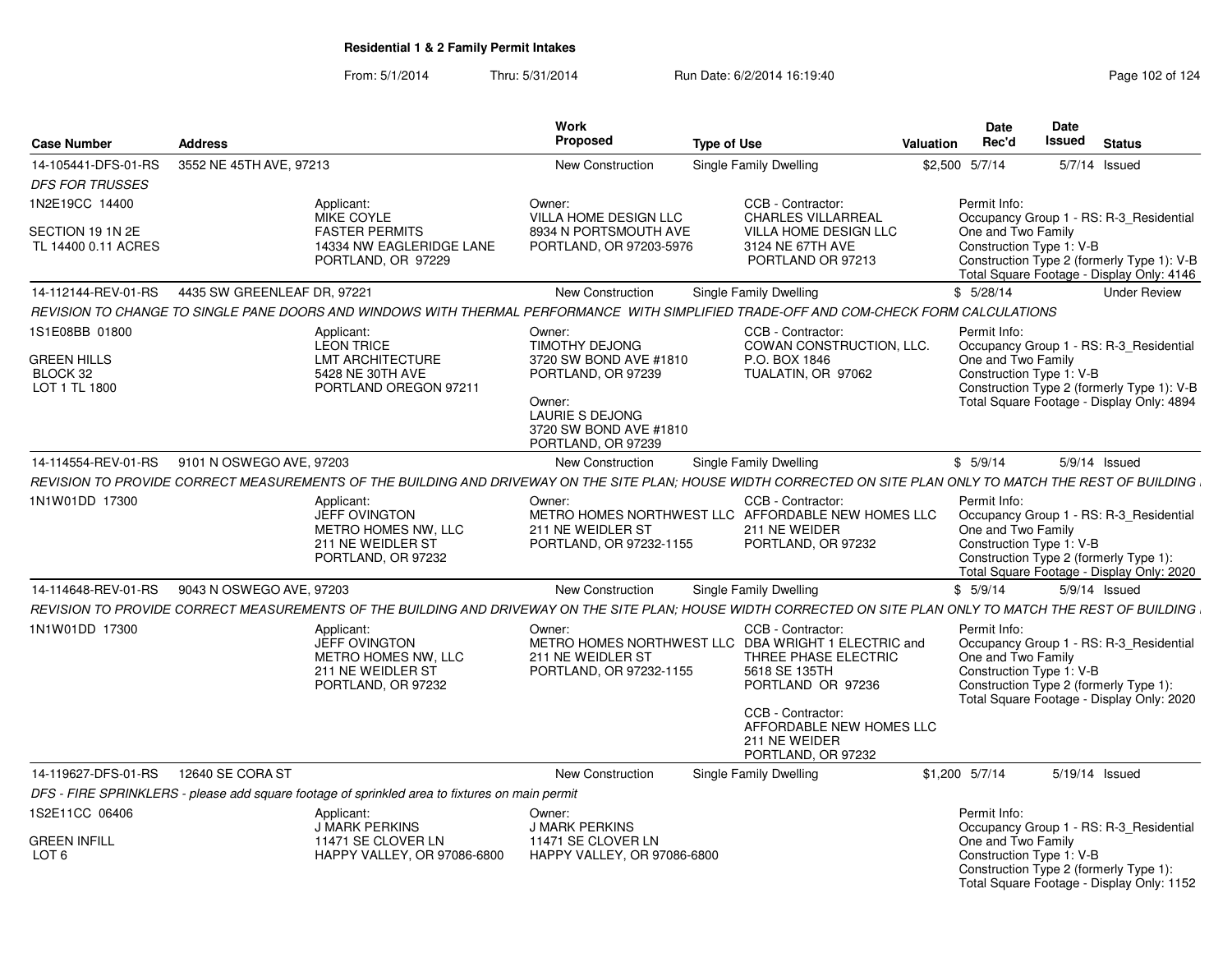| <b>Case Number</b><br><b>Address</b>                                |                              |                                                                                                                   | <b>Work</b><br>Proposed<br><b>Type of Use</b>                                                                                                                                                    |  |                                                                                                                                              | <b>Valuation</b> | <b>Date</b><br>Rec'd                                                                              | <b>Date</b><br>Issued | <b>Status</b>                                                                                                                      |
|---------------------------------------------------------------------|------------------------------|-------------------------------------------------------------------------------------------------------------------|--------------------------------------------------------------------------------------------------------------------------------------------------------------------------------------------------|--|----------------------------------------------------------------------------------------------------------------------------------------------|------------------|---------------------------------------------------------------------------------------------------|-----------------------|------------------------------------------------------------------------------------------------------------------------------------|
| 14-125913-REV-01-RS                                                 | 8626 NW MENDENHALL ST, 97229 |                                                                                                                   | <b>New Construction</b>                                                                                                                                                                          |  | <b>Single Family Dwelling</b>                                                                                                                |                  | \$593,083 5/23/14                                                                                 | 5/23/14 Issued        |                                                                                                                                    |
|                                                                     |                              | REVISION TO CHANGE BASEMENT FLOOR FROM SLAB TO I-JOISTS - NO CHANGES TO GRADE OR TO FLOOR AREAS                   |                                                                                                                                                                                                  |  |                                                                                                                                              |                  |                                                                                                   |                       |                                                                                                                                    |
| 1N1W26DD 04900                                                      |                              | Applicant:<br><b>MARK KOVALEV</b><br>4111 SW 52ND AVE<br>PORTLAND, OR 97221-2005                                  | Owner:<br><b>GLOBAL HOUSING INC</b><br>PMB 193 6663 SW<br>BEAVERTON-HILLSDALE HWY<br>PORTLAND, OR 97225                                                                                          |  | CCB - Contractor:<br><b>MARK V. KOVALEV</b><br><b>GLOBAL HOUSING INC</b><br>6663 SW BEAVERTON HILLSDALE<br>HWY PMB 193<br>BEAVERTON OR 97225 |                  | Permit Info:<br>One and Two Family<br>Construction Type 1: V-B                                    |                       | Occupancy Group 1 - RS: R-3 Residential<br>Construction Type 2 (formerly Type 1): V-B<br>Total Square Footage - Display Only: 5921 |
| 14-131558-REV-01-RS                                                 | 3646 NE 44TH AVE, 97213      |                                                                                                                   | <b>New Construction</b>                                                                                                                                                                          |  | Single Family Dwelling                                                                                                                       |                  | \$3.059 5/30/14                                                                                   | 5/30/14 Final         |                                                                                                                                    |
|                                                                     |                              | REVISION TO FOUNDATION PLAN; EXPAND BASEMENT FOUNDATION TO MEET EXISTING BUILDING LINE ABOVE, AT REAR OF HOUSE    |                                                                                                                                                                                                  |  |                                                                                                                                              |                  |                                                                                                   |                       |                                                                                                                                    |
| 1N2E19CC 17900<br><b>ROSLYN</b><br>BLOCK <sub>3</sub><br>LOT 3&4    |                              | Applicant:<br>METRO HOMES NORTHWEST LLC WEST COAST DEVELOPMENT<br>211 NE WEIDLER ST<br>PORTLAND, OR 97232-1155    | Owner:<br>1697 19TH ST<br>WEST LINN, OR 97068<br>Owner:<br><b>GROUP INC</b><br>1697 19TH ST<br>WEST LINN, OR 97068<br>Owner:<br>METRO HOMES NORTHWEST LLC<br>1697 19TH ST<br>WEST LINN, OR 97068 |  | CCB - Contractor:<br>METRO HOMES NORTHWEST LLC Occupancy Group 1 - RS: U_Private<br>211 NE WEIDLER ST<br>PORTLAND, OR 97232                  |                  | Permit Info:<br>Garage\Utility Misc.<br>Construction Type 1: V-B                                  |                       | Construction Type 2 (formerly Type 1):<br>Total Square Footage - Display Only: 72                                                  |
| 14-150991-000-00-RS                                                 | 8333 SW 7TH AVE, 97219       |                                                                                                                   | New Construction                                                                                                                                                                                 |  | <b>Single Family Dwelling</b>                                                                                                                | \$347,346 5/1/14 |                                                                                                   |                       | <b>Under Review</b>                                                                                                                |
|                                                                     |                              | NEW SINGLE FAMILY RESIDENCE / 2 STORY / ATTACHED GARAGE / SLOPED LOT / COMPLEX                                    |                                                                                                                                                                                                  |  |                                                                                                                                              |                  |                                                                                                   |                       |                                                                                                                                    |
| 1S1E21DD 03000<br><b>CARSON HTS</b><br>BLOCK 22<br>LOT <sub>8</sub> |                              | Applicant:<br><b>STUART EMMONS</b><br><b>EMMONS DESIGN</b><br>2211 SW PARK PLACE,#403<br>PORTLAND, OR 97205       | Owner:<br><b>JAMES A KRUEGER</b><br>8333 SW 7TH AVE<br>PORTLAND, OR 97219                                                                                                                        |  | CCB - Contractor:<br><b>ERICKSON &amp; SON</b><br>CONSTRUCTION INC<br>11578 NW PARSON ROAD<br>FOREST GROVE, OR 97116                         |                  | Permit Info:<br>One and Two Family<br>Construction Type 1: V-B<br>Number of New Dwelling Units: 1 |                       | Occupancy Group 1 - RS: R-3_Residential<br>Construction Type 2 (formerly Type 1): V-B<br>Total Square Footage - Display Only: 3581 |
| 14-151329-000-00-RS                                                 | 416 NE 27TH AVE, 97232       |                                                                                                                   | New Construction                                                                                                                                                                                 |  | Single Family Dwelling                                                                                                                       |                  | \$228,852 5/1/14                                                                                  |                       | <b>Under Review</b>                                                                                                                |
|                                                                     |                              | NEW SINGLE FAMILY RESIDENCE/TWO STORY WITH BASEMENT ADU/ ROOF TOP DECK/ ADDED FILL/FLAT LOT/COMPLEX               |                                                                                                                                                                                                  |  |                                                                                                                                              |                  |                                                                                                   |                       |                                                                                                                                    |
| 1N1E36CB 12700                                                      |                              | Applicant:<br><b>EMILY REFI</b><br><b>WATERLEAF ARCHITECTURE</b><br>419 SW 11TH AVE STE 200<br>PORTLAND, OR 97205 | Owner:<br><b>CHRISTOPHER PERKINS</b><br>2707 NE FLANDERS ST<br>PORTLAND, OR 97232<br>Owner:<br><b>JINGZI ZHAO</b><br>2707 NE FLANDERS<br>PORTLAND, OR 97232                                      |  | CCB - Contractor:<br>CELLAR RIDGE CUSTOM HOMES<br>328 NE DAVIS #4<br>MCMINVILLE, OR 97128                                                    |                  | Permit Info:<br>One and Two Family<br>Construction Type 1: V-B<br>Number of New Dwelling Units: 2 |                       | Occupancy Group 1 - RS: R-3_Residential<br>Construction Type 2 (formerly Type 1):<br>Total Square Footage - Display Only: 2075     |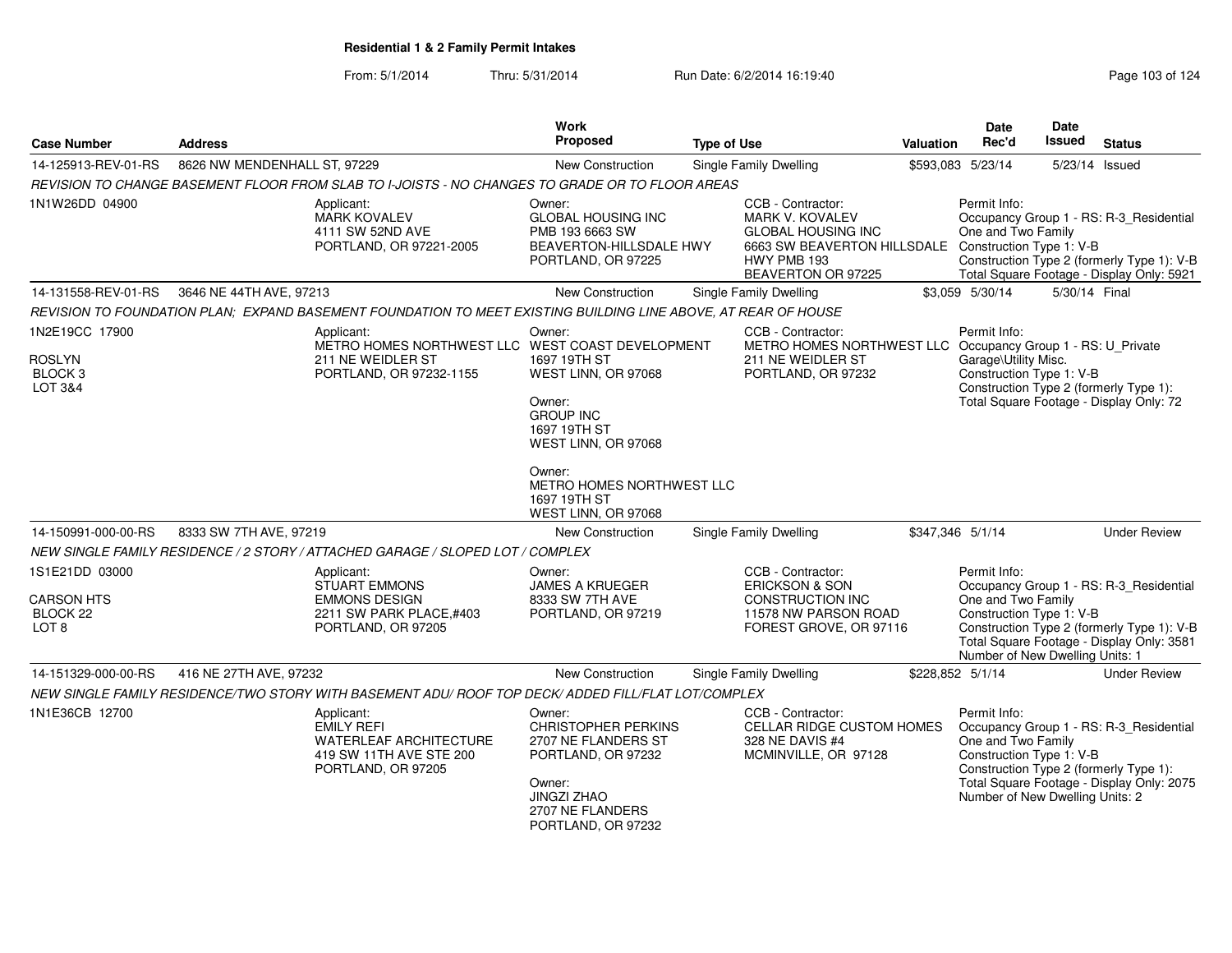|                     |                                                                                                                                       | <b>Work</b>                                                                      |                                                                               |                  | Date                                                                                              | Date          |                                                                                                                                    |
|---------------------|---------------------------------------------------------------------------------------------------------------------------------------|----------------------------------------------------------------------------------|-------------------------------------------------------------------------------|------------------|---------------------------------------------------------------------------------------------------|---------------|------------------------------------------------------------------------------------------------------------------------------------|
| <b>Case Number</b>  | <b>Address</b>                                                                                                                        | Proposed                                                                         | <b>Type of Use</b>                                                            | Valuation        | Rec'd                                                                                             | <b>Issued</b> | <b>Status</b>                                                                                                                      |
| 14-151345-000-00-RS | 1512 SE 117TH AVE, 97216                                                                                                              | New Construction                                                                 | <b>Single Family Dwelling</b>                                                 | \$215,078 5/7/14 |                                                                                                   |               | <b>Under Review</b>                                                                                                                |
|                     | 1 OF 14 NEW SINGLE FAMILY RESIDENCE / 2 STORY / ATTACHED GARAGE / FLAT LOT / COMPLEX **LIMITED STRUCTURAL ENGINEERING FORM INCLUDED** |                                                                                  |                                                                               |                  |                                                                                                   |               |                                                                                                                                    |
| 1S2E03AD 09900      | Applicant:<br>DONNA KEOUGH<br>508 NW 44TH ST<br>VANCOUVER, WA 98660                                                                   | Owner:<br><b>B-W CONSTRUCTION INC</b><br>PO BOX 66910<br>PORTLAND, OR 97290-6910 | CCB - Contractor:<br>BW CONSTRUCTION INC<br>PO BOX 66910<br>PORTLAND OR 97290 |                  | Permit Info:<br>One and Two Family<br>Construction Type 1: V-B<br>Number of New Dwelling Units: 1 |               | Occupancy Group 1 - RS: R-3_Residential<br>Construction Type 2 (formerly Type 1): V-B<br>Total Square Footage - Display Only: 2078 |
| 14-151354-000-00-RS | 1514 SE 117TH AVE, 97216                                                                                                              | New Construction                                                                 | Single Family Dwelling                                                        | \$212,541 5/7/14 |                                                                                                   |               | <b>Under Review</b>                                                                                                                |
|                     | 2 OF 14 NEW SINGLE FAMILY RESIDENCE / 2 STORY / ATTACHED GARAGE / FLAT LOT / COMPLEX **LIMITED STRUCTURAL ENGINEERING FORM INCLUDED** |                                                                                  |                                                                               |                  |                                                                                                   |               |                                                                                                                                    |
| 1S2E03AD 09900      | Applicant:<br>DONNA KEOUGH<br>508 NW 44TH ST<br>VANCOUVER, WA 98660                                                                   | Owner:<br><b>B-W CONSTRUCTION INC</b><br>PO BOX 66910<br>PORTLAND, OR 97290-6910 | CCB - Contractor:<br>BW CONSTRUCTION INC<br>PO BOX 66910<br>PORTLAND OR 97290 |                  | Permit Info:<br>One and Two Family<br>Construction Type 1: V-B<br>Number of New Dwelling Units: 1 |               | Occupancy Group 1 - RS: R-3_Residential<br>Construction Type 2 (formerly Type 1): V-B<br>Total Square Footage - Display Only: 2055 |
| 14-151366-000-00-RS | 1518 SE 117TH AVE, 97216                                                                                                              | New Construction                                                                 | <b>Single Family Dwelling</b>                                                 | \$212,541 5/7/14 |                                                                                                   |               | <b>Under Review</b>                                                                                                                |
|                     | 3 OF 14 NEW SINGLE FAMILY RESIDENCE / 2 STORY / ATTACHED GARAGE / FLAT LOT / COMPLEX **LIMITED STRUCTURAL ENGINEERING FORM INCLUDED** |                                                                                  |                                                                               |                  |                                                                                                   |               |                                                                                                                                    |
| 1S2E03AD 09900      | Applicant:<br>DONNA KEOUGH<br>508 NW 44TH ST<br>VANCOUVER, WA 98660                                                                   | Owner:<br><b>B-W CONSTRUCTION INC</b><br>PO BOX 66910<br>PORTLAND, OR 97290-6910 | CCB - Contractor:<br>BW CONSTRUCTION INC<br>PO BOX 66910<br>PORTLAND OR 97290 |                  | Permit Info:<br>One and Two Family<br>Construction Type 1: V-B<br>Number of New Dwelling Units: 1 |               | Occupancy Group 1 - RS: R-3_Residential<br>Construction Type 2 (formerly Type 1): V-B<br>Total Square Footage - Display Only: 2055 |
| 14-151370-000-00-RS | 1522 SE 117TH AVE, 97216                                                                                                              | New Construction                                                                 | Single Family Dwelling                                                        | \$212,541 5/7/14 |                                                                                                   |               | <b>Under Review</b>                                                                                                                |
|                     | 4 OF 14 NEW SINGLE FAMILY RESIDENCE / 2 STORY / ATTACHED GARAGE / FLAT LOT / COMPLEX **LIMITED STRUCTURAL ENGINEERING FORM INCLUDED** |                                                                                  |                                                                               |                  |                                                                                                   |               |                                                                                                                                    |
| 1S2E03AD 09900      | Applicant:<br>DONNA KEOUGH<br>508 NW 44TH ST<br>VANCOUVER, WA 98660                                                                   | Owner:<br><b>B-W CONSTRUCTION INC</b><br>PO BOX 66910<br>PORTLAND, OR 97290-6910 | CCB - Contractor:<br>BW CONSTRUCTION INC<br>PO BOX 66910<br>PORTLAND OR 97290 |                  | Permit Info:<br>One and Two Family<br>Construction Type 1: V-B<br>Number of New Dwelling Units: 1 |               | Occupancy Group 1 - RS: R-3_Residential<br>Construction Type 2 (formerly Type 1): V-B<br>Total Square Footage - Display Only: 2055 |
| 14-151373-000-00-RS | 1524 SE 117TH AVE, 97216                                                                                                              | <b>New Construction</b>                                                          | <b>Single Family Dwelling</b>                                                 | \$215,078 5/7/14 |                                                                                                   |               | <b>Under Review</b>                                                                                                                |
|                     | 5 OF 14 NEW SINGLE FAMILY RESIDENCE / 2 STORY / ATTACHED GARAGE / FLAT LOT / COMPLEX **LIMITED STRUCTURAL ENGINEERING FORM INCLUDED** |                                                                                  |                                                                               |                  |                                                                                                   |               |                                                                                                                                    |
| 1S2E03AD 09900      | Applicant:<br>DONNA KEOUGH<br>508 NW 44TH ST<br>VANCOUVER, WA 98660                                                                   | Owner:<br><b>B-W CONSTRUCTION INC</b><br>PO BOX 66910<br>PORTLAND, OR 97290-6910 | CCB - Contractor:<br>BW CONSTRUCTION INC<br>PO BOX 66910<br>PORTLAND OR 97290 |                  | Permit Info:<br>One and Two Family<br>Construction Type 1: V-B<br>Number of New Dwelling Units: 1 |               | Occupancy Group 1 - RS: R-3_Residential<br>Construction Type 2 (formerly Type 1): V-B<br>Total Square Footage - Display Only: 2078 |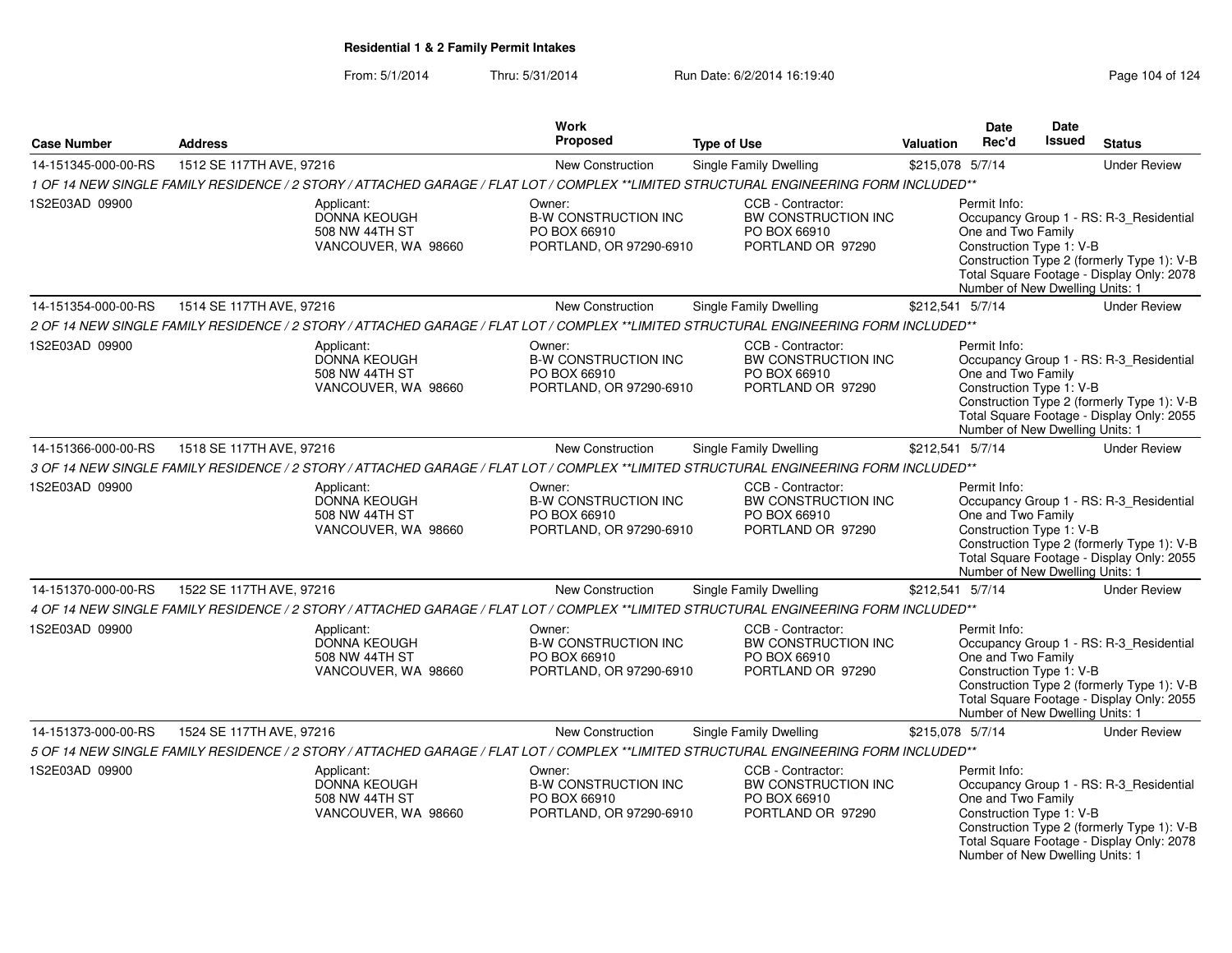| <b>Case Number</b>  | <b>Address</b>                                                                                                                         | Work<br>Proposed                                                                 | <b>Type of Use</b>                                                                   | Valuation        | <b>Date</b><br>Rec'd                                                                              | Date<br><b>Issued</b> | <b>Status</b>                                                                                                                      |
|---------------------|----------------------------------------------------------------------------------------------------------------------------------------|----------------------------------------------------------------------------------|--------------------------------------------------------------------------------------|------------------|---------------------------------------------------------------------------------------------------|-----------------------|------------------------------------------------------------------------------------------------------------------------------------|
| 14-151376-000-00-RS | 1506 SE 117TH AVE, 97216                                                                                                               | New Construction                                                                 | Single Family Dwelling                                                               | \$212,541 5/7/14 |                                                                                                   |                       | <b>Under Review</b>                                                                                                                |
|                     | 6 OF 14 NEW SINGLE FAMILY RESIDENCE / 2 STORY / ATTACHED GARAGE / FLAT LOT / COMPLEX **LIMITED STRUCTURAL ENGINEERING FORM INCLUDED**  |                                                                                  |                                                                                      |                  |                                                                                                   |                       |                                                                                                                                    |
| 1S2E03AD 09900      | Applicant:<br><b>DONNA KEOUGH</b><br>508 NW 44TH ST<br>VANCOUVER, WA 98660                                                             | Owner:<br><b>B-W CONSTRUCTION INC</b><br>PO BOX 66910<br>PORTLAND, OR 97290-6910 | CCB - Contractor:<br>BW CONSTRUCTION INC<br>PO BOX 66910<br>PORTLAND OR 97290        |                  | Permit Info:<br>One and Two Family<br>Construction Type 1: V-B<br>Number of New Dwelling Units: 1 |                       | Occupancy Group 1 - RS: R-3 Residential<br>Construction Type 2 (formerly Type 1): V-B<br>Total Square Footage - Display Only: 2055 |
| 14-151378-000-00-RS | 1502 SE 117TH AVE, 97216                                                                                                               | New Construction                                                                 | Single Family Dwelling                                                               | \$215,078 5/7/14 |                                                                                                   |                       | <b>Under Review</b>                                                                                                                |
|                     | 7 OF 14 NEW SINGLE FAMILY RESIDENCE / 2 STORY / ATTACHED GARAGE / FLAT LOT / COMPLEX **LIMITED STRUCTURAL ENGINEERING FORM INCLUDED**  |                                                                                  |                                                                                      |                  |                                                                                                   |                       |                                                                                                                                    |
| 1S2E03AD 09900      | Applicant:<br>DONNA KEOUGH<br>508 NW 44TH ST<br>VANCOUVER, WA 98660                                                                    | Owner:<br><b>B-W CONSTRUCTION INC</b><br>PO BOX 66910<br>PORTLAND, OR 97290-6910 | CCB - Contractor:<br>BW CONSTRUCTION INC<br>PO BOX 66910<br>PORTLAND OR 97290        |                  | Permit Info:<br>One and Two Family<br>Construction Type 1: V-B<br>Number of New Dwelling Units: 1 |                       | Occupancy Group 1 - RS: R-3_Residential<br>Construction Type 2 (formerly Type 1): V-B<br>Total Square Footage - Display Only: 2078 |
| 14-151381-000-00-RS | 1500 SE 117TH AVE, 97216                                                                                                               | New Construction                                                                 | <b>Single Family Dwelling</b>                                                        | \$212,541 5/7/14 |                                                                                                   |                       | <b>Under Review</b>                                                                                                                |
|                     | 8 OF 14 NEW SINGLE FAMILY RESIDENCE / 2 STORY / ATTACHED GARAGE / FLAT LOT / COMPLEX **LIMITED STRUCTURAL ENGINEERING FORM INCLUDED**  |                                                                                  |                                                                                      |                  |                                                                                                   |                       |                                                                                                                                    |
| 1S2E03AD 09900      | Applicant:<br>DONNA KEOUGH<br>508 NW 44TH ST<br>VANCOUVER, WA 98660                                                                    | Owner:<br><b>B-W CONSTRUCTION INC</b><br>PO BOX 66910<br>PORTLAND, OR 97290-6910 | CCB - Contractor:<br>BW CONSTRUCTION INC<br>PO BOX 66910<br>PORTLAND OR 97290        |                  | Permit Info:<br>One and Two Family<br>Construction Type 1: V-B<br>Number of New Dwelling Units: 1 |                       | Occupancy Group 1 - RS: R-3_Residential<br>Construction Type 2 (formerly Type 1): V-B<br>Total Square Footage - Display Only: 2055 |
| 14-151382-000-00-RS | 1496 SE 117TH AVE, 97216                                                                                                               | New Construction                                                                 | Single Family Dwelling                                                               | \$212,541 5/7/14 |                                                                                                   |                       | <b>Under Review</b>                                                                                                                |
|                     | 9 OF 14 NEW SINGLE FAMILY RESIDENCE / 2 STORY / ATTACHED GARAGE / FLAT LOT / COMPLEX **LIMITED STRUCTURAL ENGINEERING FORM INCLUDED**  |                                                                                  |                                                                                      |                  |                                                                                                   |                       |                                                                                                                                    |
| 1S2E03AD 09900      | Applicant:<br><b>DONNA KEOUGH</b><br>508 NW 44TH ST<br>VANCOUVER, WA 98660                                                             | Owner:<br><b>B-W CONSTRUCTION INC</b><br>PO BOX 66910<br>PORTLAND, OR 97290-6910 | CCB - Contractor:<br><b>BW CONSTRUCTION INC</b><br>PO BOX 66910<br>PORTLAND OR 97290 |                  | Permit Info:<br>One and Two Family<br>Construction Type 1: V-B<br>Number of New Dwelling Units: 1 |                       | Occupancy Group 1 - RS: R-3_Residential<br>Construction Type 2 (formerly Type 1): V-B<br>Total Square Footage - Display Only: 2055 |
| 14-151384-000-00-RS | 1492 SE 117TH AVE, 97216                                                                                                               | New Construction                                                                 | Single Family Dwelling                                                               | \$212,541 5/7/14 |                                                                                                   |                       | <b>Under Review</b>                                                                                                                |
|                     | 10 OF 14 NEW SINGLE FAMILY RESIDENCE / 2 STORY / ATTACHED GARAGE / FLAT LOT / COMPLEX **LIMITED STRUCTURAL ENGINEERING FORM INCLUDED** |                                                                                  |                                                                                      |                  |                                                                                                   |                       |                                                                                                                                    |
| 1S2E03AD 09900      | Applicant:<br><b>DONNA KEOUGH</b><br>508 NW 44TH ST<br>VANCOUVER, WA 98660                                                             | Owner:<br><b>B-W CONSTRUCTION INC</b><br>PO BOX 66910<br>PORTLAND, OR 97290-6910 | CCB - Contractor:<br>BW CONSTRUCTION INC<br>PO BOX 66910<br>PORTLAND OR 97290        |                  | Permit Info:<br>One and Two Family<br>Construction Type 1: V-B<br>Number of New Dwelling Units: 1 |                       | Occupancy Group 1 - RS: R-3_Residential<br>Construction Type 2 (formerly Type 1): V-B<br>Total Square Footage - Display Only: 2055 |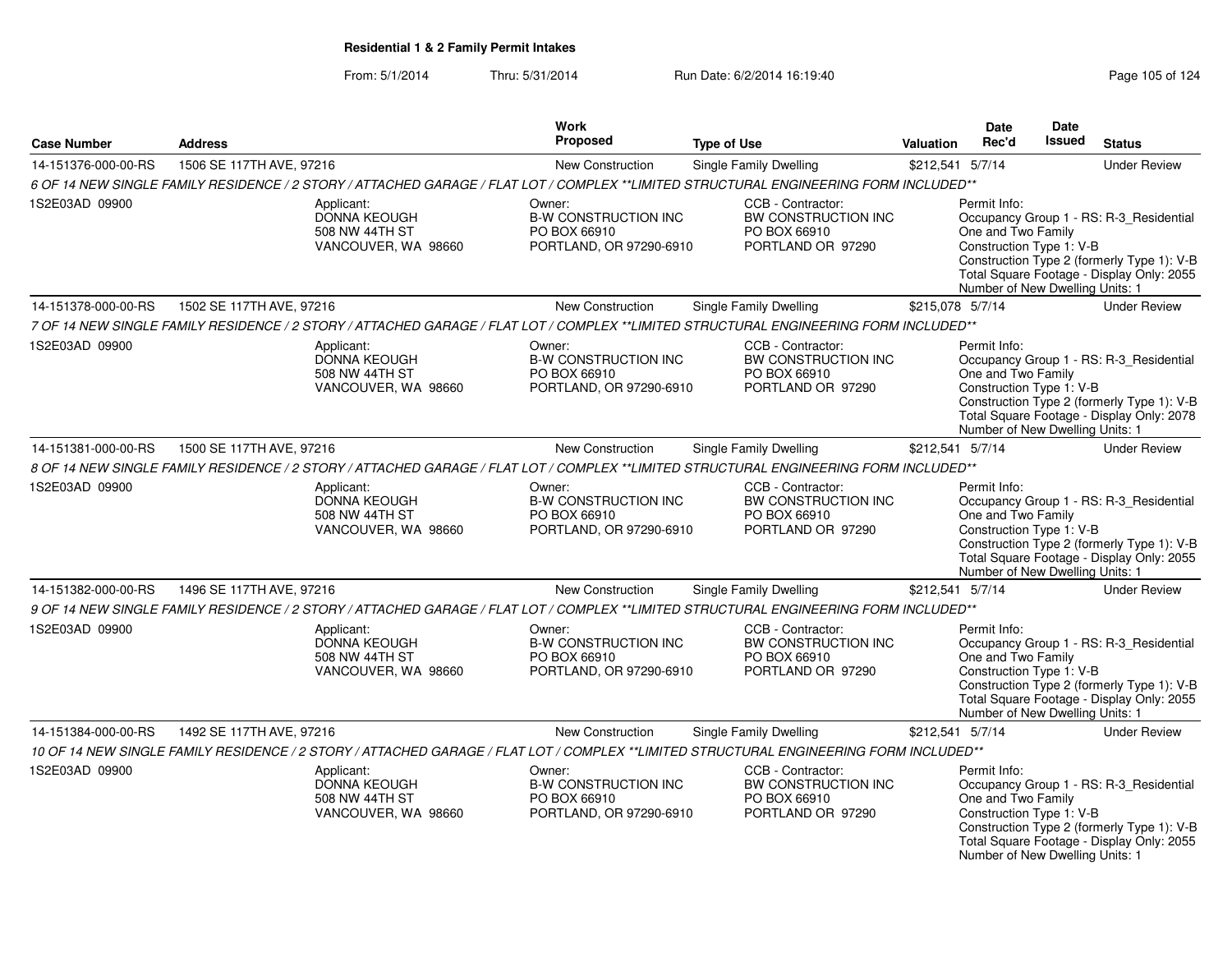| <b>Case Number</b>  | <b>Address</b>                                                                                                                         | Work<br>Proposed                                                                 | <b>Type of Use</b>                                                            | Valuation        | <b>Date</b><br>Rec'd                                                                              | <b>Date</b><br><b>Issued</b> | <b>Status</b>                                                                                                                      |
|---------------------|----------------------------------------------------------------------------------------------------------------------------------------|----------------------------------------------------------------------------------|-------------------------------------------------------------------------------|------------------|---------------------------------------------------------------------------------------------------|------------------------------|------------------------------------------------------------------------------------------------------------------------------------|
| 14-151390-000-00-RS | 1490 SE 117TH AVE, 97216                                                                                                               | New Construction                                                                 | <b>Single Family Dwelling</b>                                                 | \$215,078 5/7/14 |                                                                                                   |                              | <b>Under Review</b>                                                                                                                |
|                     | 11 OF 14 NEW SINGLE FAMILY RESIDENCE / 2 STORY / ATTACHED GARAGE / FLAT LOT / COMPLEX **LIMITED STRUCTURAL ENGINEERING FORM INCLUDED** |                                                                                  |                                                                               |                  |                                                                                                   |                              |                                                                                                                                    |
| 1S2E03AD 09900      | Applicant:<br>DONNA KEOUGH<br>508 NW 44TH ST<br>VANCOUVER, WA 98660                                                                    | Owner:<br><b>B-W CONSTRUCTION INC</b><br>PO BOX 66910<br>PORTLAND, OR 97290-6910 | CCB - Contractor:<br>BW CONSTRUCTION INC<br>PO BOX 66910<br>PORTLAND OR 97290 |                  | Permit Info:<br>One and Two Family<br>Construction Type 1: V-B<br>Number of New Dwelling Units: 1 |                              | Occupancy Group 1 - RS: R-3_Residential<br>Construction Type 2 (formerly Type 1): V-B<br>Total Square Footage - Display Only: 2078 |
| 14-151393-000-00-RS | 1486 SE 117TH AVE, 97216                                                                                                               | New Construction                                                                 | Single Family Dwelling                                                        | \$212,541 5/7/14 |                                                                                                   |                              | <b>Under Review</b>                                                                                                                |
|                     | 12 OF 14 NEW SINGLE FAMILY RESIDENCE / 2 STORY / ATTACHED GARAGE / FLAT LOT / COMPLEX **LIMITED STRUCTURAL ENGINEERING FORM INCLUDED** |                                                                                  |                                                                               |                  |                                                                                                   |                              |                                                                                                                                    |
| 1S2E03AD 09900      | Applicant:<br>DONNA KEOUGH<br>508 NW 44TH ST<br>VANCOUVER, WA 98660                                                                    | Owner:<br><b>B-W CONSTRUCTION INC</b><br>PO BOX 66910<br>PORTLAND, OR 97290-6910 | CCB - Contractor:<br>BW CONSTRUCTION INC<br>PO BOX 66910<br>PORTLAND OR 97290 |                  | Permit Info:<br>One and Two Family<br>Construction Type 1: V-B<br>Number of New Dwelling Units: 1 |                              | Occupancy Group 1 - RS: R-3_Residential<br>Construction Type 2 (formerly Type 1): V-B<br>Total Square Footage - Display Only: 2055 |
| 14-151395-000-00-RS | 1430 SE 117TH AVE, 97216                                                                                                               | New Construction                                                                 | <b>Single Family Dwelling</b>                                                 | \$177,690 5/7/14 |                                                                                                   |                              | <b>Under Review</b>                                                                                                                |
|                     | 13 OF 14 NEW SINGLE FAMILY RESIDENCE / 2 STORY / ATTACHED GARAGE / FLAT LOT / COMPLEX **LIMITED STRUCTURAL ENGINEERING FORM INCLUDED** |                                                                                  |                                                                               |                  |                                                                                                   |                              |                                                                                                                                    |
| 1S2E03AD 09900      | Applicant:<br>DONNA KEOUGH<br>508 NW 44TH ST<br>VANCOUVER, WA 98660                                                                    | Owner:<br><b>B-W CONSTRUCTION INC</b><br>PO BOX 66910<br>PORTLAND, OR 97290-6910 | CCB - Contractor:<br>BW CONSTRUCTION INC<br>PO BOX 66910<br>PORTLAND OR 97290 |                  | Permit Info:<br>One and Two Family<br>Construction Type 1: V-B<br>Number of New Dwelling Units: 1 |                              | Occupancy Group 1 - RS: R-3_Residential<br>Construction Type 2 (formerly Type 1): V-B<br>Total Square Footage - Display Only: 1739 |
| 14-151397-000-00-RS | 1508 SE 117TH AVE, 97216                                                                                                               | New Construction                                                                 | Single Family Dwelling                                                        | \$177,690 5/7/14 |                                                                                                   |                              | <b>Under Review</b>                                                                                                                |
|                     | 14 OF 14 NEW SINGLE FAMILY RESIDENCE / 2 STORY / ATTACHED GARAGE / FLAT LOT / COMPLEX **LIMITED STRUCTURAL ENGINEERING FORM INCLUDED** |                                                                                  |                                                                               |                  |                                                                                                   |                              |                                                                                                                                    |
| 1S2E03AD 09900      | Applicant:<br>DONNA KEOUGH<br>508 NW 44TH ST<br>VANCOUVER, WA 98660                                                                    | Owner:<br><b>B-W CONSTRUCTION INC</b><br>PO BOX 66910<br>PORTLAND, OR 97290-6910 | CCB - Contractor:<br>BW CONSTRUCTION INC<br>PO BOX 66910<br>PORTLAND OR 97290 |                  | Permit Info:<br>One and Two Family<br>Construction Type 1: V-B<br>Number of New Dwelling Units: 1 |                              | Occupancy Group 1 - RS: R-3_Residential<br>Construction Type 2 (formerly Type 1): V-B<br>Total Square Footage - Display Only: 1739 |
| 14-151454-000-00-RS | 10068 SW 8TH PL, 97219                                                                                                                 | New Construction                                                                 | <b>Single Family Dwelling</b>                                                 | \$434,648 5/1/14 |                                                                                                   |                              | <b>Under Review</b>                                                                                                                |
|                     | NEW SINGLE FAMILY RESIDENCE/2-STORY WITH DAYLIGHT BASEMENT/ATTACHED GARAGE/SLOPED LOT/COMPLEX                                          |                                                                                  |                                                                               |                  |                                                                                                   |                              |                                                                                                                                    |
| 1S1E28DA 03000      | Applicant:<br><b>MIKE COYLE</b><br><b>FASTER PERMITS</b><br>14334 NW EAGLERIDGE LANE<br>PORTLAND, OR 97229                             | Owner:<br>LWD LLC<br>5740 SW ARROW WOOD LN<br>PORTLAND, OR 97225-1330            | CCB - Contractor:<br>LWD LLC<br>5740 SW ARROWWOOD LN<br>PORTLAND, OR 97225    |                  | Permit Info:<br>One and Two Family<br>Construction Type 1: V-B<br>Number of New Dwelling Units: 1 |                              | Occupancy Group 1 - RS: R-3_Residential<br>Construction Type 2 (formerly Type 1): V-B<br>Total Square Footage - Display Only: 4316 |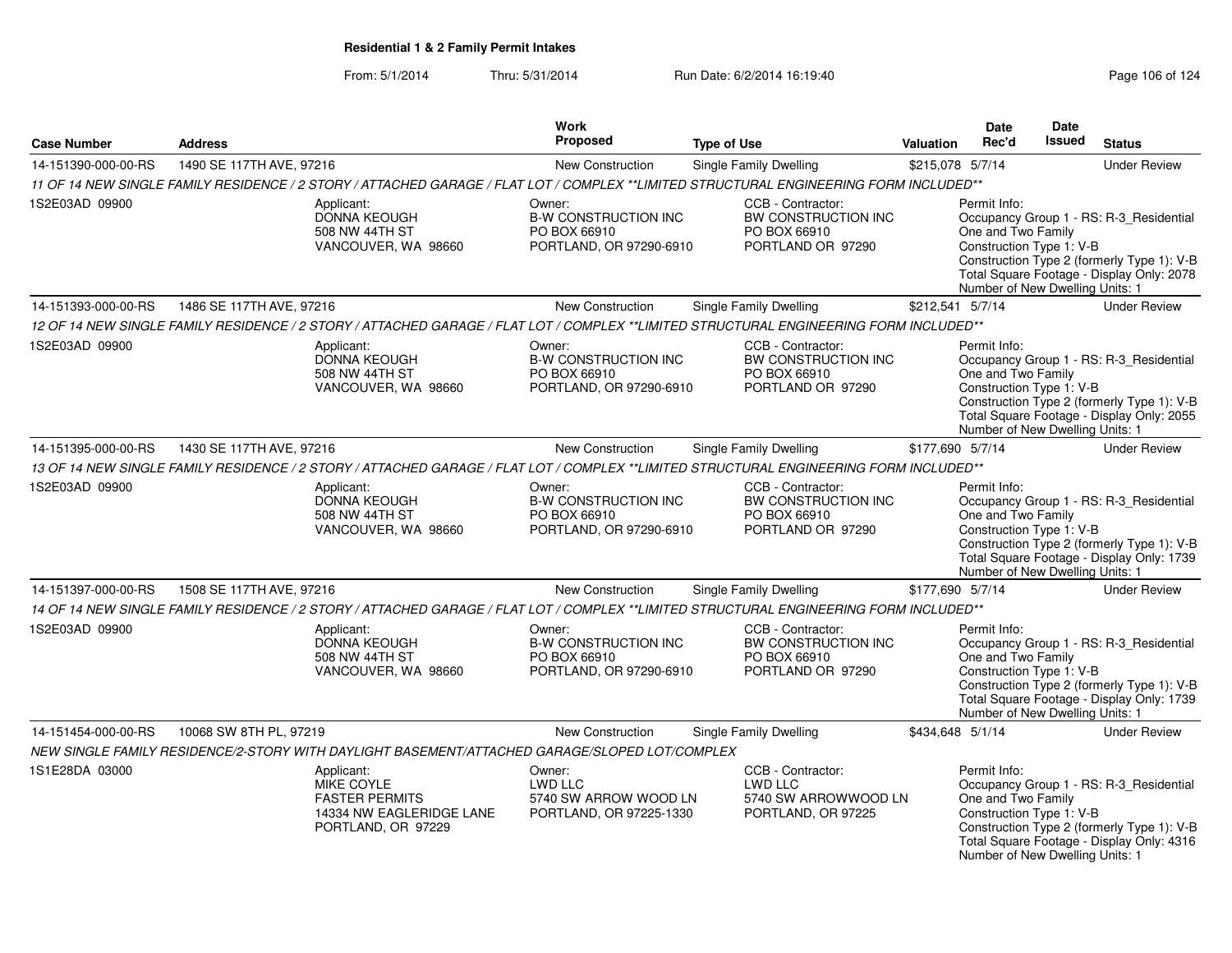| <b>Case Number</b>  | <b>Address</b>             |                                                                                                                  | <b>Work</b><br>Proposed                                                               | <b>Type of Use</b>                                                                                                           | Valuation | <b>Date</b><br>Rec'd                                                                              | <b>Date</b><br><b>Issued</b> | <b>Status</b>                                                                                                                      |
|---------------------|----------------------------|------------------------------------------------------------------------------------------------------------------|---------------------------------------------------------------------------------------|------------------------------------------------------------------------------------------------------------------------------|-----------|---------------------------------------------------------------------------------------------------|------------------------------|------------------------------------------------------------------------------------------------------------------------------------|
|                     |                            |                                                                                                                  |                                                                                       |                                                                                                                              |           |                                                                                                   |                              |                                                                                                                                    |
| 14-151470-000-00-RS | 10071 SW 8TH PL, 97219     |                                                                                                                  | New Construction                                                                      | Single Family Dwelling                                                                                                       |           | \$395,597 5/1/14                                                                                  |                              | <b>Under Review</b>                                                                                                                |
|                     |                            | NEW SINGLE FAMILY RESIDENCE/TWO STORY WITH BASEMENT/ATTACHED GARAGE/20% SLOPE OR GREATER LOT/COMPLEX**ON LOT 1** |                                                                                       |                                                                                                                              |           |                                                                                                   |                              |                                                                                                                                    |
| 1S1E28DB 01700      |                            | Applicant:<br><b>MIKE COYLE</b><br><b>FASTER PERMITS</b><br>14334 NW EAGLERIDGE LANE<br>PORTLAND, OR 97229       | Owner:<br><b>LWD LLC</b><br>5740 SW ARROW WOOD LN<br>PORTLAND, OR 97225-1330          | CCB - Contractor:<br>LWD LLC<br>5740 SW ARROWWOOD LN<br>PORTLAND, OR 97225                                                   |           | Permit Info:<br>One and Two Family<br>Construction Type 1: V-B<br>Number of New Dwelling Units: 1 |                              | Occupancy Group 1 - RS: R-3_Residential<br>Construction Type 2 (formerly Type 1): V-B<br>Total Square Footage - Display Only: 3973 |
| 14-151488-000-00-RS | 10057 SW 8TH PL, 97219     |                                                                                                                  | New Construction                                                                      | Single Family Dwelling                                                                                                       |           | \$425,649 5/1/14                                                                                  |                              | <b>Under Review</b>                                                                                                                |
|                     |                            | NEW SINGLE FAMILY RESIDENCE/TWO STORY WITH BASEMENT/ATTACHED GARAGE/20% SLOPE OR GREATER LOT/COMPLEX**ON LOT 2** |                                                                                       |                                                                                                                              |           |                                                                                                   |                              |                                                                                                                                    |
| 1S1E28DA 03000      |                            | Applicant:<br><b>MIKE COYLE</b><br><b>FASTER PERMITS</b><br>14334 NW EAGLERIDGE LANE<br>PORTLAND, OR 97229       | Owner:<br><b>LWD LLC</b><br>5740 SW ARROW WOOD LN<br>PORTLAND, OR 97225-1330          | CCB - Contractor:<br>LWD LLC<br>5740 SW ARROWWOOD LN<br>PORTLAND, OR 97225                                                   |           | Permit Info:<br>One and Two Family<br>Construction Type 1: V-B<br>Number of New Dwelling Units: 1 |                              | Occupancy Group 1 - RS: R-3_Residential<br>Construction Type 2 (formerly Type 1): V-B<br>Total Square Footage - Display Only: 4267 |
| 14-151533-000-00-RS | 4736 N DEPAUW ST, 97203    |                                                                                                                  | New Construction                                                                      | Single Family Dwelling                                                                                                       |           | \$215,375 5/2/14                                                                                  |                              | <b>Under Review</b>                                                                                                                |
|                     |                            | NEW SINGLE FAMILY RESIDENCE/2-STORY W/FINISHED DEN IN ATTIC/ATTACHED GARAGE/FLAT LOT/COMPLEX                     |                                                                                       |                                                                                                                              |           |                                                                                                   |                              |                                                                                                                                    |
| 1N1E08CD 11400      |                            | Applicant:<br><b>MIKE COYLE</b><br><b>FASTER PERMITS</b><br>14334 NW EAGLERIDGE LANE<br>PORTLAND, OR 97229       | Owner:<br><b>MARILYN GRUIS</b><br>534 N FARRAGUT ST<br>PORTLAND, OR 97217-1439        | CCB - Contractor:<br><b>GREENWOOD HOMES LLC</b><br>16280 NW BETHANY CT<br>BEAVERTON OR 97006                                 |           | Permit Info:<br>One and Two Family<br>Construction Type 1: V-B<br>Number of New Dwelling Units: 1 |                              | Occupancy Group 1 - RS: R-3_Residential<br>Construction Type 2 (formerly Type 1): V-B<br>Total Square Footage - Display Only: 2077 |
| 14-151996-000-00-RS | 3149 NE ALAMEDA TER, 97212 |                                                                                                                  | <b>New Construction</b>                                                               | Single Family Dwelling                                                                                                       |           | \$389,670 5/2/14                                                                                  |                              | <b>Under Review</b>                                                                                                                |
|                     |                            | NEW SINGLE FAMILY RESIDENCE/2-STORY WITH FINISHED BASEMENT/TUCK UNDER GARAGE/FLAT LOT/COMPLEX                    |                                                                                       |                                                                                                                              |           |                                                                                                   |                              |                                                                                                                                    |
| 1N1E24CD 12101      |                            | Applicant:<br><b>KEVIN PARTAIN</b><br>URBAN VISIONS<br><b>223 NE 56TH AVE</b><br>PORTLAND, OR 97213              | Owner:<br><b>EDEN ENTERPRISES LLC</b><br>5505 SW DELKER RD<br>TUALATIN, OR 97062-9710 | CCB - Contractor:<br>Jeff Shrope<br>RENAISSANCE CUSTOM HOMES<br><b>LLC</b><br>16771 Boones Ferry Rd<br>Lake Oswego, OR 97035 |           | Permit Info:<br>One and Two Family<br>Construction Type 1: V-B<br>Number of New Dwelling Units: 1 |                              | Occupancy Group 1 - RS: R-3_Residential<br>Construction Type 2 (formerly Type 1): V-B<br>Total Square Footage - Display Only: 3950 |
| 14-152009-000-00-RS | 3160 NE ALAMEDA ST         |                                                                                                                  | New Construction                                                                      | Single Family Dwelling                                                                                                       |           | \$377,522 5/2/14                                                                                  |                              | <b>Under Review</b>                                                                                                                |
|                     |                            | NEW SINGLE FAMILY RESIDENCE/2-STORY WITH FINISHED BASEMENT/TUCK UNDER GARAGE/FLAT LOT/COMPLEX                    |                                                                                       |                                                                                                                              |           |                                                                                                   |                              |                                                                                                                                    |
| 1N1E24CD 12102      |                            | Applicant:<br><b>KEVIN PARTAIN</b><br><b>URBAN VISIONS</b><br>223 NE 56TH AVE<br>PORTLAND, OR 97213              | Owner:<br>EDEN ENTERPRISES LLC<br>5505 SW DELKER RD<br>TUALATIN, OR 97062-9710        | CCB - Contractor:<br>Jeff Shrope<br>RENAISSANCE CUSTOM HOMES<br><b>LLC</b><br>16771 Boones Ferry Rd<br>Lake Oswego, OR 97035 |           | Permit Info:<br>One and Two Family<br>Construction Type 1: V-B<br>Number of New Dwelling Units: 1 |                              | Occupancy Group 1 - RS: R-3_Residential<br>Construction Type 2 (formerly Type 1): V-B<br>Total Square Footage - Display Only: 3929 |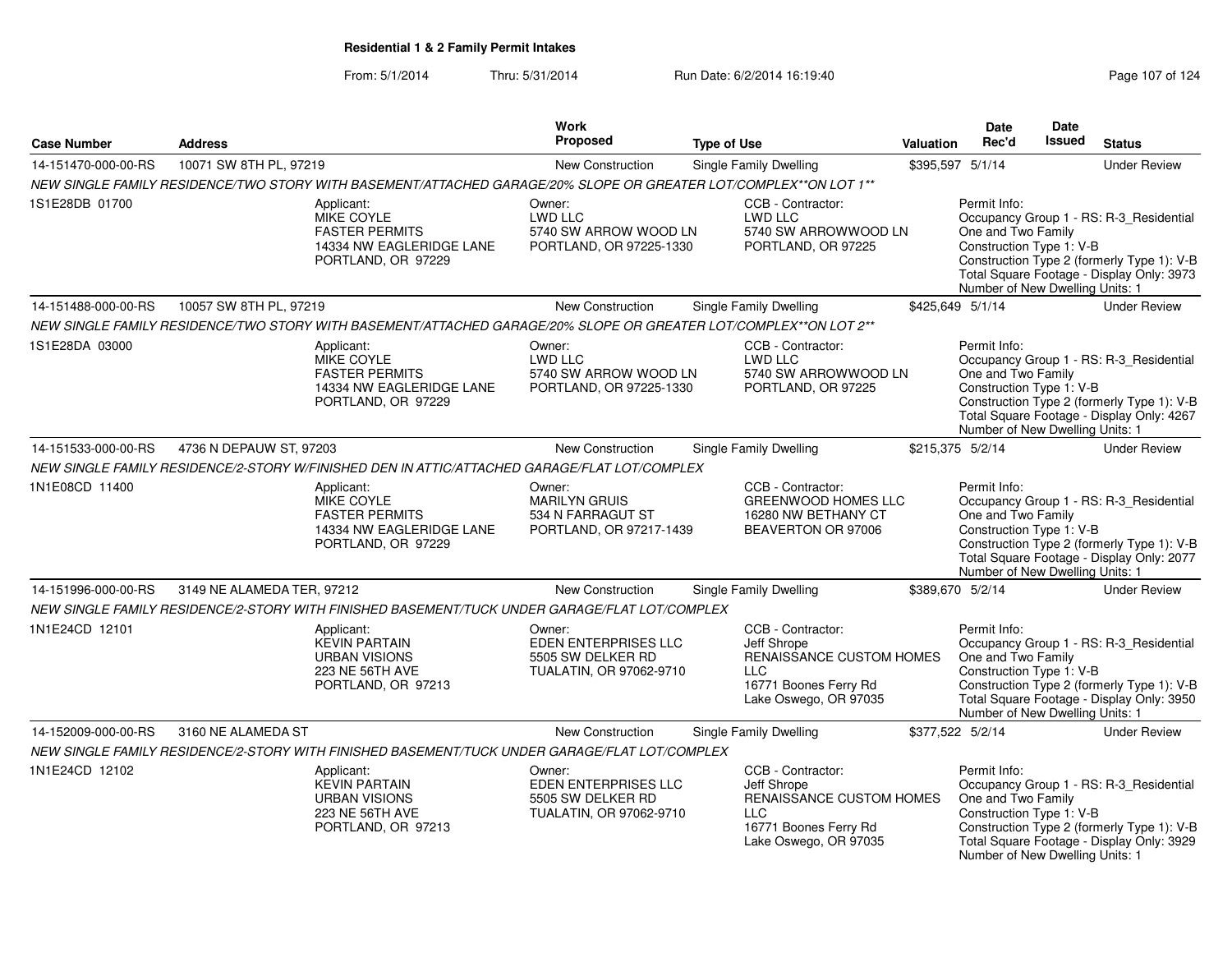| <b>Case Number</b>                                                | <b>Address</b>           |                                                                                                                                     | <b>Work</b><br><b>Proposed</b>                                                                                                                                                         |                                              |                                                                                                                       | <b>Valuation</b>                                                                                                                                                                          | <b>Date</b><br>Rec'd                                                                              | <b>Date</b><br>Issued | <b>Status</b>                                                                                                                      |
|-------------------------------------------------------------------|--------------------------|-------------------------------------------------------------------------------------------------------------------------------------|----------------------------------------------------------------------------------------------------------------------------------------------------------------------------------------|----------------------------------------------|-----------------------------------------------------------------------------------------------------------------------|-------------------------------------------------------------------------------------------------------------------------------------------------------------------------------------------|---------------------------------------------------------------------------------------------------|-----------------------|------------------------------------------------------------------------------------------------------------------------------------|
|                                                                   | 4521 SW 60TH PL, 97221   |                                                                                                                                     |                                                                                                                                                                                        | <b>Type of Use</b><br>Single Family Dwelling |                                                                                                                       |                                                                                                                                                                                           |                                                                                                   |                       |                                                                                                                                    |
| 14-152501-000-00-RS                                               |                          |                                                                                                                                     | New Construction                                                                                                                                                                       |                                              |                                                                                                                       |                                                                                                                                                                                           | \$439,399 5/5/14                                                                                  |                       | <b>Under Review</b>                                                                                                                |
|                                                                   |                          | NEW SINGLE FAMILY RESIDENCE/3-STORY /ATTACHED GARAGE/SLOPED LOT/COMPLEX                                                             |                                                                                                                                                                                        |                                              |                                                                                                                       |                                                                                                                                                                                           |                                                                                                   |                       |                                                                                                                                    |
| 1S1E18BB 01400                                                    |                          | Applicant:<br>MIKE COYLE<br><b>FASTER PERMITS</b><br>14334 NW EAGLERIDGE LANE<br>PORTLAND, OR 97229                                 | Owner:<br>EVERETT CUSTOM HOMES INC<br>735 SW 158TH AVE #180<br>BEAVERTON, OR 97006-4952                                                                                                |                                              | CCB - Contractor:<br><b>VIC REMMERS</b><br>EVERETT CUSTOM HOMES INC<br>735 SW 158TH AVE STE 180<br>BEAVERTON OR 97008 |                                                                                                                                                                                           | Permit Info:<br>One and Two Family<br>Construction Type 1: V-B<br>Number of New Dwelling Units: 1 |                       | Occupancy Group 1 - RS: R-3_Residential<br>Construction Type 2 (formerly Type 1): V-B<br>Total Square Footage - Display Only: 4281 |
| 14-152540-000-00-RS                                               | 3836 NE 110TH WAY, 97220 |                                                                                                                                     | <b>New Construction</b>                                                                                                                                                                |                                              | Single Family Dwelling                                                                                                |                                                                                                                                                                                           | \$286,302 5/5/14                                                                                  |                       | <b>Under Review</b>                                                                                                                |
|                                                                   |                          | NEW SINGLE FAMILY RESIDENCE/2-STORY/ATTACHED GARAGE/FLAT LOT/SIMPLE                                                                 |                                                                                                                                                                                        |                                              |                                                                                                                       |                                                                                                                                                                                           |                                                                                                   |                       |                                                                                                                                    |
| 1N2E22CD 00709                                                    |                          | Applicant:<br><b>GREG FORD</b><br>6011 NE MASON ST                                                                                  | Owner:<br>PHYLLIS FORD<br>2240 SW ELEVEN MILE DR<br>GRESHAM, OR 97080-9501                                                                                                             |                                              | Primary Contractor:<br>TO BID                                                                                         |                                                                                                                                                                                           | Permit Info:<br>One and Two Family<br>Construction Type 1: V-B<br>Number of New Dwelling Units: 1 |                       | Occupancy Group 1 - RS: R-3 Residential<br>Construction Type 2 (formerly Type 1): V-B<br>Total Square Footage - Display Only: 2832 |
| 14-152572-000-00-RS                                               | 4821 NE GRAND AVE, 97211 |                                                                                                                                     | New Construction                                                                                                                                                                       |                                              | Single Family Dwelling                                                                                                |                                                                                                                                                                                           | \$278,813 5/5/14                                                                                  |                       | <b>Under Review</b>                                                                                                                |
|                                                                   |                          | NEW SINGLE FAMILY RESIDENCE/2-STORY/DETACHED GARAGE/FLAT LOT/COMPLEX***DETACHED GARAGE 14-152577-RS***                              |                                                                                                                                                                                        |                                              |                                                                                                                       |                                                                                                                                                                                           |                                                                                                   |                       |                                                                                                                                    |
| 1N1E23BC 06600<br>DAVIS HIGHLAND<br>BLOCK <sub>3</sub><br>LOT 7&8 |                          | Applicant:<br><b>MIKE COYLE</b><br><b>FASTER PERMITS</b><br>14334 NW EAGLERIDGE LANE<br>PORTLAND, OR 97229                          | CCB - Contractor:<br>Owner:<br>WEST COAST DEVELOPMENT<br>WEST COAST DEVELOPMENT<br><b>GROUP INC</b><br>1697 19TH ST<br>WEST LINN, OR 97068-4453<br>1697 19TH ST<br>WEST LINN, OR 97068 |                                              |                                                                                                                       | Permit Info:<br>Occupancy Group 1 - RS: R-3_Residential<br>One and Two Family<br>Construction Type 1: V-B<br>Total Square Footage - Display Only: 2528<br>Number of New Dwelling Units: 1 |                                                                                                   |                       |                                                                                                                                    |
| 14-153226-000-00-RS                                               | 12512 SE KELLY ST, 97236 |                                                                                                                                     | New Construction                                                                                                                                                                       |                                              | Single Family Dwelling                                                                                                |                                                                                                                                                                                           | \$171,611 5/6/14                                                                                  |                       | <b>Under Review</b>                                                                                                                |
|                                                                   |                          | NEW SINGLE FAMILY RESIDENCE/TWO STORY/DETACHED GARAGE/FLAT LOT/PRESCRIPTIVE **FIRE SPRINKLER SYSTEM*****WITH GARAGE 14-153235-RS*** |                                                                                                                                                                                        |                                              |                                                                                                                       |                                                                                                                                                                                           |                                                                                                   |                       |                                                                                                                                    |
| 1S2E11BC 06901                                                    |                          | Applicant:<br>Connie Mueller<br><b>VILLAGE CONSTRUCTION LLC</b><br><b>PO BOX 279</b><br><b>BORING OR 97008</b>                      | Owner:<br>JECO INVESTMENT INC<br><b>PO BOX 279</b><br>BORING, OR 97009-0279                                                                                                            |                                              | CCB - Contractor:<br>Connie Mueller<br>VILLAGE CONSTRUCTION LLC<br><b>PO BOX 279</b><br>BORING OR 97008               |                                                                                                                                                                                           | Permit Info:<br>One and Two Family<br>Construction Type 1: V-B<br>Number of New Dwelling Units: 1 |                       | Occupancy Group 1 - RS: R-3_Residential<br>Construction Type 2 (formerly Type 1):<br>Total Square Footage - Display Only: 1556     |
| 14-153246-000-00-RS                                               | 12522 SE KELLY ST, 97236 |                                                                                                                                     | <b>New Construction</b>                                                                                                                                                                |                                              | Single Family Dwelling                                                                                                |                                                                                                                                                                                           | \$171,611 5/6/14                                                                                  |                       | <b>Under Review</b>                                                                                                                |
|                                                                   |                          | NEW SINGLE FAMILY RESIDENCE/TWO STORY/DETACHED GARAGE/FLAT LOT/PRESCRIPTIVE **FIRE SPRINKLER SYSTEM*****WITH GARAGE 14-153249-RS*** |                                                                                                                                                                                        |                                              |                                                                                                                       |                                                                                                                                                                                           |                                                                                                   |                       |                                                                                                                                    |
| 1S2E11BC 06902                                                    |                          | Applicant:<br>Connie Mueller<br>VILLAGE CONSTRUCTION LLC<br><b>PO BOX 279</b><br><b>BORING OR 97008</b>                             | Owner:<br>JECO INVESTMENT INC<br><b>PO BOX 279</b><br>BORING, OR 97009-0279                                                                                                            |                                              | CCB - Contractor:<br><b>Connie Mueller</b><br>VILLAGE CONSTRUCTION LLC<br><b>PO BOX 279</b><br><b>BORING OR 97008</b> |                                                                                                                                                                                           | Permit Info:<br>One and Two Family<br>Construction Type 1: V-B<br>Number of New Dwelling Units: 1 |                       | Occupancy Group 1 - RS: R-3_Residential<br>Construction Type 2 (formerly Type 1):<br>Total Square Footage - Display Only: 1556     |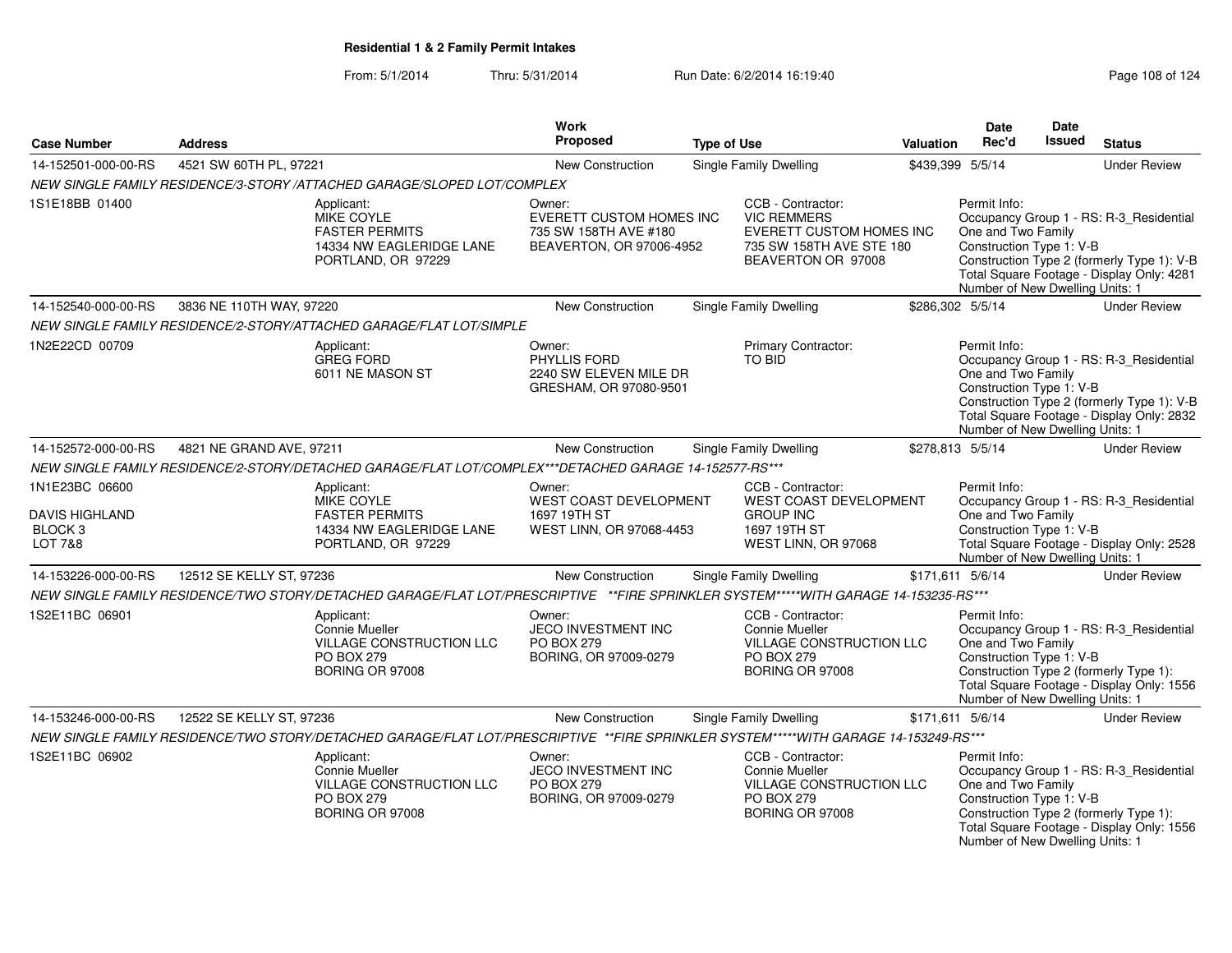From: 5/1/2014Thru: 5/31/2014 Run Date: 6/2/2014 16:19:40

Number of New Dwelling Units: 1

|                     |                            |                                                                                                                                     | Work                                                                                                                                                            |                                                                                                                       |           | <b>Date</b>                                                                                                                                                                                                                         | Date          |                                                                                                                                    |
|---------------------|----------------------------|-------------------------------------------------------------------------------------------------------------------------------------|-----------------------------------------------------------------------------------------------------------------------------------------------------------------|-----------------------------------------------------------------------------------------------------------------------|-----------|-------------------------------------------------------------------------------------------------------------------------------------------------------------------------------------------------------------------------------------|---------------|------------------------------------------------------------------------------------------------------------------------------------|
| <b>Case Number</b>  | <b>Address</b>             |                                                                                                                                     | <b>Proposed</b>                                                                                                                                                 | <b>Type of Use</b>                                                                                                    | Valuation | Rec'd                                                                                                                                                                                                                               | <b>Issued</b> | <b>Status</b>                                                                                                                      |
| 14-153256-000-00-RS | 12532 SE KELLY ST, 97212   |                                                                                                                                     | New Construction                                                                                                                                                | <b>Single Family Dwelling</b>                                                                                         |           | \$171,611 5/6/14                                                                                                                                                                                                                    |               | <b>Under Review</b>                                                                                                                |
|                     |                            | NEW SINGLE FAMILY RESIDENCE/TWO STORY/DETACHED GARAGE/FLAT LOT/PRESCRIPTIVE **FIRE SPRINKLER SYSTEM*****WITH GARAGE 14-153260-RS*** |                                                                                                                                                                 |                                                                                                                       |           |                                                                                                                                                                                                                                     |               |                                                                                                                                    |
| 1S2E11BC 06903      |                            | Applicant:<br>Connie Mueller<br>VILLAGE CONSTRUCTION LLC<br><b>PO BOX 279</b><br>BORING OR 97008                                    | Owner:<br><b>JECO INVESTMENT INC</b><br><b>PO BOX 279</b><br>BORING, OR 97009-0279                                                                              | CCB - Contractor:<br><b>Connie Mueller</b><br>VILLAGE CONSTRUCTION LLC<br>PO BOX 279<br>BORING OR 97008               |           | Permit Info:<br>One and Two Family<br>Construction Type 1: V-B<br>Number of New Dwelling Units: 1                                                                                                                                   |               | Occupancy Group 1 - RS: R-3 Residential<br>Construction Type 2 (formerly Type 1):<br>Total Square Footage - Display Only: 1556     |
| 14-153269-000-00-RS | 12542 SE KELLY ST, 97236   |                                                                                                                                     | New Construction                                                                                                                                                | <b>Single Family Dwelling</b>                                                                                         |           | \$171,611 5/6/14                                                                                                                                                                                                                    |               | <b>Under Review</b>                                                                                                                |
|                     |                            | NEW SINGLE FAMILY RESIDENCE/TWO STORY/DETACHED GARAGE/FLAT LOT/PRESCRIPTIVE **FIRE SPRINKLER SYSTEM*****WITH GARAGE 14-153276-RS*** |                                                                                                                                                                 |                                                                                                                       |           |                                                                                                                                                                                                                                     |               |                                                                                                                                    |
| 1S2E11BC 06904      |                            | Applicant:<br>Connie Mueller<br>VILLAGE CONSTRUCTION LLC<br><b>PO BOX 279</b><br>BORING OR 97008                                    | Owner:<br><b>JECO INVESTMENT INC</b><br><b>PO BOX 279</b><br>BORING, OR 97009-0279                                                                              | CCB - Contractor:<br><b>Connie Mueller</b><br>VILLAGE CONSTRUCTION LLC<br>PO BOX 279<br>BORING OR 97008               |           | Permit Info:<br>One and Two Family<br>Construction Type 1: V-B<br>Number of New Dwelling Units: 1                                                                                                                                   |               | Occupancy Group 1 - RS: R-3 Residential<br>Construction Type 2 (formerly Type 1):<br>Total Square Footage - Display Only: 1556     |
| 14-153310-000-00-RS | 7030 N MISSOURI AVE, 97217 |                                                                                                                                     | New Construction                                                                                                                                                | <b>Single Family Dwelling</b>                                                                                         |           | \$183,523 5/6/14                                                                                                                                                                                                                    |               | <b>Under Review</b>                                                                                                                |
|                     |                            | NEW SINGLE FAMILY RESIDENCE/2-STORY/NO GARAGE/FLAT LOT/COMPLEX                                                                      |                                                                                                                                                                 |                                                                                                                       |           |                                                                                                                                                                                                                                     |               |                                                                                                                                    |
| 1N1E15BB 04100      |                            | Applicant:<br><b>MIKE COYLE</b><br><b>FASTER PERMITS</b><br>14334 NW EAGLERIDGE LANE<br>PORTLAND, OR 97229                          | Owner:<br><b>WILLAMETTE VALLEY</b><br>15559 VILLAGE DR<br>LAKE OSWEGO, OR 97034<br>Owner:<br>PROPERTY HOLDINGS LLC<br>15559 VILLAGE DR<br>LAKE OSWEGO, OR 97034 | CCB - Contractor:<br><b>VIC REMMERS</b><br>EVERETT CUSTOM HOMES INC<br>735 SW 158TH AVE STE 180<br>BEAVERTON OR 97008 |           | Permit Info:<br>Occupancy Group 1 - RS: R-3_Residential<br>One and Two Family<br>Construction Type 1: V-B<br>Construction Type 2 (formerly Type 1):<br>Total Square Footage - Display Only: 1664<br>Number of New Dwelling Units: 1 |               |                                                                                                                                    |
| 14-153667-000-00-RS | 6215 SE 90TH AVE, 97266    |                                                                                                                                     | <b>New Construction</b>                                                                                                                                         | <b>Single Family Dwelling</b>                                                                                         |           | \$223,864 5/7/14                                                                                                                                                                                                                    |               | <b>Under Review</b>                                                                                                                |
|                     |                            | NEW SINGLE FAMILY RESIDENCE/2-STORY/ATTACHED GARAGE/FLAT LOT/COMPLEX+++SIGNED LIMITED STRUCTURAL ENGINEERING+++                     |                                                                                                                                                                 |                                                                                                                       |           |                                                                                                                                                                                                                                     |               |                                                                                                                                    |
| 1S2E16CD 05700      |                            | Applicant:<br><b>DONNA KEOUGH</b><br>508 NW 44TH ST<br>VANCOUVER, WA 98660                                                          | Owner:<br><b>FREDERICK G SHERVEY</b><br>CONSTRUCTION INC<br>PO BOX 86320<br>PORTLAND, OR 97286                                                                  | CCB - Contractor:<br><b>FREDERICK G SHERVEY</b><br><b>CONSTRUCTION INC</b><br>PO BOX 86320<br>PORTLAND, OR 97286      |           | Permit Info:<br>One and Two Family<br>Construction Type 1: V-B<br>Number of New Dwelling Units: 1                                                                                                                                   |               | Occupancy Group 1 - RS: R-3_Residential<br>Construction Type 2 (formerly Type 1): V-B<br>Total Square Footage - Display Only: 2205 |
| 14-153691-000-00-RS | 6209 SE 90TH AVE, 97266    |                                                                                                                                     | New Construction                                                                                                                                                | <b>Single Family Dwelling</b>                                                                                         |           | \$251,747 5/7/14                                                                                                                                                                                                                    |               | <b>Under Review</b>                                                                                                                |
|                     |                            | NEW SINGLE FAMILY RESIDENCE/2-STORY/ATTACHED GARAGE/FLAT LOT/COMPLEX+++SIGNED LIMITED STRUCTURAL ENGINEERING+++                     |                                                                                                                                                                 |                                                                                                                       |           |                                                                                                                                                                                                                                     |               |                                                                                                                                    |
| 1S2E16CD 05700      |                            | Applicant:<br><b>DONNA KEOUGH</b><br>508 NW 44TH ST<br>VANCOUVER, WA 98660                                                          | Owner:<br><b>FREDERICK G SHERVEY</b><br>CONSTRUCTION INC<br>PO BOX 86320<br>PORTLAND, OR 97286                                                                  | CCB - Contractor:<br><b>FREDERICK G SHERVEY</b><br>CONSTRUCTION INC<br>PO BOX 86320<br>PORTLAND, OR 97286             |           | Permit Info:<br>One and Two Family<br>Construction Type 1: V-B                                                                                                                                                                      |               | Occupancy Group 1 - RS: R-3_Residential<br>Construction Type 2 (formerly Type 1): V-B<br>Total Square Footage - Display Only: 2432 |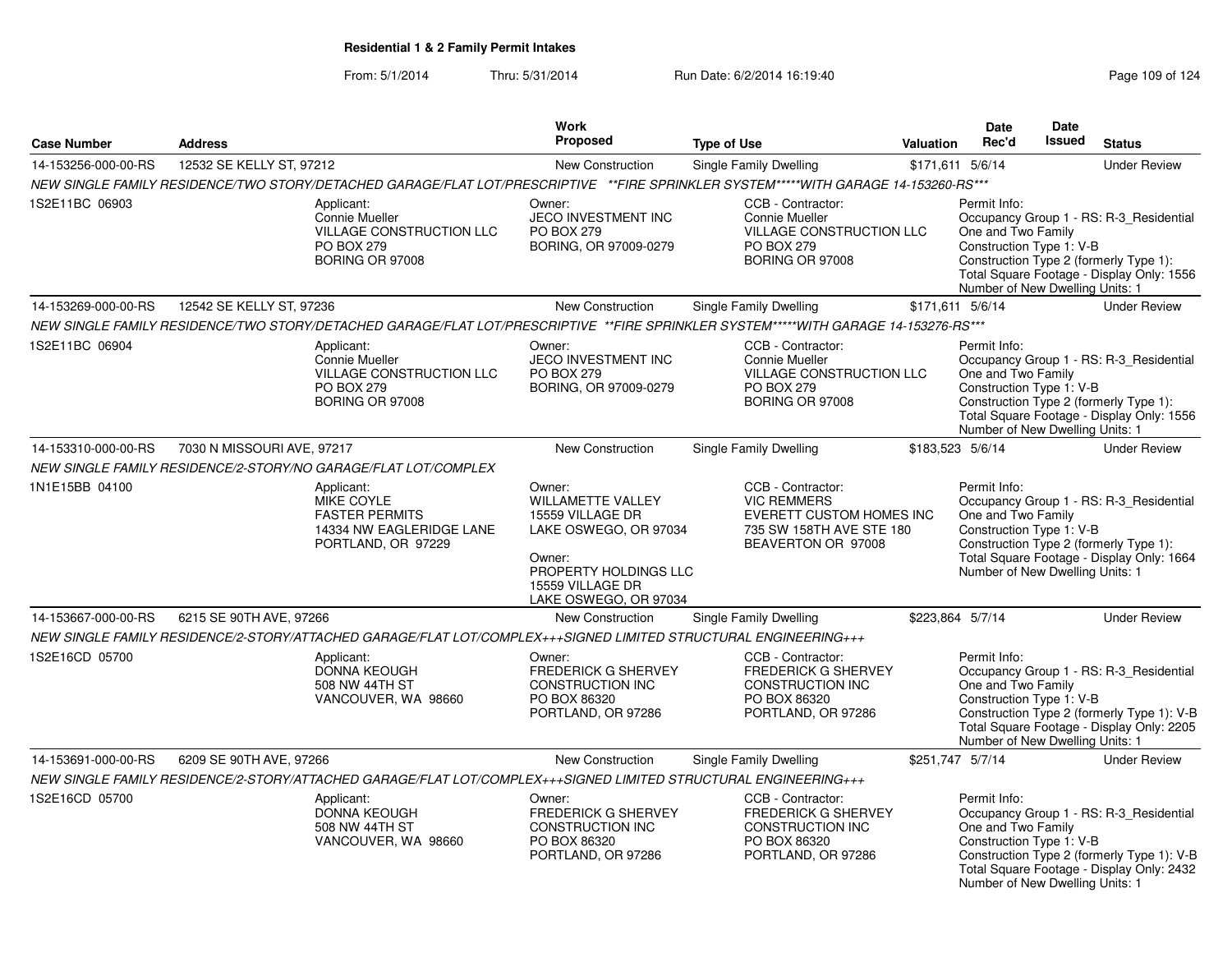|                     |                           |                                                                                                                | <b>Work</b>                                                                                             |                    |                                                                                                                                         |                  | Date                                                                                              | Date          |                                                                                                                                    |
|---------------------|---------------------------|----------------------------------------------------------------------------------------------------------------|---------------------------------------------------------------------------------------------------------|--------------------|-----------------------------------------------------------------------------------------------------------------------------------------|------------------|---------------------------------------------------------------------------------------------------|---------------|------------------------------------------------------------------------------------------------------------------------------------|
| <b>Case Number</b>  | <b>Address</b>            |                                                                                                                | <b>Proposed</b>                                                                                         | <b>Type of Use</b> |                                                                                                                                         | <b>Valuation</b> | Rec'd                                                                                             | <b>Issued</b> | <b>Status</b>                                                                                                                      |
| 14-154039-000-00-RS | 2764 SE FRANCIS ST, 97202 |                                                                                                                | New Construction                                                                                        |                    | Single Family Dwelling                                                                                                                  |                  | \$210,760 5/8/14                                                                                  |               | <b>Under Review</b>                                                                                                                |
|                     |                           | NEW SINGLE FAMILY RESIDENCE/TWO STORY/ATTACHED GARAGE/FLAT LOT/COMPLEX                                         |                                                                                                         |                    |                                                                                                                                         |                  |                                                                                                   |               |                                                                                                                                    |
| 1S1E12CB 04200      |                           | Applicant:<br>EDUARD SHTOGRIN<br>ROYAL CUSTOM HOMES INC.<br>13543 SE WILLINGHAM COURT<br>CLACKAMAS, OR 97015   | Owner:<br>ROYAL CUSTOM HOMES INC<br>PO BOX 3091<br>CLACKAMAS, OR 97015-3091                             |                    | CCB - Contractor:<br><b>EDUARD SHTOGRIN</b><br>ROYAL CUSTOM HOMES INC.<br>13543 SE WILLINGHAM COURT<br>CLACKAMAS, OR 97015              |                  | Permit Info:<br>One and Two Family<br>Construction Type 1: V-B<br>Number of New Dwelling Units: 1 |               | Occupancy Group 1 - RS: R-3_Residential<br>Construction Type 2 (formerly Type 1): V-B<br>Total Square Footage - Display Only: 2045 |
| 14-154247-000-00-RS | 3907 SE 28TH AVE, 97202   |                                                                                                                | New Construction                                                                                        |                    | Single Family Dwelling                                                                                                                  |                  | \$210,760 5/8/14                                                                                  |               | <b>Under Review</b>                                                                                                                |
|                     |                           | NEW SINGLE FAMILY RESIDENCE/TWO STORY/ATTACHED GARAGE/FLAT LOT/COMPLEX                                         |                                                                                                         |                    |                                                                                                                                         |                  |                                                                                                   |               |                                                                                                                                    |
| 1S1E12CB 04200      |                           | Applicant:<br>EDUARD SHTOGRIN<br>ROYAL CUSTOM HOMES INC.<br>13543 SE WILLINGHAM COURT<br>CLACKAMAS, OR 97015   | Owner:<br>ROYAL CUSTOM HOMES INC<br>PO BOX 3091<br>CLACKAMAS, OR 97015-3091                             |                    | CCB - Contractor:<br><b>EDUARD SHTOGRIN</b><br>ROYAL CUSTOM HOMES INC.<br>13543 SE WILLINGHAM COURT<br>CLACKAMAS, OR 97015              |                  | Permit Info:<br>One and Two Family<br>Construction Type 1: V-B<br>Number of New Dwelling Units: 1 |               | Occupancy Group 1 - RS: R-3_Residential<br>Construction Type 2 (formerly Type 1): V-B<br>Total Square Footage - Display Only: 2045 |
| 14-154302-000-00-RS | 2147 N WATTS ST, 97217    |                                                                                                                | New Construction                                                                                        |                    | Single Family Dwelling                                                                                                                  |                  | \$216,921 5/8/14                                                                                  |               | <b>Under Review</b>                                                                                                                |
|                     |                           | NEW SINGLE FAMILY RESIDENCE/TWO STORY/ATTACHED GARAGE/FLAT LOT/COMPLEX                                         |                                                                                                         |                    |                                                                                                                                         |                  |                                                                                                   |               |                                                                                                                                    |
| 1N1E09DB 13000      |                           | Applicant:<br><b>NICK FINKE</b><br><b>FINKE CONSTRUCTION</b><br>PO BOX 1565<br>WILSONVILLE, OR 97070           | Owner:<br><b>HANS FINKE</b><br>FINKE CONSTRUCTION LLC<br>P O BOX 1565<br>WILSONVILLE, OR 97070          |                    |                                                                                                                                         |                  | Permit Info:<br>One and Two Family<br>Construction Type 1: V-B                                    |               | Occupancy Group 1 - RS: R-3 Residential<br>Construction Type 2 (formerly Type 1): V-B<br>Total Square Footage - Display Only: 2115 |
|                     |                           |                                                                                                                | Owner:<br><b>EQUITY TRUST COMPANY</b><br><b>CUSTODIAN</b><br>210 NW 17TH AVE #200<br>PORTLAND, OR 97209 |                    |                                                                                                                                         |                  | Number of New Dwelling Units: 1                                                                   |               |                                                                                                                                    |
| 14-154544-000-00-RS | 5812 SE 134TH PL - Lot 2  |                                                                                                                | New Construction                                                                                        |                    | Single Family Dwelling                                                                                                                  |                  | \$209,242 5/8/14                                                                                  |               | <b>Under Review</b>                                                                                                                |
|                     |                           | NEW SINGLE FAMILY RESIDENCE/TWO STORY/ATTACHED GARAGE/FLAT LOT/COMPLEX                                         |                                                                                                         |                    |                                                                                                                                         |                  |                                                                                                   |               |                                                                                                                                    |
| 1S2E14DC 01602      |                           | Applicant:<br><b>CHRIS BOERSTE</b><br><b>HILLCREST CUSTOM HOMES LLC</b><br>6010 HUGHES RD<br>MEDFORD, OR 97504 | Owner:<br><b>RPL HOMES LLC</b><br>6010 HUGHES RD<br>MEDFORD, OR 97504                                   |                    | CCB - Contractor:<br>HILLCREST CUSTOM HOMES LLC<br>16460 SW SNOWY OWL LN<br>BEAVERTON, OR 97007                                         |                  | Permit Info:<br>One and Two Family<br>Construction Type 1: V-B<br>Number of New Dwelling Units: 1 |               | Occupancy Group 1 - RS: R-3_Residential<br>Construction Type 2 (formerly Type 1): V-B<br>Total Square Footage - Display Only: 2121 |
| 14-154812-000-00-RS | 5806 SE 134TH PL          |                                                                                                                | New Construction                                                                                        |                    | Single Family Dwelling                                                                                                                  |                  | \$209,242 5/9/14                                                                                  |               | <b>Under Review</b>                                                                                                                |
|                     |                           | NEW SINGLE FAMILY RESIDENCE/2-STORY/ATTACHED GARAGE/FLAT LOT/COMPLEX                                           |                                                                                                         |                    |                                                                                                                                         |                  |                                                                                                   |               |                                                                                                                                    |
| 1S2E14DC 01601      |                           | Applicant:<br><b>CHRIS BOERSTE</b><br>HILLCREST CUSTOM HOMES LLC<br>6010 HUGHES RD<br>MEDFORD, OR 97504        | Owner:<br><b>RPL HOMES LLC</b><br>6010 HUGHES RD<br>MEDFORD, OR 97504                                   |                    | CCB - Contractor:<br>HILLCREST CUSTOM HOMES LLC Occupancy Group 1 - RS: R-3_Residential<br>16460 SW SNOWY OWL LN<br>BEAVERTON, OR 97007 |                  | Permit Info:<br>One and Two Family<br>Construction Type 1: V-B<br>Number of New Dwelling Units: 1 |               | Construction Type 2 (formerly Type 1): V-B<br>Total Square Footage - Display Only: 2121                                            |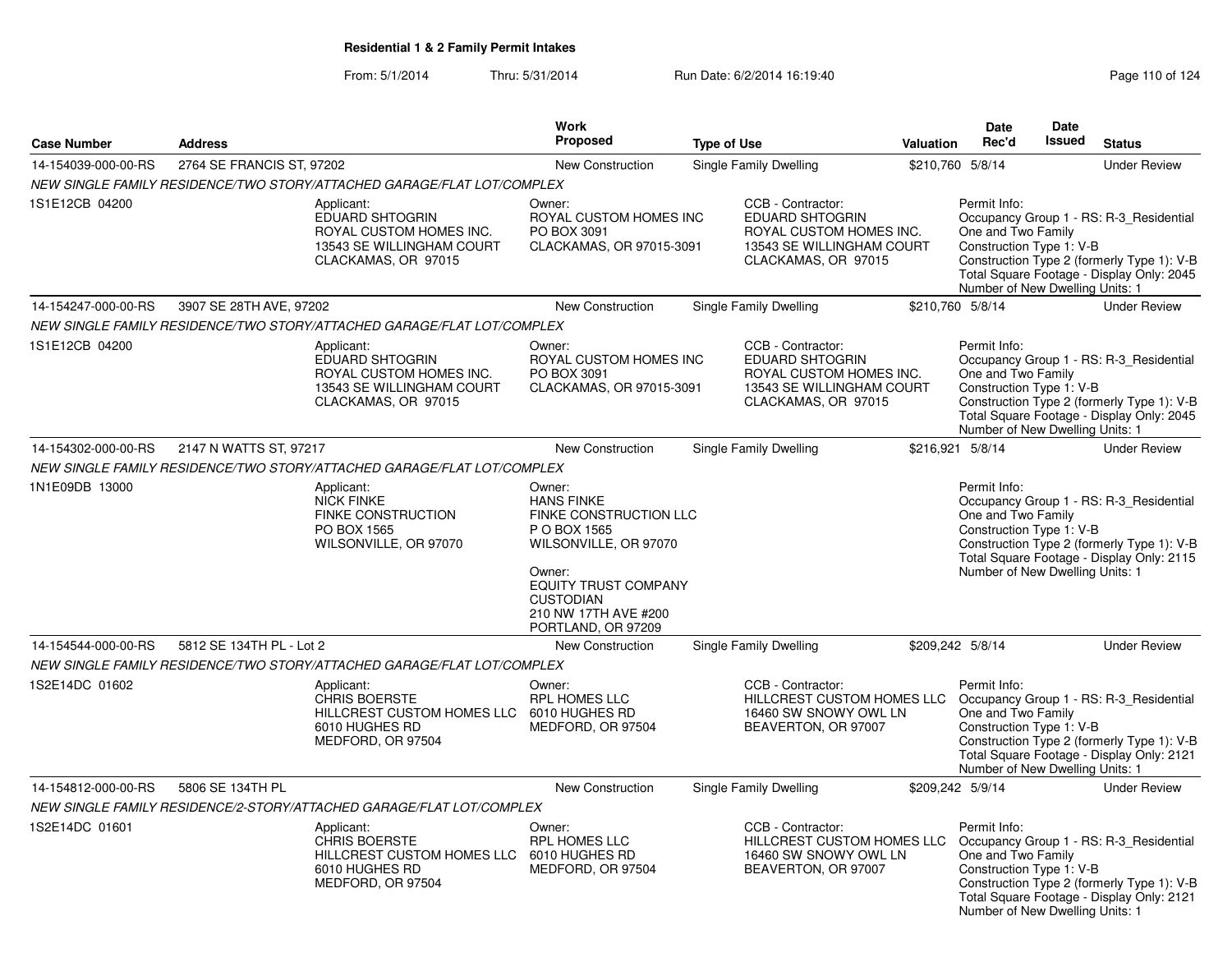| <b>Case Number</b>                                               | <b>Address</b>                  |                                                                                                                                                      | Work<br><b>Proposed</b>                                                                                            | <b>Type of Use</b> |                                                                                                                                     | <b>Valuation</b> | <b>Date</b><br>Rec'd                                                                              | <b>Date</b><br>Issued | <b>Status</b>                                                                                                                      |
|------------------------------------------------------------------|---------------------------------|------------------------------------------------------------------------------------------------------------------------------------------------------|--------------------------------------------------------------------------------------------------------------------|--------------------|-------------------------------------------------------------------------------------------------------------------------------------|------------------|---------------------------------------------------------------------------------------------------|-----------------------|------------------------------------------------------------------------------------------------------------------------------------|
| 14-154921-000-00-RS                                              | 310 NW MERIDIAN RIDGE CT, 97210 |                                                                                                                                                      | <b>New Construction</b>                                                                                            |                    | <b>Single Family Dwelling</b>                                                                                                       |                  | \$420,604 5/12/14                                                                                 |                       | <b>Under Review</b>                                                                                                                |
|                                                                  |                                 | NEW SINGLE FAMILY RESIDENCE/2-STORY WITH DAYLIGHT BASEMENT/ATTACHED GARAGE/SLOPED LOT/COMPLEX                                                        |                                                                                                                    |                    |                                                                                                                                     |                  |                                                                                                   |                       |                                                                                                                                    |
| 1N1W36DA 02024                                                   |                                 | Applicant:<br>MIKE COYLE<br><b>FASTER PERMITS</b><br>14334 NW EAGLERIDGE LANE<br>PORTLAND, OR 97229                                                  | Owner:<br>PEVZNER HOMES CORP<br>17941 SW CICERO CT<br>BEAVERTON, OR 97007                                          |                    | CCB - Contractor:<br>PEVZNER HOMES CORPORATION Occupancy Group 1 - RS: R-3_Residential<br>17941 SW CICERO CT<br>BEAVERTON, OR 97007 |                  | Permit Info:<br>One and Two Family<br>Construction Type 1: V-B<br>Number of New Dwelling Units: 1 |                       | Construction Type 2 (formerly Type 1): V-B<br>Total Square Footage - Display Only: 4244                                            |
| 14-155060-000-00-RS                                              | 4243 SE NEHALEM ST, 97206       |                                                                                                                                                      | New Construction                                                                                                   |                    | Single Family Dwelling                                                                                                              |                  | \$184,846 5/12/14                                                                                 |                       | <b>Under Review</b>                                                                                                                |
|                                                                  |                                 | NEW SINGLE FAMILY RESIDENCE/2-STORY/DETACHED GARAGE/FLAT LOT/COMPLEX*** 1 OF 2 DETACHED GARAGE 14-155064-RS & 2 OF 2 DETACHED GARAGE 14-155068-RS*** |                                                                                                                    |                    |                                                                                                                                     |                  |                                                                                                   |                       |                                                                                                                                    |
| 1S2E19CB 14500                                                   |                                 | Applicant:<br>MIKE COYLE<br><b>FASTER PERMITS</b><br>14334 NW EAGLERIDGE LANE<br>PORTLAND, OR 97229                                                  | Owner:<br>K & C CUSTOM HOMES LLC<br>300 W 15TH ST #300-4<br>VANCOUVER, WA 98660-2927                               |                    | CCB - Contractor:<br>K & C CUSTOM HOMES LLC<br>3720 SW BOND AVE #308<br>PORTLAND, OR 97239                                          |                  | Permit Info:<br>One and Two Family<br>Construction Type 1: V-B<br>Number of New Dwelling Units: 1 |                       | Occupancy Group 1 - RS: R-3_Residential<br>Construction Type 2 (formerly Type 1):<br>Total Square Footage - Display Only: 1676     |
| 14-155441-000-00-RS                                              | 4820 SE BROOKLYN ST, 97206      |                                                                                                                                                      | <b>New Construction</b>                                                                                            |                    | <b>Single Family Dwelling</b>                                                                                                       |                  | \$349,899 5/12/14                                                                                 |                       | <b>Under Review</b>                                                                                                                |
|                                                                  |                                 | NEW SINGLE FAMILY RESIDENCE/2-STORY/ATTACHED GARAGE/FLAT LOT/COMPLEX                                                                                 |                                                                                                                    |                    |                                                                                                                                     |                  |                                                                                                   |                       |                                                                                                                                    |
| 1S2E07BD 18900<br><b>CRESTON</b><br>BLOCK 17<br>LOT <sub>5</sub> |                                 | Applicant:<br><b>MIKE COYLE</b><br><b>FASTER PERMITS</b><br>14334 NW EAGLERIDGE LANE<br>PORTLAND, OR 97229                                           | Owner:<br>MORRISON BUILT LLC<br>4614 SW KELLY AVE #17<br>PORTLAND, OR 97239-4277                                   |                    | CCB - Contractor:<br><b>MORRISON BUILT LLC</b><br>4614 SW Kelly Avenue, Ste 17<br>Portland, OR 97239                                |                  | Permit Info:<br>One and Two Family<br>Construction Type 1: V-B<br>Number of New Dwelling Units: 1 |                       | Occupancy Group 1 - RS: R-3_Residential<br>Construction Type 2 (formerly Type 1): V-B<br>Total Square Footage - Display Only: 3341 |
| 14-155838-000-00-RS                                              | 3618 SE 49TH AVE, 97206         |                                                                                                                                                      | <b>New Construction</b>                                                                                            |                    | <b>Single Family Dwelling</b>                                                                                                       |                  | \$200,507 5/13/14                                                                                 |                       | <b>Under Review</b>                                                                                                                |
|                                                                  |                                 | NEW SINGLE FAMILY RESIDENCE/TWO STORY/EXISTING GARAGE/FLAT LOT/COMPLEX                                                                               |                                                                                                                    |                    |                                                                                                                                     |                  |                                                                                                   |                       |                                                                                                                                    |
| 1S2E07CA 14400                                                   |                                 | Applicant:<br><b>KEVIN PARTAIN</b><br><b>URBAN VISIONS</b><br>223 NE 56TH AVE<br>PORTLAND OR 97213                                                   | Owner:<br>KIMCO PROPERTIES LTD<br>PO BOX 1540<br>SANDY, OR 97055-1540                                              |                    | CCB - Contractor:<br>KIMCO PROPERTIES LTD<br>22060 SE 442ND<br><b>SANDY OR 97055</b>                                                |                  | Permit Info:<br>One and Two Family<br>Construction Type 1: V-B<br>Number of New Dwelling Units: 1 |                       | Occupancy Group 1 - RS: R-3_Residential<br>Construction Type 2 (formerly Type 1):<br>Total Square Footage - Display Only: 1818     |
| 14-155854-000-00-RS                                              | 3725 SE BELMONT ST, 97214       |                                                                                                                                                      | <b>New Construction</b>                                                                                            |                    | <b>Single Family Dwelling</b>                                                                                                       |                  | \$319,179 5/13/14                                                                                 |                       | <b>Under Review</b>                                                                                                                |
|                                                                  |                                 | NEW SINGLE FAMILY RESIDENCE/THREE STORY TOTAL WITH GROUND FLOOR ADU/ATTACHED GARAGE/FLAT LOT/PRESCRIPTIVE                                            |                                                                                                                    |                    |                                                                                                                                     |                  |                                                                                                   |                       |                                                                                                                                    |
| 1S1E01AA 19200                                                   |                                 | Applicant:<br><b>KEVIN PARTAIN</b><br><b>URBAN VISIONS</b><br>223 NE 56TH AVE<br>PORTLAND, OR 97213                                                  | Owner:<br>EXCEPTIONAL HOMES BY ANDRE ANDREY KOSHUBA<br><b>INC</b><br>14237 BRIDGE CT<br>LAKE OSWEGO, OR 97034-2177 |                    | CCB - Contractor:<br><b>EXCEPTIONAL HOMES BY</b><br>ANDREY INC<br>14237 BRIDGE CT.<br>LAKE OSWEGO, OR 97034                         |                  | Permit Info:<br>One and Two Family<br>Construction Type 1: V-B<br>Number of New Dwelling Units: 2 |                       | Occupancy Group 1 - RS: R-3_Residential<br>Construction Type 2 (formerly Type 1): V-B<br>Total Square Footage - Display Only: 3060 |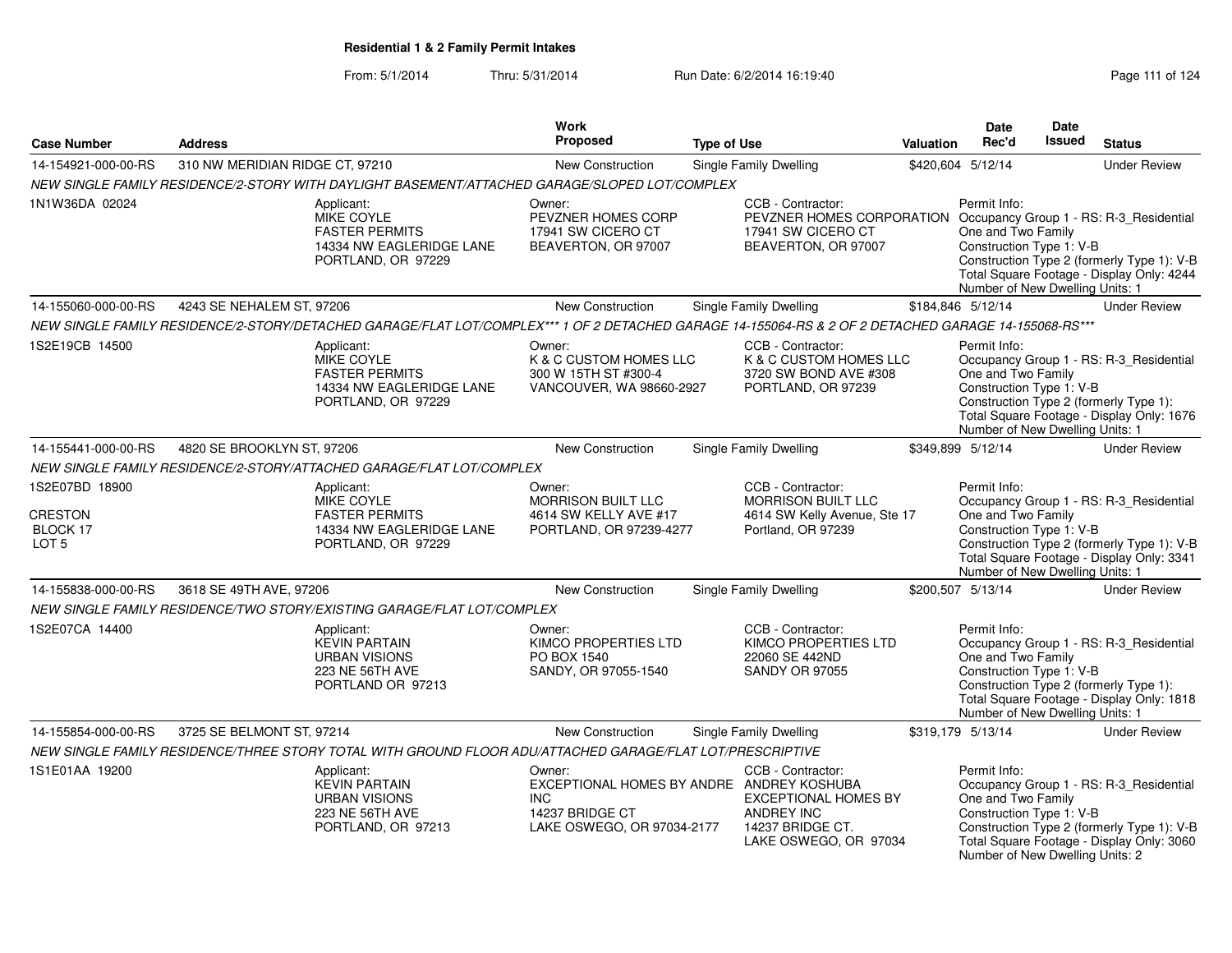|                                                             |                                                               |                                                                                                            | <b>Work</b>                                                                                   |                                                                                                                                             |           | <b>Date</b>                                                                                       | <b>Date</b> |                                                                                                                                    |
|-------------------------------------------------------------|---------------------------------------------------------------|------------------------------------------------------------------------------------------------------------|-----------------------------------------------------------------------------------------------|---------------------------------------------------------------------------------------------------------------------------------------------|-----------|---------------------------------------------------------------------------------------------------|-------------|------------------------------------------------------------------------------------------------------------------------------------|
| <b>Case Number</b>                                          | <b>Address</b>                                                |                                                                                                            | <b>Proposed</b>                                                                               | <b>Type of Use</b>                                                                                                                          | Valuation | Rec'd                                                                                             | Issued      | <b>Status</b>                                                                                                                      |
| 14-155906-000-00-RS                                         | 4611 NE 72ND AVE, 97206                                       |                                                                                                            | New Construction                                                                              | Single Family Dwelling                                                                                                                      |           | \$246,056 5/13/14                                                                                 |             | <b>Under Review</b>                                                                                                                |
|                                                             |                                                               | NEW SINGLE FAMILY RESIDENCE/TWO STORY/ATTACHED GARAGE/FLAT LOT/COMPLEX                                     |                                                                                               |                                                                                                                                             |           |                                                                                                   |             |                                                                                                                                    |
| 1N2E20BD 03303                                              |                                                               | Applicant:<br><b>KEVIN PARTAIN</b><br><b>URBAN VISIONS</b><br>223 NE 56TH AVE<br>PORTLAND, OR 97213        | Owner:<br><b>CORNICE GROUP LLC</b><br>PO BOX 11778<br>PORTLAND, OR 97211-1778                 | CCB - Contractor:<br><b>CORNICE GROUP LLC</b><br>PO BOX 11778<br>PORTLAND, OR 97211                                                         |           | Permit Info:<br>One and Two Family<br>Construction Type 1: V-B<br>Number of New Dwelling Units: 1 |             | Occupancy Group 1 - RS: R-3_Residential<br>Construction Type 2 (formerly Type 1): V-B<br>Total Square Footage - Display Only: 2389 |
| 14-156562-000-00-RS                                         | 5900 E BURNSIDE ST, 97215                                     |                                                                                                            | <b>New Construction</b>                                                                       | Single Family Dwelling                                                                                                                      |           | \$238,226 5/14/14                                                                                 |             | <b>Under Review</b>                                                                                                                |
|                                                             | NEW SINGLE FAMILY RESIDENCE/1-STORY/NO GARAGE/FLAT LOT/SIMPLE |                                                                                                            |                                                                                               |                                                                                                                                             |           |                                                                                                   |             |                                                                                                                                    |
| 1N2E31DD 07300<br>SECTION 31 1N 2E                          |                                                               | Applicant:<br><b>CHARLES HOFFARD</b><br><b>H&amp;H PLANS &amp; DESIGNS</b>                                 | Owner:<br><b>VIET QUOC HOANG</b><br>5900 E BURNSIDE ST                                        |                                                                                                                                             |           | Permit Info:<br>One and Two Family                                                                |             | Occupancy Group 1 - RS: R-3_Residential                                                                                            |
| TL 7300 0.19 ACRES                                          |                                                               | 12009 SE BROOKSIDE DR<br>PORTLAND OR 97266                                                                 | PORTLAND, OR 97215<br>Owner:<br>THU PHUONG NGUYEN<br>5900 E BURNSIDE ST<br>PORTLAND, OR 97215 |                                                                                                                                             |           | Construction Type 1: V-B<br>Number of New Dwelling Units: 1                                       |             | Construction Type 2 (formerly Type 1):<br>Total Square Footage - Display Only: 2160                                                |
| 14-156590-000-00-RS                                         | 1212 SE HARNEY ST, 97202                                      |                                                                                                            | <b>New Construction</b>                                                                       | Single Family Dwelling                                                                                                                      |           | \$265,247 5/14/14                                                                                 |             | <b>Under Review</b>                                                                                                                |
|                                                             |                                                               | NEW SINGLE FAMILY RESIDENCE/2-STORY/DETACHED GARAGE/FLAT LOT/COMPLEX***DETACHED GARAGE 14-156605-RS***     |                                                                                               |                                                                                                                                             |           |                                                                                                   |             |                                                                                                                                    |
| 1S1E23CD 08900<br>SELLWOOD<br>BLOCK 46<br>LOT <sub>18</sub> |                                                               | Applicant:<br><b>MIKE COYLE</b><br><b>FASTER PERMITS</b><br>14334 NW EAGLERIDGE LANE<br>PORTLAND, OR 97229 | Owner:<br><b>CASEY MEADOWS LLC</b><br>386 NW 3RD AVE<br>CANBY, OR 97013                       | CCB - Contractor:<br>KNIGHT STREET PROPERTIES LL( Occupancy Group 1 - RS: R-3_Residential<br>9833 SE EAST VIEW DR<br>HAPPY VALLEY, OR 97086 |           | Permit Info:<br>One and Two Family<br>Construction Type 1: V-B<br>Number of New Dwelling Units: 1 |             | Construction Type 2 (formerly Type 1):<br>Total Square Footage - Display Only: 2405                                                |
| 14-156736-000-00-RS                                         | 9833 N EXETER AVE, 97203                                      |                                                                                                            | New Construction                                                                              | <b>Single Family Dwelling</b>                                                                                                               |           | \$168,175 5/14/14                                                                                 |             | <b>Under Review</b>                                                                                                                |
|                                                             |                                                               | NEW SINGLE FAMILY RESIDENCE/2-STORY/ATTACHED GARAGE/FLAT LOT/COMPLEX                                       |                                                                                               |                                                                                                                                             |           |                                                                                                   |             |                                                                                                                                    |
| 1N1E05CC 04200                                              |                                                               | Applicant:<br><b>KEVIN PARTAIN</b><br><b>URBAN VISIONS</b><br>223 NE 56TH AVENUE<br>PORTLAND, OR 97213     | Owner:<br>FISH CONSTRUCTION NW INC<br>1834 SW 58TH AVE #102<br>PORTLAND, OR 97221-1455        | CCB - Contractor:<br>FISH CONSTRUCTION NW INC<br>1834 SW 58TH AVE STE #102<br>PORTLAND OR 97221                                             |           | Permit Info:<br>One and Two Family<br>Construction Type 1: V-B<br>Number of New Dwelling Units: 1 |             | Occupancy Group 1 - RS: R-3_Residential<br>Construction Type 2 (formerly Type 1): V-B<br>Total Square Footage - Display Only: 1697 |
| 14-156749-000-00-RS                                         | 9827 N EXETER AVE, 97203                                      |                                                                                                            | <b>New Construction</b>                                                                       | Single Family Dwelling                                                                                                                      |           | \$168,175 5/14/14                                                                                 |             | <b>Under Review</b>                                                                                                                |
|                                                             |                                                               | NEW SINGLE FAMILY RESIDENCE/2-STORY/ATTACHED GARAGE/FLAT LOT/COMPLEX                                       |                                                                                               |                                                                                                                                             |           |                                                                                                   |             |                                                                                                                                    |
| 1N1E05CC 04200                                              |                                                               | Applicant:<br><b>KEVIN PARTAIN</b><br><b>URBAN VISIONS</b><br>223 NE 56TH AVENUE<br>PORTLAND, OR 97213     | Owner:<br>FISH CONSTRUCTION NW INC<br>1834 SW 58TH AVE #102<br>PORTLAND, OR 97221-1455        | CCB - Contractor:<br>FISH CONSTRUCTION NW INC<br>1834 SW 58TH AVE STE #102<br>PORTLAND OR 97221                                             |           | Permit Info:<br>One and Two Family<br>Construction Type 1: V-B<br>Number of New Dwelling Units: 1 |             | Occupancy Group 1 - RS: R-3_Residential<br>Construction Type 2 (formerly Type 1): V-B<br>Total Square Footage - Display Only: 1697 |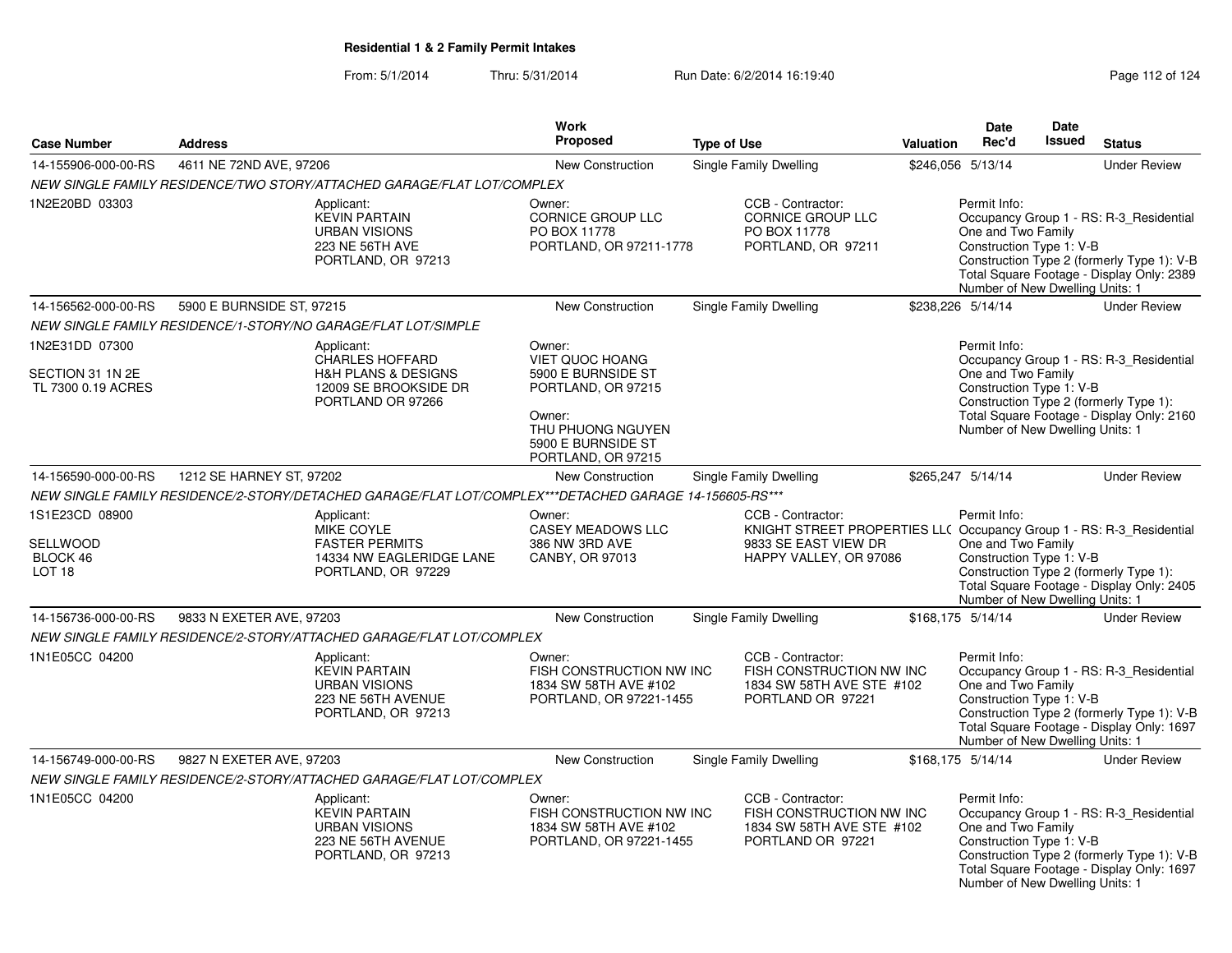|                     |                         |                                                                                                       | Work                                                                                                                                                                                  |                                                                                                                                     |                   | <b>Date</b>                                                                                       | Date   |                                                                                                                                    |
|---------------------|-------------------------|-------------------------------------------------------------------------------------------------------|---------------------------------------------------------------------------------------------------------------------------------------------------------------------------------------|-------------------------------------------------------------------------------------------------------------------------------------|-------------------|---------------------------------------------------------------------------------------------------|--------|------------------------------------------------------------------------------------------------------------------------------------|
| <b>Case Number</b>  | <b>Address</b>          |                                                                                                       | Proposed                                                                                                                                                                              | <b>Type of Use</b>                                                                                                                  | <b>Valuation</b>  | Rec'd                                                                                             | Issued | <b>Status</b>                                                                                                                      |
| 14-157127-000-00-RS | 6558 SE 63RD AVE, 97206 |                                                                                                       | <b>New Construction</b>                                                                                                                                                               | <b>Single Family Dwelling</b>                                                                                                       |                   | \$198,673 5/15/14                                                                                 |        | <b>Under Review</b>                                                                                                                |
|                     |                         | NEW SINGLE FAMILY RESIDENCE/2-STORY/ATTACHED GARAGE/FLAT LOT/SIMPLE                                   |                                                                                                                                                                                       |                                                                                                                                     |                   |                                                                                                   |        |                                                                                                                                    |
| 1S2E20BB 08100      |                         | Applicant:<br><b>KEVIN PARTAIN</b><br><b>URBAN VISIONS</b><br>223 NE 56TH AVE<br>PORTLAND, OR 97213   | Owner:<br><b>GROUNDBREAKERS</b><br><b>CONSTRUCTION</b><br>6045 SE STARK ST<br>PORTLAND, OR 97215-1933<br>Owner:<br>AND DEVELOPMENT INC<br>6045 SE STARK ST<br>PORTLAND, OR 97215-1933 | CCB - Contractor:<br><b>CLINT WEILER</b><br><b>GROUND BREAKERS CONST &amp;</b><br>DEV INC<br>6045 SE STARK ST<br>PORTLAND, OR 97215 |                   | Permit Info:<br>One and Two Family<br>Construction Type 1: V-B<br>Number of New Dwelling Units: 1 |        | Occupancy Group 1 - RS: R-3_Residential<br>Construction Type 2 (formerly Type 1): V-B<br>Total Square Footage - Display Only: 1960 |
| 14-157145-000-00-RS | 6612 SE 63RD AVE, 97206 |                                                                                                       | <b>New Construction</b>                                                                                                                                                               | <b>Single Family Dwelling</b>                                                                                                       |                   | \$202,153 5/15/14                                                                                 |        | <b>Under Review</b>                                                                                                                |
|                     |                         | NEW SINGLE FAMILY RESIDENCE/2-STORY/ATTACHED GARAGE/FLAT LOT/SIMPLE                                   |                                                                                                                                                                                       |                                                                                                                                     |                   |                                                                                                   |        |                                                                                                                                    |
| 1S2E20BB 08100      |                         | Applicant:<br><b>KEVIN PARTAIN</b><br><b>URBAN VISIONS</b><br>223 NE 56TH AVE<br>PORTLAND, OR 97213   | Owner:<br><b>GROUNDBREAKERS</b><br><b>CONSTRUCTION</b><br>6045 SE STARK ST<br>PORTLAND, OR 97215-1933<br>Owner:<br>AND DEVELOPMENT INC<br>6045 SE STARK ST<br>PORTLAND, OR 97215-1933 | CCB - Contractor:<br><b>CLINT WEILER</b><br><b>GROUND BREAKERS CONST &amp;</b><br>DEV INC<br>6045 SE STARK ST<br>PORTLAND, OR 97215 |                   | Permit Info:<br>One and Two Family<br>Construction Type 1: V-B<br>Number of New Dwelling Units: 1 |        | Occupancy Group 1 - RS: R-3 Residential<br>Construction Type 2 (formerly Type 1): V-B<br>Total Square Footage - Display Only: 2002 |
| 14-157243-000-00-RS | 6550 SE 63RD AVE, 97206 |                                                                                                       | <b>New Construction</b>                                                                                                                                                               | Single Family Dwelling                                                                                                              | \$181,979 5/15/14 |                                                                                                   |        | <b>Under Review</b>                                                                                                                |
|                     |                         | NEW SINGLE FAMILY RESIDENCE/2-STORY/DETACHED GARAGE/FLAT LOT/SIMPLE****DETACHED GARAGE 14-157249***   |                                                                                                                                                                                       |                                                                                                                                     |                   |                                                                                                   |        |                                                                                                                                    |
| 1S2E20BB 08100      |                         | Applicant:<br><b>KEVIN PARTAIN</b><br><b>URBAN VISIONS</b><br>223 NE 56TH AVE<br>PORTLAND, OR 97213   | Owner:<br><b>GROUNDBREAKERS</b><br><b>CONSTRUCTION</b><br>6045 SE STARK ST<br>PORTLAND, OR 97215-1933<br>Owner:<br>AND DEVELOPMENT INC<br>6045 SE STARK ST<br>PORTLAND, OR 97215-1933 | CCB - Contractor:<br><b>CLINT WEILER</b><br><b>GROUND BREAKERS CONST &amp;</b><br>DEV INC<br>6045 SE STARK ST<br>PORTLAND, OR 97215 |                   | Permit Info:<br>One and Two Family<br>Construction Type 1: V-B<br>Number of New Dwelling Units: 1 |        | Occupancy Group 1 - RS: R-3 Residential<br>Construction Type 2 (formerly Type 1):<br>Total Square Footage - Display Only: 1650     |
| 14-157268-000-00-RS | 6564 SE 63RD AVE, 97206 |                                                                                                       | <b>New Construction</b>                                                                                                                                                               | Single Family Dwelling                                                                                                              |                   | \$181,979 5/15/14                                                                                 |        | <b>Under Review</b>                                                                                                                |
|                     |                         | NEW SINGLE FAMILY RESIDENCE/2-STORY/DETACHED GARAGE/FLAT LOT/SIMPLE***DETACHED GARAGE 14-157272-RS*** |                                                                                                                                                                                       |                                                                                                                                     |                   |                                                                                                   |        |                                                                                                                                    |
| 1S2E20BB 08100      |                         | Applicant:<br><b>KEVIN PARTAIN</b><br><b>URBAN VISIONS</b><br>223 NE 56TH AVE<br>PORTLAND, OR 97213   | Owner:<br><b>GROUNDBREAKERS</b><br><b>CONSTRUCTION</b><br>6045 SE STARK ST<br>PORTLAND, OR 97215-1933<br>Owner:<br>AND DEVELOPMENT INC<br>6045 SE STARK ST<br>PORTLAND, OR 97215-1933 | CCB - Contractor:<br><b>CLINT WEILER</b><br><b>GROUND BREAKERS CONST &amp;</b><br>DEV INC<br>6045 SE STARK ST<br>PORTLAND, OR 97215 |                   | Permit Info:<br>One and Two Family<br>Construction Type 1: V-B<br>Number of New Dwelling Units: 1 |        | Occupancy Group 1 - RS: R-3_Residential<br>Construction Type 2 (formerly Type 1):<br>Total Square Footage - Display Only: 1650     |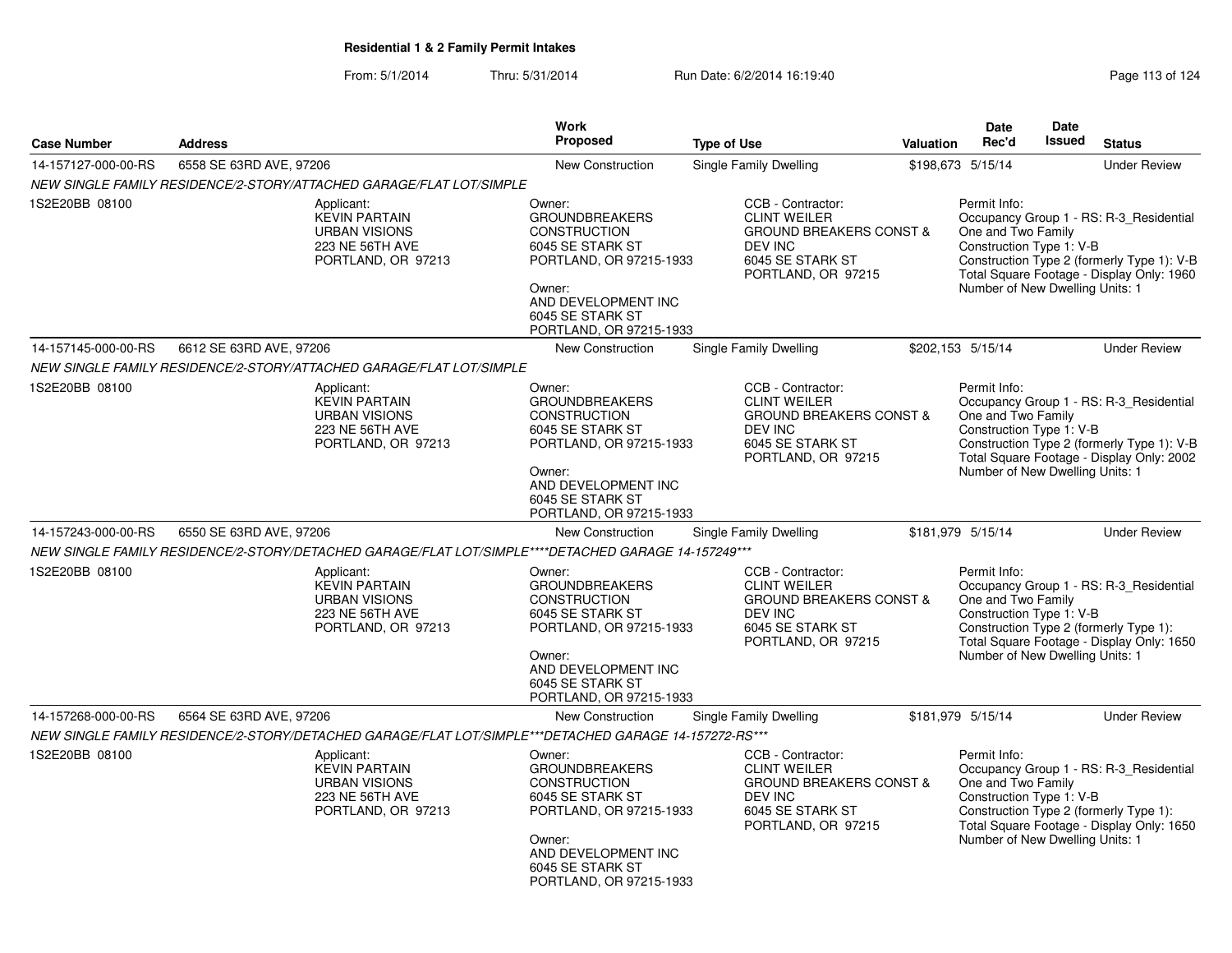From: 5/1/2014Thru: 5/31/2014 Run Date: 6/2/2014 16:19:40 Rege 114 of 124

| <b>Case Number</b>                                                                       | <b>Address</b>                   |                                                                                                                | <b>Work</b><br>Proposed                                                                                                                                                                                                                        | <b>Type of Use</b>                                                                                                    | Valuation | <b>Date</b><br>Rec'd                                                                              | <b>Date</b><br><b>Issued</b> | <b>Status</b>                                                                                                                      |
|------------------------------------------------------------------------------------------|----------------------------------|----------------------------------------------------------------------------------------------------------------|------------------------------------------------------------------------------------------------------------------------------------------------------------------------------------------------------------------------------------------------|-----------------------------------------------------------------------------------------------------------------------|-----------|---------------------------------------------------------------------------------------------------|------------------------------|------------------------------------------------------------------------------------------------------------------------------------|
| 14-157715-000-00-RS                                                                      | 8424 SW 57TH AVE - Unit A, 97219 |                                                                                                                | <b>New Construction</b>                                                                                                                                                                                                                        | Single Family Dwelling                                                                                                |           | \$467,834 5/16/14                                                                                 |                              | <b>Under Review</b>                                                                                                                |
|                                                                                          |                                  | NEW SINGLE FAMILY RESIDENCE/2-STORY/ATTACHED GARAGE/FLAT LOT/COMPLEX****DETACHED ADU 14-157727-RS****          |                                                                                                                                                                                                                                                |                                                                                                                       |           |                                                                                                   |                              |                                                                                                                                    |
| 1S1E19CD 06500                                                                           |                                  | Applicant:<br><b>ADAM REED</b><br>CASCADE CONTRACTING<br>7410 SW MACADAM<br>PORTLAND OR 97219                  | Owner:<br>ADAM C REED<br>8424 SW 57TH AVE<br>PORTLAND, OR 97219                                                                                                                                                                                | CCB - Contractor:<br><b>ADAM REED</b><br>CASCADE CONTRACTING<br>7410 SW MACADAM<br>PORTLAND OR 97219                  |           | Permit Info:<br>One and Two Family<br>Construction Type 1: V-B<br>Number of New Dwelling Units: 1 |                              | Occupancy Group 1 - RS: R-3_Residential<br>Construction Type 2 (formerly Type 1): V-B<br>Total Square Footage - Display Only: 4679 |
| 14-157734-000-00-RS                                                                      | 6123 N GAY AVE, 97217            |                                                                                                                | New Construction                                                                                                                                                                                                                               | Single Family Dwelling                                                                                                |           | \$275,174 5/16/14                                                                                 |                              | <b>Under Review</b>                                                                                                                |
|                                                                                          |                                  | NEW SINGLE FAMILY RESIDENCE/2-STORY/DETACHED GARAGE/FLAT LOT/COMPLEX***DETACHED GARAGE 14-157744-RS***         |                                                                                                                                                                                                                                                |                                                                                                                       |           |                                                                                                   |                              |                                                                                                                                    |
| 1N1E16DB 16100                                                                           |                                  | Applicant:                                                                                                     | Owner:                                                                                                                                                                                                                                         | CCB - Contractor:                                                                                                     |           | Permit Info:                                                                                      |                              |                                                                                                                                    |
| <b>ALBION ADD</b><br>BLOCK <sub>3</sub><br>LOT 17                                        |                                  | Michael Morton<br>Morton Building Design, LLC<br>5020 SE 44TH AVE<br>PORTLAND, OR 97206                        | <b>DAVID RODMAN</b><br><b>MDR CONSTRUCTION</b><br>PO BOX 1246<br>LAKE OSWEGO, OR 97035<br>Owner:<br><b>MARDI GRAS HOLDINGS LLC</b><br>384 W DARTMOUTH ST<br>GLADSTONE, OR 97027-2347<br>Owner:<br><b>MOON VALLEY LLC</b><br>384 W DARTMOUTH ST | DAVID RODMAN<br><b>MDR CONSTRUCTION</b><br>PO BOX 1246<br>LAKE OSWEGO, OR 97035                                       |           | One and Two Family<br>Construction Type 1: V-B<br>Number of New Dwelling Units: 1                 |                              | Occupancy Group 1 - RS: R-3_Residential<br>Construction Type 2 (formerly Type 1):<br>Total Square Footage - Display Only: 2495     |
|                                                                                          |                                  |                                                                                                                | GLADSTONE, OR 97027-2347                                                                                                                                                                                                                       |                                                                                                                       |           |                                                                                                   |                              |                                                                                                                                    |
| 14-157754-000-00-RS                                                                      | 2625 SW TROY ST, 97219           |                                                                                                                | <b>New Construction</b>                                                                                                                                                                                                                        | Single Family Dwelling                                                                                                |           | \$356,159 5/16/14                                                                                 |                              | <b>Under Review</b>                                                                                                                |
|                                                                                          |                                  | NEW SINGLE FAMILY RESIDENCE/2-STORY/ATTACHED GARAGE/FLAT LOT/COMPLEX                                           |                                                                                                                                                                                                                                                |                                                                                                                       |           |                                                                                                   |                              |                                                                                                                                    |
| 1S1E20DA 00500<br><b>RYAN PL</b><br>BLOCK <sub>2</sub><br>LOT 5 EXC E 80' & EXC W 82.32' |                                  | Applicant:<br>MIKE COYLE<br><b>FASTER PERMITS</b><br>14334 NW EAGLERIDGE LANE<br>PORTLAND, OR 97229            | Owner:<br><b>VIC REMMERS</b><br>EVERETT CUSTOM HOMES INC<br>735 SW 158TH AVE STE 180<br>BEAVERTON OR 97008                                                                                                                                     | CCB - Contractor:<br><b>VIC REMMERS</b><br>EVERETT CUSTOM HOMES INC<br>735 SW 158TH AVE STE 180<br>BEAVERTON OR 97008 |           | Permit Info:<br>One and Two Family<br>Construction Type 1: V-B<br>Number of New Dwelling Units: 1 |                              | Occupancy Group 1 - RS: R-3_Residential<br>Construction Type 2 (formerly Type 1): V-B<br>Total Square Footage - Display Only: 3648 |
| 14-157909-000-00-RS                                                                      | 13119 SE MALL ST, 97236          |                                                                                                                | New Construction                                                                                                                                                                                                                               | Single Family Dwelling                                                                                                |           | \$256,150 5/16/14                                                                                 |                              | <b>Under Review</b>                                                                                                                |
|                                                                                          |                                  | NEW SINGLE FAMILY RESIDENCE/2-STORY/ATTACHED GARAGE/FLAT LOT/SIMPLE                                            |                                                                                                                                                                                                                                                |                                                                                                                       |           |                                                                                                   |                              |                                                                                                                                    |
| 1S2E11CD 05003                                                                           |                                  | Applicant:<br><b>KYM NGUYEN</b><br>CONCEPT DESIGN & ASSOCIATES PO BOX 2885<br>PO BOX 8464<br>PORTLAND OR 97207 | Owner:<br><b>CLEARWATER HOMES LLC</b><br>CLACKAMAS, OR 97015                                                                                                                                                                                   | CCB - Contractor:<br><b>CLEARWATER HOMES LLC</b><br>PO BOX 2885<br>CLACKAMAS OR 97015                                 |           | Permit Info:<br>One and Two Family<br>Construction Type 1: V-B<br>Number of New Dwelling Units: 1 |                              | Occupancy Group 1 - RS: R-3_Residential<br>Construction Type 2 (formerly Type 1): V-B<br>Total Square Footage - Display Only: 2550 |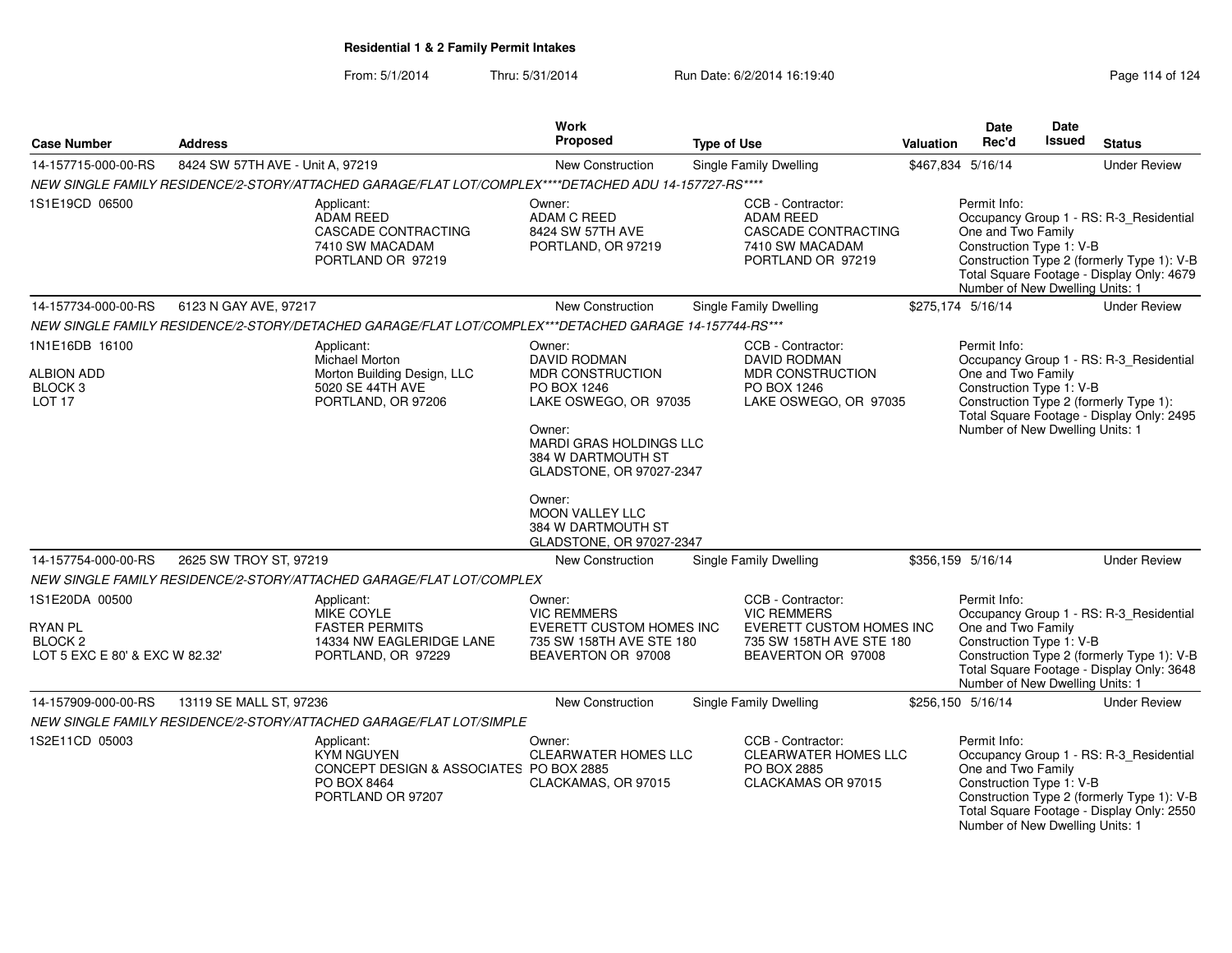|                                                            |                                                                                                                                           | <b>Work</b>                                                                                                                                                     |                                                                                                                            |           | Date                                                                                              | <b>Date</b> |                                                                                                                                    |
|------------------------------------------------------------|-------------------------------------------------------------------------------------------------------------------------------------------|-----------------------------------------------------------------------------------------------------------------------------------------------------------------|----------------------------------------------------------------------------------------------------------------------------|-----------|---------------------------------------------------------------------------------------------------|-------------|------------------------------------------------------------------------------------------------------------------------------------|
| <b>Case Number</b>                                         | <b>Address</b>                                                                                                                            | <b>Proposed</b>                                                                                                                                                 | <b>Type of Use</b>                                                                                                         | Valuation | Rec'd                                                                                             | Issued      | <b>Status</b>                                                                                                                      |
| 14-158423-000-00-RS                                        | 5105 N BOWDOIN ST - Unit A, 97203                                                                                                         | New Construction                                                                                                                                                | <b>Single Family Dwelling</b>                                                                                              |           | \$250.779 5/19/14                                                                                 |             | <b>Under Review</b>                                                                                                                |
|                                                            | NEW SINGLE FAMILY RESIDENCE/2-STORY WITH ACCESSORY DWELLING UNIT IN THE BASEMENT/TUCK UNDER GARAGE/FLAT LOT/COMPLEX                       |                                                                                                                                                                 |                                                                                                                            |           |                                                                                                   |             |                                                                                                                                    |
| 1N1E08CB 10200                                             | Applicant:<br><b>KEVIN PARTAIN</b><br><b>URBAN VISIONS</b><br>223 NE 56TH AVE<br>PORTLAND, OR 97213                                       | Owner:<br><b>WILLAMETTE VALLEY</b><br>15559 VILLAGE DR<br>LAKE OSWEGO, OR 97034<br>Owner:<br>PROPERTY HOLDINGS LLC<br>15559 VILLAGE DR<br>LAKE OSWEGO, OR 97034 | CCB - Contractor:<br><b>HIJ FLORIN</b><br>HIJ CONSTRUCTION<br>16933 SE FOSTER RD<br>GRESHAM, OR 97080                      |           | Permit Info:<br>One and Two Family<br>Construction Type 1: V-B<br>Number of New Dwelling Units: 2 |             | Occupancy Group 1 - RS: R-3 Residential<br>Construction Type 2 (formerly Type 1): V-B<br>Total Square Footage - Display Only: 2414 |
| 14-158488-000-00-RS                                        | 8955 N CLARENDON AVE, 97203                                                                                                               | <b>New Construction</b>                                                                                                                                         | Single Family Dwelling                                                                                                     |           | \$235,015 5/19/14                                                                                 |             | <b>Under Review</b>                                                                                                                |
|                                                            | NEW SINGLE FAMILY RESIDENCE/2-STORY/ATTACHED GARAGE/FLAT LOT/COMPLEX                                                                      |                                                                                                                                                                 |                                                                                                                            |           |                                                                                                   |             |                                                                                                                                    |
| 1N1E07AD 02000                                             | Applicant:<br>EDUARD SHTOGRIN<br>13543 SE WILLINGHAM CT<br>CLACKAMAS, OR 97015                                                            | Owner:<br>ROYAL CUSTOM HOMES INC<br>PO BOX 3091<br>CLACKAMAS, OR 97015-3091                                                                                     | CCB - Contractor:<br><b>EDUARD SHTOGRIN</b><br>ROYAL CUSTOM HOMES INC.<br>13543 SE WILLINGHAM COURT<br>CLACKAMAS, OR 97015 |           | Permit Info:<br>One and Two Family<br>Construction Type 1: V-B<br>Number of New Dwelling Units: 1 |             | Occupancy Group 1 - RS: R-3_Residential<br>Construction Type 2 (formerly Type 1): V-B<br>Total Square Footage - Display Only: 2260 |
| 14-158531-000-00-RS                                        | 9990 SW RIVERSIDE DR, 97219                                                                                                               | <b>New Construction</b>                                                                                                                                         | Single Family Dwelling                                                                                                     |           | \$342,699 5/19/14                                                                                 |             | <b>Under Review</b>                                                                                                                |
|                                                            | NEW SINGLE FAMILY RESIDENCE ON EXISTING FOUNDATION/3-STORY/ATTACHED GARAGE/SLOPED LOT/COMPLEX                                             |                                                                                                                                                                 |                                                                                                                            |           |                                                                                                   |             |                                                                                                                                    |
| 1S1E26CB 00500                                             | Applicant:<br><b>RONNIE WILSON</b><br><b>RK WILSON CORP</b><br>PO BOX 1489<br>CLACKAMAS, OR 97015                                         | Owner:<br>RONNIE K WILSON<br>PO BOX 1298<br>CLACKAMAS, OR 97015                                                                                                 | CCB - Contractor:<br><b>WILSON COMPANY</b><br>CONTRACTORS LLC<br>PO BOX 1489<br>CLACKAMAS OR 97015                         |           | Permit Info:<br>One and Two Family<br>Construction Type 1: V-B<br>Number of New Dwelling Units: 1 |             | Occupancy Group 1 - RS: R-3_Residential<br>Construction Type 2 (formerly Type 1): V-B<br>Total Square Footage - Display Only: 3478 |
| 14-158681-000-00-RS                                        | 9213 N OSWEGO AVE, 97203                                                                                                                  | <b>New Construction</b>                                                                                                                                         | Single Family Dwelling                                                                                                     |           | \$230,065 5/19/14                                                                                 |             | <b>Under Review</b>                                                                                                                |
|                                                            | NEW SINGLE FAMILY RESIDENCE/2-STORY/DETACHED GARAGE/FLAT LOT/COMPLEX****DETACHED GARAGE 14-158696-RS****+++++LIMITED STRUCTURAL REVIEW+++ |                                                                                                                                                                 |                                                                                                                            |           |                                                                                                   |             |                                                                                                                                    |
| 1N1W01DD 04000<br>POINT VIEW<br><b>BLOCK7</b><br>LOT 21&22 | Applicant:<br>Nizar Slim<br>P.O. BOX 6602<br>PORTLAND OR 97228                                                                            | Owner:<br><b>MATE SKORO</b><br>11390 SE 222ND DR<br>DAMASCUS, OR 97089                                                                                          | CCB - Contractor:<br><b>MATE SKORO</b><br>SKORO CONSTRUCTION LLC<br>11390 SE 222ND DR<br>DAMASCUS, OR 97089                |           | Permit Info:<br>One and Two Family<br>Construction Type 1: V-B<br>Number of New Dwelling Units: 1 |             | Occupancy Group 1 - RS: R-3_Residential<br>Total Square Footage - Display Only: 2086                                               |
| 14-159007-000-00-RS                                        | 3147 SE 71ST AVE, 97206                                                                                                                   | New Construction                                                                                                                                                | Single Family Dwelling                                                                                                     |           | \$275,174 5/20/14                                                                                 |             | <b>Under Review</b>                                                                                                                |
|                                                            | NEW SINGLE FAMILY RESIDENCE/2-STORY/DETACHED GARAGE/FLAT LOT/COMPLEX***WITH DETACHED GARAGE 14-159020-RS***                               |                                                                                                                                                                 |                                                                                                                            |           |                                                                                                   |             |                                                                                                                                    |
| 1S2E08BD 09000                                             | Applicant:<br><b>MIKE COYLE</b><br><b>FASTER PERMITS</b><br>14334 NW EAGLERIDGE LANE<br>PORTLAND, OR 97229                                | Owner:<br>DANIEL K BETENBENDER<br>3129 SE 71ST AVE<br>PORTLAND, OR 97206                                                                                        | CCB - Contractor:<br><b>BRIAN MCMILLEN LLC</b><br>15151 SE FRYE<br>HAPPY VALLEY, OR 97086                                  |           | Permit Info:<br>One and Two Family<br>Construction Type 1: V-B<br>Number of New Dwelling Units: 1 |             | Occupancy Group 1 - RS: R-3 Residential<br>Construction Type 2 (formerly Type 1):<br>Total Square Footage - Display Only: 2495     |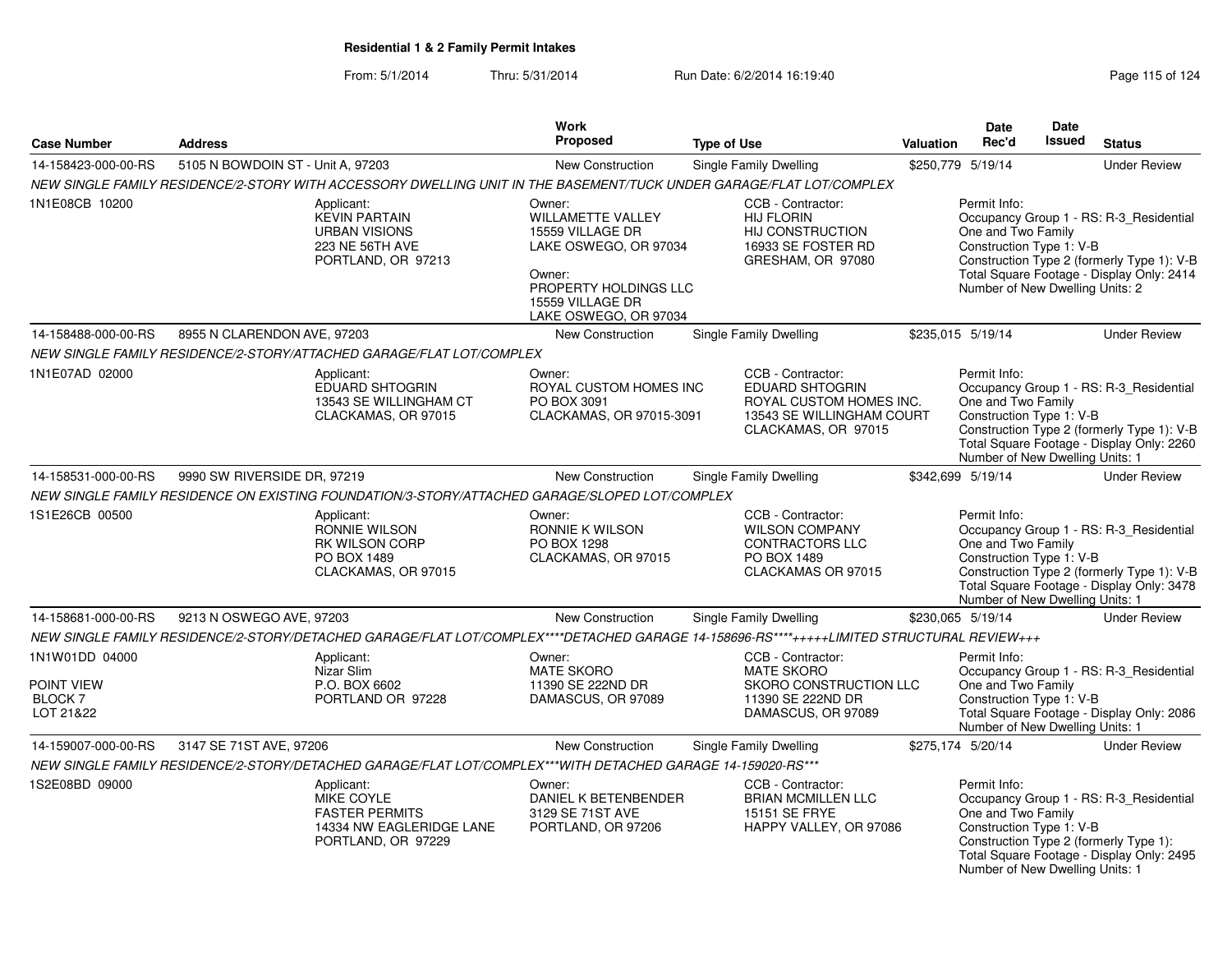| <b>Case Number</b>  | <b>Address</b>            |                                                                                                                                                                                     | Work<br>Proposed                                                                                                              | <b>Type of Use</b> |                                                                                                                       | <b>Valuation</b> | <b>Date</b><br>Rec'd                                                                              | <b>Date</b><br><b>Issued</b> | <b>Status</b>                                                                                                                      |
|---------------------|---------------------------|-------------------------------------------------------------------------------------------------------------------------------------------------------------------------------------|-------------------------------------------------------------------------------------------------------------------------------|--------------------|-----------------------------------------------------------------------------------------------------------------------|------------------|---------------------------------------------------------------------------------------------------|------------------------------|------------------------------------------------------------------------------------------------------------------------------------|
| 14-159478-000-00-RS | 6936 N VILLARD AVE, 97217 |                                                                                                                                                                                     | New Construction                                                                                                              |                    | <b>Single Family Dwelling</b>                                                                                         |                  | \$299,758 5/21/14                                                                                 |                              | <b>Under Review</b>                                                                                                                |
|                     |                           | NEW SINGLE FAMILY RESIDENCE/TWO STORY/ATTACHED GARAGE/FLAT LOT/PRESCRIPTIVE                                                                                                         |                                                                                                                               |                    |                                                                                                                       |                  |                                                                                                   |                              |                                                                                                                                    |
| 1N1E16BD 05300      |                           | Applicant:<br>URBAN DESIGN CONCEPTS LLC<br>PO BOX 66406<br>PORLAND, OR 97290<br>Applicant:<br><b>JOEL RAFTEN</b><br>URBAN DESIGN CONCEPTS LLC<br>PO BOX 66406<br>PORTLAND, OR 97290 | Owner:<br><b>BELLAJOUR LLC</b><br>PO BOX 66406<br>PORTLAND, OR 97290-6406                                                     |                    | CCB - Contractor:<br><b>PDX RENOVATIONS LLC</b><br>PO BOX 66836<br>PORTLAND, OR 97290                                 |                  | Permit Info:<br>One and Two Family<br>Construction Type 1: V-B<br>Number of New Dwelling Units: 1 |                              | Occupancy Group 1 - RS: R-3_Residential<br>Construction Type 2 (formerly Type 1): V-B<br>Total Square Footage - Display Only: 2954 |
| 14-159549-000-00-RS | 7418 N WILLIAMS AVE       |                                                                                                                                                                                     | New Construction                                                                                                              |                    | <b>Single Family Dwelling</b>                                                                                         |                  | \$178,206 5/21/14                                                                                 |                              | <b>Under Review</b>                                                                                                                |
|                     |                           | NEW SINGLE FAMILY RESIDENCE / 2 STORY / ATTACHED GARAGE / FLAT LOT / COMPLEX                                                                                                        |                                                                                                                               |                    |                                                                                                                       |                  |                                                                                                   |                              |                                                                                                                                    |
| 1N1E15AA 14801      |                           | Applicant:<br>MIKE COYLE<br><b>FASTER PERMITS</b><br>14334 NW EAGLERIDGE LANE<br>PORTLAND, OR 97229                                                                                 | Owner:<br><b>EVERETT CUSTOM HOMES INC</b><br>735 SW 158TH AVE #180<br>BEAVERTON, OR 97006-4952                                |                    | CCB - Contractor:<br><b>VIC REMMERS</b><br>EVERETT CUSTOM HOMES INC<br>735 SW 158TH AVE STE 180<br>BEAVERTON OR 97008 |                  | Permit Info:<br>One and Two Family<br>Construction Type 1: V-B<br>Number of New Dwelling Units: 1 |                              | Occupancy Group 1 - RS: R-3 Residential<br>Construction Type 2 (formerly Type 1): V-B<br>Total Square Footage - Display Only: 1732 |
| 14-160292-000-00-RS | 6255 SW 63RD WAY          |                                                                                                                                                                                     | New Construction                                                                                                              |                    | <b>Single Family Dwelling</b>                                                                                         |                  | \$305,914 5/23/14                                                                                 |                              | <b>Under Review</b>                                                                                                                |
|                     |                           | NEW SINGLE FAMILY RESIDENCE/ TWO STORY/ FLAT LOT/ COMPLEX                                                                                                                           |                                                                                                                               |                    |                                                                                                                       |                  |                                                                                                   |                              |                                                                                                                                    |
| 1S1E19BB 03405      |                           | Applicant:<br><b>KEVIN PARTAIN</b><br><b>URBAN VISIONS</b><br>223 NE 56TH AVE<br>PORTLAND, OR 97213                                                                                 | Owner:<br>PAHLISCH HOMES INC<br>63088 NE 18TH ST #100<br>BEND, OR 97701-7102                                                  |                    | CCB - Contractor:<br>ARNETT CONSTRUCTION CO<br>15450 SW MIDDLETON CT<br>BEAVERTON, OR 970075181                       |                  | Permit Info:<br>One and Two Family<br>Construction Type 1: V-B<br>Number of New Dwelling Units: 1 |                              | Occupancy Group 1 - RS: R-3_Residential<br>Construction Type 2 (formerly Type 1): V-B<br>Total Square Footage - Display Only: 3150 |
| 14-160326-000-00-RS | 2233 SW CANBY CT, 97219   |                                                                                                                                                                                     | <b>New Construction</b>                                                                                                       |                    | <b>Single Family Dwelling</b>                                                                                         |                  | \$370,023 5/22/14                                                                                 |                              | <b>Under Review</b>                                                                                                                |
|                     |                           | NEW SINGLE FAMILY RESIDENCE/2 STORY/FLAT LOT/COMPLEX***W DETACHED GARAGE 14-160336-RS***                                                                                            |                                                                                                                               |                    |                                                                                                                       |                  |                                                                                                   |                              |                                                                                                                                    |
| 1S1E21BC 08400      |                           | Applicant:<br><b>KEVIN PARTAIN</b><br>Urban Visions Planning Services, Inc. 2313 SW CANBY CT<br>223 NE 56TH AVE<br>PORTLAND OR 97213                                                | Owner:<br>PAUL G RAZ<br>PORTLAND, OR 97219-2623<br>Owner:<br><b>BERTHA RAZ</b><br>2313 SW CANBY CT<br>PORTLAND, OR 97219-2623 |                    | CCB - Contractor:<br>RENAISSANCE DEVELOPMENT<br>CORP<br>16771 BOONES FERRY RD<br>LAKE OSWEGO OR 97035                 |                  | Permit Info:<br>One and Two Family<br>Construction Type 1: V-B<br>Number of New Dwelling Units: 1 |                              | Occupancy Group 1 - RS: R-3_Residential<br>Total Square Footage - Display Only: 3355                                               |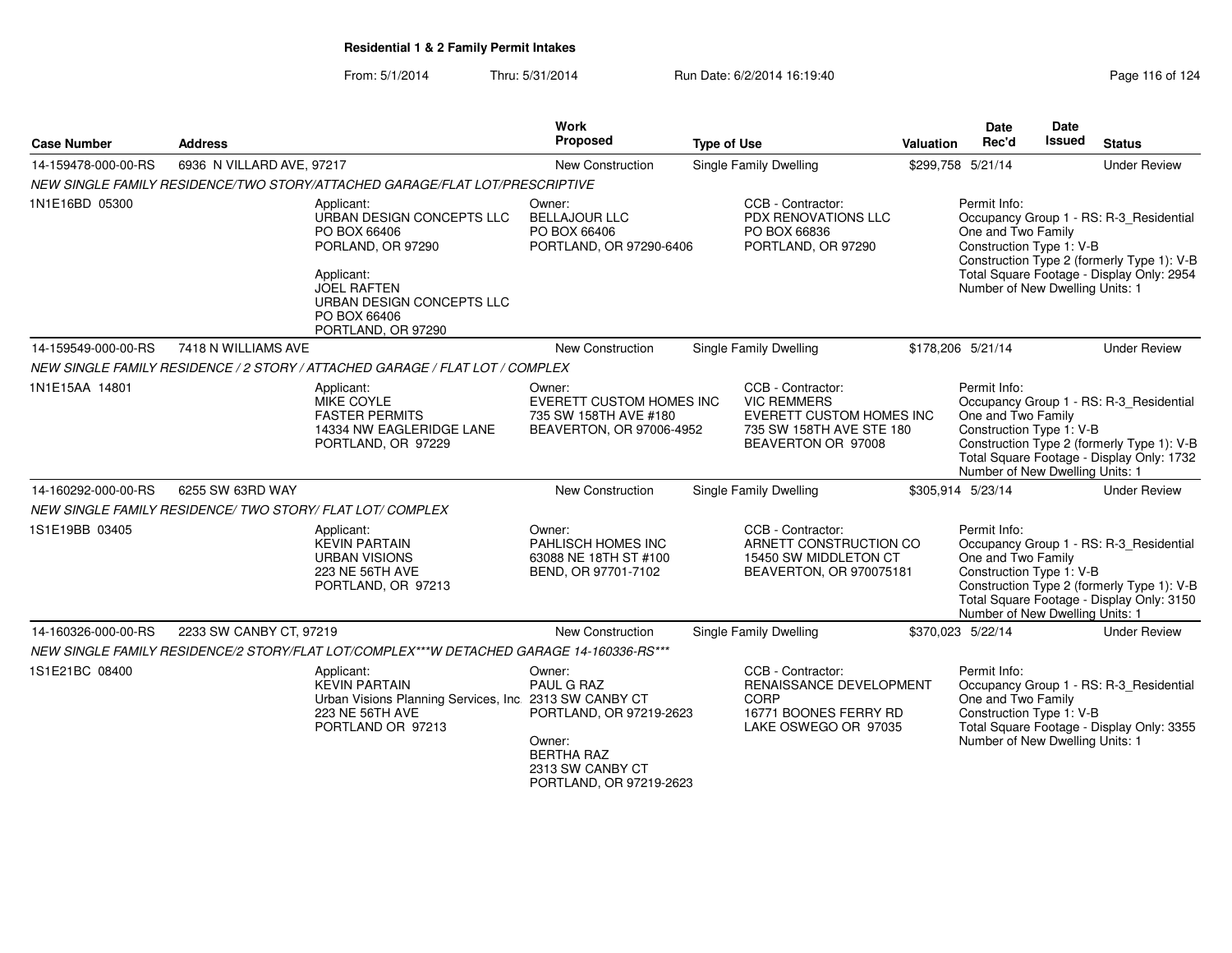### From: 5/1/2014Thru: 5/31/2014 Run Date: 6/2/2014 16:19:40 Rege 117 of 124

|                                                                          |                               |                                                                                                             | <b>Work</b>                                                                                                                                                    |                    |                                                                                                                                     |                                                                                                                                                                                                                                         | <b>Date</b>                                                                                       | Date          |                                                                                                                                    |
|--------------------------------------------------------------------------|-------------------------------|-------------------------------------------------------------------------------------------------------------|----------------------------------------------------------------------------------------------------------------------------------------------------------------|--------------------|-------------------------------------------------------------------------------------------------------------------------------------|-----------------------------------------------------------------------------------------------------------------------------------------------------------------------------------------------------------------------------------------|---------------------------------------------------------------------------------------------------|---------------|------------------------------------------------------------------------------------------------------------------------------------|
| <b>Case Number</b>                                                       | <b>Address</b>                |                                                                                                             | Proposed                                                                                                                                                       | <b>Type of Use</b> |                                                                                                                                     | <b>Valuation</b>                                                                                                                                                                                                                        | Rec'd                                                                                             | <b>Issued</b> | <b>Status</b>                                                                                                                      |
| 14-160625-000-00-RS                                                      | 1720 SE 155TH AVE             |                                                                                                             | New Construction                                                                                                                                               |                    | Single Family Dwelling                                                                                                              | \$218,876 5/23/14                                                                                                                                                                                                                       |                                                                                                   |               | <b>Under Review</b>                                                                                                                |
|                                                                          |                               | NEW SINGLE FAMILY RESIDENCE/TWO STORY/ATTACHED GARAGE/FLAT LOT/COMPLEX                                      |                                                                                                                                                                |                    |                                                                                                                                     |                                                                                                                                                                                                                                         |                                                                                                   |               |                                                                                                                                    |
| 1N2E25DC 01502                                                           |                               | Applicant:<br><b>ALEX BENZAR</b><br>1715 NE 155TH AVE<br>PORTLAND, OR 97230                                 | Owner:<br><b>LYDIA BENZAR</b><br>1715 NE 155TH AVE<br>PORTLAND, OR 97230                                                                                       |                    |                                                                                                                                     |                                                                                                                                                                                                                                         | Permit Info:<br>One and Two Family<br>Construction Type 1: V-B<br>Number of New Dwelling Units: 1 |               | Occupancy Group 1 - RS: R-3 Residential<br>Construction Type 2 (formerly Type 1): V-B<br>Total Square Footage - Display Only: 2252 |
| 14-160641-000-00-RS                                                      | 1735 SE 155TH AVE             |                                                                                                             | New Construction                                                                                                                                               |                    | Single Family Dwelling                                                                                                              | \$218,876 5/23/14                                                                                                                                                                                                                       |                                                                                                   |               | <b>Under Review</b>                                                                                                                |
|                                                                          |                               | NEW SINGLE FAMILY RESIDENCE/TWO STORY/ATTACHED GARAGE/FLAT LOT/COMPLEX                                      |                                                                                                                                                                |                    |                                                                                                                                     |                                                                                                                                                                                                                                         |                                                                                                   |               |                                                                                                                                    |
| 1N2E25DC 01503                                                           |                               | Applicant:<br>ALEX BENZAR<br>1715 NE 155TH AVE<br>PORTLAND, OR 97230                                        | Owner:<br><b>LYDIA BENZAR</b><br>1715 NE 155TH AVE<br>PORTLAND, OR 97230                                                                                       |                    |                                                                                                                                     |                                                                                                                                                                                                                                         | Permit Info:<br>One and Two Family<br>Construction Type 1: V-B<br>Number of New Dwelling Units: 1 |               | Occupancy Group 1 - RS: R-3_Residential<br>Construction Type 2 (formerly Type 1): V-B<br>Total Square Footage - Display Only: 2252 |
| 14-160690-000-00-RS                                                      |                               |                                                                                                             | New Construction                                                                                                                                               |                    | <b>Single Family Dwelling</b>                                                                                                       | \$171,439 5/23/14                                                                                                                                                                                                                       |                                                                                                   |               | <b>Under Review</b>                                                                                                                |
|                                                                          |                               | NEW SINGLE FAMILY RESIDENCE/TWO STORY/ATTACHED GARAGE/FLAT LOT/PRESCRIPTIVE                                 |                                                                                                                                                                |                    |                                                                                                                                     |                                                                                                                                                                                                                                         |                                                                                                   |               |                                                                                                                                    |
| 1S2E19DA 15801<br><b>DARLINGTON</b><br>BLOCK 6<br>LOT 23&24 EXC N 54.57' |                               | Applicant:<br><b>KEVIN PARTAIN</b><br>URBAN VISIONS<br><b>223 NE 56TH AVE</b><br>PORTLAND OR 97213          | Owner:<br><b>JOE STEELE</b><br>540 NW FOREST ST<br>HILLSBORO, OR 97124-2967                                                                                    |                    | CCB - Contractor:<br><b>CLINT WEILER</b><br><b>GROUND BREAKERS CONST &amp;</b><br>DEV INC<br>6045 SE STARK ST<br>PORTLAND, OR 97215 | Permit Info:<br>Occupancy Group 1 - RS: R-3_Residential<br>One and Two Family<br>Construction Type 1: V-B<br>Construction Type 2 (formerly Type 1): V-B<br>Total Square Footage - Display Only: 1702<br>Number of New Dwelling Units: 1 |                                                                                                   |               |                                                                                                                                    |
| 14-160705-000-00-RS                                                      | 2116 NE ROSA PARKS WAY, 97211 |                                                                                                             | New Construction                                                                                                                                               |                    | Single Family Dwelling                                                                                                              | \$264,696 5/23/14                                                                                                                                                                                                                       |                                                                                                   |               | <b>Under Review</b>                                                                                                                |
|                                                                          |                               | NEW SINGLE FAMILY HOME/TWO STORY/DETACHED GARAGE WITH ADU ABOVE/FLAT LOT/COMPLEX                            |                                                                                                                                                                |                    | *** WITH DETACHED ADU ABOVE GARAGE 14-160745-RS***                                                                                  |                                                                                                                                                                                                                                         |                                                                                                   |               |                                                                                                                                    |
| 1N1E14DA 03000<br><b>COLUMBIA HTS</b><br>BLOCK 6<br>LOT <sub>1</sub>     |                               | Applicant:<br><b>KEVIN PARTAIN</b><br><b>URBAN VISIONS</b><br>223 NE 56TH AVE<br>PORTLAND OR 97213          | Owner:<br><b>DOSHIE L CLARK</b><br>3414 NE 130TH AVE<br>PORTLAND, OR 97230-1535<br>Owner:<br>CAROLYN F JOHNSON<br>3414 NE 130TH AVE<br>PORTLAND, OR 97230-1535 |                    | CCB - Contractor:<br><b>WESTWOOD HOMES LLC</b><br>12118 NW BLACKHAWK DRIVE<br>PORTLAND, OR 97229                                    |                                                                                                                                                                                                                                         | Permit Info:<br>One and Two Family<br>Construction Type 1: V-B<br>Number of New Dwelling Units: 1 |               | Occupancy Group 1 - RS: R-3_Residential<br>Construction Type 2 (formerly Type 1):<br>Total Square Footage - Display Only: 2400     |
| 14-160780-000-00-RS                                                      | 8448 SE 60TH AVE, 97206       |                                                                                                             | New Construction                                                                                                                                               |                    | Single Family Dwelling                                                                                                              | \$237,675 5/23/14                                                                                                                                                                                                                       |                                                                                                   |               | <b>Under Review</b>                                                                                                                |
|                                                                          |                               | NEW SINGLE FAMILY RESIDENCE/TWO STORY/DETACHED GARAGE/FLAT LOT/COMPLEX***WITH GARAGE PERMIT 14-160792-RS*** |                                                                                                                                                                |                    |                                                                                                                                     |                                                                                                                                                                                                                                         |                                                                                                   |               |                                                                                                                                    |
| 1S2E19DD 03800                                                           |                               | Applicant:<br>MIKE COYLE<br><b>FASTER PERMITS</b><br>14334 NW EAGLERIDGE LANE<br>PORTLAND, OR 97229         | Owner:<br>YIDONG JIANG<br>2274 EDGEMONT ST SE<br>ALBANY, OR 97322-8872                                                                                         |                    | CCB - Contractor:<br><b>BRIAN MCMILLEN LLC</b><br><b>15151 SE FRYE</b><br>HAPPY VALLEY, OR 97086                                    |                                                                                                                                                                                                                                         | Permit Info:<br>One and Two Family<br>Construction Type 1: V-B<br>Number of New Dwelling Units: 1 |               | Occupancy Group 1 - RS: R-3_Residential<br>Construction Type 2 (formerly Type 1):<br>Total Square Footage - Display Only: 2155     |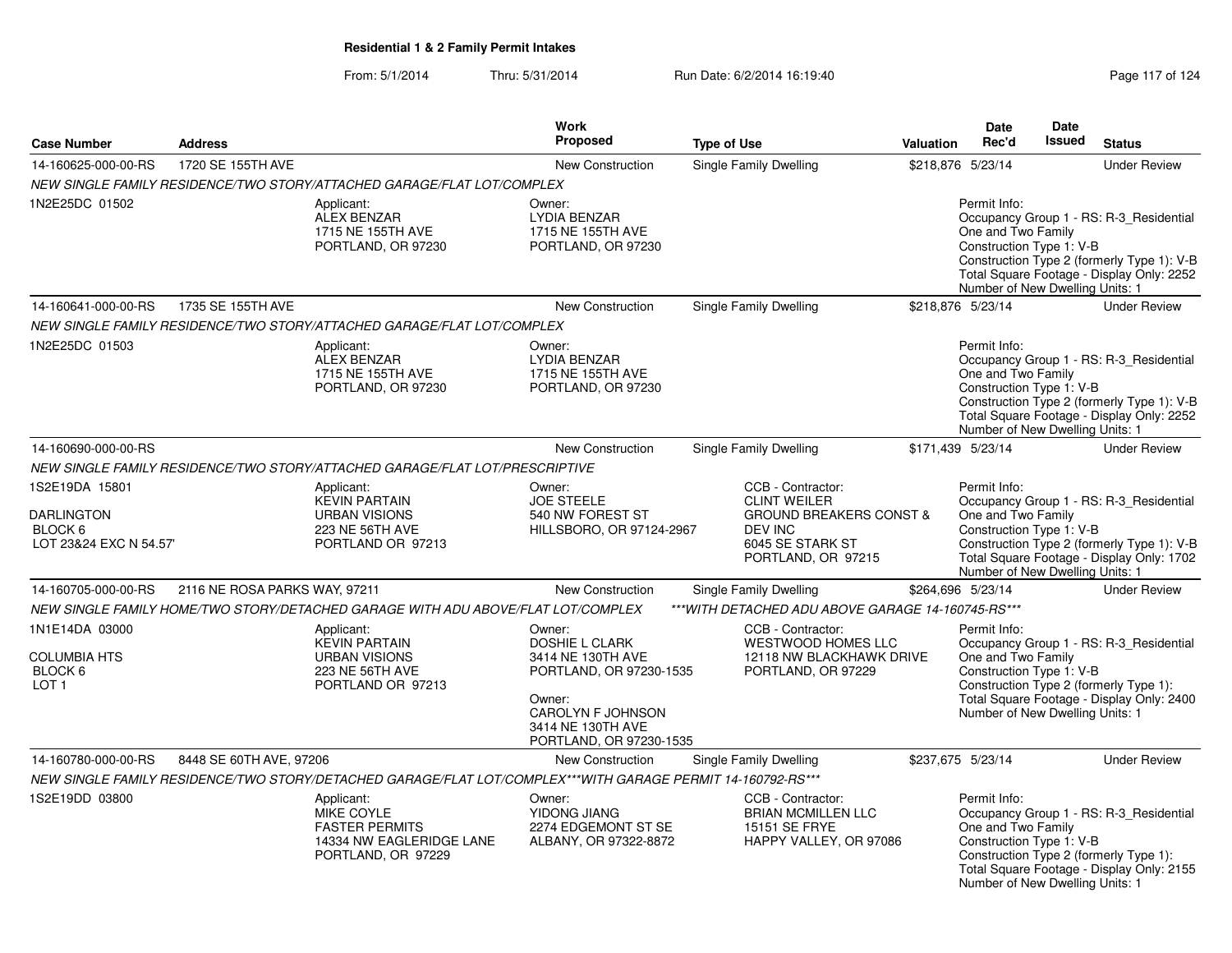|                                                                                          |                         |                                                                                                                 | <b>Work</b>                                                                                                                             |                    |                                                                                                                     |           | <b>Date</b>                                                                                       | <b>Date</b>   |                                                                                                                                    |
|------------------------------------------------------------------------------------------|-------------------------|-----------------------------------------------------------------------------------------------------------------|-----------------------------------------------------------------------------------------------------------------------------------------|--------------------|---------------------------------------------------------------------------------------------------------------------|-----------|---------------------------------------------------------------------------------------------------|---------------|------------------------------------------------------------------------------------------------------------------------------------|
| <b>Case Number</b>                                                                       | <b>Address</b>          |                                                                                                                 | Proposed                                                                                                                                | <b>Type of Use</b> |                                                                                                                     | Valuation | Rec'd                                                                                             | <b>Issued</b> | <b>Status</b>                                                                                                                      |
| 14-160837-000-00-RS                                                                      | 4752 NE 33RD AVE, 97211 |                                                                                                                 | <b>New Construction</b>                                                                                                                 |                    | Single Family Dwelling                                                                                              |           | \$210,354 5/23/14                                                                                 |               | <b>Under Review</b>                                                                                                                |
|                                                                                          |                         | NEW SINGLE FAMILY RESIDENCE/TWO STORY/ATTACHED GARAGE/FLAT LOT/COMPLEX                                          |                                                                                                                                         |                    |                                                                                                                     |           |                                                                                                   |               |                                                                                                                                    |
| 1N1E24AC 05200                                                                           |                         | Applicant:<br><b>KYM NGUYEN</b><br>CONCEPT DESIGN & ASSOCIATES DK HOMES LLC<br>PO BOX 8464<br>PORTLAND OR 97207 | Owner:<br><b>DAMIR KARIN</b><br>PO BOX 90277<br>PORTLAND, OR 97290<br>Owner:<br>DANNY J JONES<br>1724 SE 40TH AVE<br>PORTLAND, OR 97214 |                    |                                                                                                                     |           | Permit Info:<br>One and Two Family<br>Construction Type 1: V-B<br>Number of New Dwelling Units: 1 |               | Occupancy Group 1 - RS: R-3 Residential<br>Construction Type 2 (formerly Type 1): V-B<br>Total Square Footage - Display Only: 2045 |
| 14-160880-000-00-RS                                                                      | 13109 SE MALL ST, 97236 |                                                                                                                 | <b>New Construction</b>                                                                                                                 |                    | Single Family Dwelling                                                                                              |           | \$256,150 5/27/14                                                                                 |               | <b>Under Review</b>                                                                                                                |
|                                                                                          |                         | NEW SINGLE FAMILY RESIDENCE/TWO STORY/ATTACHED GARAGE/SLIGHTLY SLOPED LOT/PRESCRIPTIVE                          |                                                                                                                                         |                    |                                                                                                                     |           |                                                                                                   |               |                                                                                                                                    |
| 1S2E11CD 05004                                                                           |                         | Applicant:<br><b>KYM NGUYEN</b><br>CONCEPT DESIGN & ASSOCIATES PO BOX 2885<br>PO BOX 8464<br>PORTLAND OR 97207  | Owner:<br>CLEARWATER HOMES LLC<br>CLACKAMAS, OR 97015                                                                                   |                    | CCB - Contractor:<br><b>CLEARWATER HOMES LLC</b><br>PO BOX 2885<br>CLACKAMAS OR 97015                               |           | Permit Info:<br>One and Two Family<br>Construction Type 1: V-B<br>Number of New Dwelling Units: 1 |               | Occupancy Group 1 - RS: R-3_Residential<br>Construction Type 2 (formerly Type 1): V-B<br>Total Square Footage - Display Only: 2550 |
| 14-160958-000-00-RS                                                                      | 5353 SE HARNEY DR       |                                                                                                                 | New Construction                                                                                                                        |                    | Single Family Dwelling                                                                                              |           | \$177,254 5/23/14                                                                                 |               | <b>Under Review</b>                                                                                                                |
|                                                                                          |                         | NEW SINGLE FAMILY RESIDENCE/TWO STORY/ATTACHED GARAGE/FLOT LOT/COMPLEX                                          |                                                                                                                                         |                    |                                                                                                                     |           |                                                                                                   |               |                                                                                                                                    |
| 1S2E19DC 04906                                                                           |                         | Applicant:<br><b>KEVIN PARTAIN</b><br><b>URBAN VISIONS</b><br>223 NE 56TH AVE<br>PORTLAND, OR 97213             | Owner:<br><b>BLACK DIAMOND CAPITAL LLC</b><br>PO BOX 2007<br>GRESHAM, OR 97030                                                          |                    | CCB - Contractor:<br><b>KRISTY RAASCH</b><br>RAASCH CONSTRUCTION LTD<br>3880 SE DEER CREEK WAY<br>GRESHAM, OR 97080 |           | Permit Info:<br>One and Two Family<br>Construction Type 1: V-B<br>Number of New Dwelling Units: 1 |               | Occupancy Group 1 - RS: R-3 Residential<br>Construction Type 2 (formerly Type 1): V-B<br>Total Square Footage - Display Only: 1874 |
| 14-161244-000-00-RS                                                                      |                         |                                                                                                                 | New Construction                                                                                                                        |                    | Single Family Dwelling                                                                                              |           | \$237,448 5/27/14                                                                                 |               | <b>Under Review</b>                                                                                                                |
|                                                                                          |                         | NEW SINGLE FAMILY RESIDENCE / 1 STORY / ATTACHED GARAGE / FLAT LOT / COMPLEX                                    |                                                                                                                                         |                    |                                                                                                                     |           |                                                                                                   |               |                                                                                                                                    |
| 1S3E18CD 01626<br><b>DENALI ESTATES NO 2</b><br>LOT <sub>30</sub><br>INC UND INT TRACT A |                         | Applicant:<br><b>LISA BARKER</b><br><b>LMB PERMIT SERVICES</b><br>307 NW 16TH AVENUE<br>BATTLEGROUND WA 98604   | Owner:<br>RONALD H JOHNSTON<br>1918 SE 302ND AVE<br>TROUTDALE, OR 97060-9430                                                            |                    | CCB - Contractor:<br>KELLEY SPEER HOMES INC<br><b>PO BOX 484</b>                                                    |           | Permit Info:<br>One and Two Family<br>Construction Type 1: V-B<br>Number of New Dwelling Units: 1 |               | Occupancy Group 1 - RS: R-3_Residential<br>Construction Type 2 (formerly Type 1): V-B<br>Total Square Footage - Display Only: 2429 |
| 14-161472-000-00-RS                                                                      | 7054 NE 15TH AVE, 97211 |                                                                                                                 | New Construction                                                                                                                        |                    | Single Family Dwelling                                                                                              |           | \$189,816 5/27/14                                                                                 |               | <b>Under Review</b>                                                                                                                |
|                                                                                          |                         | NEW SINGLE FAMILY RESIDENCE / 2 STORY / ATTACHED GARAGE / COMPLEX / FLAT LOT                                    |                                                                                                                                         |                    |                                                                                                                     |           |                                                                                                   |               |                                                                                                                                    |
| 1N1E14AB 06600                                                                           |                         | Applicant:<br>MIKE COYLE<br><b>FASTER PERMITS</b><br>14334 NW EAGLERIDGE LANE<br>PORTLAND, OR 97229             | Owner:<br>DEZ DEVELOPMENT LLC<br>10117 SE SUNNYSIDE RD #F1123<br>CLACKAMAS, OR 97015                                                    |                    | CCB - Contractor:<br>UKA CONSTRUCTION LLC<br>11016 SE HAPPY VALLEY DR<br>PORTLAND, OR 97086                         |           | Permit Info:<br>One and Two Family<br>Construction Type 1: V-B<br>Number of New Dwelling Units: 1 |               | Occupancy Group 1 - RS: R-3 Residential<br>Construction Type 2 (formerly Type 1): V-B<br>Total Square Footage - Display Only: 1876 |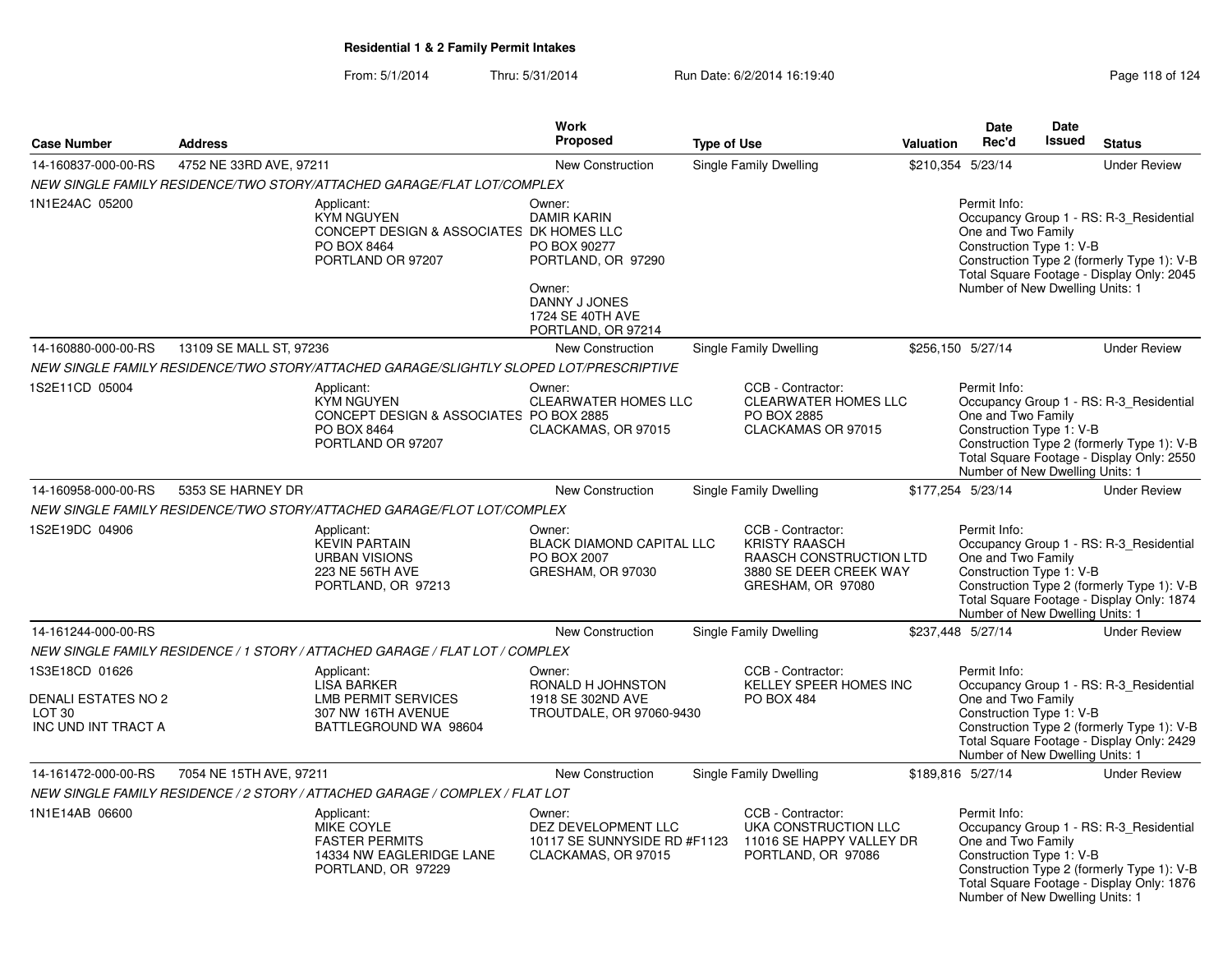| <b>Case Number</b>                                                   | <b>Address</b>                                                                                                 | Work<br>Proposed                                                                                                                                                                               | <b>Type of Use</b>                                                                                   | <b>Valuation</b>  | Date<br>Rec'd                                                                                     | Date<br><b>Issued</b> | <b>Status</b>                                                                                                                      |
|----------------------------------------------------------------------|----------------------------------------------------------------------------------------------------------------|------------------------------------------------------------------------------------------------------------------------------------------------------------------------------------------------|------------------------------------------------------------------------------------------------------|-------------------|---------------------------------------------------------------------------------------------------|-----------------------|------------------------------------------------------------------------------------------------------------------------------------|
| 14-161537-000-00-RS                                                  | 5262 SW WESTWOOD VIEW                                                                                          | New Construction                                                                                                                                                                               | Single Family Dwelling                                                                               |                   | \$496,962 5/27/14                                                                                 |                       | <b>Under Review</b>                                                                                                                |
|                                                                      | NEW SINGLE FAMILY RESIDENCE / 4 STORY / ATTACHED GARAGE / SLOPED LOT / COMPLEX                                 |                                                                                                                                                                                                |                                                                                                      |                   |                                                                                                   |                       |                                                                                                                                    |
| 1S1E16AC 03001                                                       | Applicant:<br><b>MIKE COYLE</b><br><b>FASTER PERMITS</b><br>14334 NW EAGLERIDGE LANE<br>PORTLAND, OR 97229     | Owner:<br>TREECE & LAMBERT LLC<br>2905 SW 1ST AVE<br>PORTLAND, OR 97201                                                                                                                        | CCB - Contractor:<br><b>MORRISON BUILT LLC</b><br>4614 SW Kelly Avenue, Ste 17<br>Portland, OR 97239 |                   | Permit Info:<br>One and Two Family<br>Construction Type 1: V-B<br>Number of New Dwelling Units: 1 |                       | Occupancy Group 1 - RS: R-3_Residential<br>Construction Type 2 (formerly Type 1): V-B<br>Total Square Footage - Display Only: 4889 |
| 14-162131-000-00-RS                                                  | 14217 SE NEHALEM CT, 97236                                                                                     | New Construction                                                                                                                                                                               | <b>Single Family Dwelling</b>                                                                        |                   | \$353,170 5/28/14                                                                                 |                       | <b>Under Review</b>                                                                                                                |
|                                                                      | NEW SINGLE FAMILY RESICENCE/2-STORY/ATTACHED GARAGE/SLOPED LOT/COMPLEX                                         |                                                                                                                                                                                                |                                                                                                      |                   |                                                                                                   |                       |                                                                                                                                    |
| 1S2E24CB 01900                                                       | Applicant:<br>SHANNON MCDONALD<br>PAHLISCH HOMES INC<br>12725 SW 66TH AVE, SUITE 101<br><b>TIGARD OR 97223</b> | Owner:<br>FOOTHILLS PORTLAND LIMITED<br>6060 BLINK BONNIE RD<br>W VANCOUVER, BC V7W 1V8<br>CANADA<br>Owner:<br>PARTNERSHIP<br>6060 BLINK BONNIE RD<br>W VANCOUVER, BC V7W 1V8<br>CANADA        | CCB - Contractor:<br>PAHLISCH HOMES INC<br>63088 NE 18TH ST STE 100<br>BEND, OR 97701-7102           |                   | Permit Info:<br>One and Two Family<br>Construction Type 1: V-B<br>Number of New Dwelling Units: 1 |                       | Occupancy Group 1 - RS: R-3_Residential<br>Construction Type 2 (formerly Type 1): V-B<br>Total Square Footage - Display Only: 3501 |
| 14-162168-000-00-RS                                                  | 14406 SE NEHALEM ST, 97236                                                                                     | New Construction                                                                                                                                                                               | Single Family Dwelling                                                                               |                   | \$341.893 5/28/14                                                                                 |                       | <b>Under Review</b>                                                                                                                |
|                                                                      | NEW SINGLE FAMILY RESIDENCE/2-STORY/ATTACHED GARAGE/SLOPED LOT/COMPLEX                                         |                                                                                                                                                                                                |                                                                                                      |                   |                                                                                                   |                       |                                                                                                                                    |
| 1S2E24CC 08400                                                       | Applicant:<br>SHANNON MCDONALD<br>PAHLISCH HOMES INC<br>12725 SW 66TH AVE, SUITE 101<br>TIGARD OR 97223        | Owner:<br>FOOTHILLS PORTLAND LIMITED<br>6060 BLINK BONNIE RD<br>W VANCOUVER, BC V7W 1V8<br>CANADA<br>Owner:<br><b>PARTNERSHIP</b><br>6060 BLINK BONNIE RD<br>W VANCOUVER, BC V7W 1V8<br>CANADA | CCB - Contractor:<br>PAHLISCH HOMES INC<br>63088 NE 18TH ST STE 100<br>BEND, OR 97701-7102           |                   | Permit Info:<br>One and Two Family<br>Construction Type 1: V-B<br>Number of New Dwelling Units: 1 |                       | Occupancy Group 1 - RS: R-3_Residential<br>Construction Type 2 (formerly Type 1): V-B<br>Total Square Footage - Display Only: 3641 |
| 14-162206-000-00-RS                                                  | 3526 SE 14TH AVE, 97202                                                                                        | New Construction                                                                                                                                                                               | Single Family Dwelling                                                                               | \$274,843 5/28/14 |                                                                                                   |                       | <b>Under Review</b>                                                                                                                |
|                                                                      | NEW SINGLE FAMILY RESIDENCE/2-STORY/DETACHED GARAGE/FLAT LOT/SIMPLE****DETACHED GARAGE 14-162220-RS****        |                                                                                                                                                                                                |                                                                                                      |                   |                                                                                                   |                       |                                                                                                                                    |
| 1S1E11DB 02900<br><b>FEURERS ADD</b><br>BLOCK 16<br>LOT <sub>5</sub> | Applicant:<br><b>ADAM HOESLY</b><br>2909 SE TACOMA ST<br>PORTLAND, OR 97202                                    | Owner:<br>ADAM HOESLY<br>2909 SE TACOMA ST<br>PORTLAND, OR 97202                                                                                                                               | CCB - Contractor:<br><b>ADAM</b><br>A F HOESLEY INC<br>3731 SE LIEBE<br>PORTLAND, OR 97202           |                   | Permit Info:<br>One and Two Family<br>Construction Type 1: V-B<br>Number of New Dwelling Units: 1 |                       | Occupancy Group 1 - RS: R-3_Residential<br>Construction Type 2 (formerly Type 1):<br>Total Square Footage - Display Only: 2492     |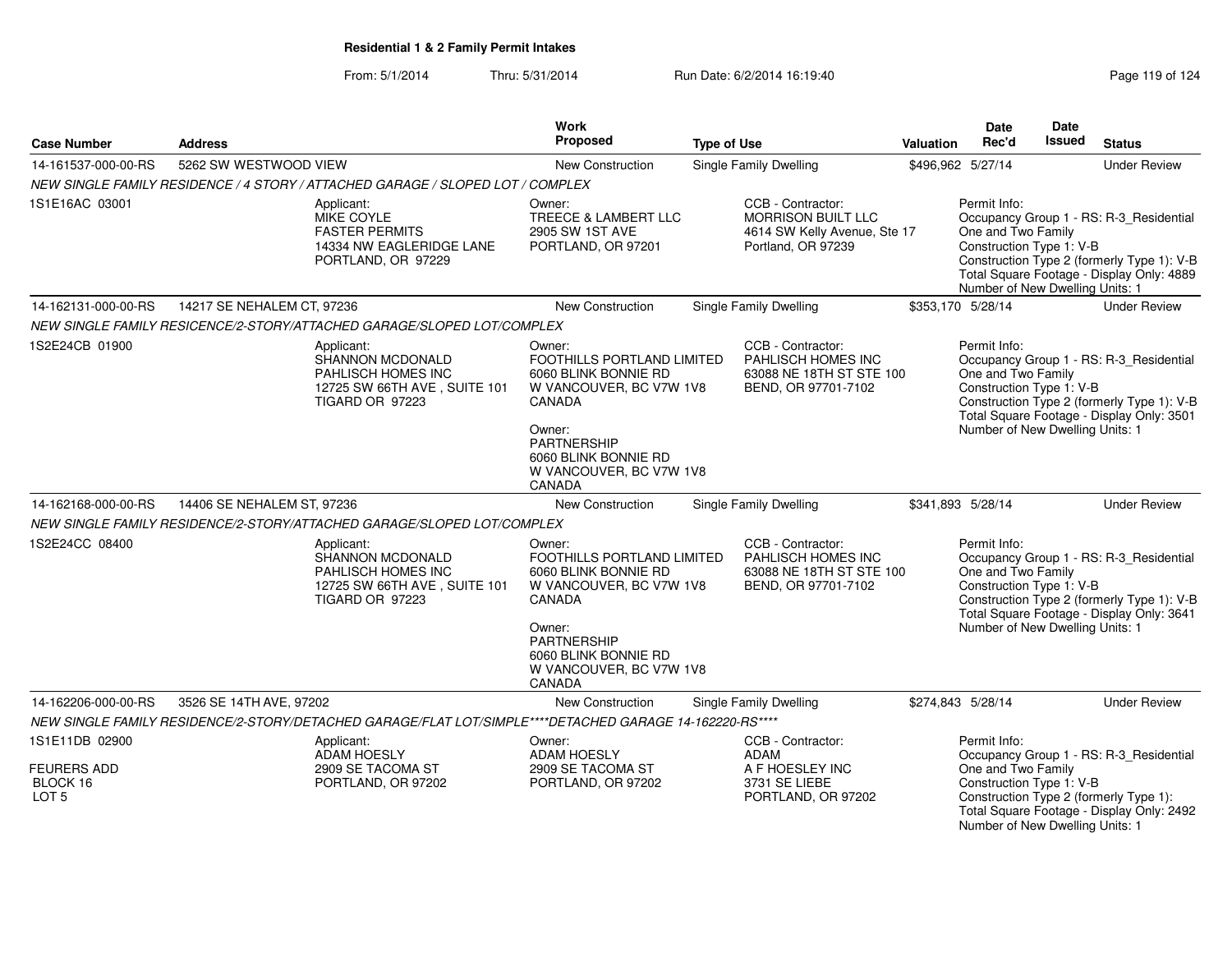From: 5/1/2014Thru: 5/31/2014 Run Date: 6/2/2014 16:19:40 Research 20 of 124

| <b>Case Number</b>                                                   | <b>Address</b>                                                                                                                       | Work<br>Proposed                                                                                                                                       | <b>Type of Use</b>                                                                                                           | Valuation | <b>Date</b><br>Rec'd                                                                              | <b>Date</b><br>Issued | <b>Status</b>                                                                                                                      |
|----------------------------------------------------------------------|--------------------------------------------------------------------------------------------------------------------------------------|--------------------------------------------------------------------------------------------------------------------------------------------------------|------------------------------------------------------------------------------------------------------------------------------|-----------|---------------------------------------------------------------------------------------------------|-----------------------|------------------------------------------------------------------------------------------------------------------------------------|
| 14-162753-000-00-RS                                                  | 7022 N MOBILE AVE, 97217                                                                                                             | New Construction                                                                                                                                       | <b>Single Family Dwelling</b>                                                                                                |           | \$236,318 5/29/14                                                                                 |                       | <b>Under Review</b>                                                                                                                |
|                                                                      | NEW SINGLE FAMILY RESIDENCE/2 STORY/ATTACHED 1 CAR GARAGE/FLAT LOT/COMPLEX                                                           |                                                                                                                                                        |                                                                                                                              |           |                                                                                                   |                       |                                                                                                                                    |
| 1N1E16AB 18300                                                       | Applicant:<br><b>KEVIN PARTAIN</b><br><b>URBAN VISIONS</b><br>223 NE 56TH AVE<br>PORTLAND OR 97213                                   | Owner:<br><b>NICK E NICHOLS</b><br>7028 N MOBILE AVE<br>PORTLAND, OR 97217<br>Owner:<br><b>LISA NICHOLS</b><br>7028 N MOBILE AVE<br>PORTLAND, OR 97217 | CCB - Contractor:<br>Jeff Shrope<br>RENAISSANCE CUSTOM HOMES<br><b>LLC</b><br>16771 Boones Ferry Rd<br>Lake Oswego, OR 97035 |           | Permit Info:<br>One and Two Family<br>Construction Type 1: V-B<br>Number of New Dwelling Units: 1 |                       | Occupancy Group 1 - RS: R-3_Residential<br>Construction Type 2 (formerly Type 1): V-B<br>Total Square Footage - Display Only: 2321 |
| 14-163239-000-00-RS                                                  | 6416 NE 35TH AVE, 97211                                                                                                              | New Construction                                                                                                                                       | <b>Single Family Dwelling</b>                                                                                                |           | \$324,424 5/30/14                                                                                 |                       | <b>Under Review</b>                                                                                                                |
|                                                                      | NEW SINGLE FAMILY RESIDENCE/2-STORY WITH BASEMENT/TUCK UNDER GARAGE/FLAT LOT/COMPLEX                                                 |                                                                                                                                                        |                                                                                                                              |           |                                                                                                   |                       |                                                                                                                                    |
| 1N1E13DB 05700<br>OREGON HTS<br>BLOCK <sub>3</sub><br>LOT 8&9        | Applicant:<br>MIKE COYLE<br><b>FASTER PERMITS</b><br>14334 NW EAGLERIDGE LANE<br>PORTLAND, OR 97229                                  | Owner:<br>JOHN W II HARMON<br>372 MONTEREY RD #4<br>SOUTH PASADENA, CA<br>91030-3536                                                                   | CCB - Contractor:<br><b>VIC REMMERS</b><br><b>EVERETT CUSTOM HOMES INC</b><br>735 SW 158TH AVE STE 180<br>BEAVERTON OR 97008 |           | Permit Info:<br>One and Two Family<br>Construction Type 1: V-B<br>Number of New Dwelling Units: 1 |                       | Occupancy Group 1 - RS: R-3_Residential<br>Construction Type 2 (formerly Type 1): V-B<br>Total Square Footage - Display Only: 3300 |
| 14-163263-000-00-RS                                                  | 6416 NE 35TH AVE, 97211                                                                                                              | <b>New Construction</b>                                                                                                                                | Single Family Dwelling                                                                                                       |           | \$324,424 5/30/14                                                                                 |                       | <b>Under Review</b>                                                                                                                |
|                                                                      | NEW SINGLE FAMILY RESIDENCE/2-STORY WITH BASEMENT/TUCK UNDER GARAGE/FLAT LOT/COMPLEX                                                 |                                                                                                                                                        |                                                                                                                              |           |                                                                                                   |                       |                                                                                                                                    |
| 1N1E13DB 05700<br>OREGON HTS<br>BLOCK <sub>3</sub><br>LOT 8&9        | Applicant:<br>MIKE COYLE<br><b>FASTER PERMITS</b><br>14334 NW EAGLERIDGE LANE<br>PORTLAND, OR 97229                                  | Owner:<br><b>JOHN W II HARMON</b><br>372 MONTEREY RD #4<br>SOUTH PASADENA, CA<br>91030-3536                                                            | CCB - Contractor:<br><b>VIC REMMERS</b><br>EVERETT CUSTOM HOMES INC<br>735 SW 158TH AVE STE 180<br>BEAVERTON OR 97008        |           | Permit Info:<br>One and Two Family<br>Construction Type 1: V-B<br>Number of New Dwelling Units: 1 |                       | Occupancy Group 1 - RS: R-3_Residential<br>Construction Type 2 (formerly Type 1): V-B<br>Total Square Footage - Display Only: 3300 |
| 14-163402-000-00-RS                                                  | 3620 SE RURAL ST, 97202                                                                                                              | New Construction                                                                                                                                       | Single Family Dwelling                                                                                                       |           | \$297,905 5/30/14                                                                                 |                       | <b>Under Review</b>                                                                                                                |
|                                                                      | NEW SINGLE FAMILY RESIDENCE/2-STORY WITH BASEMENT/TUCK UNDER GARAGE/FLAT LOT/COMPLEX                                                 |                                                                                                                                                        |                                                                                                                              |           |                                                                                                   |                       |                                                                                                                                    |
| 1S1E24AC 00700<br><b>BERKELEY</b><br>BLOCK <sub>9</sub><br>LOT 11-13 | Applicant:<br><b>KEVIN PARTAIN</b><br>Urban Visions Planning Services, Inc. 7624 SE 13TH AVE<br>223 NE 56TH AVE<br>PORTLAND OR 97213 | Owner:<br><b>VERA M SPRINGER</b><br>PORTLAND, OR 97202<br>Owner:<br><b>JOSHUA S SPRINGER</b><br>7624 SE 13TH AVE<br>PORTLAND, OR 97202                 | CCB - Contractor:<br>Jeff Shrope<br>RENAISSANCE CUSTOM HOMES<br><b>LLC</b><br>16771 Boones Ferry Rd<br>Lake Oswego, OR 97035 |           | Permit Info:<br>One and Two Family<br>Construction Type 1: V-B<br>Number of New Dwelling Units: 1 |                       | Occupancy Group 1 - RS: R-3_Residential<br>Construction Type 2 (formerly Type 1): V-B<br>Total Square Footage - Display Only: 2987 |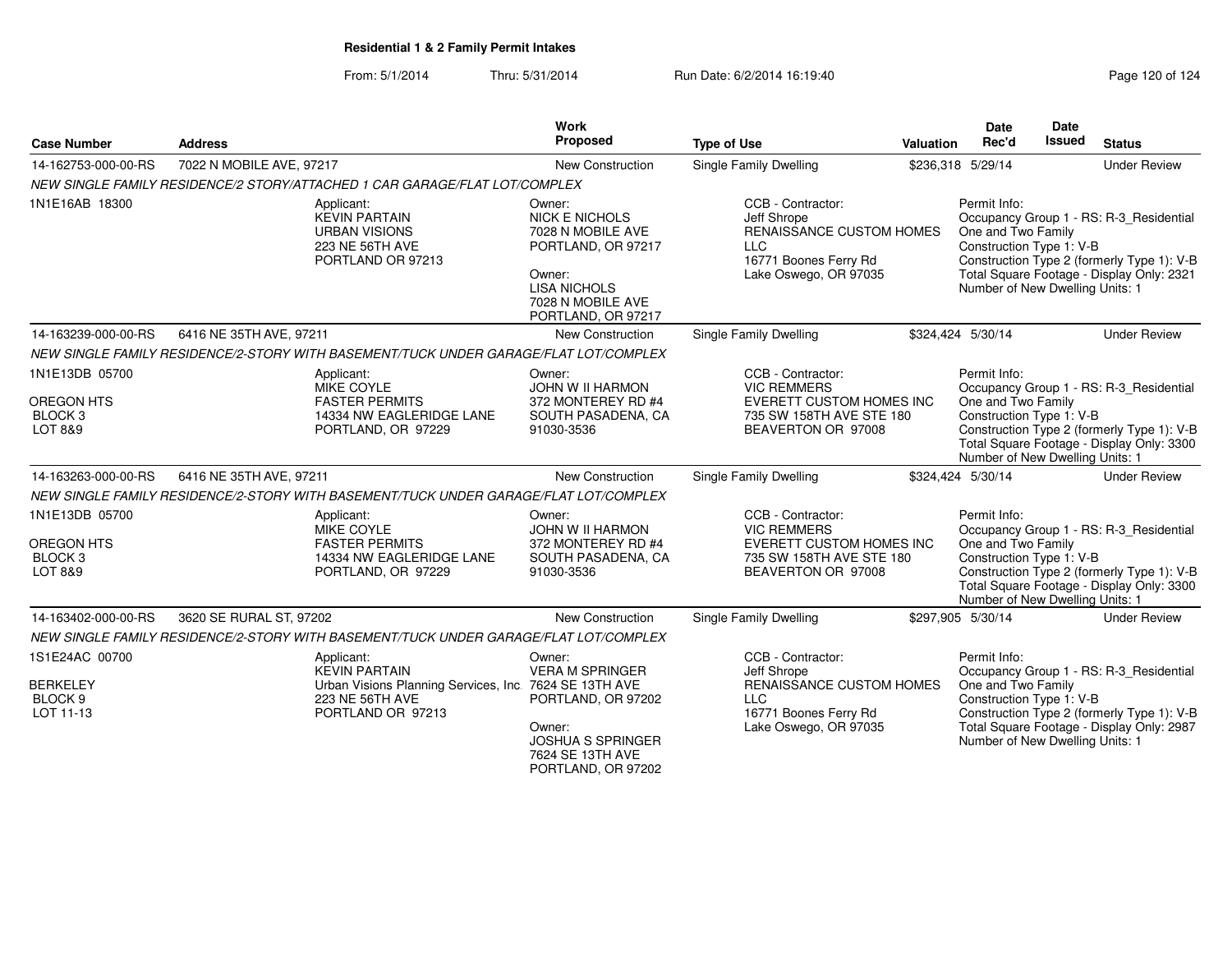| <b>Case Number</b>                                            | <b>Address</b>                                                                                             |                                                                                                       | Work<br>Proposed                                                                                         | <b>Type of Use</b>                                                                                                          |                                                                                                        | Valuation | <b>Date</b><br>Rec'd                                                                                                              | <b>Date</b><br>Issued | <b>Status</b>                             |  |
|---------------------------------------------------------------|------------------------------------------------------------------------------------------------------------|-------------------------------------------------------------------------------------------------------|----------------------------------------------------------------------------------------------------------|-----------------------------------------------------------------------------------------------------------------------------|--------------------------------------------------------------------------------------------------------|-----------|-----------------------------------------------------------------------------------------------------------------------------------|-----------------------|-------------------------------------------|--|
| 14-163416-000-00-RS                                           | 7028 N MOBILE AVE, 97217                                                                                   |                                                                                                       | New Construction                                                                                         | Single Family Dwelling                                                                                                      |                                                                                                        |           | \$265,061 5/30/14                                                                                                                 |                       | <b>Under Review</b>                       |  |
|                                                               |                                                                                                            | NEW SINGLE FAMILY RESIDENCE/2-STORY/ATTACHED GARAGE/FLAT LOT/COMPLEX                                  |                                                                                                          |                                                                                                                             |                                                                                                        |           |                                                                                                                                   |                       |                                           |  |
| 1N1E16AB 18300                                                |                                                                                                            | Applicant:<br><b>KEVIN PARTAIN</b>                                                                    | Owner:<br><b>NICK E NICHOLS</b>                                                                          |                                                                                                                             | CCB - Contractor:<br>Jeff Shrope                                                                       |           | Permit Info:                                                                                                                      |                       | Occupancy Group 1 - RS: R-3_Residential   |  |
| <b>FIRST ELECTRIC ADD</b><br><b>BLOCK 4</b><br><b>LOT 5-7</b> |                                                                                                            | <b>URBAN VISIONS</b><br>223 NE 56TH AVE<br>PORTLAND OR 97213                                          | 7028 N MOBILE AVE<br>PORTLAND, OR 97217                                                                  |                                                                                                                             | RENAISSANCE CUSTOM HOMES<br><b>LLC</b><br>16771 Boones Ferry Rd                                        |           | One and Two Family<br>Construction Type 1: V-B<br>Construction Type 2 (formerly Type 1): V-B                                      |                       |                                           |  |
|                                                               |                                                                                                            |                                                                                                       | Owner:<br><b>LISA NICHOLS</b><br>7028 N MOBILE AVE<br>PORTLAND, OR 97217                                 |                                                                                                                             | Lake Oswego, OR 97035                                                                                  |           | Total Square Footage - Display Only: 2573<br>Number of New Dwelling Units: 1                                                      |                       |                                           |  |
| 14-163454-000-00-RS                                           | .97236                                                                                                     |                                                                                                       | <b>New Construction</b>                                                                                  |                                                                                                                             | Single Family Dwelling                                                                                 |           | \$352,405 5/30/14                                                                                                                 |                       | <b>Under Review</b>                       |  |
|                                                               |                                                                                                            | NEW SINGLE FAMILY RESIDENCE/3-STORY/ATTACHED GARAGE/SLOPED LOT/COMPLEX                                |                                                                                                          |                                                                                                                             |                                                                                                        |           |                                                                                                                                   |                       |                                           |  |
| 1S2E24CB 01800                                                |                                                                                                            | Applicant:<br>SHANNON MCDONALD                                                                        | Owner:<br>PAHLISCH HOMES INC                                                                             |                                                                                                                             | CCB - Contractor:<br>PAHLISCH HOMES INC                                                                |           | Permit Info:                                                                                                                      |                       | Occupancy Group 1 - RS: R-3_Residential   |  |
| <b>FOOTHILLS VIEW</b><br>LOT 19 UND INT TRACTS A&B&D&E        |                                                                                                            | PAHLISCH HOMES INC<br>12725 SW 66TH AVE, SUITE 101<br><b>TIGARD OR 97223</b>                          | 63088 NE 18TH ST #100<br>BEND, OR 97701-7102                                                             |                                                                                                                             | 63088 NE 18TH ST STE 100<br>BEND, OR 97701-7102                                                        |           | One and Two Family<br>Construction Type 1: V-B<br>Construction Type 2 (formerly Type 1): V-B                                      |                       |                                           |  |
|                                                               |                                                                                                            |                                                                                                       | Owner:<br><b>FOOTHILLS PORTLAND LIMITED</b><br>6060 BLINK BONNIE RD<br>W VANCOUVER, BC V7W 1V8<br>CANADA |                                                                                                                             |                                                                                                        |           | Total Square Footage - Display Only: 3483<br>Number of New Dwelling Units: 1                                                      |                       |                                           |  |
|                                                               |                                                                                                            |                                                                                                       | Owner:<br><b>PARTNERSHIP</b><br>6060 BLINK BONNIE RD<br>W VANCOUVER, BC V7W 1V8<br>CANADA                |                                                                                                                             |                                                                                                        |           |                                                                                                                                   |                       |                                           |  |
| 13-130321-REV-02-RS                                           | 1787 N AINSWORTH ST - Unit A, 97217                                                                        |                                                                                                       | <b>New Construction</b>                                                                                  |                                                                                                                             | Townhouse (2 Units)                                                                                    |           | \$5/22/14                                                                                                                         |                       | 5/22/14 Issued                            |  |
|                                                               |                                                                                                            | REVISION TO CHANGE TYPE OF FLOOR FRAMING AT CANTILEVERED PORTIONS OF BUILDING, CHANGE FROM LSL TO TJI |                                                                                                          |                                                                                                                             |                                                                                                        |           |                                                                                                                                   |                       |                                           |  |
| 1N1E16DA 16100                                                | Applicant:<br><b>MIKE COYLE</b><br><b>FASTER PERMITS</b><br>14334 NW EAGLERIDGE LANE<br>PORTLAND, OR 97229 |                                                                                                       | Owner:<br>NIELSEN LLOYD DEVELOPMENT<br><b>LLC</b><br>PO BOX 11560<br>PORTLAND, OR 97211-0560             | CCB - Contractor:<br><b>MULTIPHASE ELECTRICAL</b><br>20701 S MONPANO OVERLOOK DF One and Two Family<br>OREGON CITY OR 97045 |                                                                                                        |           | Permit Info:<br>Occupancy Group 1 - RS: R-3_Residential<br>Construction Type 1: V-B<br>Construction Type 2 (formerly Type 1): V-B |                       |                                           |  |
|                                                               |                                                                                                            |                                                                                                       |                                                                                                          |                                                                                                                             | CCB - Contractor:<br><b>Garner Moody</b><br>LLOYD DEVELOPMENT LLC<br>PO BOX 11560<br>PORTLAND OR 97211 |           |                                                                                                                                   |                       | Total Square Footage - Display Only: 2292 |  |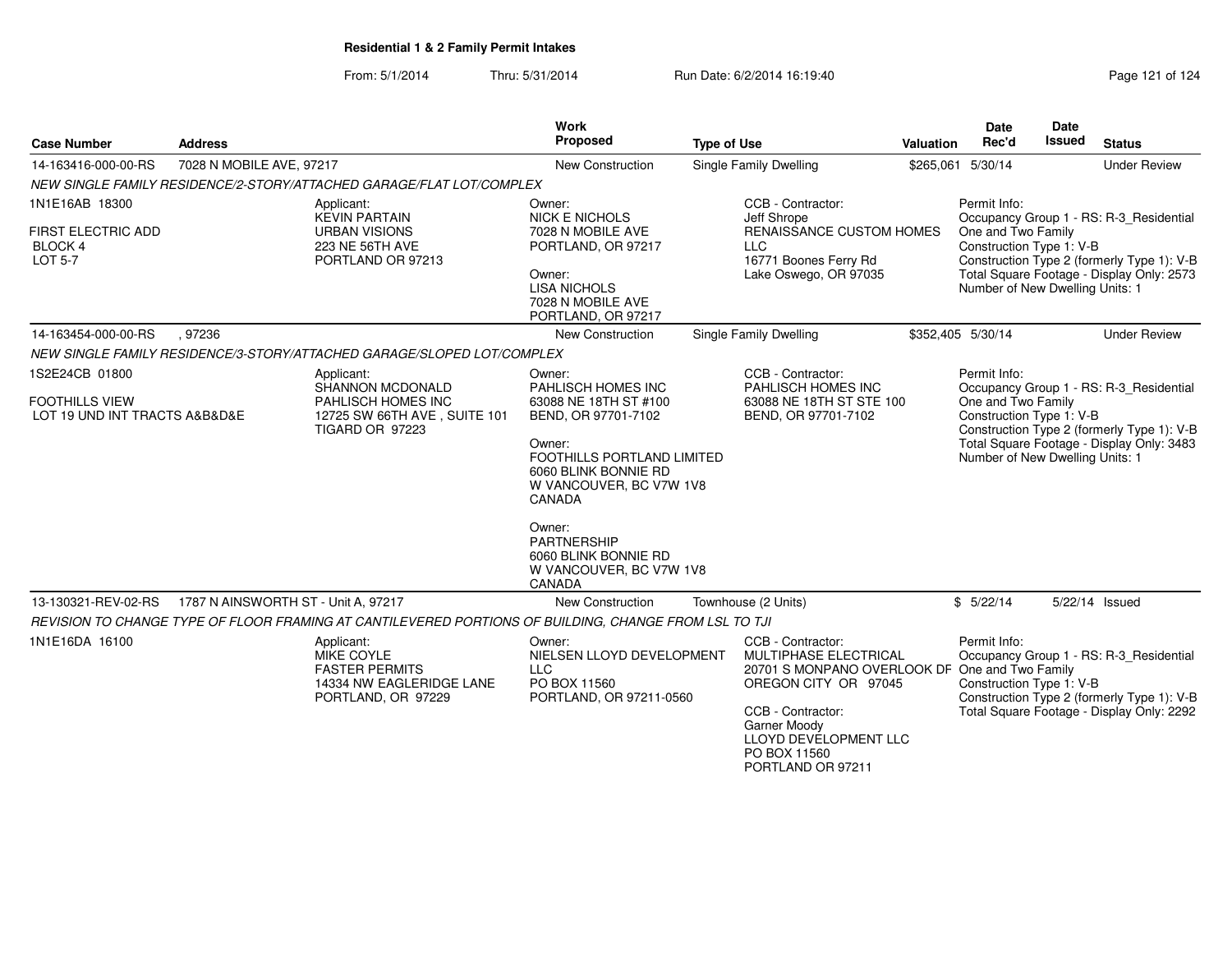| <b>Case Number</b>  | <b>Address</b>                      |                                                                                                                 | Work<br>Proposed                                                                             | <b>Type of Use</b> |                                                                                                                                                                                                                                                                             | <b>Valuation</b> | <b>Date</b><br>Rec'd                                                                              | Date<br><b>Issued</b> | <b>Status</b>                                                                                                                      |
|---------------------|-------------------------------------|-----------------------------------------------------------------------------------------------------------------|----------------------------------------------------------------------------------------------|--------------------|-----------------------------------------------------------------------------------------------------------------------------------------------------------------------------------------------------------------------------------------------------------------------------|------------------|---------------------------------------------------------------------------------------------------|-----------------------|------------------------------------------------------------------------------------------------------------------------------------|
| 13-130337-REV-01-RS | 1777 N AINSWORTH ST - Unit A, 97217 |                                                                                                                 | New Construction                                                                             |                    | Townhouse (2 Units)                                                                                                                                                                                                                                                         |                  | \$5/22/14                                                                                         |                       | 5/22/14 Issued                                                                                                                     |
|                     |                                     | REVISION TO CHANGE TRUSS LAYOUT, DOCUMENT CHANGE TO ENERGY EFFICIENCY MEASURES                                  |                                                                                              |                    |                                                                                                                                                                                                                                                                             |                  |                                                                                                   |                       |                                                                                                                                    |
| 1N1E16DA 16100      |                                     | Applicant:<br>Garner Moody<br>LLOYD DEVÉLOPMENT LLC<br>PO BOX 11560<br>PORTLAND OR 97211                        | Owner:<br>NIELSEN LLOYD DEVELOPMENT<br><b>LLC</b><br>PO BOX 11560<br>PORTLAND, OR 97211-0560 |                    | CCB - Contractor:<br>Garner Moody<br>LLOYD DEVELOPMENT LLC<br>PO BOX 11560<br>PORTLAND OR 97211<br>CCB - Contractor:                                                                                                                                                        |                  | Permit Info:<br>One and Two Family<br>Construction Type 1: V-B                                    |                       | Occupancy Group 1 - RS: R-3_Residential<br>Construction Type 2 (formerly Type 1): V-B<br>Total Square Footage - Display Only: 2580 |
|                     |                                     |                                                                                                                 |                                                                                              |                    | A1 AMERICAN CONTRACTORS INC<br>9715 SE RAMONA ST<br>PORTLAND, OR 97266                                                                                                                                                                                                      |                  |                                                                                                   |                       |                                                                                                                                    |
| 13-130337-REV-02-RS | 1777 N AINSWORTH ST - Unit A, 97217 |                                                                                                                 | <b>New Construction</b>                                                                      |                    | Townhouse (2 Units)                                                                                                                                                                                                                                                         |                  | \$5/22/14                                                                                         |                       | 5/22/14 Issued                                                                                                                     |
|                     |                                     | REVISION TO CHANGE FLOOR FRAMING AT CANTILIVERED PORTIONS OF BUILDING, CHANGE FROM LSI TO TJI                   |                                                                                              |                    |                                                                                                                                                                                                                                                                             |                  |                                                                                                   |                       |                                                                                                                                    |
| 1N1E16DA 16100      |                                     | Applicant:<br>MIKE COYLE<br><b>FASTER PERMITS</b><br>14334 NW EAGLERIDGE LANE<br>PORTLAND, OR 97229             | Owner:<br>NIELSEN LLOYD DEVELOPMENT<br><b>LLC</b><br>PO BOX 11560<br>PORTLAND, OR 97211-0560 |                    | CCB - Contractor:<br>MULTIPHASE ELECTRICAL<br>20701 S MONPANO OVERLOOK DF One and Two Family<br>OREGON CITY OR 97045<br>CCB - Contractor:<br>Garner Moody<br>LLOYD DEVÉLOPMENT LLC<br>PO BOX 11560<br>PORTLAND OR 97211<br>CCB - Contractor:<br>A1 AMERICAN CONTRACTORS INC |                  | Permit Info:<br>Construction Type 1: V-B                                                          |                       | Occupancy Group 1 - RS: R-3_Residential<br>Construction Type 2 (formerly Type 1): V-B<br>Total Square Footage - Display Only: 2580 |
|                     |                                     |                                                                                                                 |                                                                                              |                    | 9715 SE RAMONA ST                                                                                                                                                                                                                                                           |                  |                                                                                                   |                       |                                                                                                                                    |
| 14-158623-000-00-RS | 8535 SE CLINTON ST, 97266           |                                                                                                                 | New Construction                                                                             |                    | PORTLAND, OR 97266<br>Townhouse (3 or more units)                                                                                                                                                                                                                           |                  | \$108,967 5/20/14                                                                                 |                       | <b>Under Review</b>                                                                                                                |
|                     |                                     | BLDG 1 OF 2 ON ONE TAX LOT - BLDG A- UNIT 1 OF 3 UNIT TOWNHOUSE/2 STORY/FLAT LOT/COMPLEX                        |                                                                                              |                    |                                                                                                                                                                                                                                                                             |                  |                                                                                                   |                       |                                                                                                                                    |
| 1S2E09BB 00900      |                                     | Applicant:<br><b>KYM NGUYEN</b><br>CONCEPT DESIGN & ASSOCIATES PO BOX 18056<br>PO BOX 8464<br>PORTLAND OR 97207 | Owner:<br>PRESCOTT MORRIS LLC<br>PORTLAND, OR 97218-0056                                     |                    | CCB - Contractor:<br><b>ROB</b><br>S3 DESIGN BUILD LLC<br>13527 SW ASHBURY LN<br><b>TIGARD, OR 97223</b>                                                                                                                                                                    |                  | Permit Info:<br>One and Two Family<br>Construction Type 1: V-B<br>Number of New Dwelling Units: 1 |                       | Occupancy Group 1 - RS: R-3_Residential<br>Construction Type 2 (formerly Type 1):<br>Total Square Footage - Display Only: 988      |
| 14-158643-000-00-RS | 8537 SE CLINTON ST, 97266           |                                                                                                                 | New Construction                                                                             |                    | Townhouse (3 or more units)                                                                                                                                                                                                                                                 |                  | \$108,967 5/20/14                                                                                 |                       | <b>Under Review</b>                                                                                                                |
|                     |                                     | BLDG 1 OF 2 ON ONE TAX LOT - BLDG A- UNIT 2 OF 3 UNIT TOWNHOUSE/2 STORY/FLAT LOT/COMPLEX                        |                                                                                              |                    |                                                                                                                                                                                                                                                                             |                  |                                                                                                   |                       |                                                                                                                                    |
| 1S2E09BB 00900      |                                     | Applicant:<br><b>KYM NGUYEN</b><br>CONCEPT DESIGN & ASSOCIATES PO BOX 18056<br>PO BOX 8464<br>PORTLAND OR 97207 | Owner:<br>PRESCOTT MORRIS LLC<br>PORTLAND, OR 97218-0056                                     |                    | CCB - Contractor:<br><b>ROB</b><br>S3 DESIGN BUILD LLC<br>13527 SW ASHBURY LN<br><b>TIGARD, OR 97223</b>                                                                                                                                                                    |                  | Permit Info:<br>One and Two Family<br>Construction Type 1: V-B<br>Number of New Dwelling Units: 1 |                       | Occupancy Group 1 - RS: R-3_Residential<br>Construction Type 2 (formerly Type 1):<br>Total Square Footage - Display Only: 988      |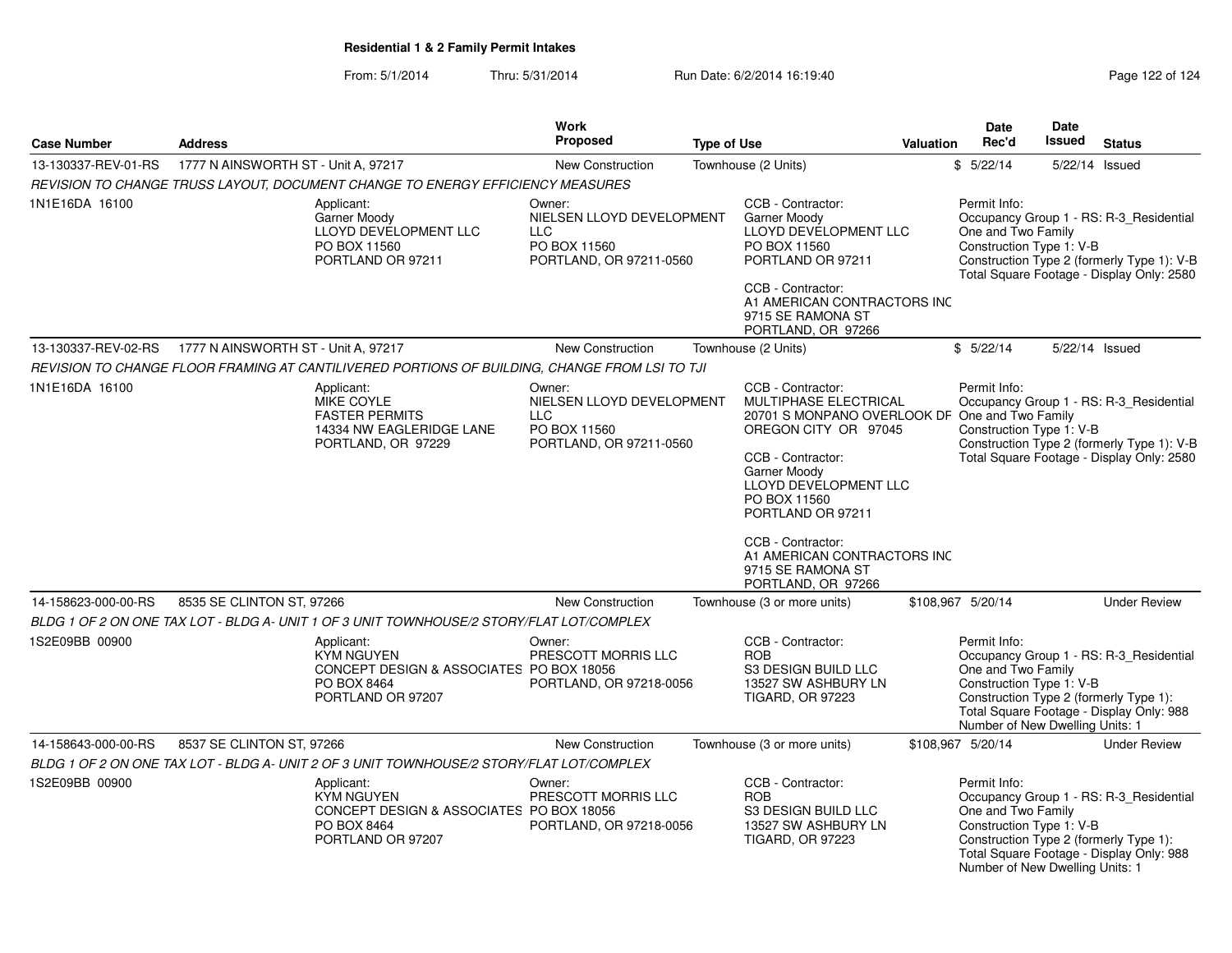### From: 5/1/2014Thru: 5/31/2014 Run Date: 6/2/2014 16:19:40

|                     |                           |                                                                                                                                                | Work                                                                     |                                                                                                          |                   | Date                                                                                              | <b>Date</b> |                                                                                                                                |
|---------------------|---------------------------|------------------------------------------------------------------------------------------------------------------------------------------------|--------------------------------------------------------------------------|----------------------------------------------------------------------------------------------------------|-------------------|---------------------------------------------------------------------------------------------------|-------------|--------------------------------------------------------------------------------------------------------------------------------|
| <b>Case Number</b>  | <b>Address</b>            |                                                                                                                                                | <b>Proposed</b>                                                          | <b>Type of Use</b>                                                                                       | Valuation         | Rec'd                                                                                             | Issued      | <b>Status</b>                                                                                                                  |
| 14-158644-000-00-RS | 8539 SE CLINTON ST, 97266 |                                                                                                                                                | <b>New Construction</b>                                                  | Townhouse (3 or more units)                                                                              | \$108,967 5/20/14 |                                                                                                   |             | <b>Under Review</b>                                                                                                            |
|                     |                           | BLDG 1 OF 2 ON ONE TAX LOT - BLDG A- UNIT 3 OF 3 UNIT TOWNHOUSE/2 STORY/FLAT LOT/COMPLEX                                                       |                                                                          |                                                                                                          |                   |                                                                                                   |             |                                                                                                                                |
| 1S2E09BB 00900      |                           | Applicant:<br><b>KYM NGUYEN</b><br>CONCEPT DESIGN & ASSOCIATES PO BOX 18056<br>PO BOX 8464<br>PORTLAND OR 97207                                | Owner:<br>PRESCOTT MORRIS LLC<br>PORTLAND, OR 97218-0056                 | CCB - Contractor:<br><b>ROB</b><br>S3 DESIGN BUILD LLC<br>13527 SW ASHBURY LN<br><b>TIGARD, OR 97223</b> |                   | Permit Info:<br>One and Two Family<br>Construction Type 1: V-B<br>Number of New Dwelling Units: 1 |             | Occupancy Group 1 - RS: R-3_Residential<br>Construction Type 2 (formerly Type 1):<br>Total Square Footage - Display Only: 988  |
| 14-158648-000-00-RS | 8527 SE CLINTON ST, 97266 |                                                                                                                                                | <b>New Construction</b>                                                  | Townhouse (3 or more units)                                                                              | \$106,099 5/20/14 |                                                                                                   |             | <b>Under Review</b>                                                                                                            |
|                     |                           | BLDG 2 OF 2 ON ONE TAX LOT - BLDG B- UNIT 1 OF 4 UNIT TOWNHOUSE/2 STORY/FLAT LOT/COMPLEX                                                       |                                                                          |                                                                                                          |                   |                                                                                                   |             |                                                                                                                                |
| 1S2E09BB 00900      |                           | Applicant:<br><b>KYM NGUYEN</b><br>CONCEPT DESIGN & ASSOCIATES PO BOX 18056<br>PO BOX 8464<br>PORTLAND OR 97207                                | Owner:<br>PRESCOTT MORRIS LLC<br>PORTLAND, OR 97218-0056                 | CCB - Contractor:<br><b>ROB</b><br>S3 DESIGN BUILD LLC<br>13527 SW ASHBURY LN<br><b>TIGARD, OR 97223</b> |                   | Permit Info:<br>One and Two Family<br>Construction Type 1: V-B<br>Number of New Dwelling Units: 1 |             | Occupancy Group 1 - RS: R-3_Residential<br>Construction Type 2 (formerly Type 1):<br>Total Square Footage - Display Only: 962  |
| 14-158657-000-00-RS | 8529 SE CLINTON ST, 97266 |                                                                                                                                                | New Construction                                                         | Townhouse (3 or more units)                                                                              | \$120,547 5/20/14 |                                                                                                   |             | <b>Under Review</b>                                                                                                            |
|                     |                           | BLDG 2 OF 2 ON ONE TAX LOT - BLDG B- UNIT 2 OF 4 UNIT TOWNHOUSE/2 STORY/FLAT LOT/COMPLEX                                                       |                                                                          |                                                                                                          |                   |                                                                                                   |             |                                                                                                                                |
| 1S2E09BB 00900      |                           | Applicant:<br>PEDRITO SANCHEZ<br>Applicant:<br>KYM NGUYEN<br>CONCEPT DESIGN & ASSOCIATES<br>PO BOX 8464<br>PORTLAND OR 97207                   | Owner:<br>PRESCOTT MORRIS LLC<br>PO BOX 18056<br>PORTLAND, OR 97218-0056 | CCB - Contractor:<br><b>ROB</b><br>S3 DESIGN BUILD LLC<br>13527 SW ASHBURY LN<br><b>TIGARD, OR 97223</b> |                   | Permit Info:<br>One and Two Family<br>Construction Type 1: V-B<br>Number of New Dwelling Units: 1 |             | Occupancy Group 1 - RS: R-3_Residential<br>Construction Type 2 (formerly Type 1):<br>Total Square Footage - Display Only: 1093 |
| 14-158663-000-00-RS | 8531 SE CLINTON ST, 97266 |                                                                                                                                                | New Construction                                                         | Townhouse (3 or more units)                                                                              | \$120,547 5/20/14 |                                                                                                   |             | <b>Under Review</b>                                                                                                            |
|                     |                           | BLDG 2 OF 2 ON ONE TAX LOT - BLDG B- UNIT 3 OF 4 UNIT TOWNHOUSE/2 STORY/FLAT LOT/COMPLEX                                                       |                                                                          |                                                                                                          |                   |                                                                                                   |             |                                                                                                                                |
| 1S2E09BB 00900      |                           | Applicant:<br>PEDRITO SANCHEZ<br>Applicant:<br><b>KYM NGUYEN</b><br><b>CONCEPT DESIGN &amp; ASSOCIATES</b><br>PO BOX 8464<br>PORTLAND OR 97207 | Owner:<br>PRESCOTT MORRIS LLC<br>PO BOX 18056<br>PORTLAND, OR 97218-0056 | CCB - Contractor:<br><b>ROB</b><br>S3 DESIGN BUILD LLC<br>13527 SW ASHBURY LN<br><b>TIGARD, OR 97223</b> |                   | Permit Info:<br>One and Two Family<br>Construction Type 1: V-B<br>Number of New Dwelling Units: 1 |             | Occupancy Group 1 - RS: R-3_Residential<br>Construction Type 2 (formerly Type 1):<br>Total Square Footage - Display Only: 1093 |
| 14-158667-000-00-RS | 8533 SE CLINTON ST, 97266 |                                                                                                                                                | <b>New Construction</b>                                                  | Townhouse (3 or more units)                                                                              | \$106,099 5/20/14 |                                                                                                   |             | <b>Under Review</b>                                                                                                            |
|                     |                           | BLDG 2 OF 2 ON ONE TAX LOT - BLDG B- UNIT 4 OF 4 UNIT TOWNHOUSE/2 STORY/FLAT LOT/COMPLEX                                                       |                                                                          |                                                                                                          |                   |                                                                                                   |             |                                                                                                                                |
| 1S2E09BB 00900      |                           | Applicant:<br><b>KYM NGUYEN</b><br>CONCEPT DESIGN & ASSOCIATES PO BOX 18056<br>PO BOX 8464<br>PORTLAND OR 97207                                | Owner:<br>PRESCOTT MORRIS LLC<br>PORTLAND, OR 97218-0056                 | CCB - Contractor:<br><b>ROB</b><br>S3 DESIGN BUILD LLC<br>13527 SW ASHBURY LN<br><b>TIGARD, OR 97223</b> |                   | Permit Info:<br>One and Two Family<br>Construction Type 1: V-B<br>Number of New Dwelling Units: 1 |             | Occupancy Group 1 - RS: R-3_Residential<br>Construction Type 2 (formerly Type 1):<br>Total Square Footage - Display Only: 962  |

**Total valuation of RS New Construction permit intakes: \$24,820,094**